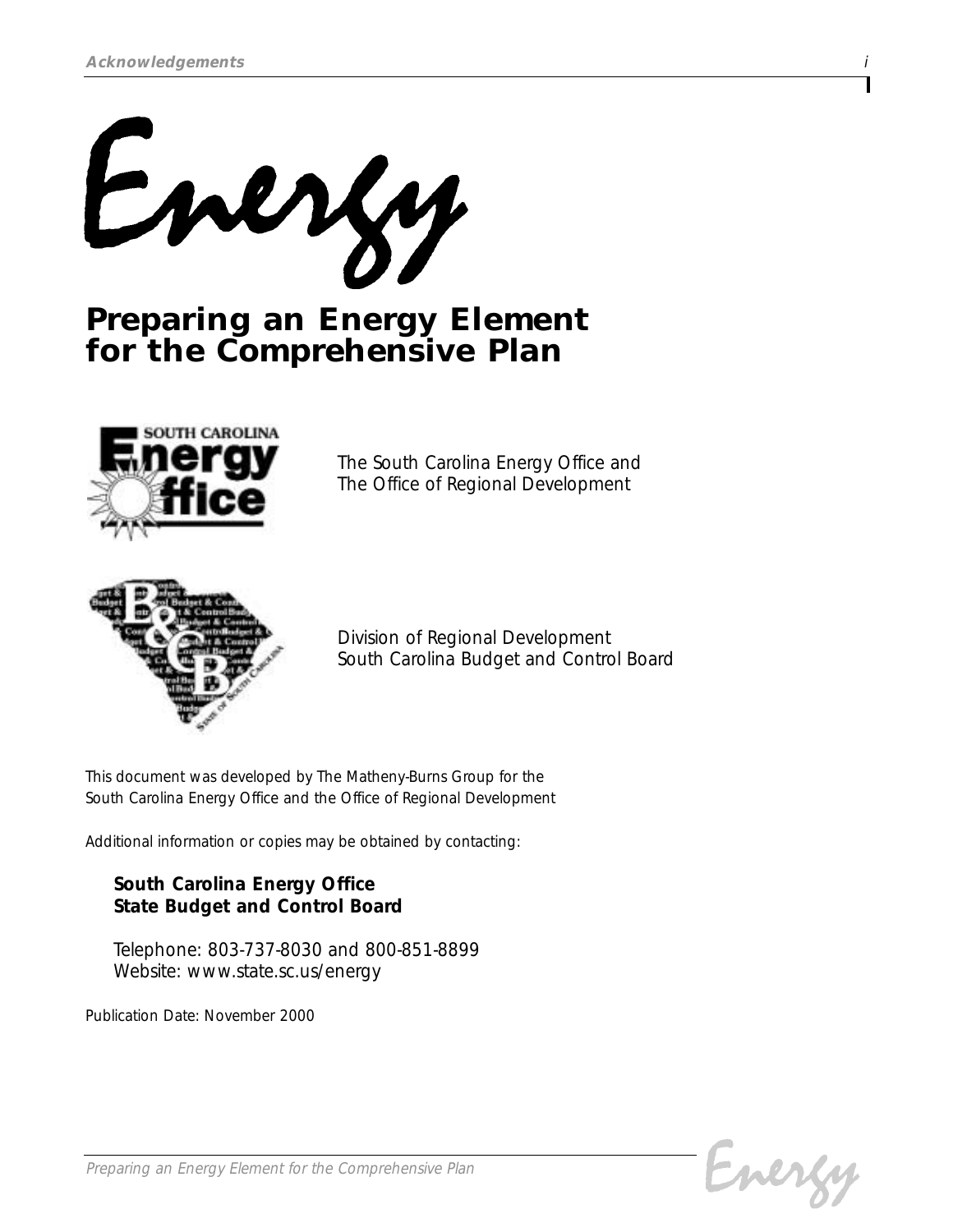# **TABLE OF CONTENTS**

| Chapter 1. The Planning and Energy Conservation Connection   |     |
|--------------------------------------------------------------|-----|
|                                                              |     |
|                                                              |     |
|                                                              |     |
|                                                              |     |
| Chapter 2. Strategies and Approaches for Energy Conservation |     |
| Introduction 17                                              |     |
|                                                              |     |
|                                                              |     |
|                                                              |     |
|                                                              |     |
|                                                              |     |
|                                                              |     |
|                                                              |     |
|                                                              |     |
|                                                              |     |
|                                                              |     |
|                                                              |     |
|                                                              |     |
|                                                              |     |
|                                                              |     |
|                                                              |     |
|                                                              |     |
|                                                              |     |
| Administration, Policies and Education                       | .92 |
|                                                              |     |
|                                                              |     |
|                                                              |     |
|                                                              |     |
|                                                              |     |
|                                                              |     |
|                                                              |     |
|                                                              |     |
|                                                              |     |
|                                                              |     |
|                                                              |     |
|                                                              |     |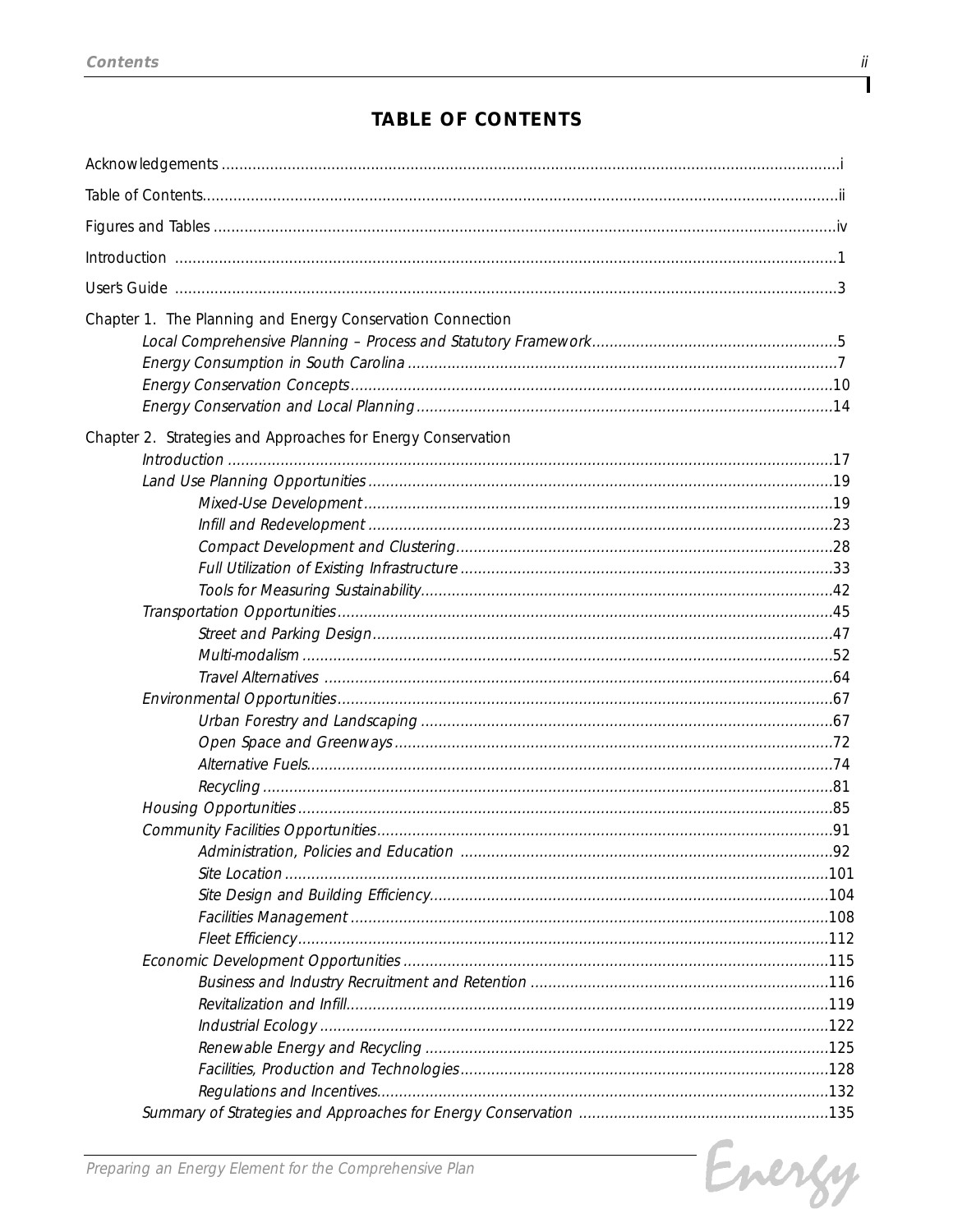| Chapter 3. Preparing the Energy Conservation Element |  |
|------------------------------------------------------|--|
|                                                      |  |
|                                                      |  |
|                                                      |  |
|                                                      |  |
|                                                      |  |
|                                                      |  |
|                                                      |  |
|                                                      |  |
|                                                      |  |
|                                                      |  |
|                                                      |  |
|                                                      |  |
|                                                      |  |
|                                                      |  |
|                                                      |  |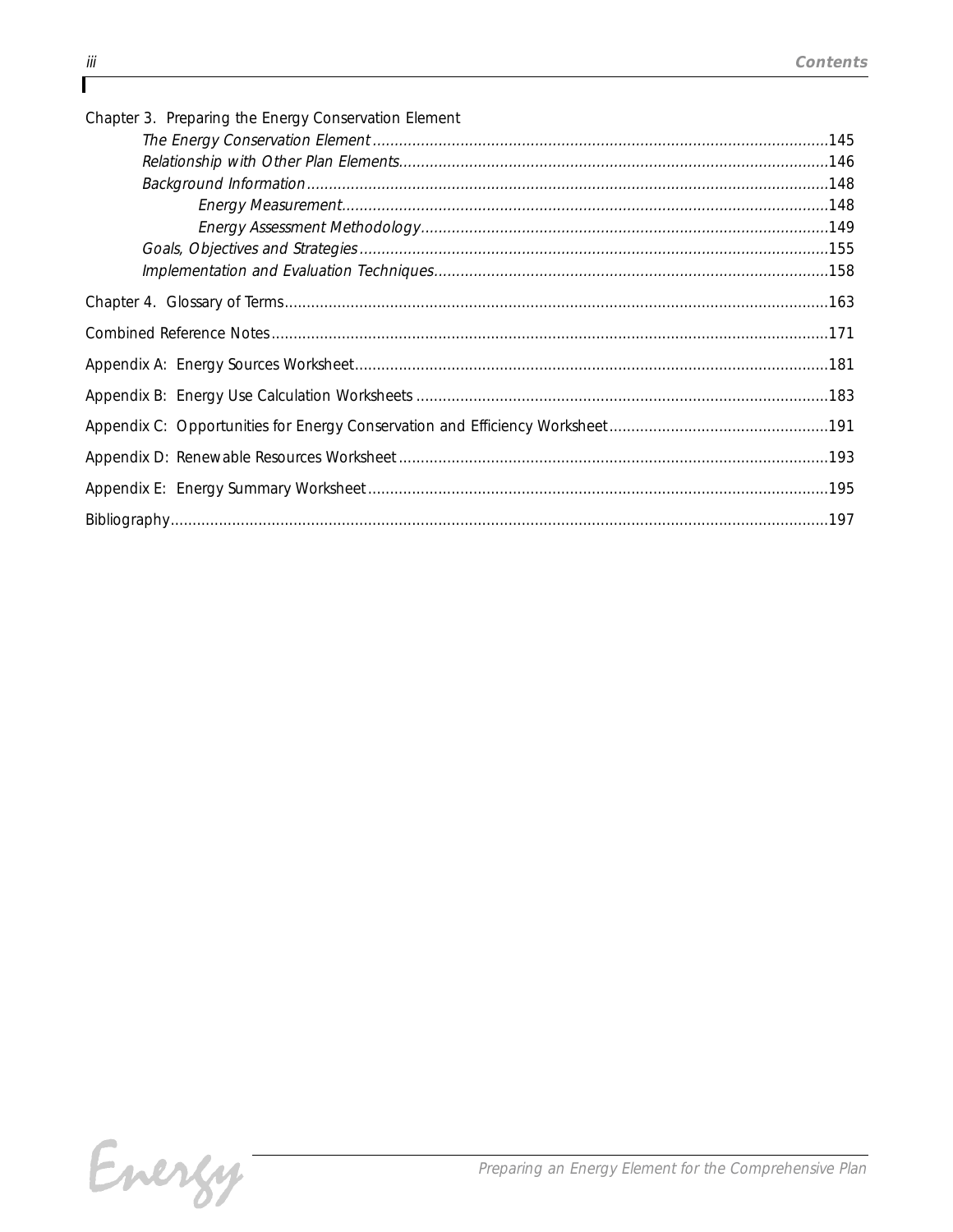# *FIGURES AND TABLES*

# *FIGURES PAGE*

| Figure 10. |
|------------|

# *TABLES*

| Table 1.  |                                                                  |      |
|-----------|------------------------------------------------------------------|------|
| Table 2.  |                                                                  |      |
| Table 3.  | Percentage of Survey Respondents Choosing Walking vs. Driving54  |      |
| Table 4.  |                                                                  |      |
| Table 5.  |                                                                  |      |
| Table 6.  |                                                                  |      |
| Table 7.  |                                                                  |      |
| Table 8.  |                                                                  |      |
| Table 9.  | 1999 Energy Expenditures by Fuel Source for S.C. Schools and     |      |
|           |                                                                  | .109 |
| Table 10. | Summary of Strategies and Approaches for Energy Conservation 135 |      |
| Table 11. |                                                                  |      |
| Table 12  |                                                                  |      |
| Table 13. |                                                                  |      |
| Table 14. |                                                                  |      |

T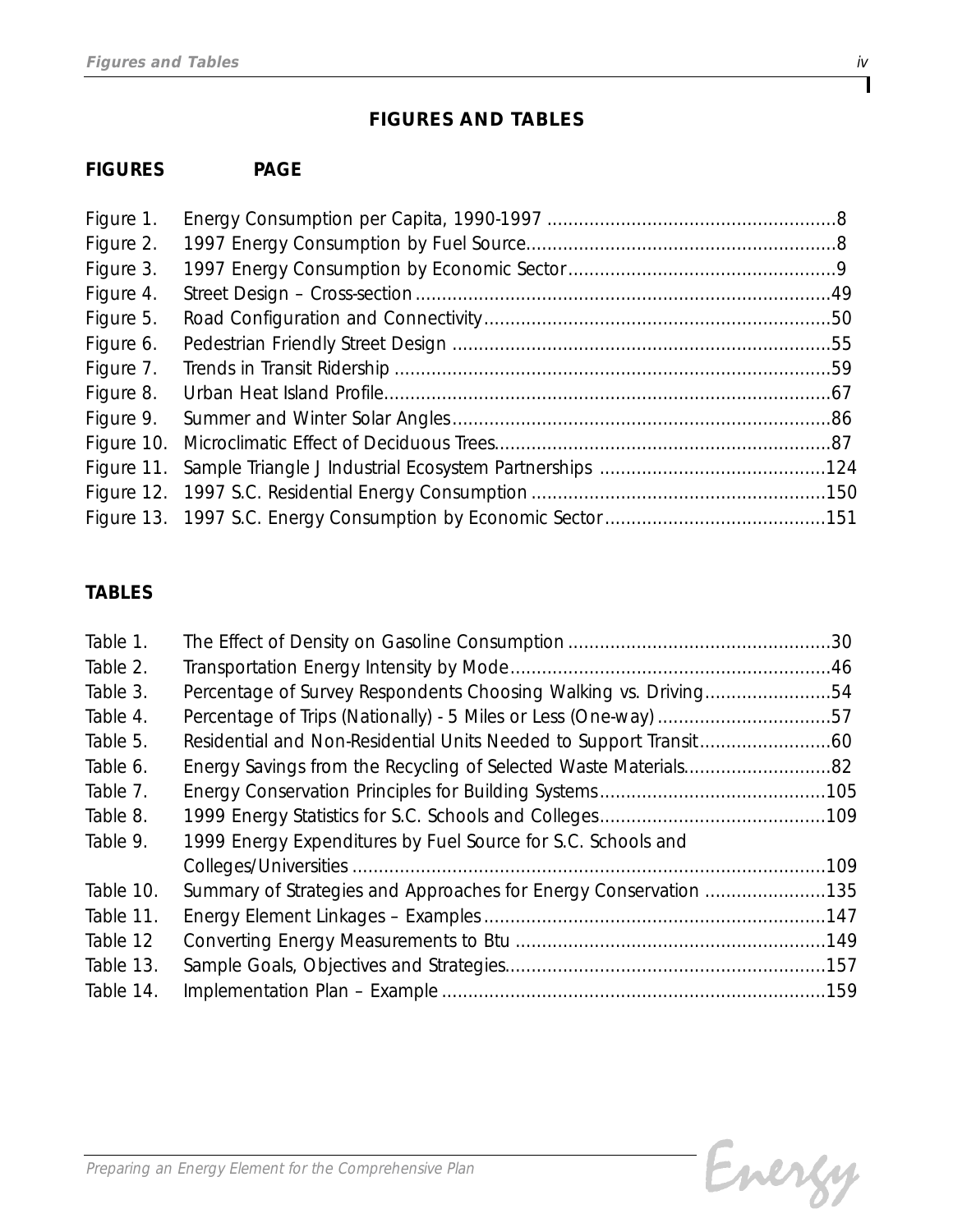# *INTRODUCTION*

*South Carolina and its neighboring states have enjoyed an era of significant growth during the last two decades. While the majority of residents and officials welcome this social and economic transformation, they also recognize the need to plan for the effects of growth on the State and its communities. This unprecedented level of population and economic growth is generating a heightened awareness and providing a forum for debate on sustainable development issues. South Carolinians are increasingly and rightfully concerned about the effects of growth and development and their associated costs on the quality of life in their communities and on the environment. Continued residential, commercial and industrial development raises complex issues regarding the efficient and cost-effective provision of infrastructure, the inclusion of affordable housing, the assurance of long-term economic growth, the appropriate use of land, the formation of orderly development patterns, and the bottom-line realization of fiscal impacts on a community.*

*The timely integration of sustainable development issues into the comprehensive planning process at the local level is vital to achieving sensible growth in South Carolina. Energy is undeniably a crucial resource in terms of its availability, use and cost. It is a common thread woven throughout the traditional comprehensive plan elements of housing, economic development, environmental resources, community facilities and transportation.*

*Energy conservation is an integral part of any discussion on sustainable practices and the case for including an energy dimension in the comprehensive planning process is clear and compelling. When households, businesses, institutions and governments cut energy expenses, they have more disposable income to spend on other priorities. Local schools can spend more money on education instead of paying excessive energy costs. Local governments can use funds to improve or increase direct services instead of heating and cooling aging buildings that are not energy-efficient. Reducing energy use and investing in efficiency measures also keeps more dollars circulating in the local economy. Because energy use can adversely affect air quality and other natural resources, energy issues are also environmental quality issues. An effective energy conservation plan can help reduce air pollution, improve water quality, and protect prime agricultural lands and wildlife habitats.* 

*The South Carolina Energy Office (SCEO) has recognized the con-*

Energy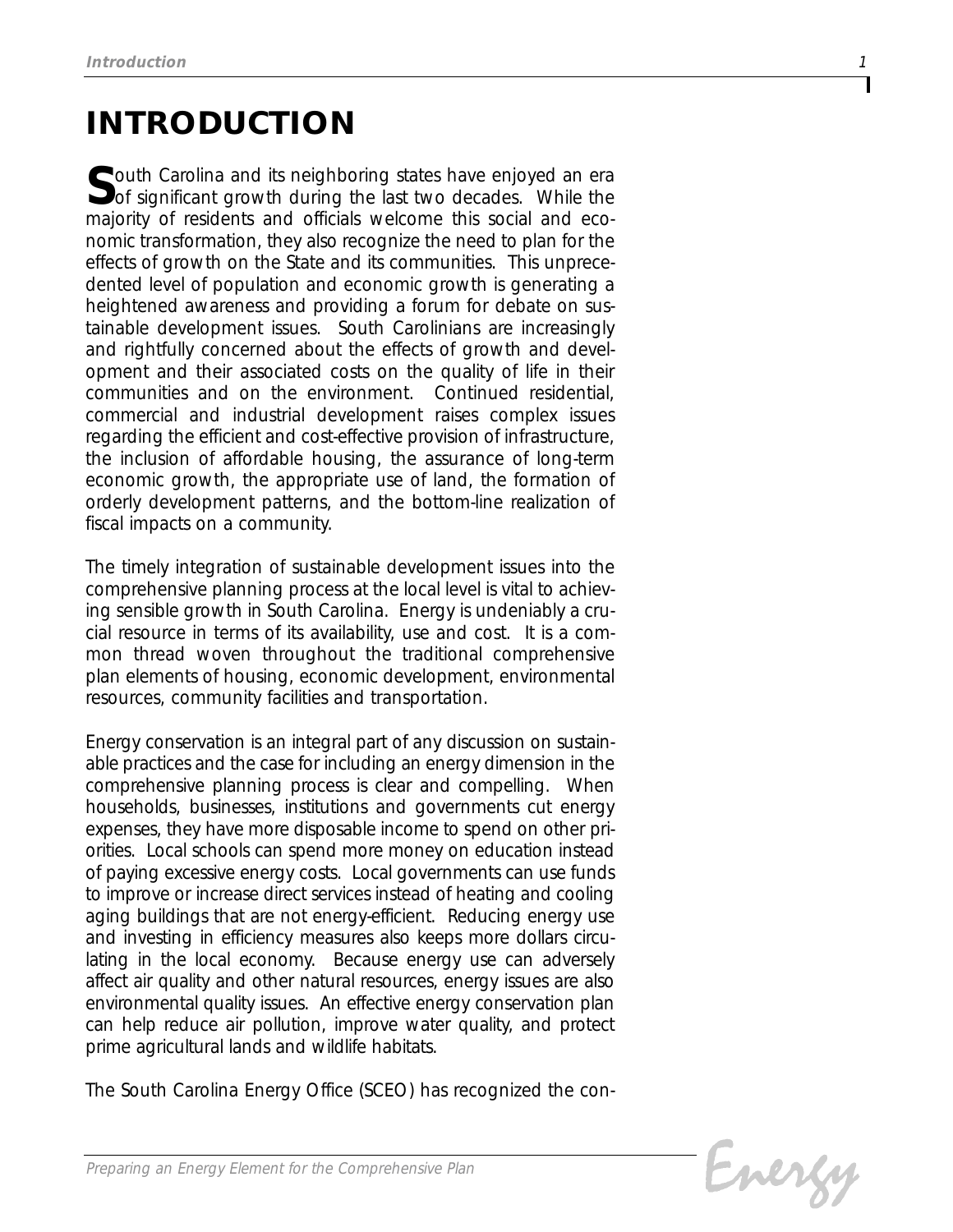*nection between energy conservation and local comprehensive planning as an opportunity to further the State's energy conservation goals. The mission of the SCEO is to increase the efficient use of energy resources among all consumer sectors, while maximizing environmental quality and minimizing energy costs. Through a combination of technical assistance, information exchange and financial support, the Office continues its commitment to energy conservation programs at the State and local levels that reduce energy consumption, improve energy efficiency, decrease dependence on foreign and non-renewable energy resources, and minimize environmental impacts.*

The SCEO recognizes the central role of the States cities and coun*ties in the formulation, implementation, and ultimate success of energy conservation policies and programs. Amid the growing development pressures and fiscal challenges facing a large number of these jurisdictions, the Office has sought to provide local governments with encouragement and general guidance in improving the efficiency of energy use in their communities.*

*The Local Planning Guide to Preparing an Energy Conservation Element embodies this commitment by exemplifying how the local planning process can be used as an effective platform to promote conservation strategies. The primary goal of this document is to increase the level of awareness of energy conservation issues and the adoption of replicable practices at the local level. The Guide also provides a framework for communities in the development and integration of an energy conservation element as a viable component of their local comprehensive plan.* 

*Through this planning partnership with cities and counties, the SCEO aspires to improve the quality of life in South Carolina – putting savings into the hands of its residents and local governments, creating jobs and economic sustainability, reducing pollution and conserving non-renewable resources, and supporting the development of affordable, livable and vibrant communities.*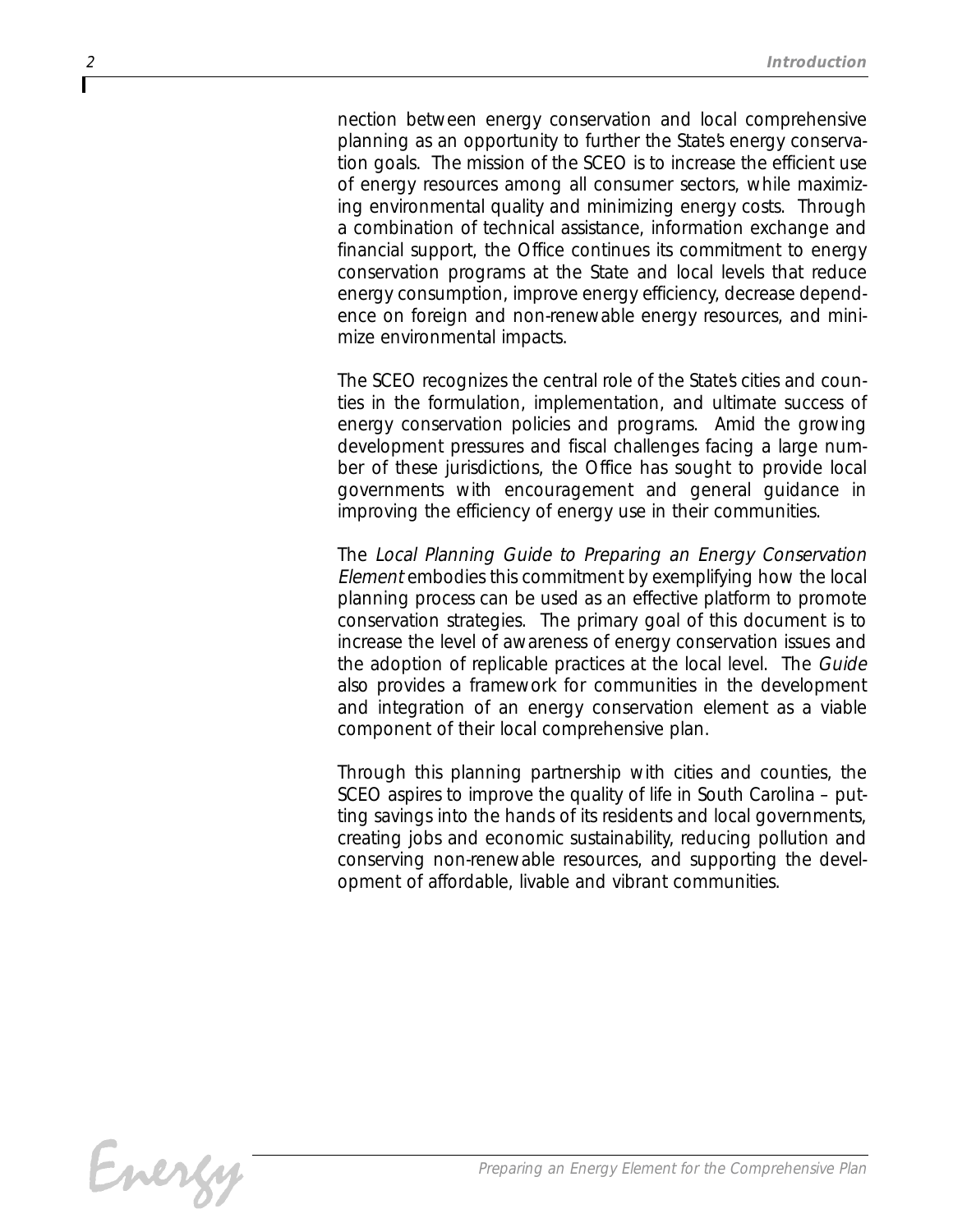# *USERS GUIDE*

*The purpose of this document is to equip local governments in South Carolina with comprehensive planning strategies, techniques and approaches for the incorporation of energy conservation practices into local land development policies. The local planning guide is organized into six major sections:*

> *Chapter 1 – The Planning and Energy Conservation Connection discusses the potential for achieving energy* conservation through the local planning process. *overview of the comprehensive planning process in South Carolina begins the discussion, followed by a look at the* States energy "picture" to include its current energy con*sumption trends within the context of fuel diversity, fuel use and use per economic sector. The conceptual basis for energy conservation planning is presented along with its link to sustainable development efforts. The Chapter concludes with an exploration of local planning processes and regulatory tools as viable vehicles for promoting energy conservation at the local level.*

> *Chapter 2 – Strategies and Approaches for Energy Conservation defines the role of local government, and the planning function in particular, in energy conservation efforts. The Chapter suggests opportunities for energy conservation and offers a compilation of implementation models and case studies. This information is presented within the context of diverse, but relevant comprehensive planning categories such as land use, transportation, environmental protection, housing, community facilities and economic development. Implementation opportunities and challenges for energy conservation are summarized at the conclusion of the Chapter.*

> *Chapter 3 – Preparing the Energy Conservation Element outlines the basic structure and content of the energy conservation element and the specific linkages between the energy conservation element and the seven required elements of the local comprehensive plan. Methodologies and procedures for conducting a community energy assessment and for setting goals and objectives for the energy conservation element are presented. In addition, the Chapter provides guidance in the development of an implementation plan and discusses effective*

Evergy

*3*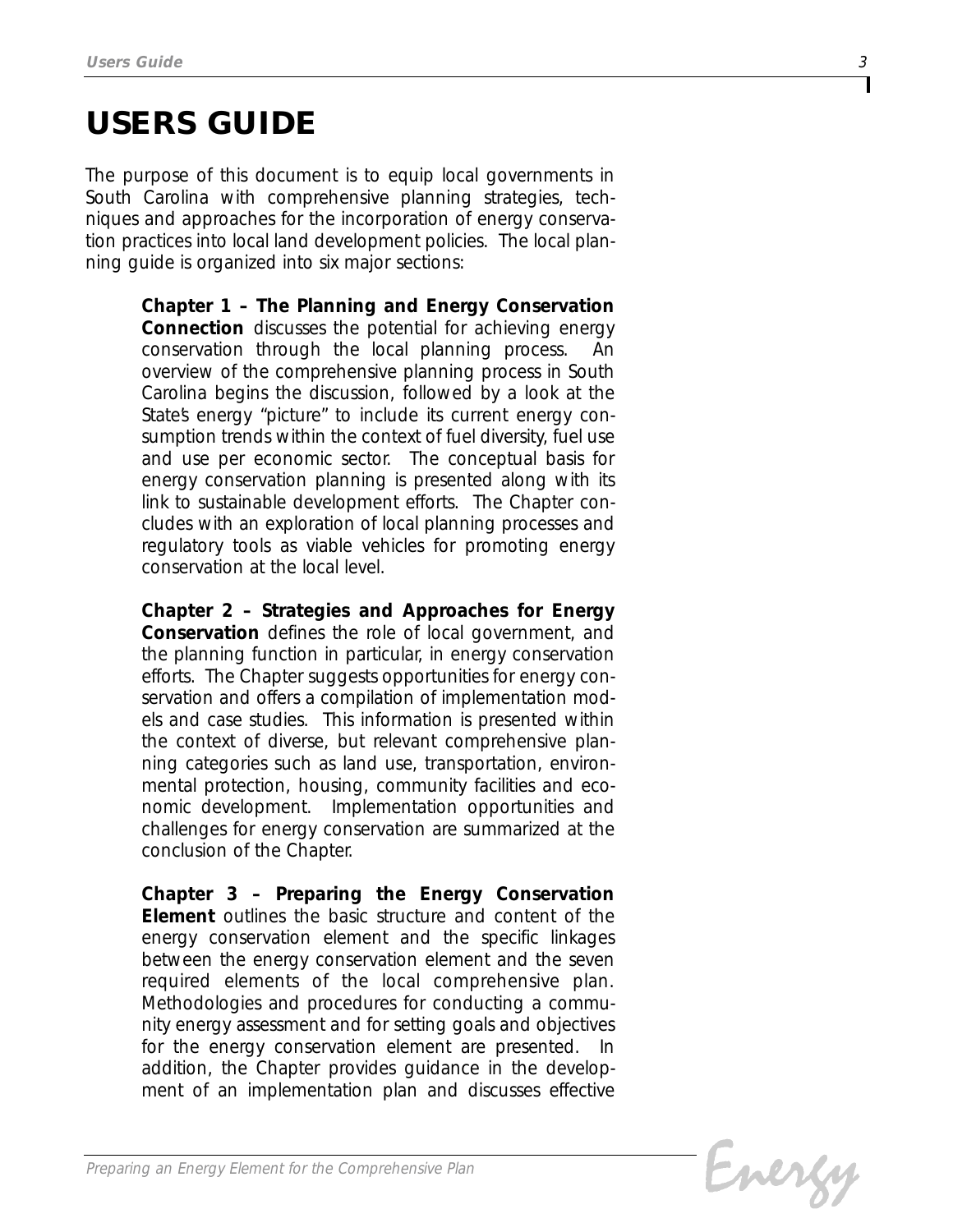*evaluation techniques to monitor plan success and goal attainment.* 

*Chapter 4 – Glossary of Terms includes definitions of key terms related to energy use, energy conservation, local planning concepts, and land use regulation.*

*A set of Appendices provides detailed worksheets for energy assessments and other resource materials to aid in the preparation of local energy conservation elements.*

*The Bibliography includes bibliographic references and a comprehensive listing of resources related to energy conservation, sustainability and sensible growth. In addition to references for printed materials, a listing of pertinent web site addresses is also provided.*

*Companion Training Materials to this local planning guide are also available upon request from the Energy Office. The materials provide a framework for presentation to local government planners, elected officials, citizen advisory committees, and other key staff and can be easily adapted for use at the local level.*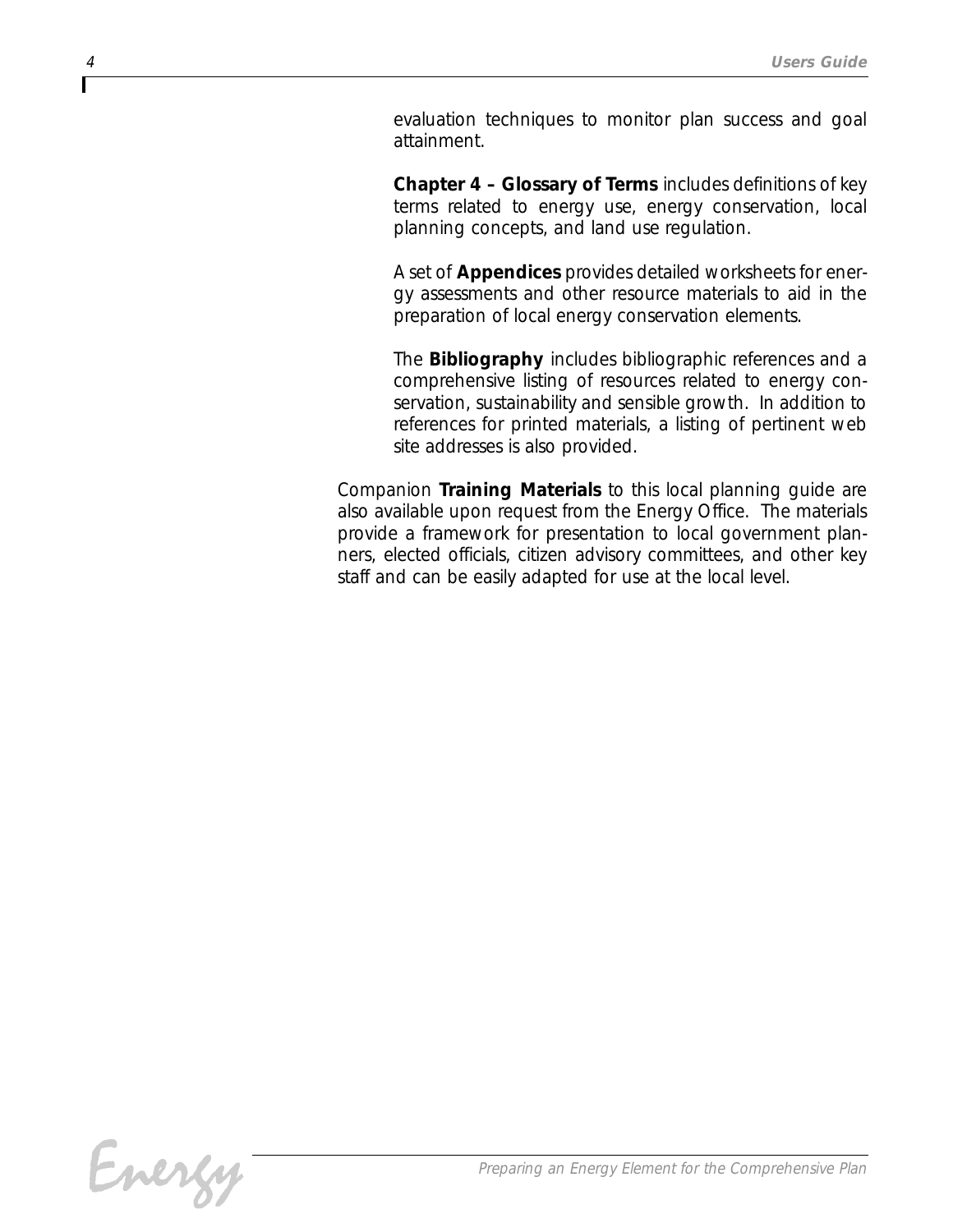# *CHAPTER 1 THE PLANNING AND ENERGY CONNECTION*

## *Local Comprehensive Planning – Process and Statutory Framework*

*Within the context of local government the term "planning" is commonly used to describe activities conducted to prepare for and influence the future. An effective planning process includes the following steps:*

- *1. Identify local problems and needs;*
- *2. Collect information and facts necessary to study local problems and needs;*
- *3. Develop local goals and objectives;*
- *4. Develop plans and programs to achieve goals and objectives;*
- *5. Implement plans and programs using available tools and powers;*
- *6. Evaluate the results; and*
- *7. Update and modify plans as needed.*

*The planning process cannot be carried out in a vacuum. Broadbased citizen participation and support are vital to the success of local government planning efforts. The Comprehensive Planning Guide for Local Governments notes that "Direct citizen involvement in the preparation of plans is the best way to accurately assess community problems and needs." <sup>1</sup> The depth and quality of citizen participation are key to the success of local government planning programs.*

*The application of the planning process to private and public actions affecting the development and use of land is commonly referred to as "land use planning." While planning initiatives may take many forms, the most effective tool for local governments in land use planning is the comprehensive plan. The comprehensive plan is an official document adopted by the local governing body that outlines general, long-term policies for the physical development of the jurisdiction. It promotes a coordinated, consistent*

*"Direct citizen involvement in the preparation of plans is the best way to accurately assess community problems and needs."<sup>1</sup>*

*...the most effective tool for local governments in land use planning is the comprehensive plan.*

Energy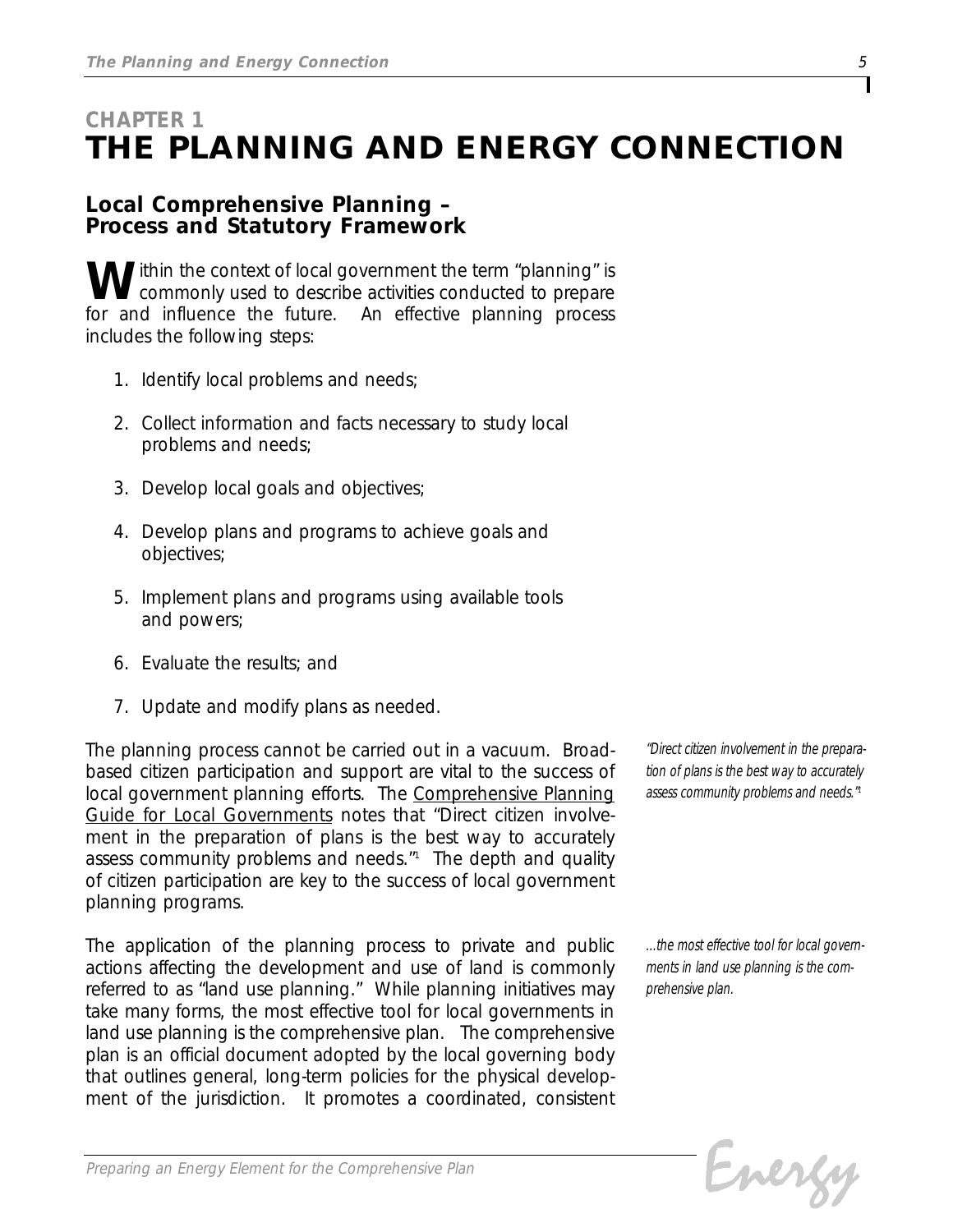*approach for addressing land development issues and decisions.*

*The South Carolina Local Government Comprehensive Planning Enabling Act of 1994 empowers local planning commissions to develop and maintain a planning process that will result in the systematic preparation, continual reevaluation, and periodic update of plan elements considered critical, necessary and desirable to guide the development and redevelopment of their jurisdiction. This planning process results in the development of a comprehensive plan for the community. The comprehensive plan must include, but is not limited to, the following planning elements:*

- *Population*
- *Economic Development*
- *Natural Resources*
- *Cultural Resources*
- *Community Facilities*
- *Housing*
- *Land Use*

*Each plan element must include an inventory of existing conditions, a statement of needs and goals, and implementation strategies with measurable time frames. In addition to considering the future growth, development and redevelopment of their community, the planning commission must also weigh the most efficient use of public funds and the fiscal impact on property owners when developing the comprehensive plan. Upon completion, the planning commission should recommend the comprehensive plan to the local governing body for adoption. The governing body may adopt the plan as a whole by single ordinance or individual elements of the plan by successive ordinances. Before adoption of an element or the plan as a whole, the governing authority must hold a public hearing to formally solicit citizen comments.*

*...the 1994 Act gives local governments the option of preparing additional comprehensive plan elements. This option enables local governments to address specific issues not included in the required elements or to take a component of particular concern and develop it into a new element.*

*In addition to the seven required elements, the 1994 Act gives local governments the option of preparing additional comprehensive plan elements. This option enables local governments to address specific issues not included in the required elements or to take a component of particular concern and develop it into a new element. Additional issues of critical importance to South Carolina communities, such as energy conservation, can be addressed in depth through the development of an energy conservation element, rather than as a sub-component of the community facilities element.*

*The case for including an energy conservation element in the comprehensive plan is compelling. Energy is undeniably a crucial*

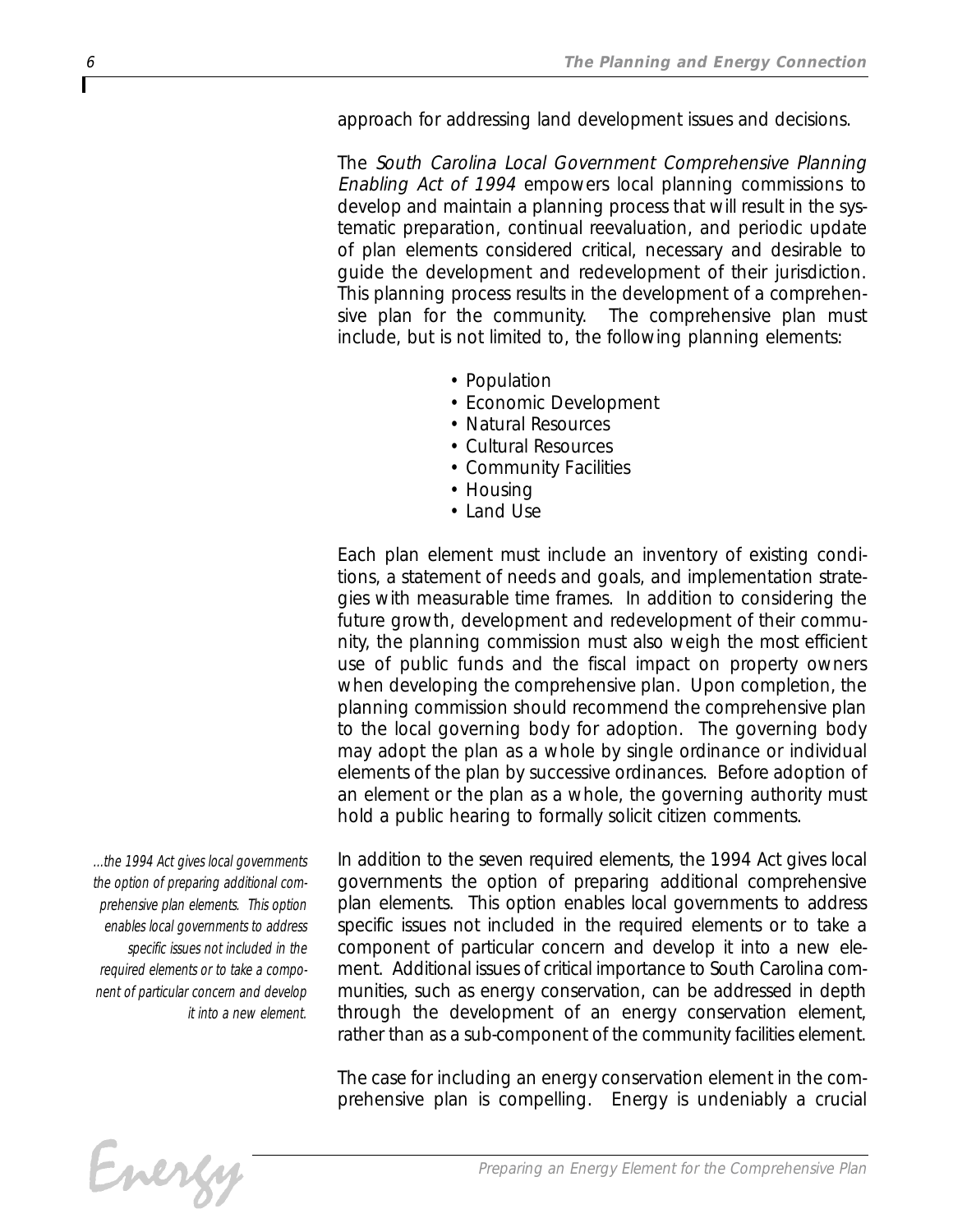*resource. The system of energy supply, distribution and use is related in significant ways to the spatial organization of society. If land use planning is intended to influence the evolution of spatial structure, then it is legitimate for planners to be concerned with energy supply, demand and conservation.2 Because energy conservation should only be one of many considerations in local planning, it is best presented within the overall context of a comprehensive plan. Energy conservation weaves a common thread throughout all seven elements of the comprehensive plan and, for many localities, warrants consideration as a separate element.*

# *Energy Consumption in South Carolina*

*South Carolina ranks among the fastest growing states in the nation, with a population increase of nearly 22% since 1980. If current trends continue, the State will add nearly one million new residents over the next twenty years. It is estimated that more than half a million new housing units (including replacement units) will be needed to accommodate these new residents. In addition, the need for 40 million square feet of new retail space, 40 million square feet of new office space and 30 million square feet of new warehouse space will be generated by the projected population growth.3 Future growth in the State is expected to be fueled by continued economic success. South Carolina Department of Commerce data reveals that business and industry have invested more than \$28 billion in the State since 1995, with a record \$6.3 billion in capital investment in 1999.* 

*Energy plays a primary role in the State's sustained economic success. South Carolinians have long enjoyed energy on demand* with some of the lowest prices in the nation. As the States econ*omy has grown, so too has its energy needs – with South Carolina ranking 18th in total per capita energy consumption nationwide. During the 1990s, statewide energy consumption increased at a much higher rate than the United States average. Specifically, South Carolina experienced a 13.6% increase in per capita energy consumption between 1990 and 1997, while the overall United States per capita rate rose only 7.6%. Its population growth of 8.3% was significantly outpaced by a concurrent rise in energy use of 16.7% during the past decade.* 

*South Carolina ranks among the fastest growing states in the nation, with a population increase of nearly 22% since 1980.*

*As the State's economy has grown, so too has its energy needs – with South Carolina ranking 18th in total per capita energy consumption nationwide.*

Evergy

*Preparing an Energy Element for the Comprehensive Plan*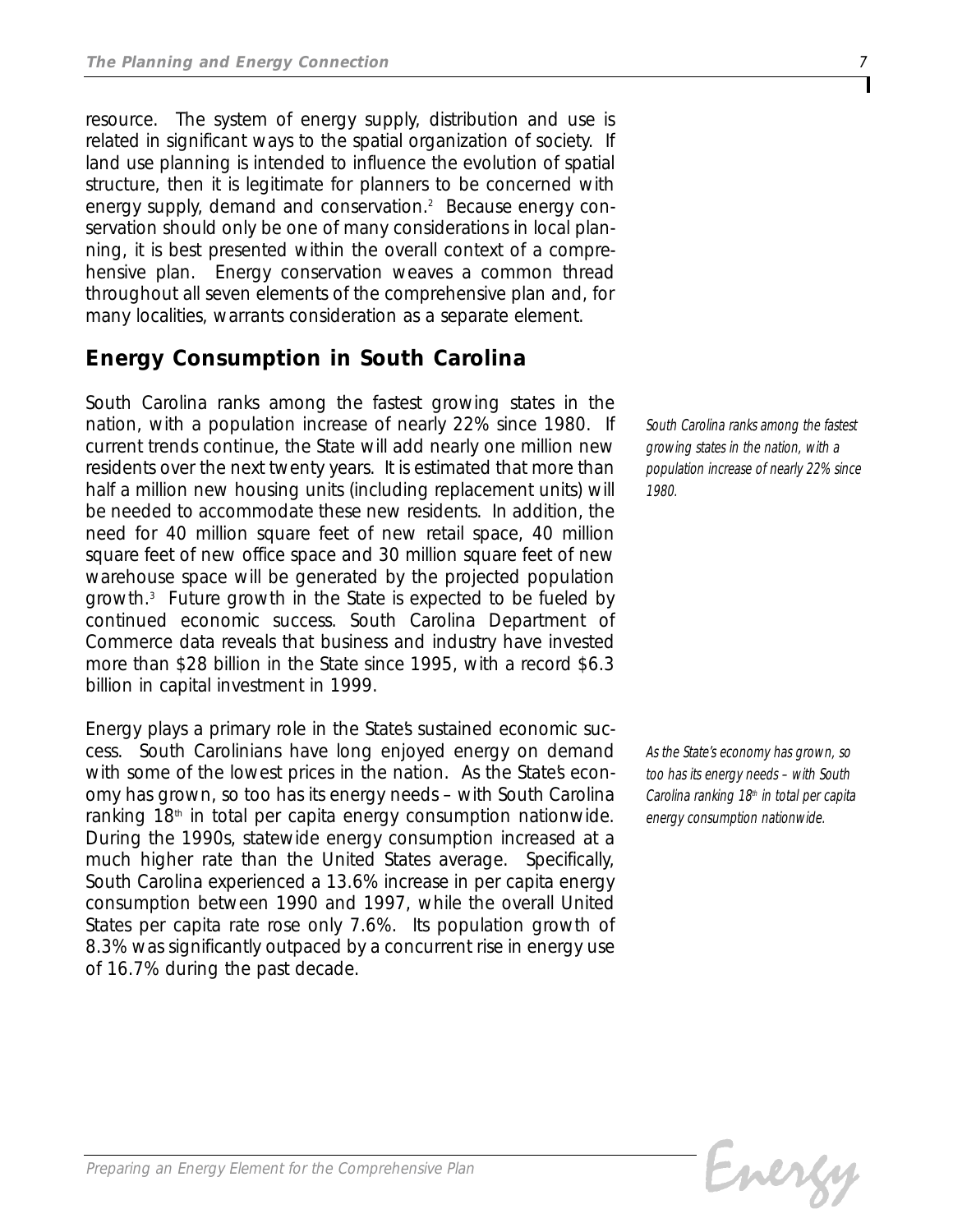

*Figure 1. Energy Consumption per Capita, 1990-1997*

*Total statewide energy consumption rose by 101.9% between 1970 and 1997, compared with an increase of only 38.5% nationwide during the same period.*

*Source: S.C. Energy Office, 1999 South Carolina Energy Use Profile.*

*Total statewide energy consumption rose by 101.9% between 1970 and 1997, compared with an increase of only 38.5% nationwide* during the same period. Most of the States increase can be attributed *to the nuclear sector, where energy use rose by more than 157% between 1990 and 1997. Nuclear energy accounted for more than 30% of the State's energy consumption in 1997, compared with only 7% on the national level. Petroleum followed closely at nearly 30%, coal at 23% and natural gas at 10% of energy use statewide.* 

#### *Figure 2. 1997 Energy Consumption by Fuel Source*



*Source: S.C. Energy Office, 1999 South Carolina Energy Use Profile.*

*The industrial sector accounts for almost one-half of the State's energy consumption. Energy use in the transportation sector comprises more than 23% of statewide consumption while the residential and commercial sectors represent 19% and 13%, respec*tively. From 1970 to 1997, energy consumption in the States com-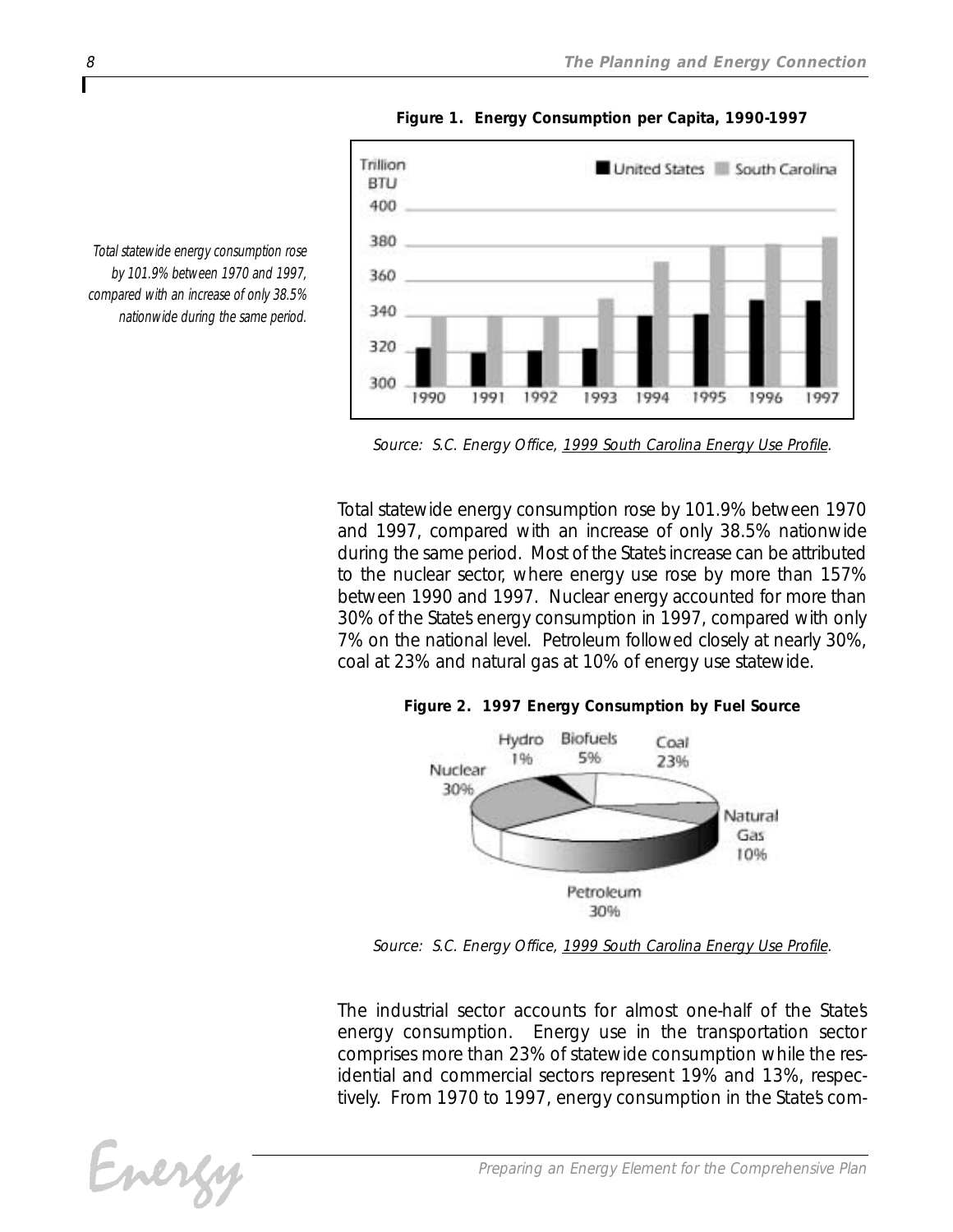*mercial sector increased by nearly 158%, while industrial energy use rose by more than 125%. Residential energy consumption increased by nearly 97% and transportation use by almost 74% during the same time period.*



*Figure 3. 1997 Energy Consumption by Economic Sector* 

*Source: S.C. Energy Office, 1999 South Carolina Energy Use Profile.*

*Energy expenditures statewide have risen by 700% since 1970, while energy consumption increased by more than 100% during this time. South Carolinians spent \$7.6 billion on energy in 1995. The transportation sector is responsible for the largest share of energy expenditures at 35%, followed by the residential and industrial sectors at 26% each and the commercial sector at 14%.*

If current energy consumption trends continue, the State's future *will likely be characterized by the following:*

- *• Continued population and economic growth will place additional demands on energy resources.*
- *• Economic growth will result in increased energy consumption in the industrial and commercial sectors.*
- *• There will be a continued reliance on nuclear energy sources.*
- *• The rate at which energy is consumed in the State will continue to increase.*
- *• Reliance on petroleum products will continue, bolstered by the high percentage of energy consumption attributable to the transportation sector.*
- *• Energy prices will continue to rise.*

*Energy expenditures statewide have risen by 700% since 1970, while energy consumption increased by more than 100% during this time.*

```
Energy
```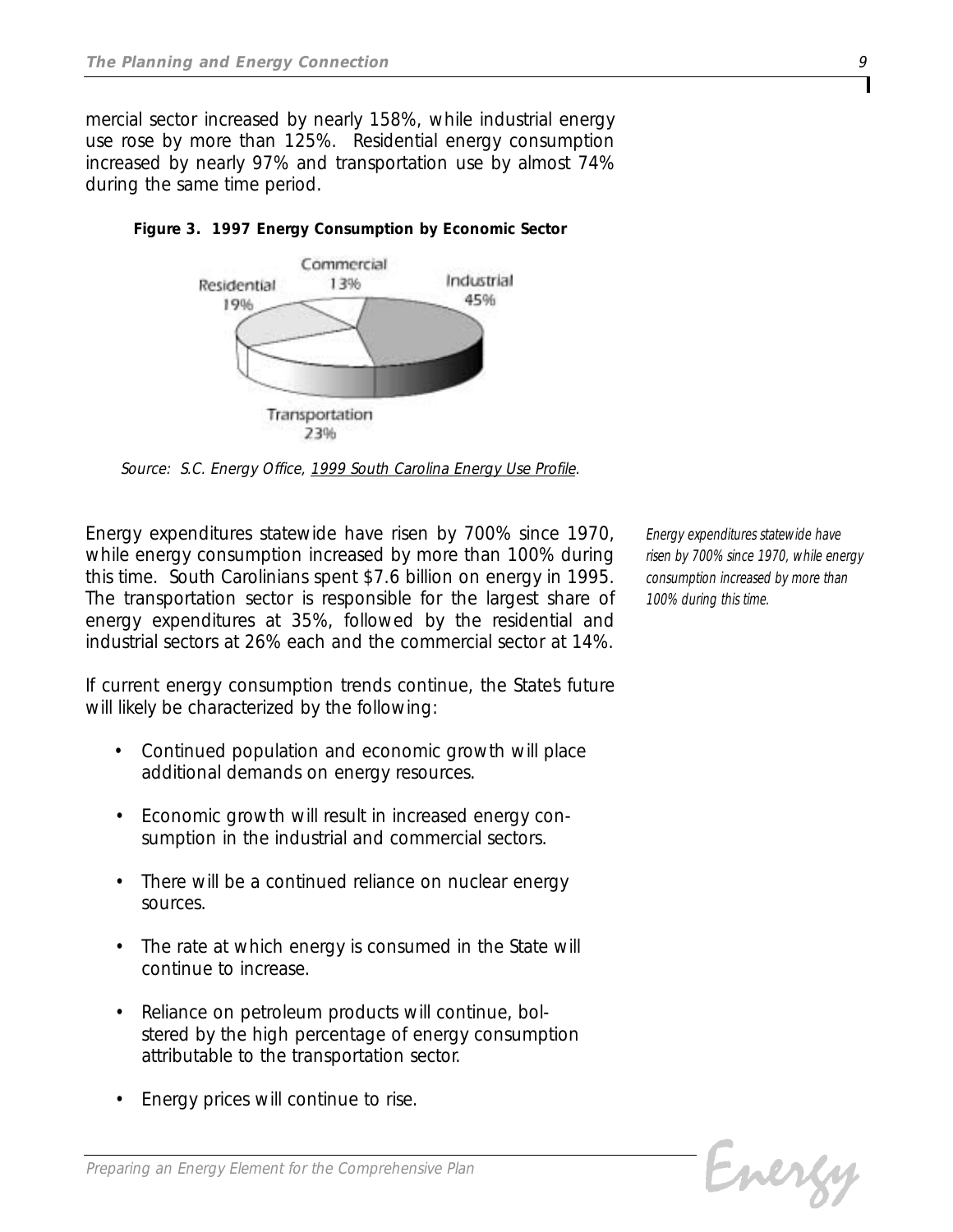# *Energy Conservation Concepts*

*Since the oil embargo and subsequent fuel shortages of the 1970s, state and local governments across the nation have been researching and developing policies, methodologies and procedures that promote energy conservation. With the passage of the Energy Conservation and Efficiency Act of 1992, the South Carolina Energy Office (SCEO) moved to the forefront of such efforts through the integration of energy concerns with environmental responsibility and economic development. The guiding mission of the SCEO remains to increase efficiency in the use of energy resources in all consuming sectors of the State and, to the extent practical, to maximize environmental quality and minimize the cost of energy use.* 

*Energy conservation is defined as "the careful and sparing use of energy with a view to conserving the natural resources from which energy is derived and minimizing environmental pollution." 4 The most effective form of energy conservation is the intelligent and efficient use of nonrenewable energy resources such as coal, oil, natural gas and nuclear fuel (uranium). Energy conservation policies that emphasize this approach and minimize waste are more palatable to the public and have proven much more effective than policies that require personal sacrifice.*

*Nationwide, planners at all levels of government are now including energy conservation measures in the plans, policies and regulations of their communities. Such measures run the gamut from educational and promotional programs to community-wide energy plans. Many energy plans are integrated into comprehensive plans, while others are stand-alone documents. An effective energy plan can aid the local economy by keeping more dollars in circulation locally, reducing environmental impacts and providing a focal point for complex local issues such as land use planning and development, transportation system design and affordable housing.* 

*Energy conservation is an integral facet of sustainable development. Whether at the global or community level, the existing patterns and trends of energy consumption are key indicators of sustainability. Energy consumption patterns affect not only the future of energy resources, but also the future of other key elements including economic viability, environmental quality and fiscal stability.* 

*The United Nations' World Commission on Environment and Development (commonly known as the Brundtland Commission) broadly defines sustainable development as "Development which meets the needs of the present without compromising the ability of*

Energy

*An effective energy plan can aid the local economy by keeping more dollars in circulation locally, reducing environmental impacts and providing a focal point for complex local issues such as land use planning and development, transportation system design and affordable housing.*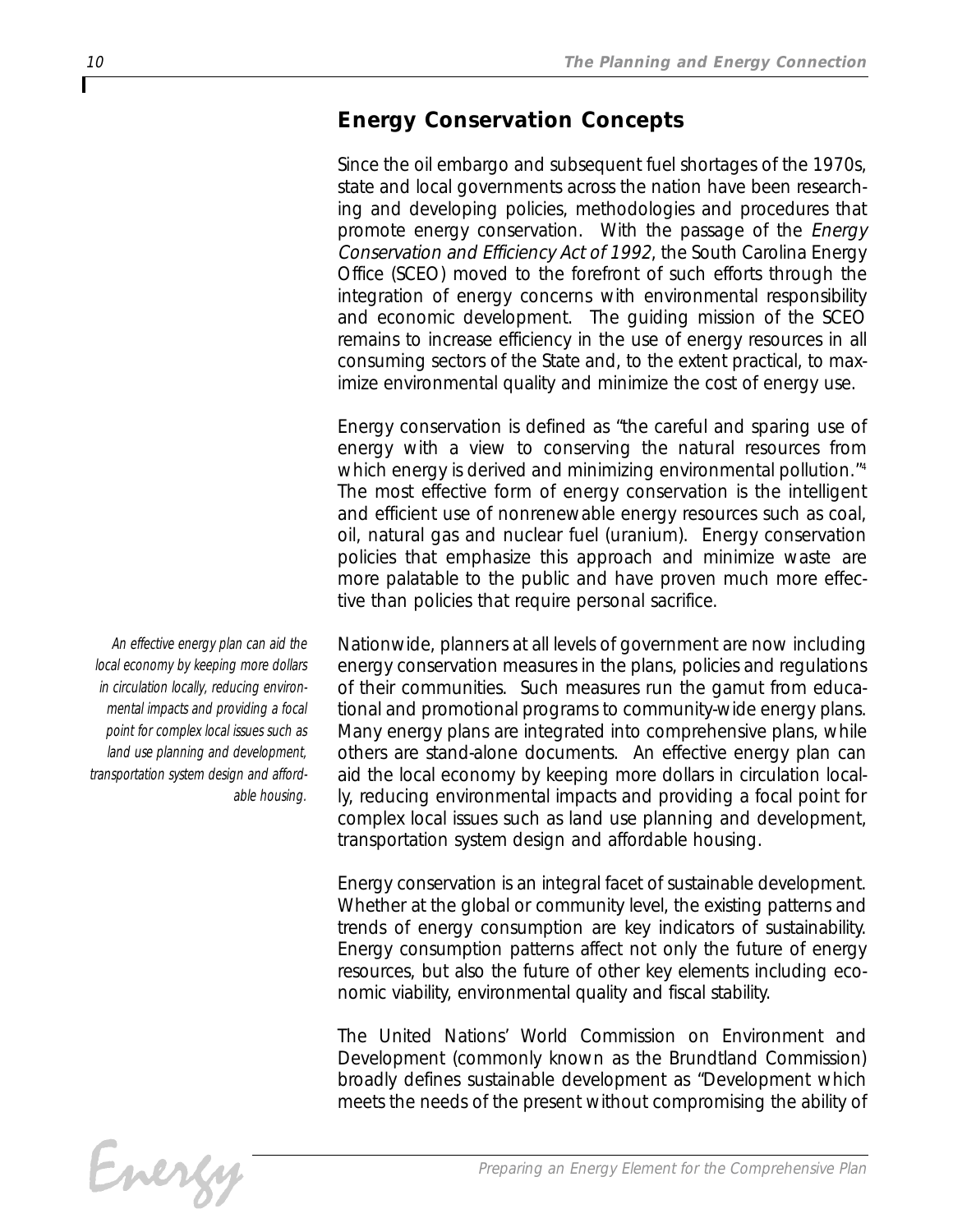*future generations to meet their own needs." Conversely, unsustainable development defers costs for later payment, creating an uncertain and diminished outlook for future generations. Planners Peter Berke and Maria Conroy expanded this concept within the context of land use planning by defining sustainable development as "a dynamic process in which communities anticipate and accommodate the needs of current and future generations in ways that reproduce and balance the local social, economic, and ecological systems, and link local actions to global concerns." 5*

*The consideration of both present and future needs forms the conceptual core of sustainability. Local governments strive to enhance the quality of life for their residents by providing much-needed and desired services such as transportation systems, fire and emergency services, water, wastewater treatment, and solid waste disposal. In order to provide these services, increased demands are placed on nonrenewable energy resources. With no practical process in place to replenish supplies, these nonrenewable resources are further depleted each year.* 

*The concept of sustainable development provides a framework within which communities can promote economic development, use resources efficiently, create cost-efficient infrastructures, and protect and enhance the quality of life. When population growth and accompanying increases in consumption are viewed in light of natural resource limitations, sustainability is recognized as a necessity rather than an option.*

*State and local governments nationwide have developed guiding principles for sustainable development. While state principles for sustainability are often general in nature, principles for sustainability for local governments are often more specific and are tailored to the specific needs and desires of each community. The following principles were developed by Berke and Conroy within the context of local government planning based on extensive review of sustainable development literature.* 

*The consideration of both present and future needs forms the conceptual core of sustainability.*

*When population growth and accompanying increases in consumption are viewed in light of natural resource limitations, sustainability is recognized as a necessity rather than an option.*

Evergy

*Preparing an Energy Element for the Comprehensive Plan*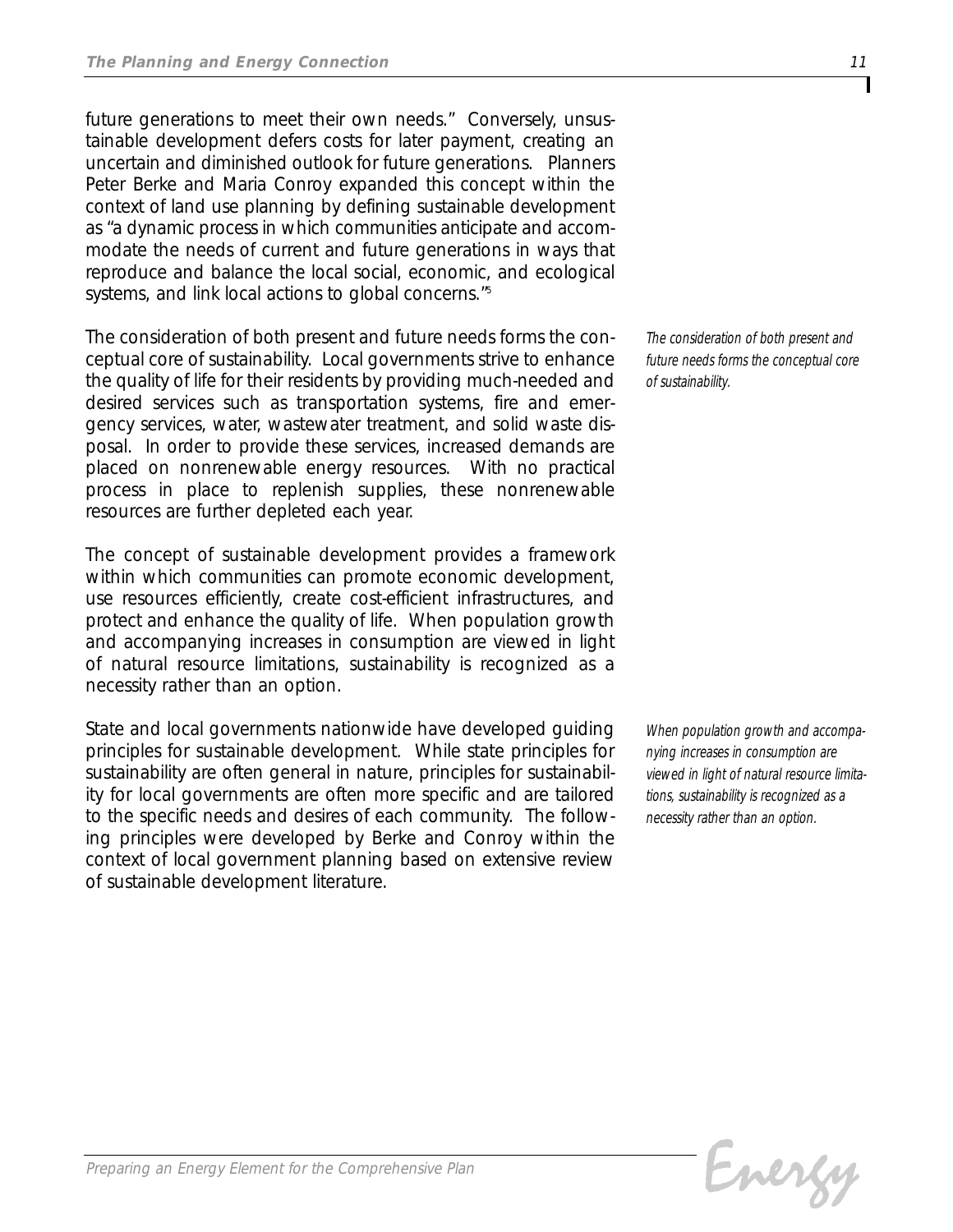## *Principles of Sustainable Development*

- *• Harmony with Nature. Land use and development activities should reinforce the essential life cycles and support functions of ecosystems. Whenever possible, these activities should mimic ecosystem processes rather than modify them to fit urban forms. These activities must respect and preserve biodiversity, as well as protect and restore essential ecosystem services that maintain water quality, reduce flooding, and enhance sustainable resource development.*
- *• Livable Built Environment. The location, shape, density, mix, proportion and quality of development should: enhance the fit between people and urban form by creating physical spaces adapted to desired activities of inhabitants; encourage community cohesion by fostering access among land uses; and support a sense of place to ensure protection of any special physical characteristics of urban forms that support community identity and attachment.*
- *• Place-based Economy. A local economy should strive to operate within natural system limits. It should not cause deterioration of the natural resource base, which serves as a capital asset for future economic development. Essential products and processes of nature should be used up no more quickly than nature can renew them. Waste discharges should occur no more quickly than nature can assimilate them. The local economy should also produce built environments that meet locally defined needs and aspirations. It should create diverse housing and infrastructure that enhances community livability and the efficiency of local economic activities.*
- *• Equity. Land use patterns should recognize and improve the conditions of lowincome populations and not deprive them of basic levels of environmental health and human dignity. Equitable access to social, educational and economic resources is essential for eradicating poverty and accounting for the needs of the least advantaged.*
- *• Polluters Pay. Polluters (or culpable interests) who cause adverse community-wide environmental impacts should be required to bear the associated costs of pollution and other harms, with due regard to the public interest.*
- *• Responsible Regionalism. Communities should not act in their own interests to the detriment of the interests of others, and they should be responsible for the consequences of their actions. Just as individual developers should be subject to the principle that polluters (or culpable interests) pay, a local jurisdiction has the obligation to minimize the harm it imposes on other jurisdictions in the pursuit of its own objectives.*

*...although growth and development are both inevitable and beneficial, the means of achieving growth determines the ultimate cost to the community.*

*Many concepts, plans and policies have been developed that attempt to achieve the ultimate goal of sustainability. Chief among these is the notion that although growth and development are both inevitable and beneficial, the means of achieving growth determines the ultimate cost to the community. Residents and politicians want the jobs, tax revenues, and amenities that come with new development. However, they want these benefits to occur without degrading the environment, depleting natural resources, raising local taxes, or increasing traffic congestion. The*

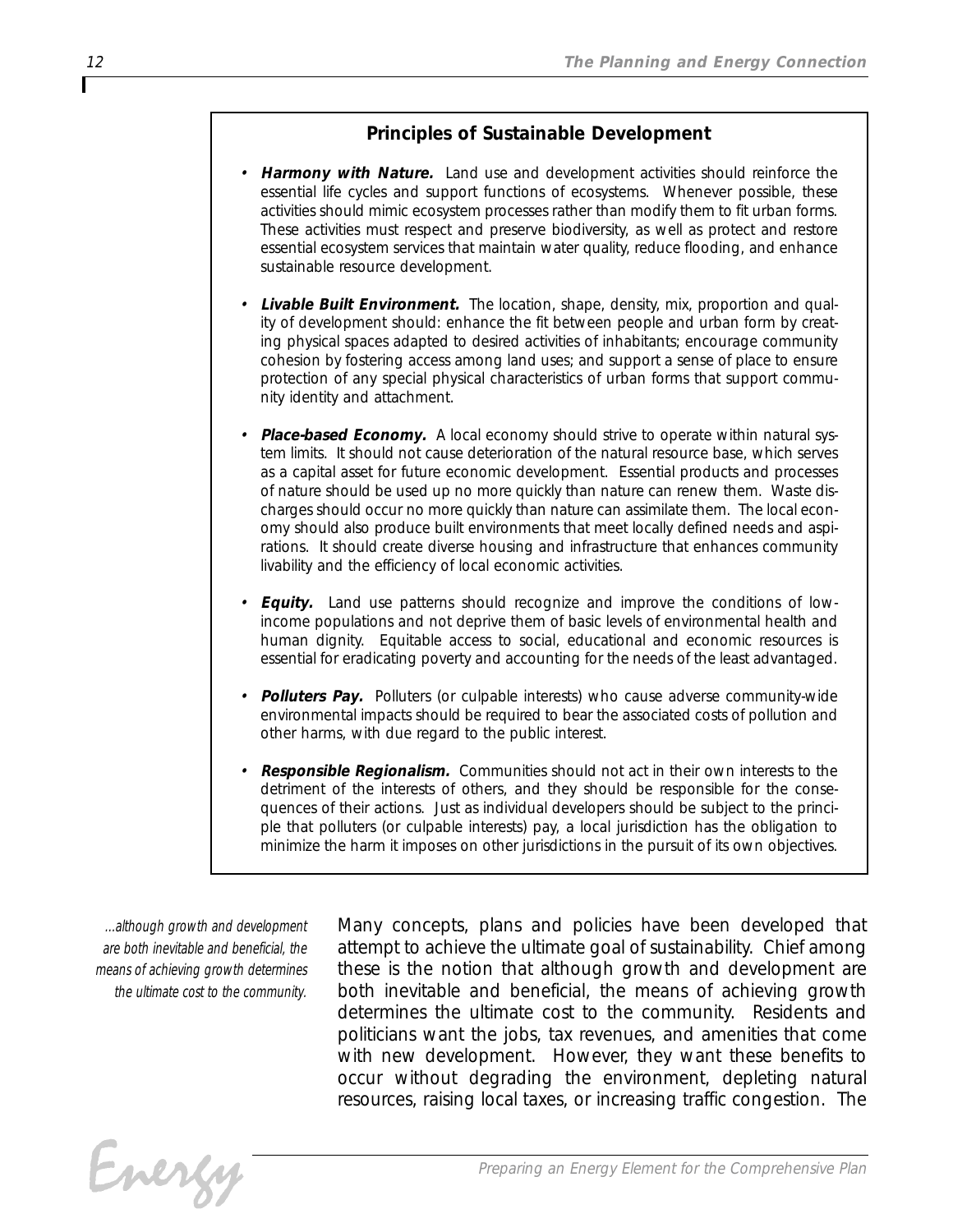*concept of quality, balanced growth recognizes the connection between economic development and quality of life and leverages new growth to improve the community.*

*The altered patterns of development and associated increased rates of consumption that were a result of the Industrial Revolution have had many positive effects. However these advances have come at a substantial price. The advent of the automobile and improved road systems enabled workers to commute longer distances, making suburban living both possible and attractive. Advances in communications and transport technology made proximity to the city center less critical. As economic investment shifted outward from the central city, existing commercial and industrial enterprises followed, leaving behind abandoned buildings and brownfields. Many residents with the financial means abandoned city life for the suburbs, often resulting in decreased urban property values and a state of disrepair and neglect in many neighborhoods.*

*While planned growth can bring many benefits to a community, unplanned expansion into suburban and rural areas has often been the experience of most communities. The subsequent development patterns, often called "sprawl," have resulted in increased energy usage, rising housing costs, greater reliance on the car, lost community identity, diminished farmland and open space, and burdensome infrastructure costs. As development reaches even further into traditionally rural areas, older suburbs often suffer the fate of urban areas, over time leaving behind additional abandoned commercial and industrial sites, a deteriorating infrastructure and underdeveloped residential areas. Instead of a natural growth pattern in which an urban area expands to meet the needs of a growing population and economy, such unplanned development "leapfrogs" past existing infrastructure – requiring expensive construction and facility upgrades to accommodate new growth.* 

*If current trends and consumer preferences continue, suburban growth will proceed at a rapid pace. According to a survey conducted by Fannie Mae in the late 1990s, 70% of Americans want to live in either suburbs, small towns far from cities, or rural areas.6 Ironically, Americans are also becoming increasing dissatisfied with the problems associated with suburban living. Longer commuting distances, traffic congestion, pollution, and the loss of the attributes that once made the suburbs and rural areas so attractive – rural character, natural beauty and a sense of community – have prompted communities around the country to develop initiatives that promote quality, balanced growth and development.* 

*The concept of quality, balanced growth recognizes the connection between economic development and quality of life and leverages new growth to improve the community.*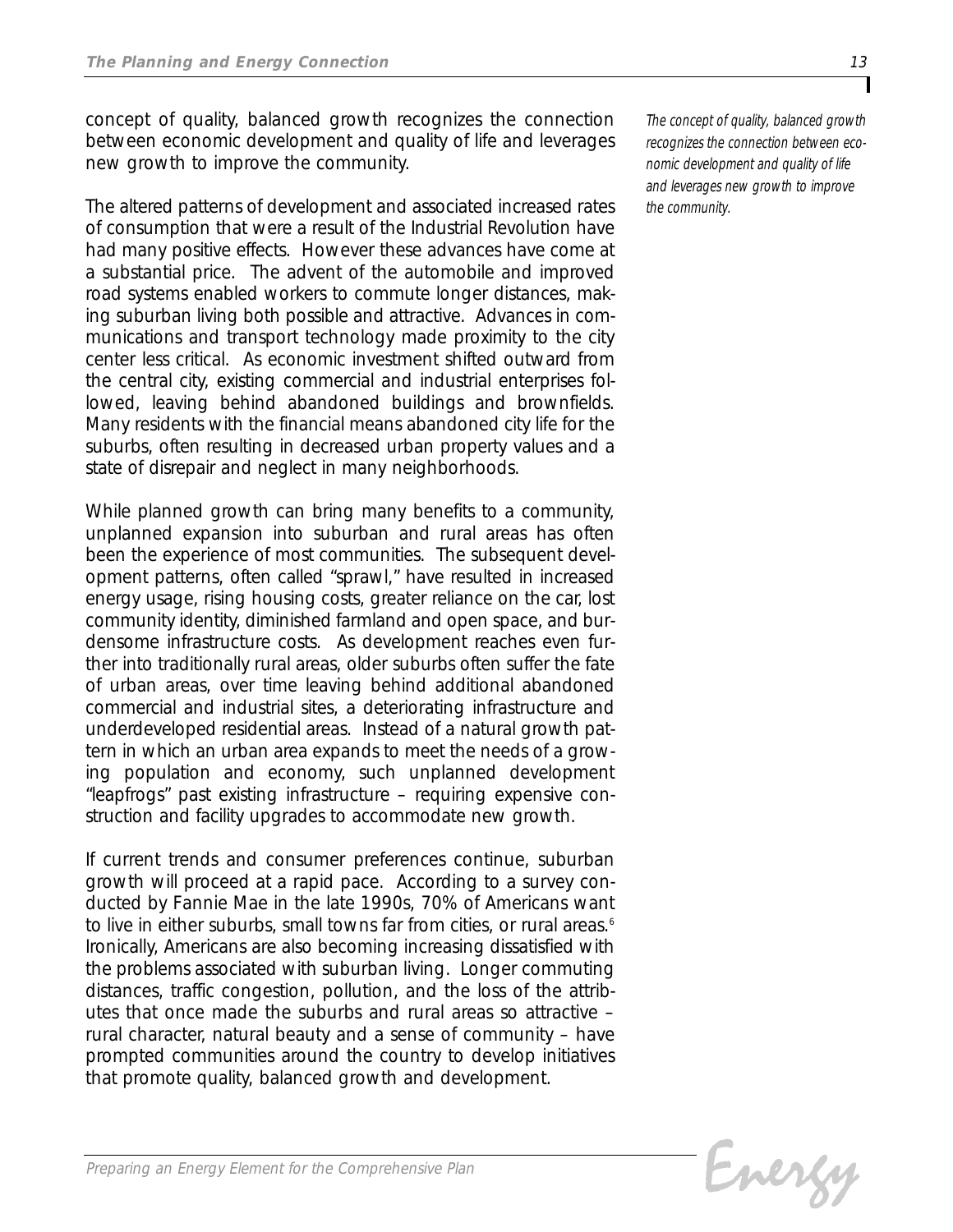# *Energy Conservation and Local Government Planning*

*Planners and officials nationwide are developing sensible growth strategies that balance the need for jobs and economic development with the need to conserve natural resources, preserve the environment and enhance quality of life. While successful energy conservation strategies are largely dependent on the participation of individual citizens, local governments can play a critical role by developing programs and policies that promote the concepts of energy conservation and sustainable development. Through the comprehensive planning process and effective zoning and land development regulations, both citizen planners and professional planners have the opportunity to provide the guidance and direction needed to implement sensible growth strategies. For many communities an important component of this process is the removal of barriers that preclude or inhibit quality, balanced growth. This is often accomplished through the revision of regulatory policies and the streamlining of development procedures, making it easier to pursue projects that incorporate sustainable development characteristics.*

*Long-term energy conservation is most effectively achieved through sustainable development practices. To achieve sustainability, a community must be as concerned with planning for the future as it is with responding to the present. Because the comprehensive plan represents a "blueprint" for the future development of a community, it can prove an invaluable tool in this effort. The development of an energy element for the comprehensive plan ensures that the goals and implementation strategies for energy conservation and sustainable development will be an integral part of the community's future. The strong connection between energy conservation and land use makes careful consideration of energy-related issues an essential component of the comprehensive plan. The link between the two is mutually dependent, reminiscent of the "chicken and egg" analogy. While the availability and affordability of energy has a significant impact on development, local land use patterns and growth trends also significantly impact energy usage. In addition, it is important that energy-related information contained in the existing conditions section of the energy element be considered when developing the other plan elements, especially the community facilities element and the future land use plan.*

*Implementation of the comprehensive plan goals is achieved primarily through land use regulations. The most commonly used*

*Through the comprehensive planning process and effective zoning and land development regulations, both citizen planners and professional planners have the opportunity to provide the guidance and direction needed to implement sensible growth strategies.*

*Long-term energy conservation is most effectively achieved through sustainable development practices.*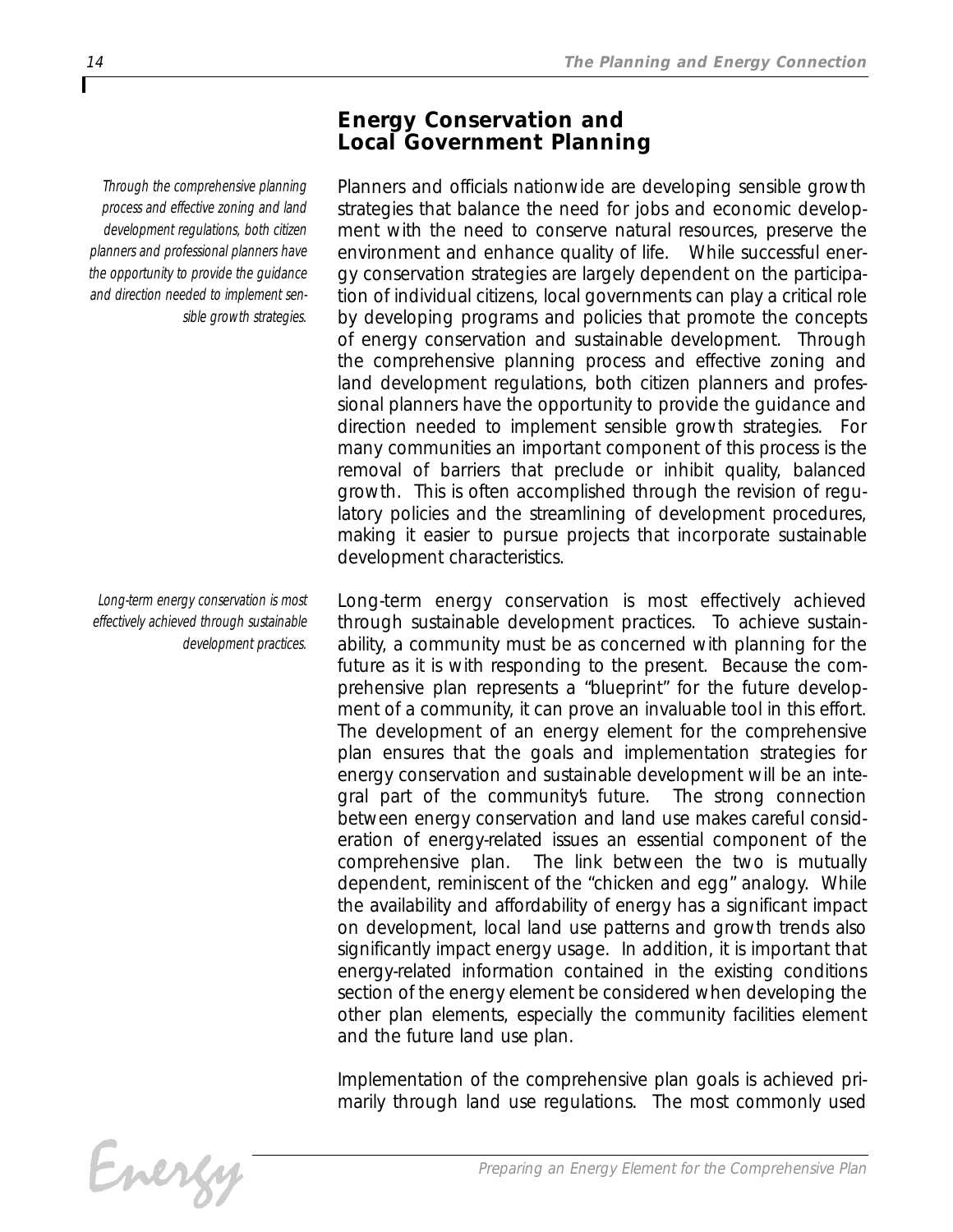*form of land use regulation is the zoning ordinance. In South Carolina, zoning can be used to regulate the following:*

- *• The use of buildings, structures and land;*
- *• The size, location, height, bulk, orientation, number of stories, erection, construction, reconstruction, alteration, demolition or removal, in whole or in part, of buildings and other structures, including signage;*
- *• The density of development, use or occupancy of buildings, structures or land;*
- *• The areas and dimensions of land, water and air space to be occupied by buildings and structures, and the size of yards, courts and other open spaces;*
- *• The amount of off-street parking and loading that must be provided, and the restrictions or requirements related to the entry or use of motor vehicles; and*
- *• Other aspects of the site plan including, but not limited to, tree preservation, landscaping, buffers, lighting, and curb cuts.*

*Zoning regulations can be either an indispensable tool or a great hindrance in the implementation of energy conservation and sustainable development measures. Current Euclidean zoning practices are based upon policies initiated in the late 1920s that required the separation of land uses. Such policies were originally developed to ensure the integrity of uses and to prevent potential nuisances, such as the location of a loud or noxious factory next to residences. Most modern ordinances continue to segregate industrial, commercial and residential land uses, often requiring additional zones for subcategories of these land use types. While such regulations achieve the goal of separating incompatible uses, they generally result in longer travel distances from work to home and to other destinations. Many ordinances include density requirements and minimum lot sizes that preclude compact development and clustering of residential uses. Through the promotion of mixed-use development, compact development, residential clustering, increased densities near activity centers, flexible parking requirements, landscaping for cooling purposes and home-based occupations in appropriate settings, zoning regulations can promote, rather than hinder, sensible growth.*

*Through the promotion of mixed-use development, compact development, residential clustering, increased densities near activity centers, flexible parking requirements, landscaping for cooling purposes and home-based occupations in appropriate settings, zoning regulations can promote, rather than hinder, sensible growth.*

Evergy

*Preparing an Energy Element for the Comprehensive Plan*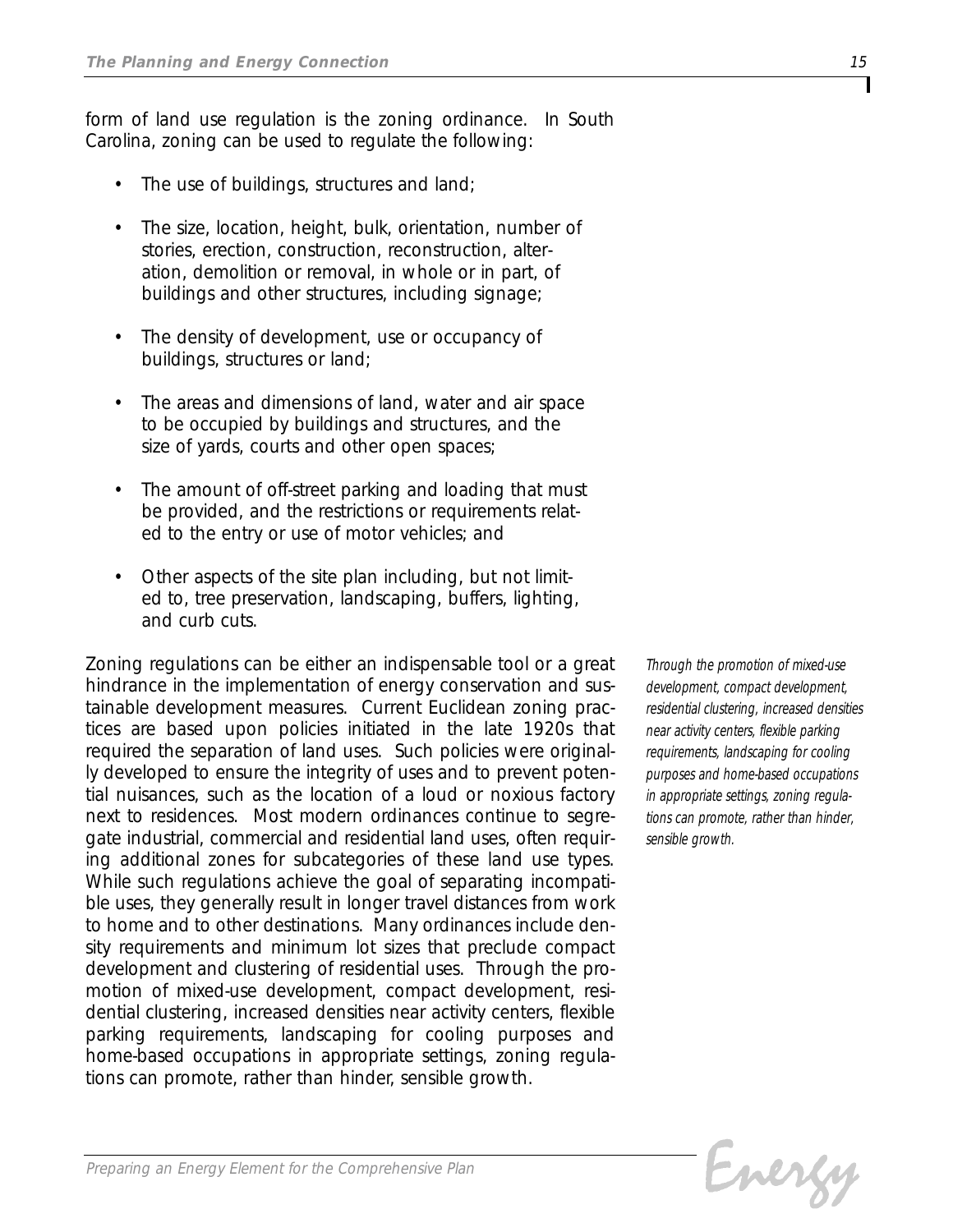*Land development regulations that encourage interconnected street layouts with reduced road length and width, alternative travel modes such as pedestrian walkways and bikeways, and the full utilization of existing infrastructure hold significant potential as effective tools for achieving sustainable development.* *Land development regulations (also called subdivision regulations) are another frequently used form of land use controls, governing the conversion of vacant land into lots and parcels for development purposes. Land development regulations ensure the provision of adequate public facilities through the regulation of site design, street layout, open space, installation of and access to utilities, and other matters related to the conversion of land for development. Like zoning, land development ordinances often include provisions that hinder efforts to conserve energy and promote sustainability. Compact development and residential clustering requires reduced road lengths and widths. By providing less paved area, less energy is used in the construction and maintenance of these developments. Shorter, connected road systems not only reduce travel distances, but the reduction in paved area also results in cooler air temperatures. Unfortunately, many land development ordinances require excessive street widths and encourage lengthy, disconnected street patterns. Relatively few ordinances encourage or require site designs to include alternatives to vehicle travel such as sidewalks or bikeways. Even more rare are ordinances that promote the full utilization of existing infrastructure such as water lines, sewers and roads by encouraging development in areas with established infrastructure. Land development regulations that encourage interconnected street layouts with reduced road length and width, alternative travel modes such as pedestrian walkways and bikeways, and the full utilization of existing infrastructure hold significant potential as effective tools for achieving sustainable development.*

*Key to energy-efficient building construction is the adoption and enforcement of building codes. Outside the realm of land use regulation, the locally adopted building code can play an important role in energy conservation. Design, construction materials, and orientation all contribute to the energy efficiency of a structure. The South Carolina Code of Laws was amended in 1997 to require that all municipalities and counties in the State adopt and enforce the Standard Building Code, as published by the Southern Building Code Congress, International, Inc. A principal purpose of this amendment was to require energy-efficient construction practices statewide. The 1997 amendment also included specific provisions for energy conservation, including minimum standards for thermal resistance (R) ratings for windows, ceilings, walls, floors and ductwork. Local jurisdictions were granted the authority to adopt additional requirements to further ensure that buildings are energy-efficient.*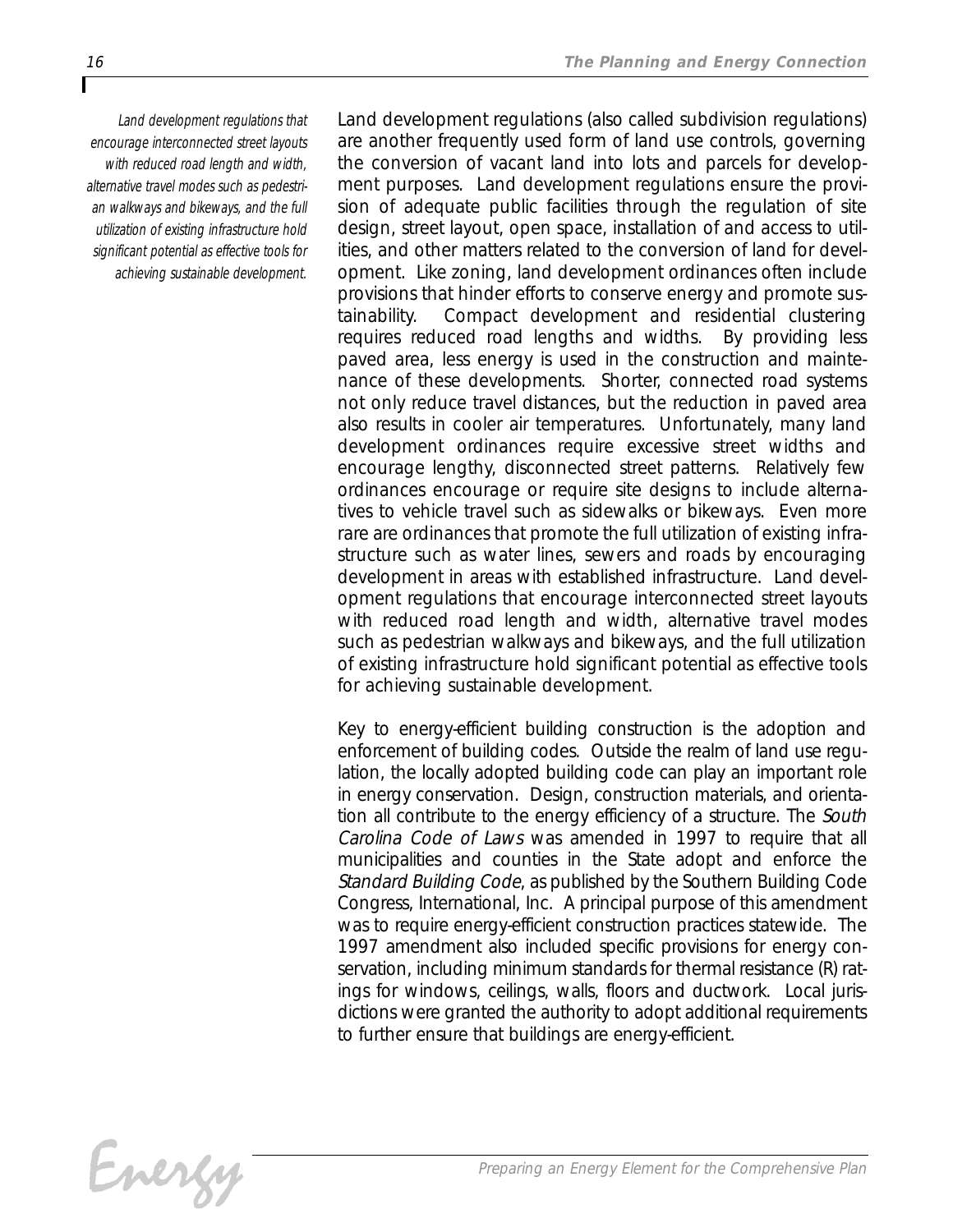# *CHAPTER 2 STRATEGIES AND APPROACHES FOR ENERGY CONSERVATION*

# *Introduction*

**E***nergy conservation efforts should be tailored to the unique*<br> *characteristics and needs of the individual community. Local government, in particular the planning function, can play a key role in the facilitation and implementation of these efforts in the following areas:*

- *Education and Incentives. The general public is often unaware of the community-wide benefits of incorporating the concepts of energy conservation and sustainability into public policy. Citizens, including local businesses and industries, need to know how such policies can benefit both individuals and the community as a whole. The consequences of not implementing conservation policies should also be publicized. In addition, local governments can provide tangible incentives for citizens, businesses and industries that actively support and participate in initiatives to promote energy conservation.*
- *Leadership. Local governments build and maintain infrastructure; purchase, manage and sell land; set standards, regulations, taxes and fees; procure large amounts of products and services; and provide services such as water, waste management and transportation. By making energy conservation a visible priority in all of their policies and procedures, local governments can lead by example.*
- *Regulation. Local governments can review and revise zoning and land development regulations, building codes and other regulations that hinder energy conservation and sustainable development.*
- *Coalition Building. Local governments can convene development stakeholders to discuss and identify common ground on the issues of energy conservation and sustainable development. Because solutions to these issues rarely follow jurisdictional boundaries, local governments can also seek partnerships in both the public and private sectors that promote regional solutions.*

*Energy conservation efforts should be tailored to the unique characteristics and needs of the individual community.*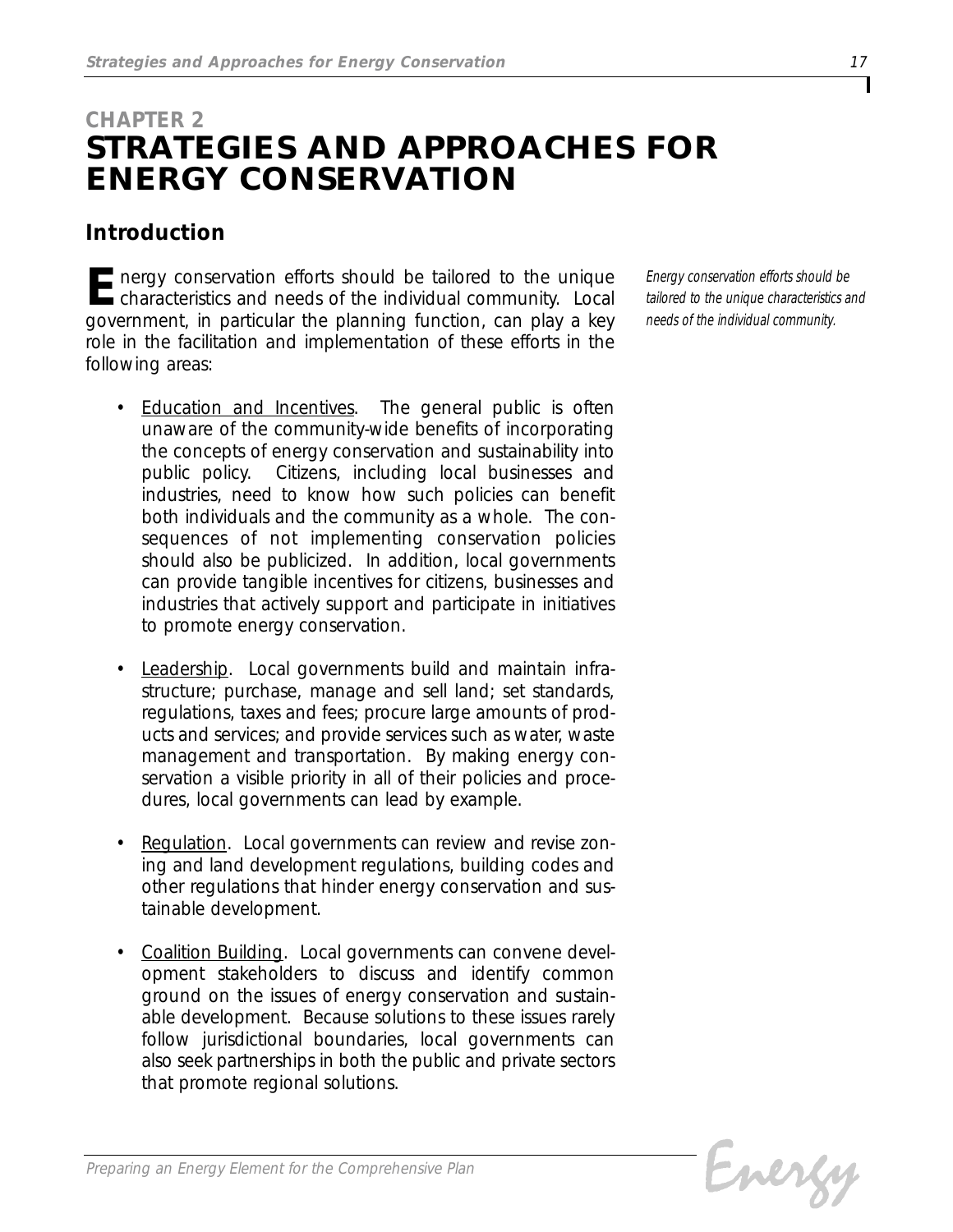*Due to their diverse training, familiarity with regulatory codes, and close work with the public and elected and appointed officials, planners are well suited to play a pivotal role in promoting and implementing the concepts of energy conservation and sustainability.*

*Due to their diverse training, familiarity with regulatory codes, and close work with the public and elected and appointed officials, planners are well suited to play a pivotal role in promoting and implementing the concepts of energy conservation and sustainability. Opportunities for energy conservation and sustainability, along with model policies and programs for implementation, are explored in the sections that follow. These case studies are presented within a diverse planning context including land use, transportation, environmental protection, housing, economic development, and community facilities.*

*None of these opportunities can attain substantial energy savings if implemented in isolation. Instead, they must be included as part of a comprehensive strategy providing a breadth of energy conservation measures. Each community must select the most appropriate policies that speak to their unique conditions and will help them achieve their vision for future growth and development. However, to be truly effective in the long-term, communities must also work in cooperation with neighboring jurisdictions to establish regional approaches to energy conservation.*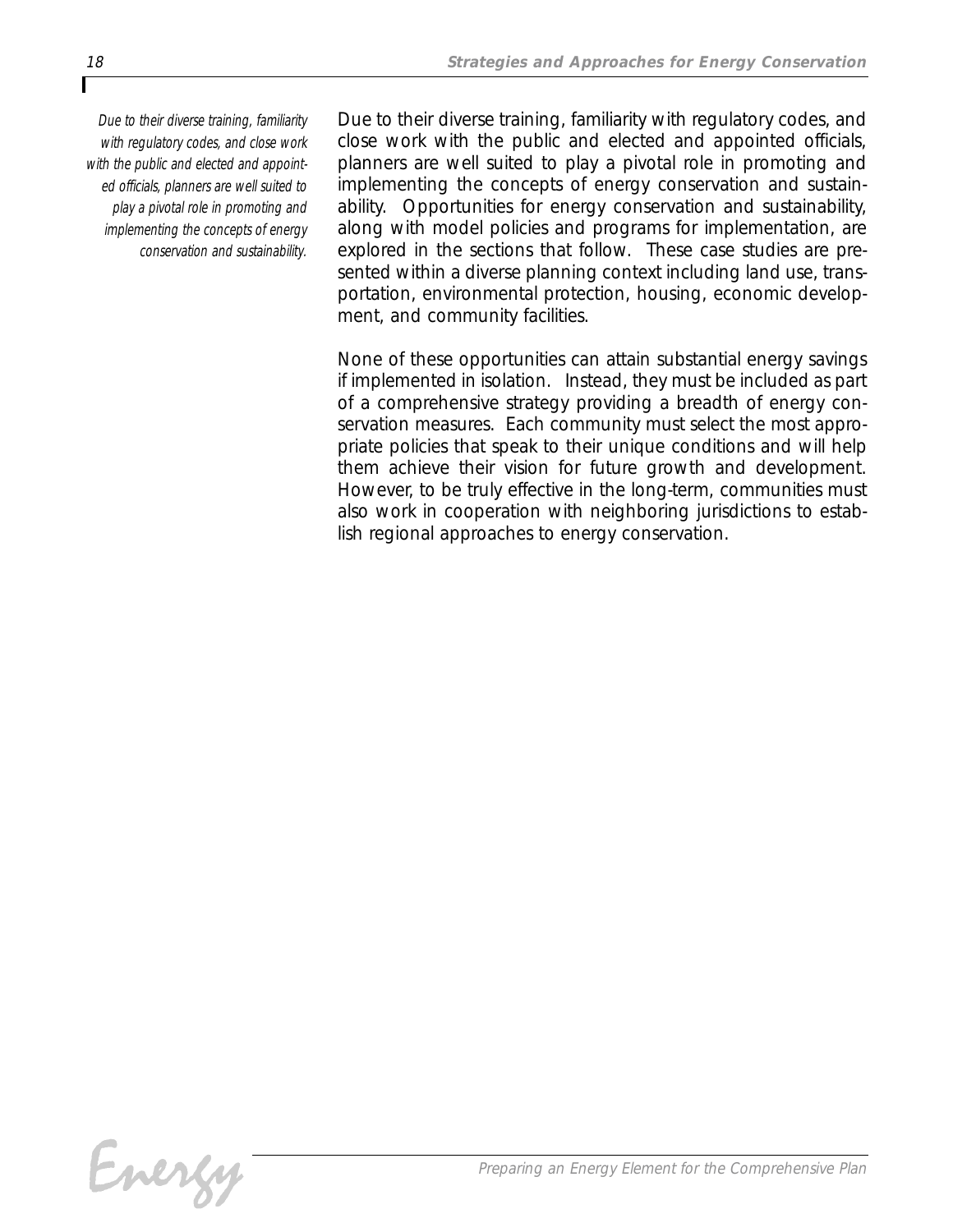# *Land Use Planning Opportunities*

*Local government land use policies and programs can significantly impact the energy consumption rate of a community. It is estimated that more than half of the energy use of industrialized countries is related to land use distribution – that is, to the spatial relationships of residences to work sites, schools, shopping, and other activities.7 A variety of land use planning tools and methodologies have proven to be effective energy conservation measures. While some involve the development of new policies or regulations or the provision of incentives, others are accomplished through revisions to existing procedures or regulations.*

## *Mixed-use Development*

*The location of stores, restaurants, offices, residences, schools, recreation areas and jobs within close proximity lessens reliance on the car and encourages alternative modes of travel. Such "mixeduse" development results in greater independence of movement by non-drivers, such as the young and the elderly, and provides access to support services for the growing number of people who work at home. Mixed-use development can also provide a variety of housing choices for a range of age groups, family types and income levels – contributing to diverse and vibrant communities.* 

*The case for mixed-use development is best made through close examination of vehicle trip information. Thirty-eight percent of all vehicle trips are for shopping or personal business. Almost 60% of these vehicle trips are between one-half mile and five miles in distance.8 By planning mixed-use developments that combine residential and commercial uses, bicycle and pedestrian travel could replace 18 to 25% of suburban vehicle trips.9 Home-to-work trips are the most significant trip type in many areas, representing 20 to 30% of all personal vehicle trips. These trips are usually longer than other types of trips, and most take place during peak traffic periods.10 With an increasing proportion of new jobs in the service sector, housing and work sites can often co-exist. Advances in technology have resulted in industries that produce no noxious smells or sounds, making them more compatible neighbors to both commercial and residential uses. In addition, an increasing number of people are working from their homes, either telecommuting or operating a home-based business.*

*The location of shops and services within close proximity to work sites can also produce significant energy savings. With services such as convenience grocery stores, restaurants, dry cleaners,*

*The location of stores, restaurants, offices, residences, schools, recreation areas and jobs within close proximity lessens reliance on the car and encourages alternative modes of travel.*

```
Evergy
```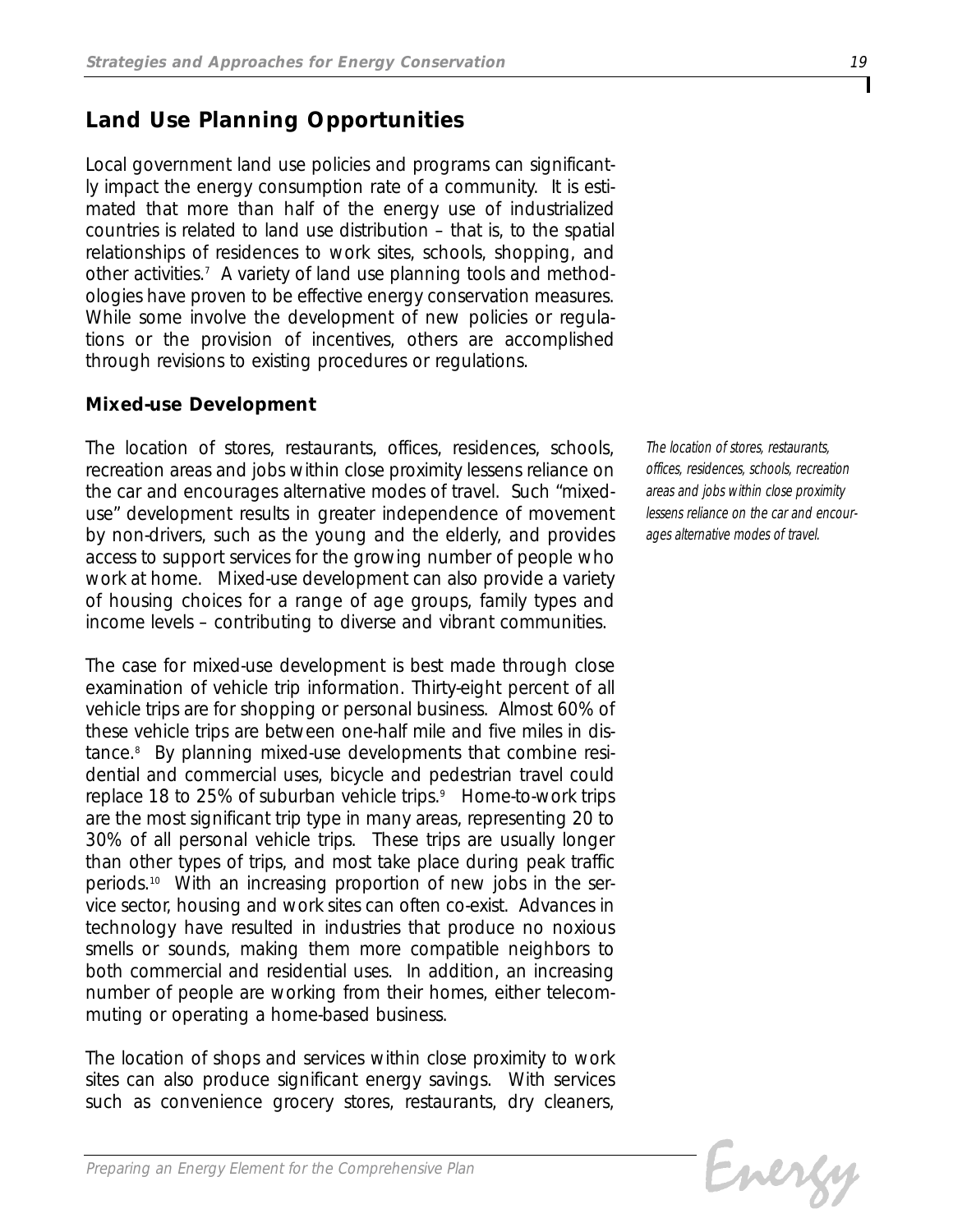*banks, post offices, childcare centers and pharmacies located near the workplace, commuters can take care of errands without driving elsewhere for these services. It is estimated that if only one in ten of the trips made for shopping and family or personal business was made on foot, energy consumption for personal travel could be reduced by up to 3%.11*

*To encourage mixed-uses and combat the negative effects of sprawl, many communities have adopted ordinances designed to encourage the development of neo-traditional or new urbanism projects. Neo-traditional developments are characterized by walkable neighborhoods oriented around the 5-minute walk, primary orientation around public transit systems, and greater integration of different land uses at the neighborhood level. New Urbanists seek to reintroduce traditional notions of neighborhood design by applying these ideas to new developments in a variety of urban and suburban settings.*

*Significant savings in energy consumption can be accomplished through the mixing of residential uses as well. Savings of approximately 50% of automobile-related energy can be realized when development consists of multi-family dwellings and higher-density developments such as townhouses or patio homes instead of conventional single-family housing. Substantial energy savings can also be realized for heating and cooling, with from 40 to 56% saved by incorporating a variety of residential uses in new developments.12*

*Zoning, originally a tool to keep noxious uses away from residential areas, has gradually evolved into a system that segregates nearly every aspect of daily life – making mixed-use development difficult, if not impossible. The segregation of work, shopping, education and housing results in longer trips and an increasing reliance on the automobile as the primary mode of travel. Many zoning ordinances so carefully codify segregation by use that mixing of even clearly complementary uses, such as neighborhood retail in or near a residential area, may require controversial amendments. Such cases warrant the careful review of the zoning ordinance and subsequent revision of regulations that prevent or hinder the inclusion of mixed-use developments or buildings in appropriate locations.*

*Savings of approximately 50% of automobile-related energy can be realized when development consists of multi-family dwellings and higher-density developments such as townhouses or patio homes instead of conventional singlefamily housing.*

Energy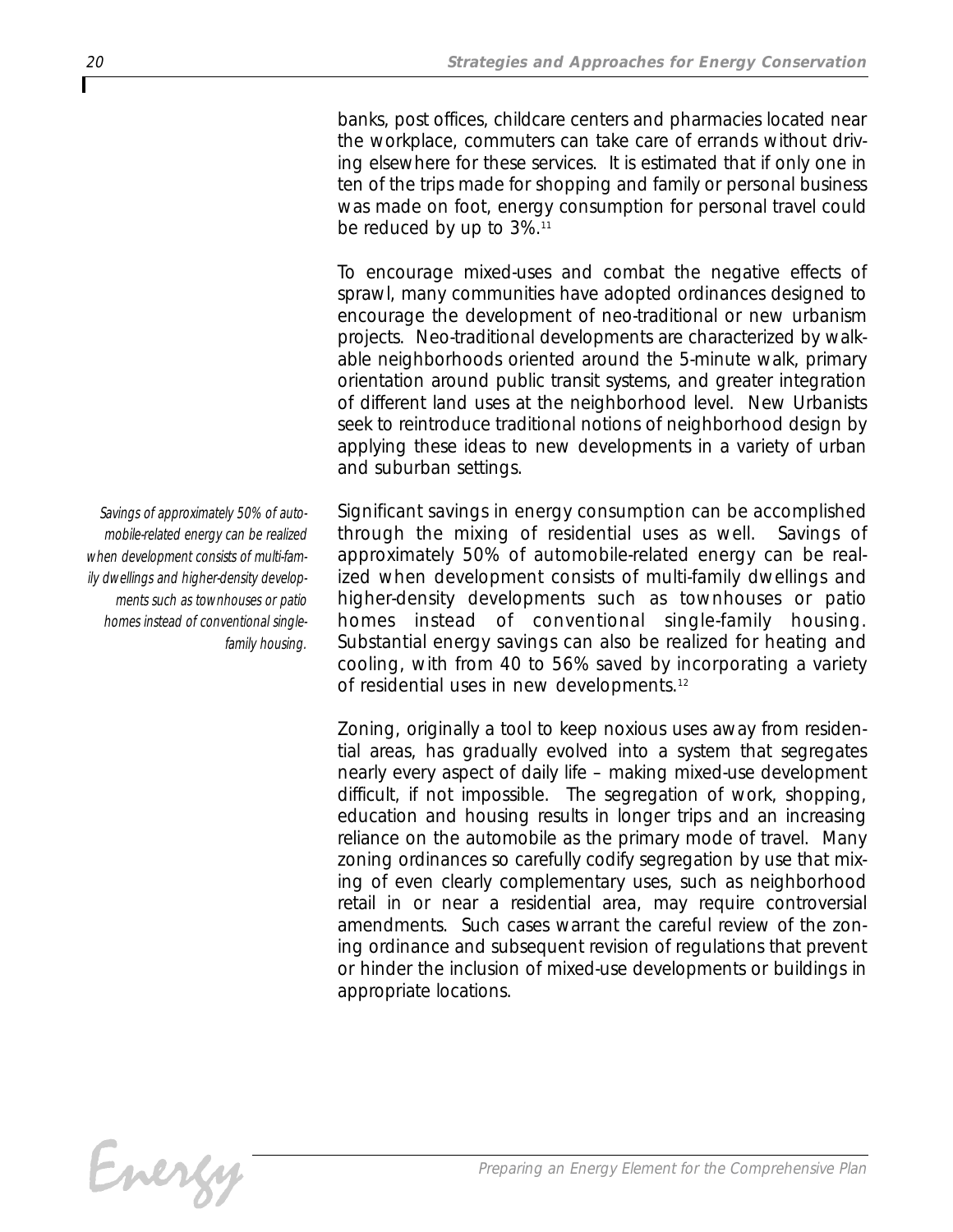## *The Original Mixed-use Developments*

*In the 1800s and early 1900s, downtowns generally included a mixture of uses, with housing often located above or behind retail and commercial establishments. Many of these residential uses were phased out over the years for a variety of reasons such as zoning changes, building deterioration, limited parking, traffic congestion, and safety considerations. Ironically, in recent years downtowns of all sizes nationwide have begun to take steps to make downtowns "livable" again. Recognizing the importance of extending the "life" of the downtown beyond the normal 8 a.m. to 5 p.m. workday hours, cities have begun to offer incentives for the redevelopment of previously vacant upper stories of buildings into housing and the construction of infill housing developments, while at the same time addressing the issues of safety, parking and affordability.*

*The primary challenge in removing the regulatory barriers to mixeduse development lies in identifying specific activities that would complement or enhance each other if zoning did not separate them, while preserving the traditional segregation of genuinely incompatible uses. Considerations such as noise, aesthetics and traffic impact need to be carefully balanced to ensure that increased co-mingling of land uses is indeed beneficial to the community.*

*The location of stores, restaurants, offices, residences, schools, recreation areas and jobs within close proximity does not inherently ensure energy conservation. Building and site design are critical to the success of mixed-use developments. To encourage walking and biking, residential and commercial developments should include safe, attractive pedestrian and bicycle paths linking areas and activities that connect the site with adjacent locations and paths. Unfortunately, buildings in new office parks and other commercial developments are often set back from the public road by a quarter-mile or more, with on-site sidewalks that do not always connect to public sidewalks. Such office parks may only be a mile or so away from commercial development, but that distance is too long – and the walking environment too unappealing – to encourage lunchtime travel by foot. Likewise, most suburban shopping malls are sited with vast surface parking lots surrounding building entrances, making venturing on foot to another location a daunting and unlikely journey. People are encouraged to leave their cars at home and walk or bike to their destinations through the location of shopping, jobs and other services within walking or biking distances of homes; the provision of attractive, safe pedestrian and bicycle paths; and the encouragement of pedestrian-friendly commercial designs. In the event that driving is necessary, the circulation pattern would allow a person to park once and visit several locations on foot.*

*The primary challenge in removing the regulatory barriers to mixed-use development lies in identifying specific activities that would complement or enhance each other if zoning did not separate them, while preserving the traditional segregation of genuinely incompatible uses.*

Energy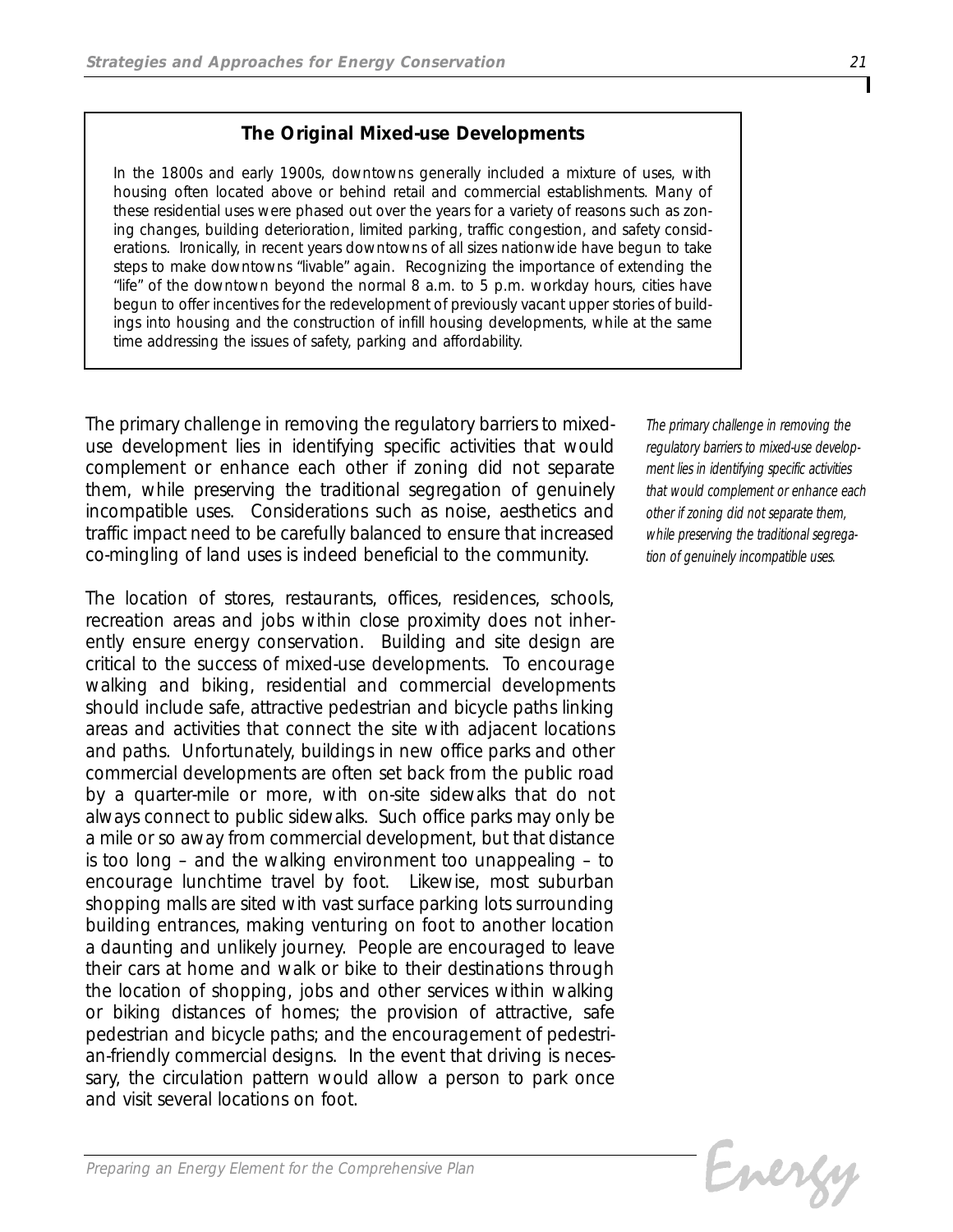*In addition to developing supplemental regulations or revising existing regulations, local governments may also offer incentives to encourage the mixing of uses within new developments. Incentives such as density bonuses, tax incentives, and fee reductions can be offered for developments that incorporate housing with large-scale employers or mass transit hubs and neighborhood commercial, as well as a mixture of housing types.*

#### *CASE STUDIES*

#### *Habersham*

*Habersham is a 283-acre, 1,100 unit traditional neighborhood development located in Beaufort County, South Carolina. The project includes a town center with up to 80,000 square feet of commercial space, civic buildings, and 350 apartments and townhomes. Developers Robert Turner and Stephen Davis worked with Duany & Plater-Zyberk Architects, Inc. (DPZ) to give Habersham a rural, informal atmosphere reminiscent of a country village. The development includes sidewalks and narrow streets, with mature trees flanking every street. The architecture is informal and most of the single-family homes are smaller-scale cottages.13*

## *Cornelius Town Center*

*Construction has already begun on a 10-acre town center for the Town of Cornelius, North Carolina. Cornelius is a rapidly expanding suburb in northern Mecklenburg County with no true historic center. A cornerstone of the effort is the redevelopment of a former textile mill complex into a main street, offices and a new town hall. A grocery store and other retail outlets totaling 40,000 square feet have already been constructed on the site. Plans include the addition of 50 townhomes and live/work units along the main street, plus a transit-oriented development (TOD) that will include 950 residential units, plus office space, retail and sites for civic buildings. A light rail line will run between the town center and the TOD, terminating in downtown Charlotte.14*

### *Celebration*

At the other end of the spectrum, Disneys Celebration develop*ment includes 5,000 acres (half will be preserved as open space) and will eventually house 20,000 residents. Celebration incorporates the principles of new urbanism, providing a variety of housing types and densities within walking distance of businesses, restaurants and recreation. In a recent survey of Celebration resi-*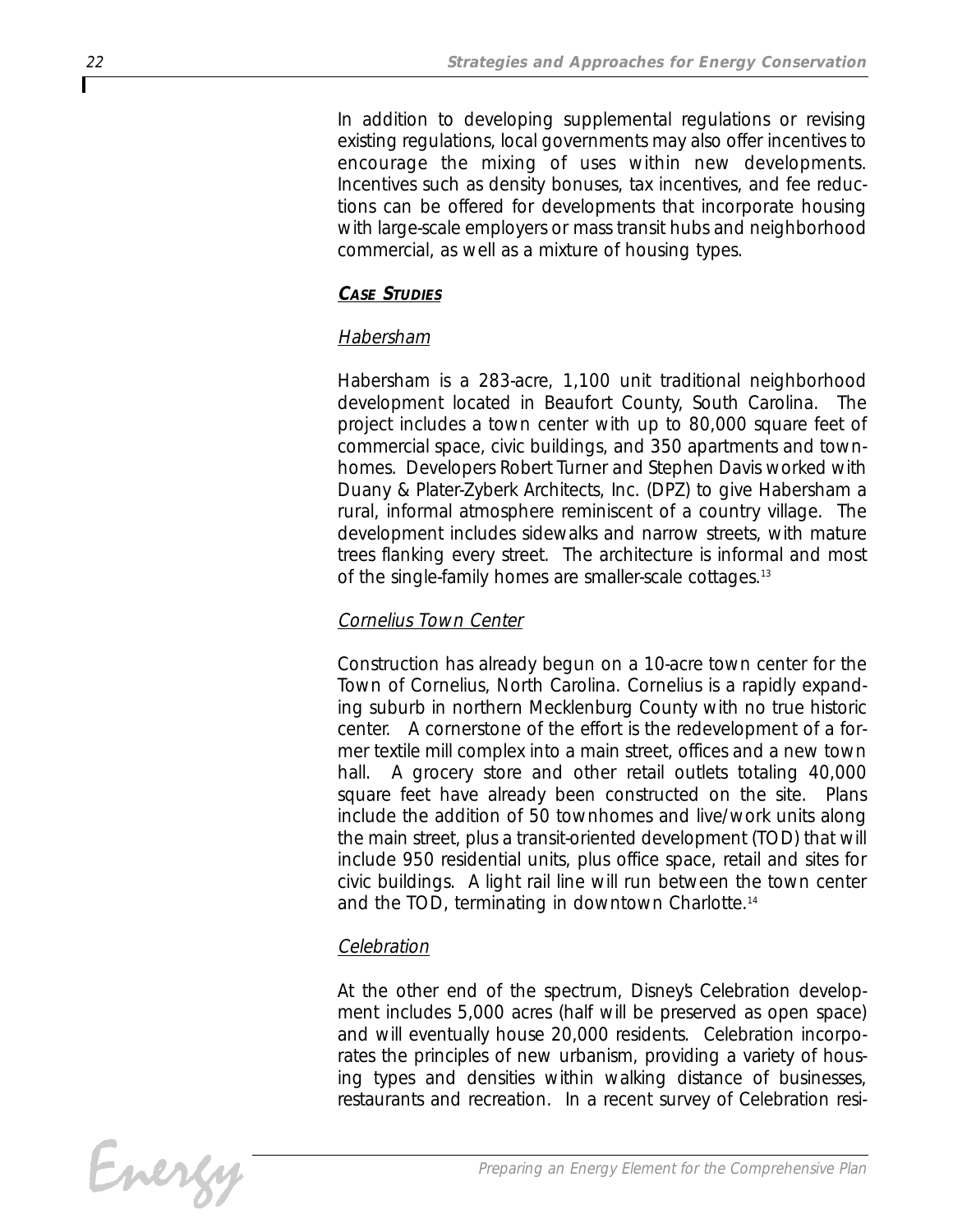*dents, 63% reported using their cars less than they did in their previous community, while 90% feel that the physical characteristics of Celebration contribute to and improve their overall quality of life.15*

### *Harmony*

*Located on a 776-acre tract along the banks of the Sampit River in Georgetown County, South Carolina, Harmony is the State's newest neotraditional development. The product of urban planners Duany & Plater-Zyberk, this mixed-use development is designed to be pedestrian-friendly and self-contained to include residences, shops, restaurants, medical services, schools, day care centers, churches and neighborhood parks. Walkability is key in the layout and design of Harmony, with development densities and mixed uses promoted to encourage and facilitate walking and biking to work and other services. The development will feature up to four town centers within easy walking distance of residential areas. Commercial structures located in the town centers will include upper-level living quarters. Housing will accommodate a wide range of income levels, including assisted-living facilities for the elderly. The overall design of Harmony is based on interpretations of the coastal Carolina cities of Beaufort, Charleston and Georgetown – the State's three oldest cities. The development will be built-out in four phases, with Phase One currently underway. Upon completion, Harmony will host more than 1,500 housing units with a projected population of more than 5,000 residents.*

### *Infill and Redevelopment*

*Of all the sensible growth strategies that can be undertaken in a region, strengthening the central city is one of the most critical. Strong central cities experience less abandonment and population loss than weak ones. Successful downtowns offer an attractive pedestrian environment, including a mix of uses that support each other and generate activity throughout the day and into the evening. Although center cities dominated the office, retail, government, cultural, and entertainment landscape during the first half of the Twentieth Century, they now face fierce competition with suburban areas for nearly all of these functions. Rising to the competition is difficult, since public support for investing in and revitalizing urban areas has often exited along with residents and businesses. Revitalization efforts seek to maximize the use of available properties in urban areas, resulting in more productive use of these strategically located centers and reducing the need to convert greenfields into suburbs. However, healthy center cities and suburbs are not mutually exclusive. In fact, a strong central city should*

*Of all the sensible growth strategies that can be undertaken in a region, strengthening the central city is one of the most critical.* 

Evergy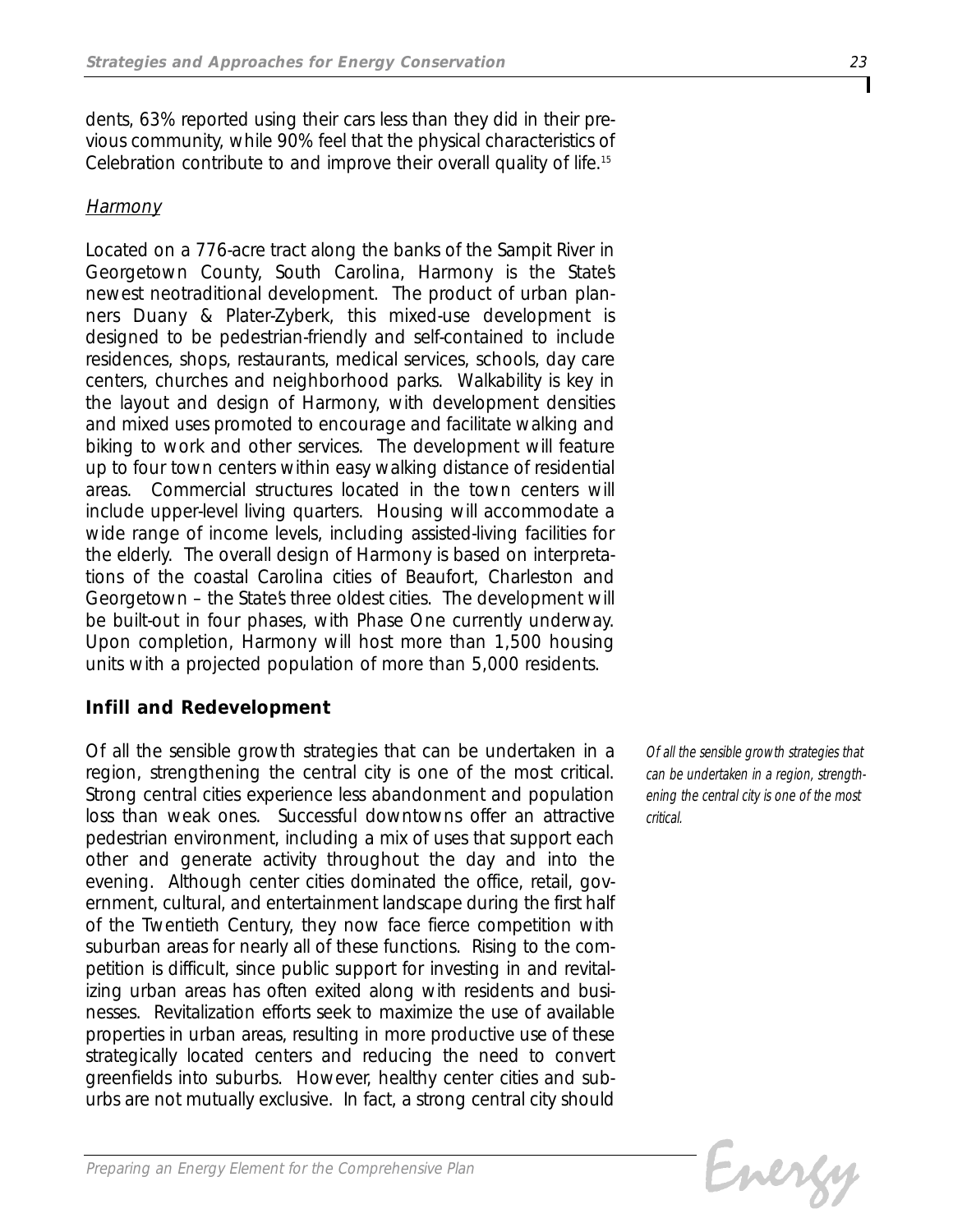*have a positive effect on the whole region. By combining a mixture of uses, higher densities, efficient use of existing infrastructure, and multimodal transportation opportunities, central cities play an important role in reducing per capita energy consumption.* 

*The trend toward developing outward into traditionally rural areas affects older suburbs as well. As growth extends past older suburbs, buildings are abandoned and often left to decay. A current example is the tendency of some "big box" retailers to abandon smaller, relatively new buildings and move to newer, larger facilities located even further from established areas. These abandoned properties can sit vacant and neglected for years, becoming eyesores to the community. A successful revitalization effort should address these older suburbs as well.*

*Many residential neighborhoods and commercial areas, both old and new, have been under-built, leaving empty, overgrown and unkempt lots that create gaps between buildings. These lots remain vacant in part because local jurisdictions either require overly large setbacks from neighboring property lines or forbid construction on lots under a minimum number of square feet. Stringent regulations, practicality and economic considerations compel developers to place buildings on the most spacious and accessible lots available, frequently passing over buildable lots that are smaller, irregularly shaped or pose topographical challenges.* 

*Though these vacant, abandoned or derelict properties in established residential and commercial areas often appear to be liabilities to the community, they provide excellent opportunities for energy conservation. Infill development makes use of properties within established districts that were initially bypassed or subsequently created by demolition or abandonment for new development. The promotion of infill development within existing urban areas is an important strategy for accommodating growth and preventing sprawl through greater density and efficiency in land use development. Infill developments contribute to energy conservation in many ways. Higher density infill developments promote alternatives to car travel such as walking, bicycling and transit use and help sustain nearby mixed-use development. Infill development also utilizes existing infrastructure, reducing the need to expend additional energy in the expansion or construction of new support facilities.* 

*While people are attracted to the central city for access to major civic and cultural activities, they also value the convenience of being able to accomplish multiple tasks at a single destination. Although many suburbanites identify culturally with cities, they are*

*The promotion of infill development within existing urban areas is an important strategy for accommodating growth and preventing sprawl through greater density and efficiency in land use development.*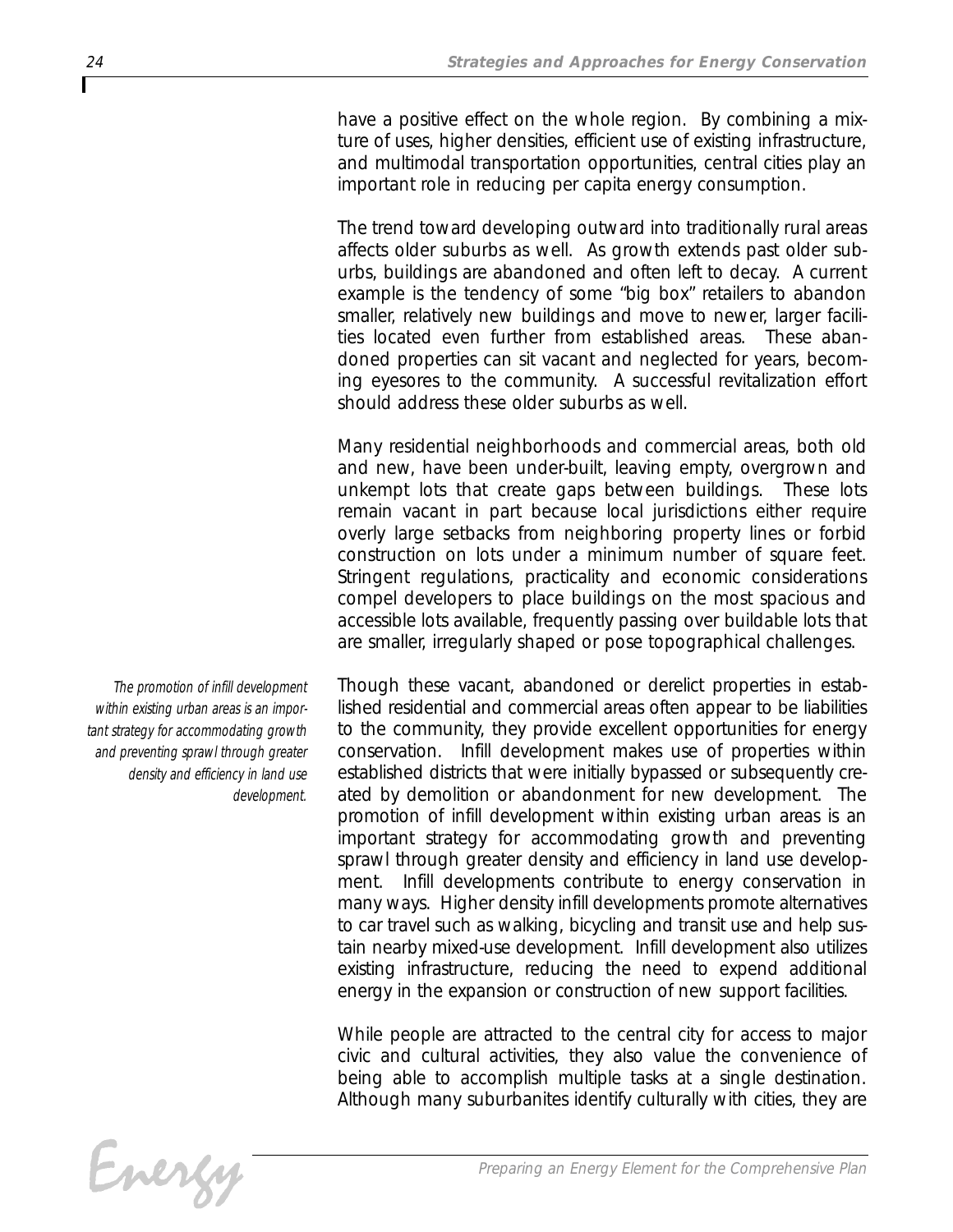*frustrated by the daily problems of living in higher densities – i.e., a perceived lack of privacy, security concerns and parking shortages. In order to address these issues and appeal to a broader audience, it is important for developers of infill housing to maximize security and privacy and make creative provisions for automobiles.* 

*Properties that include abandoned or derelict buildings are rarely thought of as desirable sites for new development, since the added demolition and cleanup costs often make redevelopment prohibitive. However, redevelopment of these facilities can also provide excellent opportunities for energy conservation. Redevelopment of such sites, known as brownfields, is often complicated by the existence of real or perceived environmental contamination. Brownfield redevelopment is a strategy for returning such lands to productive use. More than 450,000 brownfield sites have been identified in U.S. cities.16 The expense of cleaning up these sites is a major reason developers prefer raw land on the suburban fringe over that of the urban core. Brownfield redevelopment results in energy and financial savings as well as improved public and environmental health. Not only will a brownfield redevelopment contribute to the local economy, it may also attract additional development to the area. Moreover, redevelopment can also decrease energy consumption and public cost by utilizing existing infrastructure and preventing further encroachment into greenfields.*

*Redevelopment can also include innovative reuse of existing facilities. For instance, many "dead" retail malls have been converted into schools, churches, government facilities, offices and health care facilities. With predictions of up to 20% of existing malls failing in the next 10 years, some entrepreneurs see adaptive reuse of malls as the most exciting development frontier since the mall itself.17 In both Aiken and Greenville Counties, former retail malls have been converted into county government complexes. A city block of old retail space in the City of Greenwood was transformed into a successful upscale hotel. In Spartanburg County, the former Sears department store building now houses county government offices.* 

*Former schools in the Cities of Columbia and Greenwood have been converted into apartments and a former textile mill in Columbia is being renovated into apartments as well. In Florence, a former elementary school now houses a community-based health center. The center serves as a base for health, social and job training outreach services for a large low-income, predominantly minority community.*

*Successful infill and redevelopment strategies make such properties*

*Brownfield redevelopment results in energy and financial savings as well as improved public and environmental health.*

*With predictions of up to 20% of existing malls failing in the next 10 years, some entrepreneurs see adaptive reuse of malls as the most exciting development frontier since the mall itself.*

Energy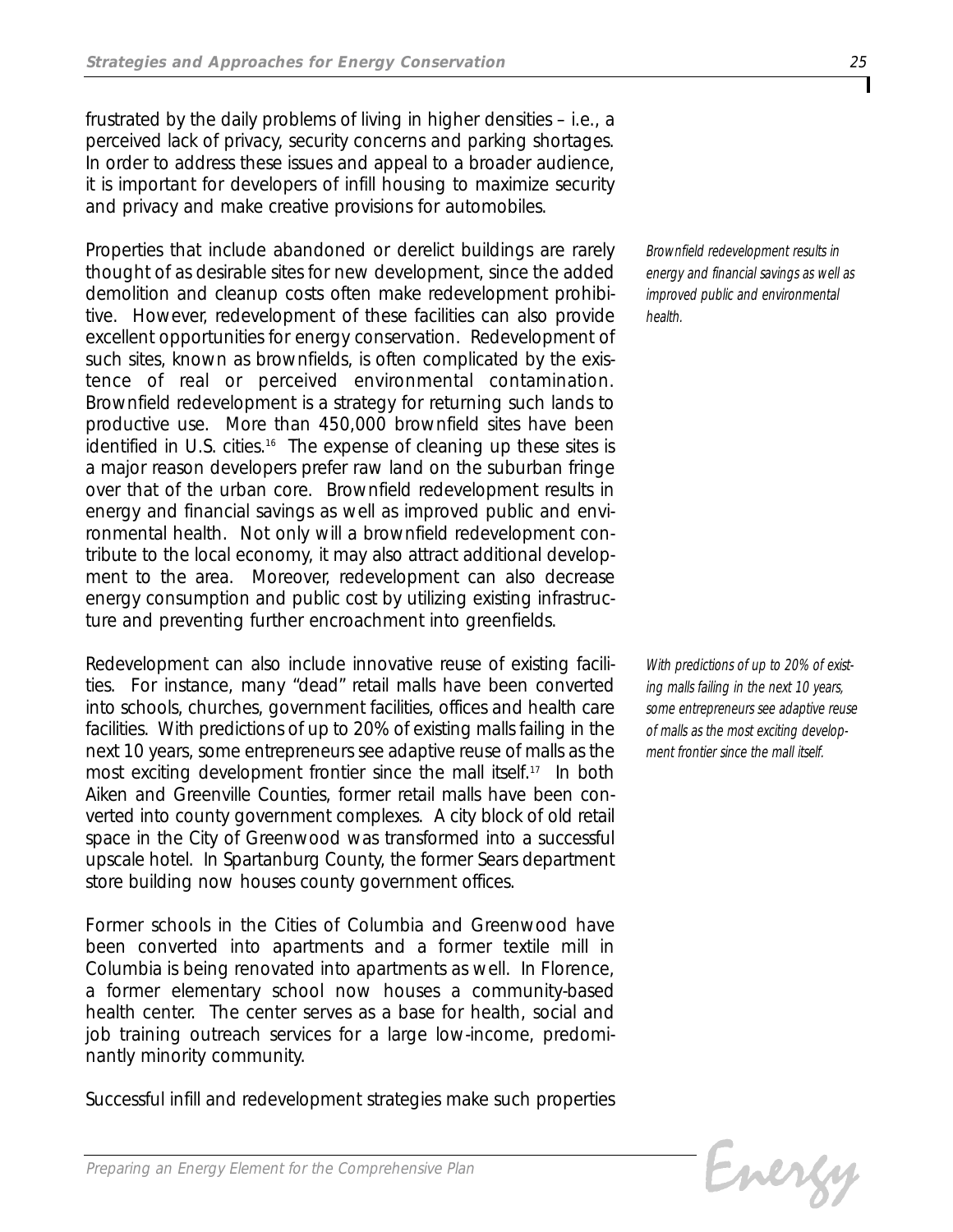*Communities can take a proactive stance for encouraging infill and redevelopment by maintaining a detailed inventory of available sites, including assessments of environmental concerns, and making listings readily available to prospective developers.*

*more attractive for development through incentives and regulations that promote rather than prohibit appropriate projects. Zoning regulations may prohibit or discourage infill or redevelopment in many localities. Such regulations must be updated to eliminate barriers and provide incentives for infill and redevelopment. Updates can reduce minimum lot size, lot coverage, setbacks and parking requirements; waive prohibitive requirements such as open space; and allow a mix of uses in appropriate areas. Permit approval and review procedures should be reviewed and streamlined to avoid unnecessary delays. Reductions in fees, coupled with tax incentives and low cost loans or subsidies, can be offered to make infill and redevelopment ventures more attractive to developers. Communities can take a proactive stance for encouraging infill and redevelopment by maintaining a detailed inventory of available sites, including assessments of environmental concerns, and making listings readily available to prospective developers.*

## *CASE STUDIES*

# *Cargill Place Redevelopment Project*

*In the City of Hartsville, South Carolina, the Cargill Place Redevelopment Project has transformed a former eyesore into a catalyst for downtown economic development. The Cargill Place development covers almost two city blocks in the heart of the City, located on the site of the former Cargill Seed Oil Processing Plant that was abandoned in 1981. When cleanup of the site was identified as the City's top priority during a strategic planning effort in the mid-1990s, a community-based task force was appointed to develop a master plan for the redevelopment of the site. Because of its prominent downtown location, the Cargill site was designed to preserve the traditional development patterns of the adjacent downtown business district. The multi-use complex includes a public park site, Applebee's Neighborhood Bar and Grill, and the 74-room Fairfield Inn, with CareSouth (a health provider) occupying the historic Hartsville Oil Mill building. The YMCA occupies part of the restored former J.L. Coker Department Store (a National Register building constructed in 1910), with a recent expansion extending the YMCA from the rear of the Coker Building onto the Cargill property. The other half of the Coker building houses an administrative division of Sonoco. Future plans include the addition of residential units on the property. Pedestrian activities are encouraged by this mixed-use concept, with commercial activities and employment opportunities located within easy walking distance from residential uses and the hotel. The success of the development has generated additional investment in the Greater*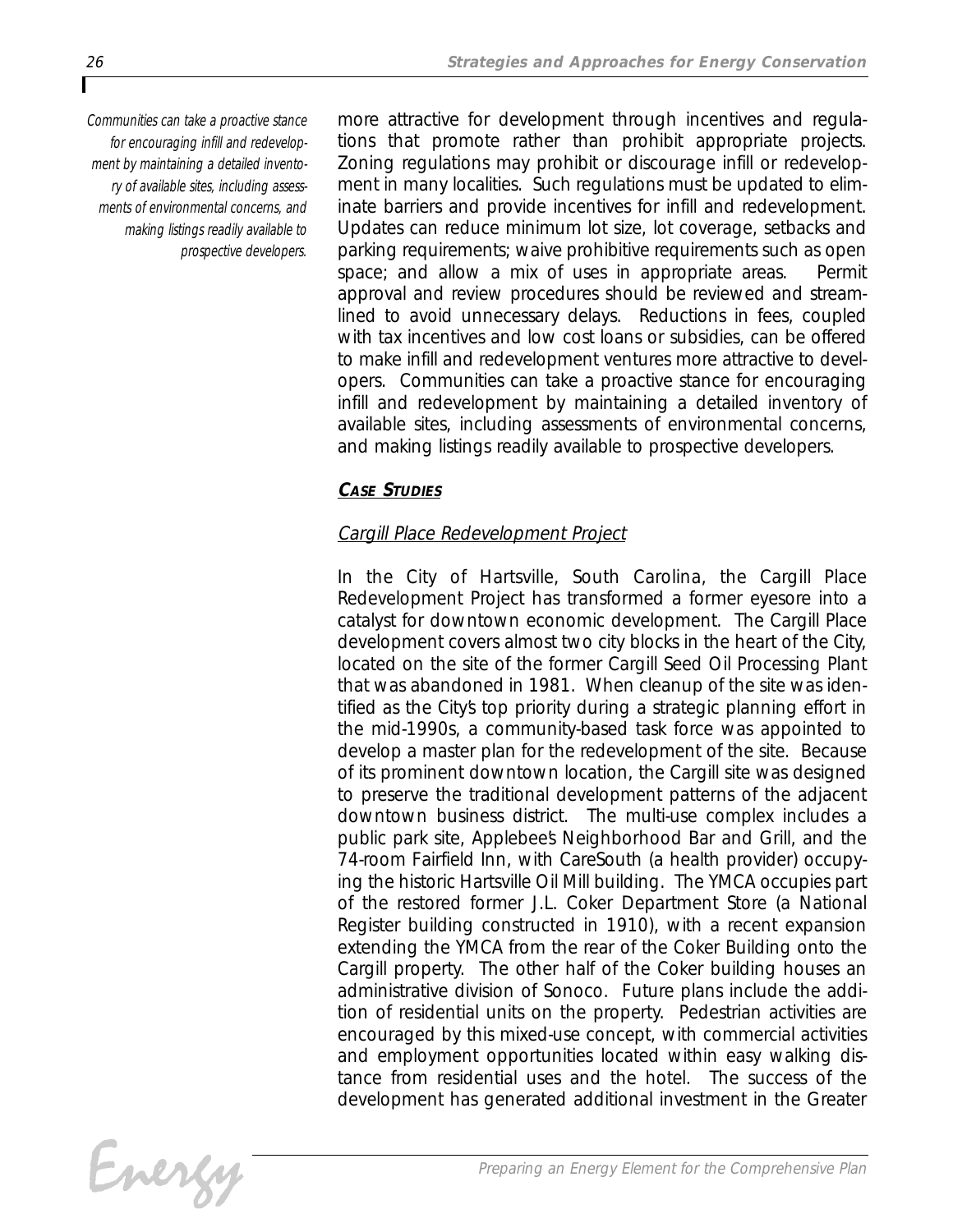*Hartsville area, as evidenced by the planned construction of a \$25 million downtown campus for the Governor's School for Science and Mathematics and Coker College's recent construction of a \$6.5 million performing arts center within three blocks of the Cargill development.18*

#### *Aiken Redevelopment Incentives*

*Under a program called Aiken 2000, the Aiken City Council assembled a package of cash and tax incentives aimed at encouraging occupancy of vacant commercial buildings, boosting economic development in the central business district, and reducing development sprawl. The program offers new property owners a way to reduce business overhead costs through reimbursements for City taxes, licenses or utility fees. To qualify, buildings: 1) must be adapted for commercial use; 2) must have been empty or vacant continuously for at least two years; 3) must change ownership; and 4) the proposed use must be a viable commercial venture such as retail, restaurant or warehousing. The cash incentives for using an empty commercial building are based on the number of years the building has been continuously vacant and marketed. If it has been vacant for five or more years, the new property owner could receive an annual reimbursement for all municipal property taxes over the next five years.19*

#### *Charleston Brownfield Assessment Project*

*In the City of Charleston, the 3.7-acre former site of Charleston Oil is currently being redeveloped for use by Transworld Electric, an electrical contractor with plans to offer a 4-year electrician apprentice program. Environmental concerns prevented the use of this property for more than two years prior to redevelopment by the current owner. The project is one of the first to be undertaken by the City of Charleston Brownfield Assessment Demonstration Pilot Project with funding provided by the City and the U.S. Environmental Protection Agency. The City's brownfield demonstration project provided an assessment of site conditions and environmental constraints and identified mitigation and development alternatives. The property owner used this information to formulate a detailed mitigation plan and proceed with redevelopment of the site. Not only did the property owner benefit by receiving needed technical assistance in making profitable use of the site, the surrounding community benefited by mitigating a potential health hazard and transforming a former eyesore into a productive property.20*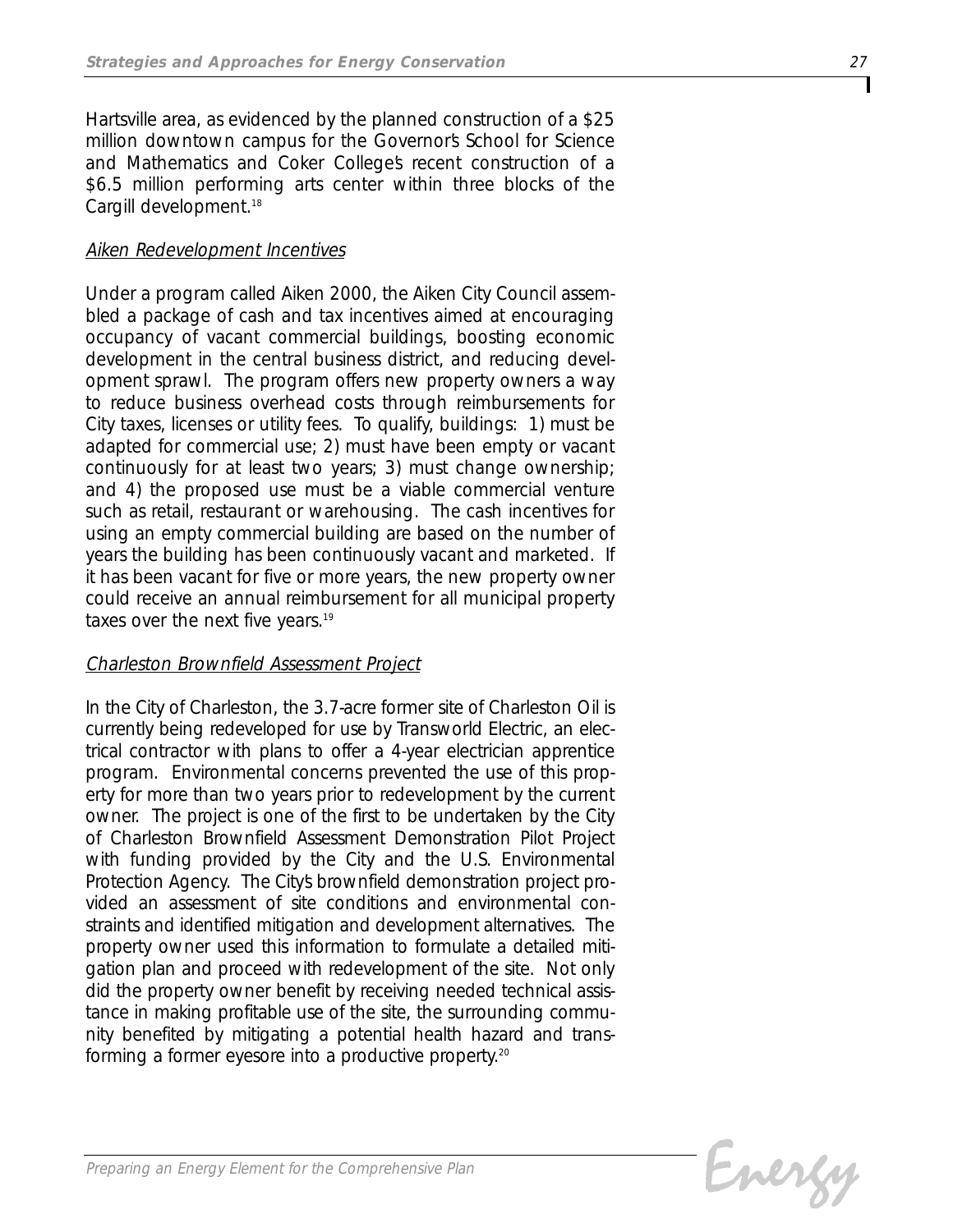#### *Village at Port Royal*

*Village at Port Royal was constructed on several blocks connected to the Town of Port Royal's previously economically depressed main street. Because it is an infill development, the project was designed to blend in seamlessly with the rest of the Town. The Village includes 45 affordable cottages ranging in price from \$78,000 to \$145,000. The project has provided a real boost for the historic Town of Port Royal by demonstrating a viable market for homes and serving as a model for new development. The development was made possible through a public/private partnership between the Town and Village Renaissance, Inc.21*

#### *Broad Street Infill Community*

*The 11-acre Broad Street infill community is located in an older neighborhood in Beaufort, South Carolina. The development features 56 attached and detached Lowcountry cottages built along two streets sharing a long, central green open space. Homes in the development range in price from \$105,000 to \$200,000. Broad Street provides linkage to several other neighborhood streets, with a path network that connects to an adjacent elementary school. The streets in the project are 17 to 23 feet wide and include on-street parking. Vince Graham, Merritt Patterson, Paul Trask and Henry Lyon are the developers of the Broad Street community.22*

#### *Compact Development and Clustering*

*The introduction and encouragement of compact development and clustering in a community can significantly impact energy usage. While the fundamental concepts of compact development and clustering are similar, they are not interchangeable. Clustering is a development design technique that concentrates buildings in specific areas on a site to allow remaining land to be used for recreation, common open space, or the preservation of historic or environmentally sensitive features. A compact development is one that is built at the optimal density and does not necessarily include the provision of open space. The definition of compact development is context dependent. In rural locations, achieving higher density may mean shrinking large lots slightly to accommodate more housing. In suburbs seeking to maximize land use through small-lot single-family homes, higher density housing could range from 10 to 20 units per acre. In urban infill situations, higher density may mean building at densities that reflect the density of sur-Compact development concepts are generally used within cluster projects to maximize buildable space*



*Clustering is a development design technique that concentrates buildings in specific areas on a site to allow remaining land to be used for recreation, common open space, or the preservation of historic or environmentally sensitive features.*

*A compact development is one that is built at the optimal density and does not necessarily include the provision of open space.*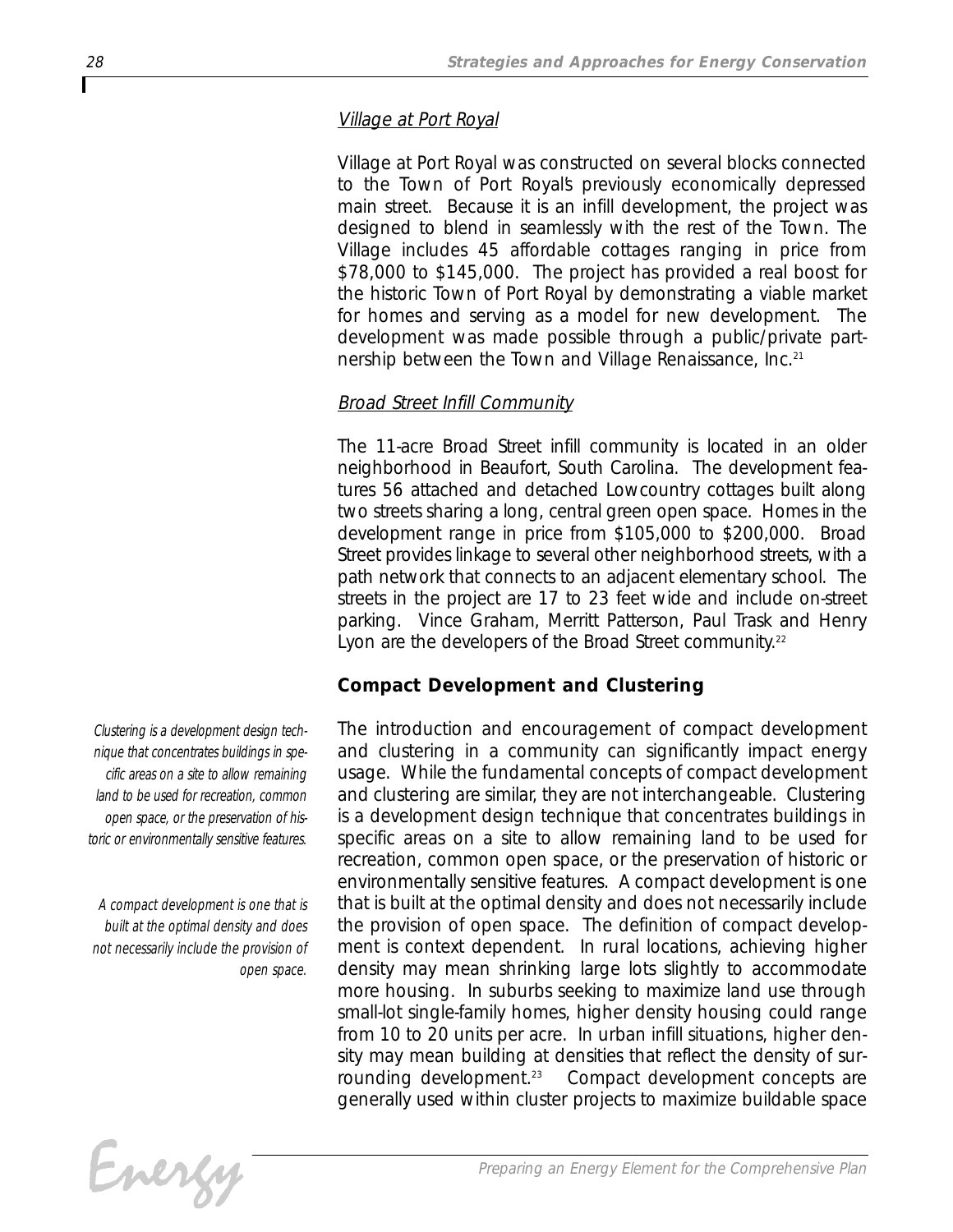*and ensure the adequate provision of open space.*

*While the concepts of compact development and clustering can be applied to commercial or industrial projects, they are most often associated with residential development. Compact residential development can be achieved by building homes on smaller lots, incorporating provisions for zero-lot-line design (patio homes), building attached homes (duplexes or townhouses), or building multi-family structures (apartment buildings). Clustering is best suited for suburban or rural areas where there are available properties of adequate size to accommodate the required open space. Compact development is best applied to projects in urban areas where properties are generally too small to include significant amounts of open space.*

*When compared with conventional subdivisions, compact and cluster developments are more energy-efficient. Compact development shortens trips, lessening dependence on the automobile and thereby reducing levels of fuel consumption and air pollution. Residential clustering can reduce the length of streets and utility line installations. Energy is saved in the construction and later in the maintenance of streets, the transmission of electricity and water, and the provision of services including garbage collection in both compact and cluster developments. In addition, the increased vegetation and open space preserved in cluster developments contribute to a reduction in summer air temperature and cooling needs.*

*The smaller detached single-family, attached single-family and multi-family homes characteristic of compact development use less energy for space heating and cooling than traditional singlefamily detached homes. Smaller detached and attached dwellings make more efficient use of urban services by accommodating more residents in less space than the typically larger single-family detached homes. Shared walls in attached and multifamily units reduce heating and cooling losses, resulting in even greater energy efficiency.*

*A study of five San Francisco Bay area neighborhoods found that doubling residential density reduced vehicle miles traveled (VMT) by 25 to 30%. The differences in annual gasoline consumption for the five neighborhoods, assuming an average fuel efficiency of 20 mpg, are presented in Table 1. This reduction in VMT associated with higher densities is most likely due to a reduction in the number of vehicle trips (people shifting to walking, transit, etc.) and the length of vehicle trips (people in higher density areas may not need to travel as far to reach destinations).24 A similar 1990 study*

*Compact development shortens trips, lessening dependence on the automobile and thereby reducing levels of fuel consumption and air pollution.*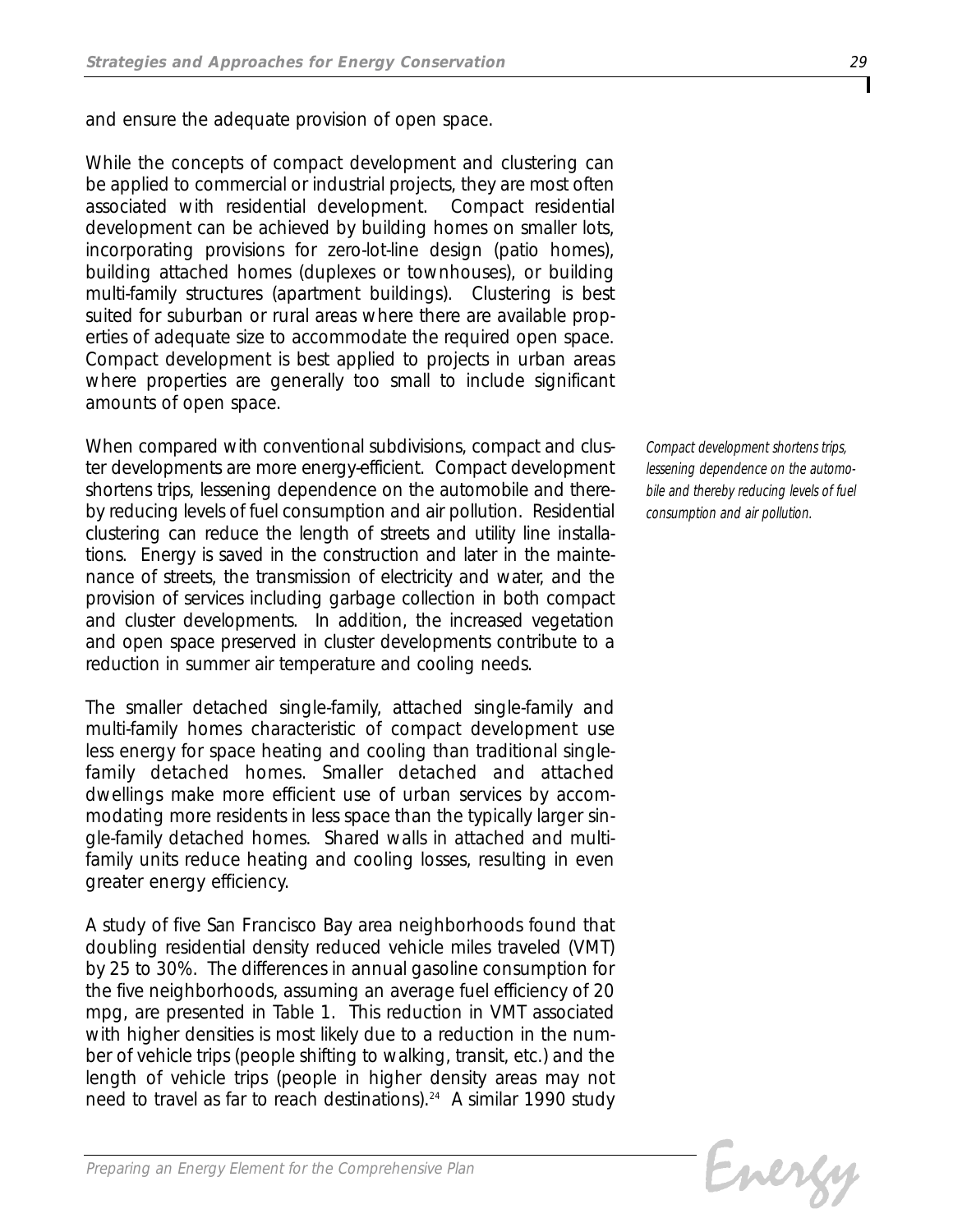*by Florida traffic specialists compared a conventional subdivision with a more compact, mixed-use development and found that the compact design would generate only 57% of the vehicle miles traveled by residents of the conventional subdivision.25*

| Households per<br><b>Residential Acre</b> | <b>Annual VMT</b><br>Per Capita | <b>Annual Fuel Consumption</b><br>Per Capita (gallons) |
|-------------------------------------------|---------------------------------|--------------------------------------------------------|
| 117.0                                     | 2,670                           | 133                                                    |
| 32.0                                      | 5,090                           | 254                                                    |
| 14.0                                      | 6,944                           | 347                                                    |
| 6.8                                       | 7.566                           | 378                                                    |
| 3.8                                       | 10,216                          | 511                                                    |
|                                           |                                 |                                                        |

*Table 1. The Effect of Housing Density on Gasoline Consumption*

*Source: California Energy Commission, Energy Aware Planning Guide.*

*The market for higher density housing is growing, with smaller families, emptynesters, an older population, childless married couples and singles seeking convenience, low-maintenance living and more amenities.*

*As household composition changes, it makes sense for housing to be more flexible. The market for higher density housing is growing, with smaller families, empty-nesters, an older population, childless married couples and singles seeking convenience, lowmaintenance living and more amenities. A mix of housing types and densities more accurately reflects the marketplace than standard suburban subdivisions. Evidence suggests that many homebuyers are most concerned with the type of development they move to and care less if the lot is a bit smaller. In a 1997 study focusing on the cost of sprawl, Robert Burchell of Rutgers University found that housing lots could shrink from 20 to 25% before purchasers objected.26 Most homebuyers move outward from urban areas because of traffic and noise and the desire for a sense of space, greenery and privacy – all physical attributes that can have design solutions. The successes of a number of masterplanned communities around the country offer an important lesson – middle-income and affluent suburbanites will buy higher density housing if it is designed attractively.* 

*Compact housing can also be more cost-effective for the consumer. Land costs per unit for higher density housing tend to be lower, resulting in housing that is more affordable than homes in conventional subdivisions. In addition, recent tax code revisions allow couples up to \$500,000 in tax-free capital gains on home sales. This policy revision gives empty-nesters and others the option to downsize from larger homes to residences that better suit their current lifestyles.*

*Compact development is a key component of traditional neigh-*

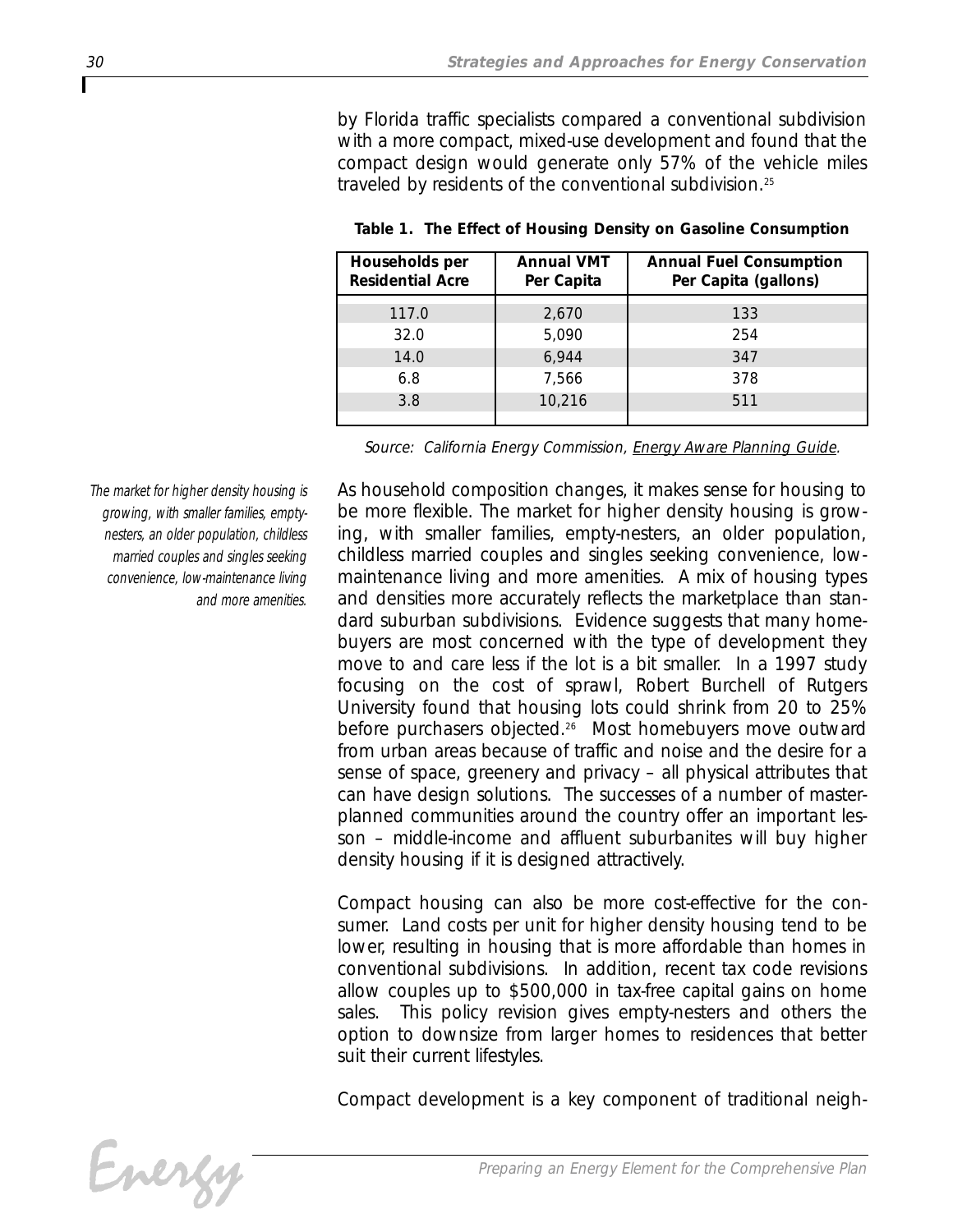*borhood development (TND). A traditional neighborhood development is a neighborhood that is walkable from one end to another; has a civic core (a school, church, library, park or similar focal place); includes a variety of housing types and densities; is near to basic goods and services; is designed to keep through traffic down to reasonable levels; and incorporates both public and private individual space. TNDs implement the concepts of new urbanism and are intended to be reminiscent of traditional neighborhood design. While the concept of new urbanism includes mixed-use development, many TNDs do not include a true mix of uses, focusing instead on the provision of a variety of residential options. A 1998 survey of recent homebuyers conducted by the Maine State Planning Office indicated that 37% of homebuyers can be considered good prospects for traditional neighborhood development. Results of the survey indicated that a significant share of homebuyers will choose them if TND alternatives are offered in the marketplace.27*

*Local governments nationwide have begun to develop programs and policies to encourage or require compact development and clustering. However, zoning regulations in many jurisdictions still prohibit or discourage compact development and clustering. Such regulations must be updated to remove these barriers and provide incentives for compact development and residential clustering in appropriate areas. This can be accomplished through reductions in lot size and setback requirements and by allowing zero-lot-line developments (patio homes), attached housing units (townhomes and duplexes) and multi-family units (apartments or condominiums) in appropriate areas. Ordinances may be updated to require compact development or clustering in particular areas. To ease public concern about compact development, communities can develop design guidelines to ensure that new compact developments blend in with surrounding neighborhoods. In addition, the application of minimum density standards in appropriate areas can promote optimal use of properties and discourage low-density and under-built development. Setting a standard for minimum density can be difficult – requirements that are too low may result in undesirably sparse development and those that are too high may deter builders from developing in the area. It is critical that local officials work closely with local developers to set a minimum density standard that is within the range of market demand.* 

*Higher densities can also be achieved in established areas by allowing accessory housing units (above garages or in other unobtrusive locations) where appropriate. Berkeley County, South Carolina, has put this concept into place, with "guest houses"*

*To ease public concern about compact development, communities can develop design guidelines to ensure that new compact developments blend in with surrounding neighborhoods.*

```
Evergy
```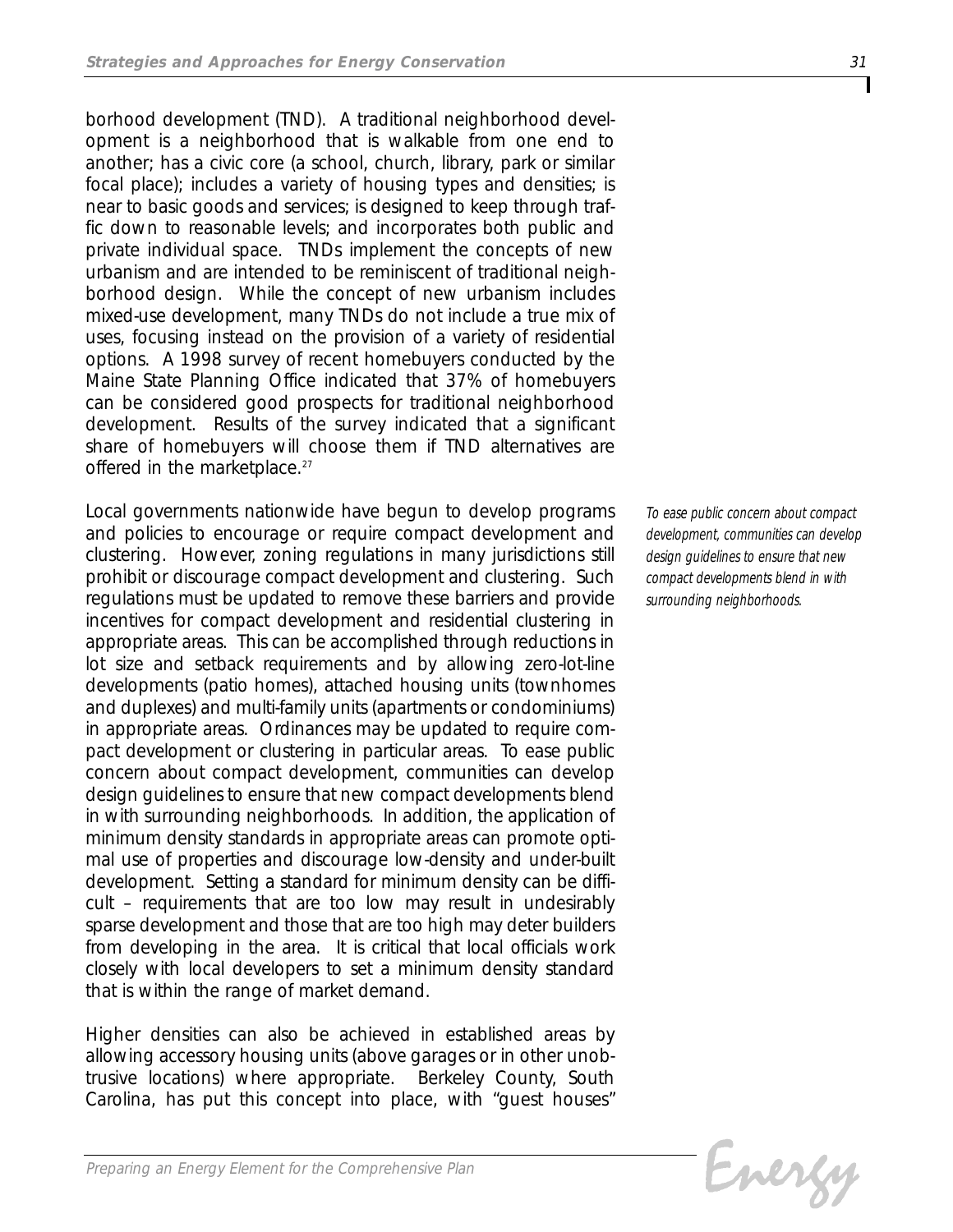*allowed as an accessory use in all residential districts, provided that the structure is no more than 850 square feet in size. In addition, fee reductions and tax incentives can make compact development and clustering more attractive to developers. Density bonuses for projects that incorporate compact development or clustering can be offered as additional incentives to potential developers.*

### *CASE STUDIES*

### *I'on Village*

*The I'on Village in Mt. Pleasant, South Carolina, is a prominent example of compact development and clustering. I'on is a 243 acre traditional neighborhood development with 760 homes ranging in price from \$235,000 to more than \$1,000,000. Developers Vince and Tom Graham teamed with designers DPZ and Dover, Kohl & Partners, Inc. to instill the look and feel of old Charleston in the project, incorporating narrow streets, tight building patterns, service lanes behind homes, and attractive public spaces. The pedestrian-oriented community is divided into six smaller neighborhoods (called boroughs) each with between 80 and 150 homes planned around a preserved civic space such as a lake, park or square. A variety of housing types and densities are included, along with a small (30,000 square feet) commercial town center. The natural environment is highlighted throughout the development by views and public access to lakes, marshlands and small pocket parks.28*

### *Baxter Village*

*Baxter Village, located in Fort Mill, South Carolina, within close proximity of Downtown Charlotte, uses compact development and other design features to recreate the feel of a traditional southern neighborhood. Baxter represents the first residential phase of the larger 6,200-acre Clear Springs development that will comprise a series of small residential towns at build-out. Baxter Village will include 1,500 housing units of varying sizes and densities, from townhomes to larger single-family homes, upon completion. The use of residential clustering has resulted in abundant open space connected by an extensive trail system. Office and retail activities are also planned for the 1,033-acre development. The design of the Village is based on traditional upstate South Carolina architecture, with homes ranging in price from \$118,000 to \$350,000.29*

Energy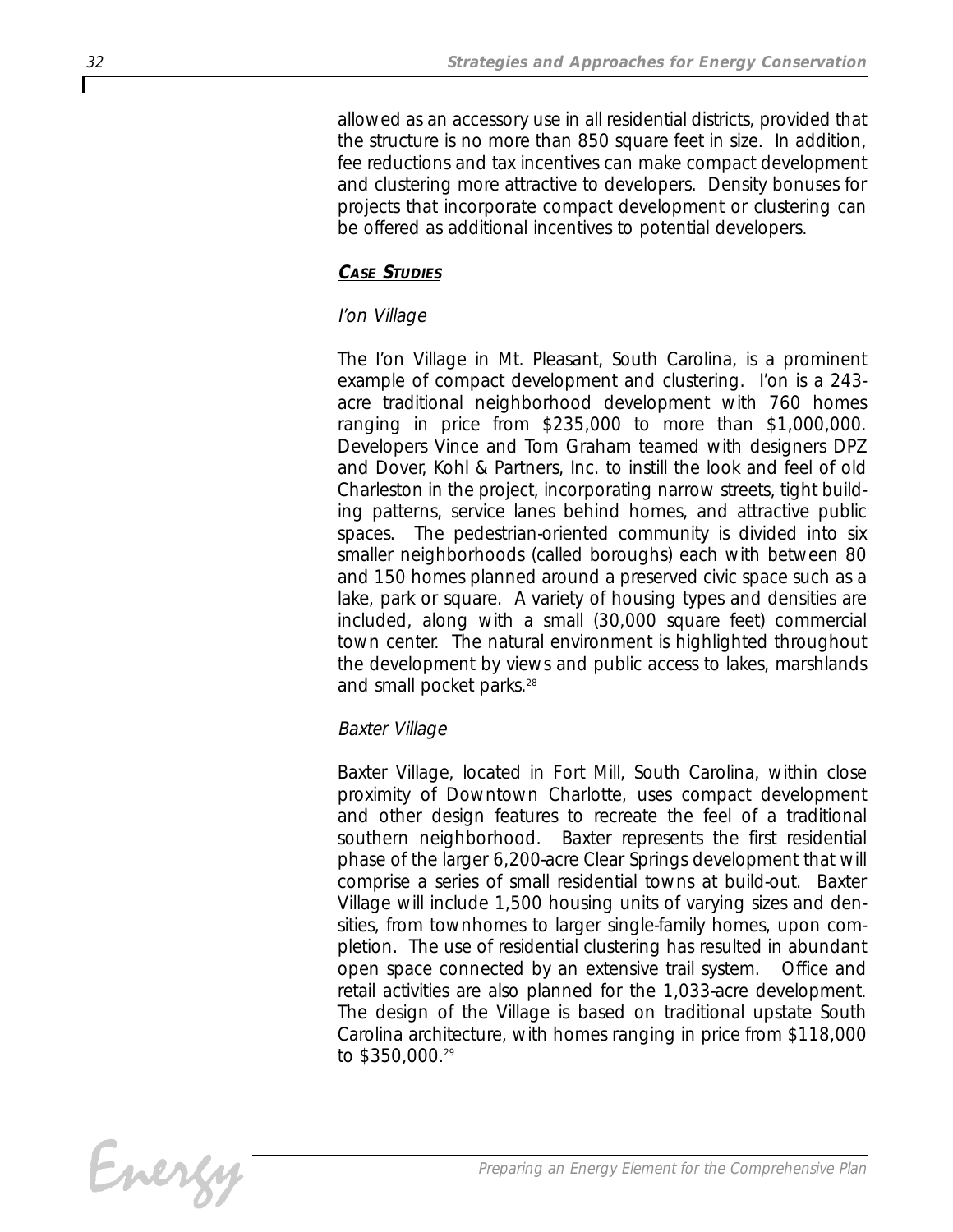## *Full Utilization of Existing Infrastructure*

*A sustainable community is one that makes efficient use of public and private infrastructure. Every new building in a community carries an associated cost for supporting public infrastructure – roads and sidewalks for access, water and sewer lines, solid waste disposal, and fire protection and emergency medical services. Sensible development practices encourage people to live where these public services already exist or where extensions have been planned and budgeted, rather than pushing beyond the edges of established areas and creating inefficiencies and/or new demand. Because development that occurs beyond existing service areas requires considerable energy use in the form of construction and extension of infrastructure, provision of emergency services in outlying areas, and increased trip distances for new residents, the potential energy savings associated with encouraging growth in developed areas can be substantial. Due to the accelerating costs of adding additional infrastructure and services, the concept of maximizing existing infrastructure has been embraced by local governments for some time. In recent years, the general public has joined this stance, as illustrated in a 1999 Greenville County survey in which residents ranked the need to encourage growth in developed areas where public sewer and water is already available as one of the most important issues facing the community.30*

*When it comes to sustainable growth strategies, however, one size does not fit all. There are a wide range of incentive, policy and programmatic choices from which to choose. While a certain policy or program may be exactly what one community needs, that same policy or program may not be feasible or desirable to implement in another community. Each community should implement the measures that are most appropriate for its needs after carefully considering the unique economic, geographic and environmental characteristics of the area and its ability to achieve community land use objectives.*

*Mixed-use development, infill and redevelopment, compact development and clustering are all essential components in a comprehensive energy conservation program. Additional mechanisms have been developed to complement these measures and ensure that the use of existing infrastructure such as water, sewer, roads, emergency services and schools is optimized. Transfer of development rights, development impact fees, and urban service areas represent three emerging tools for local governments.* 

*A sustainable community is one that makes efficient use of public and private infrastructure.*

*Sensible development practices encourage people to live where these public services already exist or where extensions have been planned and budgeted, rather than pushing beyond the edges of established areas and creating inefficiencies and/or new demand.* 

Evergy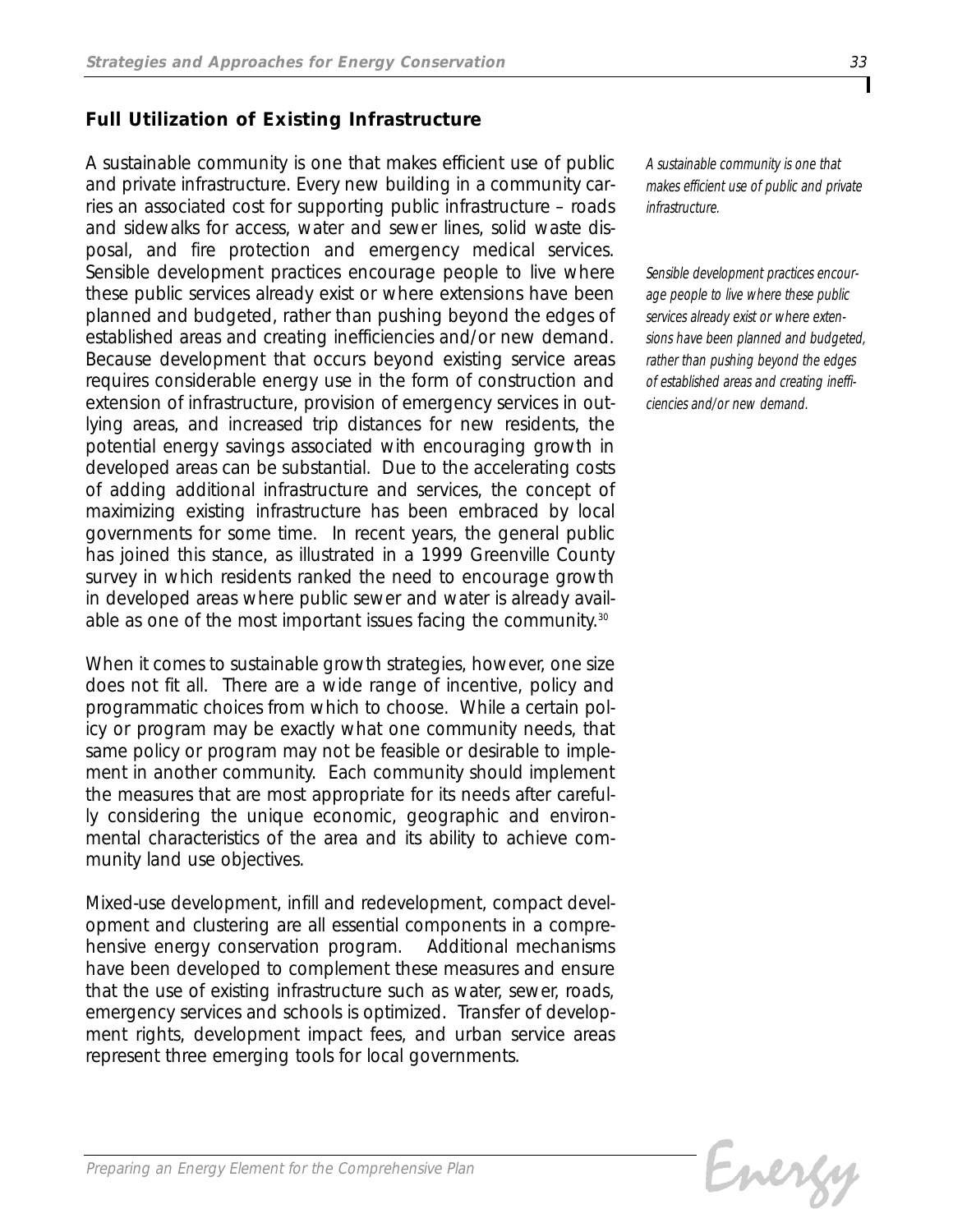#### *Transfer of Development Rights*

*TDR is a market-based technique that encourages the voluntary transfer of growth from places where a community would like to see less development (sending areas) to places where a community would like to see more development (receiving areas).*

*Although the concept of transfer of development rights (TDR) is most often associated with the preservation of open space, farmland, historic sites and environmentally sensitive areas, it can also be used to encourage development in established areas. TDR is a market-based technique that encourages the voluntary transfer of growth from places where a community would like to see less development (sending areas) to places where a community would like to see more development (receiving areas). TDRs can promote energy conservation by steering development to areas with established infrastructure and away from areas with little or no existing infrastructure. From a local government standpoint, TDRs are very attractive since private funds rather than tax dollars are used to further community goals such as farmland preservation, prevention of development sprawl, and maximization of existing infrastructure.*

*To understand the TDR concept, it helps to become familiar with the flexible ways in which legal interest in real estate can be divided. Lawyers are trained to view the ownership of real property in America as the ownership of a "bundle of rights." The potential to use this bundle is limited by many factors, including zoning and land use restrictions, building code provisions, environmental laws and other public policy restrictions, as well as the general market forces of supply and demand. Any previous decision of past owners of the same property to sell or give up parts of the bundle while retaining other parts will also affect the rights of the current property owner. A TDR system simply takes some of the content of the bundle of rights for one piece of property and transfers or relocates it to another piece of property. Typically, this is done by shifting the future development potential from one piece of property to another. The transferred development potential may be measured in a number of ways such as floor area, dwelling unit density or number of parking spaces.* 

*When development rights are transferred from a parcel (called the sending parcel), an easement or other notation is recorded in the land records to indicate that the prescribed development rights can no longer be exercised on the sending parcel. The parcel to which the development rights are transferred (called the receiving parcel) is then eligible to exercise additional development rights. Sending site owners are compensated for their reduced development potential by being able to sell their TDRs to the developers of receiving sites. If landowners in the receiving areas choose not to buy TDRs they can still develop their land, however they must strictly adhere to the permitted density and other relevant provi-*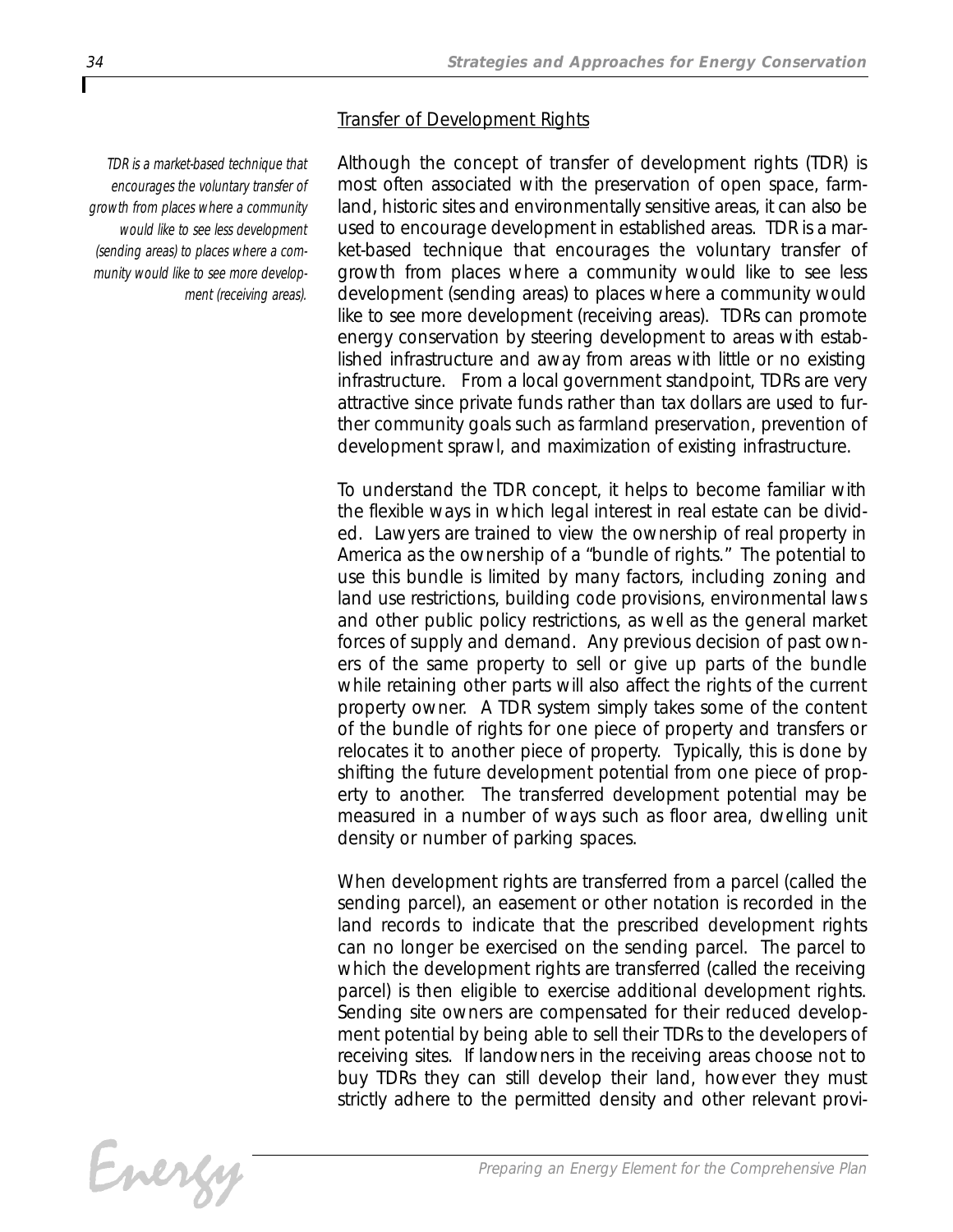*sions in the zoning ordinance. Developers who purchase TDRs enjoy additional development rights with economic benefits such as increased density. Property owners are generally not free to transfer development rights among themselves at will. Typically, the transfer of development rights takes place within the context of a formal TDR program or system set up and administered by a local government.*

*In order for a TDR program to be successful, both the sending and the receiving areas must be carefully described and inventoried. Enough land must be included in the receiving areas to absorb all of the TDRs capable of being produced by the sending areas. Favorable economic and regulatory conditions in the receiving area are also essential. TDRs must add value to the bottom line of development projects in the receiving area or there will be no demand for them. If there is no demand there will be no transfers from the sending area and no easements recorded to permanently protect the land resource.*

*TDR programs are used to preserve agricultural land and historic landmarks; to achieve efficient, concentrated growth patterns; to protect sensitive natural environments; to protect water quality; or simply to provide a convenience to property owners. For example, if a community is interested in using TDRs to encourage growth in an urban area and discourage growth outside this area, they would designate the land within the urban area as a "receiving" area and land beyond the urban area as a "sending" area. TDR programs offer a streamlined method of increasing density in growth areas as an alternative to lengthy and uncertain rezoning procedures.* 

*Though several jurisdictions in South Carolina have explored TDR as a mechanism to encourage growth in urban areas and preserve farmland or environmentally sensitive areas, none have active TDR programs. However, a few jurisdictions have undertaken related approaches to address growth pressures. Beaufort County has launched a land preservation program to counter over-development and address unequal development patterns. The program employs two basic approaches – the purchase of development rights (PDR) and the fee-based purchase of properties to maintain open space, preserve valuable forest and farmland, and protect critical and natural resources. The County's PDR program is designed to remove the development potential from important parcels of forest and farmland. Rural landowners are paid not to develop their properties, with the land placed under a conservation easement to protect the area from subdivision and development. The companion critical lands program targets property that possesses unique,*

*TDR programs are used to preserve agricultural land and historic landmarks; to achieve efficient, concentrated growth patterns; to protect sensitive natural environments; to protect water quality; or simply to provide a convenience to property owners.*

Evergy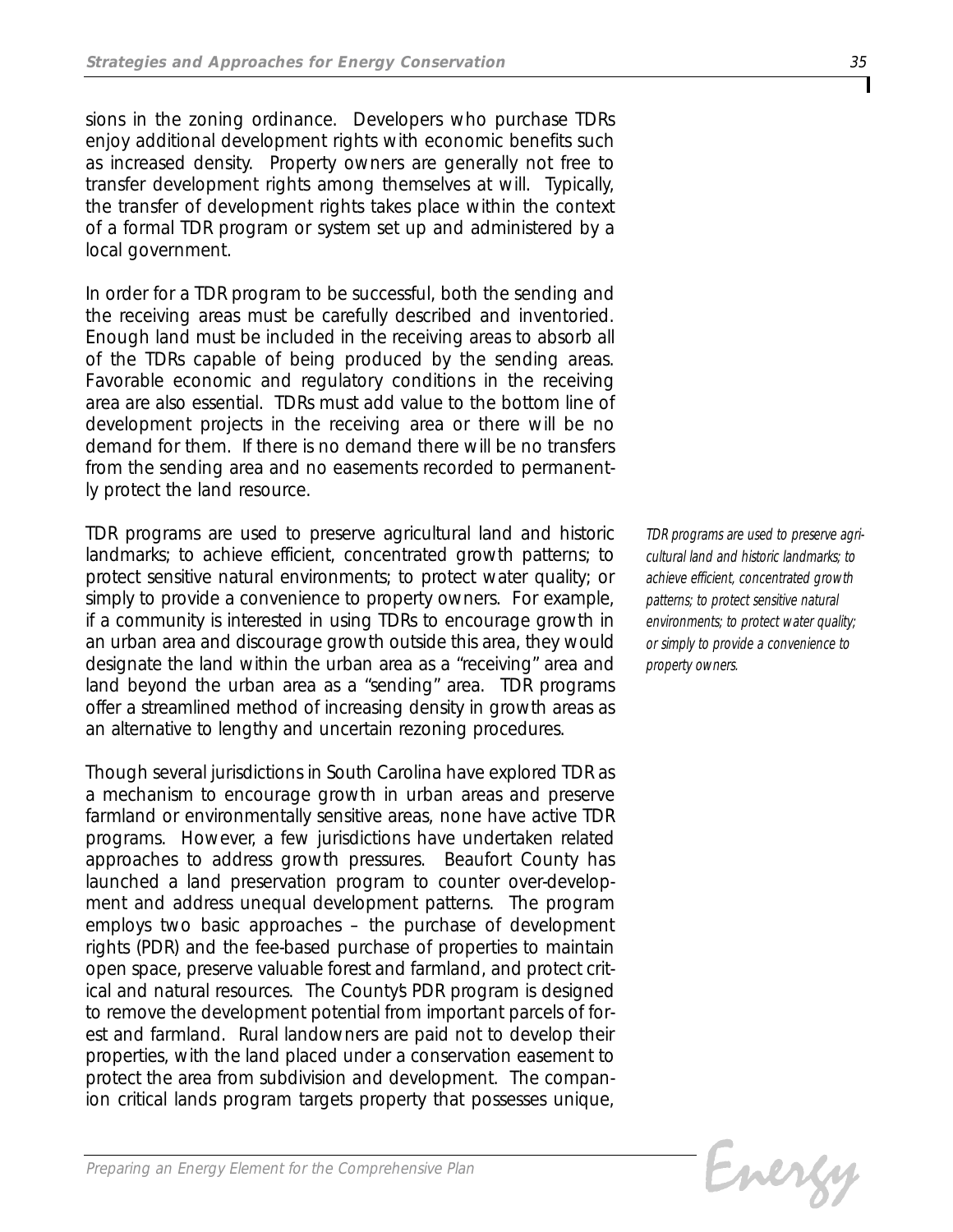*significant or important characteristics which may be purchased in fee, optioned, or the development rights purchased.*

## *CASE STUDIES*

## *Montgomery County TDR Program*

*With eleven jurisdictions currently incorporating TDR programs, the most extensive use of this technique has been made in the State of Maryland. One of the oldest programs in the State was instituted in Montgomery County, a fast-growing suburb of Washington, D.C. In 1980, the County rezoned a 91,000-acre agricultural reserve from a maximum density of one unit per five acres to one unit per 25 acres. This move was based upon a study indicating that 25 acres was the smallest farm that could function on a cash crop basis in the County. However, property owners in the agricultural reserve who agree to permanently deed restrict their land for agricultural use are allowed to sell their development rights at the rate of one TDR per five acres. The County designates receiving zones based on their proximity to transportation, urban services and existing development. A thriving market for higher density housing, combined with the fact that higher densities are only available for projects that make use of TDRs (with the exclusion of projects providing affordable housing), has resulted in a strong demand for TDRs.31*

*Since the program's inception, TDRs have been used to protect more than 32,000 acres of farmland in Montgomery County – nearly 32% of the County's agricultural land – making it one of the most active TDR programs in the country.32 During this time, only 4,000 acres within the Agricultural Reserve have been converted to uses other than farmland.33 Development has instead been directed into areas such as Olney and Potomac, where existing infrastructure is available to accommodate new development. While the Montgomery program does not forbid development in the sending area or require TDR purchase as a condition of development in the receiving area, permitted densities in the sending area are so low that developing a standard subdivision is not economical.34 To further protect the Agricultural Reserve, the County has purchased easements along the eastern edge of the reserve, creating a barrier that discourages extension of water and sewer from the developed area into the reserve area. Detractors of the program note that residents in the receiving areas feel adequate infrastructure has not been provided to serve the increased growth that has resulted from transfers. Annexation is also threatening the viability of the reserve, with developers offering towns*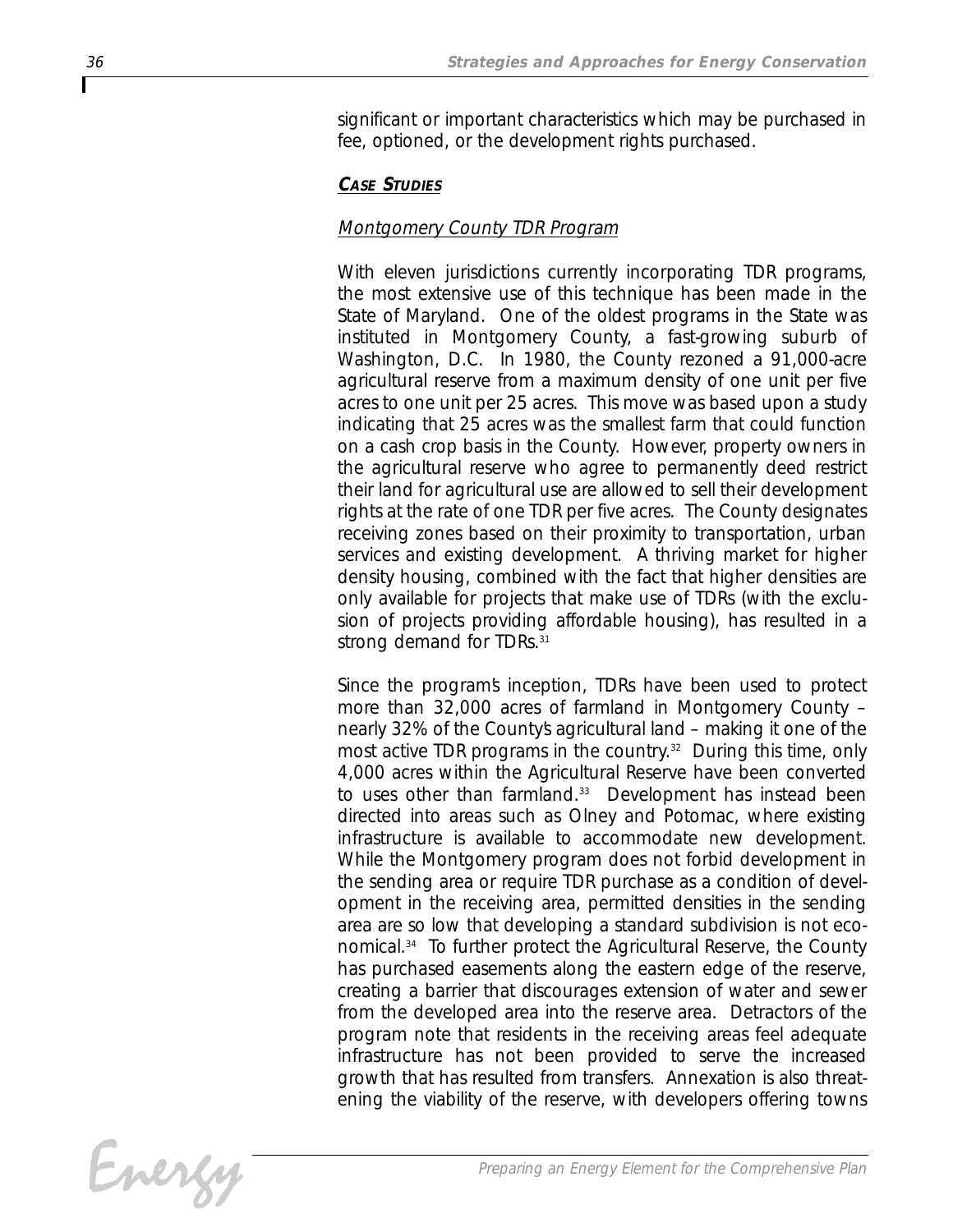*and villages infrastructure improvements and future tax revenue in exchange for relief from County regulations.35*

## *Development Impact Fees*

*Development impact fees are another potentially effective tool in encouraging growth that makes efficient use of public and private infrastructure. The cost of providing new residential development with new or expanded public facilities including water, sewer, drainage, police, fire and schools has been rising at a pace that often exceeds local government revenue-generating capacity. Local governments have discovered that development impact fees are one way to shift some of the burden of paying for new or expanded facilities to accommodate growth from existing development to new development.36 Impact fees are monetary charges imposed on new development to recoup or offset a proportionate share of public capital costs required to accommodate such development. Impact fees grew out of the public realization that growth can significantly drain public coffers. The objective of impact fees is not to raise money, but to ensure adequate capital facilities. Impact fees are assessed and dedicated for the provision of services and facilities such as water and sewer systems, roads, police and fire facilities, emergency medical facilities, hospitals, schools, and solid-waste disposal facilities. However, impact fees cannot be used for operation, maintenance, repair, alteration or replacement of existing capital facilities.* 

*When impact fees are charged for infrastructure construction and upgrades to serve new development in rural or outlying areas, infill and redevelopment projects in established areas become more economically attractive to developers. This is especially true when the impact fees are part of an overall program that includes other incentives for developing in established areas and disincentives for developing in rural or outlying areas. When developers choose infill or redevelopment over conventional development in outlying areas, significant energy savings can be realized.* 

*Chapter 6, Article 9 of the South Carolina Code of Laws (S.C. Development Impact Fee Act) stipulates that only local governments that have adopted either a comprehensive plan or a capital improvements plan may charge development impact fees. Under the Act a county or municipality is allowed to impose a development impact fee for the cost of new public facilities or to make system improvements caused by new growth and development. Public facilities are defined as those related to water and wastewater utilities; solid waste and recycling; roads, streets and bridges;*

*Impact fees are monetary charges imposed on new development to recoup or offset a proportionate share of public capital costs required to accommodate such development.*

*...development impact fees are one way to shift some of the burden of paying for new or expanded facilities to accommodate growth from existing development to new development.*

Energy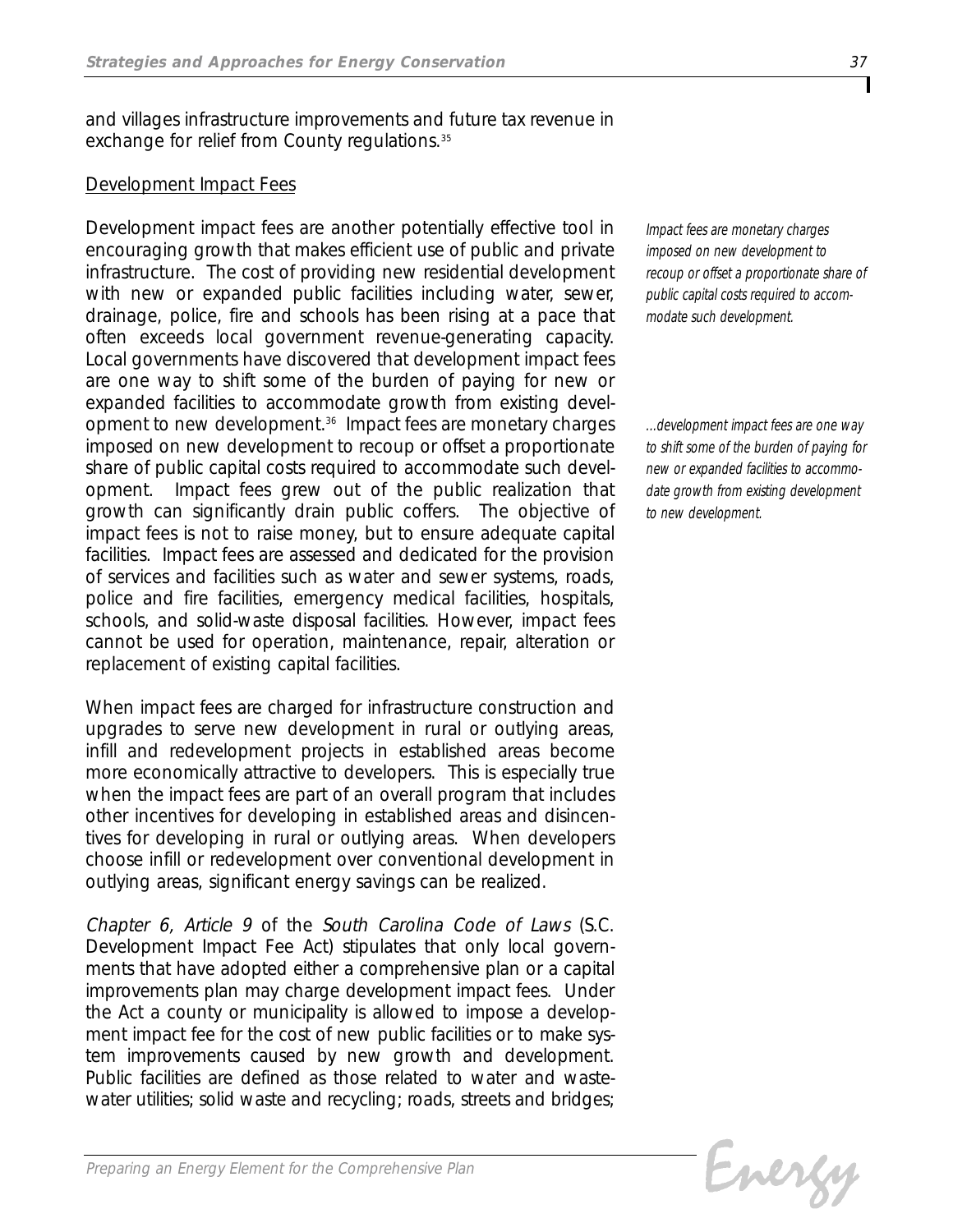*...all development impact fees levied in South Carolina must be based upon actual improvement costs or reasonable estimates of the costs.*

*storm water and flood control; public safety; street lighting; parks, open spaces and recreation areas; libraries; and capital equipment and vehicles with an individual unit purchase price of not less than \$100,000.37 In addition, all development impact fees levied in South Carolina must be based upon actual improvement costs or reasonable estimates of the costs. The stringent requirements of the South Carolina regulations related to development impact fees do not preclude their use, but they do require local governments to very carefully document every aspect of their application, particularly acceptable levels of service and project impact costs.*

*While there are some limitations to the use of development impact fees, solutions have been developed to address these problems. Developers who are asked to pay impact fees at the time of development will naturally pass these costs on to prospective buyers. However, if payment of impact fees is phased over a period of time, developers are given a reasonable chance to meet them without raising prices above competitive levels. Because impact fees tend to be charged at a flat rate, buyers of lower priced properties often end up paying proportionately more for the same services as buyers of higher priced properties. To mitigate this disparity with respect to housing developments, impact fee schedules should be developed that are proportionate to house size, and therefore more aligned with buyer income. Impact fees can also be paid through alternative sources for low and moderate income (LMI) housing and certain economic development opportunities. Another limitation arises when there are vast differences in the costs of achieving similar levels of service among areas within the same jurisdiction. For example, residents of suburban areas may prefer, and be willing to pay, for roads that operate at level of service "C" (free-flowing traffic with some interruption in speed attributable to oncoming or entering traffic), while residents of more urbanized areas may prefer and be willing to pay for only level of service "E" (traffic is dense and speeds are slow, but traffic is moving). Greater equity can be achieved by developing service areas drawn with level of service expectations in mind.38*

## *CASE STUDIES*

## *City of Atlanta Transportation Impact Fee Program*

*The City of Atlanta, Georgia, offers a 50% reduction in transportation impact fees for developments of all types that locate within 1,000 feet of a MARTA transit station. They further stipulate that the 1,000 feet must be measured from property line to property line along a legal and practical pedestrian route – meaning that within*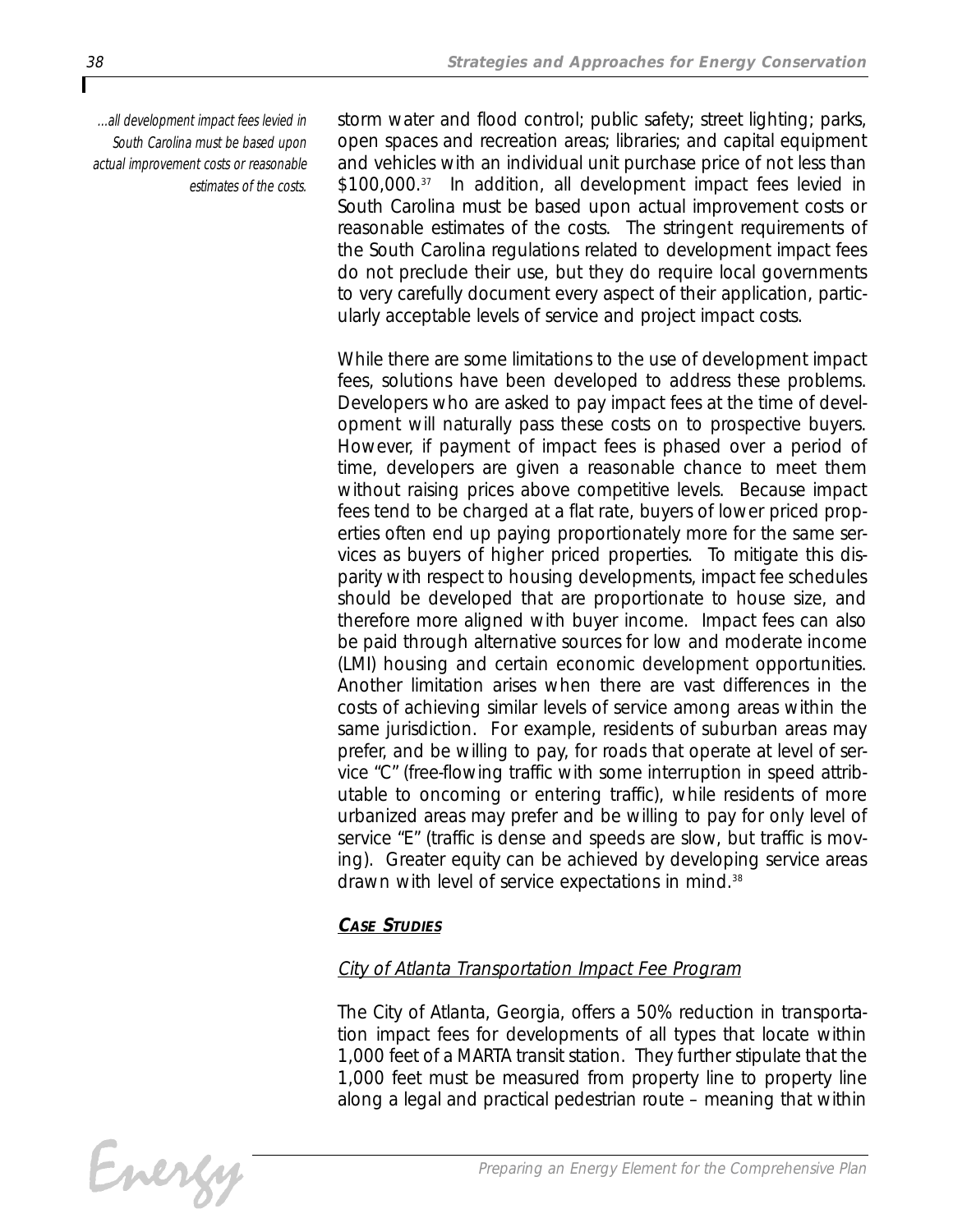*the public domain the distance must be along legitimate walking surfaces such as sidewalks. In measuring the walking distance, the route must utilize pedestrian crosswalks and bridges when crossing roads, railways, water bodies or other potential pedestrian hazards. The rationale for the fee reduction is the idea that close pedestrian access to transit stations will mean fewer cars on the road. Atlanta's transportation impact fees are based upon actual cost recovery or a reasonable estimate of the recovery cost of providing adequate transportation infrastructure to meet the demand generated by the new development. Atlanta officials note that the 50% reduction of transportation impact fees can be substantial, particularly for large projects, offering a strong incentive for developers to consider locating new projects near MARTA stations.39*

## *Urban Service Areas*

*Many jurisdictions have found the delineation of urban service areas to be a controversial but useful tool in maximizing the use of existing infrastructure while minimizing sprawl. An urban service area is an area extending outside an existing urban center within which growth is encouraged, primarily through the provision of government-supplied public facilities and services, and outside of which growth is discouraged. Although development may locate outside of an urban service area, the local government does not subsidize or accommodate it by extending services such as water and sewer. The principal goal of urban service areas is the efficient provision of governmental services to include water, sewer, roads, police, emergency services, recreation, and others. By encouraging the efficient provision of infrastructure and services, urban service areas effectively promote energy conservation.*

*Urban service areas are generally designed to encompass an adequate supply of buildable land that can be efficiently provided with infrastructure and support services to accommodate the expected growth during a 20-year period. Many urban service areas include both a primary urban service area, in which services are available now or will be in the near future, and an urban expansion area or urban reserve, where services will be provided within a defined planning period, but generally at a slower pace and beyond the time frame associated with the primary urban service area.*

*Urban service areas and growth areas should be delineated only after careful consideration and thoughtful analysis of current and future land use conditions. Growth issues should be identified and goals for the service or growth area should be developed through a community-oriented participation process that includes both*

*An urban service area is an area extending outside an existing urban center within which growth is encouraged, primarily through the provision of government-supplied public facilities and services, and outside of which growth is discouraged.*

```
Evergy
```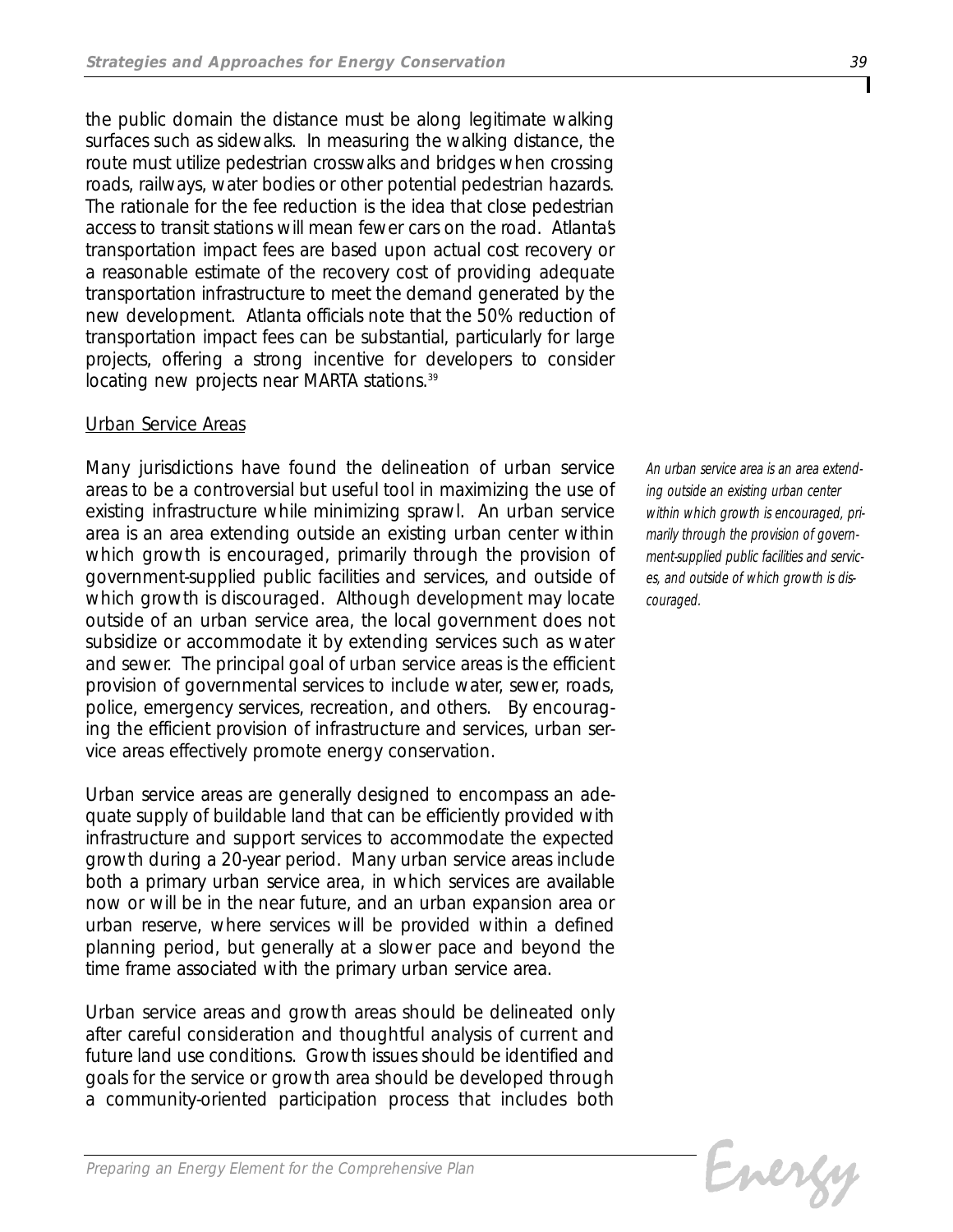*Regional cooperation and coordination are essential to the success of an urban service or growth area.* 

*public and private interests. Regional cooperation and coordination are essential to the success of an urban service or growth area. Because the implementation of service areas generally requires a much higher level of intergovernmental cooperation than currently exists, the development of an urban service area must be promoted regionally. Although some urban centers may be located in unincorporated territory, most urban service areas include a central city and surrounding unincorporated lands. Therefore, the first and most essential issue becomes the level of cooperation as two or more local governments (usually a city and county) collaborate on growth and development issues. It is imperative that the participating jurisdictions develop cooperative land use planning, zoning, permitting and codes enforcement, infrastructure and other mechanisms to guide development. Such agreements should be formalized through the adoption of a memorandum of understanding, statement of responsibilities, or interlocal agreement. These documents should include provisions for planning responsibilities, service provision, regulatory requirements, zoning and land development administration, and annexation. In addition, a process for periodic review and adjustment of the urban service areas should be developed to ensure that an adequate supply of developable land is provided within the area and that the goals of the service area are being met.*

## *Relevant Criteria for Establishing Urban Service Areas*

- *1. Territory outside a city may be included only if it is already characterized by urban growth or is adjacent to territory already characterized by growth.*
- *2. Urban growth should be located first in areas that have public facility and service capabilities and second in areas that will be served by planned facilities and services.*
- *3. The area is either already developed, firm commitments have been made to develop, or the area is located adjacent to cities or high-intensity population and employment centers.*
- *4. Public facilities and services are in place or can be provided at a reasonable cost to accommodate urban growth.*
- *5. Natural features and land characteristics are capable of supporting urban development without significant environmental degradation.*
- *6. The area does not have high current or future value for agriculture, forestry or mineral production and should be able to develop without having a detrimental impact on nearby resource lands.*

*Source: Weitz, Jerry. Sprawl Busting: State Programs to Guide Growth. APA Planners Press, 1999.*

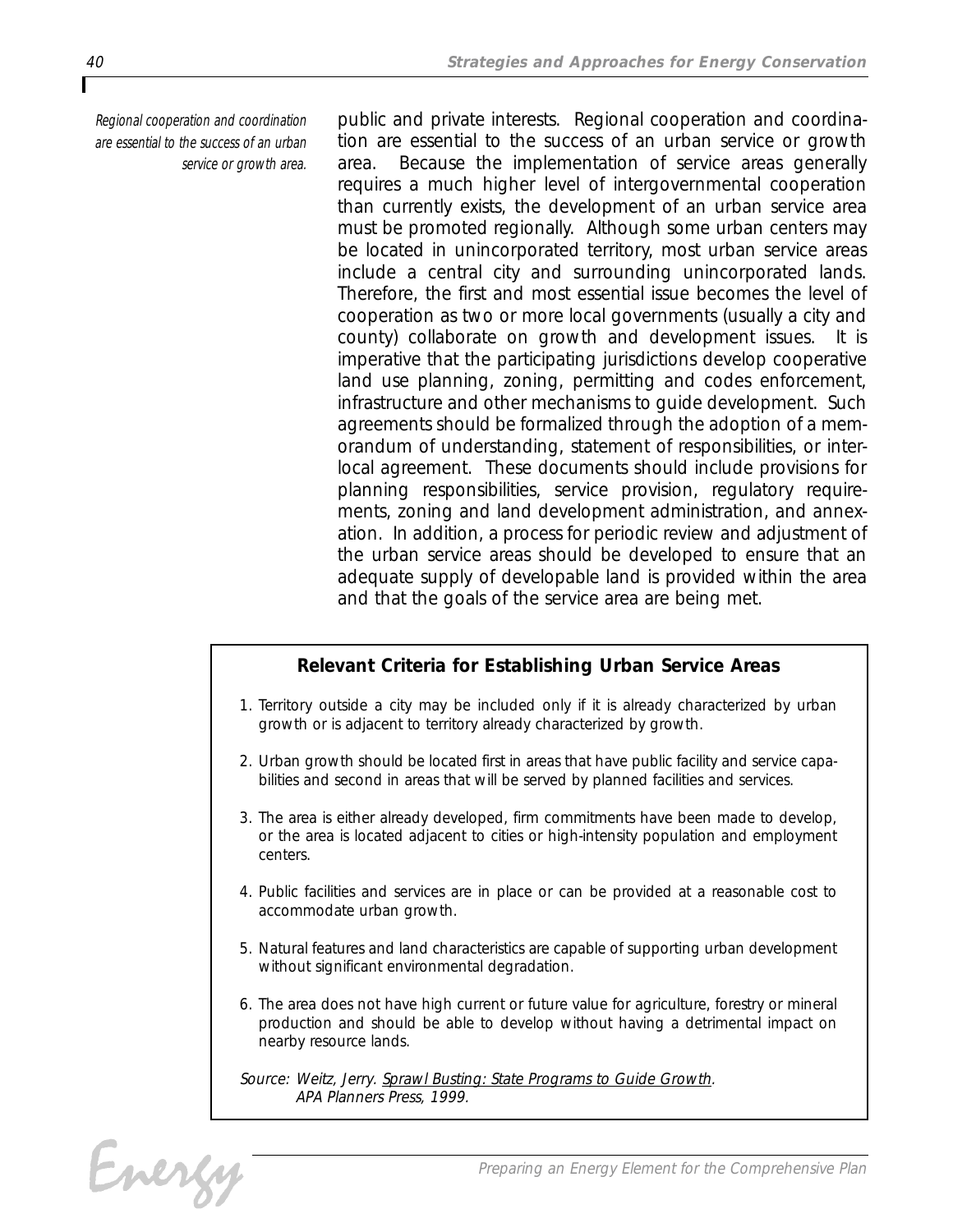*Urban service areas are most effective when administered in conjunction with other tools also designed to maximize existing infrastructure and reduce sprawl development. The establishment of minimum density criteria within the service area can ensure that desired density levels are achieved. By designating the urban service area as a receiving area, a transfer of development rights program can be used to encourage development in the service area and steer development away from outlying lands. Many jurisdictions, including all 457 local governments in Florida, allow development to occur only when facilities and services are available to support it – a concept known as concurrency. While traditional land use regulations stipulate what can be developed where, concurrency takes it a step further by specifying when development may occur in an area. In addition, local government can provide incentives such as reductions in taxes, business fees and building fees for new development within the urban service area.*

*While the service area concept encourages optimal use of existing facilities and services and provides stability to the planning process, it can have a number of drawbacks. Adjustments to the urban service area are often problematic, with developers and homebuyers eyeing land just beyond the service area, while those living on the outside of the area resent the potential intrusion of higher density development. Property values inside the service area tend to rise, while those outside fall. The incorporation of a market factor – an amount of developable land beyond what is called for in development and population projections – when determining the original urban service area can help alleviate both of these concerns. A sufficient market factor allows flexibility in the siting of new development and ensures that developers have access to locations favored by the market. In addition, an excess of developable land within an urban service area can have a positive effect on affordability by easing pressure land prices. Another drawback is the possibility that development prohibited in some areas may leapfrog into neighboring areas or jurisdictions where it will be allowed. This often creates a conflict between neighboring local governments and illustrates the need for regional planning and cooperation when developing service areas.*

## *CASE STUDIES*

## *Salisbury Strategic Growth Plan*

*The 1988 strategic growth plan for the City of Salisbury, North Carolina, identified an urban growth area that includes primary and secondary growth areas. The area outside the urban growth*

*Urban service areas are most effective when administered in conjunction with other tools also designed to maximize existing infrastructure and reduce sprawl development.*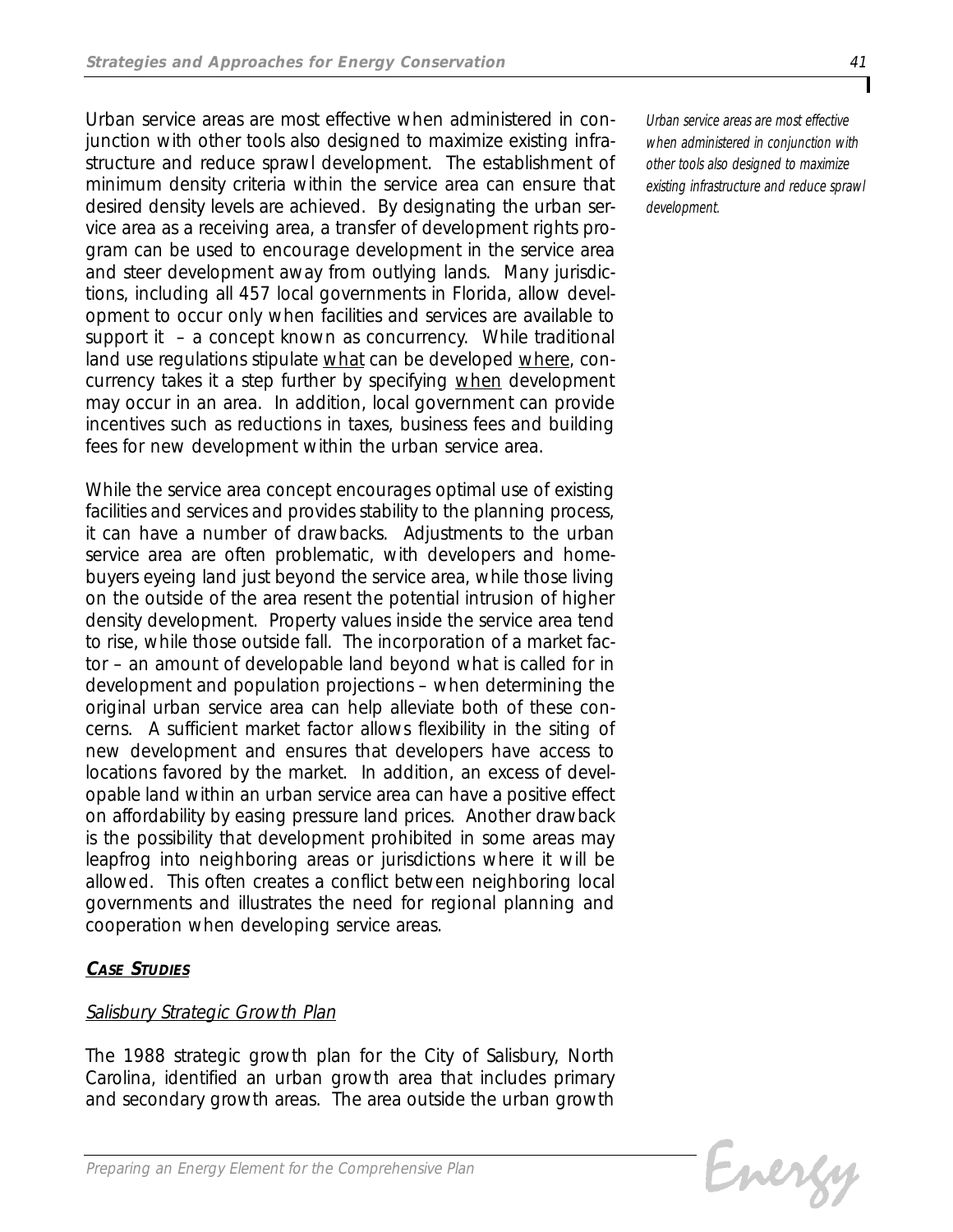*area is designated as rural. The primary growth area includes land within the City limits and extends beyond to areas that either have city services (water, sewer, etc.) or where these services can be easily provided. In order to encourage development in established areas, Salisbury agrees to provide up to 50% of the cost of extending water and sewer lines within the primary service area and up to 25% within the secondary service area. No incentive is offered for developing in the rural area. The program has been successful. Prior to 1988, the City was experiencing leapfrog development, with subdivisions popping up further and further out in the countryside. From the inception of the incentive program in 1988 to 1997, there were more than 700 new residential lots created and more than 200 properties developed for commercial or industrial purposes within the primary growth area. In 1997, Salisbury added a rebate to developers for each home completed in an ongoing effort to encourage construction and build-out of developments within the urban growth area. The City is also working with developers to encourage compact development and clustering and has revised its zoning ordinance to allow greater density flexibility in appropriate areas.40*

## *Tools for Measuring Sustainability*

*With energy conservation and sustainability fast becoming critical issues for communities nationwide, planners have begun to refine tools to assist in measuring the impact and effectiveness of policies. These computer-based tools enable planners, decision-makers and citizen groups to summarize and analyze multiple influences simultaneously. In addition, these programs allow users to examine both existing conditions and alternative future plans, providing decision-makers with the information needed to make informed decisions for the community well-being.*

## *PLACE3 \_S*

*The Center of Excellence for Sustainable Development of the U.S. Department of Energy has developed the computer-based PLACE3 S (PLAnning for Community Energy, Economic and Environmental Sustainability) model to help communities understand how growth and development decisions affect long-term* sustainability. PLACE<sup>3</sup>S uses energy efficiency as a yardstick to *measure the sustainability of urban design and growth management plans. By allowing communities to compare the efficiency of various land use alternatives, neighborhood designs, building and infrastructure operations, and transportation management systems, PLACE3 S provides a useful tool for gauging the effects of a*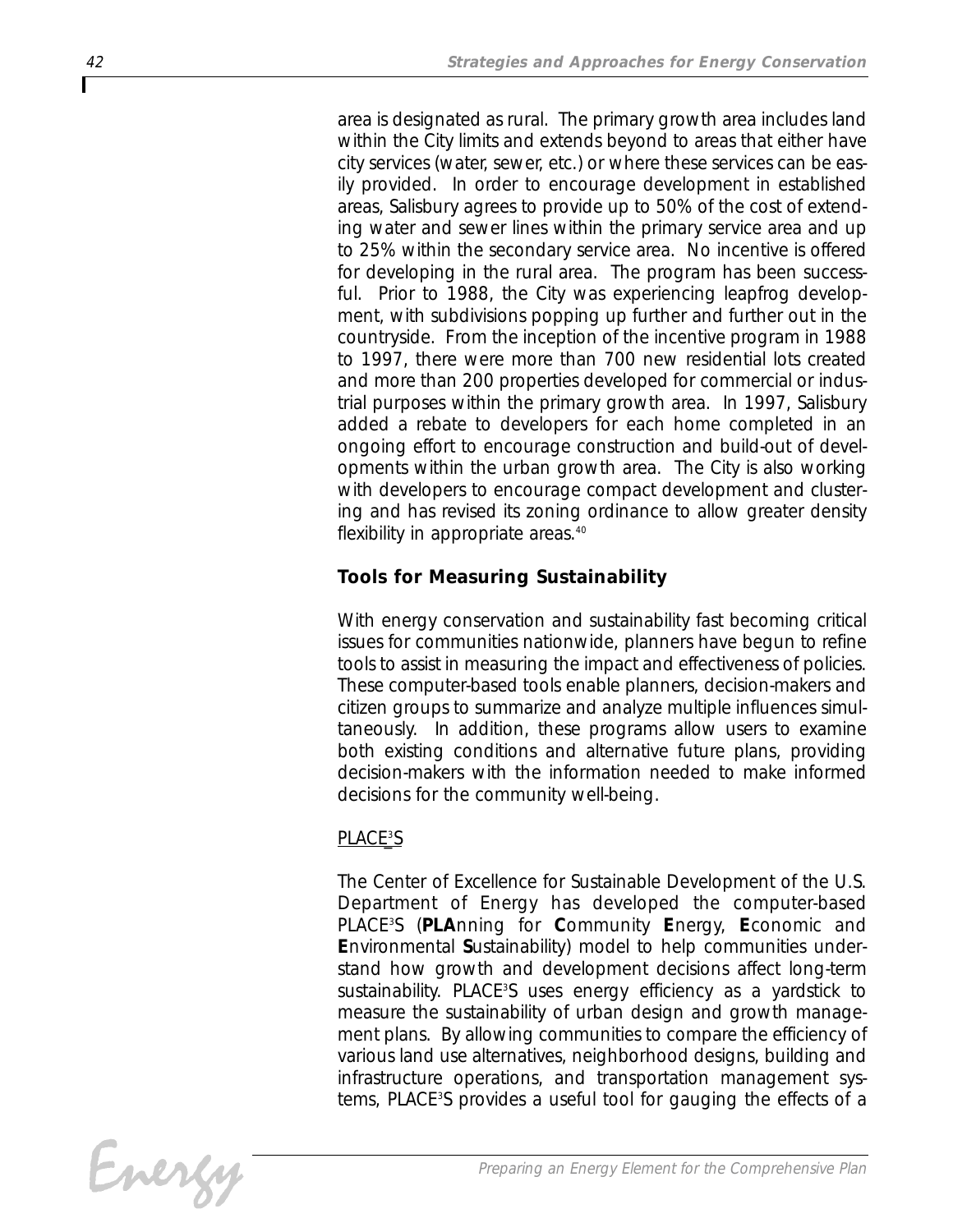*community's land development options. The model integrates public participation, planning, design, and quantitative measurement in a five-step process that evaluates the effects of a plan and its alternatives. When the Eugene-Springfield region of Oregon used PLACE3 S to evaluate the region's existing policies on compact growth and transit, the analysis revealed future energy savings of approximately \$10 million annually.41*

## *Smart Places*

*Smart Places is a GIS-based (ArcView) software package designed to support communities considering the implications of alternative land use plans. Seven resource features are assessed by the software: land use, energy, transportation, communications, water, wastewater and solid waste. The software can also be modified to include additional resource features. Smart Places enables a community to evaluate key community performance measures and how performance might be impacted depending on the type of development pursued. For example, Smart Places can be used to generate a comparison of the energy requirements for a development of 50 versus 100 single-family homes.42*

*NOTES*

Energy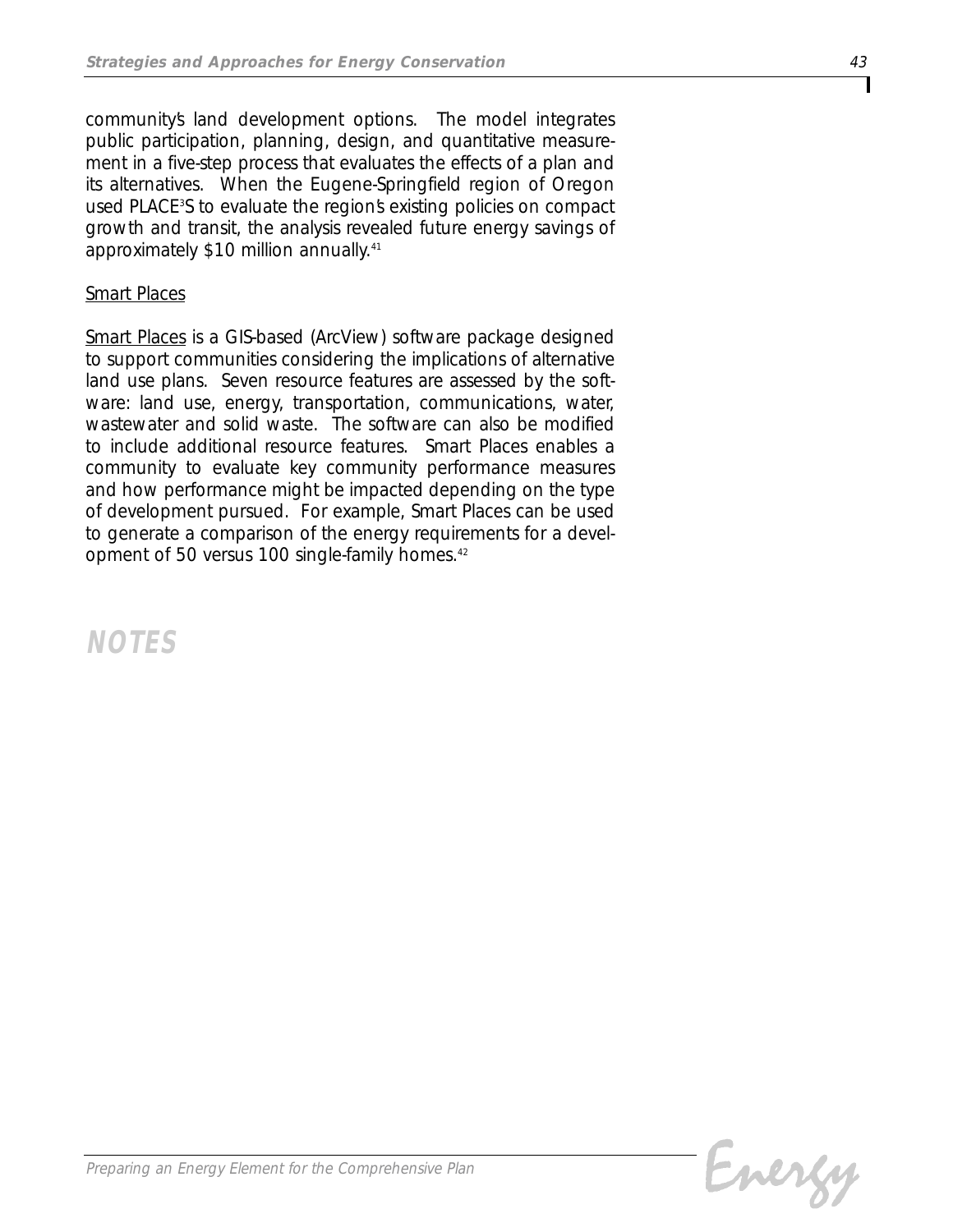# *NOTES*

Energy-

*Preparing an Energy Element for the Comprehensive Plan*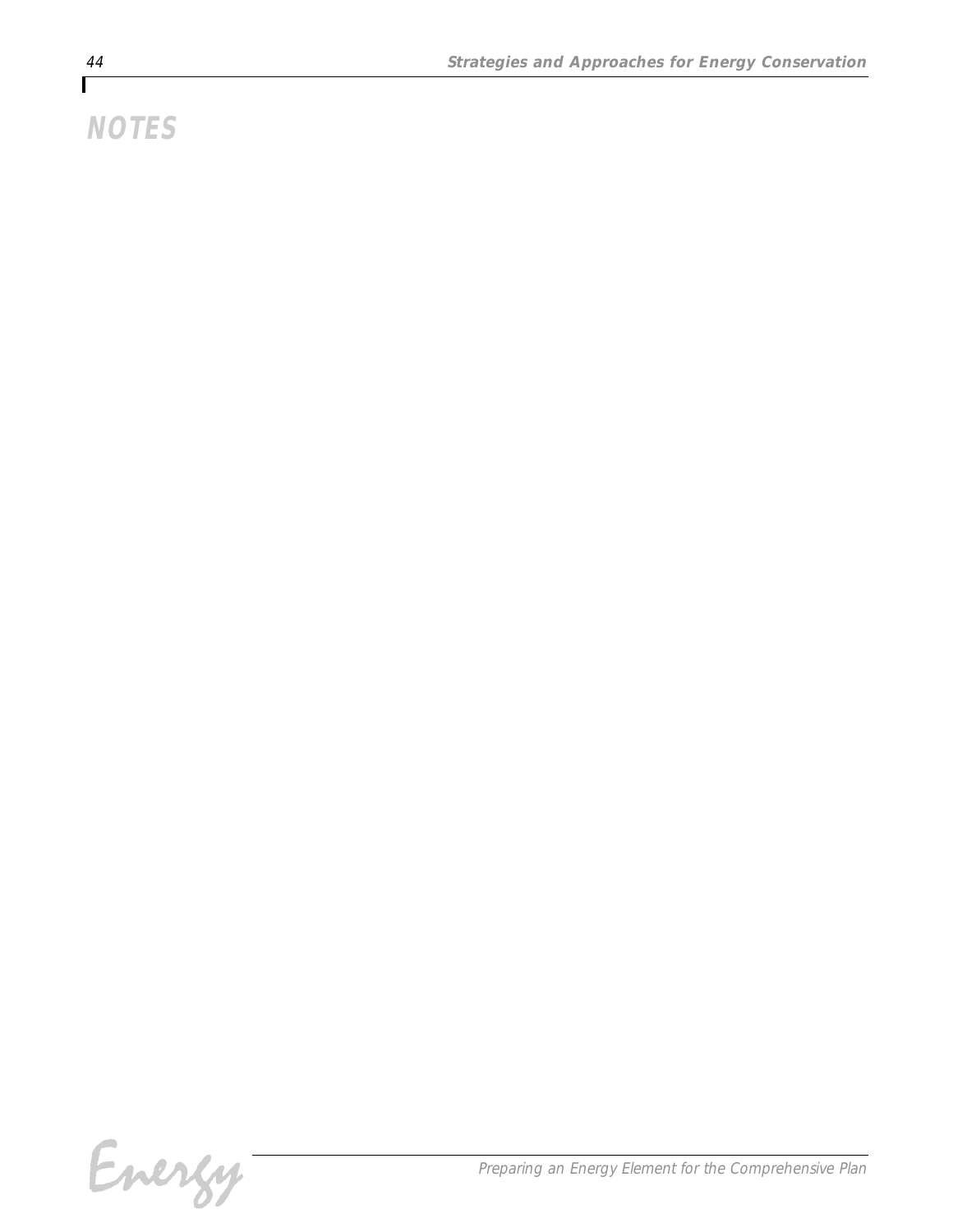## *Transportation Opportunities*

*During the past century, no single force has had a greater impact on the pattern of land development in American cities than transportation. The development of better roadways resulted in decreased costs of both time and money for transportation within and between urban areas. Improved roadways and affordable cars enabled families to relocate from housing near their workplaces to homes in the suburbs that provided more housing per dollar in the form of larger lots, detached houses, and cleaner environments. In turn, retailers followed their customers to the suburbs. Long-haul trucks freed manufacturing firms from relatively expensive sites near ports and railroad terminals. Service-oriented firms followed the retail and manufacturing firms they served to the suburbs. In short, transportation improvements were a major factor in the exodus of households and businesses from the central cities to the suburbs.43*

*This shift from the central city to the suburbs has resulted in an increasing dependence on the automobile. Between 1969 and 1990, the total number of vehicle trips taken by all Americans increased more than three times as fast as the population.44 This dependence on the automobile is mirrored in South Carolina, where more than 92% of residents now travel to work by car – nearly 6% more than the national average. Only 18% of South Carolinians traveling to work by car participate in a carpool – slightly higher than the 15% of Americans that carpool. While* more than 5% of the countrys population travels to work by pub*lic transportation or taxis, only 1% of workers in South Carolina travel to work using these modes of transportation. Only 3% of State residents walk or bike to work compared to slightly more than 4% of American workers who walk or bike.45 Nearly 2% of workers at the State level and 3% at the national level currently work at home.*

*There has also been a concurrent increase in the length of vehicle trips. The distance of the average trip increased by 9% from 1969 to 1990 nationwide.46 More than 72% of South Carolinians travel less than 30 minutes to work, as compared to 68% of Americans. Only 4% of workers at both the State and national level have a commute of less than 5 minutes. Twenty-six percent of South Carolinians and nearly 30% of Americans travel more than 30 minutes to work, with approximately 4% of workers in the Palmetto State and 6% of workers in the United States commuting more than an hour to work.47*

*During the past century, no single force has had a greater impact on the pattern of land development in American cities than transportation.*

*Between 1969 and 1990, the total number of vehicle trips taken by all Americans increased more than three times as fast as the population.*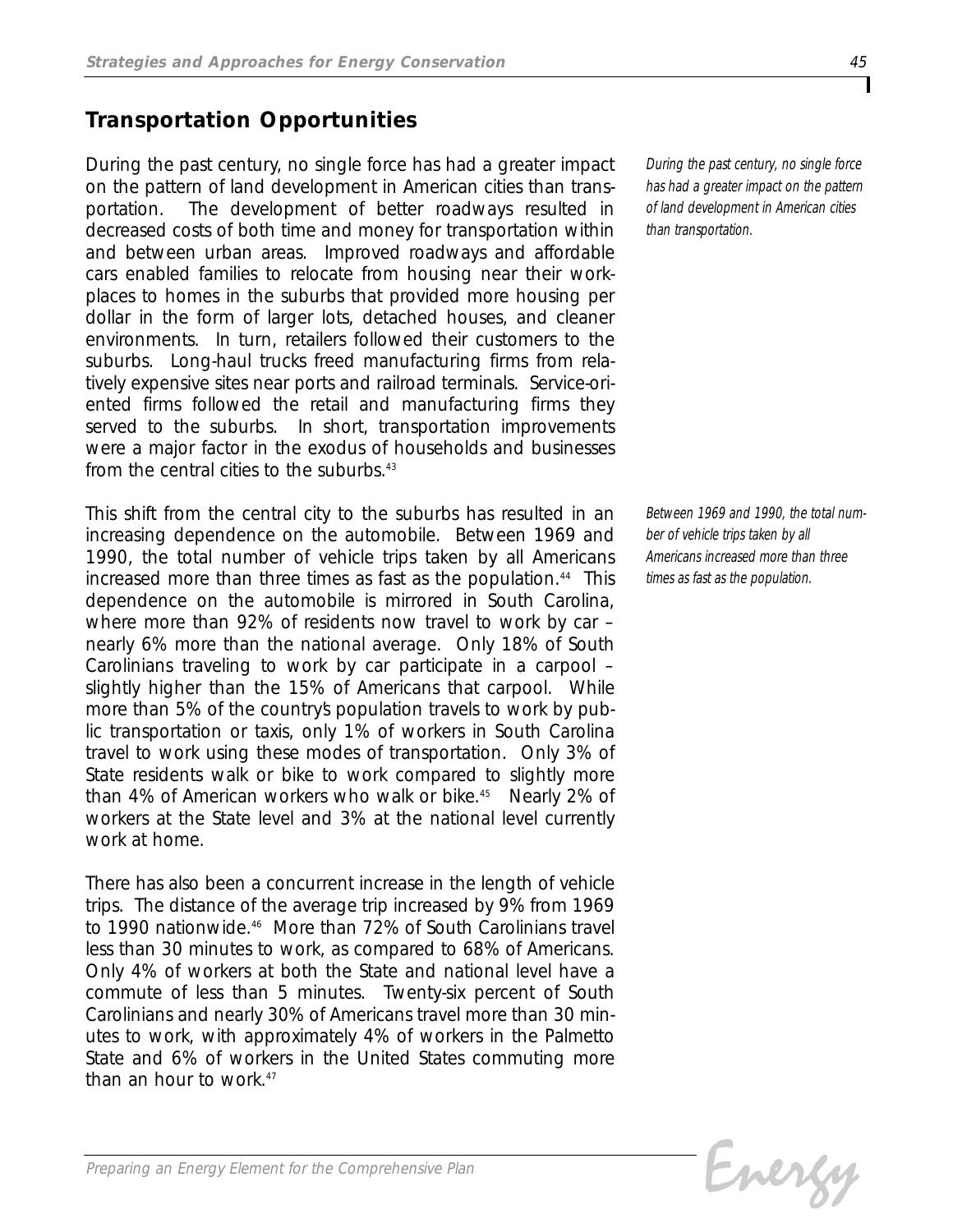*...transportation is a major consumer of energy in the U.S., accounting for more than 40% of total annual energy consumption (both direct and indirect).*

*With such increases in the number and length of vehicle trips, it is no surprise that transportation is a major consumer of energy in the U.S., accounting for more than 40% of total annual energy consumption (both direct and indirect). Approximately 43% of all oil used in the U.S. each year is refined into gasoline to power automobiles.48 In South Carolina, nearly 25% of all energy is consumed by the transportation sector.49 While energy consumed for transportation is generally thought to be used to power vehicles, 40% of the energy consumption attributed to transportation is consumed indirectly, primarily in the production of fuels, construction and maintenance of infrastructure, and manufacture and repair of vehicles.50*

*Automobiles are responsible for a large portion of the total energy used because they are very energy intensive. As shown in Table 2, travel by automobile or light truck consumes more energy per mile than all other modes of ground transportation except light rail systems. Local bus systems and vanpools use less than one-third the energy of automobiles and less than one-fifth the energy of light trucks. Energy savings are even more dramatic when compared to travel on foot or by bicycle. Bicycle travel uses 25 times less energy than automobile travel, while walking uses 9 times less energy. These energy savings are even more significant when you consider that walking and bicycling rely on energy produced by the human body – not fossil fuels. Additional energy savings can be realized per person when the mode of travel is capable of transporting larger numbers of people (buses or rail systems), or even when an automobile or light truck transports more than one person per trip.*

| Mode                 | <b>Average Energy Intensity</b><br>(Btu per mile traveled) |
|----------------------|------------------------------------------------------------|
| <b>Bicycle</b>       | 140                                                        |
| Pedestrian           | 400                                                        |
| Vanpool              | 600                                                        |
| Bus - Intercity      | 1,000                                                      |
| Motorcycle           | 2,300                                                      |
| Rail - Amtrack       | 2,500                                                      |
| <b>Bus</b> - Transit | 3,400                                                      |
| Light Rail/Commuter  | 3,600                                                      |
| Automobile           | 3,600                                                      |
| Light Trucks         | 5,000                                                      |

*Table 2. Transportation Energy Intensity by Mode*

*Source: Peter Miller and John Moffet, "The Price of Mobility: Uncovering the Hidden Costs of Transportation."*

Energy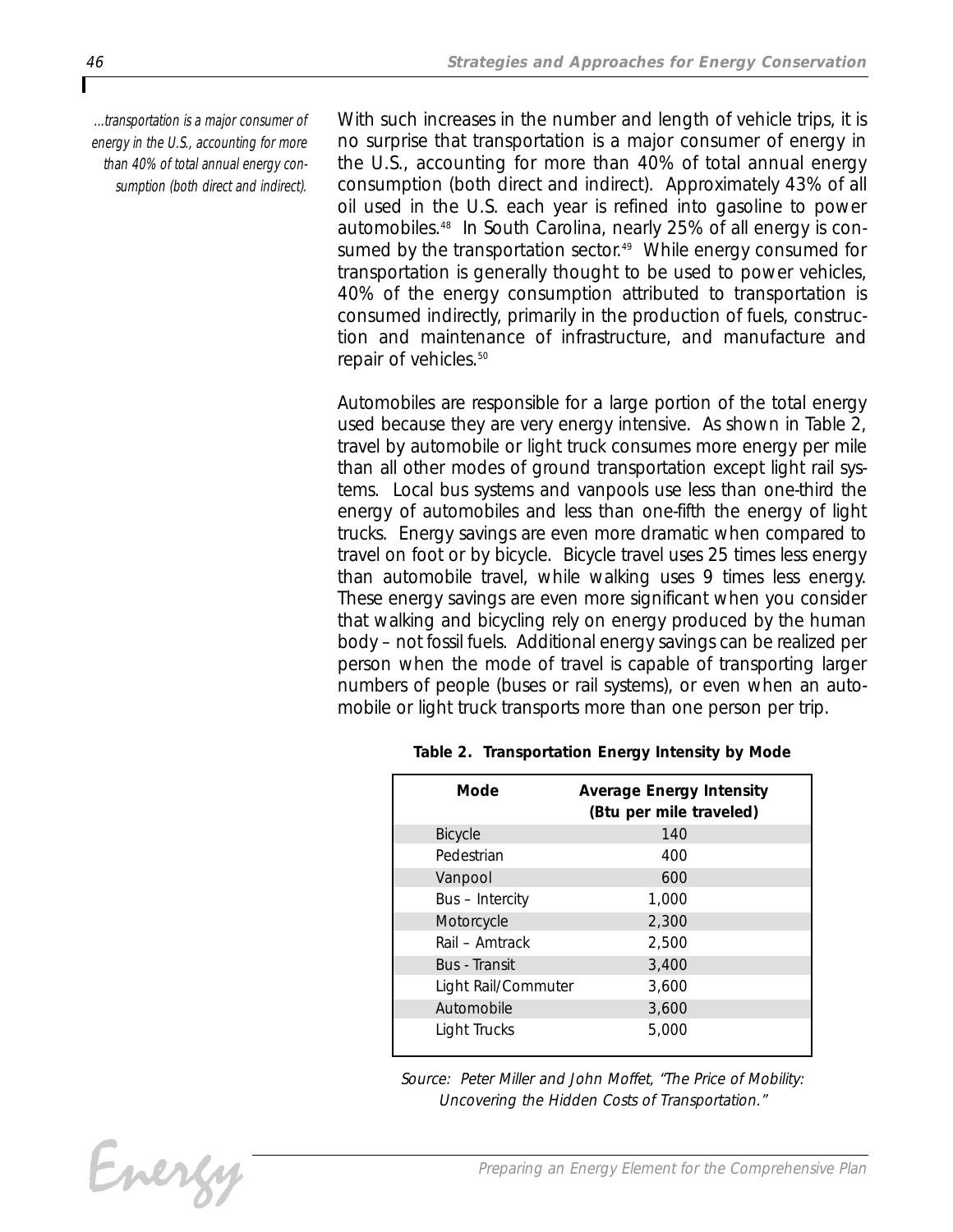*Effective transportation policies, when combined with effective land use policies, can reduce automobile travel by up to 40%.51 Options for reducing transportation energy consumption include:*

- *• Shifting traffic to more efficient modes, by lowering the Btu per seat miles (from auto to buses, mass transit and human powered sources);*
- *• Increasing load factor, by raising the passenger mile per seat (carpooling and vanpooling);*
- *• Reducing demand, by reducing passenger miles (through land use planning, telecommunications and other methods);*
- *• Increasing energy conversion efficiency, by lowering the Btu per seat mile (smaller and more efficient vehicles); and*
- *• Improving use patterns, by lowering seat miles (traffic design and control).52*

*Statewide, transportation issues rank as one of the greatest public concerns. A survey conducted by the Institute of Public Affairs at the University of South Carolina in 2000 revealed that in the areas of fastest growth statewide, 25% of the population surveyed ranked traffic/transportation as the most important issue facing their community.53 Also, a 1999 survey of more than 7,000 Greenville County residents ranked neighborhood traffic volume as one of the County's most important issues.54*

*Through transportation policy, governments have the opportunity to greatly affect energy consumption. State, regional and local governments have wide-ranging legal and financial powers to influence transportation. They directly supply or regulate the supply of most transportation infrastructure including roadways, sidewalks, transit, bike paths, and parking.55 If improvements and additions to transportation systems are designed with energy conservation in mind, significant energy savings can be realized. Unfortunately, in many cases public policy has been the primary barrier to energy savings. The following sections explore alternatives to many of these transportation policies and practices that fuel excessive and unnecessary energy consumption.*

## *Street and Parking Design*

*The evolution of street design in the U.S. has primarily been a product of a growing population's increasing dependence on the*

Evergy

*Effective transportation policies, when combined with effective land use policies, can reduce automobile travel by up to 40%.*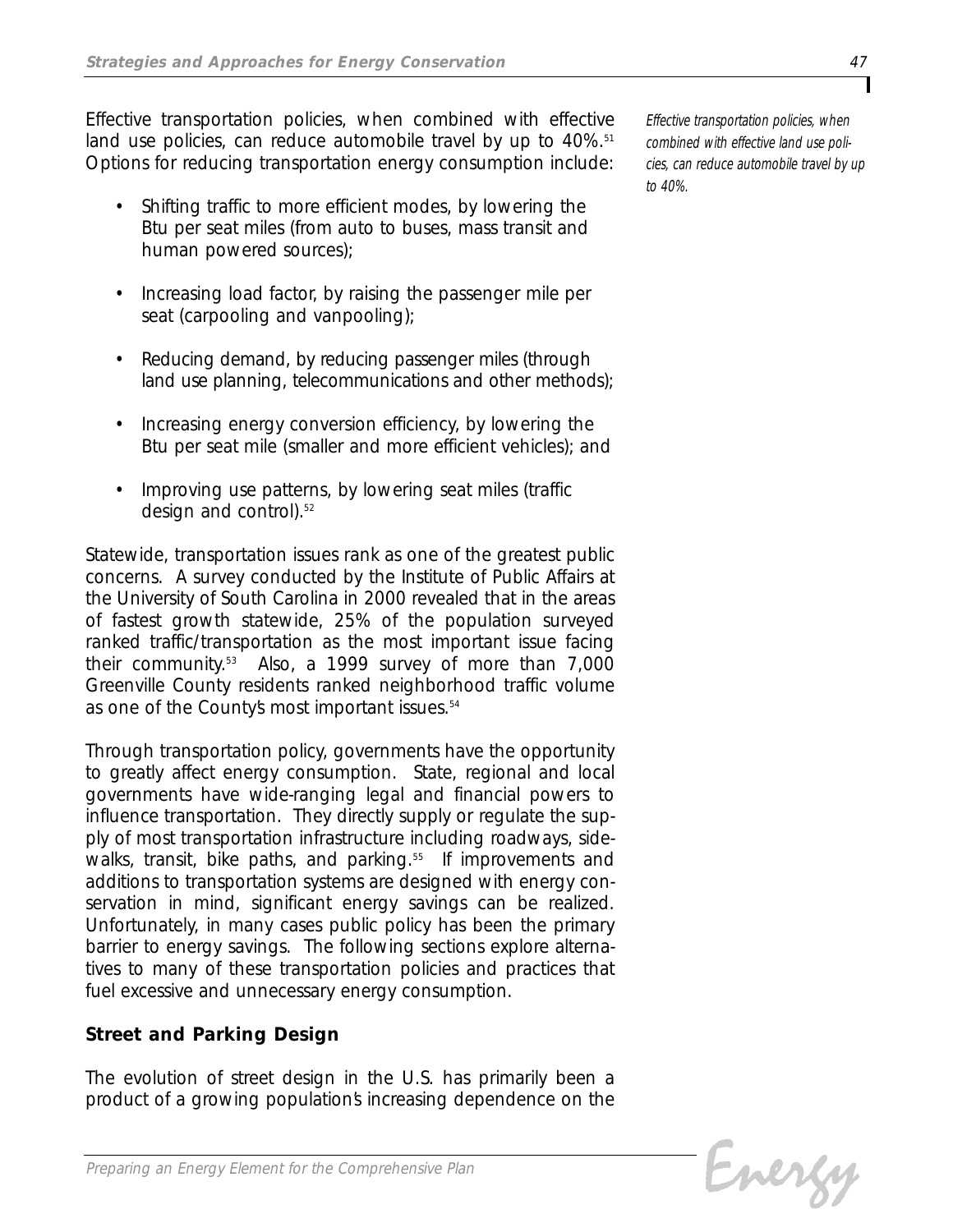*automobile. As traffic volumes increased, road design standards were modified to make auto travel more safe and efficient, often at the expense of the character of residential areas. Standards required streets wide enough to accommodate increased traffic, turning radii large enough for service and emergency vehicles to negotiate cul-de-sacs, and T-configured intersections that minimized traffic conflicts. Traditional grid systems fell out of favor because they allowed through traffic on residential streets, and culde-sacs were encouraged because they prevented such through traffic.56 In addition, parking standards were designed to accommodate the maximum number of automobiles needed for each land use category, with little consideration for shared parking, carpooling or alternative methods of travel, shift changes, or the unique needs of individual businesses or industries.* 

*It has become apparent that many of these practices, while providing solutions to some problems, have created many others. Unnecessarily wide streets encourage faster speeds, discourage walking or biking, increase the percentage of impervious surface, and increase ambient temperatures. Poor connectivity often restricts the viability of other transportation modes, making driving the most attractive travel option. Cul-de-sacs lengthen distances for travelers, discourage pedestrian travel, and make transit service more difficult to operate and use while placing an added financial burden on local governments that must provide emergency, safety and maintenance services. Wide intersections and the placement of sidewalks adjacent to travel lanes make negotiation by pedestrians and cyclists difficult. Expansive parking lots increase impervious surfaces, make walking prohibitive, increase ambient temperatures, and are often underutilized.* 

*Street design that encourages and enables alternative modes of travel not only saves energy, but can also enhance the overall character and livability of an area.* 

*The problems associated with conventional street and parking design ultimately result in increased energy usage. While it is universally acknowledged that the automobile will continue to be an important factor in land use and transportation planning, communities nationwide are seeking creative alternatives that include energy conservation as a primary criterion. Street design that encourages and enables alternative modes of travel not only saves energy, but can also enhance the overall character and livability of an area.* 

*Alternative means of transportation can be made safer and more attractive by redesigning streets and intersections within intensively developed areas to give equal priority to pedestrians, cyclists, buses and automobiles. Important features of pedestrian and cyclist friendly streets include narrower street widths, on-street parking and less disruptive placement of off-street parking, pedes-*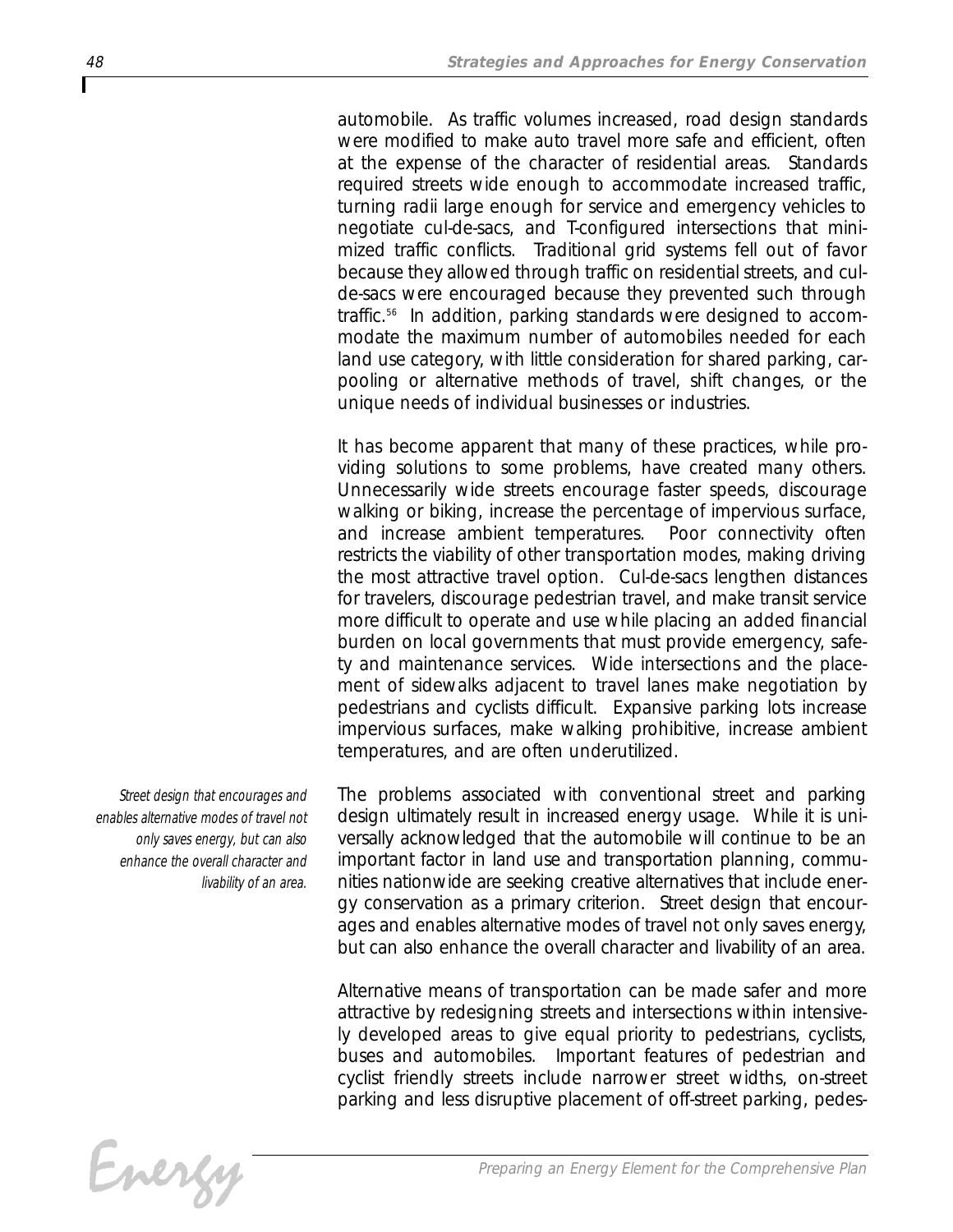*trian protection at intersections, convenient and safe locations for transit stops, and more attractive sidewalk designs and landscaping to include landscape "buffer" areas between streets and sidewalks. In addition, designs that incorporate shorter blocks within perimeters of 1,300 to 1,800 feet encourage pedestrian activity by shrinking the perceived distance between destinations.*



*Figure 4. Street Design – Cross-section*

*Source: Oregon Transportation and Growth Management Program, The Principles of Smart Development – PAS Report #479.*

*When switching to alternative modes is not feasible, shortening the length of vehicle trips will reduce gas consumption. The energy required for travel between two points is largely dependent upon the length of the route. Providing a network of fully connected streets allows the use of shorter and more direct routes. Whenever possible, designs for new developments should include connections (ie., streets, bikeways and sidewalks) to existing developments and connections should be added between older developments. When compared to a conventional suburban network of cul-de-sacs and collector streets that funnel all traffic to arterials, a grid street pattern can reduce vehicle miles traveled (VMT) within a development by up to 60%.57 As shown in Figure 5, travel in a development with poor connectivity requires the use of a collector street, causing congestion and discouraging pedestrians and cyclists, while travel in a development with an interconnected street system allows a variety of transportation options and results*

*When compared to a conventional suburban network of cul-de-sacs and collector streets that funnel all traffic to arterials, a grid street pattern can reduce vehicle miles traveled (VMT) within a development by up to 60%.*

Evergy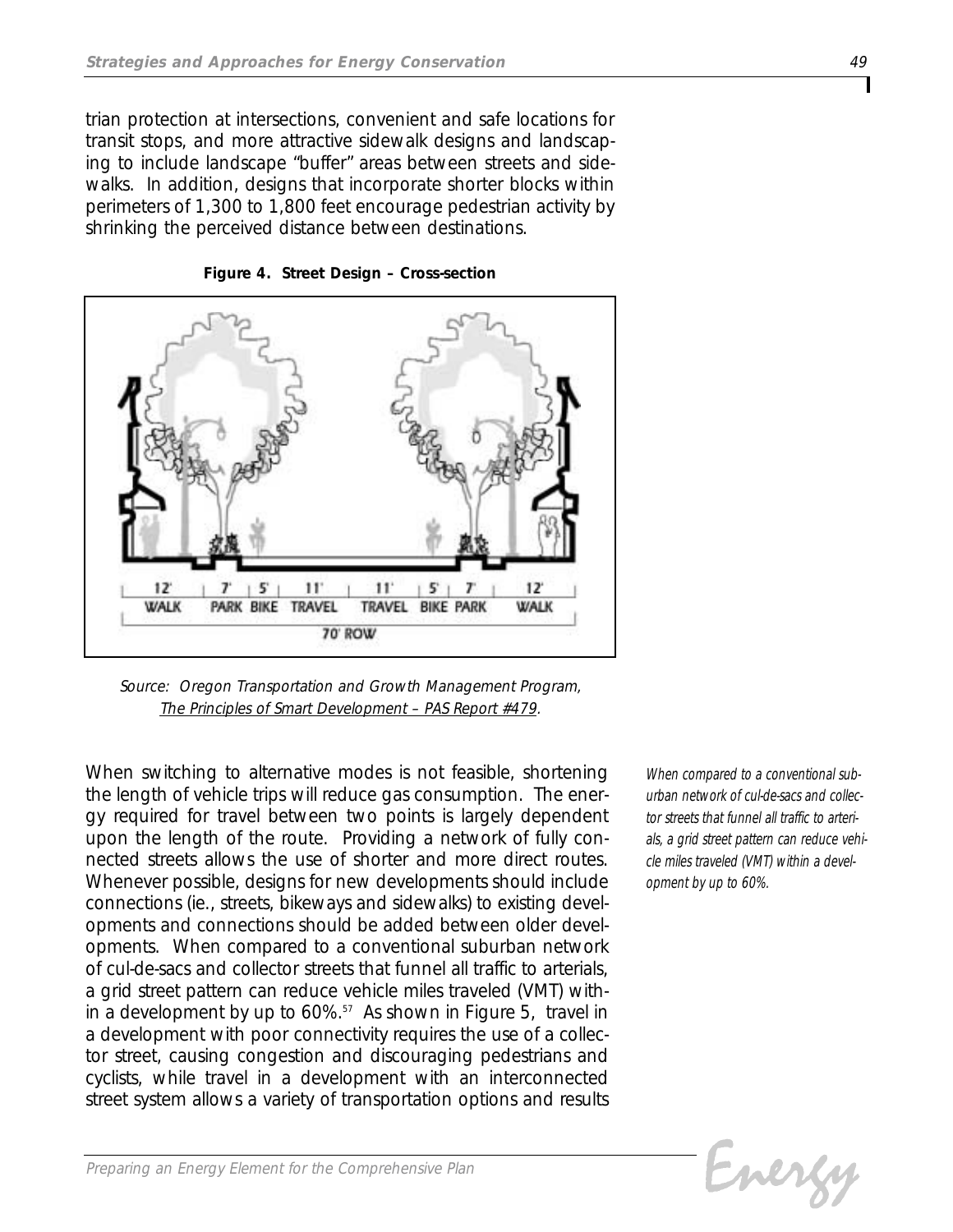*in shorter trips. However, even in a design that includes a combination of cul-de-sacs and through streets, vehicle trips are still more direct than in developments with single access points.* 



*Figure 5. Road Configuration and Connectivity* 

*(Top) Conventional development with poor connectivity (Bottom) Development with interconnected street system*

*Source: Oregon Transportation and Growth Management Program, The Principles of Smart Development – PAS Report #479.*

*...the construction of narrower streets in lower density areas with little through traffic will result in slower traffic, reduced impervious surfaces and, when combined with the addition of shade trees, can result in air conditioning savings of 10 to 30%.*

*Substantial energy savings can also be realized by sizing streets to accommodate their use. Retaining higher speed street designs and capacities outside intensively developed neighborhoods and developments allows driving speeds to be sustained where they will not endanger or unduly intrude. A system of interconnecting streets of varying designs can provide multiple routes that diffuse traffic congestion by keeping local traffic off regional roads and divert through traffic away from local streets. In addition, the construction of narrower streets in lower density areas with little through traffic will result in slower traffic, reduced impervious surfaces and, when combined with the addition of shade trees, can result in air conditioning savings of 10 to 30%.58*

*Automobiles are most efficient when operated at steady, relatively low speeds (35-45 mph) with no stops. Stop-and-go driving and idling wastes from 30 to 45% of the fuel used while driving on streets with traffic signals. Optimizing the timing of existing signals and installing advanced control equipment can significantly*

Energy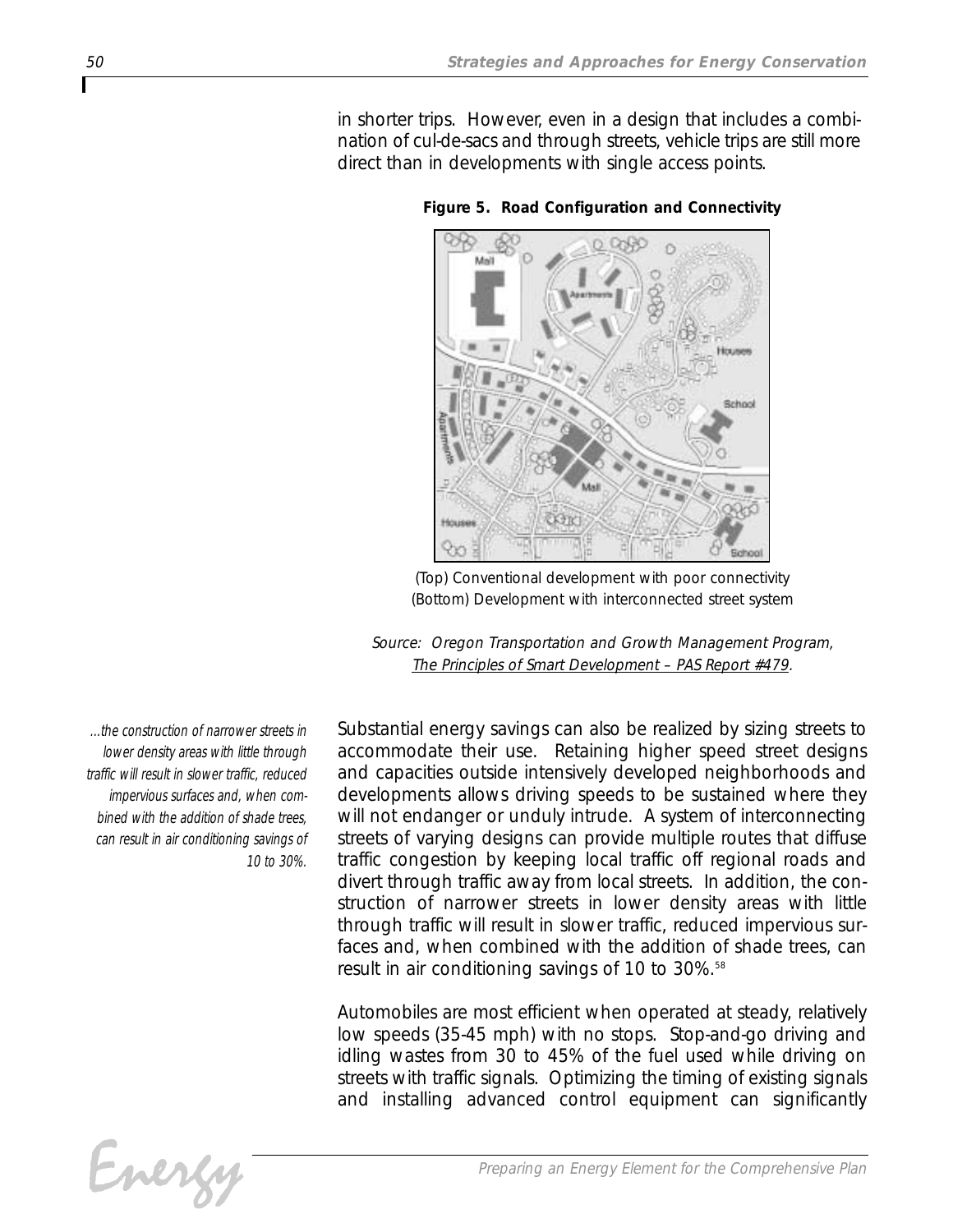*reduce traffic congestion and fuel use. Conversely, increasing the number of stops and slow-downs or decreasing the average speed below optimal levels will increase energy consumption.59 Signal optimization is estimated to cost a transportation agency only \$0.03 to \$0.04 per gallon of gas saved. In other words, each dollar invested in this type of project would result in about 25 gallons of fuel saved.60 State and local governments can design and maintain traffic signals and other control devices to reduce unnecessary stops and delays while still maintaining safety. Cities participating in a traffic signal management program sponsored by the California Transportation Commission (Caltrans) reduced fuel consumption by an average of 8%, or 4,000 to 6,000 gallons, per intersection per year by optimizing existing signal timing. Stops and delays were reduced by 14% and travel time reduced by 7.5%. Gasoline savings have been raised to 19% above the levels that would have occurred without the improved timing.61*

*Steps can also be taken to make parking areas more energy-efficient. To avoid excessive parking requirements, realistic parking needs can be determined by more closely examining the needs of specific categories of uses. However, a 1986 Urban Land Institute (ULI) survey of nine suburban business parks in Philadelphia and San Francisco found that at 8 of the 9 parks, the peak number of occupied spaces per 1,000 square feet of occupied space was less than 2.0. The survey also revealed that these lower parking needs were not a result of ridesharing or transit use and concluded that a 2.0 parking ratio would be sufficient to take care of the parking needs of most business parks. The conventional requirement for business parks is 4 spaces per 1,000 square feet of occupied space.62*

*The incorporation of shared parking in mixed-use developments can reduce parking demand by as much as 20 to 30% because parking can be shared among uses with different periods of peak demand.63 The local use of alternative modes of travel such as public transportation and carpooling should also be taken into account when determining parking requirements. Industries and businesses that actively promote carpooling and the use of public transportation will likely need less parking. Parking design and placement are also critical factors. Lots should be placed and configured to encourage, rather than discourage, pedestrian travel to nearby businesses or residences. The addition of trees and other landscaping features can reduce ambient temperatures in parking lots, in addition to making them more visually appealing for pedestrian use.* 

*To avoid excessive parking requirements, realistic parking needs can be determined by more closely examining the needs of specific categories of uses.*

Evergy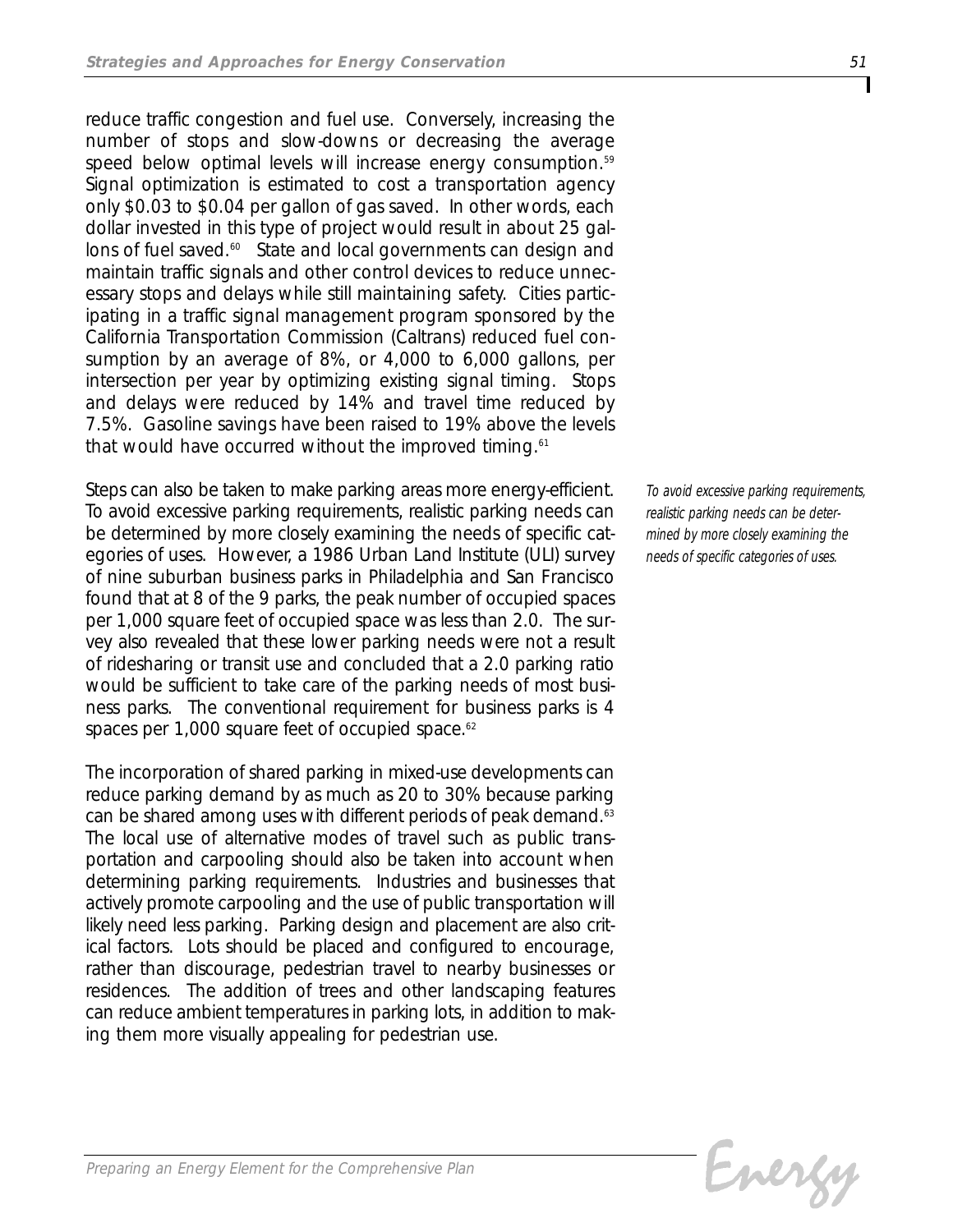## *CASE STUDY*

## *Newpoint*

*Newpoint is a 54-acre traditional neighborhood development located in Beaufort, South Carolina, that includes narrow streets in a connected grid pattern. Introduced by Vince Graham and Robert Turner in 1989, the "walkable" neighborhood was one of the first new developments of its kind in South Carolina. Service lanes located at the rear of the lots provide access for automobiles and for service vehicles such as garbage trucks. Front porches and small frontyard setbacks, coupled with sidewalks throughout the project and access to a riverfront park and numerous green spaces, provide an enhanced sense of community. The development includes 126 single-family homes priced from \$200,000 to more than \$1 million.64*

## *Multi-modalism*

*Before the 1920s, urban areas were characterized by small city blocks connected by a gridded street pattern. The length of streets and size of the blocks were directly related to comfortable walking distances to essential services and public transportation. Most suburbs grew in tandem with the extension of streetcar and railroad lines. Generally, these early subdivisions were compact clusters extending as far as a person could comfortably walk between home and streetcar stop. The advent of affordable car travel after WWII changed the focus of both urban and suburban development from pedestrian and transit-oriented design to street layouts that emphasized safe and efficient automobile movement. Most modern development patterns maximize convenience and safety for the automobile driver, but not for the pedestrian or cyclist. Today's suburban pedestrian must often travel a route five times longer than the direct distance. Each year vehicle accidents involving pedestrians account for approximately one out of every six motor fatalities.65*

*Dependence on the automobile is higher than the national average in the Palmetto State, where more than 92% of residents travel to work by car, compared with only 73% of Americans who drive or ride in a car to work.*

*Use of alternative modes of travel is especially low in South Carolina, where only 3% of workers walk or bike to work and less than 1% travel to work by public transportation. In comparison, more than 4% of U.S. workers bike or walk to work, while more than 5% commute using public transportation. Dependence on the automobile is higher than the national average in the Palmetto State, where more than 92% of residents travel to work by car, compared with only 73% of Americans who drive or ride in a car to work.66 This dependence on the car is attributed in large part to the historically rural nature of the State.*

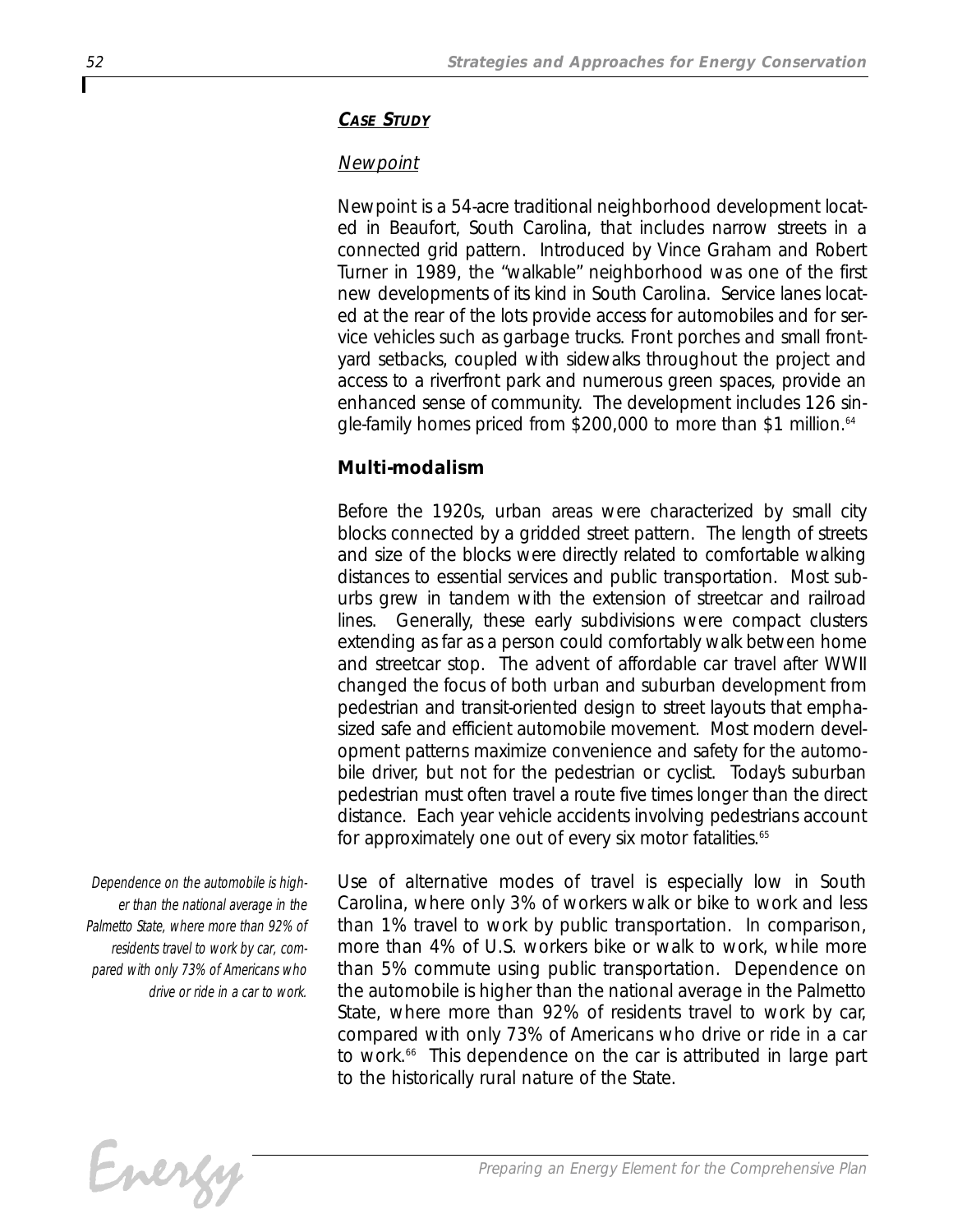*In recent years multi-modal transportation has been reintroduced in communities across the country through movements such as new urbanism and traditional neighborhood design (TND). Realizing that catering solely to automobile travel at the expense of other transportation modes is costly in numerous ways – excess energy consumption, pollution, and loss of a sense of community, to name a few – communities have begun to encourage or require new developments to include safe pedestrian and bicycle travel in their plans. In many, more urbanized communities, developers are encouraged or required to include transit-oriented development in appropriate areas as well.*

*Sensible development practices encourage people to use alternative modes of travel – biking, walking or using transit – by providing safe routes to destinations. Interconnected streets reduce distances between points and make destinations easily accessible by multiple methods of travel. Although the option of driving to a destination still exists, better connections make the choice of an alternative mode for shorter trips much more appealing. Poor connectivity often forces people to drive, restricting the viability of other methods of travel. In some commercial areas connections between adjacent buildings can be so poor that patrons are forced to return to their cars, drive back out to an arterial road, travel a few hundred feet to the adjacent parking lot and park again to reach a neighboring building.* 

*"Streets are the most prevalent of public spaces, touching virtually every parcel of private land." <sup>67</sup> For people to choose to walk or bike on neighborhood streets they must feel as welcome and safe as those who choose to drive. Streets designed with many different users in mind encourage non-vehicular travel. Without a comfortable and safe environment for all users, people will continue to rely on the car for trips to and from home. Car-dominated streets can further restrict choices, especially for the 20% of the population who are too old, too young or too poor to drive, by not allowing them the option to safely and conveniently get around independently. <sup>68</sup>*

*Significant energy savings can be realized when vehicle trips are replaced by alternative modes of travel. Nationally, trips of 5 miles or less represent 60% of all vehicle trips and more than 18% of the vehicle miles traveled (VMT). If only 5% of these trips were made by bicycle or on foot, then 3% of all personal vehicle trips would be eliminated and fuel use would drop by more than 1%. Nationwide, 7% of vehicle trips to work and 11% of non-work vehicle trips are less than one-half mile in length each way – a reasonable distance for walking or bicycling if a safe and direct route is*

*Interconnected streets reduce distances between points and make destinations easily accessible by multiple methods of travel.*

*For people to choose to walk or bike on neighborhood streets they must feel as welcome and safe as those who choose to drive.*

Evergy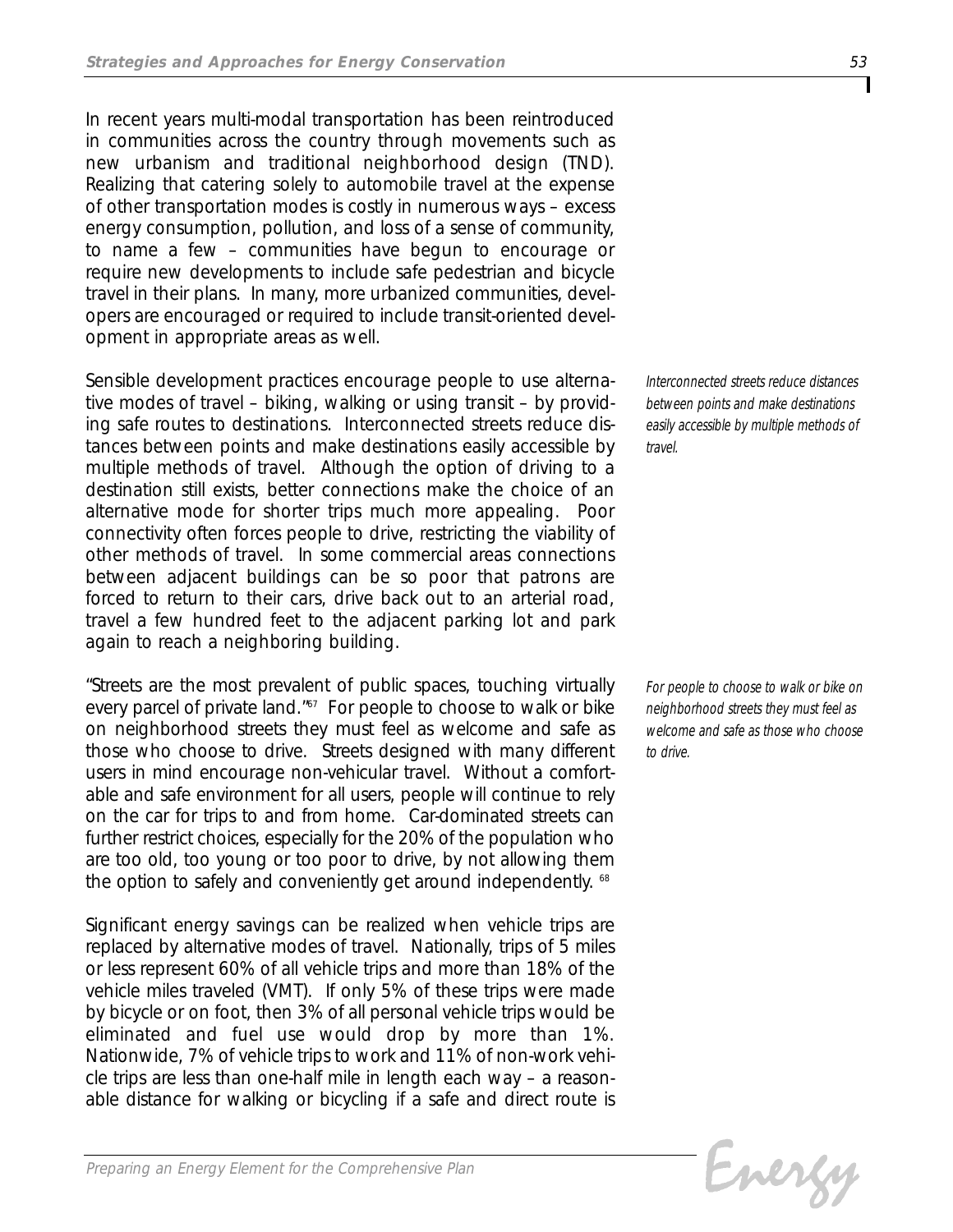*available. If 20 to 50% of these short trips were made on foot or by bicycle instead of driving, total vehicle trips would be reduced by 2 to 5%. Between 5 and 26 gallons of fuel are saved for every 100 of these short trips diverted from a car to walking or bicycling.69*

*South Carolina's mild winters and moderate temperatures throughout most of the year make walking a popular activity among residents. More than 80% of respondents to a 1994 survey conducted by the S.C. Department of Parks, Recreation and Tourism cited walking as their preferred recreational activity.70 While pathways are often provided for recreational walking, these routes do not always directly link essential destinations. There is substantial evidence that if safe and adequate facilities are provided, many people will choose to walk to work, to run errands, and to obtain personal services. A survey of nearly 4,000 residents in five U.S. urban and suburban areas found that 70% would switch from driving to walking or bicycling for shopping and personal business if the trips were reduced to one-half mile in length and bicycle paths and pedestrian walkways were provided. As illustrated in Table 3, the survey also found that improving the design of and access to pedestrian facilities would decrease vehicle trips. Improvements such as the addition of pathways adjacent to major roadways and separated by landscaping (Figure 6), regular sidewalk maintenance, adequate lighting, amenities such as benches and water fountains, and pedestrian-activated traffic signals would result in a decrease of 20% in short trips to work by car and 18% in auto travel for short shopping and personal business trips.71*

| Activity                        | <b>Existing</b><br>Participation | With Improved<br>Pedestrian<br><b>Facilities</b> |
|---------------------------------|----------------------------------|--------------------------------------------------|
| Walk to Shop/Personal Business  | 18%                              | 33%                                              |
| Drive to Shop/Personal Business | 69%                              | 51%                                              |
| Walk to Work                    | 14%                              | 30%                                              |
| Drive to Work                   | 72%                              | 52%                                              |

#### *Table 3. Percentage of Survey Respondents Choosing Walking vs. Driving*

*Source: California Energy Commission, Energy Aware Planning Guide.*

*In a separate survey, researchers found that nearly half of suburban office workers left their building during the day to run errands. In an area surveyed that featured a mix of land uses, high-density development and pedestrian facilities, one-fourth of these trips were made on foot. By comparison, in more sprawling, homoge-*

$$
\tilde{-}m!\nu\chi\gamma^-
$$

*There is substantial evidence that if safe and adequate facilities are provided, many people will choose to walk to work, to run errands, and to obtain personal services.*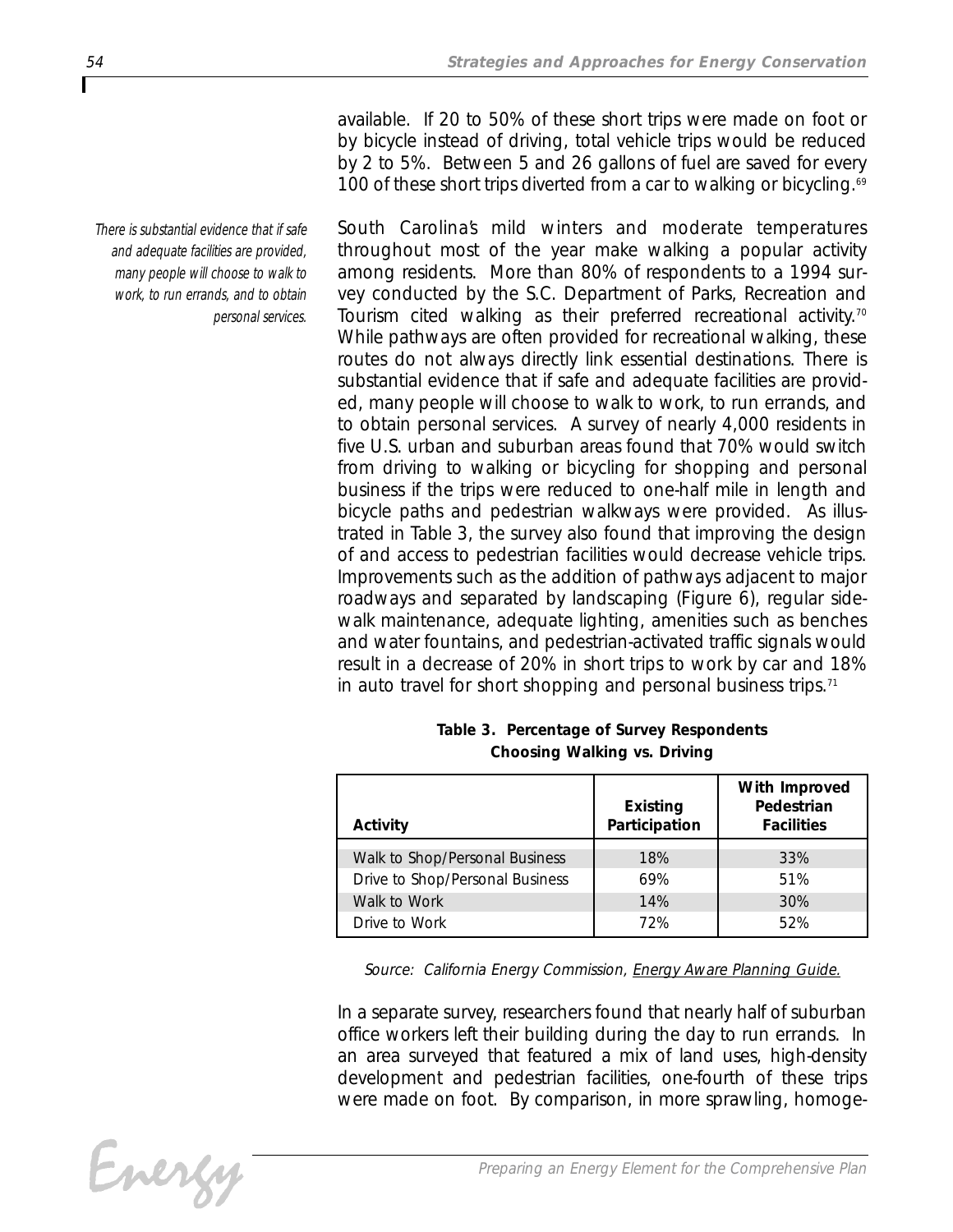*neous survey areas, only 6% of such trips were made on foot.72*

*In addition to safety factors, field studies have shown that the level of aesthetic interest is a critical factor in choosing a walking route. People are unwilling to walk farther than 300 feet through a parking lot to reach a desired destination, yet they will walk at least three times that distance along a street of storefronts.73*

*...field studies have shown that the level of aesthetic interest is a critical factor in choosing a walking route.* 



*Figure 6. Pedestrian-Friendly Street Design*

*Source: Oregon Transportation and Growth Management Program, The Principles of Smart Development – PAS Report #479.*

Energy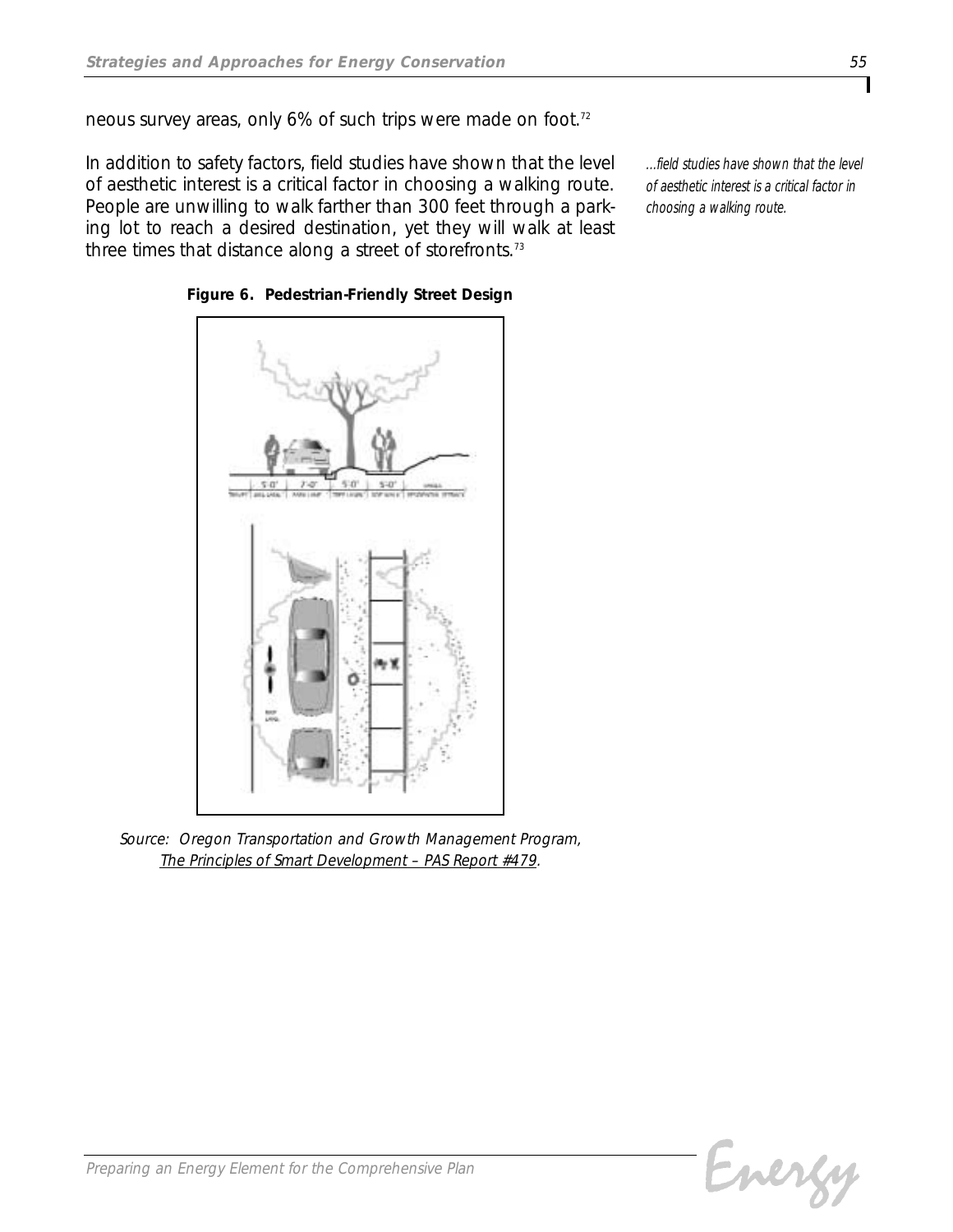## *"Pedestrian-Friendly" Design Principles*

- *• Provide direct connections. The practical one-way limit for most walking trips is 3,000 feet – about 10 to 12 minutes for the average person.*
- *• Clearly delineate pedestrian paths.*
- *• Provide amenities and make it interesting. Where appropriate, include trash and recycling cans, benches, information kiosks, drinking fountains, decorative landscaping and fountains, and trees.*
- *• Maximize safety. Minimize the number of points where pedestrians and vehicles must cross paths, provide adequate lighting, and provide for police and fire access. Visibility from buildings, parking lots and streets can make paths safer.*
- *• Provide sidewalks. Sidewalks should be provided on both sides of the street. They should be wide enough to minimize congestion and provide separation from cars, but not so wide as to appear empty and desolate. Separate sidewalks from the street with planting strips.*
- *• Install crosswalks at intersections.*
- *• Install and maintain pedestrian signal indicators where appropriate.*
- *• Ensure adequate crossing time at signalized intersections.*
- *• Minimize crossing distances at intersections. Install medians at multi-lane intersections. Reducing street widths and curb radii minimizes distances and slows traffic.*
- *• Minimize curb cuts.*

*Source: California Energy Commission, Energy Aware Planning Guide.*

*The moderate climate in South Carolina is ideal for cycling...* *For many people, riding a bicycle is an enjoyable experience. More than 40% of respondents to a 1994 survey of South Carolinians aged 12 and older listed cycling as one of their favorite recreational activities.74 The moderate climate in South Carolina is ideal for cycling, though periodic rains can be a deterrent. As with walking, though some pathways are provided for recreational bicycling, few connect residences to essential destinations. It is possible to make many types of trips on a bicycle. The types of trips most amenable to cycling are listed in Table 4. The table lists the results of a nationwide survey of personal travel, which revealed that at least half of the trips made in each category were 5 miles or less in length. When combined, these trips of 5 miles or less represent more than 60% of all vehicle trips and more than 18% of the vehicle miles traveled (VMT). If just 5% of these trips were made by bicycle instead*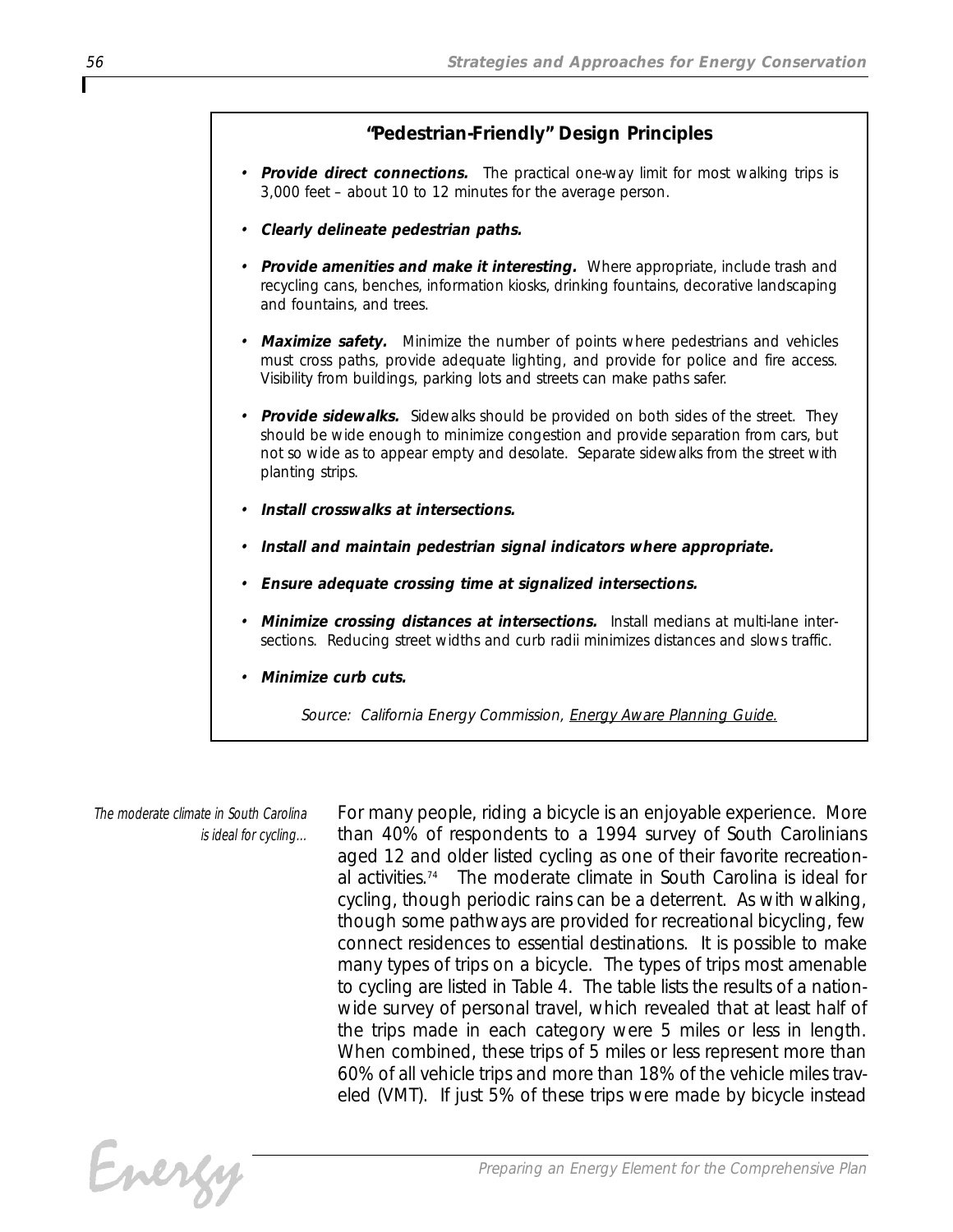*of car, 3% of all personal vehicle trips and nearly 1% of all personal vehicle miles traveled would be eliminated.75*

| <b>Destination</b>             | Percentage |  |
|--------------------------------|------------|--|
| To/From Work                   | 53%        |  |
| <b>Work-related Business</b>   | 53%        |  |
| Shopping                       | 75%        |  |
| Other Family/Personal Business | 69%        |  |
| School/Church                  | 69%        |  |
| Visit Friends                  | 56%        |  |
| Other Social/Recreational      | 63%        |  |
|                                |            |  |

*Table 4. Percentage of Trips (Nationally) — 5 Miles or Less (One-way)*

*Source: California Energy Commission, Energy Aware Planning Guide.*

*Bikeways are most successful in reducing automobile travel in communities where development is compact and a mixture of land uses is encouraged. Although cycling for transportation and recreation is widespread, it is most popular in areas with relatively gentle terrain and in areas with a large student population such as a college or university. The provision of secure bicycle parking at destinations (commercial, recreational and work) is also important. Bicycle paths should be physically separated from roadways whenever possible, and clearly marked by striping and signage when located adjacent to automobile travel lanes. To avoid dangerous collisions with pedestrians, sidewalks should never be designated as bicycle paths. When paths are intended for both bicycle and pedestrian use they should be wide enough to accommodate both without potential conflict. Intersections and bridges should be designed to safely accommodate bicycle access where needed.* 

*Accommodating bikeways in local transportation planning has become a growing priority for many state and local governments. For example, in the neighboring state of North Carolina, the Department of Transportation's (NCDOT) Statewide Planning Branch works closely with municipalities to develop multi-modal transportation options, with an emphasis on bikeways. The Small Urban Unit of NCDOT is responsible for developing long-range thoroughfare plans for municipalities and regions with populations of less than 50,000.76*

*Bikeways are most successful in reducing automobile travel in communities where development is compact and a mixture of land uses is encouraged.*

Evergy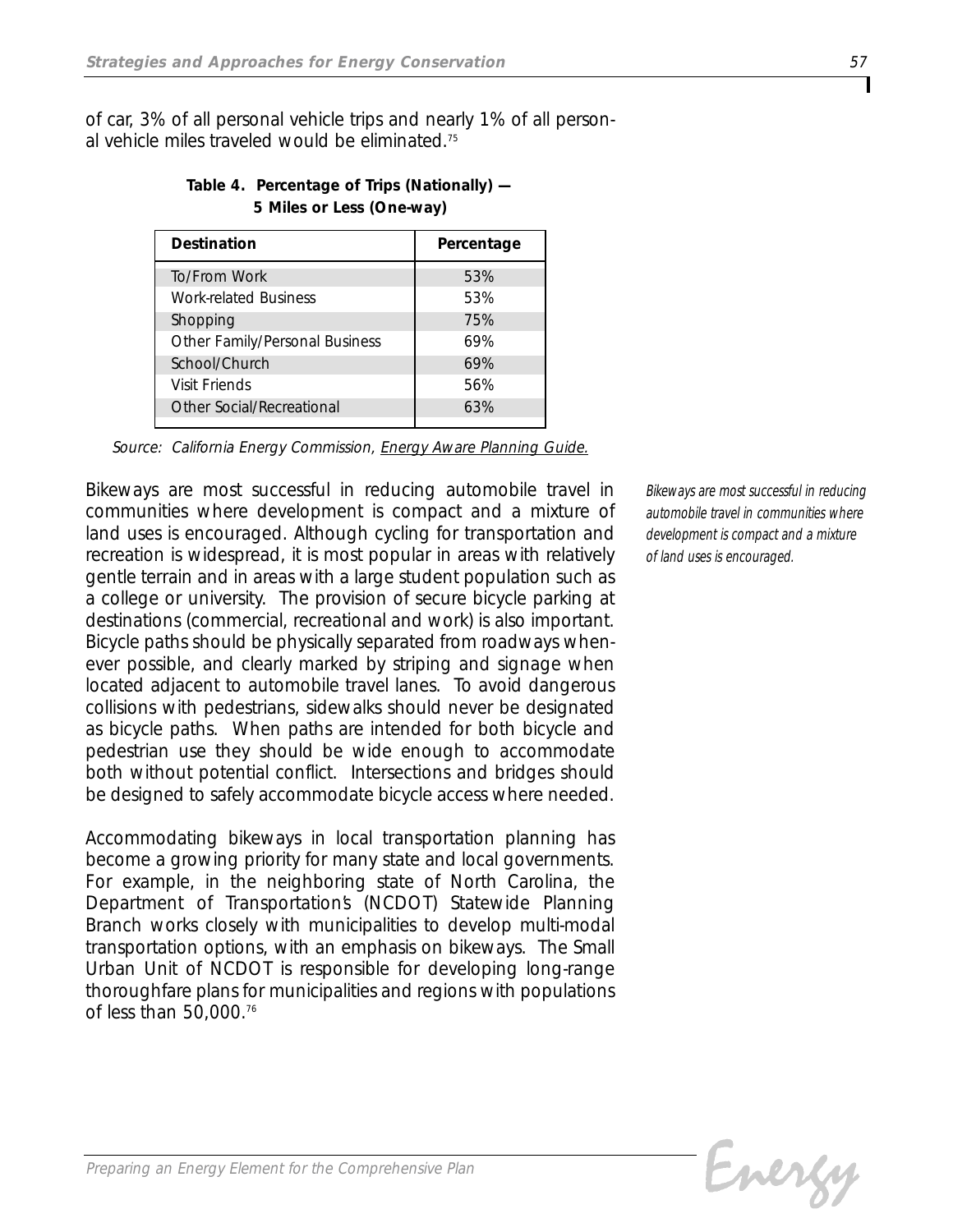#### *Potential Bicycle Path Hazzards & Solutions*

- *• Rumble strips and speed bumps. Eliminate strips and bumps that cross lanes and shoulders.*
- *• Gutter pans and joints. Pans more than 18 inches wide cause problems. Joints should be flush with the pavement.*
- *• Railroad tracks. Rubber padding material can be used. Avoid designing streets that cross tracks diagonally.*
- *• Utility box covers. Should be level with the pavement.*
- *• Storm drains. Should be flush with pavement and designed to avoid entrapping bicycle wheels.*
	- *Source: California Energy Commission, Energy Aware Planning Guide.*

*Most residents commute by car because it is convenient and provides reliable on-demand, door-to-door service, usually in a timely manner. To be seen as a viable alternative to car travel, transit must provide similar service. Many factors can encourage transit use, including traffic congestion, close proximity to home and work, ease of use, safety, reliability, timely delivery, and affordability. Figure 7 shows how a few key events have significantly affected transit ridership in the U.S. since 1900. Transit use increased dramatically with the fuel shortages caused by the two World Wars, then dipped significantly as the price of automobile travel decreased in the late 1950s. Public concern sparked by the energy crisis of the 1970s resulted in a slight rise in transit ridership, which was bolstered by increased support for transit at all levels of government. Although transit use has leveled off, increased congestion now experienced in many urban areas at peak travel times is likely to make access to transit more attractive.* 

*Transit systems are most convenient and yield the greatest energy and environmental benefits when a rider's origin and destination are located within walking distance of a transit station or stop.*

*Transit systems are most convenient and yield the greatest energy and environmental benefits when a rider's origin and destination are located within walking distance of a transit station or stop. If rail stations and transit centers are located too far from riders' homes, they will either not use transit or will be forced to drive to the station. By placing more housing near existing and planned transit stations and stops, more people are likely to use transit and will walk to the station, rather than drive. Nationwide in 1983, more than 10% of the people living within one-quarter mile of transit used public transit to get to work. Conversely, only 3.8% of the*

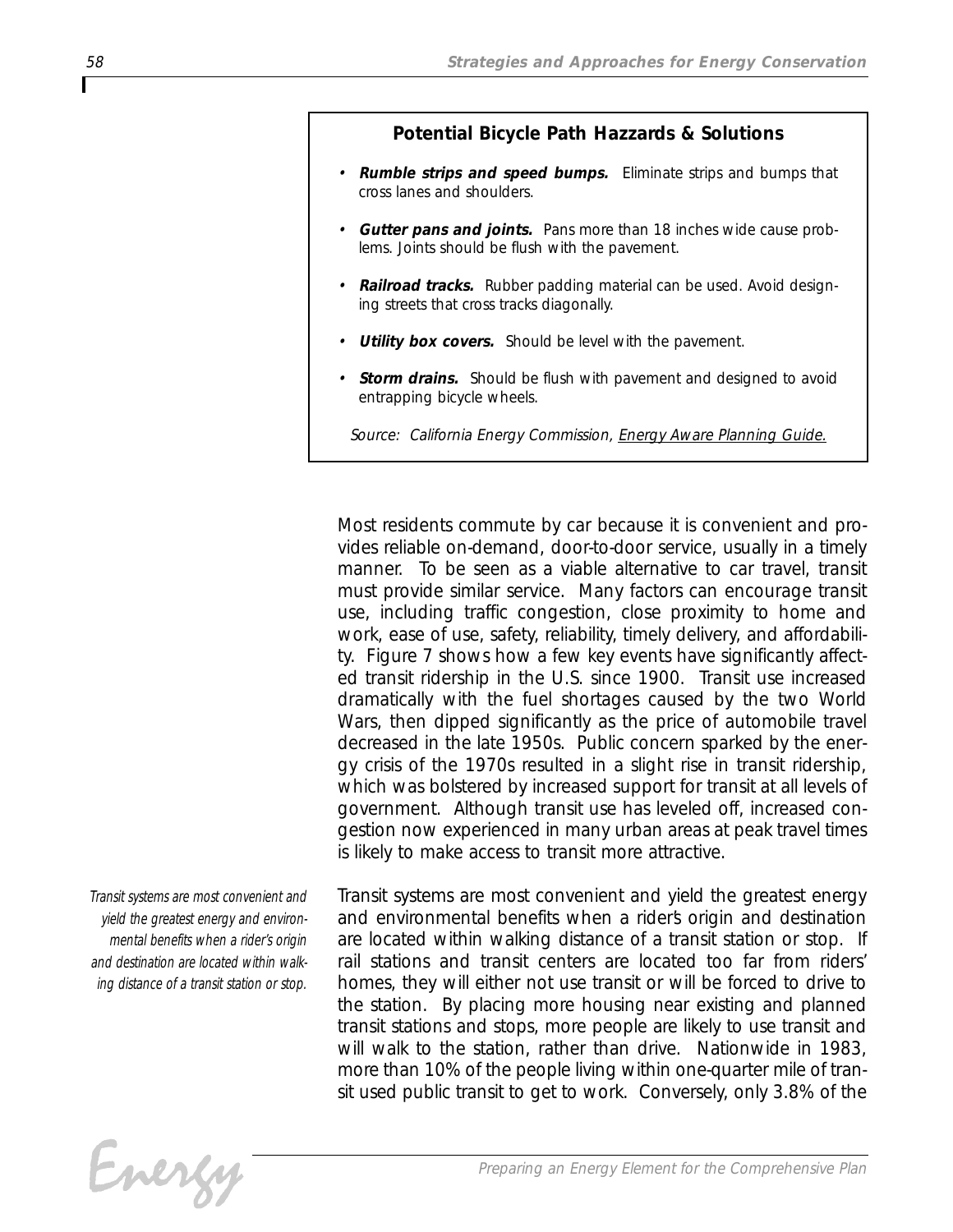*people living between one-quarter and two miles from a transit station and less than 1% of the people living more than 2 miles away used transit to get to work. People living close to transit — within one-quarter to one-half mile – are 2 to 4 times more likely than the general population to use this option to commute to work.77*

*People living close to transit - within onequarter to one-half mile – are 2 to 4 times more likely than the general population to use this option to commute to work.*



*Figure 7. Trends in Transit Ridership*

*Source: Terry Moore and Paul Thorsnes, The Transportation/Land Use Connection – PAS Report #448/449.*

*To encourage and promote transit use, many communities have developed programs that encourage transit-oriented development (TOD) within close proximity of transit stops or stations. Transit-oriented developments include moderate and high-density housing concentrated in mixed-use, walkable developments centered on transit stations or stops. TOD's include higher density at the core but assume low-density development such as single-family detached housing, low-intensity employment uses and large community parks a quarter mile beyond the center. While some cities have established transit overlay zones where densities are required to be higher within a quarter-mile walk from a fixed-route transit stop, others have opted to provide incentives for development of higher density housing near transit stops. For example, the City of Atlanta, Georgia, offers a 50% reduction in transportation impact fees for developments of all types that locate within 1,000 feet of a MARTA transit station.78*

*It is just as critical for efficient provision of transit opportunities that work sites be located within walking distance of transit service. Approximately one-third of all vehicle miles traveled (VMT) are trips to and from work. If a commuter switched from driving to work to using transit just three days a week (about 60% of the time), his overall gasoline consumption would decrease by about 20%, or 160 to 235 gallons each year.79*

Energy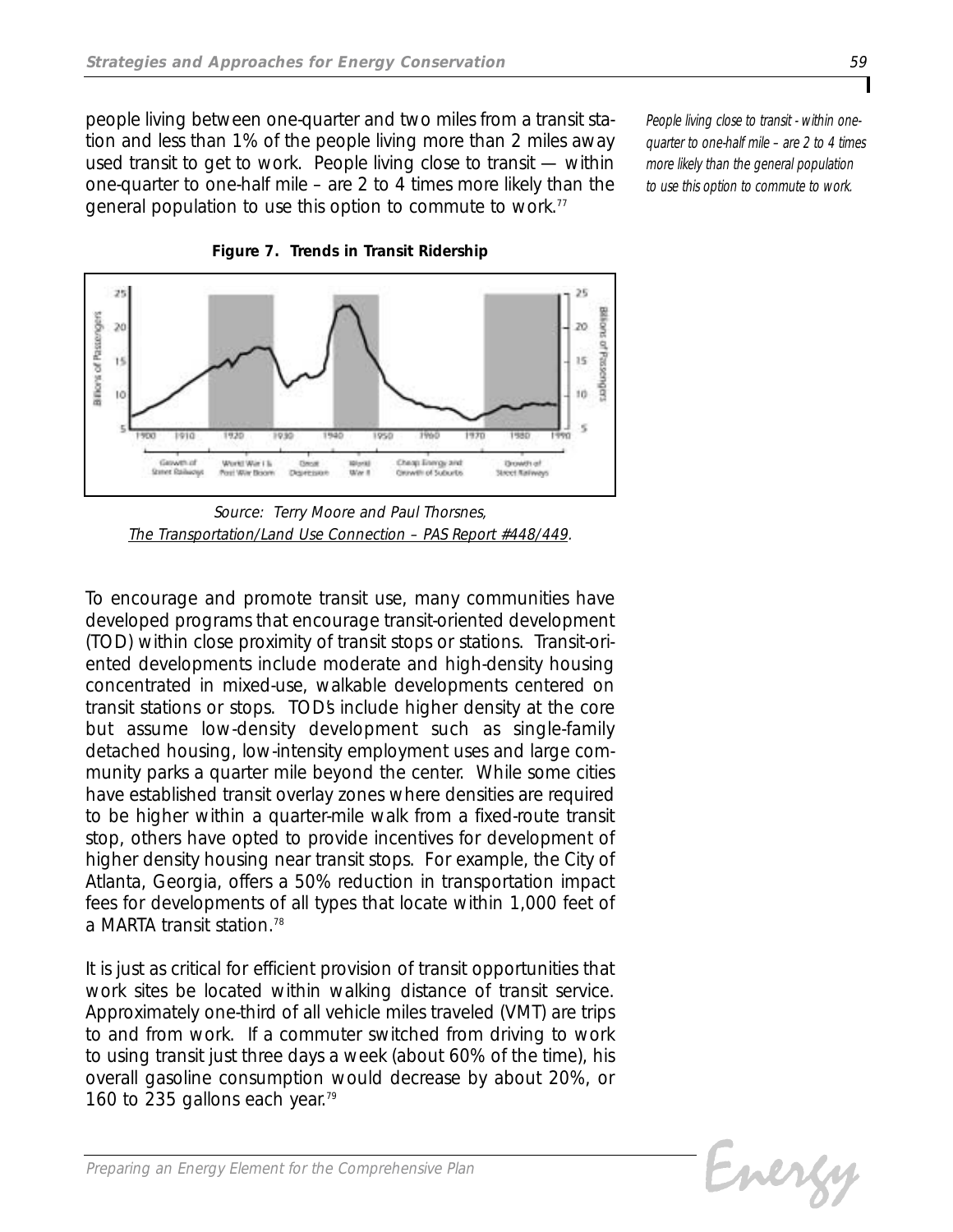*The amount of commercial space, number of employees, and residential density needed to support cost-effective transit and reduce automobile commuting varies greatly between communities. The appropriate density depends on several factors including the type of transit service, the structure of the system, other transportation programs and services, transit fares, and the cost of providing transit service. In addition, factors such as income level and household size influence demand for the higher density housing needed to support transit. The general guidelines suggested by the Institute of Transportation Engineers for the density of residential units and the amount of non-residential floor space that will support various types of transit service are detailed in Table 5.* 

| <b>Transit Type</b>                                                | <b>Non-Residential</b><br>(million sq. ft.) | Residential<br>(units per acre) |
|--------------------------------------------------------------------|---------------------------------------------|---------------------------------|
| Minimum level of local bus service<br>(one bus per hour)           | $4$ to 5                                    | $5$ to $8$                      |
| Intermediate level of local bus service<br>(one bus per half-hour) |                                             | 8 to 20                         |
| Frequent level of Local bus service<br>(one bus per 10 minutes)    | 15                                          | $20$ to $50$                    |
| Light rail transit                                                 | 9 to 12                                     | 35 to 50                        |

*Table 5. Residential and Non-Residential Units Needed to Support Transit*

*Source: California Energy Commission, Energy Aware Planning Guide*

*To encourage transit use, careful attention must be paid to the design of transit stations and stops. Stations and stops should provide shade and protection from inclement weather, be well lighted and fully visible for safety, include comfortable seating, and be fully accessible to handicapped citizens. Placement is also a key issue. Stations and stops should be located away from traffic, with convenient and safe pedestrian access provided. New buildings should be designed and located to encourage transit. If transit riders feel safe and comfortable while waiting for transportation, they will be much more likely to use the facilities on a regular basis.* 

*The true challenge in making streets more genuinely available to everyone is to change the code restrictions and the thought patterns that build streets for cars and then "accommodate" cyclists and pedestrians as an afterthought.*

Energy

*The true challenge in making streets more genuinely available to everyone is to change the code restrictions and the thought patterns that build streets for cars and then "accommodate" cyclists and pedestrians as an afterthought. Community transportation plans should include and address all modes of transportation in an integrated, comprehensive manner. The key principle to follow in designing successful multi-modal road systems is balance – ensur-*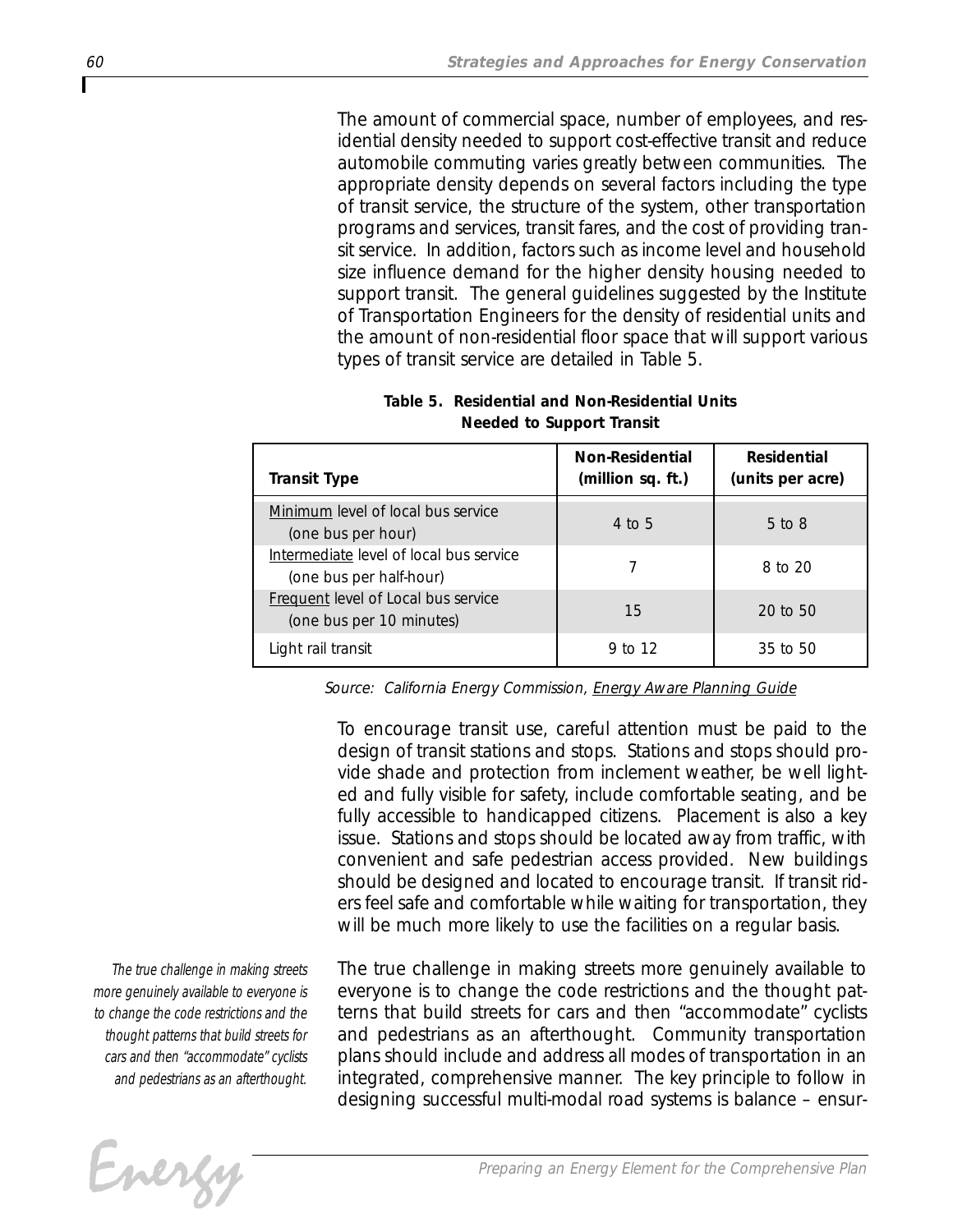*ing the safety and quality of the street environment for all users. "Creating sustainable transport systems that meet people's needs equitably and foster a healthy environment requires putting the automobile back into its useful place as a servant. With a shift in priorities, cars can be part of a broad, balanced system in which public transport, cycling and walking are all viable options."<sup>80</sup>*

*"Creating sustainable transport systems that meet people's needs equitably and foster a healthy environment requires putting the automobile back into its useful place as a servant..."*

## *Ability of Land Uses to Generate Transit Riders*

- *• Residential ridership on public transportation increases as residential density increases. Under good conditions, at 15 dwelling units per net acre (du/acre), there can be a 100% increase in bus usage over that of 5 du/acre; at 30 du/acre bus usage can triple; and at 50 du/acre there can be more bus trips than auto trips.*
- *• Low-density residential areas under 4 du/acre cannot sustain traditional bus services. However, these areas may be served by other types of public transportation such as dial-a-bus, park-and-ride facilities, and van/carpools. The threshold for local bus service to residential areas is approximately 4 to 7 du/acre.*
- *• Medium-density residential areas between 7 to 15 du/acre can generally support local bus service. If these densities are maintained over a large enough area with good access, rail transit may be supported.*
- *• High-density residential areas the threshold for high capacity transit such as express bus and rail services is approximately 24 du/acre under certain conditions such as the size of the downtown and the distance to the downtown. Multi-family residential of 20 to 25 du/acre can support high capacity transit if location and access are good.*
- *• Employment public transportation ridership increases as employment density rises. Concentrated employment areas offer the greatest opportunity to generate ridership on public transportation. In most areas, the local bus service threshold for business is approximately 50 to 60 employees per acre. Lower density employment areas may be served by other types of services such as subscription bus and car/vanpools.*

*Source: Snohomish County Transportation Authority. A Guide to Land Use and Public Transportation. Snohomish County, Washington, 1989.*

*Conventional regulations can be revised to encourage, rather than hinder, the development of a multi-modal transportation system. Communities can encourage or require the inclusion of pedestrian and bicycle pathway systems, narrower street widths, on-street parking, pedestrian protections at intersections, advantageous locations for transit stops, and more attractive sidewalk designs and landscaping in new developments. Improving the internal connectivity of residential neighborhoods can dramatically shorten walking distances to transit stops while facilitating convenient foot and bicycle access to neighboring commercial uses and recre-*

Evergy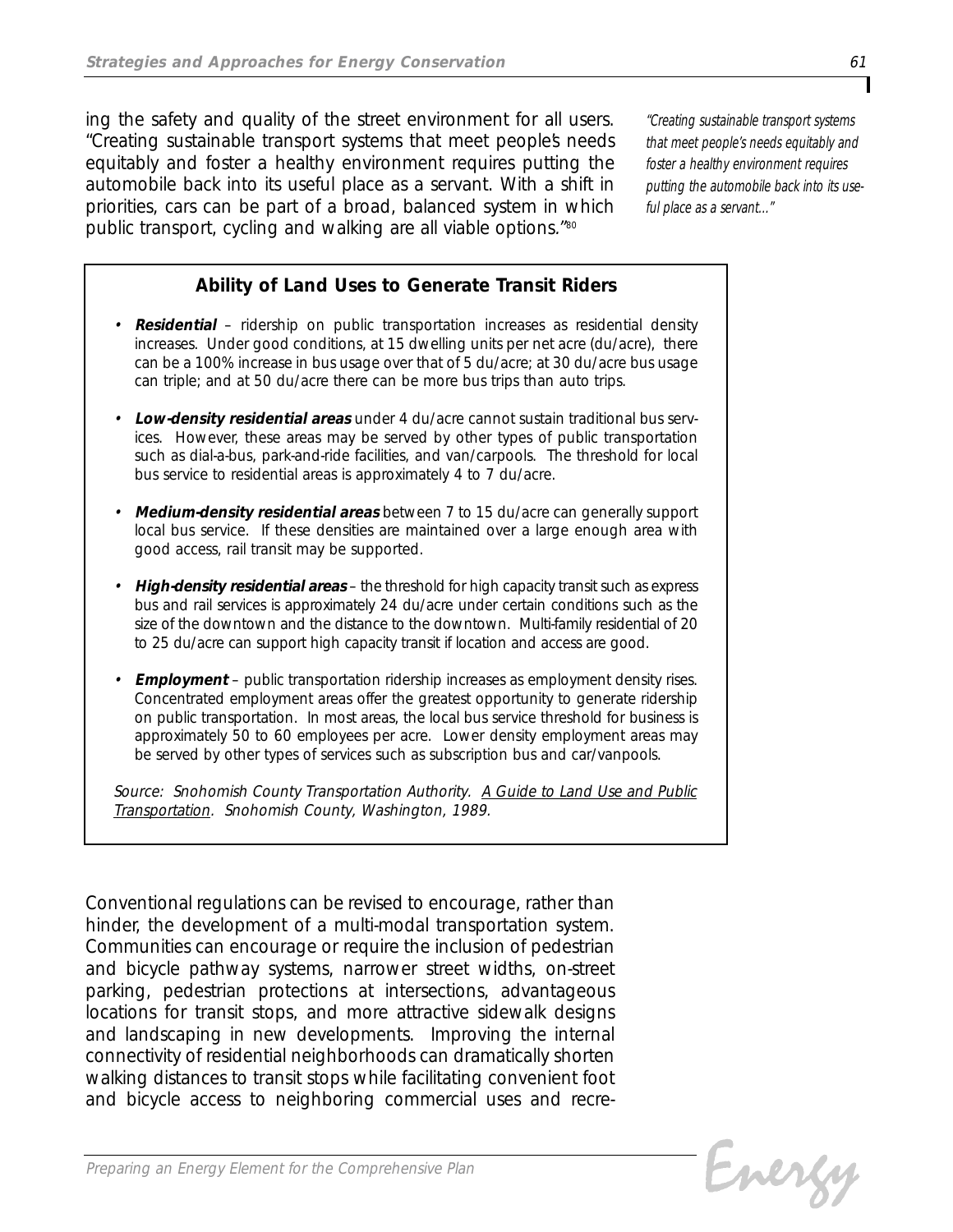## *Incorporating Transit into Building Design*

- *• Orient new buildings toward the street and locate them close to transit stops. Eliminate or reduce building setbacks near stops. Avoid making pedestrians walk across large parking lots. Most people will not walk more than 1,000 feet to a bus stop – measure actual walking distances.*
- *• Cluster buildings near transit stops.*
- *• Include and maintain sidewalks and direct paths between transit stops and residences. Provide shade trees along sidewalks.*
- *• Avoid walls around subdivisions that limit direct access to transit.*
- *• Design building lobbies so employees can wait for transit and still have a view of the street.*
- *• Provide transit shelters, eight-foot wide sidewalks, and all-weather pavement at transit stops.*
- *• Design streets and intersections on transit routes to accommodate the size and weight of the vehicle. Provide turn-arounds at proper locations to improve on-time performance. Build bus stop pads to reduce wear and tear on the road.*
- *• Build "passenger bulbs" stops where the sidewalk extends to the traffic/bicycle lane. Bulbs allow buses to stop easily and people are prevented from parking at bus stops.*
- *• Consider the transit stop an important destination and an important part of the overall design of the project – not an afterthought.*

*Source: California Energy Commission, Energy Aware Planning Guide.*

*To be effective, pedestrian walkways and bike paths should be continuous, linking areas and activities on the site and connecting to locations and paths adjacent to the site.*

*ational facilities. The use of shorter blocks will encourage pedestrian and bicycle activity by shrinking the perceived distances between destinations and enabling people to take a more direct route. A reasonable, average block perimeter is 1,300 to 1,800 feet – a distance scaled to pedestrians.81 Cul-de-sacs and other dead-end streets should generally be discouraged. However, when they are allowed, the addition of continuous, non-vehicular connections between streets for pedestrian and bicycle travel should be encouraged. To be effective, pedestrian walkways and bike paths should be continuous, linking areas and activities on the site and connecting to locations and paths adjacent to the site. In addition, locating parking facilities behind or beside commercial buildings – rather than using them to buffer buildings from the fronting street, as is now customary – can dramatically improve access for pedestrians, cyclists and transit riders.*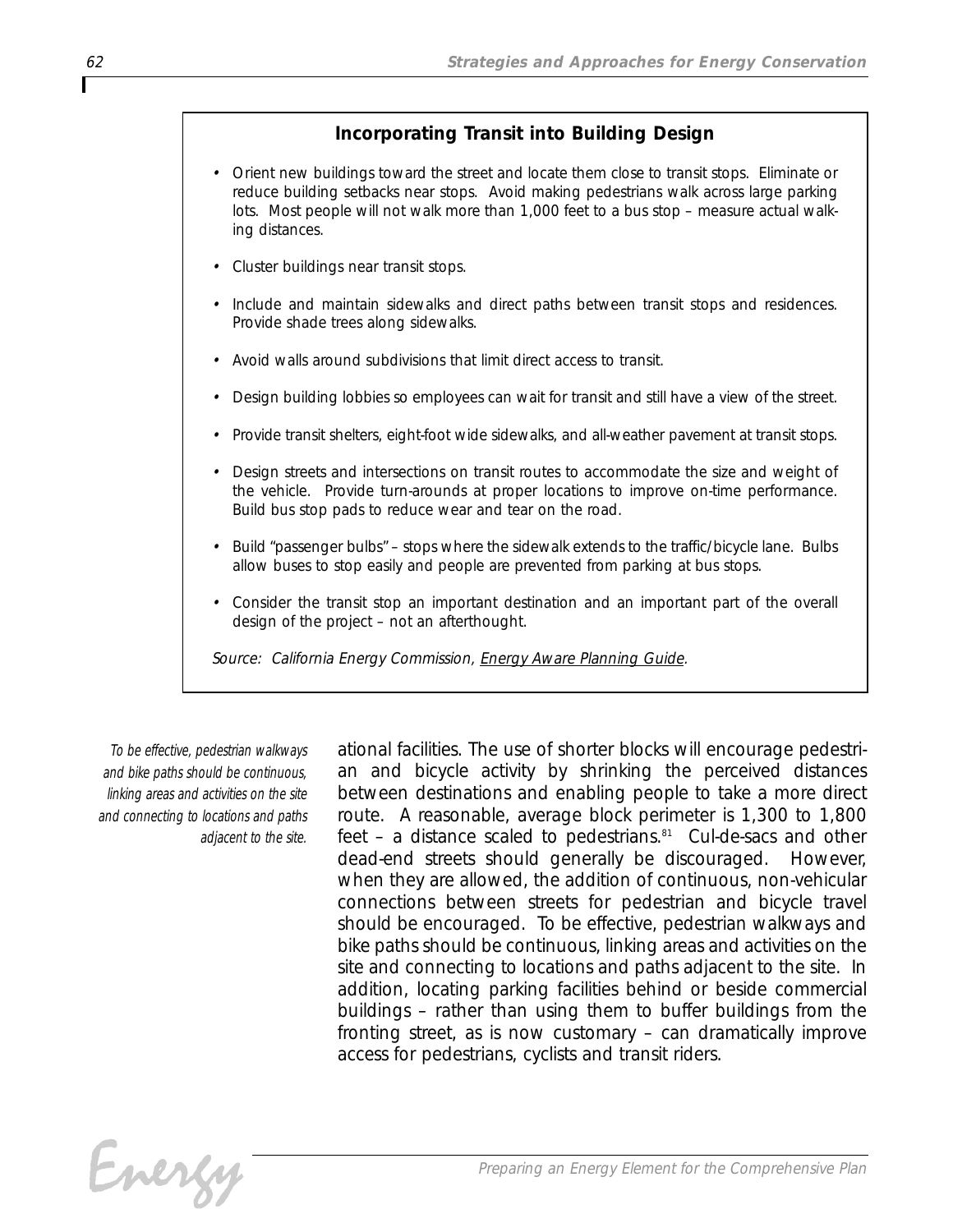*The 1991 Intermodal Surface Transportation Efficiency Act (ISTEA) codified the national movement toward "multi-modalism" by requiring urban areas receiving federal funds to implement planning processes that guaranteed even-handed consideration of alternatives to investment in highways. The Act made federal transportation funding more flexible by declaring investments supporting transit, pedestrian and bicycle travel eligible for funding previously reserved exclusively for highways. The pedestrian and bicycle facilities category requires funded facilities to serve a transportation, rather than a recreational, purpose. The funding was continued in 1998 under the Transportation Equity Act for the 21st Century (TEA-21). Many communities have used this funding source to develop and promote alternative modes of travel.*

## *CASE STUDIES*

## *Bike the Neck*

*Bike the Neck is a multi-use path designed to provide recreational and alternative transportation access for residents and tourists in the Waccamaw Neck region of coastal South Carolina. Now in its sixth year, the project will eventually connect the coastal communities of Georgetown and Murrells' Inlet in a continuous link for pedestrian and bicycle traffic that parallels the heavily traveled U.S. Highway 17. The pathway will connect numerous residential and tourist developments to allow safe, non-vehicular access to businesses, schools, recreational centers and public and health services. Progress on the pathway has been steady but slow, due in large part to challenges posed by rapid commercial and residential development along the route, the securing of encroachment and easement permits, and design modifications to accommodate the sensitive ecological constraints of the project area. Completed and planned sections of the route feature scenic coastal vistas, along with paths separated from vehicular traffic by buffer strips. The pathway has been recognized as a Millennium Trail, with portions designated as part of the planned Maine-to-Florida East Coast Greenway. The project has been funded to date by a diverse combination of sources that include the S.C. Department of Transportation, Highway Enhancement Funds, Accommodations Tax Revenues, Land Bank funds, and private donations. Active partners in the effort include State and county government, the U.S. Department of Agriculture, community non-profits, developers, public and private utilities, and community organizations.*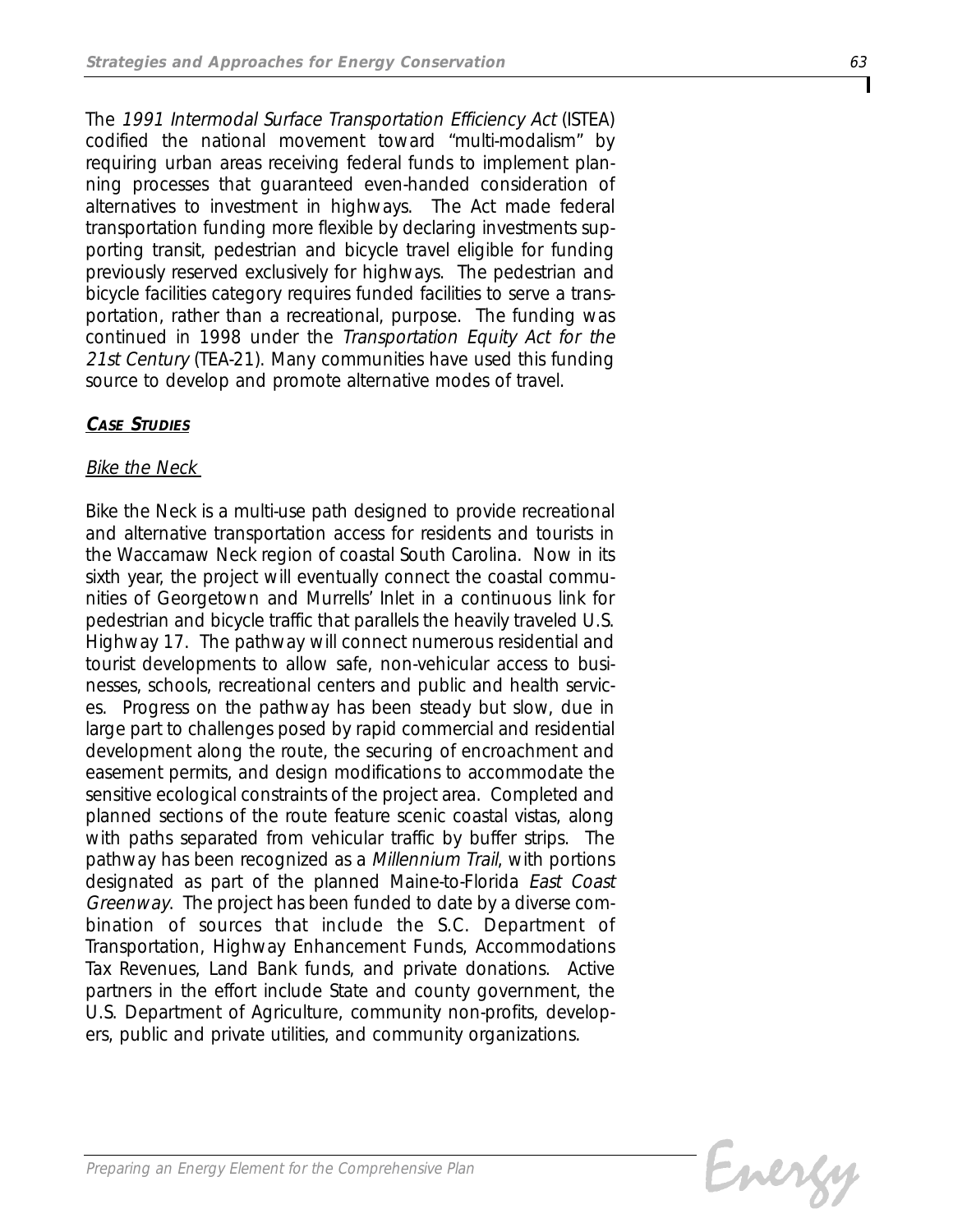## *Cary Greenway System*

*The Town of Cary, North Carolina, began to assemble its extensive greenway system in the early 1970s. Primary greenways in the system include 10-foot paved pedestrian and bicycle paths. The secondary, more local greenways have 8-foot paths for walking and cycling that can be either paved or unpaved. Developers dedicate .35 acre to the Town for the greenway system for each unit of subdivided land. The greenway system is based upon the Town's Parks, Greenways and Bikeways Master Plan, an element of the Town's comprehensive plan that was adopted in 1998.82*

## *Three Rivers Greenway*

*In the Midlands of South Carolina, the River Alliance is leveraging ISTEA and TEA-21 funds to support the development a regional greenway system. Upon completion the Three Rivers Greenway will run along both sides of the Congaree and Saluda Rivers, with pedestrian bridges spanning the rivers to link Lexington and Richland Counties and the Cities of Cayce, Columbia and West Columbia. As part of the River Alliance's mission to connect people to the Saluda, Broad, and Congaree Rivers, the Greenway provides opportunities for recreation, alternative transportation (walking and biking), and public access to the rivers (including fishing and paddling). At present, the Greenway extends twelve miles and includes a continuous 10-foot wide path, natural areas and green space, picnic areas and public facilities such as restrooms and bike stands.83*

## *Travel Alternatives*

*Advances in technology have resulted in new ways to reduce vehicular traffic and conserve energy. While more than 31,000 South Carolinians worked in their homes in 1990, improvements in communications and technology will produce significantly more home-based workers in the future. Many of these workers operate their own businesses from their homes. However, a growing number of companies are instituting telecommuting as an employment option for their employees. Telecommuting is a growing practice in which employees work at home and communicate with the office by telephone, computer and fax. Some telecommuters do all of their work from their home, while others work part of the week at home and part at their place of business. Each day an employee telecommutes or works at home eliminates one round trip. Although such workers may use additional energy at home, researchers estimate that the increase would be no more than one-*

*Telecommuting is a growing practice in which employees work at home and communicate with the office by telephone, computer and fax.*

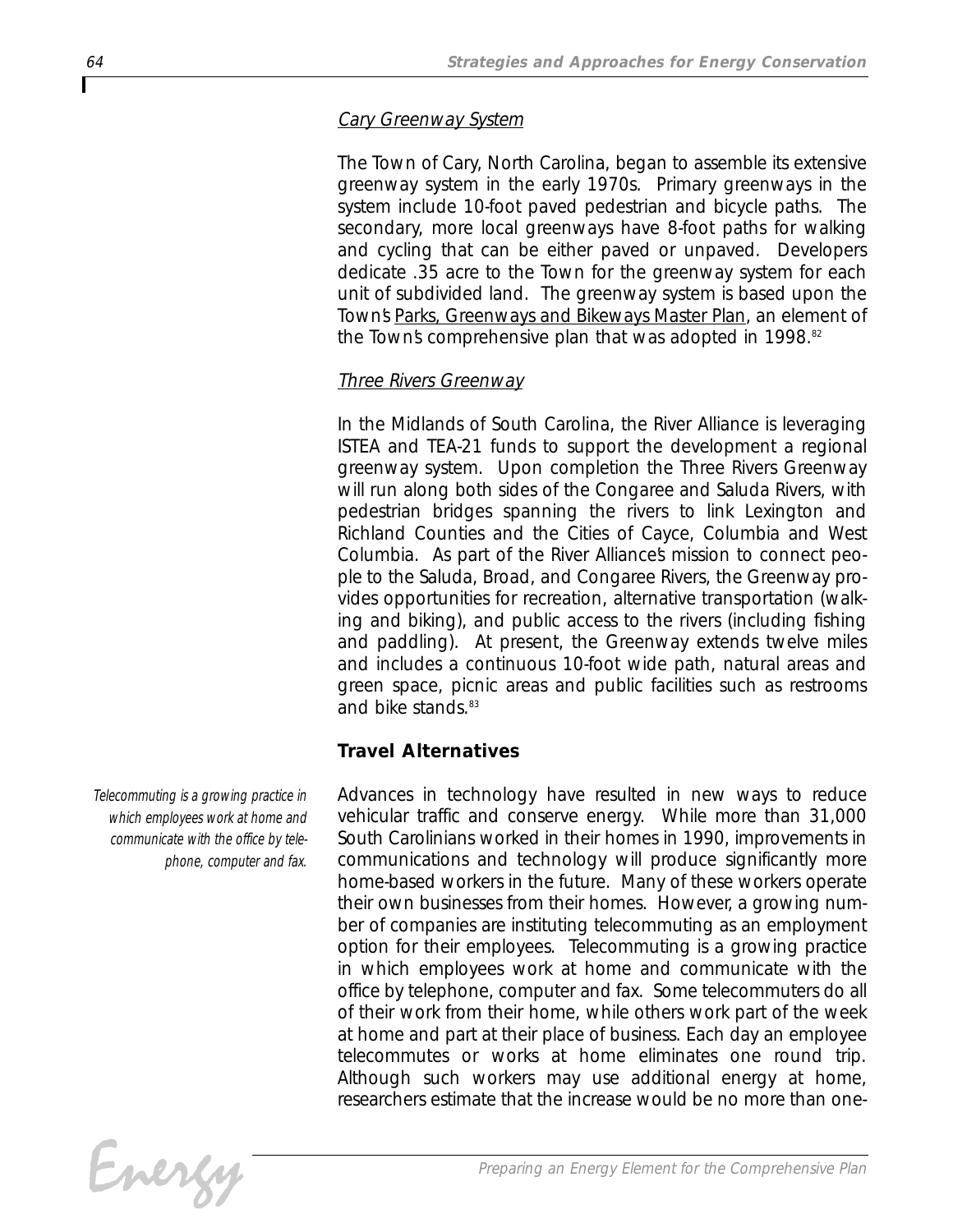*third of the energy saved by eliminating the commute trip. Some direct benefits to employers of telecommuters include increased employee effectiveness, decreased turnover, reduced parking requirements, and office space savings.84 Communities can encourage telecommuting and home-based businesses by developing flexible zoning provisions to allow such uses in residential areas and permit a reduction in the number of parking spaces required if a commitment to telecommuting is demonstrated.* 

*Teleconferencing can also reduce work-related travel by removing the need to travel for meetings and training. Participants use telephone or video technology to hear and view other participants and to view overhead slides or other materials. Computer modems and other technologies enable data and documents to be exchanged. The benefits to employers of teleconferencing include higher meeting attendance and increased participation, elimination of costly trips, less time away from the job for participants, and greater scheduling flexibility. Studies have shown that energy conservation strategies that substitute telecommunications for transportation may lead to a replacement of up to 50% of current face-to-face meetings in the future.85 These technologies can be utilized by individual companies, businesses or agencies. However, a more cost-effective way to encourage the incorporation of this technology into a wide range of operations is to develop community teleconferencing centers. Such facilities can be developed through public/private partnerships to include local government, universities and community colleges, K-12 schools, government agencies, community-based nonprofits, and private businesses and industries.*

*Many communities are also encouraging employers to develop work schedule strategies that will help to reduce traffic congestion. Traffic congestion leads to reduced travel speeds, which results in excessive energy consumption. Studies indicate that fuel consumption increases by 30% when average speeds drop from 30 to 20 mph. A drop from 30 to 10 mph results in a 100% increase in fuel use.86 Alternative work schedules can reduce traffic congestion and energy consumption by shifting commuters out of the peak travel periods and eliminating commute trips. With "compressed work weeks" employees work more than 8 hours a day for 4 days in order to take the fifth day off – resulting in the elimination of one round trip per week. "Flex-time" scheduling allows workers to set their schedules depending upon their needs, with certain core hours when they must be at work. "Staggered work hours" can be used to reduce peak congestion by staggering start times of employees. Both flex-time and staggered work hour pro-* *...energy conservation strategies that substitute telecommunications for transportation may lead to a replacement of up to 50% of current face-to-face meetings in the future.*

*Alternative work schedules can reduce traffic congestion and energy consumption by shifting commuters out of the peak travel periods and eliminating commute trips.*

Energy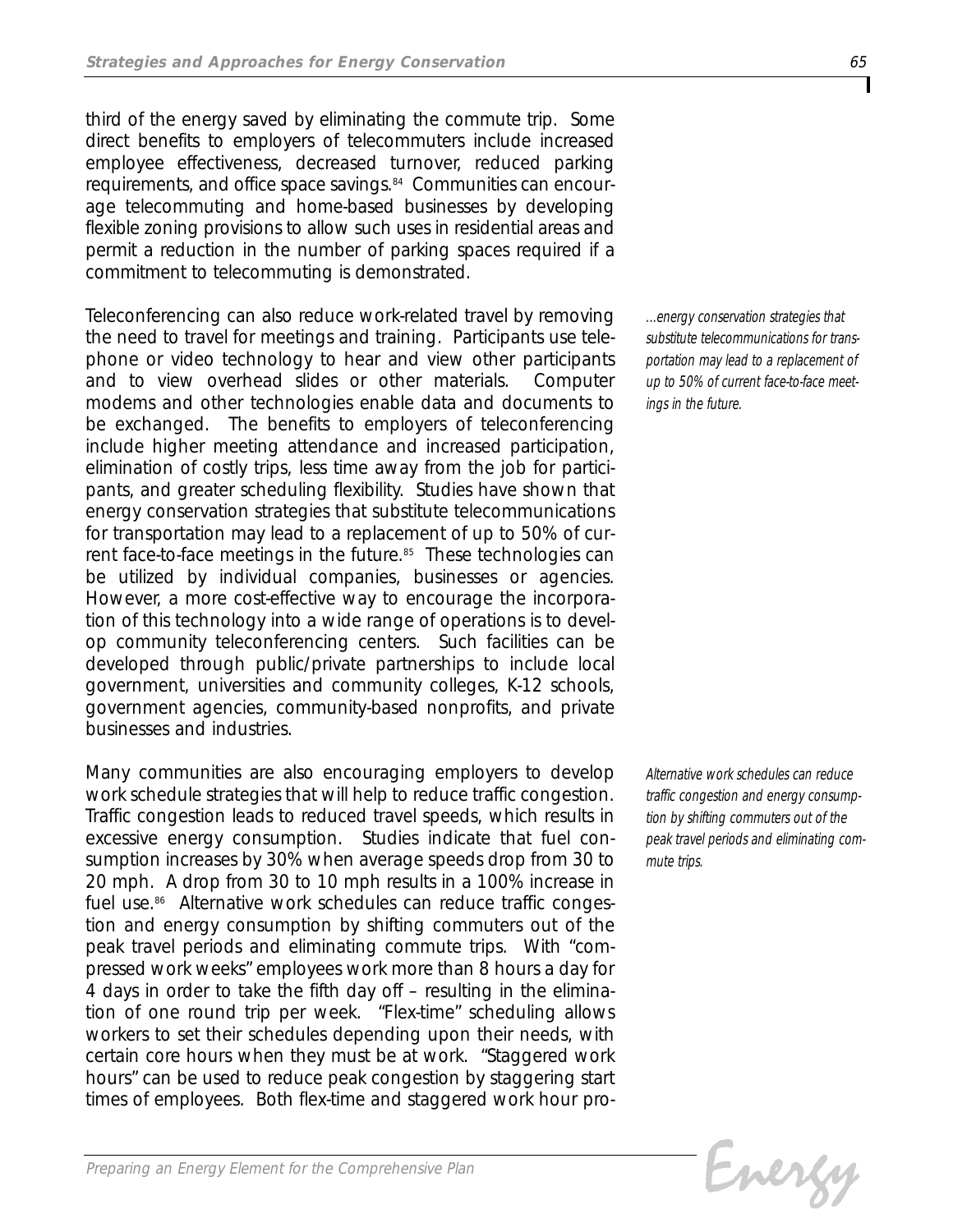*grams can reduce the number of workers commuting during peak travel times, though such programs may interfere with ridesharing opportunities.* 

## *CASE STUDY*

## *The Baxter M. Hood Center*

*Through the individual and combined efforts of higher education, K-12 schools, state agencies, and other public and private entities, a growing telecommunications infrastructure has created new opportunities for residents and businesses in South Carolina to realize cost savings while opening unprecedented access to quality training, meeting and educational resources. With 16 colleges located throughout the State, South Carolina's Technical College System has been a leader in this movement. The Baxter M. Hood Center of York Technical College is one of the most state-of-the-art conference facilities in the Southeast. The 40,000 square foot facility offers on-site videotaping, videoconferencing, and satellite teleconferencing capabilities to public and private organizations in the Rock Hill area.*

*NOTES*

Energy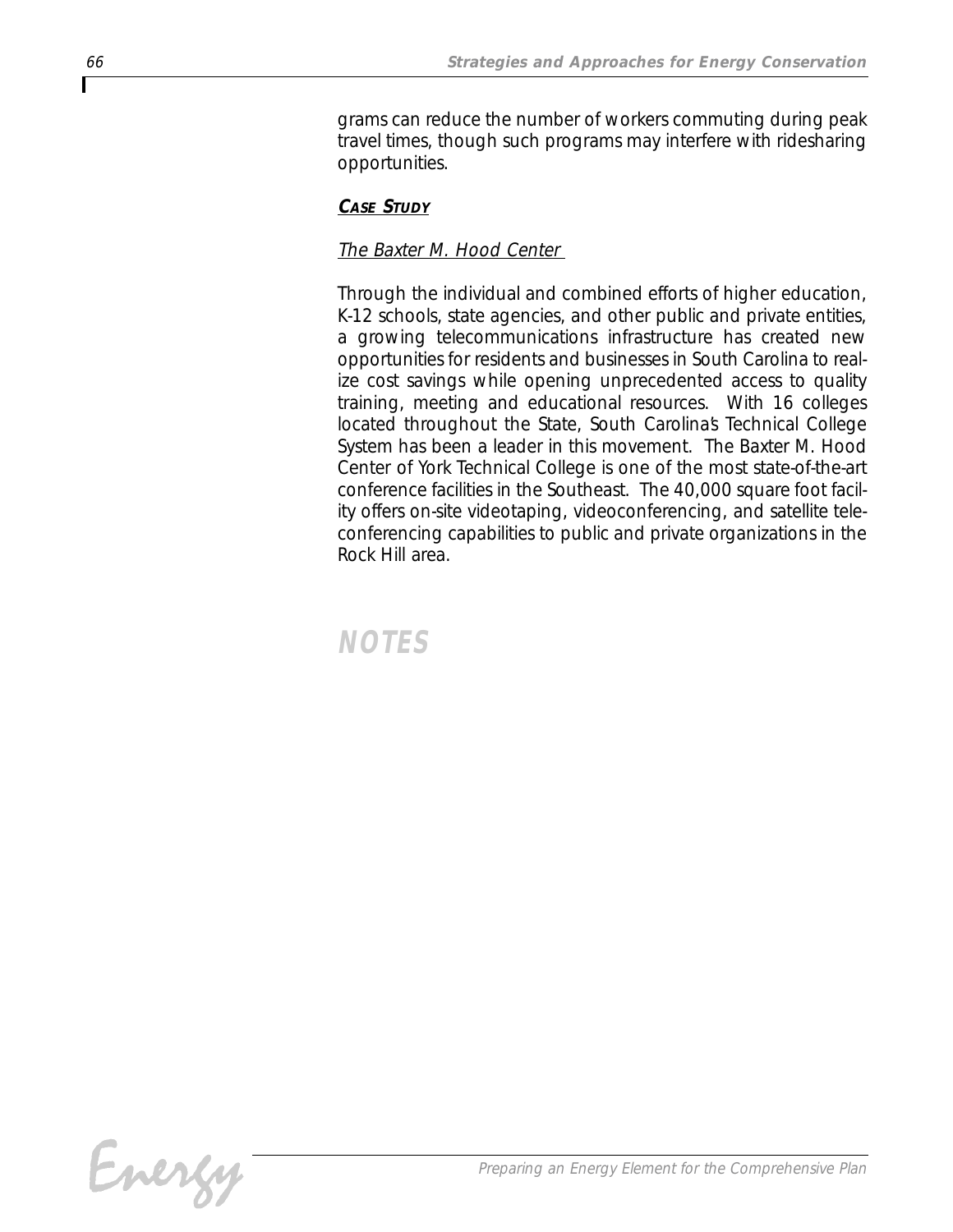## *Environmental Opportunities*

*While there are many ways to conserve energy, some of the most effective measures incorporate resources found in nature. Natural resources such as sunlight, wind, vegetation and water can address energy needs and reduce the demand for non-renewable energy sources. The following sections explore ways in which environmentally based approaches can be used to save energy, conserve resources and improve environmental quality.*

## *Urban Forestry and Landscaping*

*Land use and development density can have an adverse impact on both the local and global environments. As shown in Figure 8, the more densely an area is developed, the higher the temperatures are likely to be. On warm summer days with calm winds, city air can be 2 to 12 degrees Fahrenheit (°F) hotter than the surrounding countryside. Dark roofs and paving materials absorb more of the sun's radiation than vegetation, causing both surface temperature and overall ambient temperature in urban areas to rise. This phenomenon, called the urban heat island effect, has been intensifying throughout the past century, with cities such as Washington, D.C. and Baltimore, Maryland, experiencing temperatures 4 to 5º F hotter on summer afternoons than they did a century ago.87*

*...the more densely an area is developed, the higher the temperatures are likely to be.*



*Figure 8. Urban Heat Island Profile*

URBAN HEAT - ISLAND PROFILE

*Source: California Energy Commission, Energy Aware Planning Guide.*

*The urban heat island effect significantly affects energy usage in cities. For every 1º F increase in summer temperatures, peak cool-*

Evergy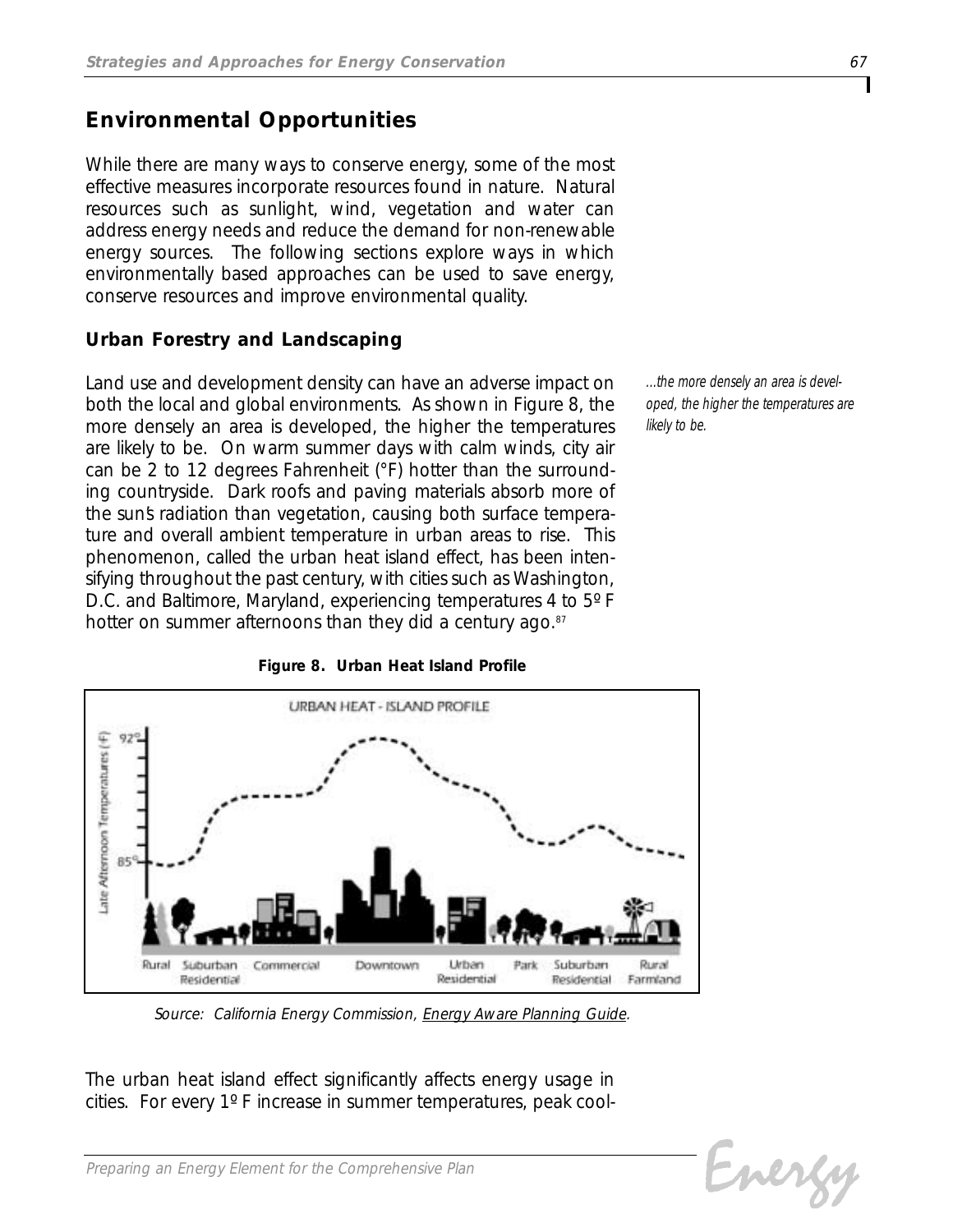*The air conditioning needed to compensate for the urban heat island effect comprises 3 to 8% of urban electricity use, costing Americans \$1 billion annually.* *ing loads increase by 1.5 to 2%. The air conditioning needed to compensate for the urban heat island effect comprises 3 to 8% of urban electricity use, costing Americans \$1 billion annually.88 A one degree temperature increase in Los Angeles, California, is estimated to increase demand for cooling power by 2%, or \$25 million worth of electricity each year citywide.89*

*Trees and other vegetation block solar radiation, provide shade and help reduce ambient air temperatures through evapotranspiration – the process that occurs when water absorbed by vegetation evaporates from leaves and surrounding soil and naturally cools the surrounding air.90 This reduction in air temperature is most effective in established areas, where mature trees can transpire up to 100 gallons of water in a single day.91 As illustrated in Figure 8, when trees and vegetation are displaced by buildings and asphalt, temperatures can increase measurably.*

## *The Urban Heat Island Phenomenon*

*Cities are "heat islands" – zones of summer air temperatures as much as 12°F higher than surrounding areas.*

#### *Cities*

- *• More engines and building exhaust*
- *• Fewer trees*
- *• Buildings, sidewalks & streets absorb and hold heat*
- *• Dust & other airborne pollutants absorb and trap heat*
- *• Concrete & asphalt hasten the drainage of rainfall*

#### *Open Space/Greenways*

- *• Fewer sources of heat*
- *• More trees to provide shade, absorb solar radiation and provide natural air conditioning through transpiration*
- *• Cleaner air allows heat to escape into space*
- *• Unpaved open areas retain natural moisture longer, helping to cool the air directly and to supply roots with moisture for tree health and transpiration*

*Source: National Arbor Day Foundation, Tree City USA Bulletin No. 21, "How Trees Can Save Money."*

> *Trees have been identified as the "low tech" solution to energy conservation and can save energy by:*

- *• Reducing the need for air conditioning through shade;*
- *• Breaking the force of winter winds and lowering heat costs;*
- *• Serving as a renewable source of fuel;*

Energy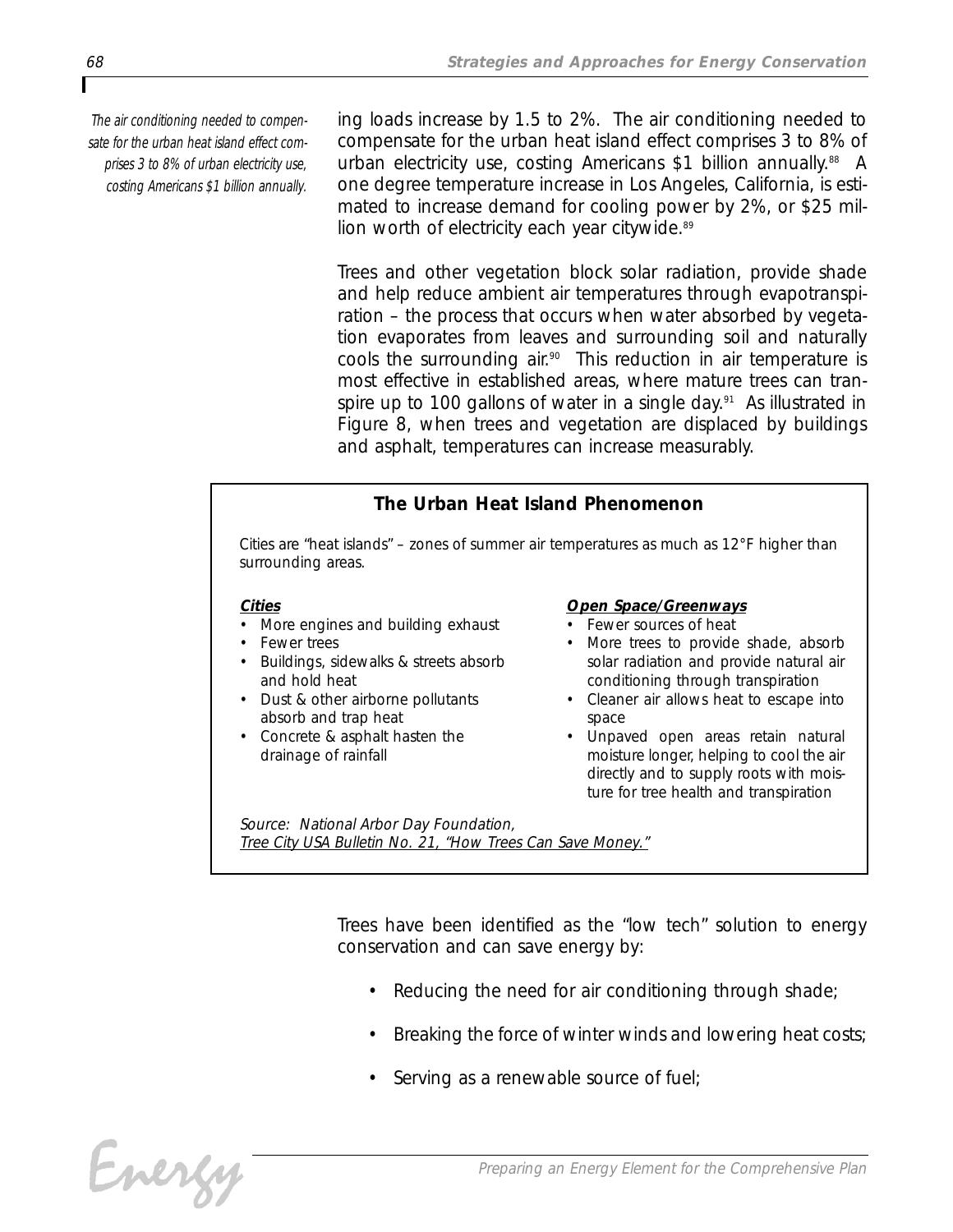- *• Reducing air temperatures through evapotranspiration;*
- *• Sequestering, or "locking up" carbon, an element that is a key factor in atmospheric pollution and the threat of global warming; and*
- *• Landscaping with trees to decrease lawn space and reduce areas that need to be mowed using power mowers.*

*Urban forests have been shown to lower the ambient temperature of a city's summer "heat islands" by 15º F, if local tree canopies are sufficiently mature.92 Planting trees along streets reduces the heat absorbed by asphalt and can reduce the energy used for cooling in adjacent buildings. Evening ambient air temperatures in neighborhoods with well-shaded streets are up to 10º F cooler than areas with less shading. The use of trees and other vegetation to reduce surface temperatures not only saves energy, it can also improve air quality and make urban environments more livable. A healthy urban tree can also absorb 10 to 50 pounds of carbon dioxide (CO2) per year, making the urban forest a valuable tool in controlling air pollution.93*

*Urban and suburban forests are responsible for substantial energy savings. According to the U.S. Department of Agriculture, the average tree cover density in single-family residential areas is approximately 28%. This tree canopy translates into energy savings of almost \$2 billion each year, or about 0.5% of all energy use nationwide.94 The benefit of tree cover is clearly demonstrated by* Atlanta's experience. In Atlanta's metropolitan area, rapid develop*ment and urban sprawl have resulted in a loss of 370,000 acres of trees between 1983 and 1992.95 Temperatures in downtown Atlanta have increased by more than 6 degrees since 1972 and sometimes measure up to 12 degrees hotter than surrounding areas. This tree loss translates to an increase in energy use in downtown buildings of 4% over the same period. However, the heat island effect is being counteracted by the dense urban forest in Atlanta's residential areas, where it is responsible for energy savings of \$4.6 million annually. For individual homeowners, such energy savings can lower summer cooling bills by \$9 to \$61.96*

*Effective selection and placement of trees and shrubs around buildings can reduce air conditioning needs in the summer and heating needs in the winter. Planting trees to shield buildings from the sun's rays can reduce the amount of heat absorbed by these buildings. Well-placed deciduous trees and plants can block 80% of the sun's radiation in summer and shed their leaves in cooler*

*Urban forests have been shown to lower the ambient temperature of a city's summer "heat islands" by 15º F, if local tree canopies are sufficiently mature.*

*Well-placed deciduous trees and plants can block 80% of the sun's radiation in summer and shed their leaves in cooler months to permit penetration of needed sunshine.*

Energy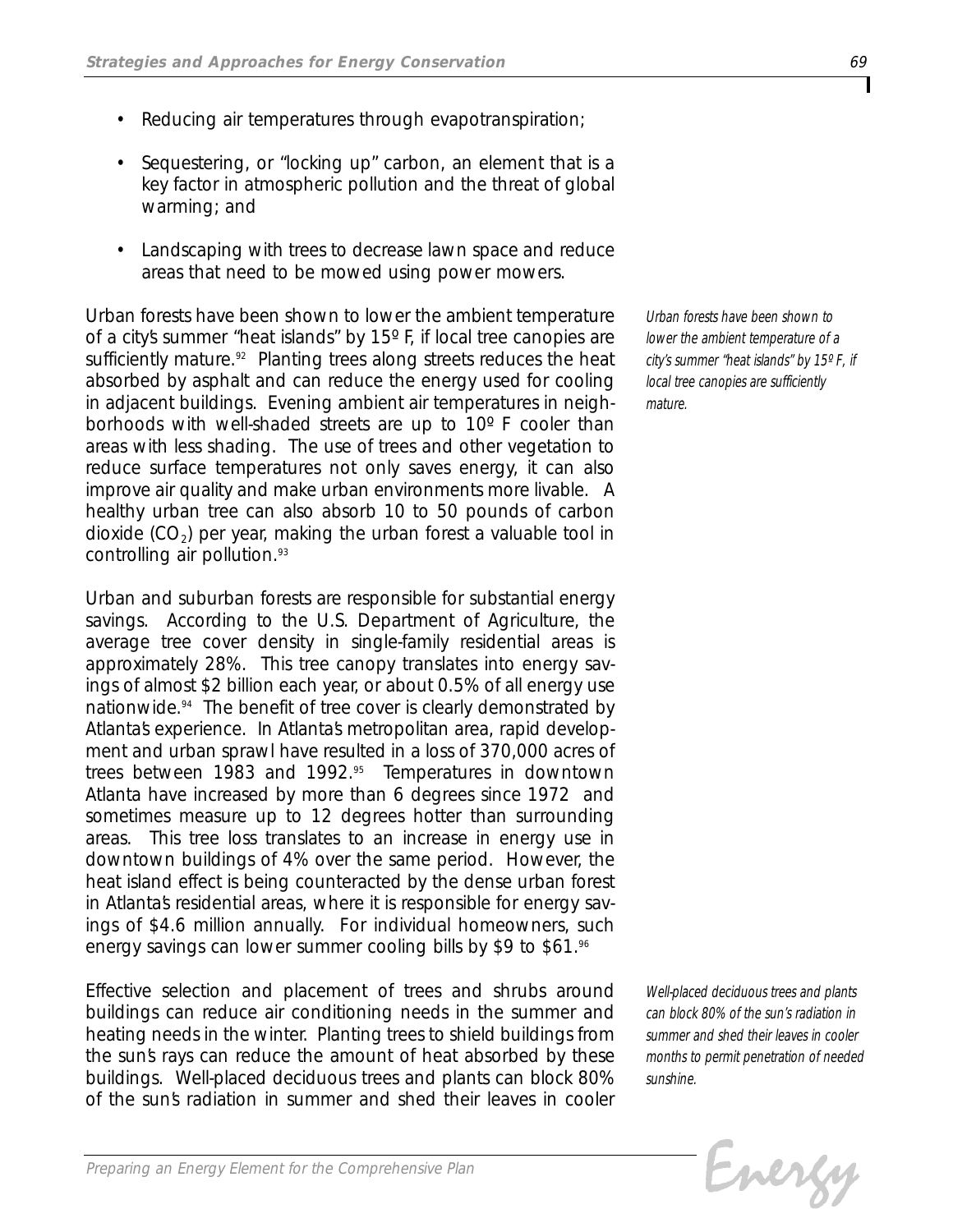*In areas with warmer climates such as South Carolina, strategically planted trees and shrubs can cut summer cooling needs by 15 to 35% in most cases, and even up to 50% in some cases.*

*months to permit penetration of needed sunshine.97 Within 10 to 15 years – the time it takes most trees to grow to significant size – properly placed trees can reduce climate control costs for a typical home or office by an average of 10 to 20%.98 In areas with warmer climates such as South Carolina, strategically planted trees and shrubs can cut summer cooling needs by 15 to 35% in most cases, and even up to 50% in some cases.99*

*There are many ways that local governments can take an active role in preserving the urban forest and ensuring that adequate trees and vegetation are included in new developments. Jurisdictions can work with local civic and neighborhood groups to plant or replace trees in public areas, maintain existing trees and vegetation, and distribute educational information on how to properly plant and care for trees and other vegetation. Programs that include matching funds, plant maintenance, and other incentives can be developed to encourage tree planting, landscaping and continued maintenance of plants. Jurisdictions can develop new ordinances or revise existing ordinances to require or encourage tree preservation, tree planting, landscaping and maintenance of planted materials. To be effective energy-saving tools, such ordinances should specifically include provisions that require or encourage planting schemes that conserve energy. Depending on the size of the jurisdiction and the extent of their landscaping and tree programs, it is sometimes necessary to hire an urban forester or a landscape architect to oversee local programs, implement tree and landscaping regulations, and ensure proper maintenance of existing trees and landscaping.*

*Cities with municipally owned power facilities have made increased efforts to use trees to reduce energy use. For example, the City of Rocky Mount, North Carolina, plans to plant 27,000 new trees – one for each of its public power customers. To this end, the City gives away thousands of shade tree seedlings each spring during their annual "Spring Tree Giveaway." They also include educational inserts on the benefits of trees and tree maintenance in their utility bills. The City is counting on the energy conservation benefits from tree shading to forestall the need for new power capacity and reduce the potential for rate increases.100*

*American Forests, an organization devoted to ensuring a sustainable future for the nation's urban and rural forests, has developed the CITYgreen computer program to help local governments, community groups, citizens and developers quantify the benefits of trees. CITYgreen is a Geographic Information System (GIS) software program for mapping urban ecosystems and measuring the*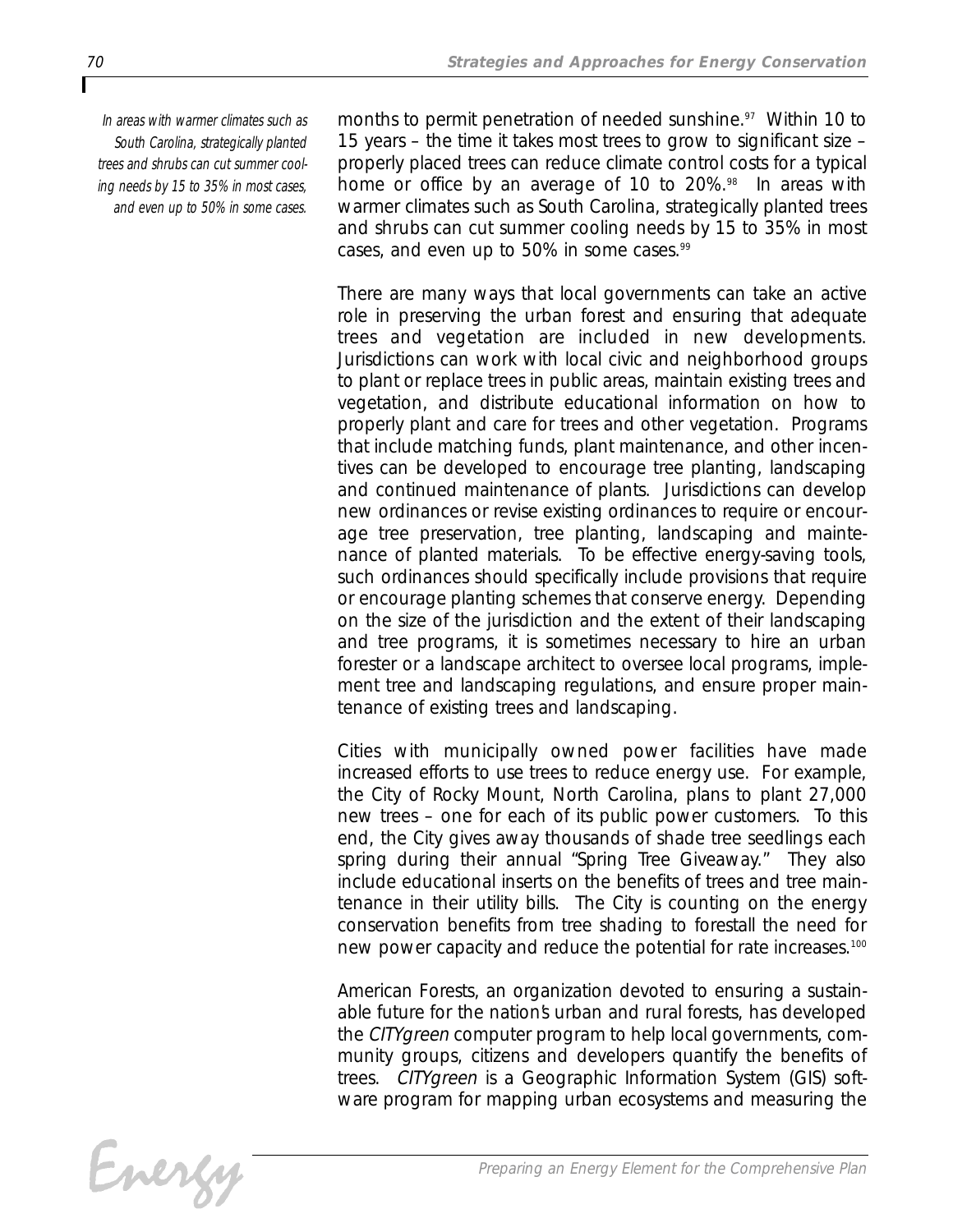*economic and environmental benefits of trees, soils and other natural resources. The program enables users to analyze impacts of storm water runoff, summer energy savings, carbon storage, air quality and urban wildlife. Local governments can use CITYgreen to estimate the effectiveness of tree ordinances, model design standards for subdivisions, and determine potential energy savings derived from additional shade. The program is an application written for use with ArcView, an Environmental Systems Research Institute (ESRI) GIS product. It is offered free of charge to communities by American Forests. 101*

## *CASE STUDIES*

## *Dekalb County Tree Ordinance*

*From 1983 to 1992, rapid development and urban sprawl resulted in the loss of about 370,000 acres of trees in the Atlanta metropolitan area. An analysis of the urban ecosystem in Atlanta conducted by American Forests in 1996 found that the undeveloped natural landscape of the City had decreased by 60% since 1972. At that time 87% of the region had a heavy vegetation canopy, but by 1993 this percentage had dropped by more than half.102 In an effort to mitigate the loss, neighboring Dekalb County – located in the heart of the metro area – developed and adopted a tree ordinance with the primary objective of preserving existing trees. The ordinance currently requires developers to retain 120 inches of trunk diameter per acre or a flat 25 percent tree coverage per acre, whichever is less. Removal of trees requires substantial replanting. Consequently, it is often more economical for developers to preserve existing trees than to replace them. However, conflicts have arisen when applying the 25% requirement to industrial uses. Although the requirement is compatible with residential uses, industrial uses often plan to develop 80 to 90% of a tract. Such situations often require a developer to either acquire additional property for tree planting or to request a variance from the requirements of the tree ordinance.103*

## *Myrtle Beach Tree Preservation Ordinance*

*A 1995 community visioning process revealed that citizens of the City of Myrtle Beach, South Carolina, strongly desired more green space and trees in their community. Subsequently, the City convened a Landscape Committee to address these needs through a revision of the existing tree protection ordinance. The Committee included representatives from area retail businesses, Santee Cooper Electric Utility, and the S.C. Forestry Commission, as well as*

Energy

*Preparing an Energy Element for the Comprehensive Plan*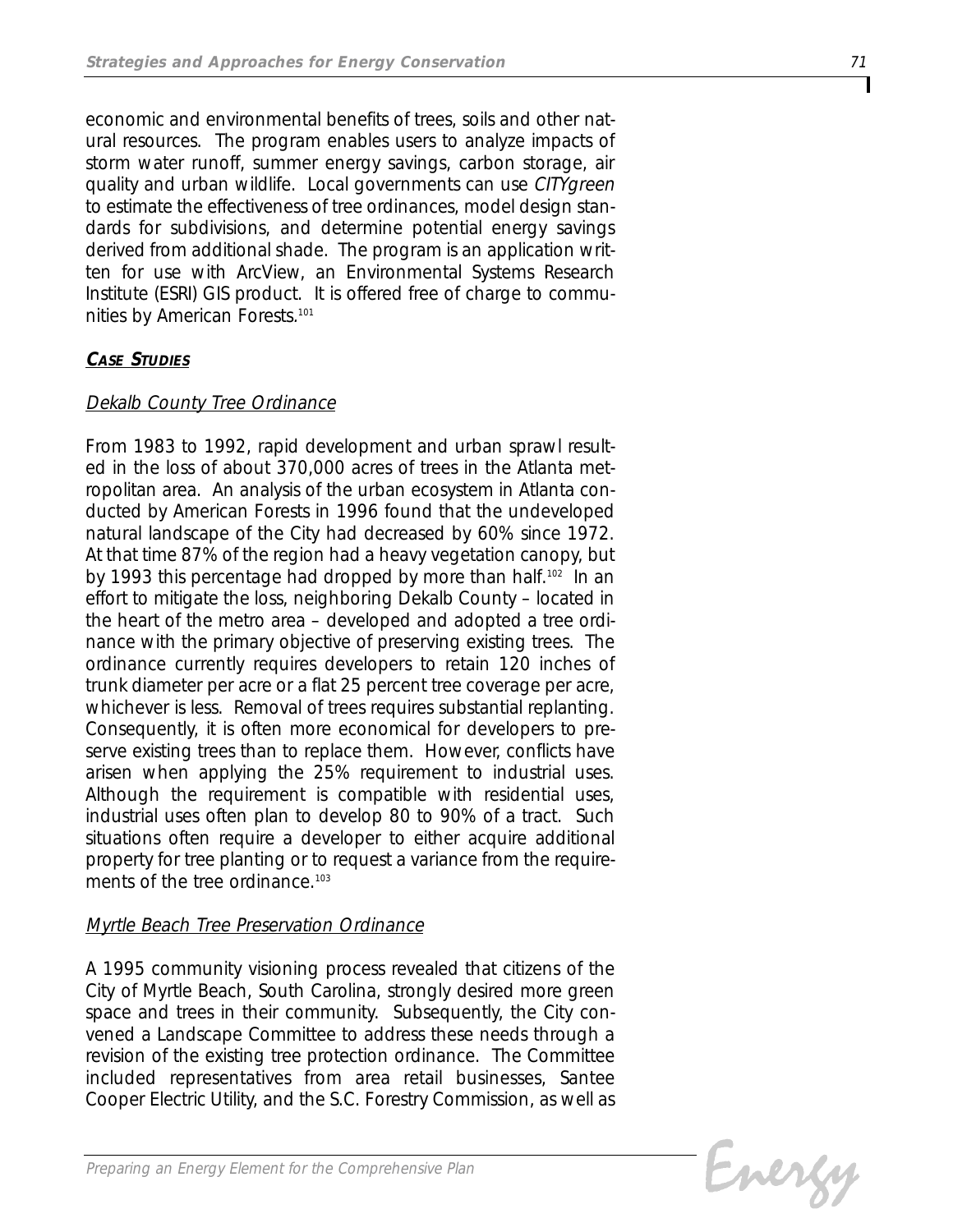*landscape architects, large developers, residents, code enforcement officers and planning staff. Following a year of research and review the Committee presented a revised tree ordinance for developed and undeveloped land – which included performance standards for the care and maintenance of trees, protection for trees, mitigation requirements, and a listing of landmark trees – to the City Council for approval. The ordinance also provided for the establishment of a tree preservation account. The tree preservation account includes monies from all tree removal fees, penalties and fines collected and is used to fund all tree-related activities. Following the adoption of the revised ordinance in the fall of 1996, the planning staff began the long-range tasks of educating the public on the importance of trees and implementing the community tree planting plan that has and will continue to enhance the "greening of the City." Community education activities included sponsoring a day-long seminar on the value of trees and how to protect them, public service announcements on local cable channels, an educational tree curriculum for area high school students, and sponsorship of local Arbor Day festivities. Since 1996 the City has planted more than 2,500 trees in the public right-ofway and City Council remains openly committed to continuing the effort well into the future.104*

## *Open Space*

*While individual building sites often include landscaping, open spaces offer even greater opportunities for preserving existing vegetation and introducing additional trees into an area. Open spaces are unimproved parcels or areas of land or water that are set aside, dedicated, designated, or reserved for resource protection and public or private use as active or passive recreation areas. While many jurisdictions require the inclusion of open space in new developments, some communities have developed comprehensive greenway systems that link open spaces – in some cases providing miles of uninterrupted greenways within urban or suburban areas. Greenways link a number of outdoor opportunities in a continuous corridor. A greenway can be a simple path surrounded by just enough natural vegetation to mask the sights and sounds of the city, or it can include linkages to larger open spaces such as a spacious park, wildlife refuge, or historic site.* 

*Statewide, citizens are in favor of preserving open spaces and incorporating greenways into urban and suburban areas. In a 1999 survey, Greenville County residents listed preservation of rural areas, farmland and open space as one of the more important issues facing the County.105 Similarly, a survey of more than*

*While individual building sites often include landscaping, open spaces offer even greater opportunities for preserving existing vegetation and introducing additional trees into an area.*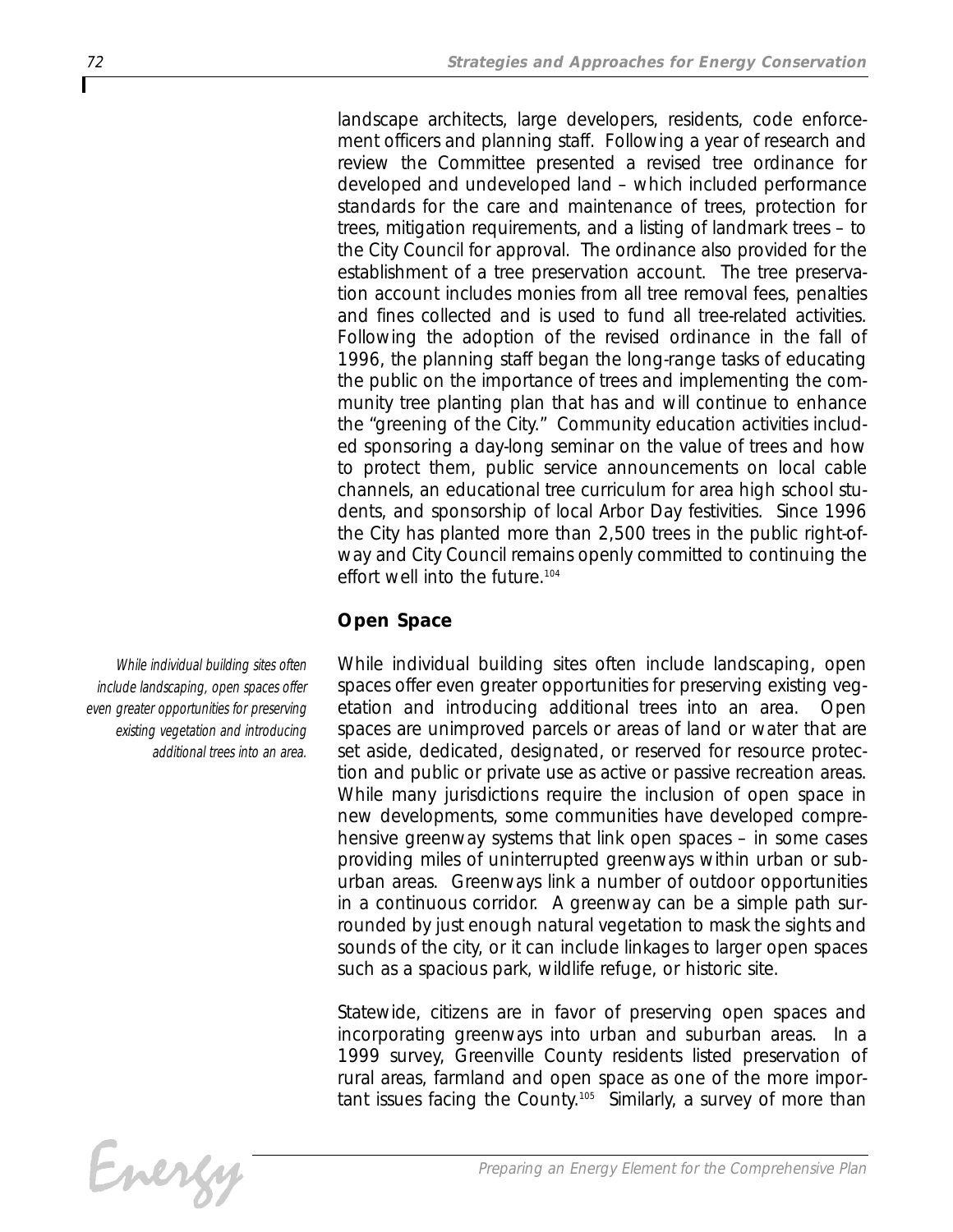*1,000 South Carolina residents conducted in 2000 by the University of South Carolina's Institute of Public Affairs indicated that 75% of the public surveyed would support the creation of greenbelts around cities and towns, while 70% supported the purchase of open spaces to ensure their preservation.106 Open spaces and greenways are popular primarily because of the visual beauty and recreational benefits they offer. The significant energy savings and improved air quality these spaces provide are less tangible benefits, often overlooked by advocates. As noted earlier, the trees and vegetation that are an important feature of open spaces and greenways help cool air temperatures in hot weather by providing shade and evapotranspiration and block cold winds in winter months, thereby reducing energy needs for heating and cooling. When greenways are used for travel on foot or by bicycle to primary destinations such as work or school, they can also help reduce vehicle trips.*

*There are several ways local governments can promote the preservation of open space. Jurisdictions can work with local civic and environmental groups to designate potential open space and seek funding for the purchase of these properties. Programs can also be developed to seek conservation easements from private property owners for open space preservation. Provisions requiring or encouraging the designation of open space within all new developments can be added to existing regulations. Land use regulations can be amended to encourage or require cluster development, in which buildings are concentrated in greater densities to allow remaining land to be used as open space and in some cases to protect environmentally sensitive areas such as wetlands. Jurisdictions can develop local or regional greenway plans as part of their comprehensive plans. Most importantly, local parks and recreation commissions or their equivalent agencies should be appropriated the resources needed to properly maintain existing open spaces, to include providing care for trees and other vegetation.*

## *CASE STUDIES*

## *Chattanooga Greenway System*

*In the early 1980s, residents of Chattanooga, Tennessee, began a mass exodus to the cleaner, greener and safer suburbs. To lure them back, local government, businesses and community groups mobilized to improve Chattanooga's quality of life by cleaning the air, acquiring open space and constructing parks and trails. Today, the City boasts extensive green space interwoven with a bustling commercial and residential district. An eight-mile green-* *...the trees and vegetation that are an important feature of open spaces and greenways help cool air temperatures in hot weather by providing shade and evapotranspiration and block cold winds in winter months, thereby reducing energy needs for heating and cooling.* 

Energy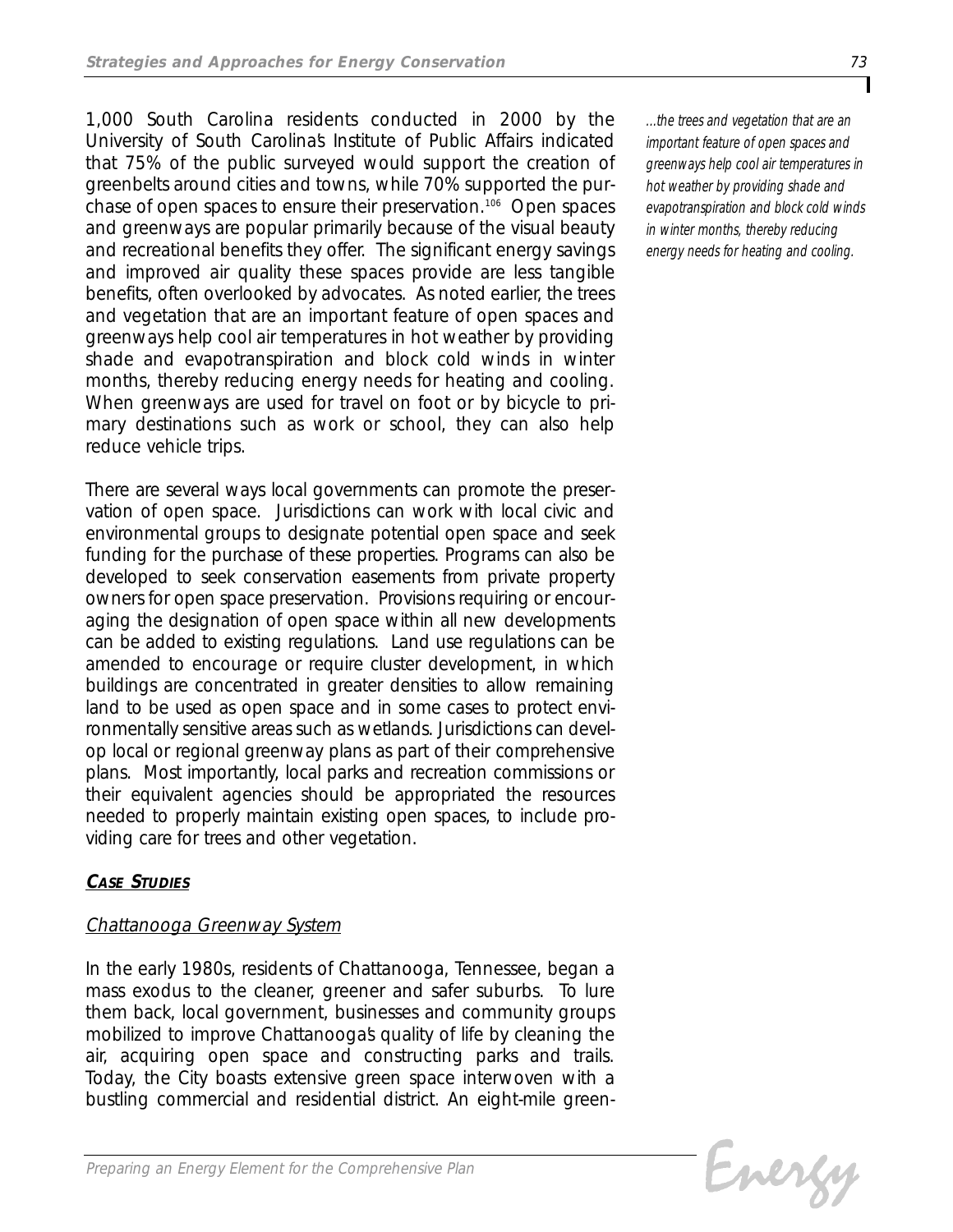*way is the centerpiece for a planned 75-mile network of greenways and trails. The proposed greenway network extends from Chattanooga's wealthiest to its most distressed neighborhoods, and is designed to ultimately link the Tennessee River Park to the Civil War battlefield on South Chickamauga Creek. Enthusiasm has been so high for the greenway that most funds for land acquisition have come from private donations.107*

## *Fort Mill Greenway System*

*The Town of Fort Mill, South Carolina, is developing an extensive system of greenways and pathways that will ultimately provide connections throughout the municipality. The centerpiece of the system is the 2,300-acre Anne Springs Close Greenway. The Close Greenway includes walking trails, horse paths, several lakes, an outdoor interpretive area and large expanses of forest. Plans include future connections to larger regional and statewide systems such as the proposed Catawba River trails and the Palmetto Trail.108*

## *Alternative Fuels*

*As the nation becomes more dependent on conveniences such as cars, air conditioning and computers, the continued search for alternatives to the nonrenewable fuel sources which we are rapidly depleting becomes more critical. The energy that powers these conveniences of modern life is generated primarily by coal, oil, natural gas or nuclear energy. As nonrenewable resources, the supplies of coal, oil and natural gas are finite and can be exhausted in the course of time. In addition, the byproducts of these resources, such as carbon dioxide and carbon monoxide, contribute to the degradation of the atmosphere and environment. The use of nuclear energy presents problems as well, in particular the containment of the toxic waste byproducts and the extremely long half-life and costly storage requirements of uranium.*

*Fortunately, scientists have been working to develop renewable resources that can be used for large-scale applications such as powering cars and heating and cooling buildings. Renewable resources such as sunlight, water and wind will never be depleted, although the cost and the rate at which the resource is used are often crucial factors in their long-term viability. Although there are constraints in the use of these renewable resources as well, they hold the most promise for cleaner, more efficient energy production.* 



*As the nation becomes more dependent on conveniences such as cars, air conditioning and computers, the continued search for alternatives to the nonrenewable fuel sources which we are rapidly depleting becomes more critical.*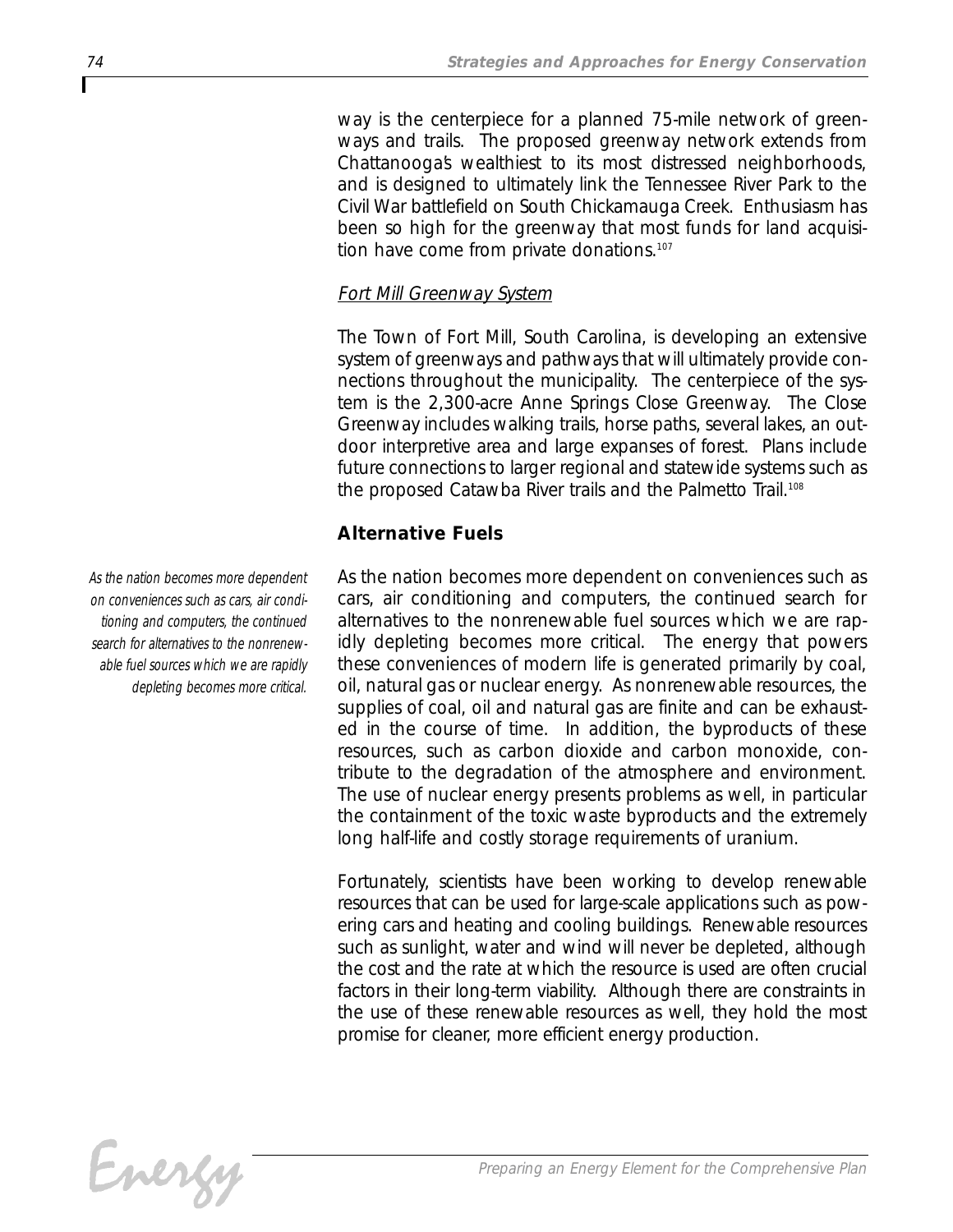## *Energy Production from Sunlight*

*Photovoltaic systems and solar thermal power systems convert sunlight into energy. Photovoltaic (solar) cells absorb sunlight and convert it directly into electricity – without the use of any moving parts. Since individual cells produce only a small amount of electricity, cells are linked together in solar arrays to produce large amounts of electricity. Cells or arrays are mounted on a roof or on platforms to maximize exposure to the sun's rays. Unused electricity is stored in batteries, which is then used to provide power after sunset or during overcast days. While we are familiar with small scale common uses for solar cells, such as powering hand-held calculators and watches, solar arrays have been used on a larger scale to operate space satellites, the Natatorium at the Atlanta Olympics, and the picnic area at the Harbison State Forest in Columbia, S.C. Some western states have constructed large electrical generation plants that utilize solar arrays to help offset peak demand on the utility grid. Although installation of a photovoltaic system is relatively simple, the current cost of converting a home or business can be prohibitively high.*

*There are three types of proven solar thermal power systems on the market but in limited use: the central receiver solar collector (also called a power tower), the parabolic reflector and the parabolic trough system. The power tower is a central receiver flanked by numerous mirrors. With hundreds of mirrors reflecting the sun's light onto the receiver, the heat generated causes the fluid circulating through the tower to boil and turn to steam. The steam is then used to turn a turbine to produce electricity. A parabolic* reflector features a central focal point for the suns rays, while a par*abolic trough uses multiple trough reflectors to focus sunlight onto a central pipe running the length of each trough segment. The heated fluid in the pipes turns to steam, operating a small steam turbine to produce electricity. While the parabolic reflector is currently in the experimental stages, power towers are in use throughout France and an electric generating plant in California has been utilizing a parabolic trough system for a number of years to produce on-peak power.*

## *Energy Production from Biomass*

*Biomass fuels are energy sources from recent-term organic (plant and animal) matter. Examples of biomass sources are trees, farm crops (such as ethanol from corn), manure, plants and landfill gas. While wood is one of the most plentiful forms of biomass energy, trees can take from 10 to 20 years to become large enough to use*

*Biomass fuels are energy sources from recent-term organic (plant and animal) matter.*

Evergy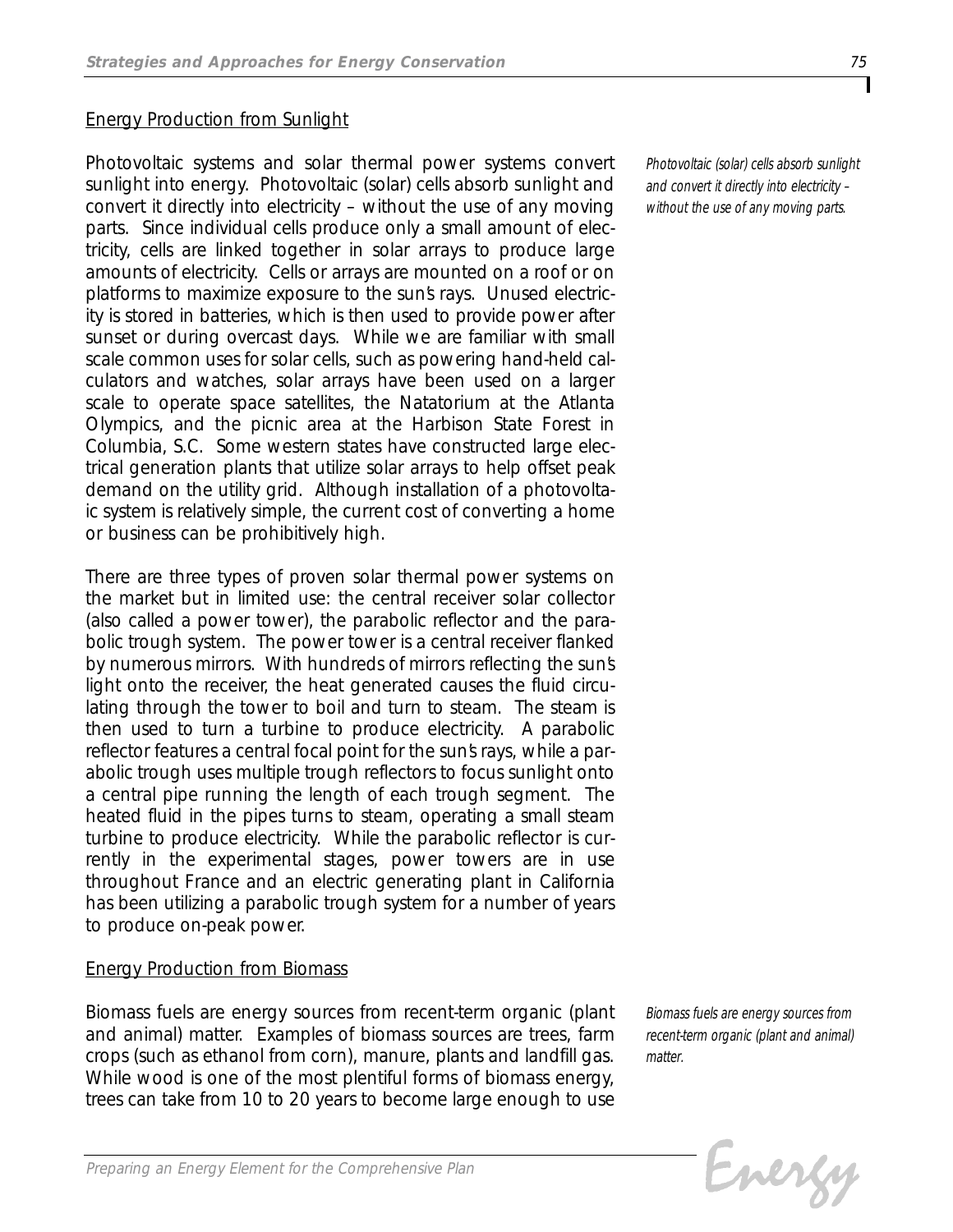*– making sound forestry management essential to the viability of this resource. Wood waste can also be used to make electricity. For example, most of the pulp and paper industries across the state and the nation utilize their wood residues (sawdust, shavings, bark and black liquor), as a fuel source to produce process heat or steam. The Trigen Biopower-Greenwood Plant in Ware Shoals, S.C., uses mountains of wood residue and fuel derived from tires to produce steam daily. The plant sells the steam to the neighboring National Textile facility. On average, the Trigen Plant burns 9 tons of wood chips and 0.18 tons of tire chips per hour, thus diverting it from the local landfill.*

*Grain crops such as corn and wheat can be processed into alcohol fuels such as ethanol. Ethanol is made from corn and is a proven gasoline additive already in use in this country. The Ford Motor Company manufactures models of the Ford Ranger and Taurus that run on 85 percent ethanol and 15 percent gasoline. However, the high price of ethanol compared to crude oil has inhibited its widespread use to date.*

*The methane gas derived from animal and human waste using an anaerobic digester is an attractive fuel source. Methane gas can be used either in an internal combustion engine to produce electricity or to assist in co-firing a boiler or heat exchanger system. In some instances the gas is bottled and used to fuel farm equipment. The conversion of landfill gases to methane has significant potential for energy production, since landfill gas emitted by the nation's 750 landfills has the potential to power three million homes if captured and converted. Beginning in 1989, the Foster Wheeler Plant in Charleston, S.C., has used methane gas to incinerate municipal solid waste, providing the former Charleston Naval Shipyard with a majority of its process steam until the shipyard closed.* 

## *Hydroelectric Power*

*Hydroelectricity is created when water from a river or stream flows through a turbine, which in turn operates an electric generator. Hydroelectric power plants have been in use in the U.S. since the late 1800s. Once a major power source, comprising 57% of electricity generated in the U.S. in 1900, hydroelectricity now accounts for only 11% of electricity produced nationwide and only 3% of energy produced in South Carolina. Rivers or large streams are often dammed to build up the water supply, enabling the power plant to generate larger volumes of electricity. There are many hydroelectric plants in operation in South Carolina, including the*

*Grain crops such as corn and wheat can be processed into alcohol fuels such as ethanol.*

*Methane gas can be used either in an internal combustion engine to produce electricity or to assist in co-firing a boiler or heat exchanger system.*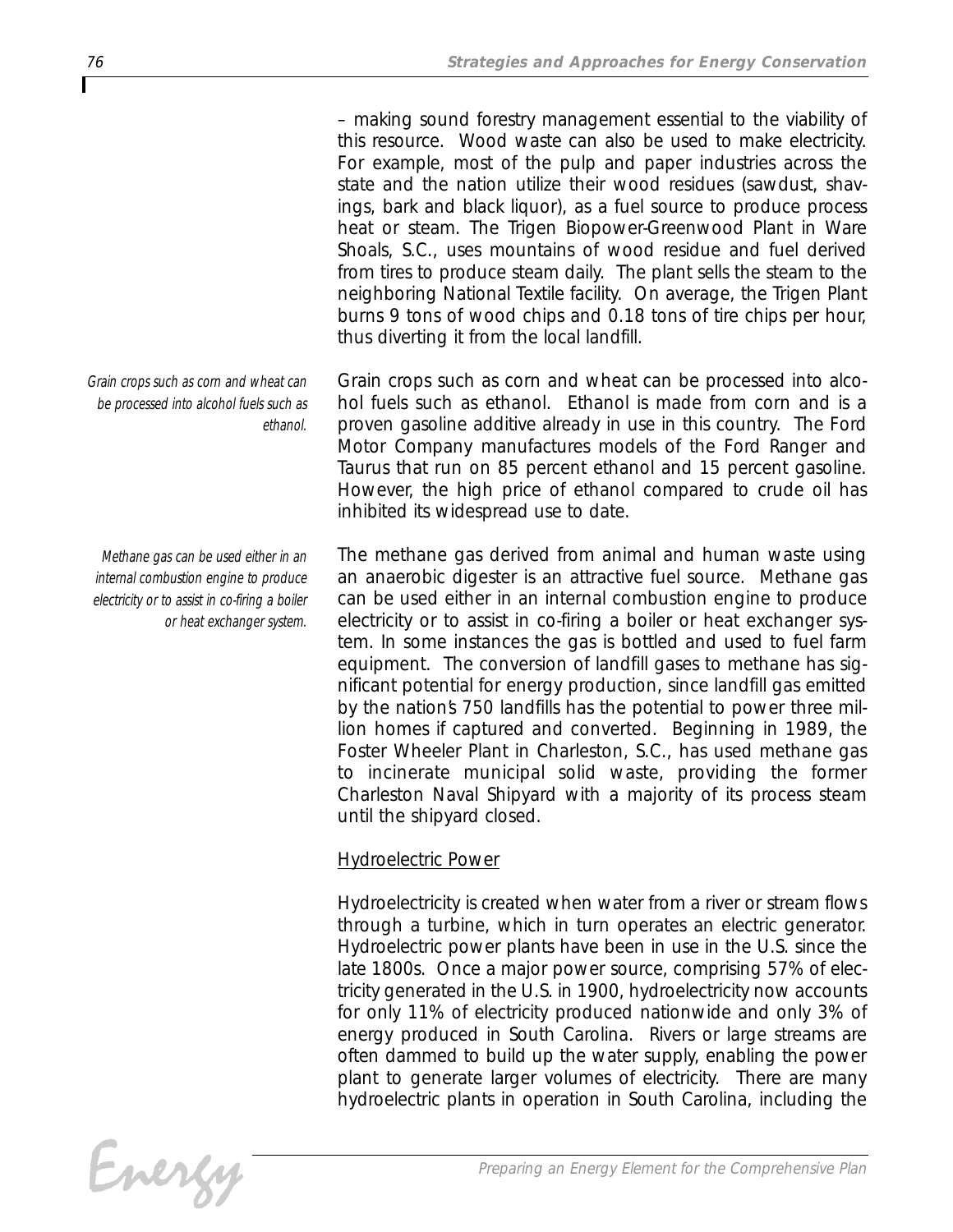*J. Strom Thurmond Power Plant located near McCormick and the Lockhart Power Plant located near Union.*

## *Geothermal Energy*

*Due to the close proximity of magma (superheated, liquid rock from beneath the Earth) to the Earth's surface in the western U.S., these areas are able to harness this heat and convert it into energy. To harness this energy, heated water (existing or pumped down to the magma) is pumped from the geothermal well and its heat used directly for manufacturing purposes or converted into steam for electricity production. In South Carolina, geothermal heat pumps that require only moderate ground temperatures use the Earth's moderate, relatively constant temperature to provide heating and cooling year round. Geothermal heat pumps are among the most efficient and comfortable heating and cooling technologies available, requiring no supplemental heat source because of the moderate temperature of the ground even in winter.*

## *Wind Power*

*Windmills have historically been used to pump water from wells. However, in recent decades they have been employed in areas with constant winds to produce electricity. In California, windfarms consisting of thousands of windmills are generating large amounts of electricity. Because windmills are only feasible in selected areas that have sustained wind speeds of 12.5 miles per hour, windpower is not considered a feasible energy source in South Carolina.*

## *Local Government Role*

*The most visible way local governments can promote the use of alternative fuels is by seeking innovative ways to incorporate the use of these fuels in their operations. Jurisdictions can develop partnerships with federal, state, community and private organizations to obtain funding for programs that will promote the use of alternative fuels and to educate the public on the benefits of their use. To promote and protect the use of solar energy, local governments can prevent new construction from obstructing the solar access of existing buildings and other land uses. Communities can also work closely with businesses, industries, service providers and farmers to encourage the use of alternative fuels in their operations.*

*The most visible way local governments can promote the use of alternative fuels is by seeking innovative ways to incorporate the use of these fuels in their operations.*

Evergy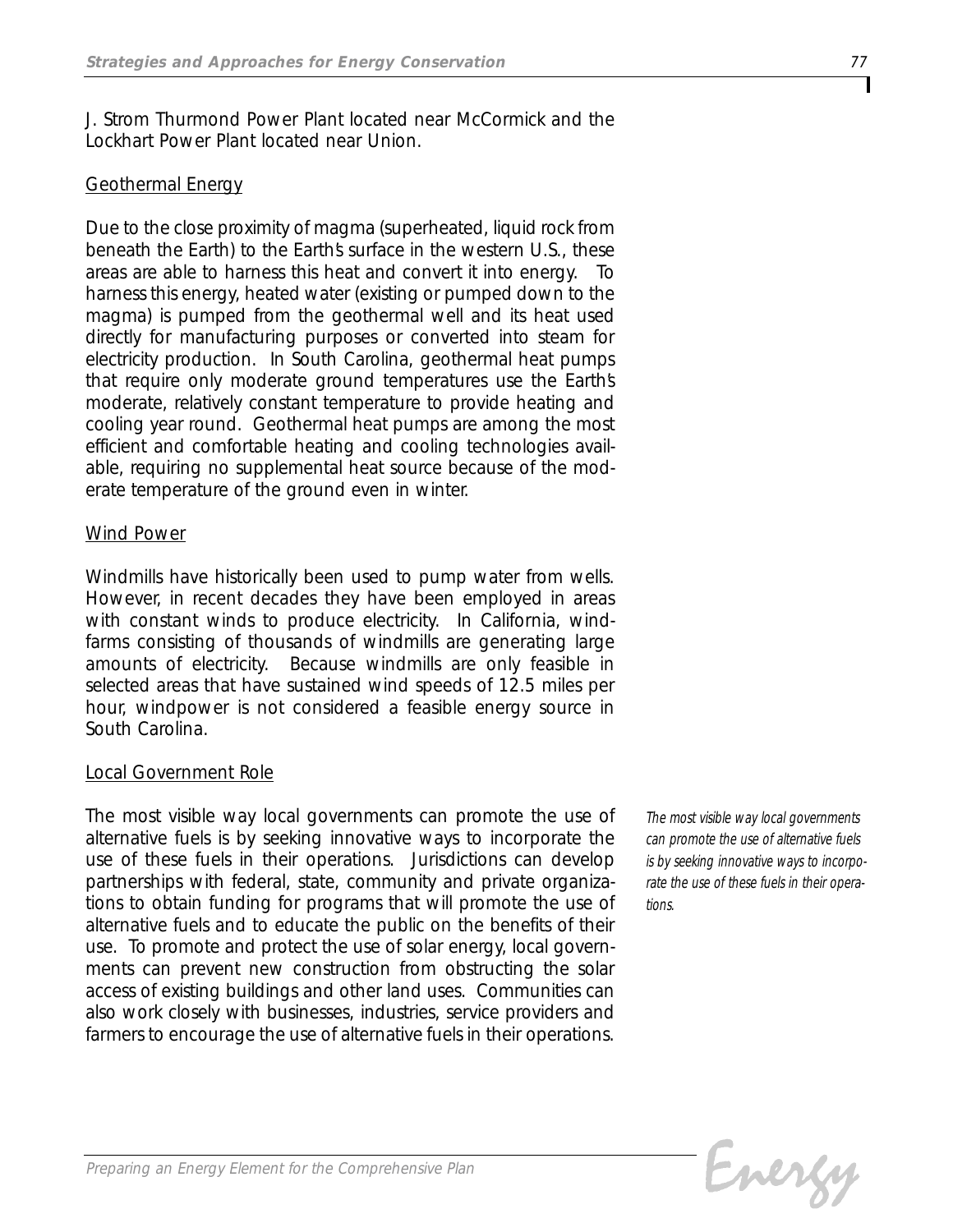## *PROGRAMS AND CASE STUDIES*

*The S.C. Energy Office (SCEO) is participating with the U.S. Environmental Protection Agency and the U.S. Department of Energy in several projects designed to promote the use of alternative fuels, as reflected in the case studies that follow.*

## *Clean Cities*

*The Clean Cities program is a locally based, voluntary public/private partnership coordinated by the U.S. Department of Energy (DOE) that encourages the use of alternative fuel vehicles (AFVs) and their supporting infrastructure throughout the nation. The U.S. Department of Energy developed this program to promote energy use in the transportation sector that is clean, safe, less dependent upon foreign sources, and sustainable. The Clean Cities program takes a voluntary approach to AFV development, working with coalitions of local stakeholders to help develop the AFV industry and integrate this development into larger planning processes.*

*The South Carolina Energy Office (SCEO) is partnering with two regional councils of government to develop Clean Cities Coalitions in South Carolina. The Catawba/Centralina Clean Fuels Coalition (CCCFC) is a joint effort between the Catawba COG in Rock Hill, S.C., and the Centralina COG in Charlotte, N.C. The group came together in early 1999 to take advantage of the environmental, public health, energy security, and economic benefits and the financial incentives associated with the Clean Cities program. The CCCFC seeks to improve the quality of life in the twelve-county, bistate region by creating public/private partnerships to enhance the development of an alternative fuel marketplace and supporting infrastructure. Through monies received as part of a national settlement against a local manufacturer, the CCCFC is developing ethanol refueling stations throughout a four-county region that will be available to federal, state and local fleets, private fleets and individual citizens. The Coalition has already identified more than 600 E-85 vehicles (capable of using a mixture of 85% ethanol and 15% gasoline) in use in various fleets within the region.*

*The Central Midlands Council of Governments is spearheading the effort to bring clean fuels to the Columbia area. The Central Midlands Clean Cities Coalition (CMCCC) was formed in early 1999 and has worked with a number of entities including SCEO, the Sierra Club, the Chamber of Commerce, USC, SCDHEC, SCDOT, the American Lung Association, SCE&G, and local governments in Richland, Lexington, Newberry and Fairfield counties to determine*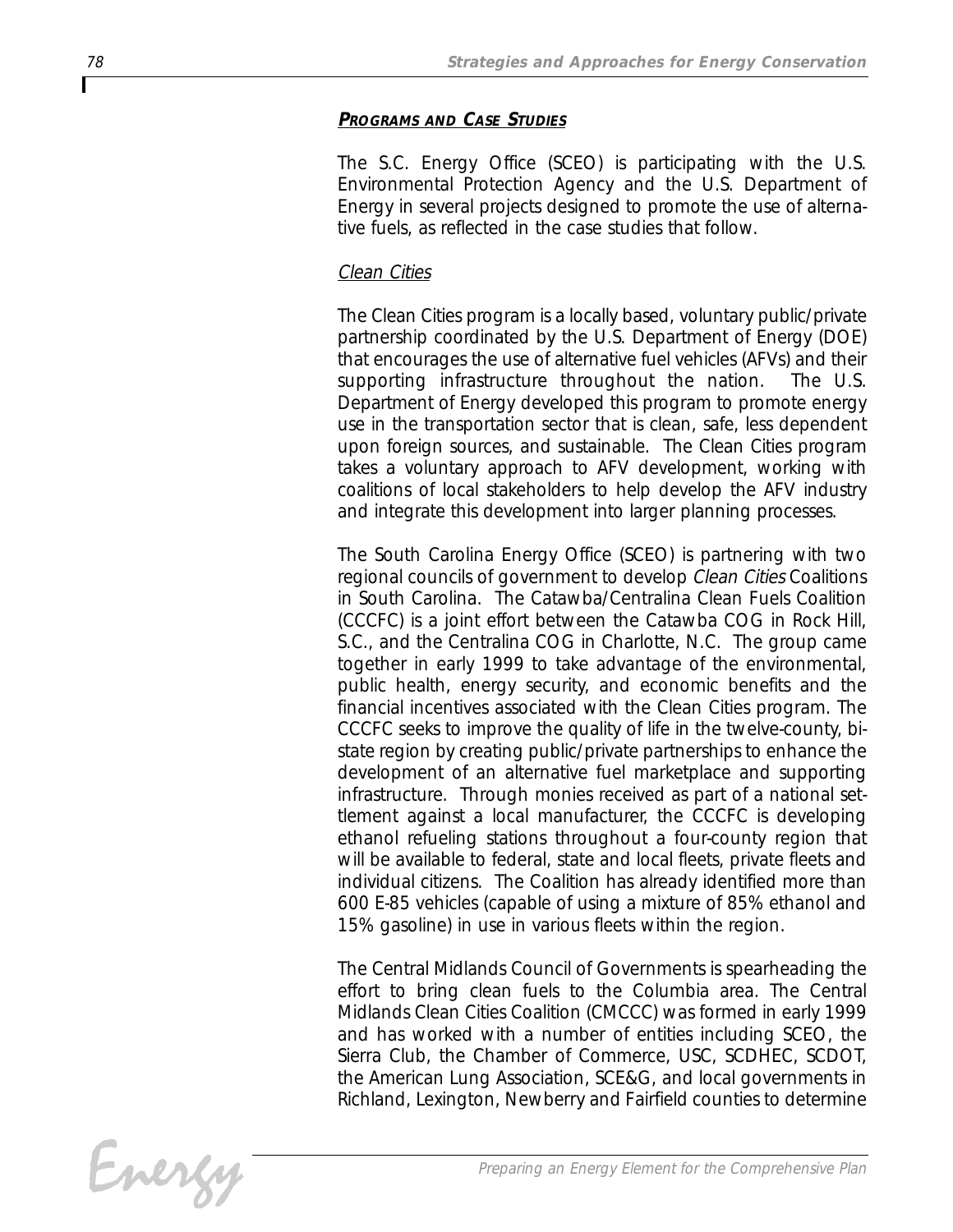*the number of alternative fueled vehicles (AFVs) in the area, the level of interest in purchasing AFVs, and the total number of fleets that will be affected by the Energy Policy Act of 1992 (EPAct92). As a result of consultation with the CMCCC, the Central Midlands Board of Directors decided to purchase seven new compressed natural gas (CNG) transit buses when they replaced SCE&G's aging bus fleet in the spring of 2000. Together these buses are expected to reduce nitrogen dioxide and hydrocarbon emissions by 6,296 pounds per year over a ten-year period, which will result in a cleaner downtown area. The CMCCC is also working to expand the capacity of Columbia's only CNG refueling station and to encourage other agencies to purchase CNG vehicles.* 

## *Geothermal Heat Pump Project*

*Since 1997, the S.C. Energy Office has participated in a special project with a grant from the U.S. Department of Energy (DOE) and in collaboration with Berkeley Electric Cooperative, Palmetto Electric Cooperative, and the South Carolina Energy Research and Development Center. The SCEO has used funding from DOE to accelerate the installation and use of geothermal heat pumps (GHPs) in South Carolina by providing demonstration units at several locations throughout the State.* 

*Through a utility partnership with Berkeley Electric Cooperative (BEC), three sites were chosen to install GHP systems. Mepkin Abbey in Moncks Corner, S.C., installed a system for its Senior Wing – a 12-room assisted living facility designed for the care of the community's elder monks. A hazard mitigation demonstration home located on Calhoun Street in Charleston, S.C., also had a GHP system installed. The third installation was a residence at Hope Plantation on John's Island, S.C., which will be used to train architects, builders and other professionals. BEC also plans to use these facilities to showcase the technology for realtors and others interested in a hands-on experience.*

*The Palmetto Electric Cooperative organized the installation of a GHP system at the Hilton Head Island Visitor and Welcome Center. More than 125,000 people visit the Center annually, making it an ideal location to showcase the technology. A display at the museum promotes the benefits of the system to visitors.*

*Both the S.C. Botanical Gardens Visitor Center and the Geology Museum on the Clemson University campus employ geothermal heat pump systems. The Visitor Center is served by two GHP sys-*

Evergy

*Preparing an Energy Element for the Comprehensive Plan*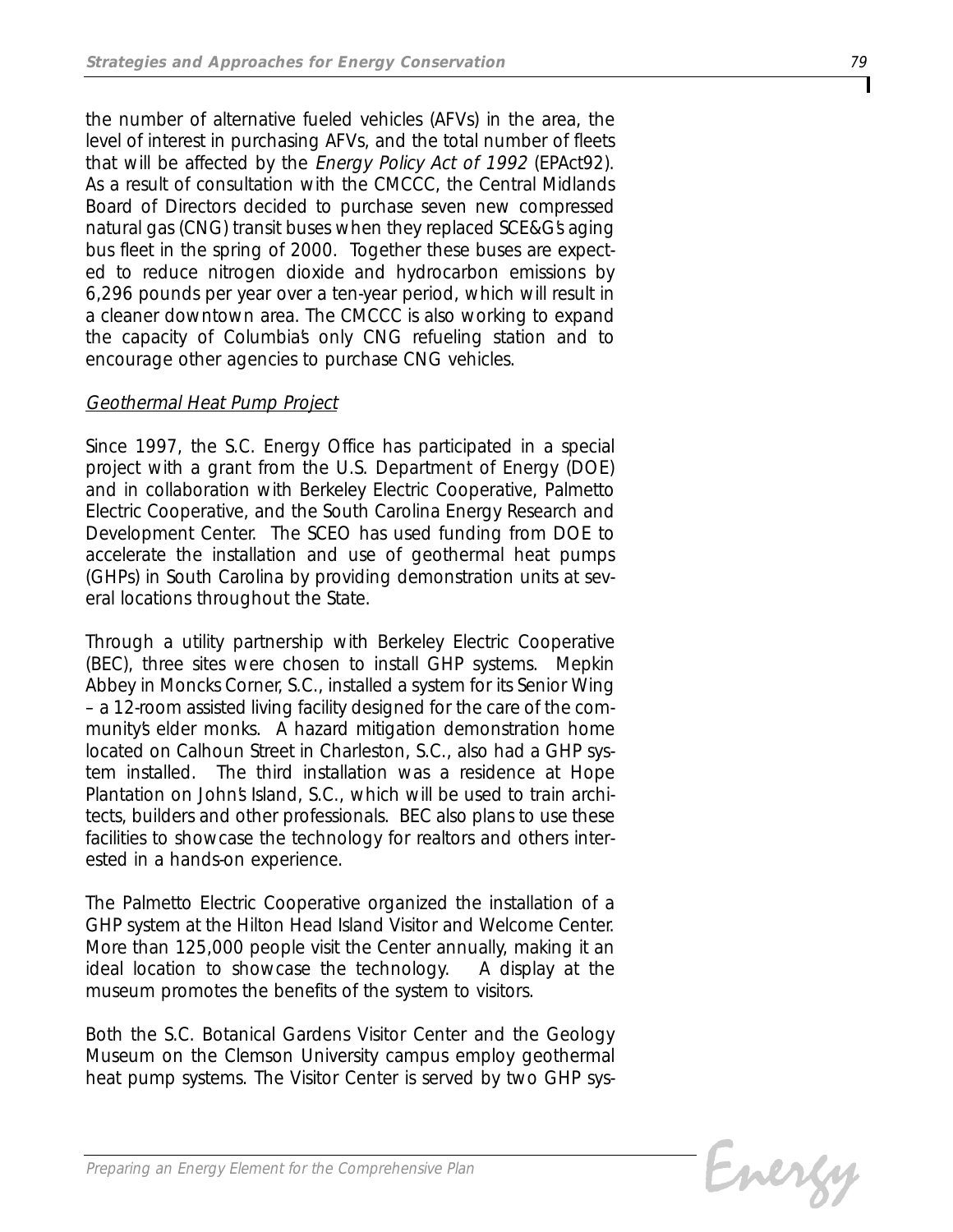*tems providing a total of eleven tons of cooling capacity. The Geology Museum is served by two horizontal-loop systems, totaling approximately ten tons of cooling capacity.* 

*In addition, geothermal heat pumps provide temperature control for two Habitat for Humanity homes that were constructed by the Pickens County Habitat for Humanity organization. Each of the Habitat houses is served by a two-ton horizontal loop GHP.* 

## *Landfill Methane Outreach Program*

*SCEO signed on as a State Ally in EPA's Landfill Methane Outreach Program (LMOP) in order to promote the development of landfill gas-to-energy (LFGTE) projects in the State. The LMOP is a voluntary initiative designed to facilitate landfill gas-to-energy project development nationally. The LMOP accomplishes this by providing hands-on technical assistance, information, software tools, and networking opportunities. In its role as a State Ally, the Energy Office organized a task force made up of public sector representatives – from the S.C. Public Service Commission, the S.C. Department of Health and Environmental Control, Greenville County, Georgetown County and Lexington County – to address LFGTE issues and projects. The task force has developed a primer on landfill gas-to-energy projects, and sponsored a one-day workshop to educate local leaders and professionals on the use of methane gas in December of 1999.*

*In a survey conducted for EPA's LMOP, thirty South Carolina landfills were identified as potential LFGTE project sites. The total potential output of these projects is equivalent to 81 megawatt equivalents (Mwe). If harnessed into usable energy, this would be enough energy to power 60,000 homes for a year. The environmental equivalent would be the same as removing 1.4 million cars from the road for one year and planting 1 million acres of trees.*

*There are many landfill methane conversion projects currently under development throughout the State. These initiatives have in common the view that methane gas is an asset to be harnessed and sold, rather than a liability that must be disposed of. At present, most landfills flare off the highly combustible gas, instead of opting for conversion to a renewable energy source. Two projects, one in Spartanburg County at the Palmetto Landfill and another in Richland County at the Screaming Eagle Landfill, involve piping the methane gas to nearby industrial users for use in boilers. In Georgetown County and at Hickory Hill Landfill in Jasper County, the use of methane gas from the landfills to heat*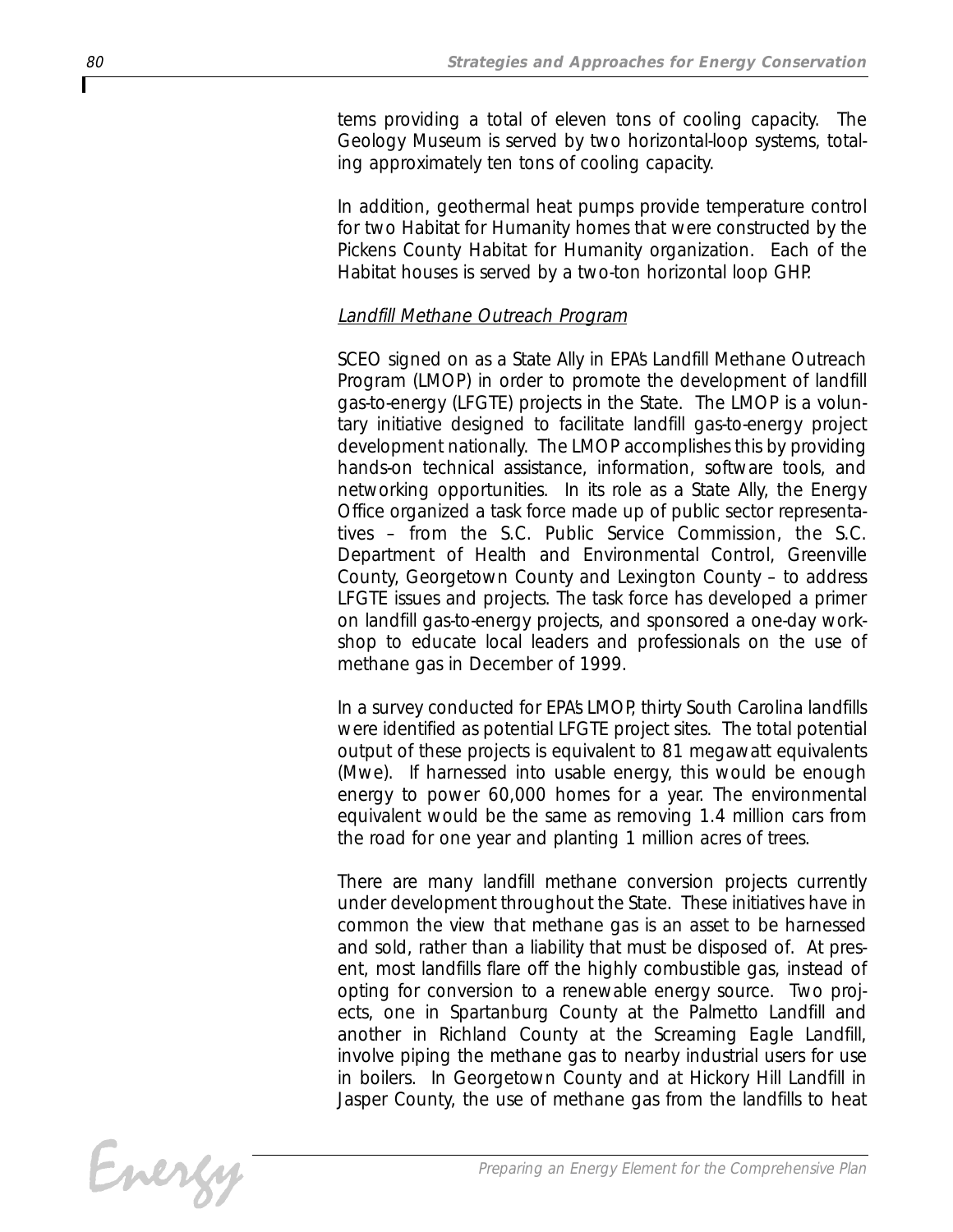*commercial greenhouses is being explored. Not only will this provide a needed outlet for the methane, the greenhouses will also provide local jobs. Horry County is working with Santee Cooper – the state-owned electric and water utility and the nation's fourth largest public-power system – on a project to convert the methane from the county landfill into electricity.*

## *The Center for Alternative Energy Transportation*

*York Technical College in Rock Hill, South Carolina, hosts a Center for Alternative Energy Transportation. The College serves as a center for excellence in alternative fuel vehicle (AFV) technical training, providing educational opportunities to individuals, industries and government agencies to support the introduction and growth of AFVs as a viable mode of transportation. York Tech is the only two-year institution with this designation by the U.S. Department of Energy to develop and demonstrate electric vehicle technology. The College has partnered with the City of Rock Hill, the City of Charlotte, Duke Power, the Town of Hilton Head Island, the Discovery Place science museum and the South Carolina Governor's Office to integrate electric vehicle use into operations. The Center has also expanded its program to include development and educational programs for liquefied petroleum gas, compressed natural gas, propane and hydrogen. The program currently operates and supports a diverse fleet of 21 electric vehicles.* 

## *Recycling*

*Though most of us recognize that recycling is driven by environmental concerns, it can also yield significant energy savings. Less energy is used to produce products from recycled material than from virgin material. For example, producing aluminum cans from recycled materials uses 90% less energy than manufacturing cans from new materials. Savings for other metals range from about 50 to 90%. Producing recycled paper uses from 23 to 70% less energy, depending on the grade of paper.109*

*Less energy is used to produce products from recycled material than from virgin material.*

Energy

*Preparing an Energy Element for the Comprehensive Plan*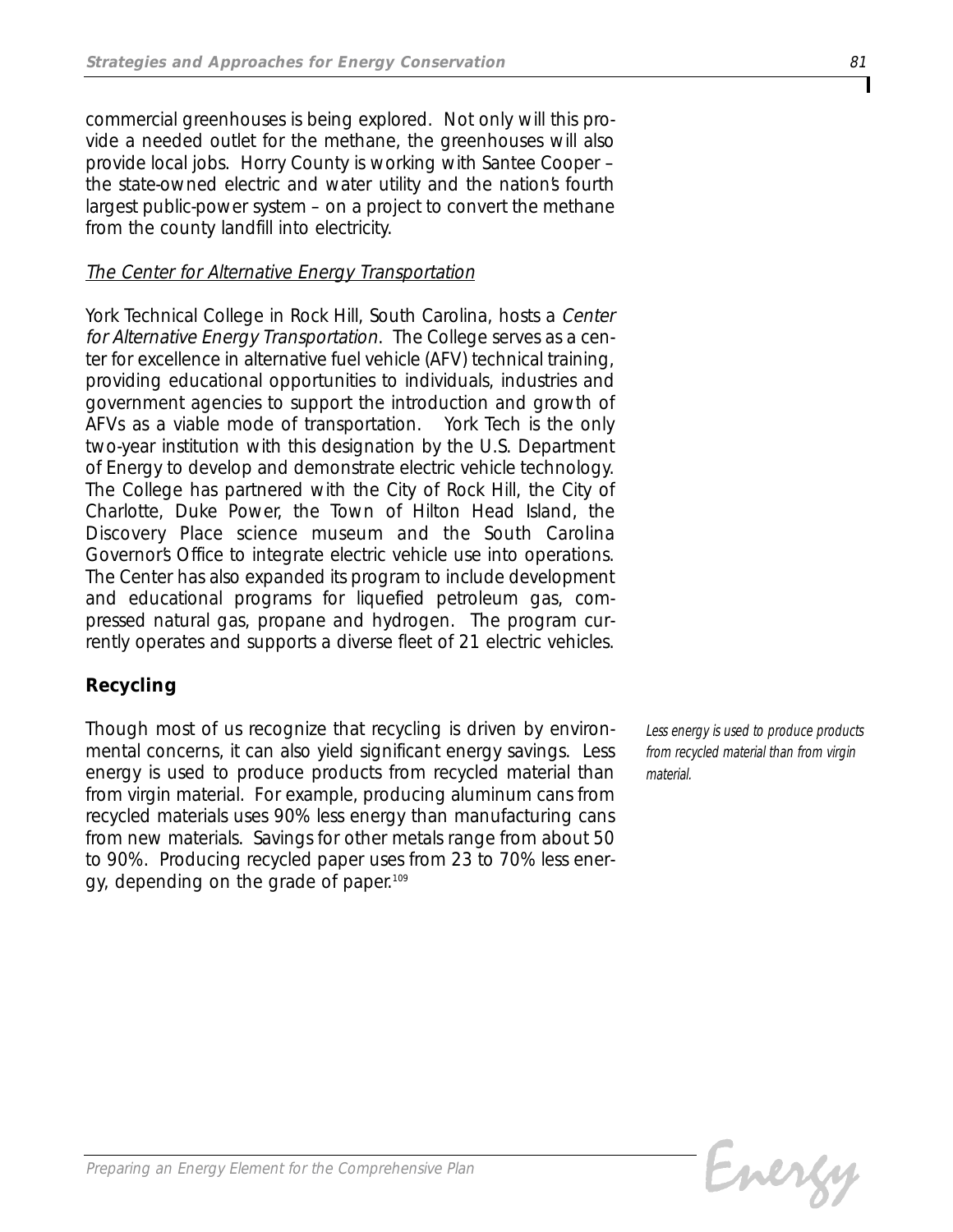| <b>Material</b>           | Million Btu per<br><b>Ton Saved</b> | Percent<br><b>Energy Saved</b> |
|---------------------------|-------------------------------------|--------------------------------|
| Aluminum                  | $168.5 - 281.0$                     | $92 - 96%$                     |
| Steel                     | $7.8 - 19.0$                        | $47 - 74\%$                    |
| Steel and Iron            | $9.2 - 15.5$                        | $63 - 74%$                     |
| Lead                      | $5.5 - 17.4$                        | $56 - 65%$                     |
| Copper                    | $40.3 - 94.7$                       | $84 - 95%$                     |
| Glass (20% recycled)      | 0.59                                | 4%                             |
| Glass (50% recycled)      | 1.47                                | 11%                            |
| Glass (100% recycled)     | 2.95                                | 22%                            |
| Plastic - polyethylene    | 96.0                                | 97%                            |
| Plastic - polymer         |                                     | $90 - 95%$                     |
| Rubber                    | $22.0 - 22.1$                       | $70 - 71%$                     |
| Newspaper (33% recycled)  | 1.23                                | 23%                            |
| Newspaper (100% recycled) | 2.42                                | 53%                            |
| Paper                     | $14.0 - 35.5$                       | $60 - 70%$                     |
| Low-grade Paper           | 12.0                                | 70%                            |
| High-grade Paper          |                                     | 60%                            |
| Writing & Printing Paper  | 16.4                                | 33%                            |
| Corrugated Cardboard      | $6.3 - 12.2$                        | 24%                            |
| Paperboard                |                                     | $10 - 20%$                     |
|                           |                                     |                                |

*Table 6. Energy Savings from the Recycling of Selected Waste Materials*

*Source: California Energy Commission, Energy Aware Planning Guide.*

*To be effective, recycling programs should have a recycling coordinator and include penalties and incentives for public compliance.*

*Recycling has become a higher priority in South Carolina in recent years. The South Carolina Code of Laws requires most counties to develop solid waste management plans that include an extensive recycling component. Instead of developing an individual plan, counties also have the option of participating in a regional solid waste management program. Whether the plan is for the county or the region, all local governments within the service area must participate in the planning process. Solid waste management plans must include a recycling or resource recovery program, unless the county or region proves that such a program is economically infeasible, impracticable, or unnecessary to meet the State's waste recycling goals. The community facilities element of the local comprehensive plan should reflect the goals of the county waste management plan to ensure consistency of local government planning priorities. To be effective, recycling programs should have a recycling coordinator and include penalties and incentives for public compliance. Recycling programs should also include a public education program on the benefits of recycling and the local recycling program. Counties or regions that have a*

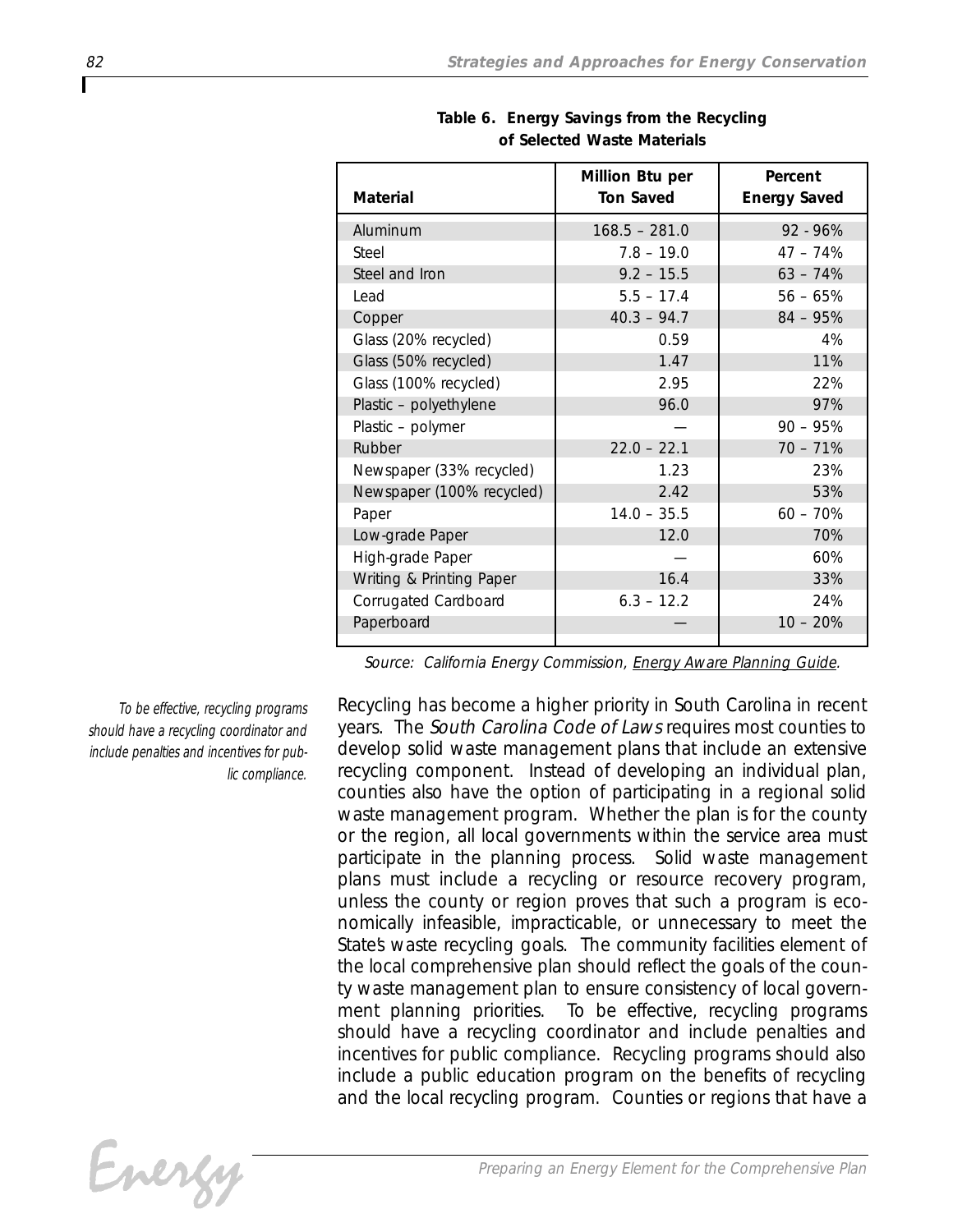*solid waste management plan must provide citizens the opportunity to recycle through curbside collection systems, drop-off centers, collection centers, or collection systems for multi-family residences as appropriate.*

*Though recycling requires extra individual effort, the public is increasingly supportive of recycling programs. For instance, residents responding to the 1999 Greenville County Community Survey indicated that conservation, nonprofit recycling, and curbside recycling are all very important to their community.110 Such grassroots support is vital to local recycling programs, which depend upon the active participation of individuals for their overall success. Support from the business community is also key. Local government recycling focuses primarily on residential recycling and it is generally up to individual businesses and industries to incorporate recycling into their internal operations.*

*The success of local recycling programs is highly dependent on the role of local government. To encourage recycling, jurisdictions should provide clean, efficient and accessible recycling facilities. Educational programs on the benefits of recycling and the use of local recycling facilities should target a wide range of users – including children. Jurisdictions can partner with local community groups to seek funding for improvements and education and to develop programs aimed at increasing participation in recycling efforts. Partnerships can also be developed with local businesses and industries to encourage recycling in the commercial and manufacturing sectors. Local zoning ordinances and building codes can be amended to allow for and/or require adequate space for recycling and access to pickup for recyclables in new commercial buildings. In multi-family developments space should be included for recycling containers near trash bins or enclosures for residents to deposit recyclables. Requirements for commercial and industrial developments depend on the specific land use and the anticipated waste stream. Whether reviewed on a case-by-case basis or required to meet minimum standards for categories of use, requirements for businesses and industries should be flexible to accommodate changing equipment and collection practices and to encourage creativity. Land should also be made available in appropriate locations for recycling activities. Zoning ordinances and maps can be amended to include areas that permit various types of recycling facilities, from local collection stations to fullscale, staffed operations.*

*To encourage recycling, jurisdictions should provide clean, efficient and accessible recycling facilities.* 

Evergy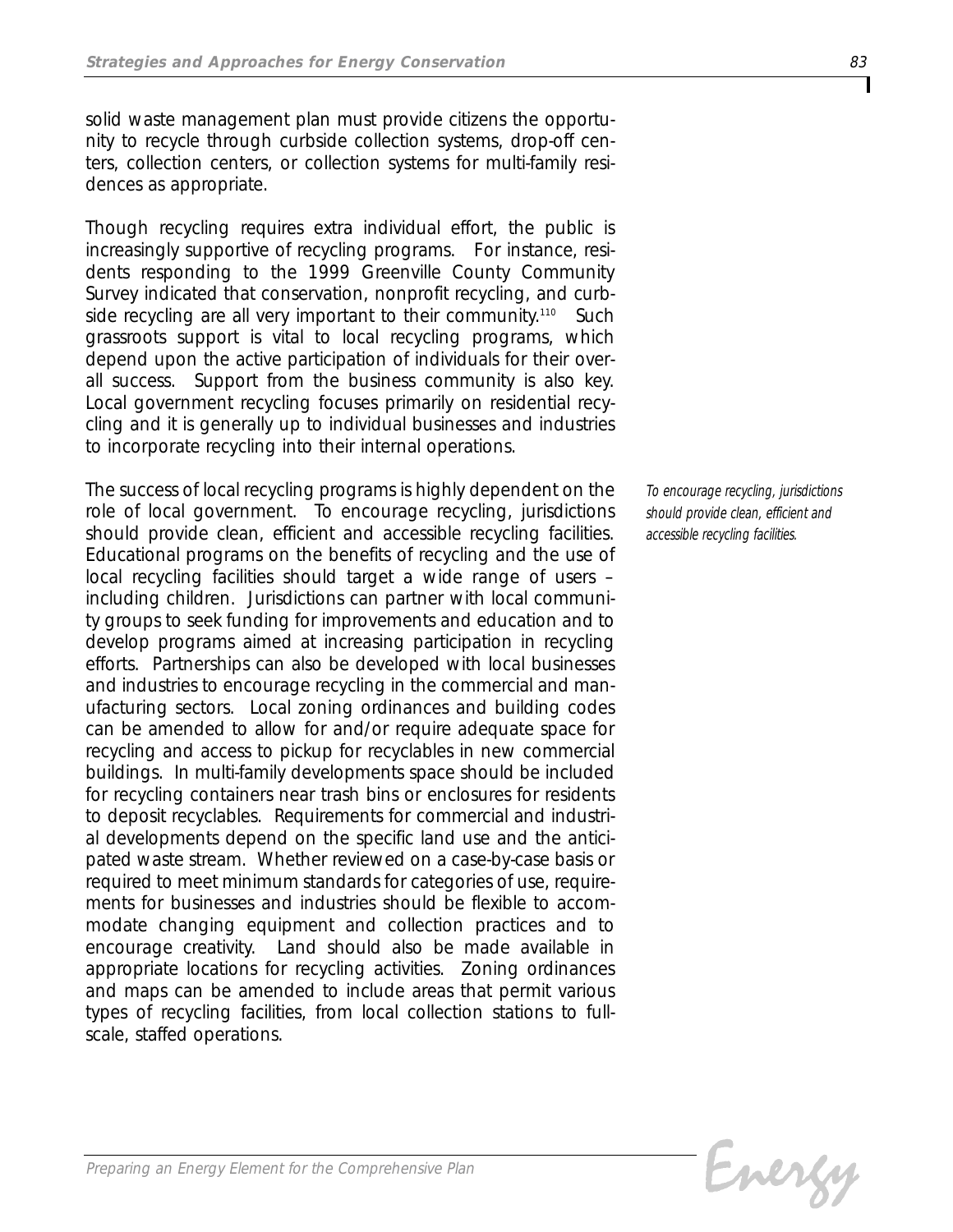## *CASE STUDY*

## *Lexington County Recycling Centers*

*Lexington County, South Carolina, has developed a comprehensive recycling program anchored by twelve manned convenience stations located throughout the County. Residents are able to drop off their pre-sorted household trash at the stations for recycling by the County. At the stations, recyclables are sorted by categories such as newspaper, office paper, magazines, plastic, aluminum, foam rubber, cardboard and metals. Oil, oil filters and oil containers are also accepted for recycling. Larger items such as appliances and tires are collected for recycling at the County landfill. The County collects more than 5,900 tons of recyclable materials each year including approximately 120 tons of mixed plastics, 30 tons of aluminum, 1,800 tons of newspaper, 650 tons of cardboard, 300 tons of tires, 2,000 tons of metals (including household appliances) and more than 90,000 gallons of oil. The convenience stations have been very successful and enjoy tremendous citizen support, primarily because the stations are clean and efficient. An additional benefit is that the County has hired special needs clients from nearby Babcock Center as attendants for the stations, providing them with needed work experience and additional onsite help for convenience station customers.111*

*NOTES*

Г

Energy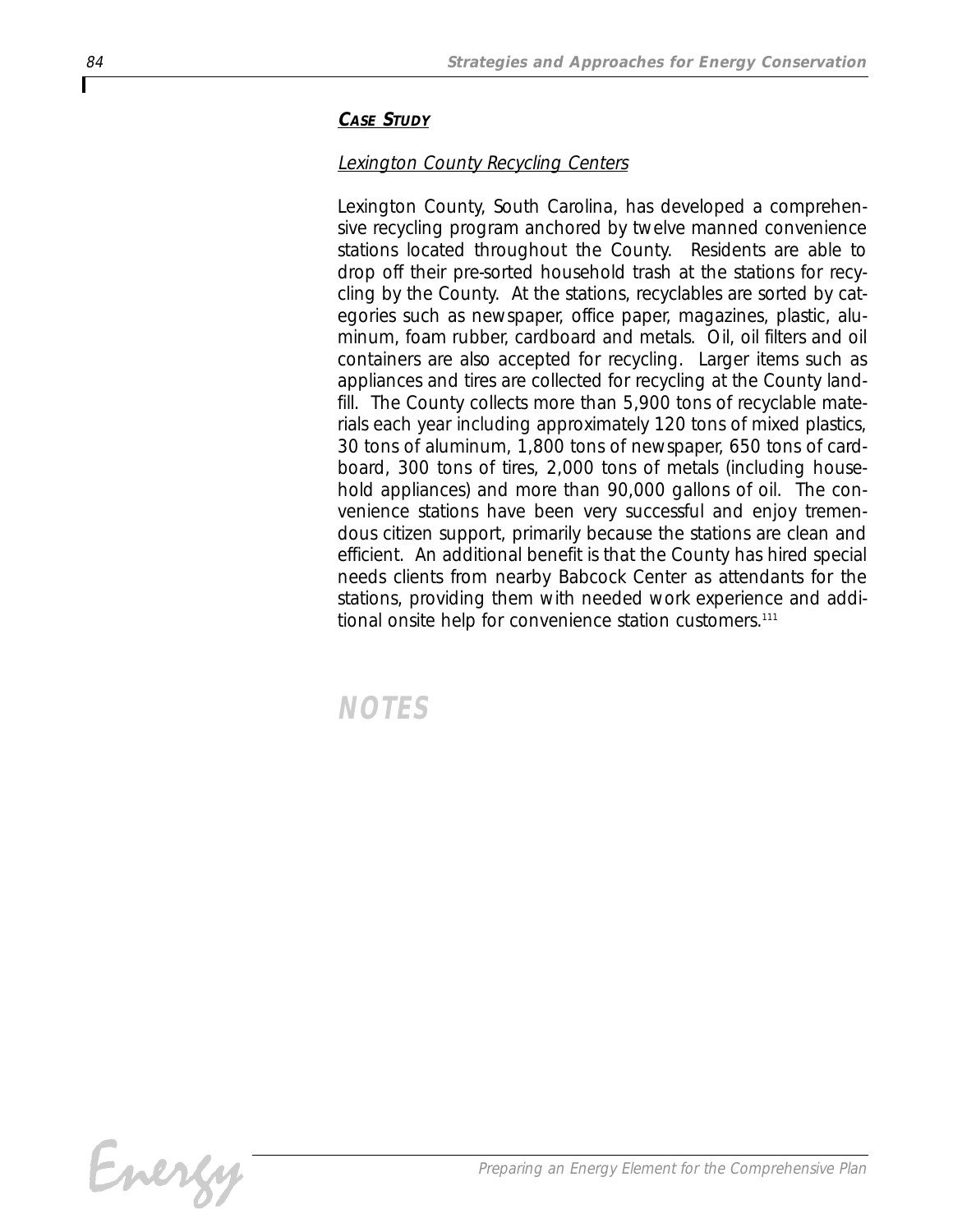## *Housing Opportunities*

*Nearly one-fifth of the energy consumed in South Carolina is attributed to residential use. The State has experienced a 97% increase in residential energy use since 1970, more than twice the national increase.112 As residential energy consumption continues to rise, its impact on overall energy consumption becomes more significant. Consequently, in order to substantially reduce overall energy use at the local level it is important to include policies and programs that target reductions in residential energy use.* 

*The Berkeley Electric Cooperative (BEC) estimates that 46% of the total energy used by a typical new home in their service area (portions of Berkeley, Charleston and Dorchester Counties) is for heating and cooling. Energy needed individually for heating and for cooling is nearly equal, with 25% of total energy used for heating and 21% used for air conditioning. BEC estimates that another 23% of total energy is used for water heating, with the remaining 31% used for lighting, refrigeration, cooking and other activities.113 The BEC service area is located in the S.C. Lowcountry where temperatures are slightly warmer than in more northern areas of the State. Even with a small variance in temperature depending on location within the State, the BEC figures provide a good representation of residential energy usage in South Carolina. With nearly half of residential energy consumption in the State devoted to indoor temperature control, energy conservation efforts must include measures designed to reduce heating and cooling needs. Since heating and cooling are closely tied to factors such as outside air temperature and wind, it is possible to implement residential construction and development design measures that will result in significant energy savings.*

*As discussed in previous sections, development design characteristics such as density and housing type are significant factors in residential energy use. Multi-family and other attached housing unit types incorporating shared walls require less energy for heating and cooling. Smaller detached single-family, attached single-family and multi-family homes use less energy for space heating and cooling than larger, more traditional single-family detached homes. In addition, the shorter streets included in compact (higher density) housing developments help reduce vehicle trips and require less energy to construct and maintain.* 

*Proper siting of individual housing units can also yield energy savings. The site orientation of a building has a significant effect on*

*With nearly half of residential energy consumption in the State devoted to indoor temperature control, energy conservation efforts must include measures designed to reduce heating and cooling needs.* 

Energy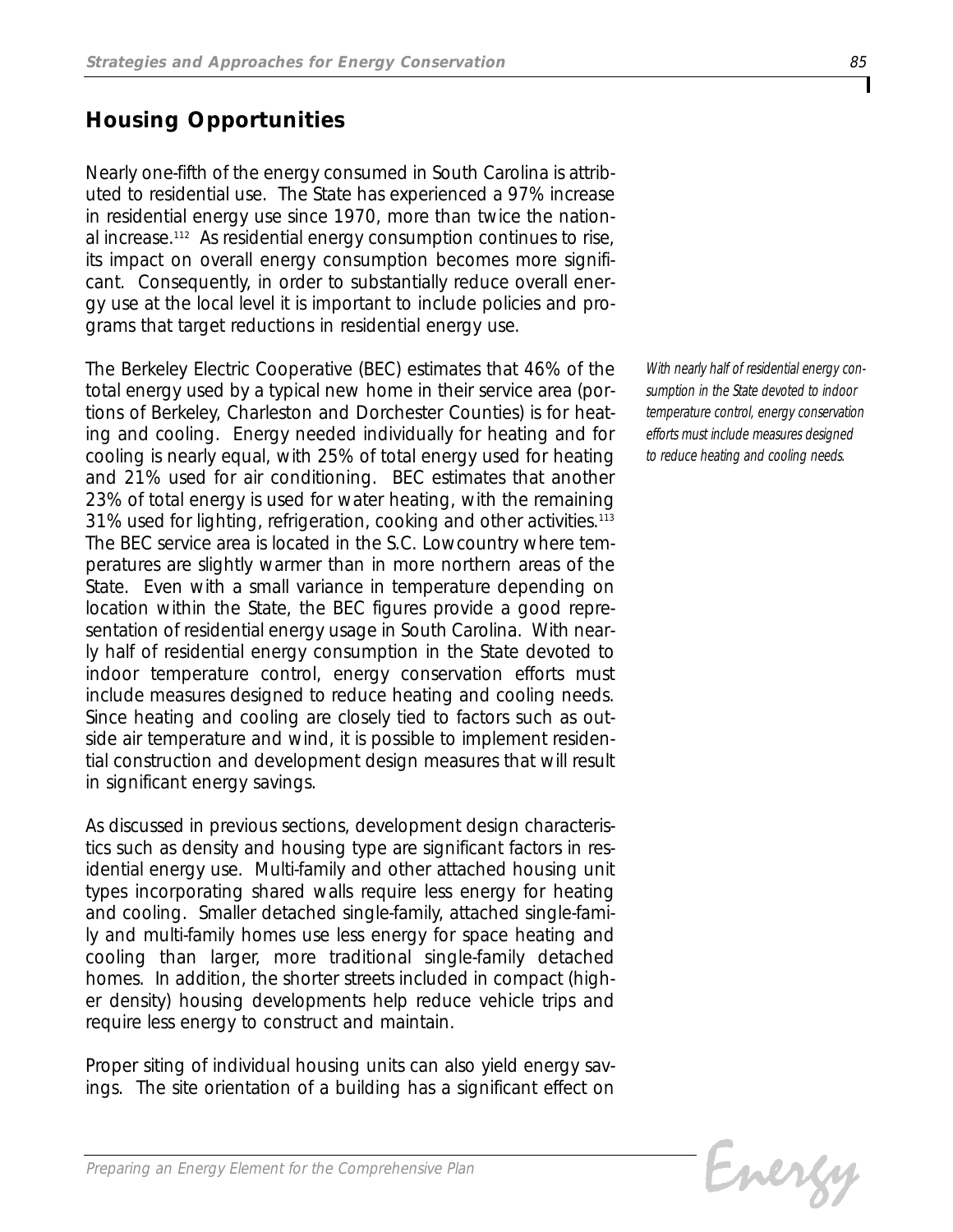*heating and cooling needs. In hot, humid areas such as South Carolina, protecting homes from the hot summer sun and assuring good air movement in and through the site are important design considerations. Homes should be sited to maximize shade and wind flow. When possible, residences should be positioned high on a slope near the crest of a hill where wind velocities are highest. Primary outdoor living areas should also be oriented to take advantage of prevailing breezes.* 

*There is a great difference in the amount of solar energy that falls on each wall of a building, depending on the season and the direction the building faces. As shown in Figure 9, buildings that face south receive the maximum possible sunlight in winter, when it is most needed to reduce heating needs. If possible, homes in South Carolina should be oriented to face south or southeast, with an ideal orientation of 5 degrees south-southeast.114 However, building orientation in residential developments is often dependent on the street layout, since houses generally face the street. If street orientation is primarily from east to west, either the front or back walls of the homes (the largest sides with the most windows) should face south.115*





*Source: Erley, Duncan, David Mosena, and Efraim Gil, Energy-efficient Land Use – PAS Report 341.*

*Simply orienting well-insulated buildings to maximize southern window exposure and minimizing windows on the east and west can reduce heating and cooling needs by 20 to 50%.*

*Within the home, living areas should be located on the south and west sides, leaving the northeast portion for inactive areas like garages or storage rooms. North-facing exterior walls should be well insulated and have few, if any, windows. Windows on the east and west sides of the home should be minimal as well. Simply orienting well-insulated buildings to maximize southern window exposure and minimizing windows on the east and west can reduce heating and cooling needs by 20 to 50%.116 Overhangs,*



*If possible, homes in South Carolina should be oriented to face south or southeast, with an ideal orientation of 5 degrees south-southeast.*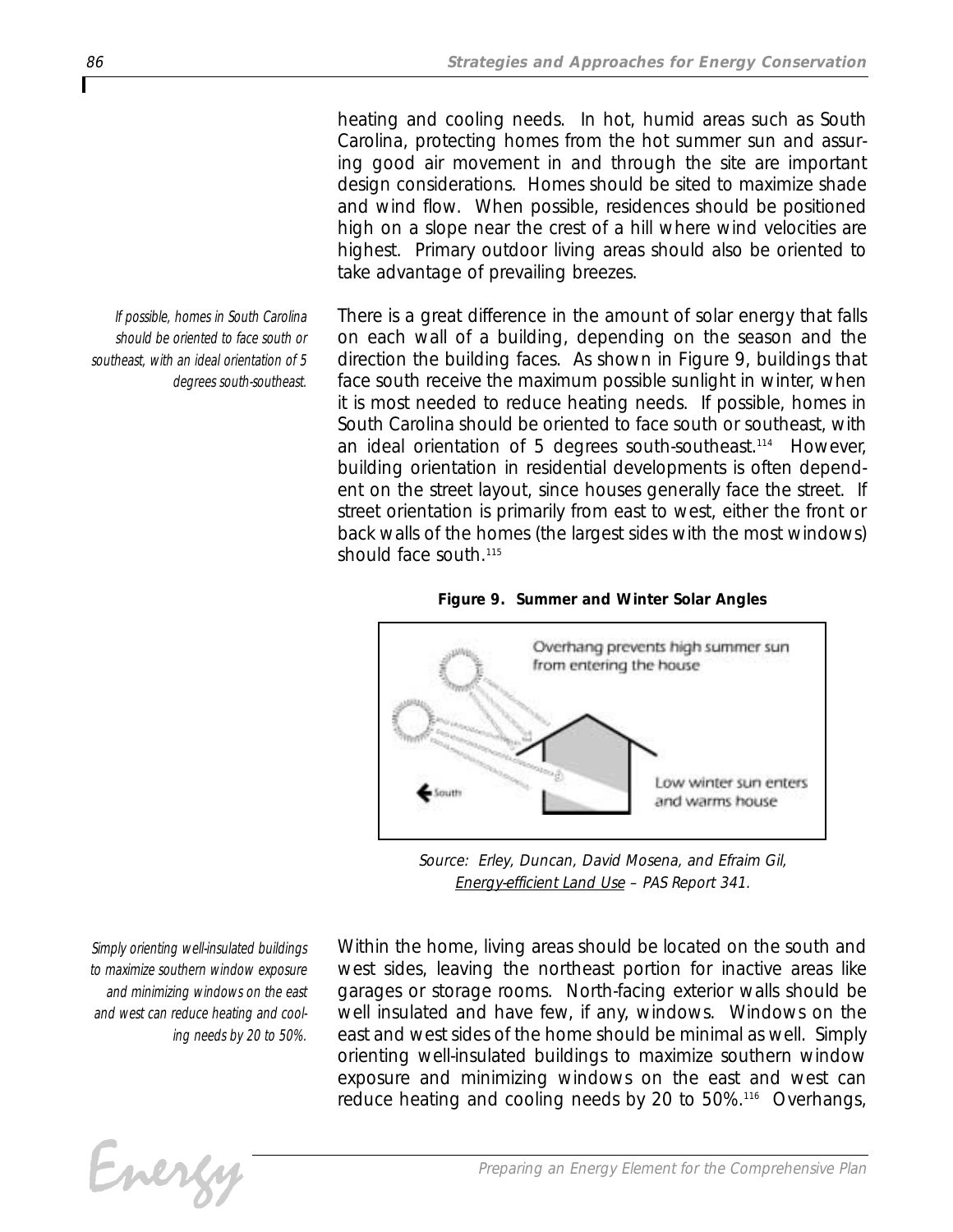*awnings and vegetation should be added on the south, east and west sides of the home to provide shade to the building and the surrounding ground. Exterior shading is critical, since it is seven times more effective to cool a building by shading the exterior rather than by interior shading such as blinds or draperies. Trees are one of the most effective ways to keep the sun's rays from entering a building. Through proper placement of a few mature trees, a building can be shaded for most of the daytime hours. Deciduous trees can block about 80% of summer radiation.117 In winter, when the sunlight is welcome, deciduous trees permit solar energy to warm buildings and the surrounding ground (see Figure 10). A single tree 8 inches in diameter can pay for itself in six years by shading a medium-sized house and lowering air conditioning costs during the summer.118*



*Figure 10. Microclimatic Effect of Deciduous Trees*

*Source: Erley, Duncan, David Mosena, and Efraim Gil, Energy-efficient Land Use – PAS Report 341.*

*If buildings are located to take advantage of them, water bodies can also have a moderating effect on climate, providing cross breezes for natural cooling. The daily differences between land and water temperatures can produce constant breezes in many areas. While people often want to live near water for the recreation opportunities and views, the cooling effects of water are an important and often overlooked benefit.119*

*Building construction and materials also play an important role in energy consumption. The use of light-colored and reflective materials, particularly on the roof, can result in lower temperatures, reducing cooling energy needs by up to 20%.120 Air-tight con-* *A single tree 8 inches in diameter can pay for itself in six years by shading a medium-sized house and lowering air conditioning costs during the summer.*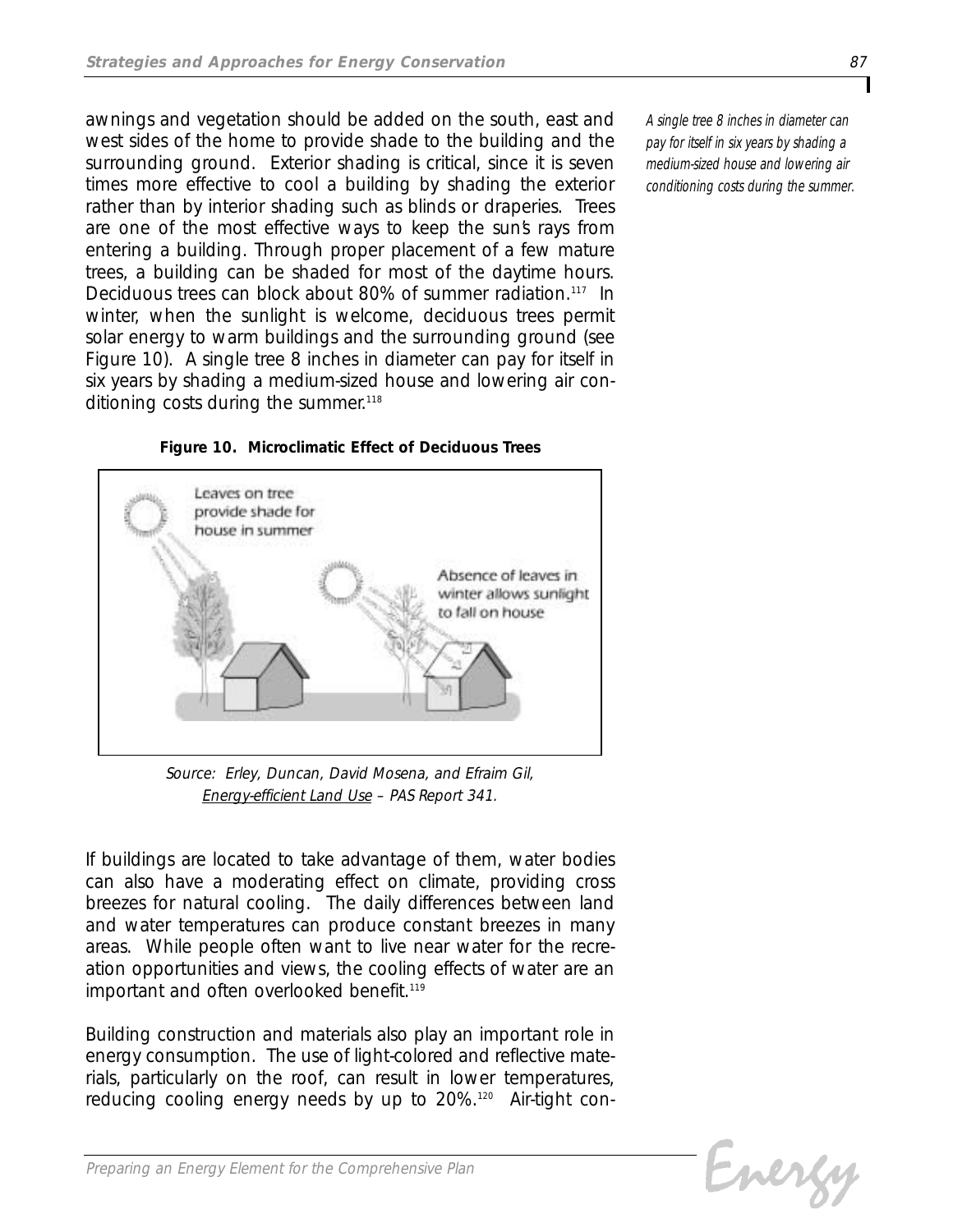*Studies of energy retrofits (primarily insulation improvements) on older singlefamily homes nationwide indicate overall energy savings of 20 to 25%* *struction that includes proper insulation, thermal windows and adequate weatherproofing will also reduce heating and cooling needs. Studies of energy retrofits (primarily insulation improvements) on older single-family homes nationwide indicate overall energy savings of 20 to 25%. Simply installing ceiling insulation in older homes reduced space heating energy use by 13 to 21%. Likewise, energy savings of 14 to 16% were accomplished when older multi-family residential buildings were retrofitted to save energy.121 In Portland, Oregon, a weatherization program targeting low-income single and multi-family housing is saving more than 44 million kilowatt hours per year. The City has weatherized 2,600 single-family homes and 21,000 multi-family housing units in the 14 years since the program was initiated, resulting in yearly monetary savings to residents of more than \$2.5 million.122*

*South Carolina has recently taken steps to ensure the incorporation of energy saving measures into all residential construction. In 1997, the General Assembly adopted a mandatory statewide building code that included the Council of American Building Officials' Model Energy Code as the official state energy code. Prior to the 1997 legislation less than 40% of South Carolina's counties had adopted building codes and even fewer had building code enforcement. The legislation allowed up to three and a half years for counties and municipalities to adopt building codes and set up an enforcement agency. Since the legislation was adopted, 95% of the jurisdictions in the State have adopted the building code and the accompanying energy code. The energy code requires new buildings to have insulation with a minimum rating of R-30 for ceilings, R-13 for exterior walls and R-19 for floors (with crawl space). Double-pane windows or single-pane with storm windows are also required.123*

*Additional residential energy savings can be realized through the incorporation of relatively inexpensive measures such as programmable thermostats, energy-efficient lights and water heaters, and air-tight, well insulated doors. Though more expensive, solar heating or water heating systems and geothermal heat pumps are much more energy-efficient than conventional heat pumps and water heaters and actually pay for themselves through energy cost savings over time. On average, the investment for a residential geothermal heat pump can be recouped in 2 to 10 years and recoupment for a well-designed and properly installed solar water heater can be realized in 4 to 8 years.*

*Energy-efficient housing equates to more affordable housing. Development and construction costs for compact residential devel-*

*Though more expensive, solar heating or water heating systems and geothermal heat pumps are much more energyefficient than conventional heat pumps and water heaters and actually pay for themselves through energy cost savings*

*over time.*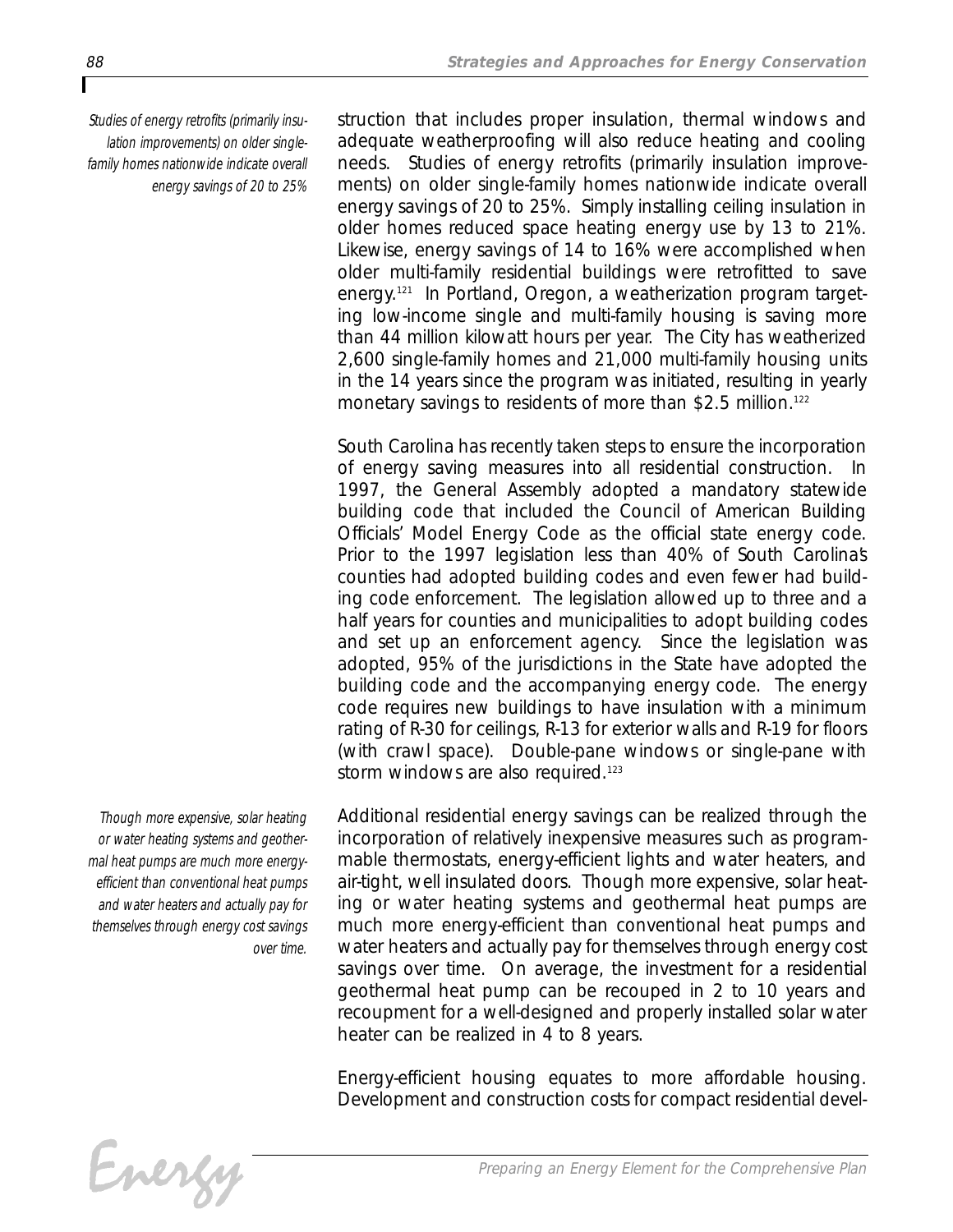*opments are generally less expensive because each unit requires less land, site preparation and infrastructure, and typically less floor and wall area. When these savings are passed on to the homebuyer or renter, housing costs become affordable to a broader range of income levels. However, the direct cost of renting or buying a home is not the only barrier to affordability. Accessibility issues such as alternatives to car ownership, proximity of necessary services such as childcare and retail, and proximity to work also affect housing affordability. In addition to saving energy, the provision of transportation alternatives and a mixture of uses that include convenience shopping, childcare and nearby workplaces also make neighborhoods more affordable for residents.* 

*Another aspect of affordability is housing upkeep and maintenance. Homes that are built to be energy-efficient are also less expensive to maintain. Reductions in heating and cooling needs can equate to significant savings on utility bills. The addition of energy-efficient lights, refrigeration, water heating and appliances can also lower overall housing costs.* 

*There are a number of ways in which local governments can influence the incorporation of energy conservation practices into building and development in their communities. Along with adopting and enforcing State building and energy codes, jurisdictions can develop local requirements to ensure energy-efficient construction and site development. One way to accomplish this is to amend land use regulations to require solar access for buildings and to encourage or require energy-efficient site design. Requirements more stringent than those in the State code can also be added to local building codes to strengthen energy conservation practices. Partnerships can be forged with civic groups and local utility providers to educate the public on the benefits of energy-efficient construction and site design and to promote the use of energy-efficient appliances. These partnerships could also seek funding for programs such as weatherization, upgrade opportunities to energy-efficient heating and cooling units and appliances, and other energy conservation measures.*

## *PROGRAMS AND CASE STUDIES*

## *S.C. Manufactured Housing Energy Efficiency Certification*

*In an effort to promote energy-efficient construction in manufactured housing, the S.C. Energy Office provides certification through a program launched in 1998. Through this program, the SCEO distributes S.C. Manufactured Housing Energy Efficiency*

*Homes that are built to be energy-efficient are also less expensive to maintain. Reductions in heating and cooling needs can equate to significant savings on utility bills.*

Evergy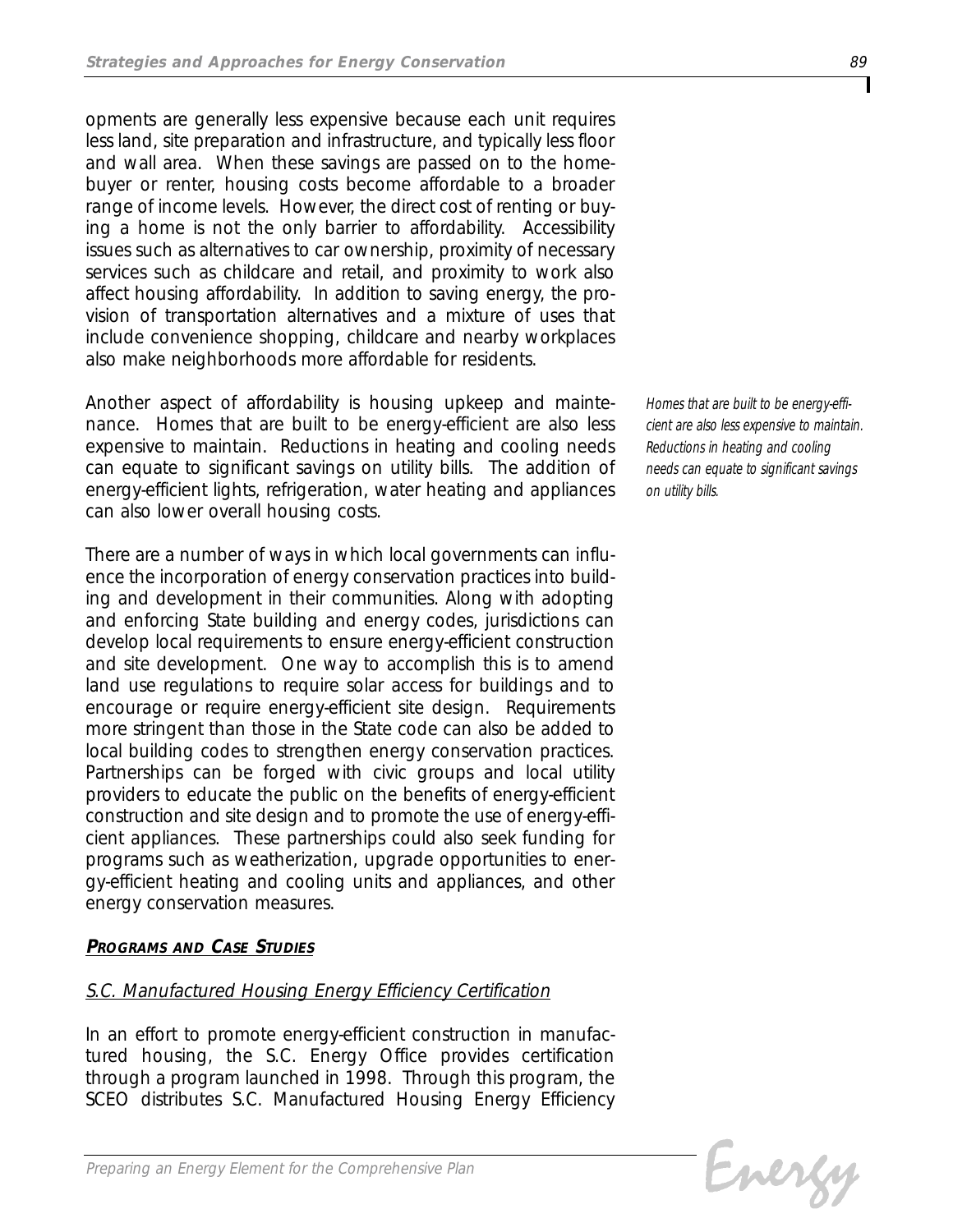*Labels to qualified manufacturers. The S.C. Manufactured Housing Energy Efficiency Label certifies that the manufactured home meets or exceeds the energy efficiency levels provided for in the South Carolina Code of Laws. By law, energy labels may only be placed on homes that meet or exceed the minimum requirements for energy efficiency. To meet energy efficiency standards, the home must have storm or double-pane glass windows, insulated or storm doors, and a minimum insulation thermal resistance rating of R-11 for walls, R-19 for floors and R-30 for ceilings, or equivalent allowances. More than 10,000 labels were distributed in both 1998 and 1999. The impact of the program on overall energy efficiency in the manufactured housing sector has been tremendous, with nearly 75% of manufactured homes sold in the State today certified as energy-efficient – a major increase from the 4% of manufactured homes sold in 1992 that met energy efficiency standards.*

# *NOTES*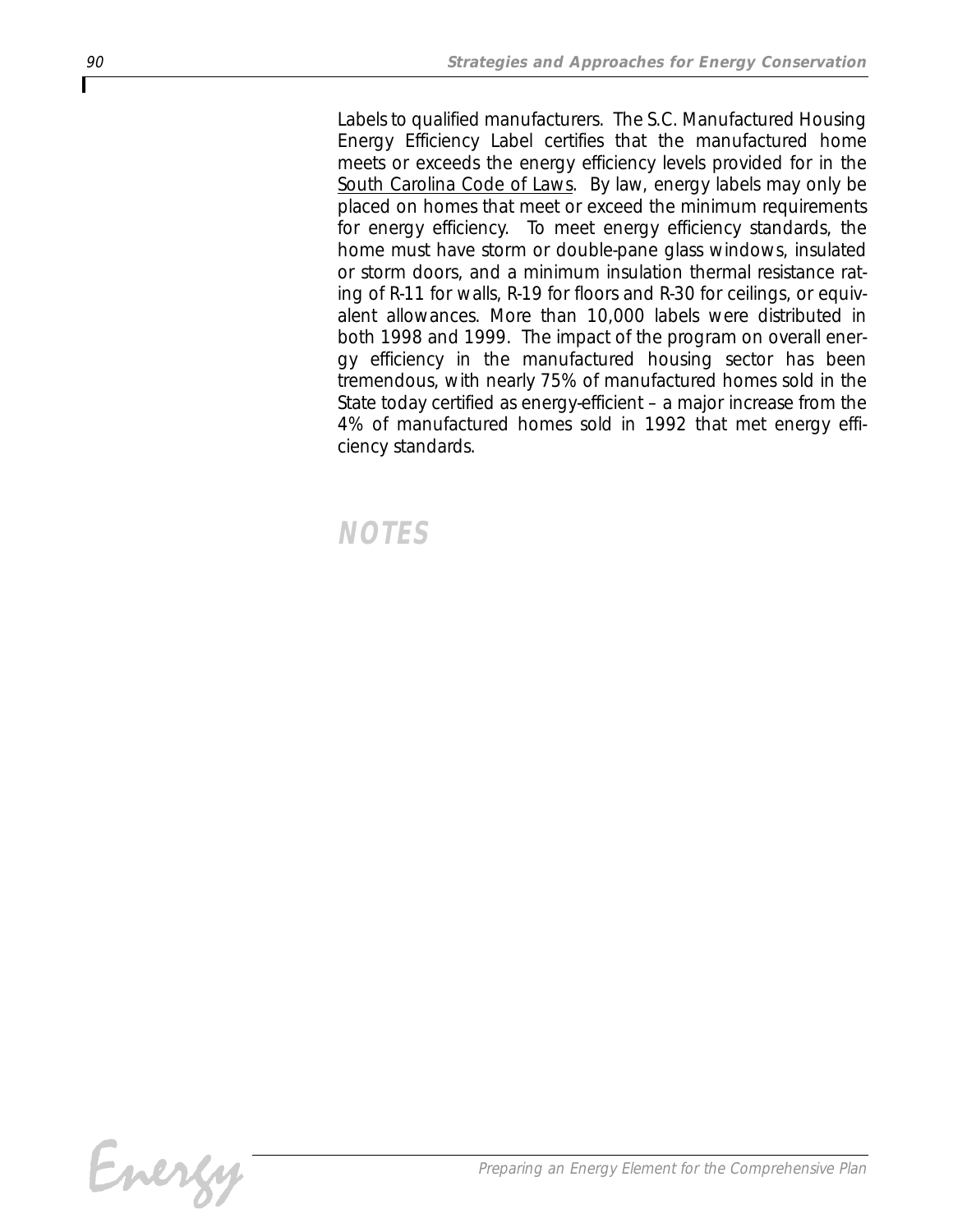## *Community Facilities Opportunities*

*Community facilities include projects and activities essential to a community's sustained growth and development. Utilities, infrastructure, governmental and educational functions are addressed under the vast community facilities umbrella. These functions include water and sewer service, electric and natural gas, telecommunications access, stormwater management, transportation, solid waste collection and disposal, police and fire protection, health care, emergency medical services, governmental facilities, emergency preparedness, educational facilities, parks and recreation, libraries and other institutional uses. Community facilities have substantial influence on energy usage patterns in a community and provide an effective arena for the introduction and implementation of energy conservation measures.*

*While community facilities are provided and maintained primarily by local government and by institutions within the community, some facilities such as roads and educational centers are built and maintained by the state or federal government. Institutional facilities also include hospitals, health clinics, private schools and colleges and other public, non-governmental facilities.*

*Local governments and institutions are among the leading consumers of energy within a community. This is due in large part to the size of public buildings and facilities, coupled with the fact that such facilities are often older and less energy-efficient. Institutions such as hospitals, police stations and prisons are in operation 24 hours a day and rely on equipment that requires substantial amounts of energy around the clock. Schools and other public buildings have a great deal of traffic in and out of the buildings, which significantly increases the heating and cooling needs of such facilities.*

*As high-profile energy consumers, local governments and institutions have a tremendous opportunity and responsibility to promote energy conservation through the efficient use of energy within their operations. In addition to the significant energy cost savings that can be realized through energy conservation within public institutions, successful programs can also encourage private entities and citizens to conserve energy. Local government conservation efforts typically fall into one of several categories: administration, policies and employee education; community facility site selection; building efficiency and site design; facility management; and fleet efficiency.*

*As high-profile energy consumers, local governments and institutions have a tremendous opportunity and responsibility to promote energy conservation through the efficient use of energy within their operations.* 

Evergy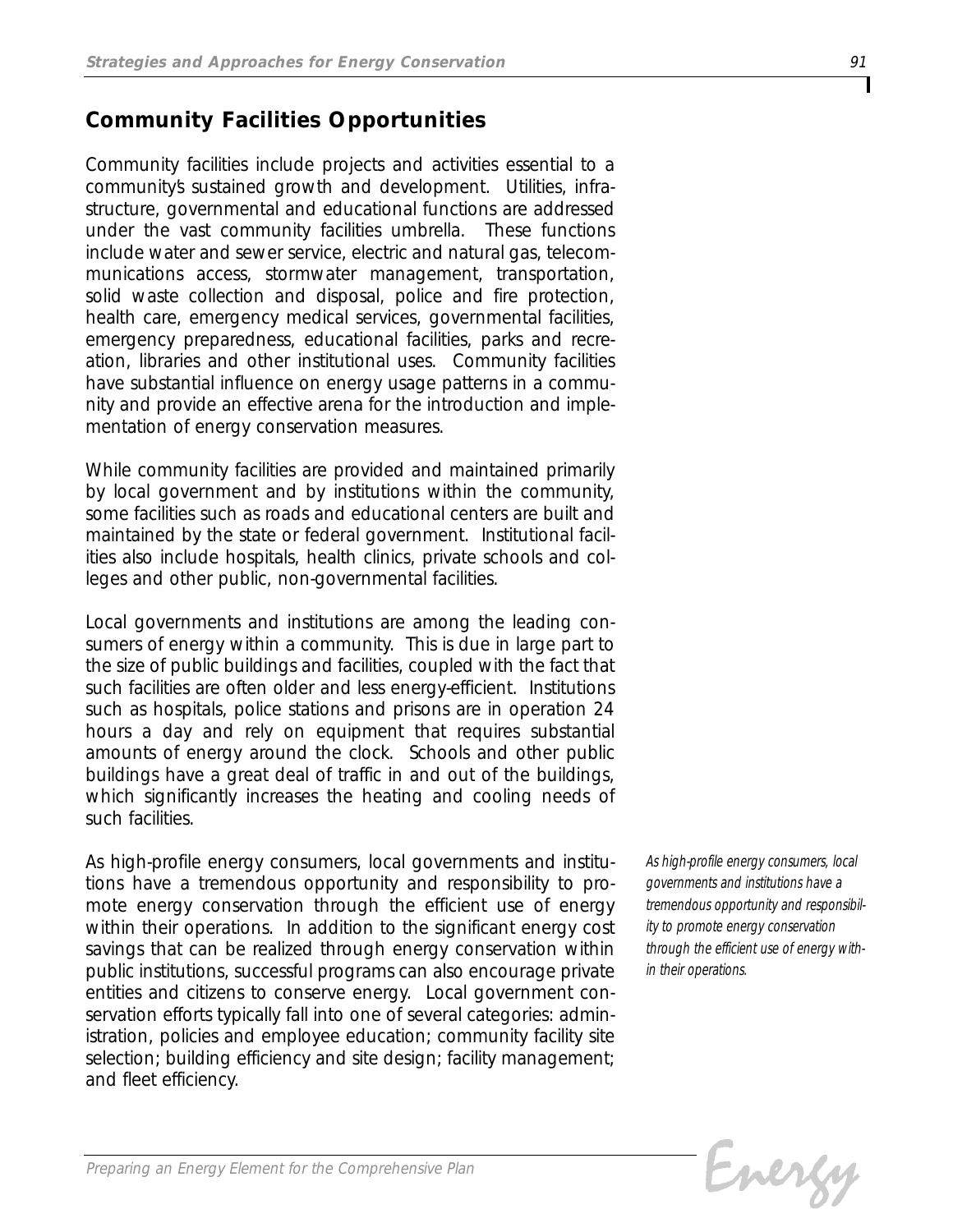## *Administration, Policies and Education*

*Faced with tightening fiscal conditions and a growing public demand for efficiency and accountability, local governments and public institutions nationwide have begun to incorporate energy conservation measures into their policies and procedures.*

*Energy costs represent top budget expenditure categories for most local governments. Faced with tightening fiscal conditions and a growing public demand for efficiency and accountability, local governments and public institutions nationwide have begun to incorporate energy conservation measures into their policies and procedures. Some have started on a smaller scale by targeting readily attainable energy conservation goals within relatively short time frames, while others have adopted a more holistic, long-term approach that integrates the principles of energy conservation into all aspects of their operations. The following suggestions for developing and implementing an effective energy conservation program within a local government or institution have been developed based upon the experiences of a number of successful energy conservation programs that represent both approaches:*

- *• Designate a lead office for the energy planning effort. The lead office can be housed as part of an existing function such as the planning department or can be established as a separate energy office.*
- *• Conduct an energy assessment. The assessment step is essential in identifying opportunities and barriers and matching available resources with appropriate technologies.*
- *• Identify major institutional goals and issues. It is important to make a clear connection between energy conservation efforts and existing organizational goals.*
- *• Build support from all departments and coordinate activities. Provide departments with incentives to institute energy conservation into their operations. Also, regular meetings with staff and management from each department can enhance activity coordination efforts, provide for early problem identification and resolution, establish high program visibility, reinforce and sustain organizational commitment to energy conservation programs, and institutionalize conservation initiatives.*
- *• Identify and analyze energy plan options. Options should be evaluated based on associated costs, benefits, environmental impacts, technological feasibility and political acceptance. First, list all tasks that should be accomplished to improve energy efficiency. Then screen tasks according*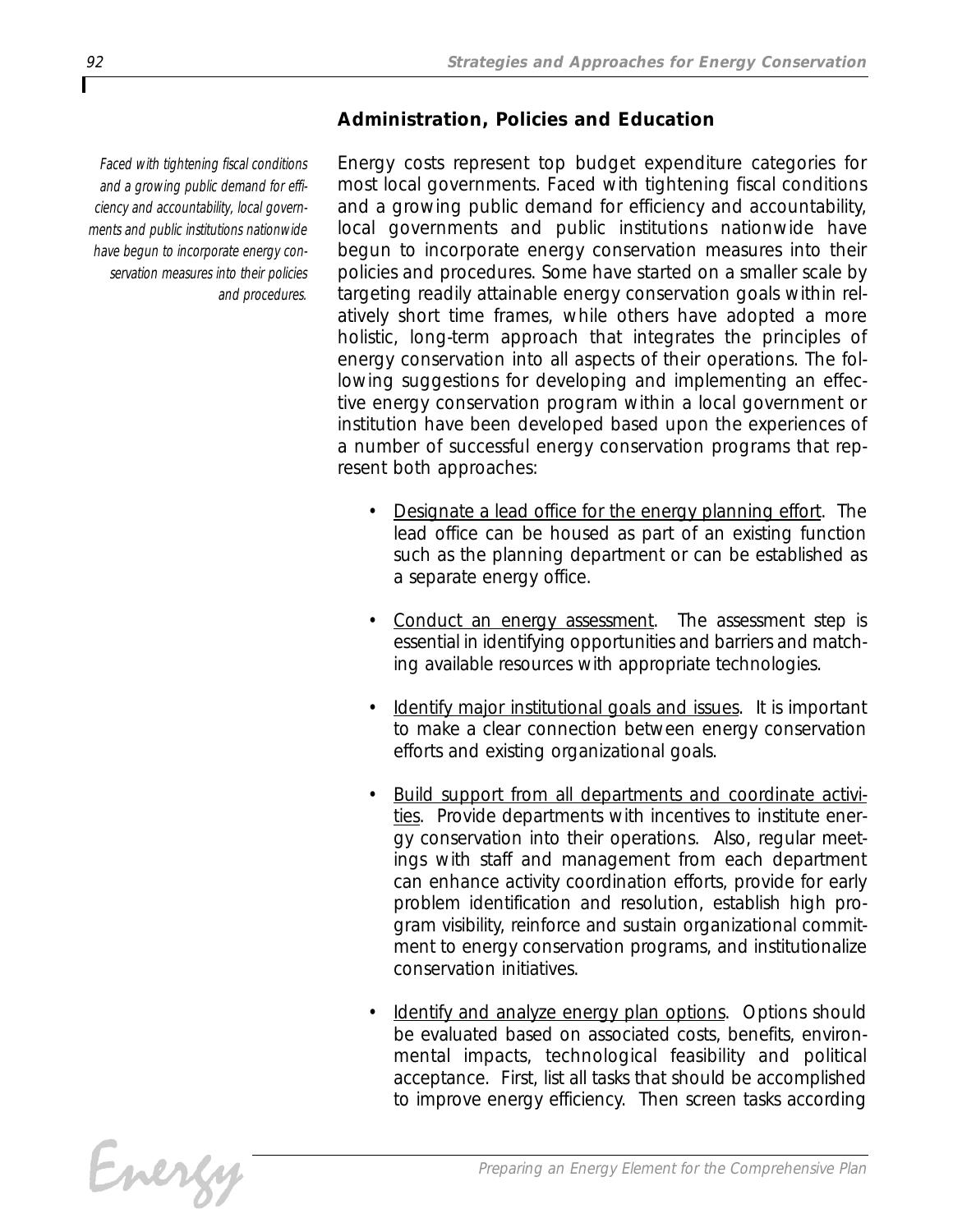*to how well they address community needs. Next, prioritize tasks based on ability to produce the greatest benefit.*

- *• Write and adopt an energy-efficiency plan. The plan should include clear goals and issues and should be based on the previously identified energy options. Once developed, the plan should be widely distributed with training provided to all employees on implementation strategies and anticipated benefits.*
- *• Establish a fund for efficiency improvements. Efficiency improvements often require up-front capital expenses. If effective, proposed expenditures can eventually be recovered through lower utility bills, sometimes within a few years. A fund can be established (initially through general funds or other budget sources) to provide seed funding for efficiency projects. Any utility rebates and all or part of the utility bill savings yielded by the programs can be reinvested into the fund to support future efforts.*
- *• Implement the plan. Start with attainable and easily measurable goals that can be launched with available resources, but avoid short-term thinking. Concentrate on projects that will produce the greatest impact. Look for alternative funding sources such as grants and establish partnerships to implement the goals of the plan.*
- *• Monitor progress, evaluate programs and update strategies. After efficiency measures are implemented, energy consumption should be monitored to track benefits. Results should be posted and communicated regularly to maintain awareness and interest at the departmental level. Also, keep elected officials and institutional administrators informed of progress and benefits, including actual cost savings.*

*Local governments and institutions can realize significant energy savings by revising policies and operational procedures to make energy conservation a high priority. Data from the National Science Foundation asserts that municipalities can reduce energy costs by as much as 15% without affecting the level of public services.124 There are many ways in which policies and procedures can be revised to promote energy efficiency. In the area of procurement, policies can require that energy efficiency be considered as an evaluation criteria for new equipment purchases. Purchases should be made based on a fair return-on-investment, using ener-*

*Data from the National Science Foundation asserts that municipalities can reduce energy costs by as much as 15% without affecting the level of public services.*

Evergy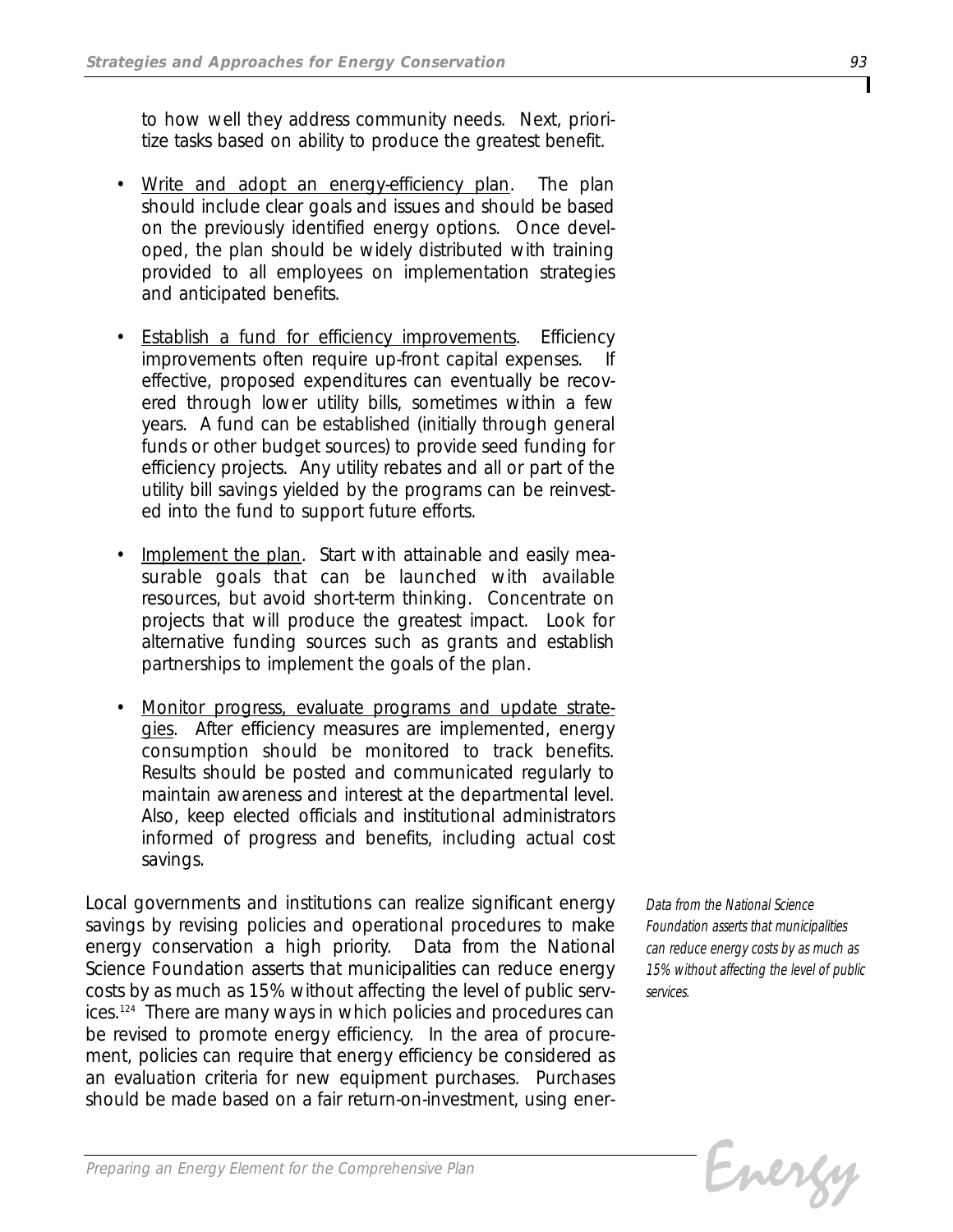*While more inefficient equipment may initially be less expensive to purchase, the utility costs over the lifetime of the item may be significantly higher.*

*gy savings estimates as one basis for procurement decisions. While more inefficient equipment may initially be less expensive to purchase, the utility costs over the lifetime of the item may be significantly higher. Information on equipment costs for energy-efficient versus less efficient equipment is developed through life-cycle costing analyses to make informed purchasing decisions. This analysis can be applied to purchases ranging from items as small and inexpensive as a light bulb to those as expensive as an emergency response vehicle.* 

## *Life-Cycle Costing Analysis*

*Life-cycle costing analysis for purchasing decisions involves calculating capital cost, estimated energy costs, and estimated life of equipment.*

*For example, two different types of light bulbs are compared in the example below – a 17-watt compact fluorescent lamp (CFL) and a 60-watt incandescent lamp (IL):*

| Costs              | CFL        |            |
|--------------------|------------|------------|
| Capital Cost       | \$17.99    | $$8.20*$   |
| <b>Energy Cost</b> | $$20.40**$ | $$72.00**$ |
| <b>Total Cost</b>  | \$38.39    | \$80.20    |

- *\* CFL = 10 IL = 10,000 hours of lighting*
- *\*\* 17-watts = 170 kWh versus 60-watt = 600 kWh (energy cost for a home and business at 12 cents per kWh)*

*Over the life of the two light bulbs there is a savings of \$41.81 with the CFL option.* 

*Source: Energy Element, Santa Barbara County Comprehensive Plan.*

*Local governments and institutions can also foster an environment conducive to energy conservation by educating employees on the role and impact of energy conservation in their day-to-day activities. It is important to train personnel to incorporate energy conservation into daily operations. For example, staff should be trained to turn off equipment that is not in use and lighting that is unnecessary.*

*Changes to personnel policies can also save energy. In an effort*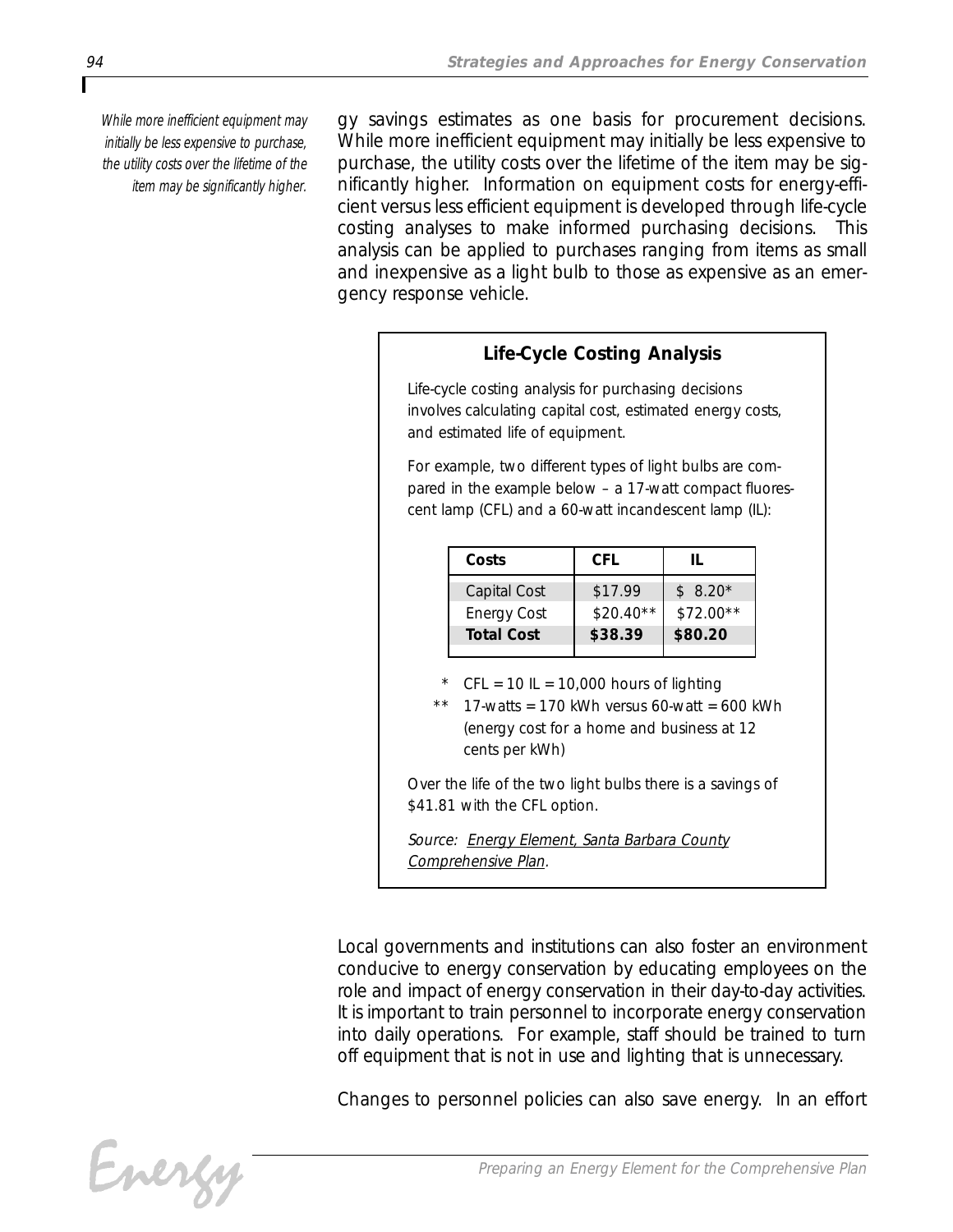*to reduce the number of commutes, maximize office space, lower utility costs, and increase productivity, many local governments and institutions have instituted telecommuting programs for their employees. As previously discussed, many jobs are well suited for working from the home, with employees communicating with their employer by telephone, fax and computer technology. For example, building inspectors could be allowed to go directly to their inspections from home, rather than driving to the office first. The energy saved through telecommuting can be significant. For each day that an employee telecommutes from home, one round trip is eliminated. Studies of telecommuting programs reveal that the increase in residential energy used by home-based workers adds up to no more than one-third of the total energy savings that result from eliminating commuter trips.*

*Teleconferencing can also reduce work-related travel for local governments and institutions by reducing travel to attend meetings and training. Participants use telecommunications technology to hear and view trainers and participants from other sites and to view overhead slides and related materials. Fiber-optic, satellite and digital technologies enable voice and video presentations and documents to be exchanged in real time, transcending the traditional barriers of time, place and distance. A cost-effective way to encourage the incorporation of this technological alternative to travel into a wide range of operations is to develop community teleconferencing centers. Telecommunications facilities are becoming more widespread and accessible throughout the State, with various technologies currently in extensive use by K-12 schools, the State Technical College System, South Carolina Educational* Television, and the States senior research universities. As high*lighted in a previous section, the Baxter M. Hood Conferencing Center at York Technical College is a prominent example – providing affordable access to on-site videotaping, videoconferencing, and satellite teleconferencing capabilities to a myriad of public and private organizations in the Rock Hill area.* 

*In addition to the use of telecommunications for education and training purposes, the doors have been opened for innovative use by health and human service providers. Many social services and job assistance programs are now available on-line and accessible through community libraries and other neighborhood access points. Health care providers, such as the Medical University of South Carolina, have undertaken pilot programs to reach under-served and hard to reach populations through telemedicine projects.* 

*Many local governments and institutions are instituting alternative*

*Fiber optic, satellite and digital technologies enable voice and video presentations and documents to be exchanged in real time, transcending the traditional barriers of time, place and distance.*

```
Energy
```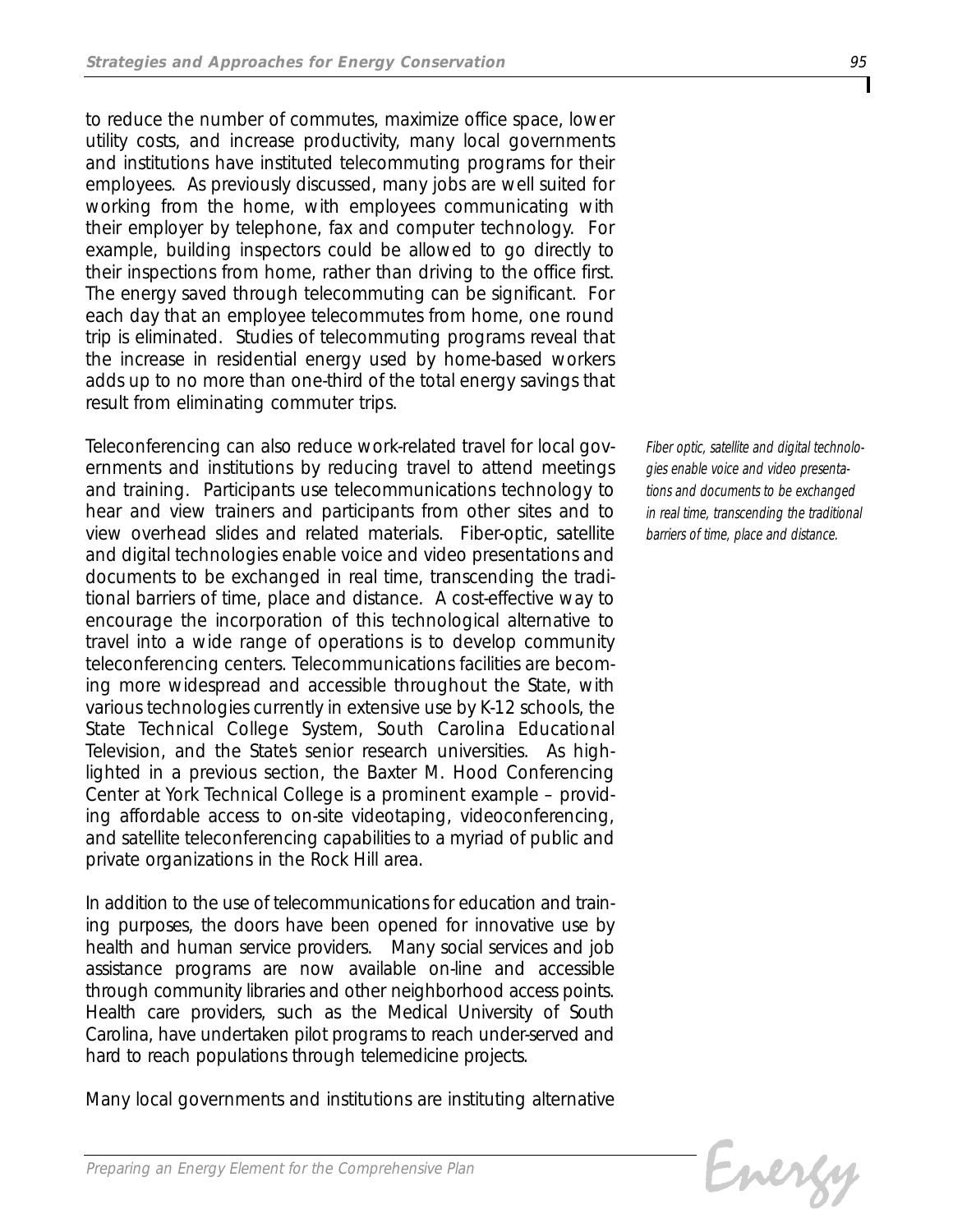*work schedules in an effort to reduce traffic congestion and energy consumption by shifting commuters out of peak travel periods and eliminating commute trips. As discussed previously, a compressed workweek typically allows an employee to work more than eight hours a day for four consecutive days in order to take the fifth day off. This method results in the elimination of one round trip per week and a sustained reduction in energy use when the fifth day is scheduled in conjunction with the weekend. Flexible scheduling allows workers to set their schedules depending upon their needs, with certain core hours when they must be at work. Staggered work hours with varied employee starting times can also be used to reduce peak traffic congestion.*

*Local governments and institutions can lead the way in promoting the use of alternative means of transportation by encouraging their employees to carpool or rideshare, use public transit, and walk or bike to work. This can be done through the distribution of information on transit, organizing carpools and ridesharing, providing bicycle racks and lockers, and incorporating pedestrian and bicycle-friendly design into the building grounds. Employers can also offer incentives for carpooling, walking or bicycling such as extra leave time or gift certificates. Promotion of alternative modes of travel should be geared toward local conditions. If most employees live within one to ten miles of work, ridesharing may not be as effective as the promotion of local transit, walking and biking options. Conversely, if transit service is poor or nonexistent, then the employer should promote and help organize carpool and vanpool efforts.*

## *CASE STUDIES*

## *Wake County, North Carolina*

*In an effort to promote energy conservation, Wake County, North Carolina, instituted flexible work policies in the early 1980s that continue today. Many of the 18 employees within the County Planning Department are on flexible schedules. Two employees telecommute on a regular schedule – one on Mondays and the other on Tuesdays and Fridays of each week. Both telecommuters hold technical positions that have proven to be considerably more productive in an environment where interruptions are eliminated. Each of the telecommuters communicates with the planning office via computer while working from their homes. Two other employees work nine 8-hour days and take every other Friday off; another works 10-hour days with every Friday off. Other employees avoid rush hour traffic by coming in before 8 a.m. and leaving*

*Local governments and institutions can lead the way in promoting the use of alternative means of transportation by encouraging their employees to carpool or rideshare, use public transit, and walk or bike to work.*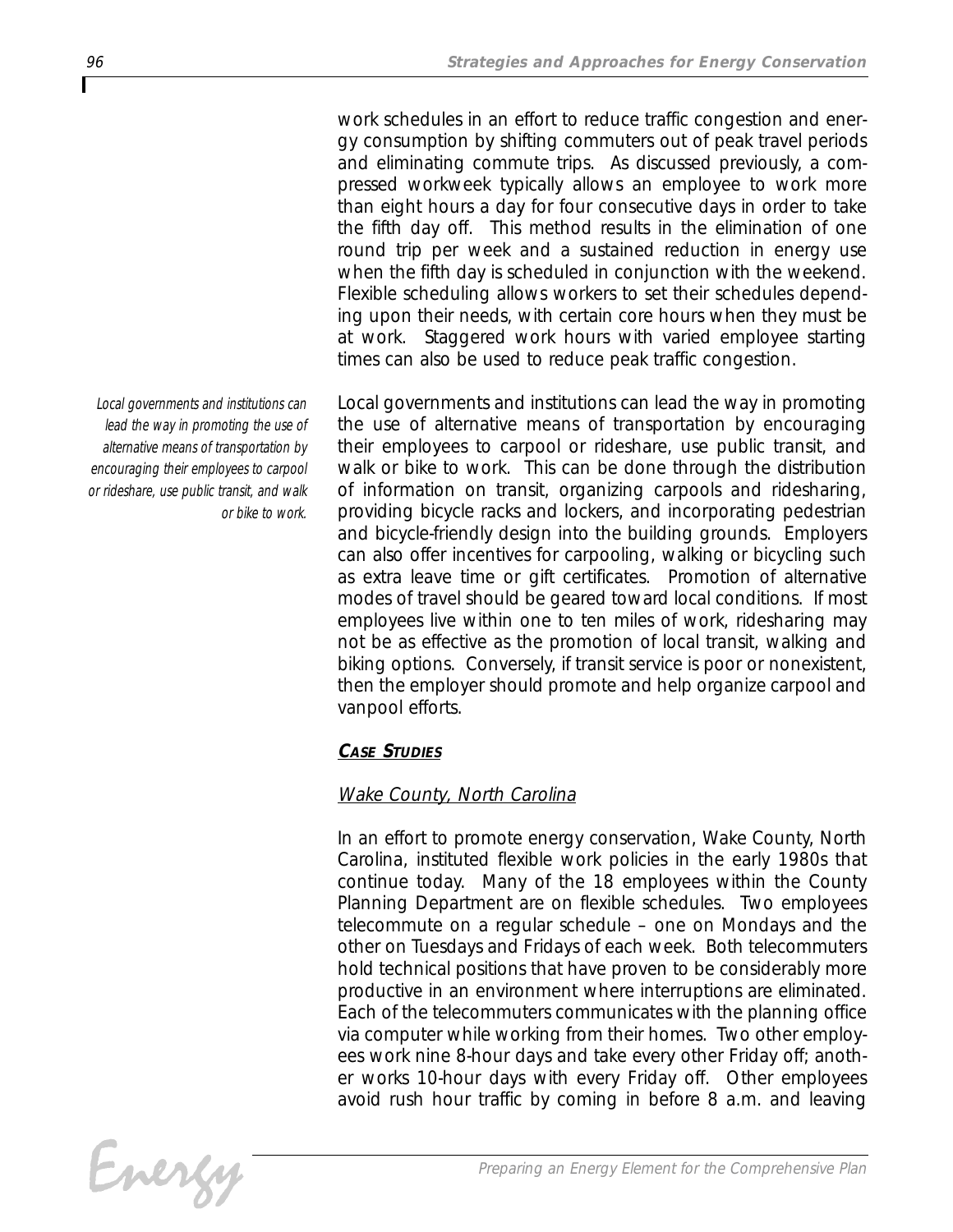*before 5 p.m. Wake County's experience has been very positive and touts the added benefit of allowing employees to tailor their schedules to fit their personal work styles and needs.125*

## *Sustainable Universities Initiative*

*The State's three major research universities – Clemson University, the Medical University of South Carolina and the University of South Carolina – have joined together in the Sustainable Universities Initiative designed to incorporate the principles of sustainability into the curriculum, reduce the "ecological footprint" of each school, and develop productive linkages with the surrounding community. Efforts are currently underway to include all of South Carolina's institutions of higher education in the Sustainable Universities Initiative, including the State's 16 technical colleges. An important component of this initiative is to lead by example in the areas of sustainability and energy conservation and provide models for sustainable design and operation for other universities and large institutions. The Sustainable Universities Initiative sponsored a "Green Building" conference in October 2000, targeting architectural students and faculty, campus facilities managers and construction managers. Presenters addressed planning, executing, trouble-shooting and funding alternatives for campus construction and renovation that emphasize energy conservation in design and materials selection.*

*The Sustainable Universities Initiative also provides funding for research on issues of sustainability and energy conservation. In one funded study, Clemson University planning students researched and documented alternatives to auto transportation in the City of Greenville, South Carolina. Another funded effort linked professors and students in landscape architecture, forestry, and horticulture at Clemson with the South Carolina Energy Office to develop a guide for achieving energy efficiency through landscape design. At the University of South Carolina, students are in the process of researching, developing and ultimately implementing an environmental management system (EMS) that will be tailored to the needs of higher education. The system is modeled after the ISO 14000 designation standard adopted by industries worldwide and will focus on institutional administration as it addresses the immediate and long-term impact of institutional products, services and processes on the environment. The EMS model will provide colleges and universities with a framework for order and consistency in environmental management through the allocation of resources, assignment of responsibilities and ongoing evaluation of practices, procedures and processes.*

Evergy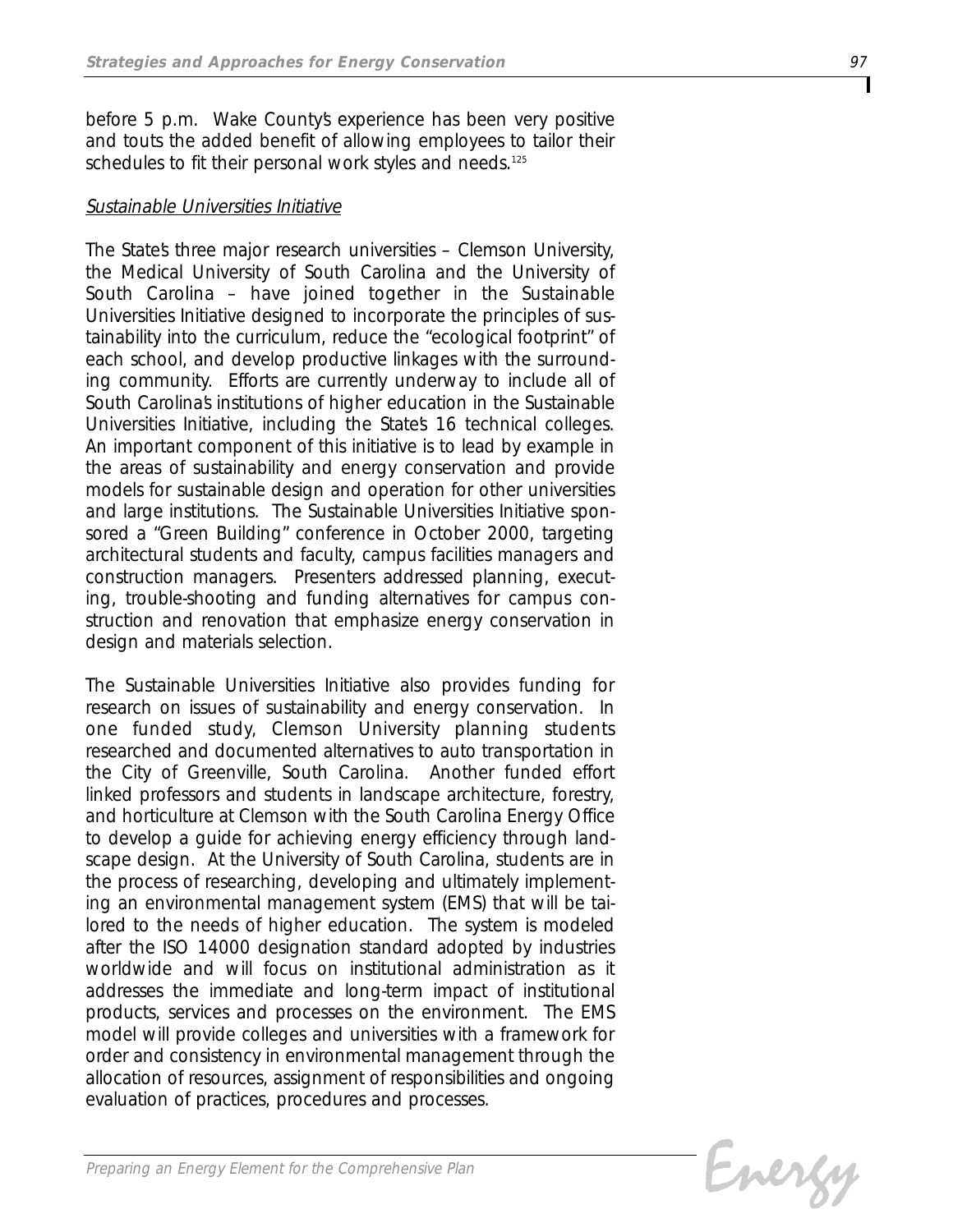## *City of Phoenix, Arizona*

The City of Phoenixs energy management program has saved mil*lions of tax dollars since its inception in the late 1970s and has been recognized as one of the most effective energy programs in the country. Phoenix started small, focusing on low-cost projects such as energy audits and the installation of equipment controls in its buildings. The City spent \$50,000 in 1980 to implement the energy audit recommendations. In 1984, Phoenix established the Energy Conservation Savings Reinvestment Plan with seed money from state funds. Under the Plan, the City reinvests half of all documented energy savings (up to a limit of \$750,000) into a fund that finances energy-efficiency capital projects for the coming year. Energy savings are established by comparing energy consumption data before and after a retrofit for the first year the improvement is in place. For the ten years that follow, half of this baseline amount is committed to the Plan. The remainder is directed into the City's general fund. By 1986, annual energy savings were greater than \$1 million and the fund had reached its initial ceiling of \$500,000 a year. The ceiling was subsequently raised to \$750,000 to compensate for inflation.*

*Phoenix also uses fund resources to help municipal departments pay for new energy-efficient equipment. For example, the fund will pay the difference between the price of a more expensive, energy-efficient piece of equipment over a standard, less efficient version. Many of the funded measures are considered low technology, such as improved lighting and motors. However, the fund has proven critical in financing a district cooling system and a thermal storage system for the new Phoenix City Hall, as well as smallscale cogeneration, solar, air volume, and wastewater systems. Through the Reinvestment Plan, Phoenix is projected to save \$42.6 million in energy costs from 1978 to 2002.*

*There are several keys to the success of the Phoenix energy program. First, the City established an in-house capability to plan and monitor its actions and calculate energy costs and savings. An Energy Conservation Team was also created that included representatives from all municipal departments. Buy-in from department managers was assured by pledging support for their budgets through participation in the program, both in current operations and for future projects. In addition, 8 to 15% of all energy-efficiency project costs were reserved for maintenance and operator training.126*

*Phoenix has demonstrated that energy-efficiency efforts can start small and achieve impressive results. With only a minimal first year*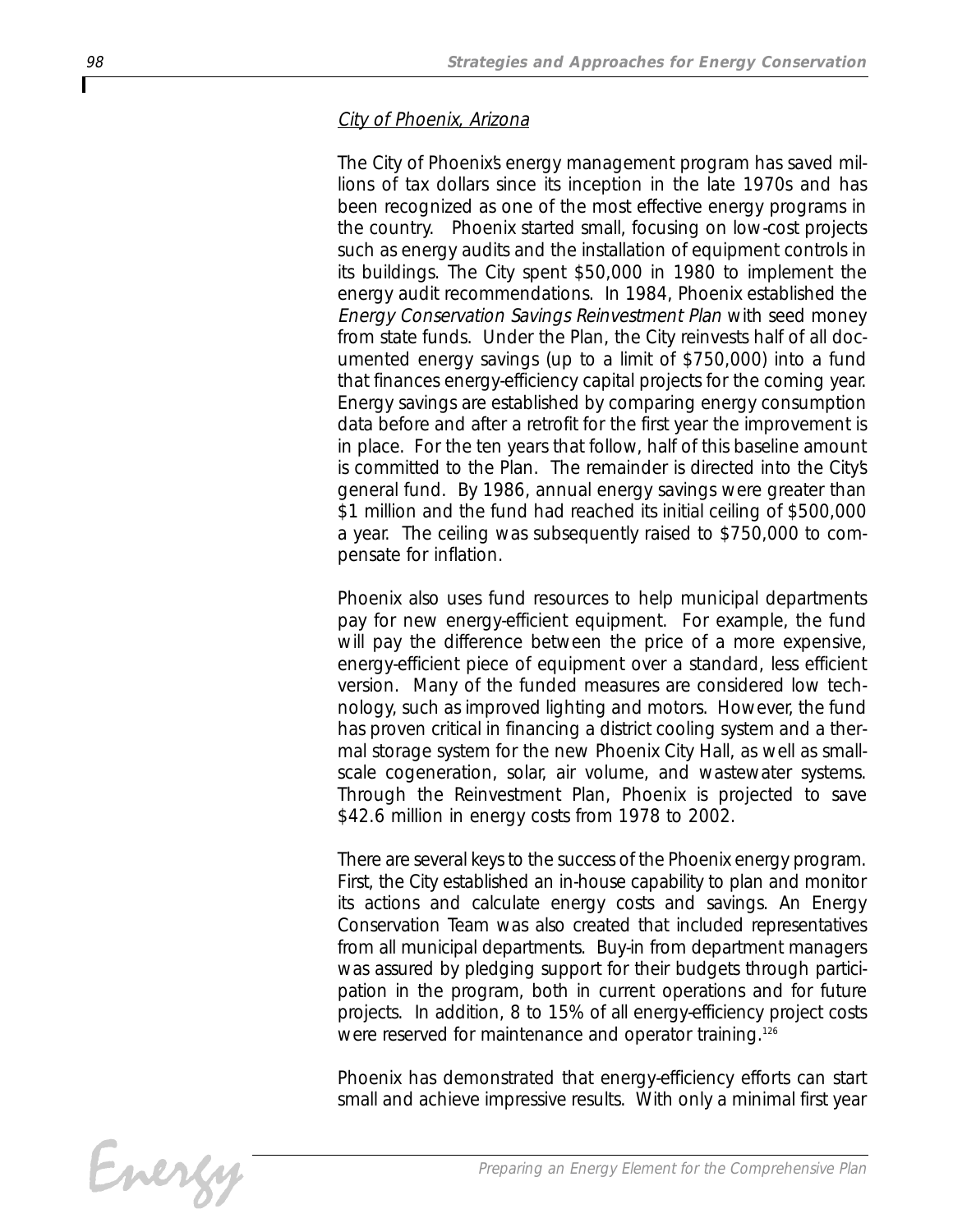*appropriation, subsequent savings can be reinvested in additional energy-efficiency measures to create a sustainable energy conservation program for local governments of all sizes.*

## *Portland's City Energy Challenge*

*In looking for ways to cut energy use and save energy dollars, Portland, Oregon, has developed a program that is one of the nation's leading examples of how energy planning can become an integral part of the comprehensive planning process. Under its 1990 Portland Energy Policy, the City has targeted energy-efficiency improvements for municipal buildings, residential buildings, commercial and industrial facilities, transportation and energy supply. The policy also requires increased recycling, decreased waste and the development of telecommunications as an energy-efficiency strategy. Portland's Energy Policy has been quite effective, with more than 90% of the Policy's 89 objectives accomplished within the decade following its adoption.*

*The five-year goal of the City Energy Challenge launched in 1992 was to increase energy efficiency in city-owned facilities and save \$1 million in annual energy bills to include electricity, natural gas and gasoline. This goal represented a 10% reduction in municipal energy bills. To achieve this goal, the City imposed a 1% fee on all City government energy bills. Totaling about \$70,000 per year, this fee income was used to hire an energy management coordinator. By the end of 1992, Portland had already identified opportunities and implemented measures to save more than \$775,000 annually. Five years later, at the end of fiscal year 1997-98, Portland's efforts had resulted in more than \$1.7 million in annual energy savings for City government facilities.*

*The success of Portland's energy policy can be attributed to several factors. First, the policy has clear, achievable goals coupled with well-defined authority. The Portland Energy Office manages the day-to-day implementation of the program and credits the policy with affording them credibility and a conduit to merge energy with other community issues. The Energy Policy was adopted as official City policy and incorporated into the City's general plan. The Portland Energy Commission, made up of citizen volunteers appointed by the Mayor and City Council, actively oversees policy implementation and updates. <sup>127</sup>*

## *Pee Dee JUSTICE Project*

*The Pee Dee JUSTICE Project represents a six-county partnership in*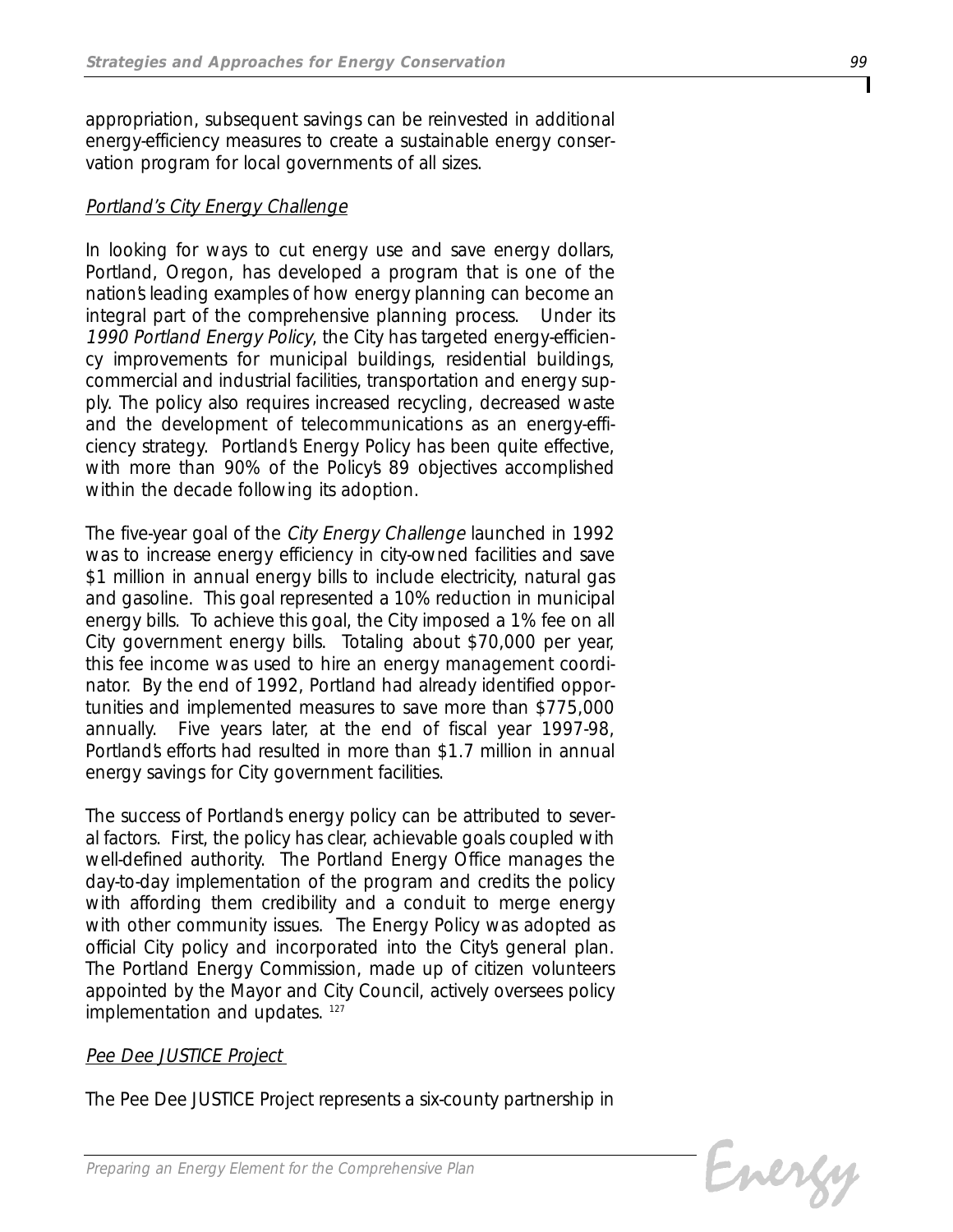*the predominantly rural Pee Dee region of South Carolina. The project is driven by a collaborative effort among law enforcement, correctional facilities, the courts, and legal services providers to use telecommunications to improve the responsiveness of the criminal justice and public safety systems at the regional and local level. The effort is designed to generate substantial cost savings related to travel and staff time and to ultimately redirect scarce resources to more proactive crime prevention activities. The partner organizations are engaging video-conferencing technology to reduce excessive travel times for law enforcement and other personnel by linking up to 40 different sites throughout the region for access to training programs; video arraignment; legal consultation; witness, victim and child testimony; telemedicine consultation between health care providers and corrections facilities; and other related uses. The project will impact local energy consumption by expediting and reducing the backlog of court cases and thereby alleviating jail overcrowding and the need for facility expansion and new construction. Another key benefit is a decrease in the number of vehicle trips by law enforcement to transport prisoners to and from court hearings over long distances throughout the region, resulting in measurable savings in fuel costs.* 

## *Southwest Virginia Alliance for Telemedicine*

*The University of Virginia is spearheading a telemedicine and distance learning partnership, the Southwest Virginia Alliance for Telemedicine. The partnership will use teleconferencing and the Internet to reach four remote, mountainous communities in Lee, Buchanan, Russell and Wise Counties in southwestern Virginia. The project is intended to enhance the quality and cost-effectiveness of repeated health clinic visits through remote consultation and patient education. Health care facilities in this remote rural region consist only of small (approximate 100-bed) community hospitals, rural primary care medical practices and clinics. Chronic health problems among the population account for large numbers of clinic visits. The project will use PC-based clinical workstations via a high-speed network. In addition to videoconferencing capabilities, the system will capture voice, video, data, and high resolution still imagery and will create an electronic medical record transportable between sites. The system will be placed at the University of Virginia and four rural locations. Telemedicine clinical consultative services will also be phased in to make health professional and patient education services avail*able to the regions residents. The project will impact energy con*servation by reducing the need for frequent medical-related trips outside the region and curtailing the need for costly hospital expansions and equipment upgrades for outlying, rural facilities.128*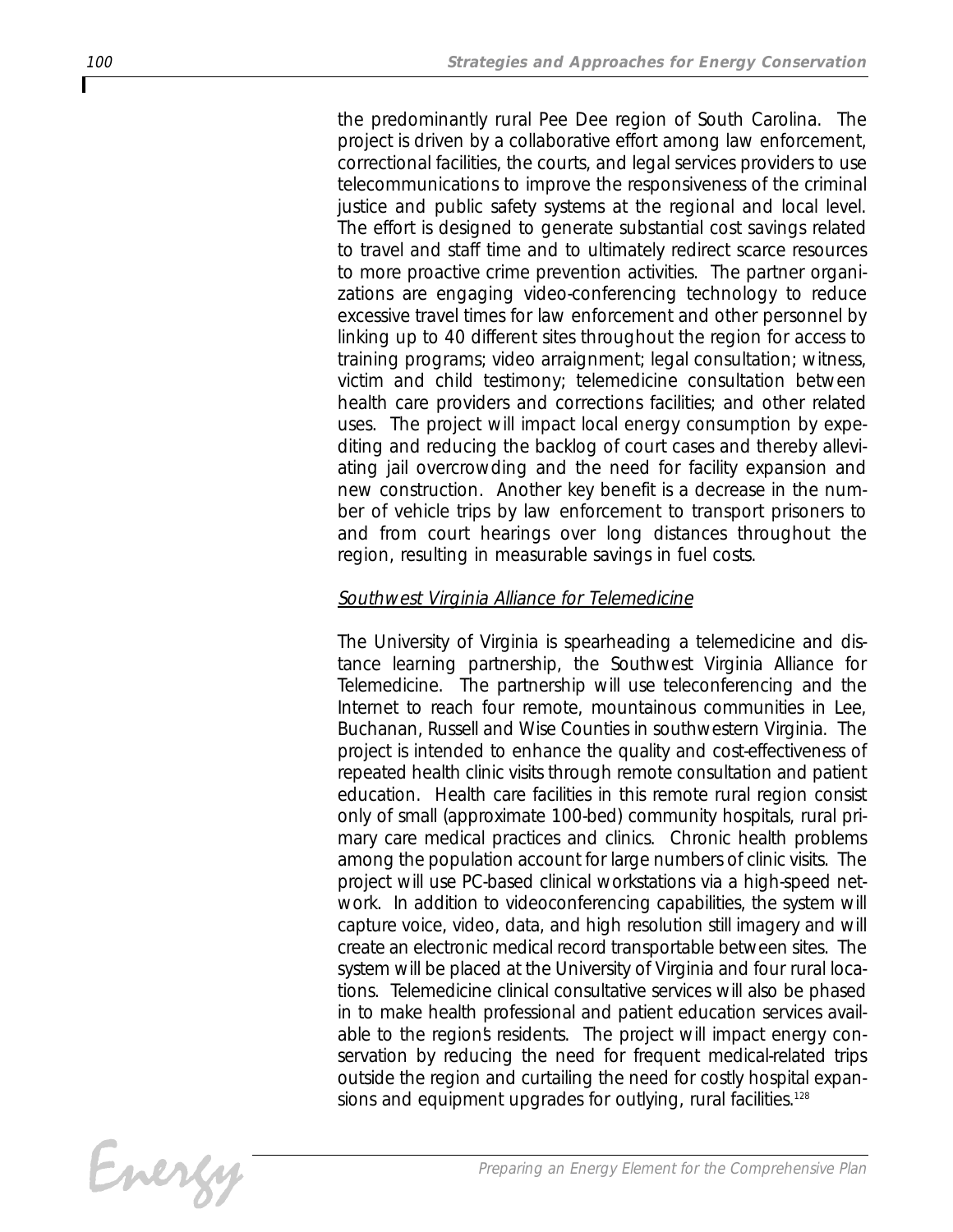## *Site Location*

*Facilities planning for governmental and institutional uses should incorporate sound energy conservation principles not only in building design, but in site selection processes as well. Because of the physical nature of community facilities, such planning has substantial influence on the type and direction of growth as well as the potential for redevelopment of an area. Locating new buildings or facilities near transit, bicycle and pedestrian facilities will encourage the use of alternative modes of travel. Close proximity of facilities to other related uses, along with adequate pathways, will decrease vehicular travel between facilities. For example, location of the county fueling station(s) near vehicle intensive departments such as public works or the sheriff's department will reduce travel. Also, many local governments and institutions are major employment centers. When they are located near essential services such as retail, restaurants, childcare and other necessary destinations, employees are more likely to use alternative modes of transportation.* 

*Governmental and quasi-governmental organizations – federal, state, regional and local – can have considerable influence on a community's long-term energy efficiency through site selection decisions for public facilities. The location of federal post offices, federal and state courthouses, state health and social services offices, regional transportation centers and routes, federal and state corrections facilities, post-secondary institutions, and other essential facilities can either complement or derail community development plans.* 

*Perhaps the most significant, but often overlooked, example of the importance of site selection is the location of new schools. A 1999 study on Lowcountry school site selection and design practices in South Carolina coastal counties revealed eye-opening data on the strong link between school location decisions and urban sprawl. Authored by Christopher Kouri on behalf of the South Carolina Coastal Conservation League, "Wait for the Bus" is a thought-provoking report that quantifies the land use implications of school site selection and design in South Carolina. The report demonstrates how newer schools built on outlying, larger sites in typically rural areas contribute to sprawling development patterns and impose barriers to traditional alternative transportation modes such as biking and walking for students. Specifically, the report notes that: students are four times more likely to walk to schools built prior to 1983 than those constructed later; newer school sites are an average of 41% larger than those built in 1983 or earlier; and these newer school sites average 60% larger in total acreage*

*Governmental and quasi-governmental organizations – federal, state, regional and local – can have considerable influence on a community's long-term energy efficiency through site selection decisions for public facilities.*

Evergy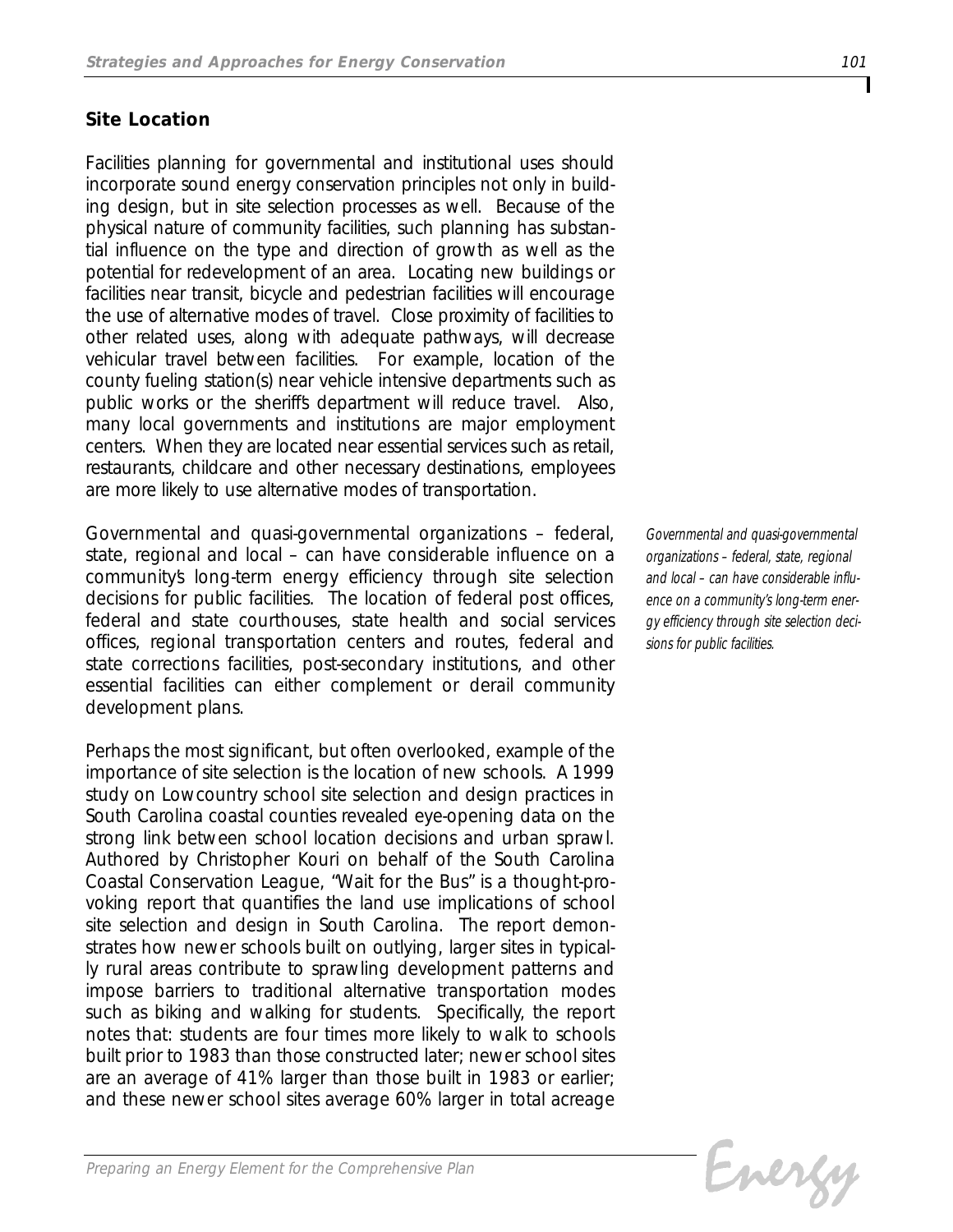*than State standards require.129 Recommendations on improving the site selection and design process at the local level to mitigate such impacts emphasize:* 

- *• Including local jurisdiction planners in meetings with school facility planners and developers to ensure compliance with local comprehensive plans;*
- *• Initiating a formal review and comment process for local jurisdictions on proposed school sites and designs;*
- *• Ensuring coordination between local planners and school district officials on school site design and linkages to existing transportation networks to encourage walking and biking opportunities; and*
- *• Preparing transportation cost-benefit analyses of proposed school sites to strengthen the decision-making process.*

*It is clear that the construction of schools is a catalyst for growth. Unfortunately, school location decisions in many South Carolina districts are characterized by a lack of consideration of local land use plans and, in many cases, work against the community's comprehensive plan goals. As a result, new schools are frequently located on large tracts of cheaper, undeveloped land beyond the boundaries of current development, requiring costly investments in extension of water and sewer lines, transportation improvements, and emergency and public safety services. Such schools also attract residential and commercial growth to previously undeveloped areas and open the door for annexation. However, when carried out in coordination with the community land use plan, school siting can strengthen local development and energy conservation goals. Schools built within close proximity of existing residential areas encourage alternative modes of travel such as biking or walking and require shorter vehicular trips. When schools are located near essential commercial services such as dry cleaners, day care centers, and health providers such as dentists and doctors, fewer trip miles are needed to reach multiple destinations.* 

*Coordination and collaboration in local school and recreation planning efforts can also yield sizable savings in the energy used for construction and maintenance, reduce land acquisition costs and maximize the use of such facilities. In most communities, school districts have made significant investments of tax revenues in indoor and outdoor recreational facilities such as gyms, tracks, ball fields and tennis courts. Joint use of such facilities by the surrounding*

*Schools built within close proximity of existing residential areas encourage alternative modes of travel such as biking or walking and require shorter vehicular trips.*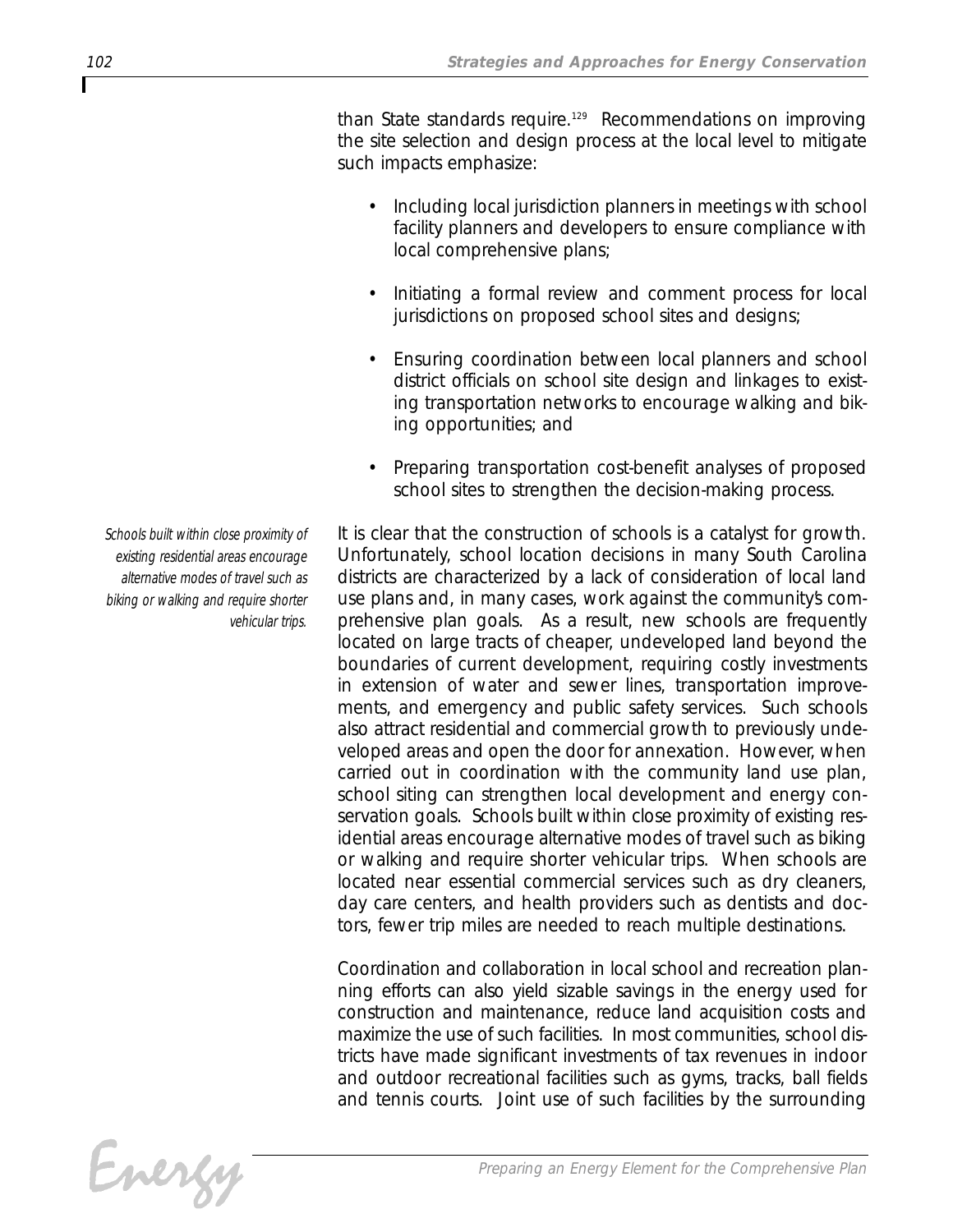*community in times of non-educational use can reduce the costly duplication of construction and maintenance of such facilities.*

## *CASE STUDIES*

## *City of Sumter Public Works Facility*

*In response to the need for more space to consolidate and expand its public services departments, the City of Sumter, South Carolina, purchased an old steel mill located three blocks from Main Street. The purchase of 20 acres of land and more than 260,000 square feet of previously vacant building space has allowed the public services departments to consolidate and provide room for future growth. Formerly a deteriorating eyesore in the downtown district, the abandoned mill is being transformed into a productive* resource for the City by complementing the City's downtown revi*talization efforts through infill and redevelopment. The \$1.5 million purchase of the property was financed through a general obligation bond, with the costs offset by the sale and lease of the existing Public Works and City Shop facilities. The renovated facility will house the administrative and engineering offices of Public Works and will free up much-needed office space in City Hall. The City's Material Recovery Facility will be housed under warehouse cover at the new complex and will have room to expand as needed for Sumter's growing recycling program. The new facility is large enough to house City equipment to protect it from the weather, which will extend its life expectancy. A Central Store is also housed in the complex to increase the City's purchasing efficiency. Ultimately, the consolidation of departments in the facility will reduce municipal costs through shared equipment, manpower and resources. The City's decision to locate the consolidated operations in the downtown area instead of on larger, undeveloped tracts on the City's periphery provides an example for the private sector and strengthens downtown redevelopment efforts.130*

## *State of Florida School Siting Criteria*

*Florida is among several states that have recognized the disconnect between local planning and school siting processes and has passed legislative mandates that require coordination with local development goals. The State's Comprehensive Planning Legislation requires localities to identify future sites for educational facilities in their land use plans and to seek opportunities for colocation of public and school facilities such as parks, ball fields, libraries and community centers. Florida School Law statutes also require that school boards work with local planning officials and*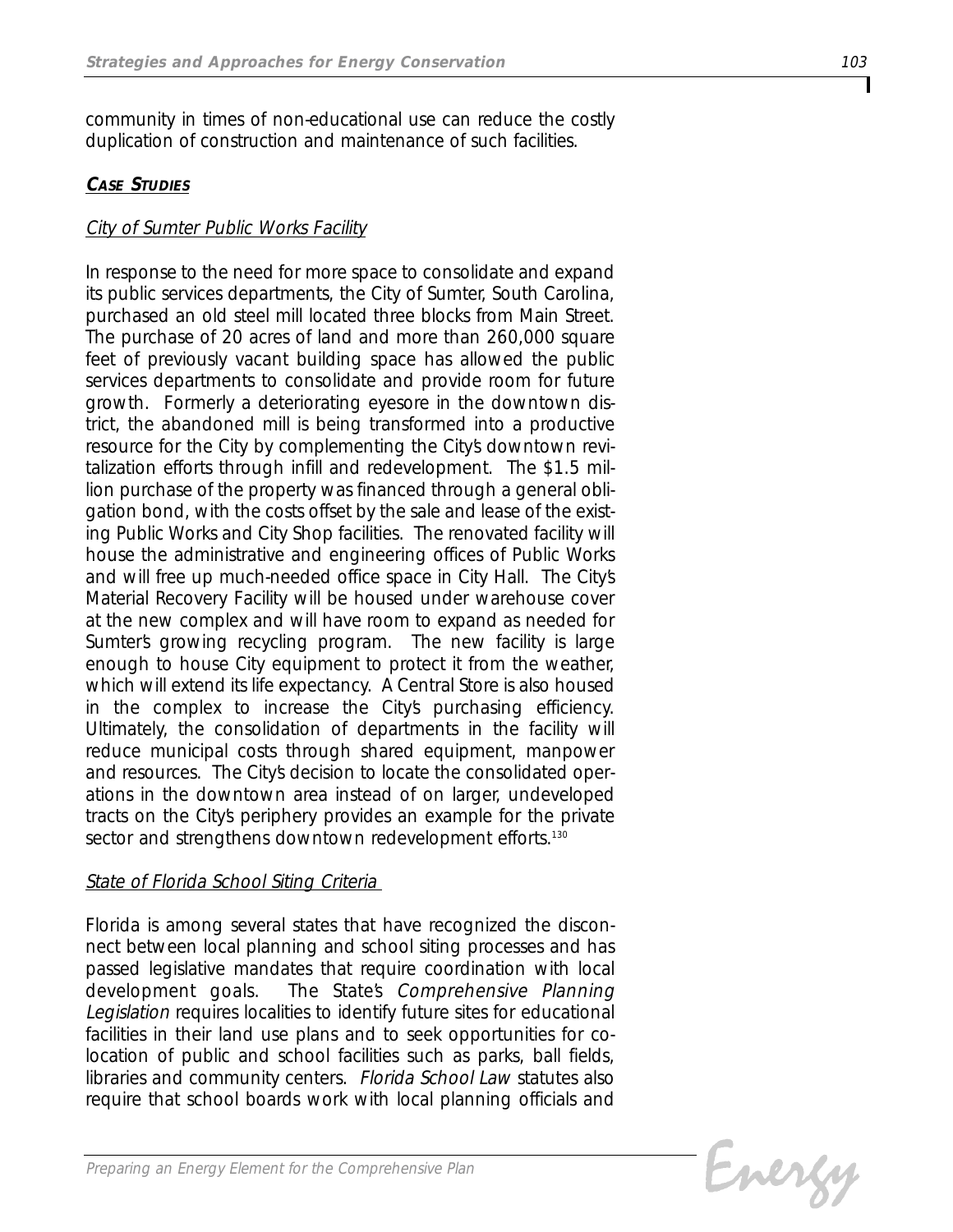*that new school sites be developed in concurrency with, and not preceding, other development, including infrastructure. Acreage requirements and other siting criteria are flexible and based on local considerations and needs. School boards and planning agencies must follow a prescribed process that includes written notification and comment on the siting and development of school properties.131*

## *Site Design and Building Efficiency*

*Site design and building orientation also influence energy use. Buildings should be oriented to take advantage of solar heating in the winter, while maximizing prevailing breezes to reduce air temperatures in warm-weather months. Landscaping should be incorporated to provide shading and reduce ambient air temperatures in the summer. During colder months, landscaping can also divert winter winds by acting as wind breaks.* 

*The potential for energy savings in local government and institutional facilities is significant. Energy savings of 10% to 35% are feasible in many buildings.132 Such energy savings can be realized through either retrofitting existing facilities with energy-efficient technologies and designs or by encouraging energy-efficient design and the use of energy-efficient technologies in new buildings. It is important to include energy savings as a factor when considering return-on-investment for either retrofits or new construction. Determining potential energy savings for the retrofit of existing buildings requires a comprehensive energy audit of all facilities operated by the local government or institution.* 

*Of the energy used in buildings, more than one-half is directed to heating and cooling needs.133 It is therefore important to weatherproof buildings, provide for solar heating when possible, incorporate natural ventilation and shading, and install energy-efficient heating and air conditioning units. Table 7 lists a number of ways in which buildings can be designed or retrofitted to promote energy conservation.*

*The potential for energy savings in local government and institutional facilities is significant. Energy savings of 10% to 35% are feasible in many buildings.*

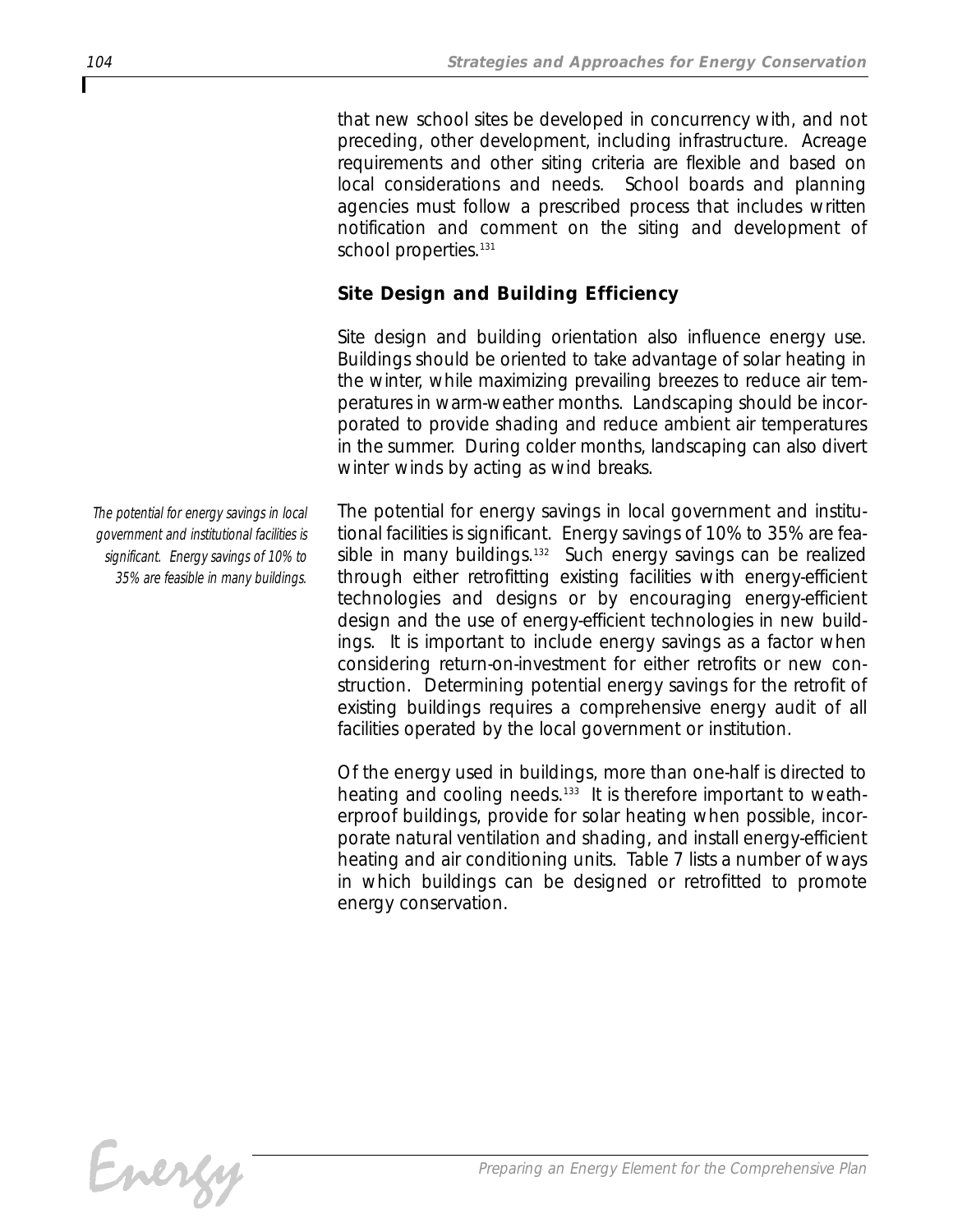| Item                        | <b>Action for Energy Management</b>                                                                                                                                                                                                                                                                                                                                                        |
|-----------------------------|--------------------------------------------------------------------------------------------------------------------------------------------------------------------------------------------------------------------------------------------------------------------------------------------------------------------------------------------------------------------------------------------|
| Site                        | Take advantage of microclimate conditions<br>Orient building for most favorable sun and wind conditions                                                                                                                                                                                                                                                                                    |
|                             | Take advantage of shading provided by plants or topographical features<br>Use plants or topography for wind breaks                                                                                                                                                                                                                                                                         |
|                             | Use vegetation to influence microclimate (reduce heat absorption, provide evaporative<br>cooling)                                                                                                                                                                                                                                                                                          |
|                             | Use bodies of water (natural or artificial) to influence microclimate                                                                                                                                                                                                                                                                                                                      |
|                             | Select a site that minimizes transportation energy                                                                                                                                                                                                                                                                                                                                         |
| <b>Building</b><br>Envelope | Provide shading to reduce solar heat gain and protect against wind losses<br>$\bullet$<br>Optimize building volume, area and layout for energy efficiency<br>Maximize use of daylighting                                                                                                                                                                                                   |
|                             | Tighten building envelope - minimize infiltration and exfiltration<br>Insulate building envelope heavily to minimize conduction losses                                                                                                                                                                                                                                                     |
|                             | Improve glazing to reduce window losses                                                                                                                                                                                                                                                                                                                                                    |
|                             | Provide thermal energy storage capability, either passive or active                                                                                                                                                                                                                                                                                                                        |
|                             | Incorporate solar heating collectors as structural elements in building envelope                                                                                                                                                                                                                                                                                                           |
|                             | Ensure proper design of entrances (include vestibules)                                                                                                                                                                                                                                                                                                                                     |
| Systems                     | Design lighting and heating systems to make use of daylight and solar heat gain<br>Optimize lighting and HVAC systems to deliver lighting and comfort conditions only to<br>occupied areas; use unoccupied areas as buffers against unwanted heat gains and losses<br>Provide automatic controls for lighting and HVAC with local override capability, includ-<br>ing the use of computers |
|                             | Optimize use of summer or winter outside air                                                                                                                                                                                                                                                                                                                                               |
|                             | Employ heat recovery from lights, equipment and environment                                                                                                                                                                                                                                                                                                                                |
|                             | Group systems so heat producing and heat using activities are adjacent to facilitate<br>heat recovery                                                                                                                                                                                                                                                                                      |
|                             | Provide for co-generation of heat and power when feasible                                                                                                                                                                                                                                                                                                                                  |

*Table 7. Energy Conservation Principles for Building Systems*

*Source: ASCE, Urban Planning Guide, Revised Edition.*

*The potential dollar savings that can be realized through energy conservation in public facilities are significant. Moreover, energy savings can be redirected to meet the pressing fiscal requirements of other administrative, operational, programmatic and facilities infrastructure needs. The SCEO works with targeted public institutions to address energy use problems and provide technical assistance through programs such as Rebuild South Carolina and the ConserFund loan program. Through the Rebuild South Carolina program, energy technicians perform energy audits of public facilities to locate problems and propose solutions. If an institution needs financial assistance, the SCEO's ConserFund loan program*

Energy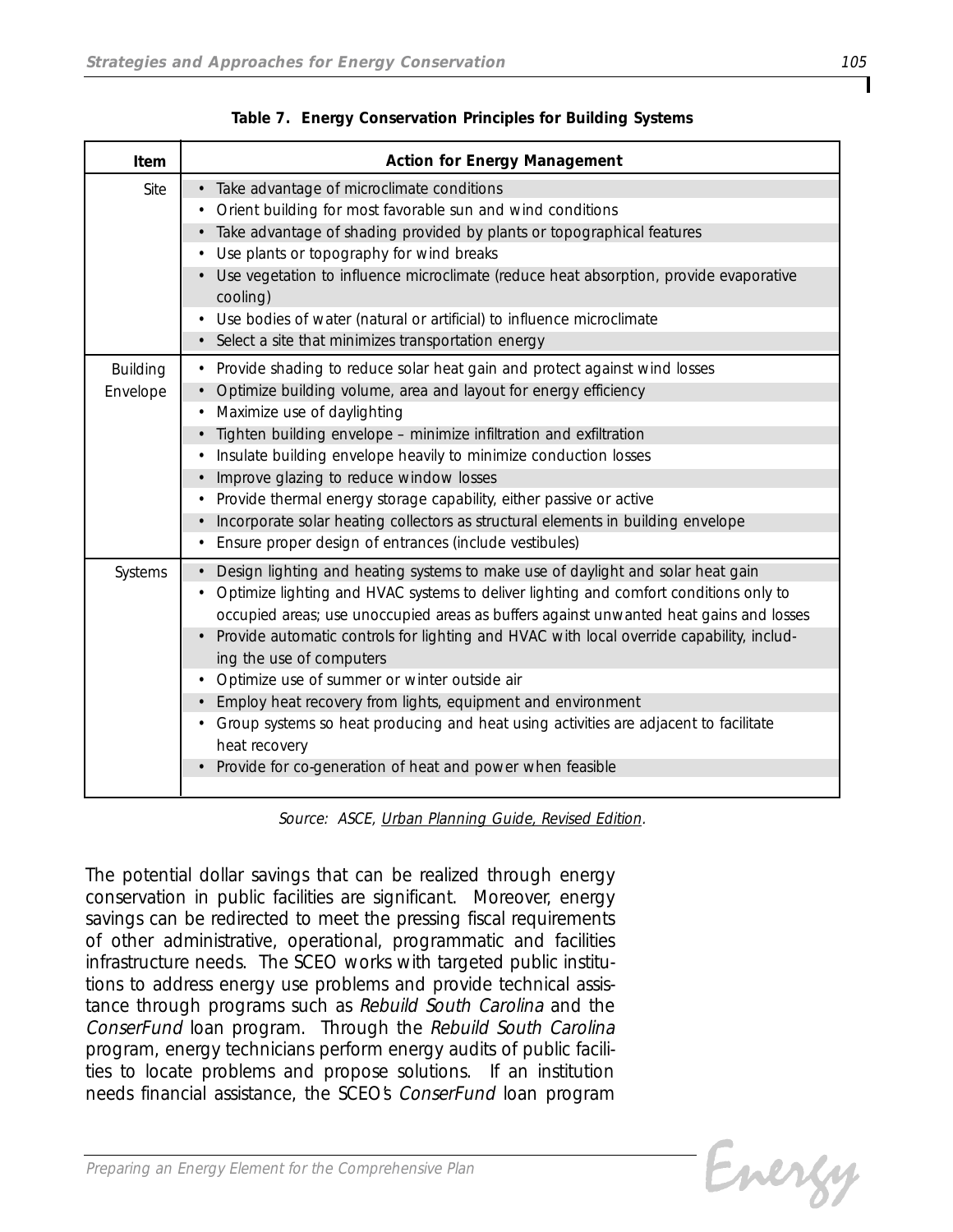*can provide funding for needed energy-efficiency measures. Institutions repay the loans from the cost savings achieved through the implementation of recommended energy-efficiency measures.*

# *CASE STUDIES*

# *Chattanooga Trade Center*

*The City of Chattanooga, Tennessee, is featured in the President's Council on Sustainable Development report, Sustainable America: A New Consensus, as one of the nation's leading environmental success stories. Through public-private partnerships the City has undertaken a wide range of programs aimed at improving air quality, saving energy, and preserving natural resources. One of the featured projects is the expansion of the Chattanooga Trade Center, which will be a model for energy-efficient design when completed. The building will be illuminated primarily by sunlight and natural ventilation will be utilized throughout. Skylights will employ screening devices to deflect the sun during summer months. The grass roof will absorb ultraviolet rays, provide insulation and collect storm water. A solar aquatics system will treat sewage waste on site through a series of biological filters, eventually reusing the resultant "gray water" for rooftop grasses and landscaping. At street level, thirty-foot tall trees will be planted along both sides of the street, producing shade and reducing the building's summer cooling load.134*

# *Guide to Energy Performance Contracting*

*The South Carolina Energy Office (SCEO) has developed a Guide to Energy Performance Contracting for school districts and local governments. This guide seeks to help school districts and governments understand the methodology, as well as the potential costs and benefits, of Energy Performance Contracting. Energy Performance Contracting is a financing method that allows institutions to use the money saved through reduced utility expenditures to pay for more efficient building equipment, controls and maintenance. The guide provides an introduction to Energy Performance Contracting and serve as a practical reference manual to help school districts and governments through the process.*

# *Rebuild America*

*The South Carolina Energy Office has developed the Rebuild South Carolina Partnership (RBSC) to bring the benefits of energy efficiency to public agencies and school districts in South Carolina.*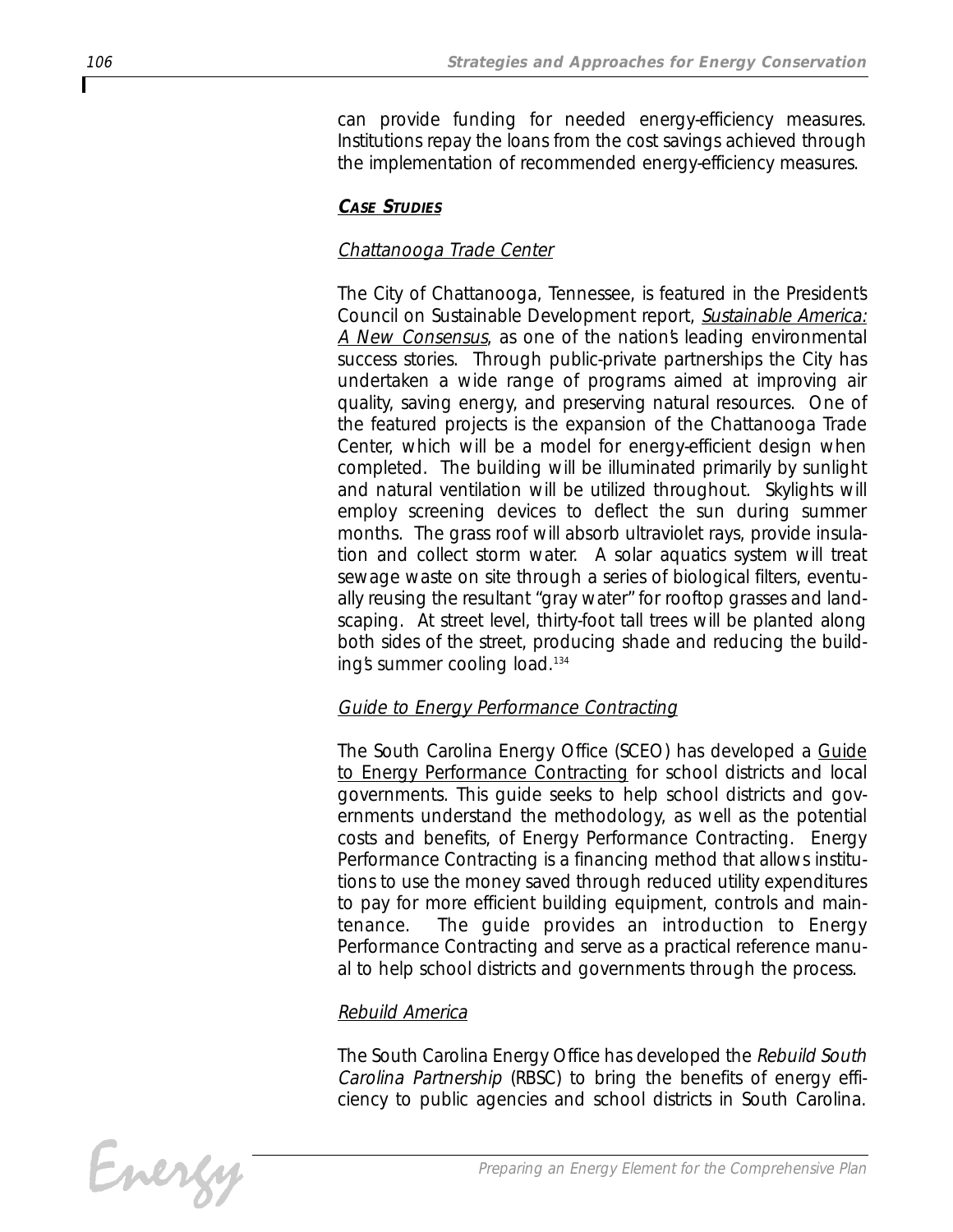*The partnership is designed to address the specific needs of agencies and school districts. Any public agency or school district with facilities that use energy at higher than normal rates is eligible to participate in the program. Being part of RBSC is not a one-time deal; it is an ongoing, interactive relationship. The program provides the following services:*

- *• Energy Use Audits The Energy Office provides a walkthrough energy use audit to assess the building's energy costs and efficiency by analyzing energy bills and conducting a brief survey of the structure. This audit identifies and provides savings and cost analysis of all practical measures that meet the owner's needs and economic criteria. It also discusses any operation and maintenance needs. Should the Energy Office and the client agree that a more thorough analysis is needed, a technical analysis audit is conducted.*
- *• Plan Development From the information gathered in the audit phase, the Energy Office assists the client in developing an implementation plan. This plan prioritizes retrofit activity based on the unique needs of the client.*
- *• Financing If the agency or school district does not have adequate funding for its project, RBSC offers financing options through the Energy Office's ConserFund Loan Program, the State Treasurer's Office, local banks or other lenders. The goal is to arrange financing that is covered by payments from energy savings, so borrowers can repay the loans without the need for additional revenue.*
- *• Project Coordination Once the audits have been completed, the scope of the project defined, and financing options selected, the Energy Office assists the client in ensuring the smooth implementation of the project.*
- *• Energy Consumption Monitoring The Energy Office assists the client in monitoring and verifying the estimated energy and cost savings for each project. When variations in actual savings are discovered, the Energy Office does the necessary research to determine problems and to recommend possible solutions. The Energy Office also provides a discount on the purchase of approved energy accounting software and data set development.*
- *• Training The Energy Office provides any energy management training needed by the client's staff.*

Evergy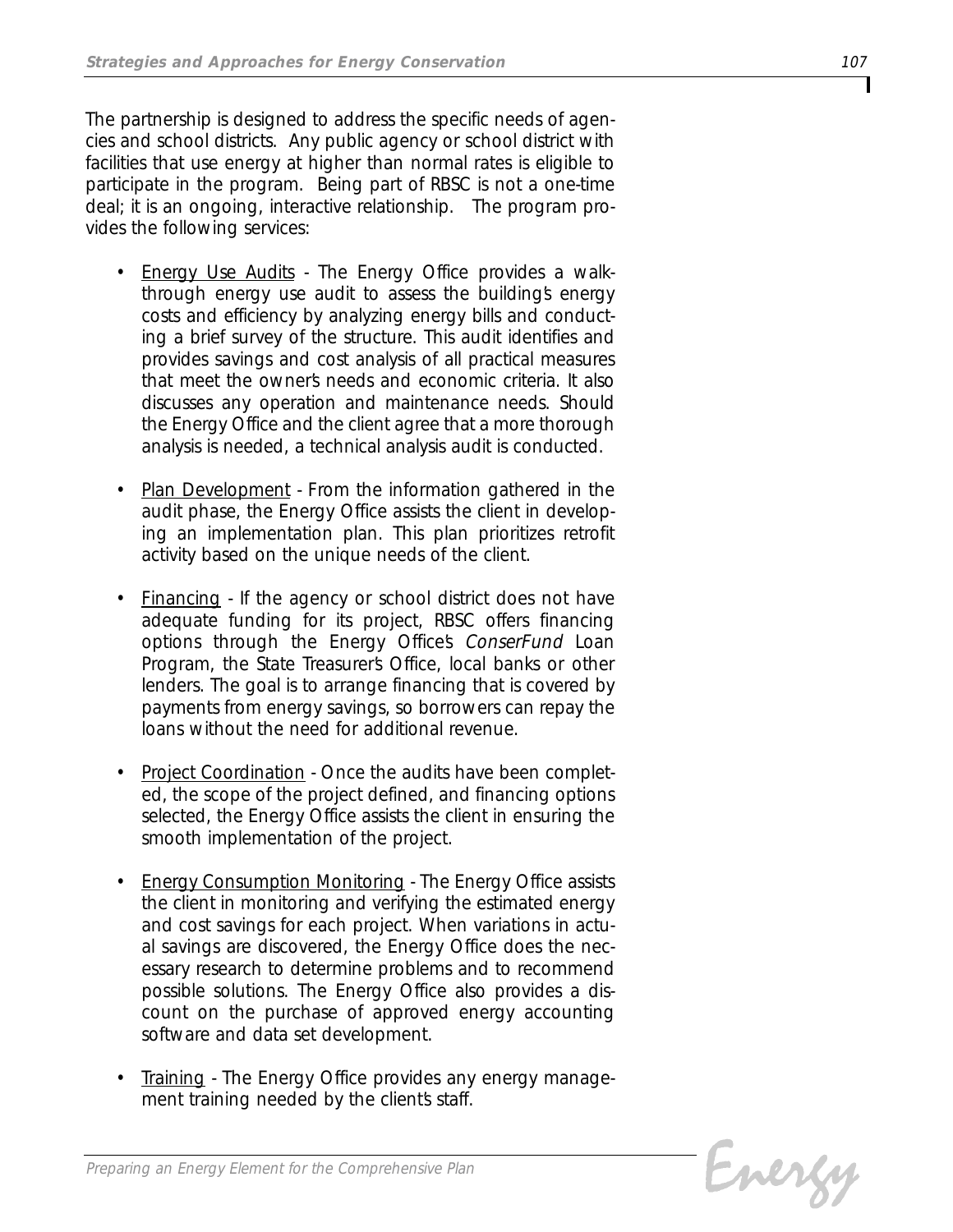#### *ConserFund Loan Program*

*ConserFund Loans are available from the S.C. Energy Office for energy efficiency improvements in state and local governments, schools and colleges, hospitals and other not-for-profit organizations. Energy efficiency improvements can make a difference in reducing utility expenses, replacing unreliable, unsafe equipment, and increasing productivity and comfort of the work environment. Eligible projects include:*

- *• Lighting systems;*
- *• Heating, ventilation, and air conditioning systems;*
- *• Energy Management Systems;*
- *• Building envelope modifications such as doors, windows, insulation and roofs;*
- *• Fuel conversion projects; and*
- *• Water conservation.*

# *Facilities Management*

*Energy use by community facilities varies widely and is dependent on factors such as the number and age of buildings and facilities, the climate, and the types of activities conducted. Although it is difficult to develop an overall picture of energy use by local government and institutional facilities such as hospitals, energy consumption and cost data is available for school districts, state agencies and public institutions of higher education in South Carolina. The South Carolina Energy Office (SCEO) compiles this energy data on an annual basis, focusing exclusively on energy use by buildings and fixed facilities. Transportation-related energy use and costs are not included in the annual report. In addition to the categorical profiles outlined in the SCEO report, each institution, district and agency receives a customized report from the Office that details energy costs and usage per square foot and provides comparisons to the facility averages in each category. The data also enables the SCEO to identify institutions and individual structures with unusually high energy usage and/or expenditures. This data can then be referenced against the detailed, building-by-building data provided by each institution to locate specific problems.*

*Energy data for the State's public schools and post-secondary institutions offers comparative insight on the magnitude of energy usage in public facilities, in terms of both quantity consumed and cost to taxpayers.* 

Evergy

*Energy data for the State's public schools and post-secondary institutions offers comparative insight on the magnitude of energy usage in public facilities, in terms of both quantity consumed and cost to taxpayers. The 1999 Energy Use in South Carolina's Public Facilities report reveals that South Carolina school districts consume an average of 44 kBtu per square foot at a present cost of*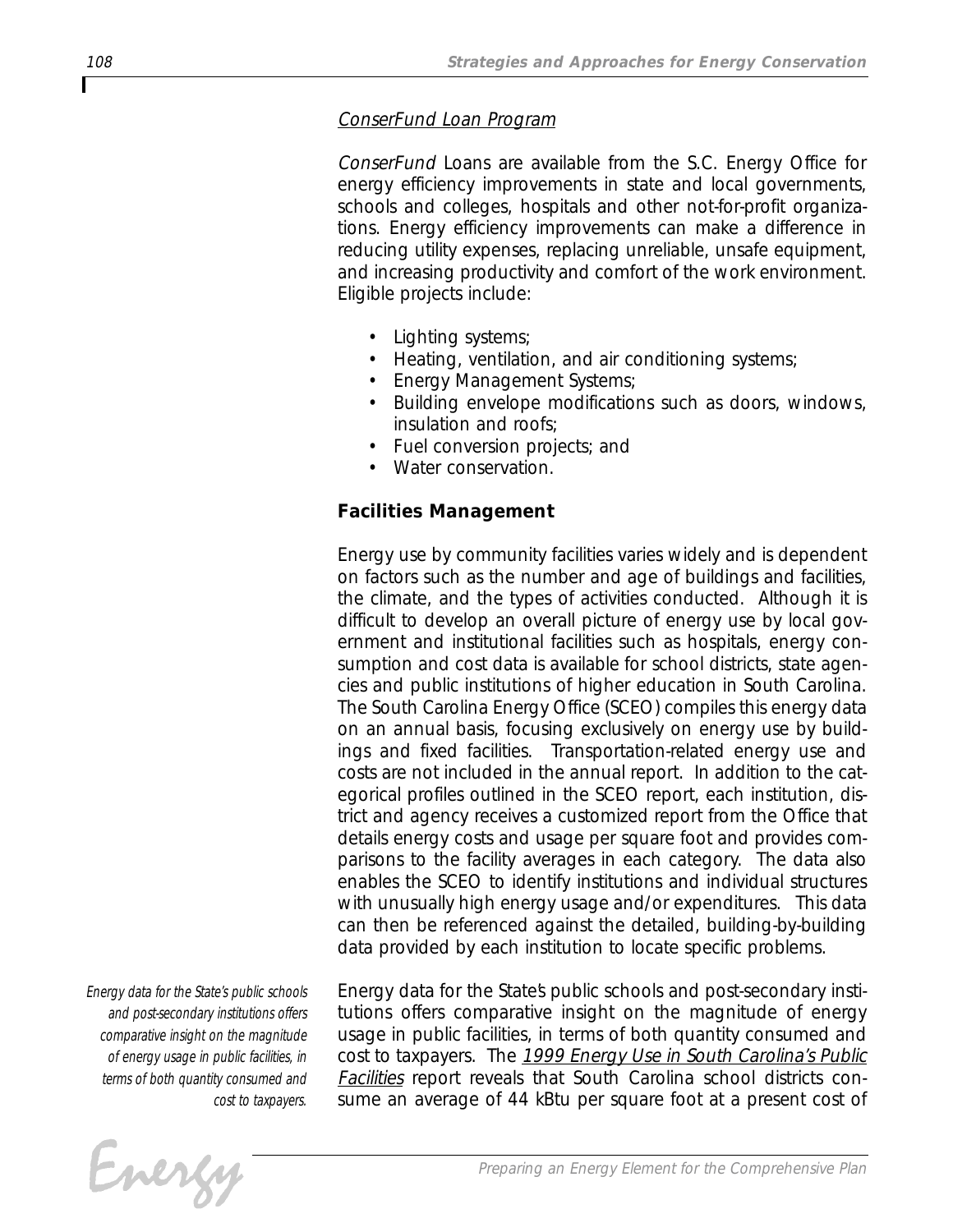*\$0.82 per square foot. Colleges and universities consume an average of nearly 128 kBtu per square foot at a cost of \$1.21 per square foot. Most of the difference in energy usage between K-12 and colleges can be attributed to campus housing, which is in operation around the clock and is often older and less energy-efficient. Many post-secondary institutions are also open for longer periods each day to accommodate the schedules of adult learners and continue operation of support facilities on weekends and during the summer months. Average combined energy use for both K-12 schools and institutions of higher education is nearly 67 kBtu per square foot at a cost of \$0.92 per square foot. Statewide efforts to reduce energy use in school districts have been successful, resulting in an overall reduction in energy consumption of nearly 7% since 1996.*

*Statewide efforts to reduce energy use in school districts have been successful, resulting in an overall reduction in energy consumption of nearly 7% since 1996.*

| <b>Institutions</b>     | Total Sq. Ft.<br>(in millions) | <b>Total Energy</b><br>Cost<br>(in millions) | Average<br>\$/Sq. Ft. | <b>Total kBtu</b><br>(in millions) | Average<br>kBtu/Sq. Ft. |
|-------------------------|--------------------------------|----------------------------------------------|-----------------------|------------------------------------|-------------------------|
| <b>School Districts</b> | 91.9                           | \$75.2                                       | \$0.82                | 4,081.3                            | 44.41                   |
| Colleges & Univ.        | 33.9                           | \$41.1                                       | \$1,21                | 4,333.1                            | 127.82                  |
| <b>Totals</b>           | 125.8                          | \$116.3                                      | \$0.92                | 8,414.4                            | 66.89                   |

|  | Table 8. 1999 Energy Statistics for S.C. Schools and Colleges/Universities |
|--|----------------------------------------------------------------------------|
|  |                                                                            |

*Source: S.C. Energy Office, Energy Use in South Carolina's Public Facilities – Fiscal Year 1999.*

*Both K-12 and institutions of higher education rely most heavily upon electricity for their energy needs. More than 91% of the energy used by school districts and 83% of energy consumed by colleges is derived from electricity. Natural gas provides 8% and 16% of the energy consumed by school districts and colleges, respectively.*

| Table 9. | 1999 Energy Expenditures by Fuel Source for                     |
|----------|-----------------------------------------------------------------|
|          | S.C. Schools and Colleges/Universities (in millions of dollars) |

| <b>Fuel Source</b>        | School<br><b>Districts</b> | % of<br>Total | <b>Colleges</b><br>& Univ. | % of<br>Total | <b>TOTALS</b> | % of<br><b>TOTALS</b> |
|---------------------------|----------------------------|---------------|----------------------------|---------------|---------------|-----------------------|
| Electricity               | \$68.723                   | 91.3%         | \$33.936                   | 82.5%         | \$102.659     | 88.2%                 |
| Natural Gas               | 5.901<br>\$                | 7.8%          | \$6.718                    | $16.3\%$ \$   | 12.619        | 10.8%                 |
| <b>Fuel Oil</b>           | \$0.214                    | 0.3%          | \$0.033                    | $0.1\%$ \$    | 0.247         | 0.2%                  |
| Propane                   | \$0.394                    | 0.5%          | \$0.019                    | $0.0\%$ \$    | 0.413         | 0.4%                  |
| Coal                      | \$0.000                    | 0.0%          | \$0.447                    | $1.1\%$ \$    | 0.447         | 0.4%                  |
| <b>Total Expenditures</b> | \$75.232                   |               | \$41.153                   |               | \$116.385     |                       |

*Source: S.C. Energy Office, Energy Use in South Carolina's Public Facilities – Fiscal Year 1999.*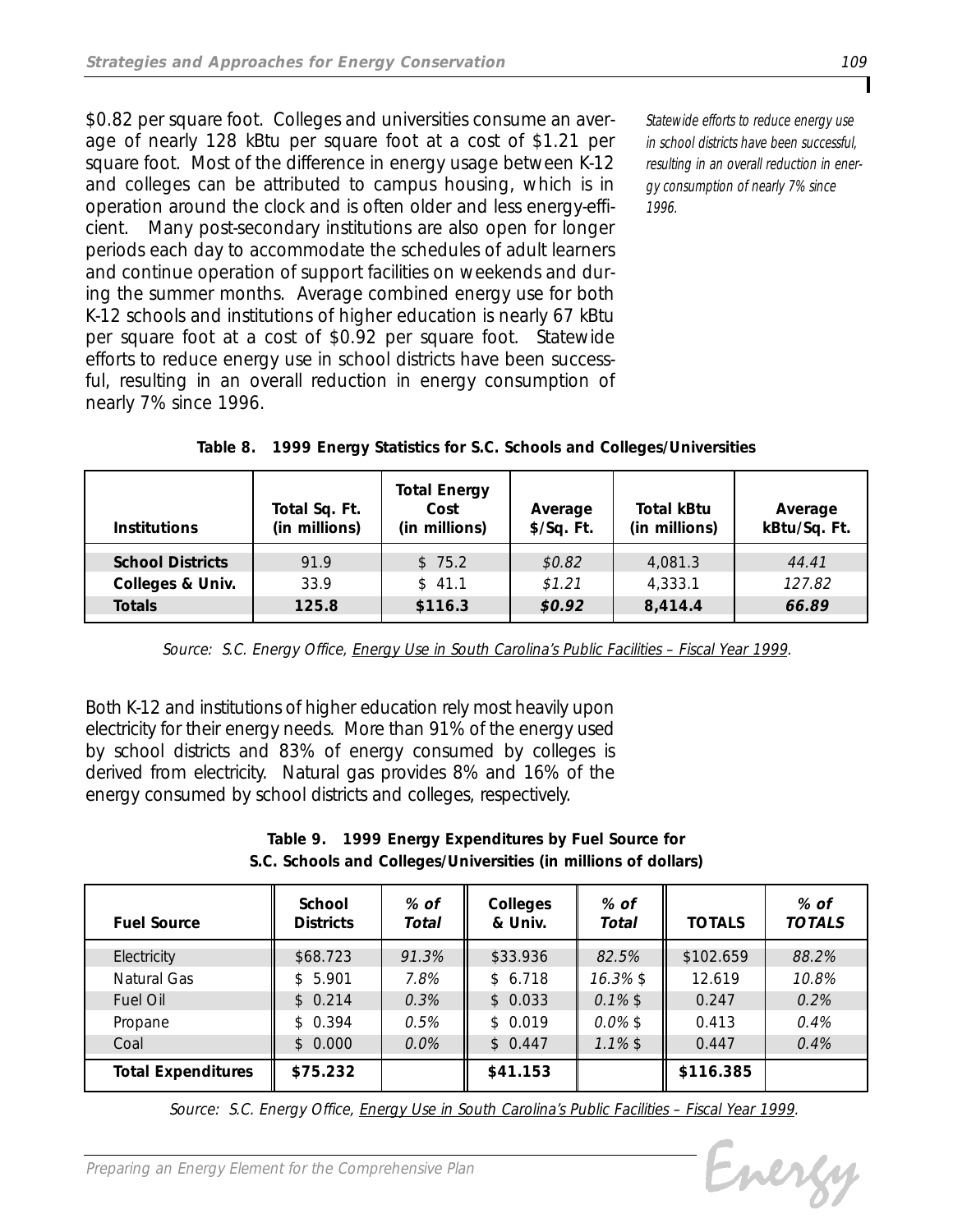*An assessment of energy usage is an essential tool in the effort to reduce energy use. Periodic energy use assessments of equipment, systems and maintenance practices will uncover inefficiencies and provide the data necessary to recommend and evaluate needed upgrades and retrofits. These assessments should include larger systems and facilities such as water and wastewater facilities, HVAC and computer systems, and road maintenance and landfill equipment. Energy use by smaller systems such as lighting systems for individual buildings and landscaping equipment should also be included.* 

*Water distribution can be the largest single component of energy use by local governments. Across the United States, energy consumption accounts for an average of 50% to 75% of the cost of operating local water systems. Of this total, water pumping can consume 80% or more of the electricity used in water distribution and treatment and represents a prime opportunity for local government to save energy and dollars. However, a growing number of cities are cutting the energy consumption of their water departments by using computers to communicate with water system control points such as pumps, reservoirs, and metering stations. Fresno, California, is one such city using a computerized water distribution system to save energy and money. The City currently pays about \$5 million per year in water distribution utility bills, which is \$725,000 less than it would likely pay without the system. Completed in 1988 at a cost of \$3.2 million, Fresno's system is based on a VAX computer system that communicates by radio* with the 200 wells that supply the City's water.<sup>135</sup>

*Routine maintenance of most mechanical and electronic equipment can save energy. Staff should be trained in proper maintenance techniques and methods, with on-going updates on new technologies and procedures. To encourage staff participation and interest, rewards or recognition can be used to recognize those employees who go the extra mile in conserving energy. A standard methodology for tracking energy use and comparing actual performance with conservation goals should be developed early on to both inform and motivate employees.*

*Through the adoption of policies such as office recycling, local governments and institutions can save energy, reduce costs, and serve as examples to the community. Efforts can range from the recycling of common office waste such as paper and plastic to the production of energy from landfill gases.* 

*Preparing an Energy Element for the Comprehensive Plan*

*Water distribution can be the largest single component of energy use by local governments.*

*To encourage staff participation and interest, rewards or recognition can be used to recognize those employees who go the extra mile in conserving energy.*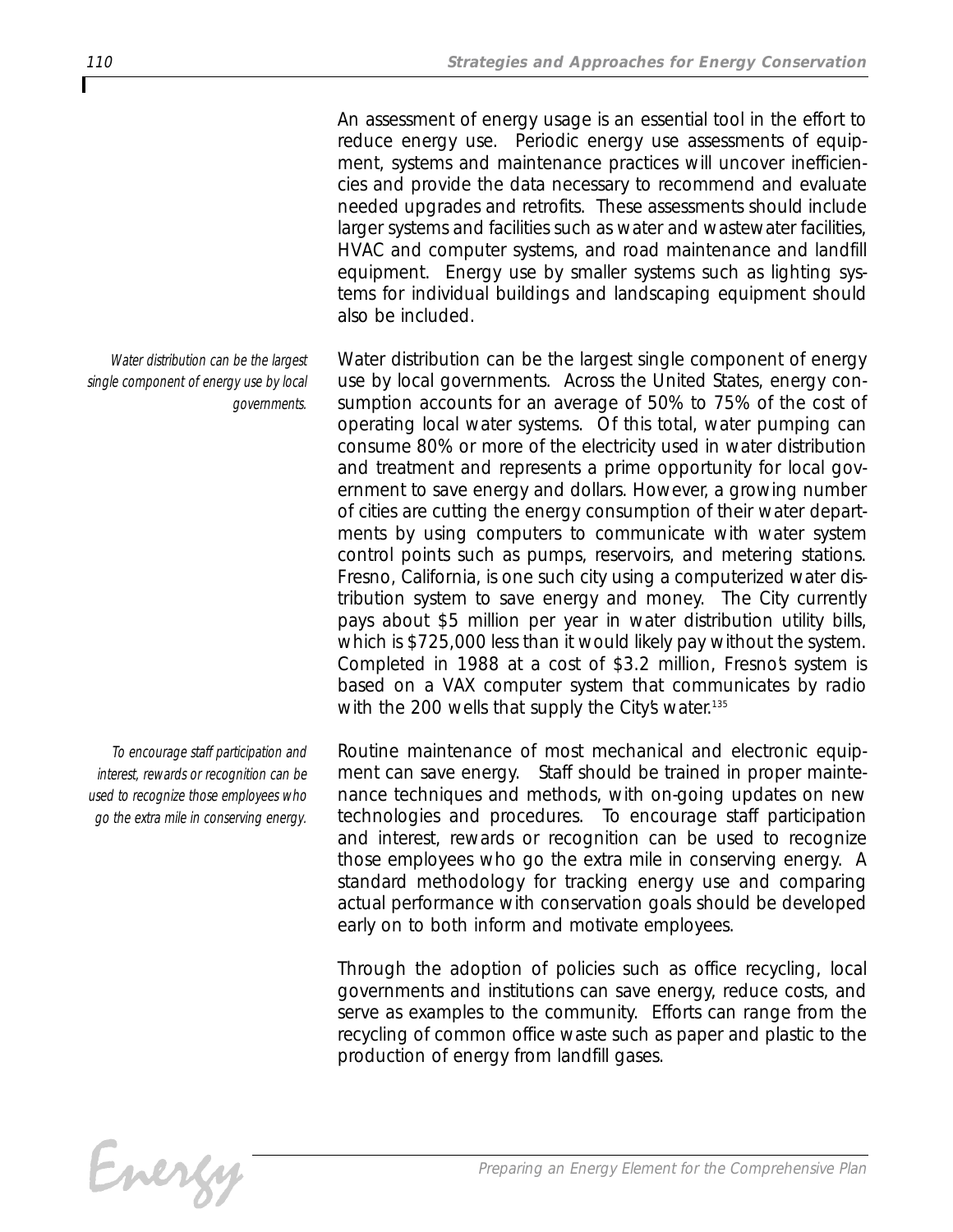# *CASE STUDIES*

#### *Swansea High School*

*Lexington School District Four is working to improve the learning environment and comfort level for faculty and students while improving the energy-efficiency of their facilities. Working in partnership with the Rebuild South Carolina program, the District conducted an energy audit of the 20-year old Swansea High School. The audit identified several potential energy reduction activities that were implemented using District funds. An old chiller was replaced with a newer one that uses environmentally-friendly refrigerant and operates more efficiently, resulting in a 29% reduction in energy use. The energy management system was upgraded to a more accurate and reliable direct digital control system. In addition, 1,800 older lighting fixtures were replaced with energyefficient fixtures, reducing energy consumption by another 43%. The first-year savings at Swansea High School totaled nearly \$21,000. Based upon the success of the energy upgrades at Swansea High School, the District has also upgraded lighting systems at both Swansea and Frances Mack Elementary Schools.136*

# *Memphis/Shelby County Energy Management Program*

*The joint City of Memphis/Shelby County government created an internal Energy Management program that has generated a positive return on a number of energy projects. The Energy Management's (EM) mission is to stimulate the efficient use of energy within local government. EM performs this mission by providing various forms of engineering assistance ranging from monthly monitoring of utility bills to detailed facility audits to energy audits and engineering assistance in preparing drawings and specifications for renovations and new construction. Since 1989, the City of Memphis has completed a number of successful energy projects. The Public Works Division reduced the annual energy cost of the two wastewater treatment plants by more than \$1 million by switching utility rate structures and reducing energy consumption through treatment process changes. Lighting and HVAC system modifications in City Hall have reduced its annual utility bill by more than \$100,000. In addition, the General Services Division has identified or completed additional energy conservation projects estimated to save another \$150,000. All energy modification projects, with the exception of the upgrades to the wastewater treatment plants, have a simple payback of less than five years.137*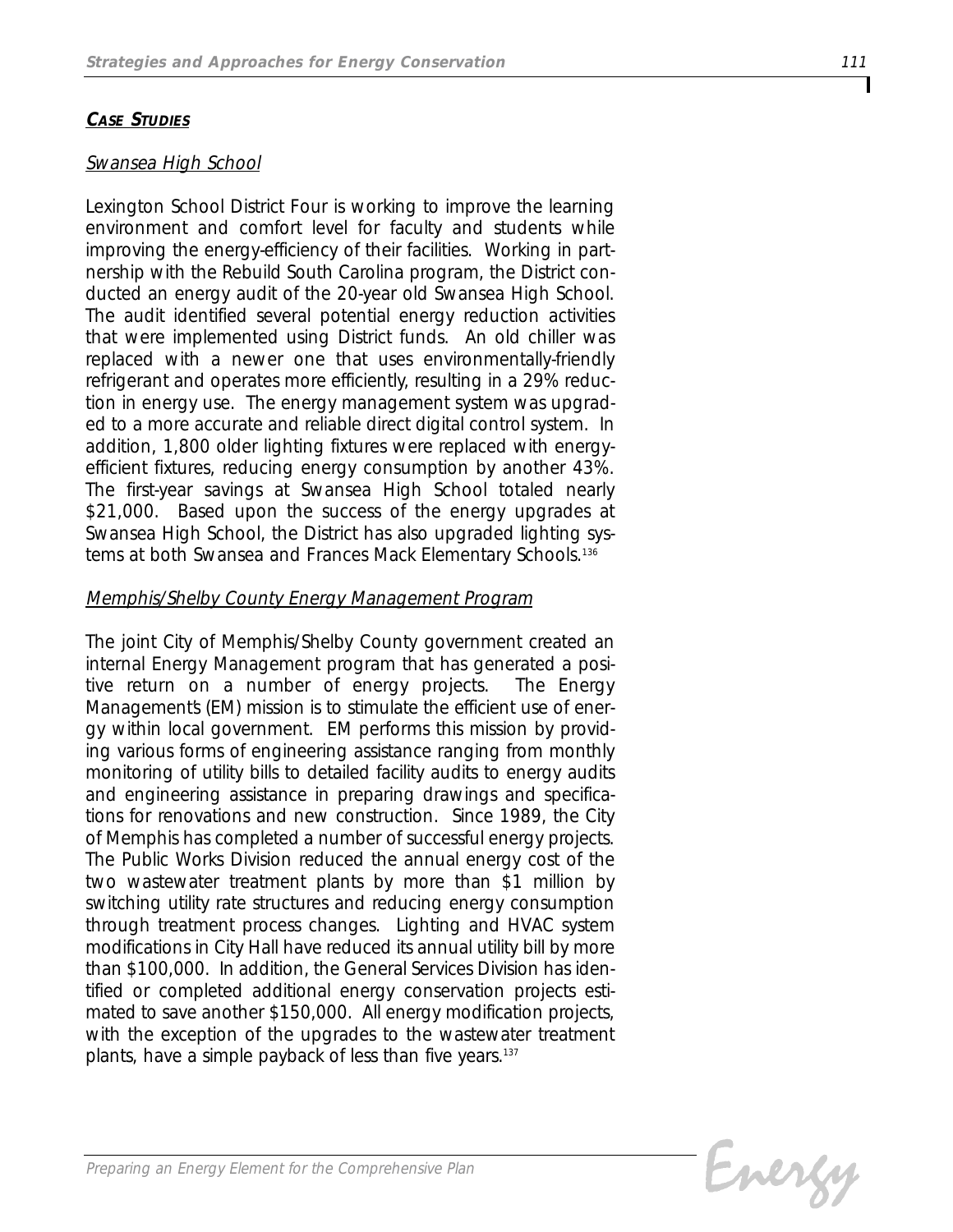# *Fleet Efficiency*

*Local governments and institutions can save significant amounts of energy and money by increasing the fuel efficiency of individual vehicles, operating vehicles more efficiently, and improving overall fleet management practices.*

*...replacing 20% of a fleet with vehicles that average 30 miles per gallon instead of 25 would reduce overall fuel consumption by 4%.*

*Many local governments and institutions operate and maintain a fleet of vehicles. Although these fleets vary greatly in size and composition, they present a prime opportunity to institute energy saving measures. Local governments and institutions can save significant amounts of energy and money by increasing the fuel efficiency of individual vehicles, operating vehicles more efficiently, and improving overall fleet management practices. Regular maintenance alone, including minor tune-up adjustments and adding air to tires, can improve fuel economy an average of 1 to 5%. For example, fuel consumption increases 0.4% for every pound per square inch below proper tire inflation.138*

*Improved vehicle operations can also save energy. For each mile in excess of 55 miles per hour, the average vehicle loses nearly 2% in fuel economy.139 Avoiding stops and extra travel miles by planning routes before getting into the vehicle also improves efficiency.* 

*Gradually replacing older, less fuel-efficient vehicles can result in significant energy savings over time. The amount of energy saved from fleet upgrades depends on the efficiency of the existing fleet and the replacement rate. For example, replacing 20% of a fleet with vehicles that average 30 miles per gallon instead of 25 would reduce overall fuel consumption by 4%.140 When replacing and assigning vehicles, it is important to match the vehicle type with its proposed use. Smaller, more energy-efficient vehicles should be used whenever possible, leaving larger utility vehicles for jobs that require hauling or towing.* 

*There are numerous opportunities for local governments and institutions to make fleet operations more energy efficient. Some ideas for implementation include:*

- *• Implement a management information system. By closely tracking maintenance schedules, fuel consumption, mileage, fuel costs and other related information, the fleet manager can identify potential problems at an early stage and develop timely solutions to reduce costs and fuel consumption.*
- *• Assign vehicles appropriate to the task. Smaller, more efficient vehicles should be used whenever possible, reserving larger, more powerful vehicles for more appropriate uses.*
- *• Purchase fuel-efficient and appropriately-sized vehicles. By*

Energy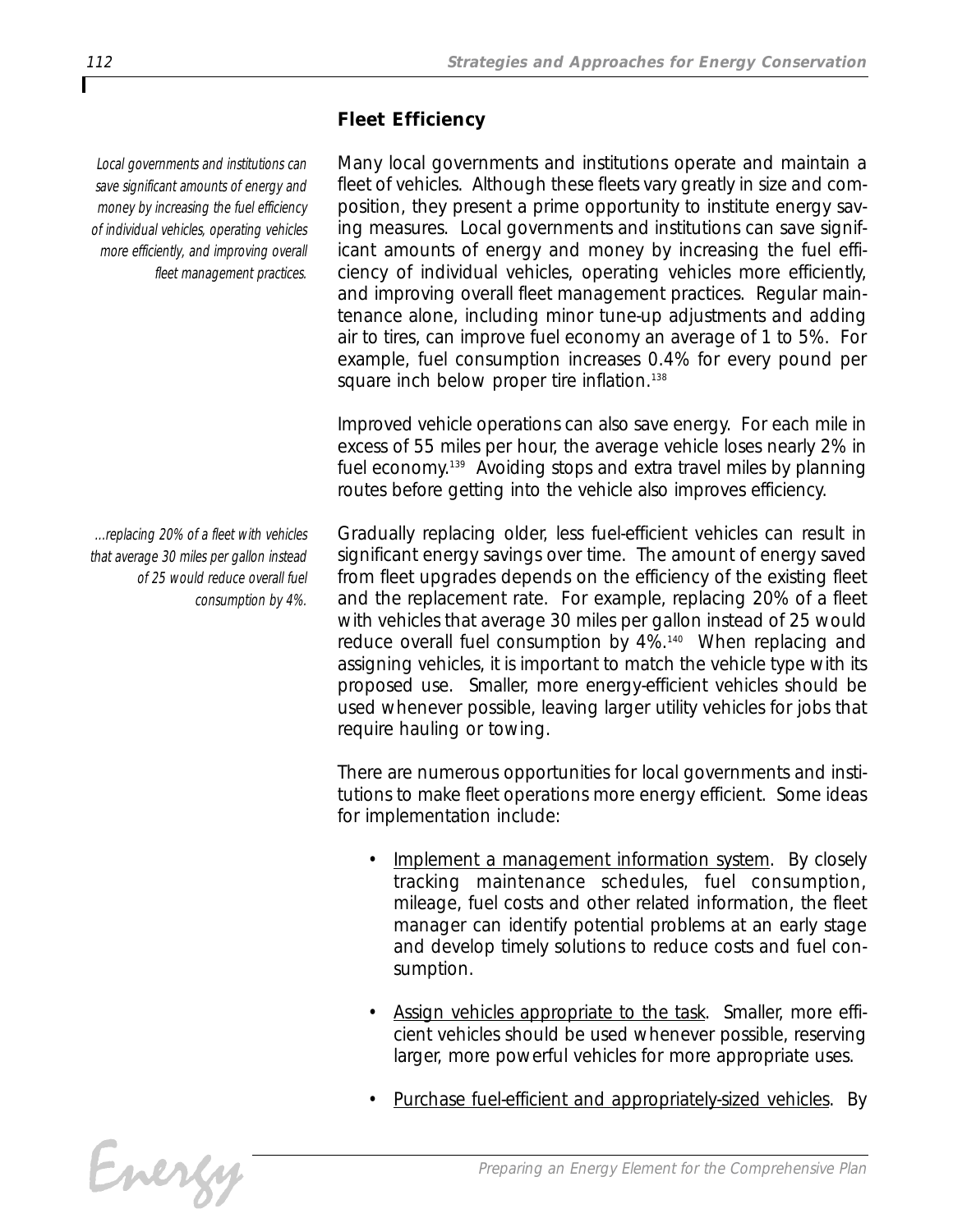*carefully analyzing vehicle needs, fleet managers can "down-size" the fleet – substituting smaller and often less expensive, but more energy-efficient, vehicles for less energy-efficient vehicles when making new purchases.*

- *• Practice preventative maintenance. Routine practices such as keeping tires properly inflated and providing regular tune-ups will measurably improve fuel efficiency.*
- *• Train maintenance staff. Staff should be well trained in maintenance practices that improve fuel economy.*
- *• Train drivers in fuel-efficient driving techniques. Excessive idling and speeding, as well as poorly planned trips, increases gas consumption.*
- *• Centralize fleet operations. It is sometimes possible to achieve an economy of scale, improve maintenance efficiency, and more effectively implement fuel efficiency programs by centralizing fleet operations.*
- *• Automate fueling stations. Automated fueling stations accurately track fuel use per vehicle. This information can be used to track fuel efficiency, schedule preventative maintenance, and discourage excessive personal use of fleet vehicles.*
- *• Explore use of alternative fuel vehicles. Through the use of alternative fuels, local governments and institutions can reduce non-renewable fuel use within their own fleets and can help to promote awareness of alternative fuel use within the greater community.*

# *CASE STUDIES*

# *Chattanooga Electric Bus System*

*The City of Chattanooga, Tennessee, has been a pioneer in the use of electric transit vehicles. The system was created in 1993 as a public-private venture linking all levels of government, the Chattanooga Area Regional Transportation Authority (CARTA), and local manufacturers of electric transit vehicles. The 17-vehicle electric shuttle bus system is a vital part of the City's downtown redevelopment effort, providing free transportation to commuters and area residents. Not only has the system reduced vehicle trips, it has helped to improve air quality and has provided a boost to the*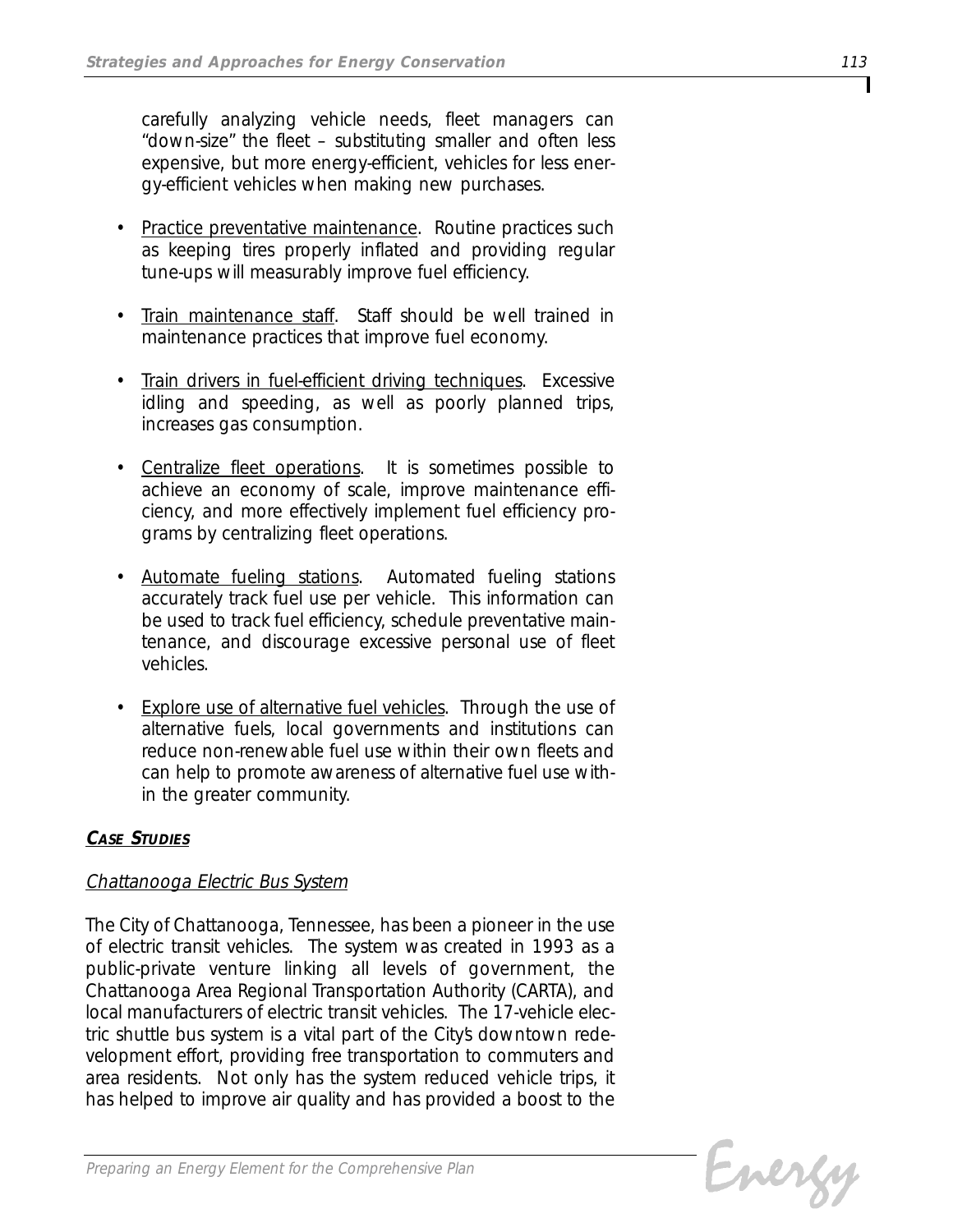*local economy. Locally-based Advanced Vehicle Systems (AVS) provides the electric buses for the Chattanooga system and since has expanded its market – now exporting similar shuttle buses to eleven other U.S. cities and to international customers such as Costa Rica.141*

# *Alternative Fuel Vehicle Program*

*As discussed in an earlier section, York Technical College hosts the Center for Alternative Energy Transportation. The mission of the Center's Alternative Fuel Vehicle program is to provide educational opportunities to individuals, industries and government agencies to support the introduction and growth of alternative fuel vehicles (AFVs) as a viable mode of transportation. The Center maintains and manages a fleet of 21 AFVs, which are used by the College, the City of Rock Hill, the City of Charlotte, Discovery Place, Duke Power, Palmetto Electric Cooperative on Hilton Head Island, and the S.C. Governor's Office.*

# *NOTES*

Г

Energy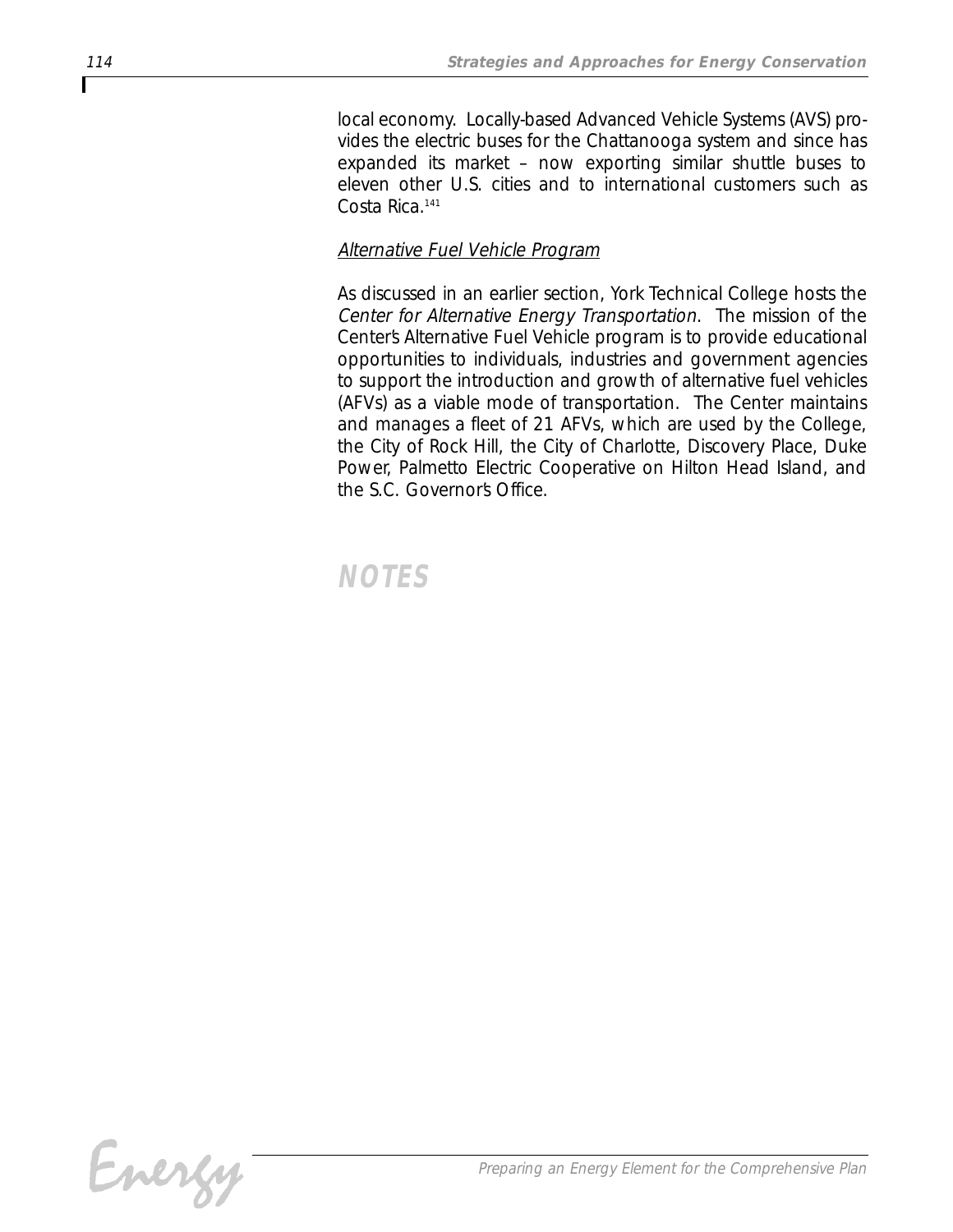# *Economic Development Opportunities*

*The State's economic health influences virtually every aspect of life for South Carolinians, from jobs and taxes to education and quality of life. Paralleling the expansion of state economies throughout the South, South Carolina has experienced heightened social and economic growth during the past two decades. Emerging from an agrarian tradition, the State has successfully launched the transformation of its economy into a diversified base of manufacturing, trade, services, health care, and tourism activity. For many communities across the State, this increase in economic activity has been a primary catalyst in the push for local comprehensive planning and land use regulation. By integrating economic development processes with other local planning responsibilities, local governments can diminish the myriad of uncertainties and concerns posed by growth.* 

*A community's economic development strategy has clear implications for land use, transportation, energy conservation and other local planning issues. Although some degree of economic development can, and probably will, happen by default in any community, only a carefully planned program will advance the type of growth and quality of life specifically desired by residents. Such a comprehensive approach lays the foundation for quality economic development that is balanced with local environmental concerns, renewable and reliable energy sources, cost-effective infrastructure utilization, and community fiscal capacity. Conversely, a lack of planning can be detrimental to a community in the long run, deterring the development and recruitment of cleaner, resource-efficient and sustainable industries.* 

*Energy efficiency influences all aspects of the local economy and any balanced discussion of energy use and attempts at energy conservation must include the economic sector, especially industrial and commercial interests. Together, the industrial and commercial* sectors represent 58% of South Carolinas annual energy consump*tion at 45% and 13%, respectively. Although dominated by manufacturing industries, the industrial sector also includes mining, construction, forestry, and commercial agriculture and fisheries. The commercial sector consists of wholesale and retail operations, hospitality and tourism businesses, and other services. Both direct and indirect impacts of energy investments affect a community's economic health. Direct costs are easily quantifiable as revealed in actual energy expenditures by individual businesses and industries in the form of utility bill payments, equipment purchases and new construction. The indirect investments in energy efficiency, howev-* *A community's economic development strategy has clear implications for land use, transportation, energy conservation and other local planning issues.*

*...the industrial and commercial sectors represent 58% of South Carolina's annual energy consumption at 45% and 13%, respectively.*

Evergy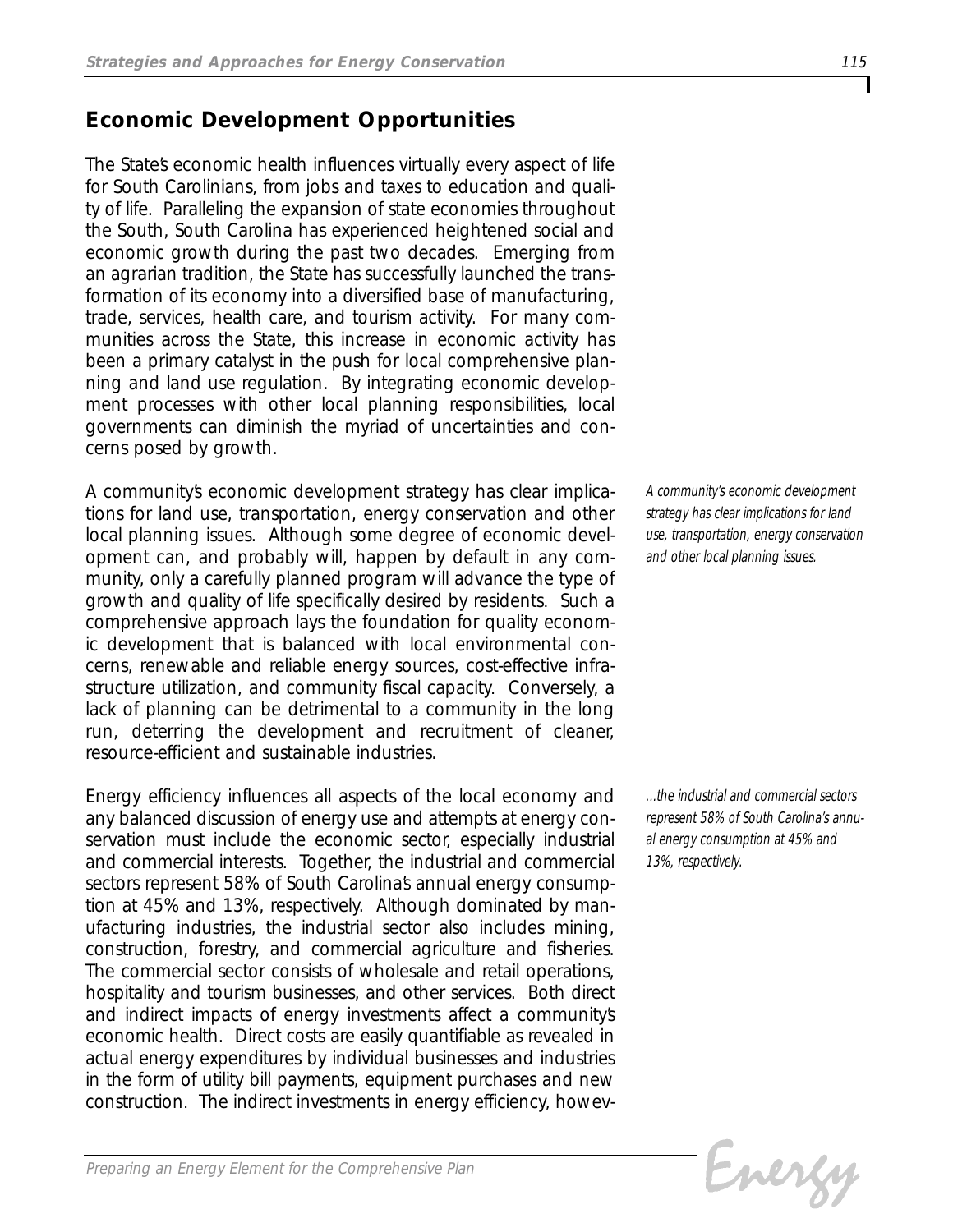*The economic vitality of a community is a cornerstone of its sustainability.*

*er, are more far-reaching, stimulating multiple spin-off benefits in the form of jobs, services and equipment purchases.* 

Local economic policy should focus the local governments admin*istrative, regulatory and financial resources in an integrated framework with the common goal of developing and maintaining a sustainable economic base for the community. A proactive economic development program and sustainable development efforts are not mutually exclusive. The economic vitality of a community is a cornerstone of its sustainability. Likewise, consideration of sustainability principles in economic development strategies can be the most influential contributor to sustainability goals and will measurably advance sensible growth objectives.*

# *Business and Industry Recruitment and Retention*

*Located in the heart of the nation's sunbelt with abundant access to five Interstate highways and three ports on the Atlantic Ocean, South Carolina is strategically poised to continue to attract new business and industry. The economic development strategies of the past two decades have accomplished the initial goal of guiding the State's successful transition to a manufacturing and service based economy. Given the success of these efforts, future economic growth offers an opportunity to refine these development strategies as a primary vehicle to build a sustainable economy for South Carolina.* 

*Strategies aimed at building sustainable economies must cultivate a diverse employment base that includes both large and small employers, as well as manufacturing, service and retail sector employment opportunities. At present, manufacturing production constitutes nearly 27% of the Gross State Product (GSP). This contribution translates into more than \$23 billion annually. Another key impact of the emergence of the manufacturing sector in recent decades is that for every 100 manufacturing jobs added in the State, an additional 60 non-manufacturing jobs are created. A concurrent rise in non-manufacturing employment has been highlighted by new growth in the trade, services, and construction sectors. Of State residents employed in non-agricultural jobs, 22% are in manufacturing, 4% in transportation and public utilities, 24% in wholesale and retail trade, and 22% in the service sector.* 

*Although large manufacturing firms have captured the headlines, small businesses continue to contribute significantly to the economic growth of the State. Investment by companies employing 50 or fewer people comprises more than 27% of the total capital*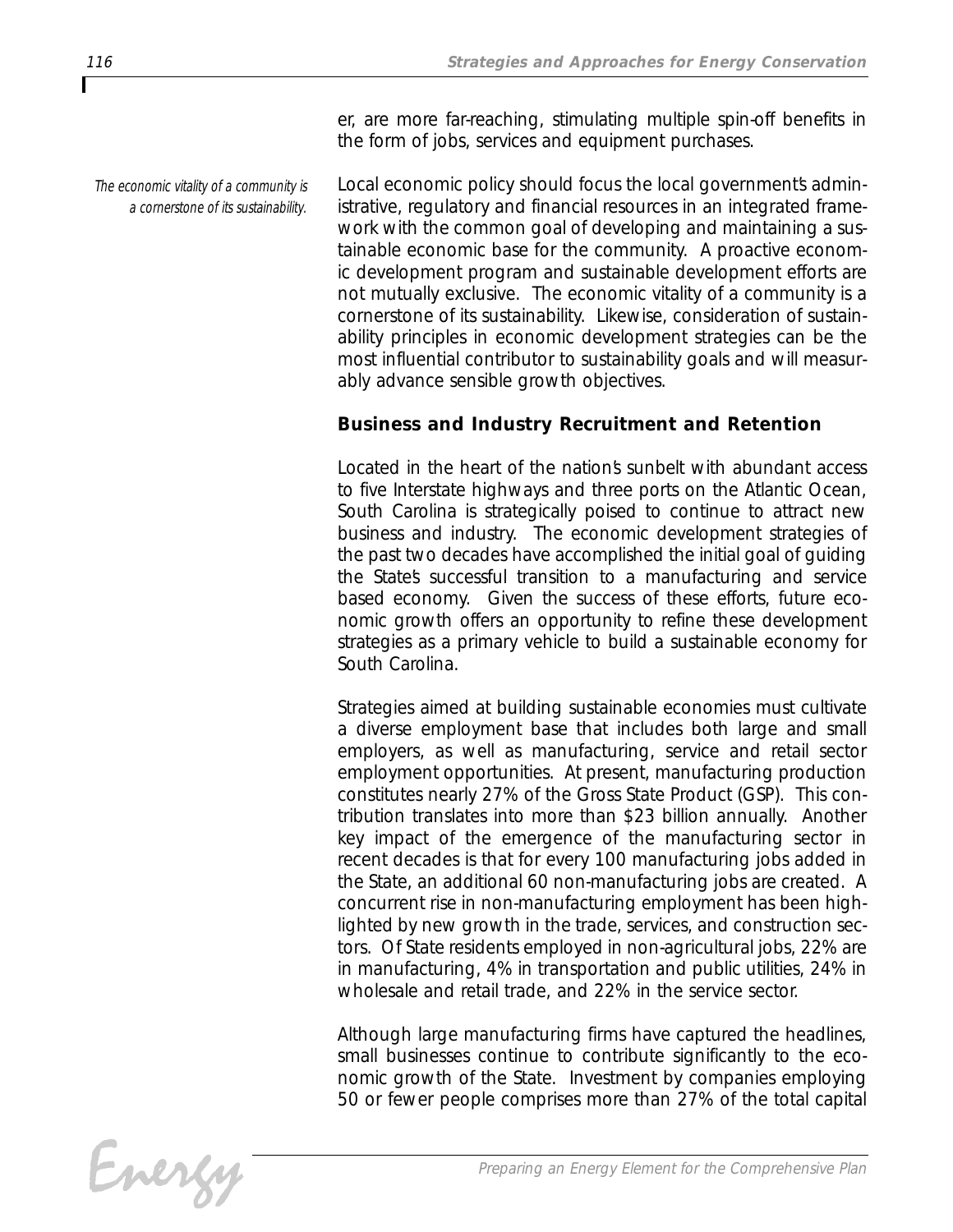*investment in the State. These smaller companies also create nearly one-half of all new jobs in South Carolina. Another advantage of smaller firms is that they are usually locally-owned and typically employ residents within the local community, do business with other community-based firms, and reinvest profits within the community. Such firms also tend to locate in existing facilities and utilize existing infrastructure, resulting in less capital investment on behalf of the local government to accommodate new business.* 

*Thus, for a growing number of cities and counties throughout the State, the local and regional economic development strategy that has proven effective in the past is now at a crucial crossroads. Communities are looking beyond a mere influx of new jobs in search of a sustainable economic growth strategy that will address other local concerns such as brownfield redevelopment, education and training, job and wage security, cultural resources enhancement, traffic congestion, pollution prevention, natural resources conservation and infrastructure development. Local industrial recruitment and retention efforts should work in concert with local planning strategies to preserve and improve the quality of life in South Carolina communities.*

*In light of this shifting emphasis from quantity to quality in economic development, many localities are recognizing new economic growth opportunities by encouraging businesses in energy efficiency, materials recycling, environmental technologies and brownfield redevelopment. An increasing number of local governments are developing specific sustainable economic develop*ment strategies that focus on advancing their community's long*range development vision. These sustainable strategies often include one or more of the following: the development of ecoindustrial parks; the encouragement of infill development and revitalization of downtowns; the facilitation of waste recycling and renewable energy use among business and industry; the efficient design and operation of industrial and commercial facilities and production processes; the development of financial incentives for sustainable practices; and the adoption of regulatory streamlining and reform measures by local governments.*

*Based on carefully defined community growth objectives, jurisdictions are equipped to conduct target industry analyses to identify desirable and realistic business prospect categories and specific companies for focused recruitment efforts. Also increasingly apparent for many communities are the benefits of forging cooperative, rather than competitive, economic development programs at the regional level. Programs that are regional in scope offer*

*Communities are looking beyond a mere influx of new jobs in search of a sustainable economic growth strategy...*

*...many localities are recognizing new economic growth opportunities by encouraging businesses in energy efficiency, materials recycling, environmental technologies and brownfield redevelopment.*

Evergy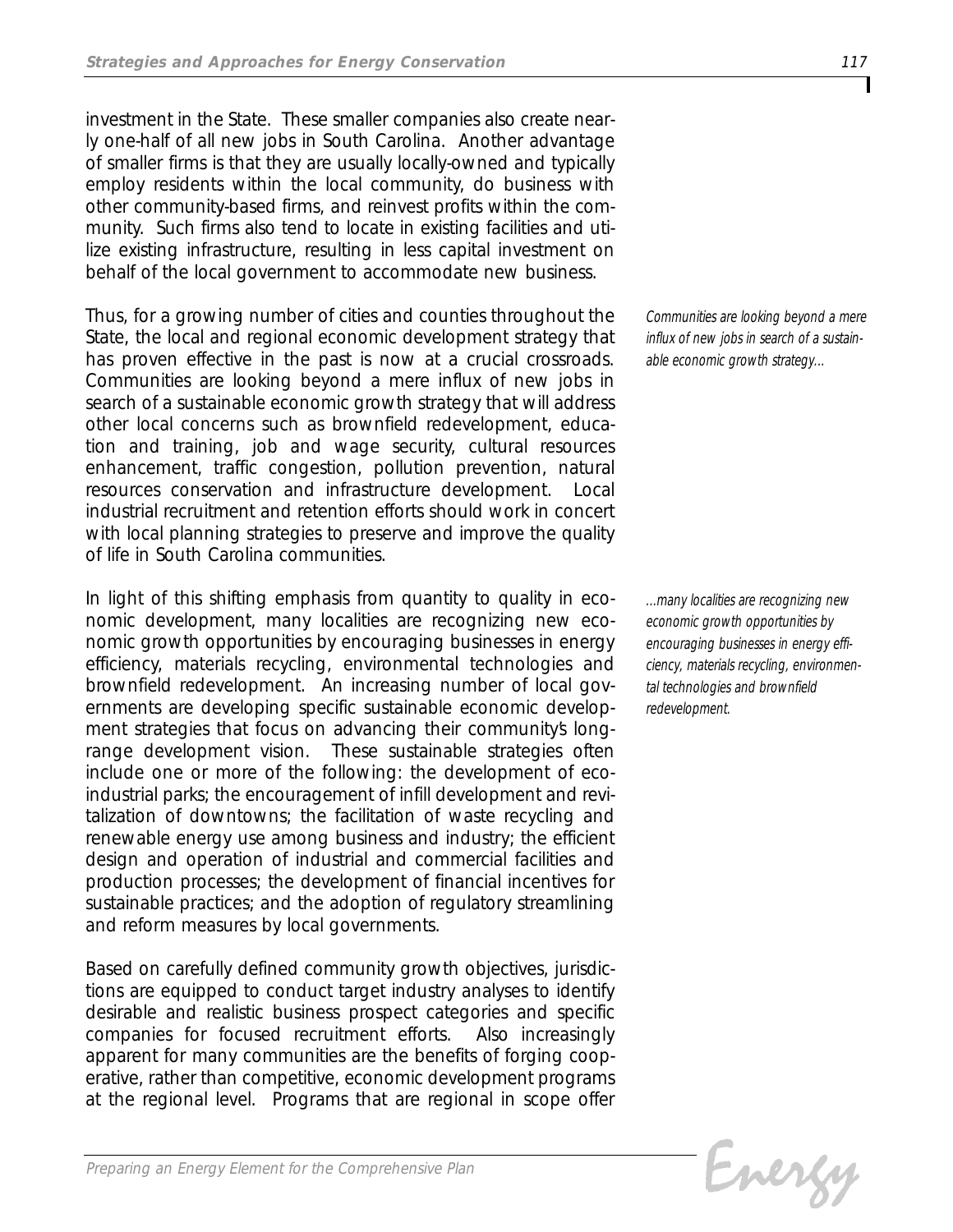*additional opportunities to recruit and retain energy-efficient and environmentally-friendly employers, while minimizing development conflicts among neighboring jurisdictions.*

#### *CASE STUDIES*

# *Sustainable Economic Development Action Strategy, Northampton County, Virginia*

*Northampton County, Virginia, has established a County Department of Sustainable Economic Development that is tasked with pursuing economic development within the community's overall sustainable development strategy. Prospective businesses and industries are evaluated against a series of social, environmental and energy conservation criteria as defined in the community's Sustainable Economic Development Action Strategy. The recruitment process considers criteria such as:*

- *• Percentage of employees who are community residents*
- *• Industry's system for the categorization and separation of wastes*
- *• Percentage of recycled products or materials used in the firm's day-to-day business operations*
- *• Firm's involvement in research and development of new technologies in energy efficiency, pollution prevention and other key concepts*
- *• Percentage of employees who commute to work via alternative transportation*
- *• Percentage of by-products from other park occupants that firm will re-use in its operations*
- *• Percentage of firm's by-product used by other industries*
- *• Ratio of unrecyclable to recyclable materials generated by industry*
- *• Percentage of scarce resources used by industry in its processes142*

Energy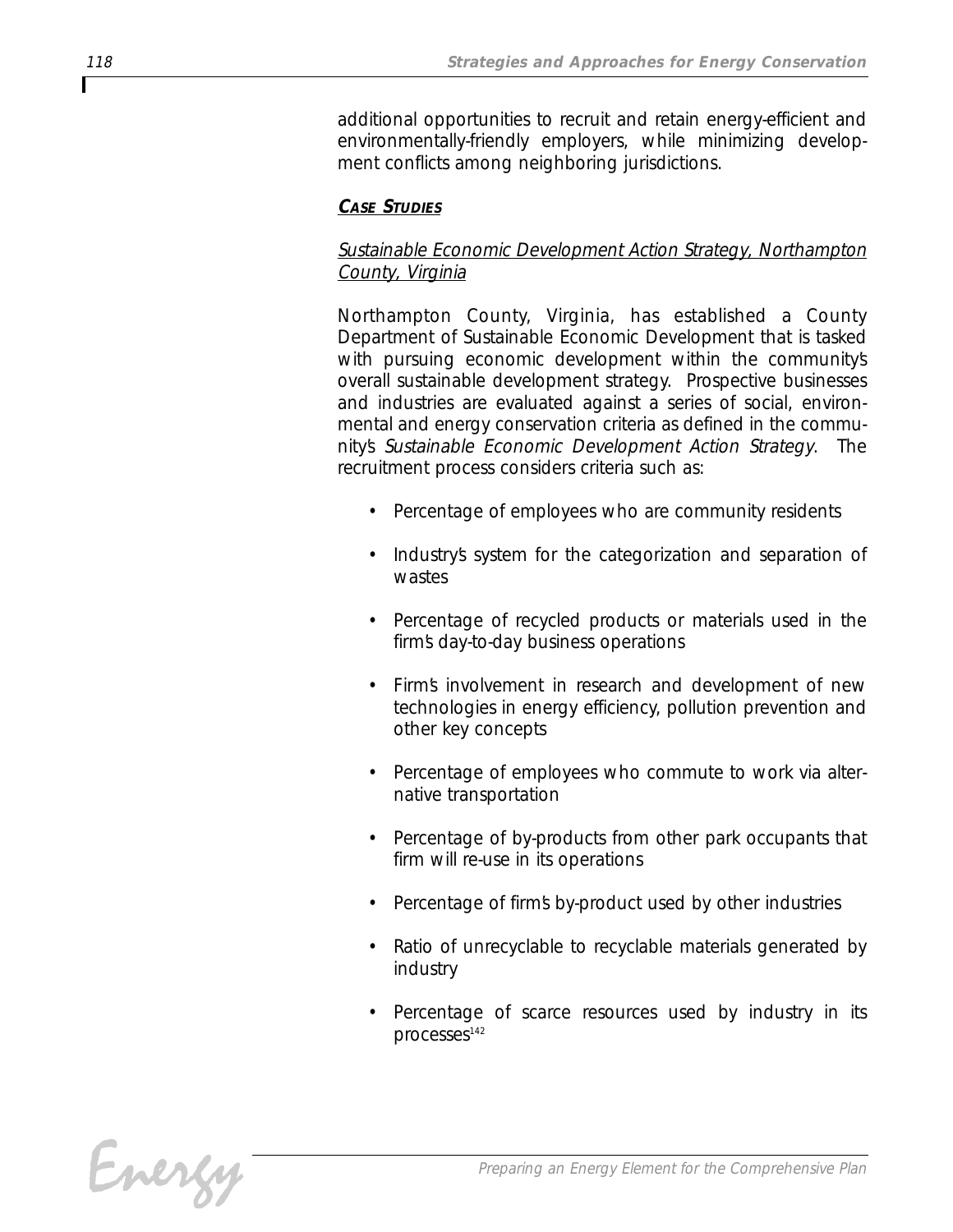### *The Charleston Downtown Plan*

*In 1999, the City of Charleston, South Carolina, completed an extensive planning process that culminated in the development of The Charleston Downtown Plan: Achieving Balance Through Strategic Growth. The Plan focuses on real estate and economic growth and the need to find a balance between economic growth and the elements that constitute the City's unique quality of life. A detailed market analysis provides a foundation for the Plan and identifies development potential by economic sector. The Plan takes this market analysis a step further, addressing the specific types of economic growth that will benefit the City the most. The resulting strategies advocate certain types of new commercial, retail and services employment growth – as long as it is compatible with the City's long-range development goals that center on smart growth practices. Among the nine principles that anchor the Plan are: the pursuit of economic diversity; the fostering of sustainability; and the strategic use of growth to strengthen the City's social, cultural and environmental amenities.143*

# *Revitalization and Infill*

*Smart growth initiatives encourage the development of land closer to existing urban development, provide incentives for infill and the redevelopment of previously developed areas, and avoid encroachment of new development into areas that lack the necessary public facilities, services and infrastructure. This strategy facilitates the revitalization of urban centers and contributes to the retention of existing infrastructure investments. The revitalization of existing built properties and the infill of new development on vacant lands within developed areas also produces significant energy conservation benefits. Commercial and employment centers sited in developed areas offer more convenient access to retail stores, governmental services, health care, cultural venues and other amenities – reducing the need for lengthy commutes and encouraging the use of public and alternative transportation.*

*Localities can use economic development as an effective tool for achieving the revitalization and infill of developed areas. Industrial, retail and service sector development that contributes to the longterm health of central business districts and other underdeveloped or declining areas should be encouraged. Capital improvement programs for redevelopment districts can be designed that not only foster infill projects, but also encourage restoration and reuse of properties and buildings of historical significance. Such efforts can be augmented by the location of jobs near existing workforce hous-* *...revitalization of existing built properties and the infill of new development on vacant lands within developed areas also produces significant energy conservation benefits.*

Energy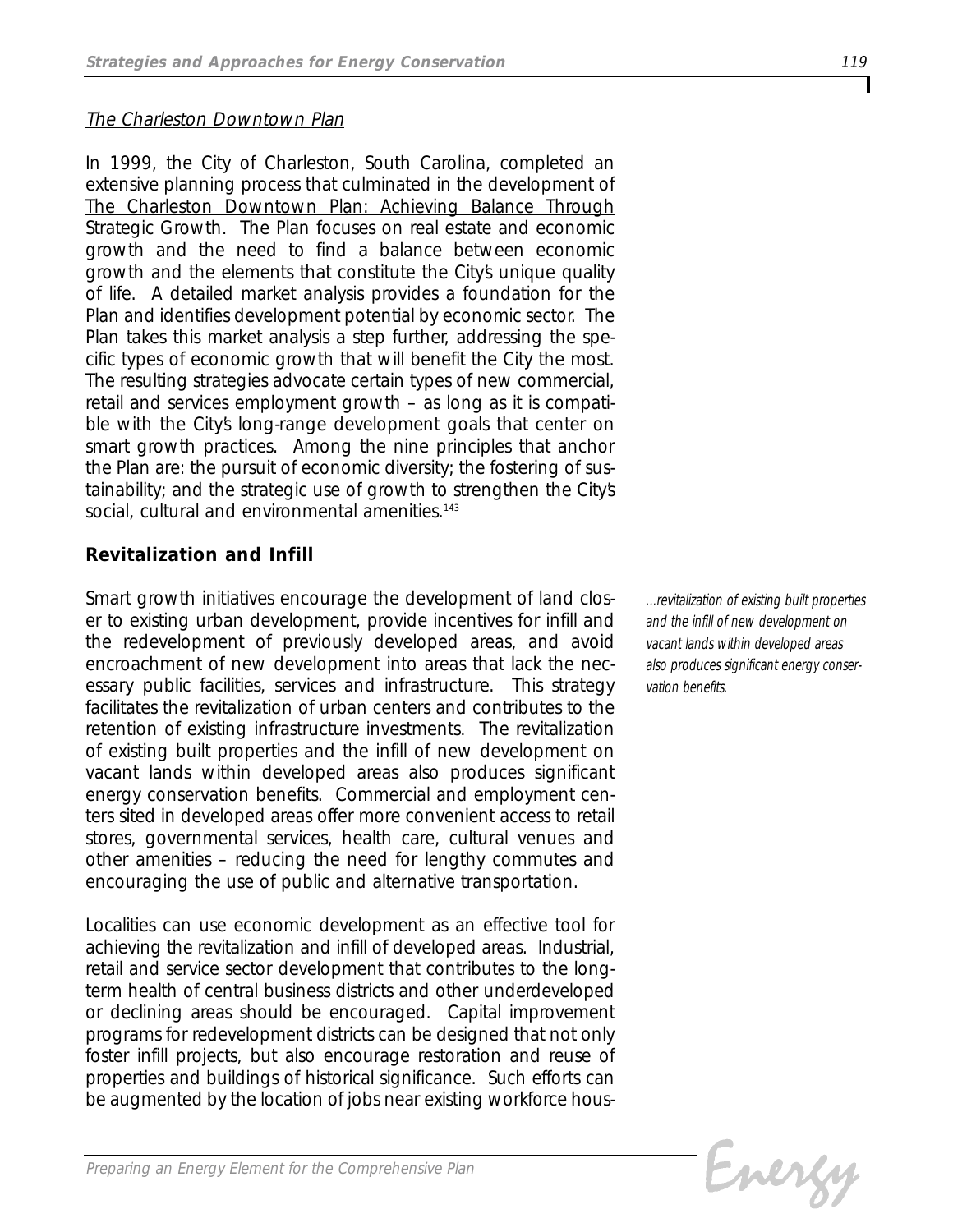*ing, the development of shared parking facilities and alternative transportation systems, and the linkage of job sites with convenient, affordable transit service. For instance, in response to the Atlanta region's growing traffic congestion, BellSouth Corporation has announced plans to consolidate all of its suburban office locations into three centralized facilities that are closely tied to the City's mass transit system. Through this move, BellSouth will replace 2 million square feet of office space in the suburban fringe with 3 million square feet of new infill development in the downtown area. Meanwhile, in Charlotte, North Carolina, the Bank of America is investing more than \$350 million in redevelopment and infill projects. This effort includes Gateway Village, a downtown community characterized by mixed-uses that blend housing with commercial and retail opportunities in an effort to spark further redevelopment in the core business district.144*

*Jurisdictions can delineate special districts to assist in achieving economic development and land use goals and develop marketing plans and targeted economic incentives to encourage private investment in designated redevelopment areas. The redevelopment of existing facilities and build-out of vacant properties within developed areas alleviates growth pressures on community infrastructure. Detailed land inventories can be conducted in key areas to identify vacant, under-utilized and available commercial and industrial properties and facilities including brownfield sites. Once completed, the data can be compiled and maintained as a directory of lands and existing buildings suitable for business use, including a profile of available public facilities and services for each site. Local governments can use these databases to identify partnerships with the private sector to redevelop brownfield sites and transform them from community liabilities into significant revenue and job-generating centers.* 

*For areas beyond the central business district, planners and local officials can evaluate and pursue appropriate commercial and/or industrial projects within master planned communities. This mixed-use strategy encourages compact development and creates employment opportunities within close proximity to housing, again facilitating alternative transportation and reducing reliance on cars. Local ordinances can also be amended as needed to provide for home-based businesses, while protecting and complementing existing communities and neighborhoods.*

*Preparing an Energy Element for the Comprehensive Plan*

*...redevelopment of existing facilities and build-out of vacant properties within developed areas alleviates growth pressures on community infrastructure.*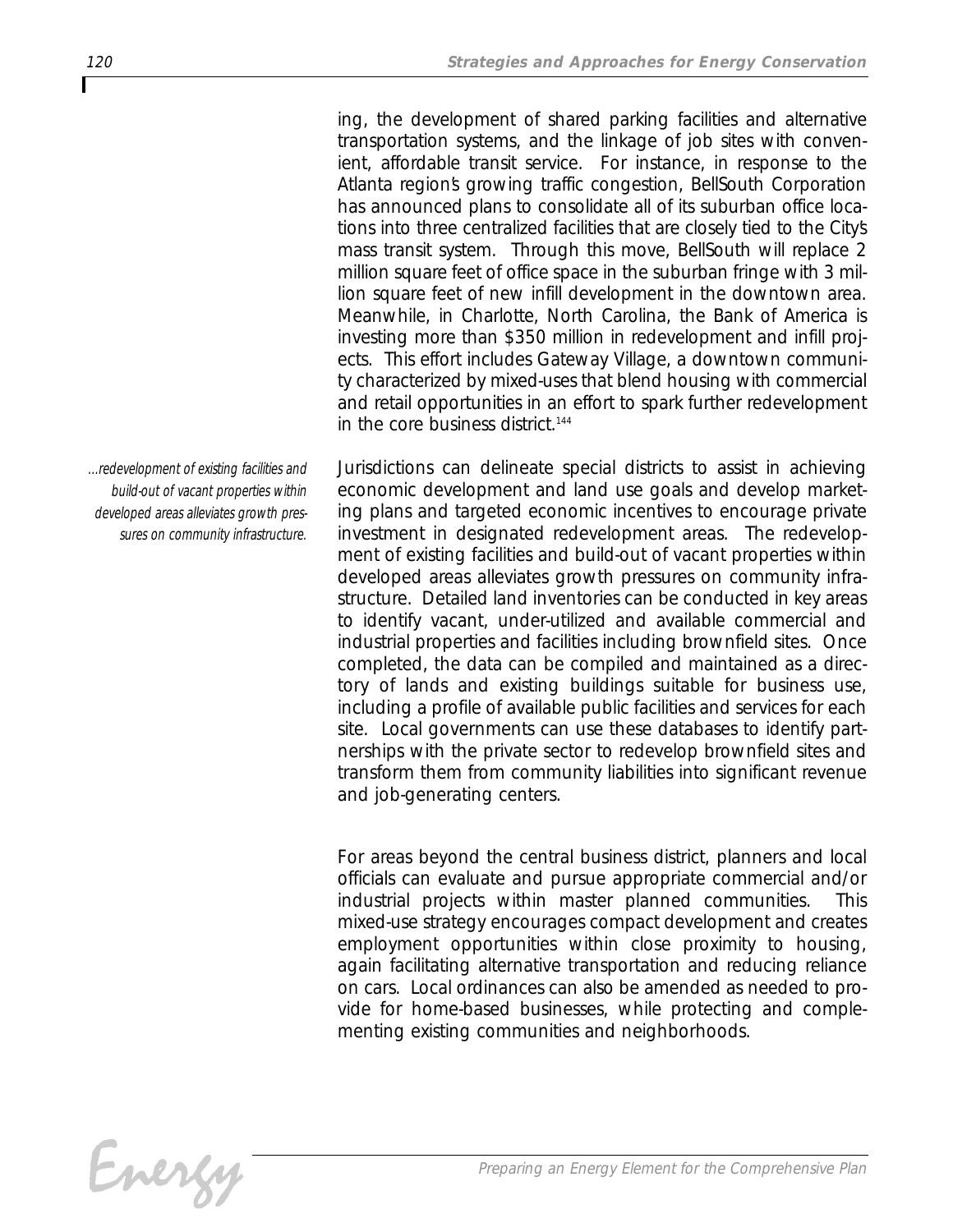#### *CASE STUDIES*

#### *Spartanburg Business Corridor Redevelopment Incentive Program*

*The City of Spartanburg, South Carolina, has initiated a strategy to encourage private developers to revitalize vacant commercial properties within the City called the Business Corridor Redevelopment Incentive Program. The program allows property owners to recapture 20% of their investment using the Multi-County Industrial Park (MCIP) designation, which allows for a feein-lieu of property taxes. The fee collected equals the amount that would have been paid in property taxes and allows the City to rebate a portion of the fee. Thirty percent of the tax increment increase will be credited back to the property owner for 15 years or until the total equals 20% of the redevelopment costs. Response by the development community has been positive with four key developments using the program to date.145*

#### *Cowpens Brownfield Redevelopment Project*

*In 1997, the Town of Cowpens, South Carolina, became the first South Carolina jurisdiction to win EPA Brownfield Assessment Pilot designation. Partnering with the Center for Manufacturing and Technology (CMAT) and the University of South Carolina at Spartanburg, the Town is converting a brownfield site that consists of a 228,000 square foot facility and 90 acres into an eco-industrial park. As the smallest jurisdiction in the nation to participate in the Brownfield Assessment program, Cowpens faces unique challenges in its effort. The guiding objectives of the project include the establishment of an incubator for sustainable business, the creation of a Center for Urban and Industrial Ecology, and the development of an eco-industrial economic base. The Center for Manufacturing and Technology, with assistance from the S.C. Department of Commerce and the S.C. Department of Health and Environmental Control, has recently concluded a feasibility study on industrial waste exchange opportunities within a 100-mile radius of the Town to guide tenant recruitment. The redevelopment effort will ultimately return the site to a needed revenue-generating property for the community and enhance public awareness and enthusiasm for sustainable growth. The Town of less than 2,200 residents has two additional brownfield sites, including a vacant textile mill in the heart of downtown, and it is anticipated that the successful reclamation of the pilot site will spark expanded redevelopment efforts.146*

Evergy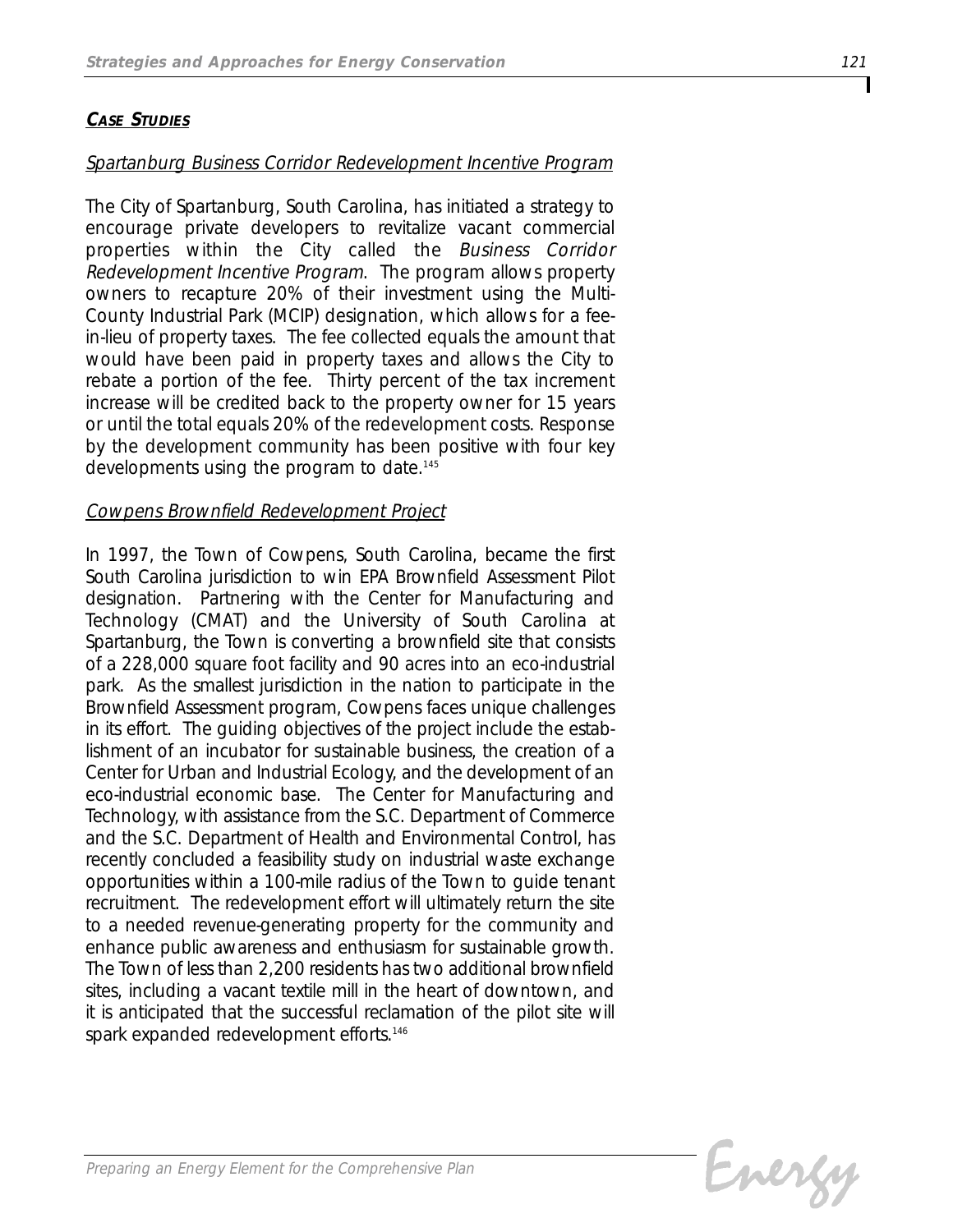# *Industrial Ecology*

*Industrial park development is a tried-and-true tool for economic development. By providing a designated focal point for manufacturing and other related facilities, such parks inherently contribute to the efficient distribution of energy resources. Water and sewer, natural gas, telecommunications, and electrical transmission lines, along with railways and roads, can be extended to serve a centralized cluster of industries in a single park instead of scattered individual facilities.* 

*However, in most industrial parks, a common utilities and infrastructure access is typically the only thing shared by park occupants. The traditional industrial park concept has evolved during recent decades to encompass a more holistic view in which companies are part of a shared industrial ecosystem. This new breed of industrial park is promoted as an approach to reduce waste, improve efficiency, reduce environmental impacts and, ultimately, boost a company's bottom line. Such parks emphasize a bond between manufacturers as part of a common industrial ecosystem for business and environmental excellence with an integrated and sometimes shared network, or ecology, of suppliers, customers, geography and markets.* 

*Eco-industrial development, also known as green industry, offers a practical strategy to implementing sustainable economic development. The concept centers on the production of economically valuable goods and services while reducing the ecological impacts of production.147 Seven basic criteria for eco-efficient industrial operations have been outlined by the World Business Council for Sustainable Development:*

- *• Reduction of the material intensity of goods and services*
- *• Reduction of the energy intensity of goods and services*
- *• Reduction of toxic dispersion*
- *• Enhancement of material recyclability*
- *• Maximization of sustainable use of resources*
- *• Reduction of material durability*
- *• Enhanced service intensity of goods and services*

*Local governments and planners can foster eco-industrial development at the local level by reviewing economic development practices and amending them to include policies that encourage eco-industrial development approaches. Eco-industrial development strategies should be considered for brownfield redevelopment projects and as the job creation component in new urban-*

*Eco-industrial development...centers on the production of economically valuable goods and services while reducing the ecological impacts of production.*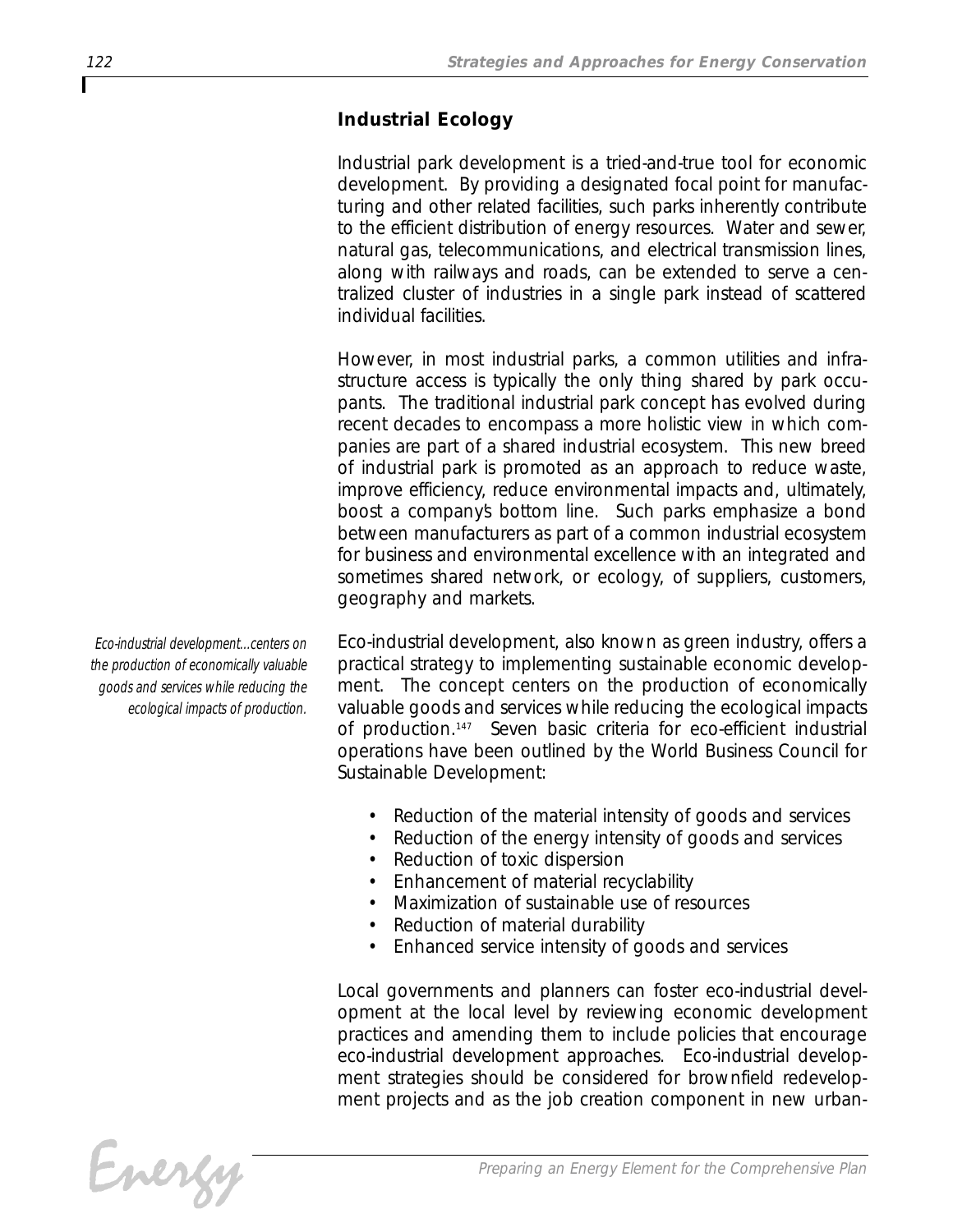*ism projects. The location of eco-industrial operations within a mixed-use development offers an energy-efficient, environmentally-sensitive employment option that contributes to a diverse but compatible economic mix.* 

# *CASE STUDIES*

#### *Port of Cape Charles Sustainable Technologies Industrial Park*

*The Port of Cape Charles Sustainable Technologies Industrial Park in Eastville, Virginia, has been designed as part of the community's comprehensive Sustainable Economic Development Action Strategy. In keeping with community goals, the park is host to mixed uses and a nature preserve. Other key sustainable economic aspects include the creation of jobs for local residents and the cultivation of locally-owned and employee-owned companies. The recycling of water resources constitutes a major design element within the park through a used water collection system, a water recovery facility, and a recycled water distribution system. In addition, a local technical advisory panel analyzes the waste byproducts of both existing and proposed industries for potential reuse by other industries. The park is the product of a diverse partnership among local, regional, state and federal organizations under the management of the County Department of Sustainable Economic Development. The joint effort included support from Northampton County and the historic Town of Cape Charles, the Virginia Departments of Transportation, Conservation and Recreation, and Housing and Community Development; and the U.S. Department of Agriculture, the U.S. Fish and Wildlife Service and the Environmental Protection Agency.148*

### *Industrial Ecosystem Development Project, Triangle J Council of Governments*

*The Triangle J Industrial Ecosystem Development Project was launched to address the needs of businesses in search of new ways to reduce costs and minimize the use and disposal of resource materials. The project seeks to identify alternatives for converting industrial and agricultural wastes into useful products and energy sources. The Industrial Ecosystem Development initiative has centered on the development of a regional forum for the promotion and development of mutually-beneficial partnerships between local business and industry for the reuse of natural resources, materials and energy. The project staff conducted a survey of 182 industries and institutions within a six-county region in North Carolina to identify facility by-products and waste streams.*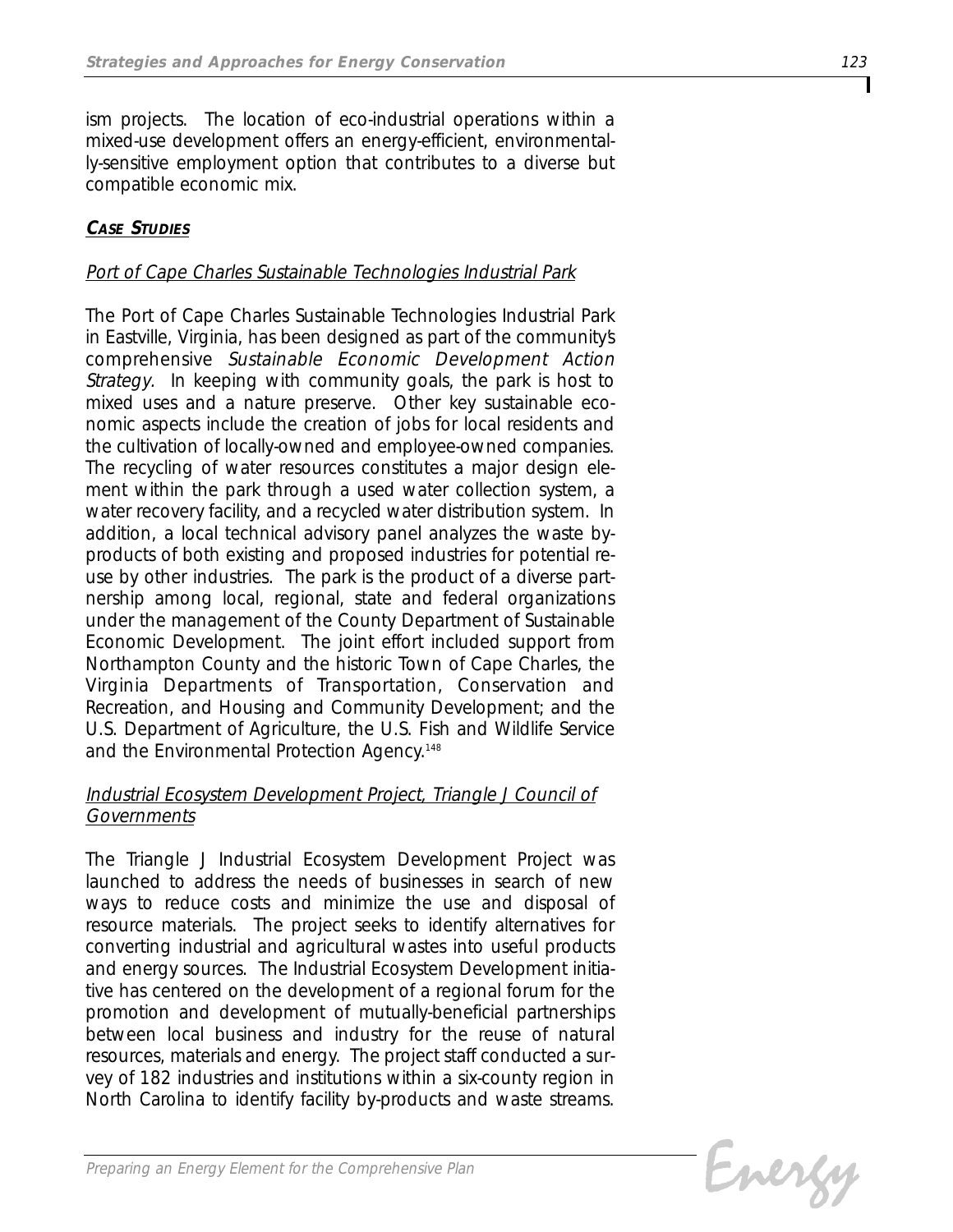*Survey data was linked to a geographic information system to reveal potential matches between producers of waste materials and possible users of the waste products. Within one year, potentially feasible partnerships had been identified for 48% of the participating businesses. One such relationship under consideration would bring annual savings of \$100,000 per year for one industry and \$70,000 for the other.*

*Current industrial partnerships include a pharmaceutical manufacturer that supplies discarded acetic acid to an amino acid manufacturer and a municipal water treatment plant. In turn, the amino acid manufacturer derives its energy supply from a municipal landfill and routes its spent amino acids to an animal feed manufacturer. A local brick manufacturer now utilizes waste by-products of four producers – air dryer solids from a polyester fiber manufacturer, manganese from a battery manufacturer, sawdust from a sawmill, and sludge from the same municipal water treatment plant that uses acetic acid from the pharmaceutical industry. The symbiotic relationships established under the Triangle J project significantly advance the near-term cost cutting goals of business, while moving the region toward its long-term vision of sustainable development.149*

#### *Figure 11. Sample Triangle J Industrial Ecosystem Partnerships*



*Source: Triangle J Council of Governments.*

*Preparing an Energy Element for the Comprehensive Plan*

Energy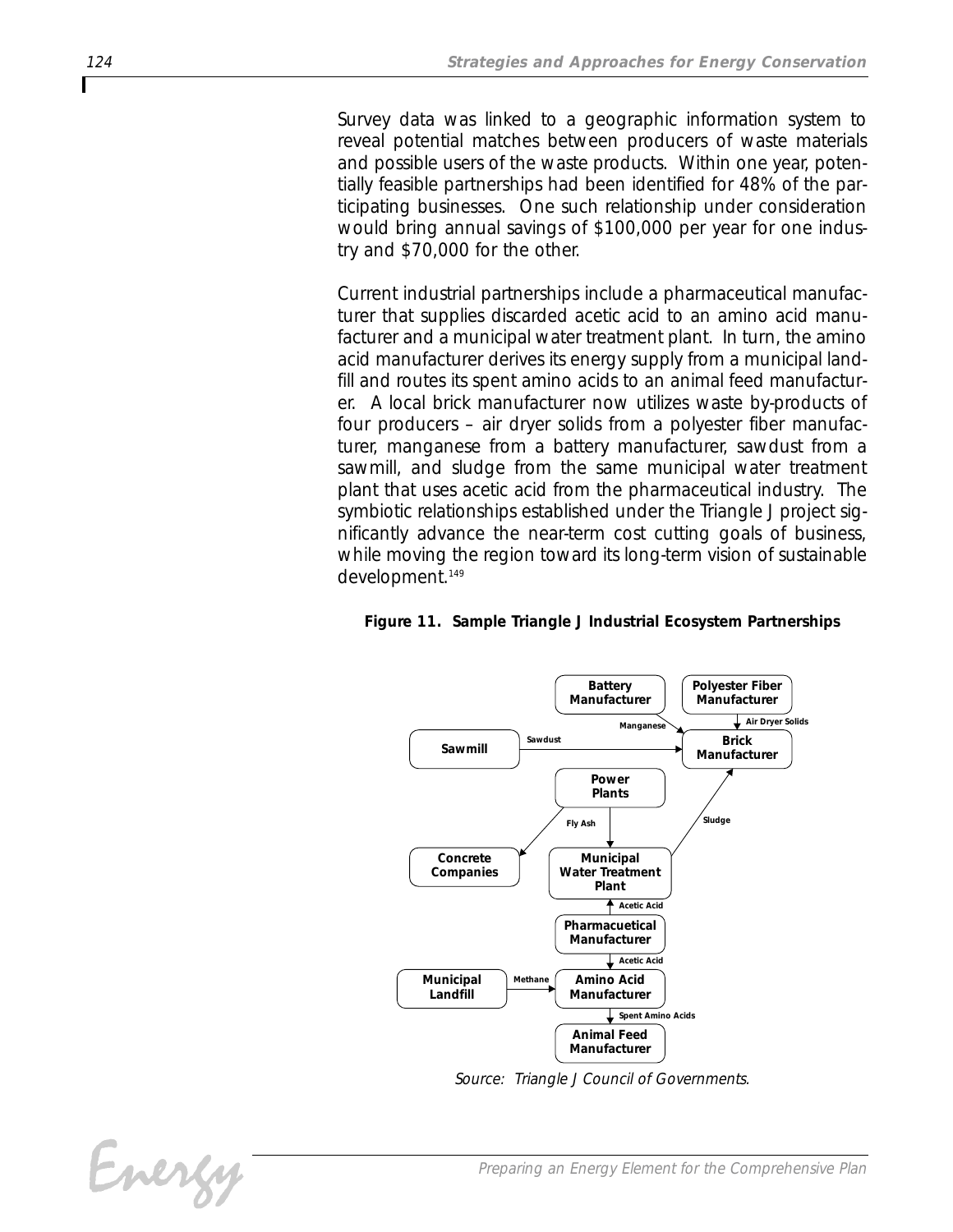## *Renewable Energy and Recycling*

*Approximately \$8 billion was spent in South Carolina on energy last year, with 98% of this energy supplied by sources external to the State. Data from the U.S. Department of Energy suggests that as much as \$0.80 of each dollar spent on energy exits the State immediately. This overwhelming dependence on outside energy sources translates into lost wages for South Carolinians, lost profits for community businesses, lost revenues for local governments, and lost markets for the State's industries. This economic drain must be addressed if sustainability goals are to be attained by South Carolina communities.*

*In South Carolina, as in the nation, the industrial sector is by far the largest consumer of energy. The exponential manufacturing growth that has characterized the State's economy has been accompanied by a doubling of total electrical power generation,* with the States industrial sector now representing 46% of electric*ity consumed. Industrial use also comprises 65% of total statewide natural gas consumption. Of typical industrial energy use nationwide, 45% is used to produce steam, 29% to generate heat for manufacturing processes and buildings, and 25% to run motors, lighting systems and electrolytic processes.150 The development and use of locally renewable energy resources, particularly by the industrial sector, is requisite to curbing the adverse economic and environmental effects of the State's current energy use and consumption patterns.* 

*Both businesses and local governments are now recognizing the benefits of capturing the economic and energy-generating potential of waste streams. Many counties, municipalities and regions across the nation are actively assessing the potential of their local waste streams and recruiting employers who can not only create much needed jobs, but can also incorporate what would normally be considered unwanted waste and pollutant by-products into viable components of their production processes and end products.*

*The creation of local and regional recycling and resource recovery programs, with an emphasis on resource recycling supports job creation in both the public and private sectors. For example, biomass energy production currently supports nearly 70,000 jobs nationwide and, given present growth trends, biomass power could provide more than 280,000 jobs within the next decade.151 A 1995 study by the North Carolina Office of Waste Reduction documented more than 8,000 private sector and 1,000 public sector jobs*

*Approximately \$8 billion was spent in South Carolina on energy last year, with 98% of this energy supplied by sources external to the State.*

*Both businesses and local governments are now recognizing the benefits of capturing the economic and energy-generating potential of waste streams.*

Evergy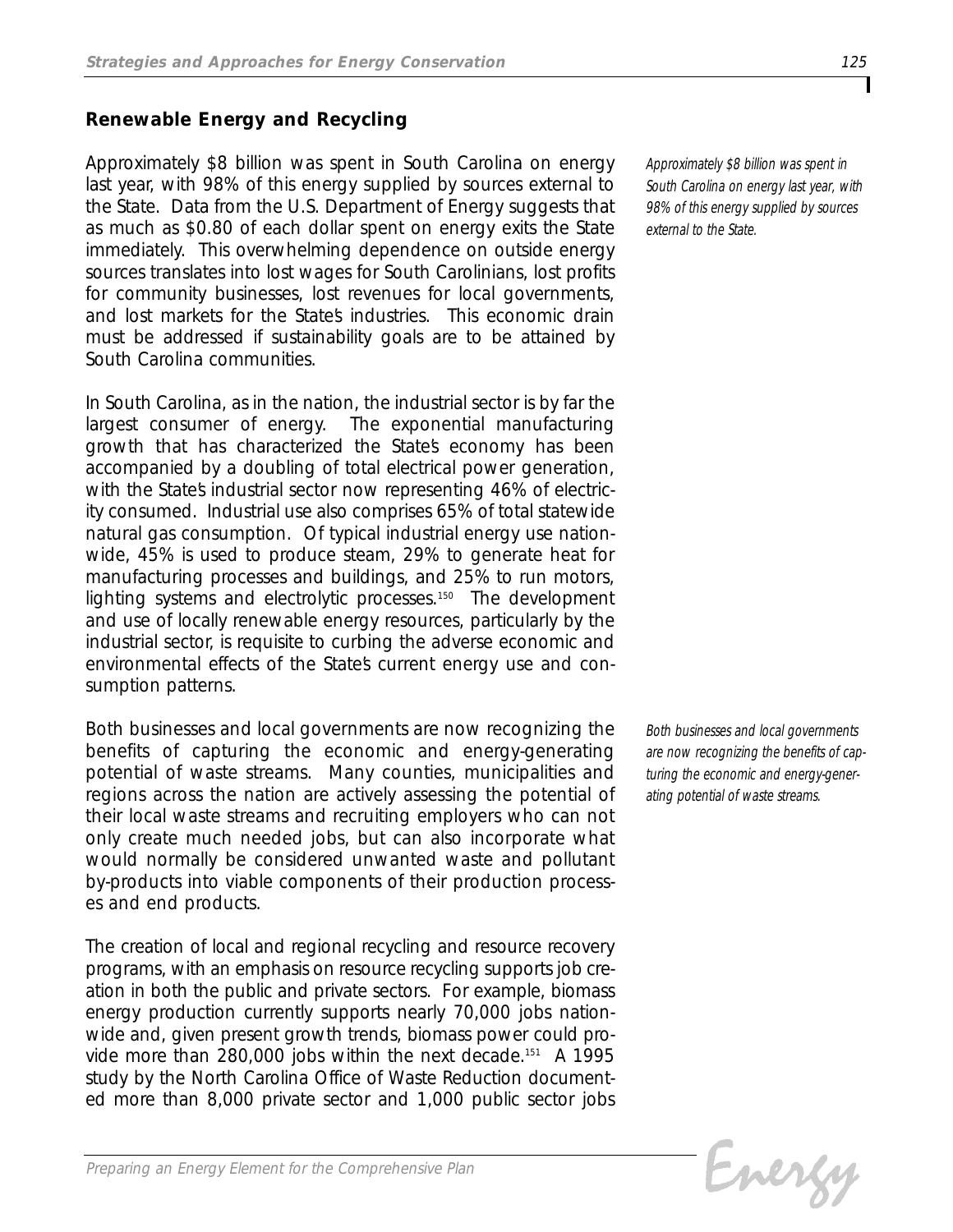*In Wisconsin, data collected by the State's Energy Bureau reveals that using renewable energy generates an overall economic benefit that is three times greater than investment in non-renewable fossil fuel costs.*

*attributed to recycling activity in North Carolina.152 Between 1988 and 1992 alone, the State of Massachusetts reported a 257% growth rate in energy efficiency related firms. In Wisconsin, data collected by the State's Energy Bureau reveals that using renewable energy generates an overall economic benefit that is three times greater than investment in non-renewable fossil fuel costs.153*

*South Carolina has also recognized the virtually untapped economic potential embodied by recycling-related industries. Created in 1991, the South Carolina Recycling Market Development Advisory Council (RMDAC) is comprised of recycling industry representatives. The Council's mission is to assist in the development of markets in South Carolina for recovered materials and products with recycled content. The main objectives of the RMDAC include improved solid waste management, resource conservation, and economic development. The 14-member Council conducts an annual assessment of the recycling industry status in South Carolina, identifies new and continued barriers affecting recycling, and makes recommendations to facilitate market development. RMDAC efforts are coordinated within the State's Department of Commerce to foster the integration of economic development and recycling programs into a unified market development effort.*

*The newest tool of the Council, an economic model developed by the Center for Environmental Policy at the University of South Carolina, is designed to assist cities and counties in improving the effectiveness of solid waste recycling programs. The economic model forecasts changes in waste reduction and recycling rates once a local community adopts new incentives for recycling such as pricing systems. The model uses local community demographic data, coupled with waste stream data, for comparative analysis with other community profiles to yield quantitative estimates of proposed program impacts on waste reduction and recycling increases.154*

# *CASE STUDIES*

# *Georgetown County Carbon Recycling Plant*

*Georgetown County, South Carolina, is the recently announced location for a state-of-the-art carbon recycling plant that will process and convert nearly one-half million tons of fly ash each year from waste material into a prime ingredient for construction. The facility for Southeastern Fly Ash Company is slated for completion in the summer of 2001 near the Santee Cooper Winyah Electric Generating Station. The industry represents a \$13.5 million economic investment and the initial creation of 22 new jobs.*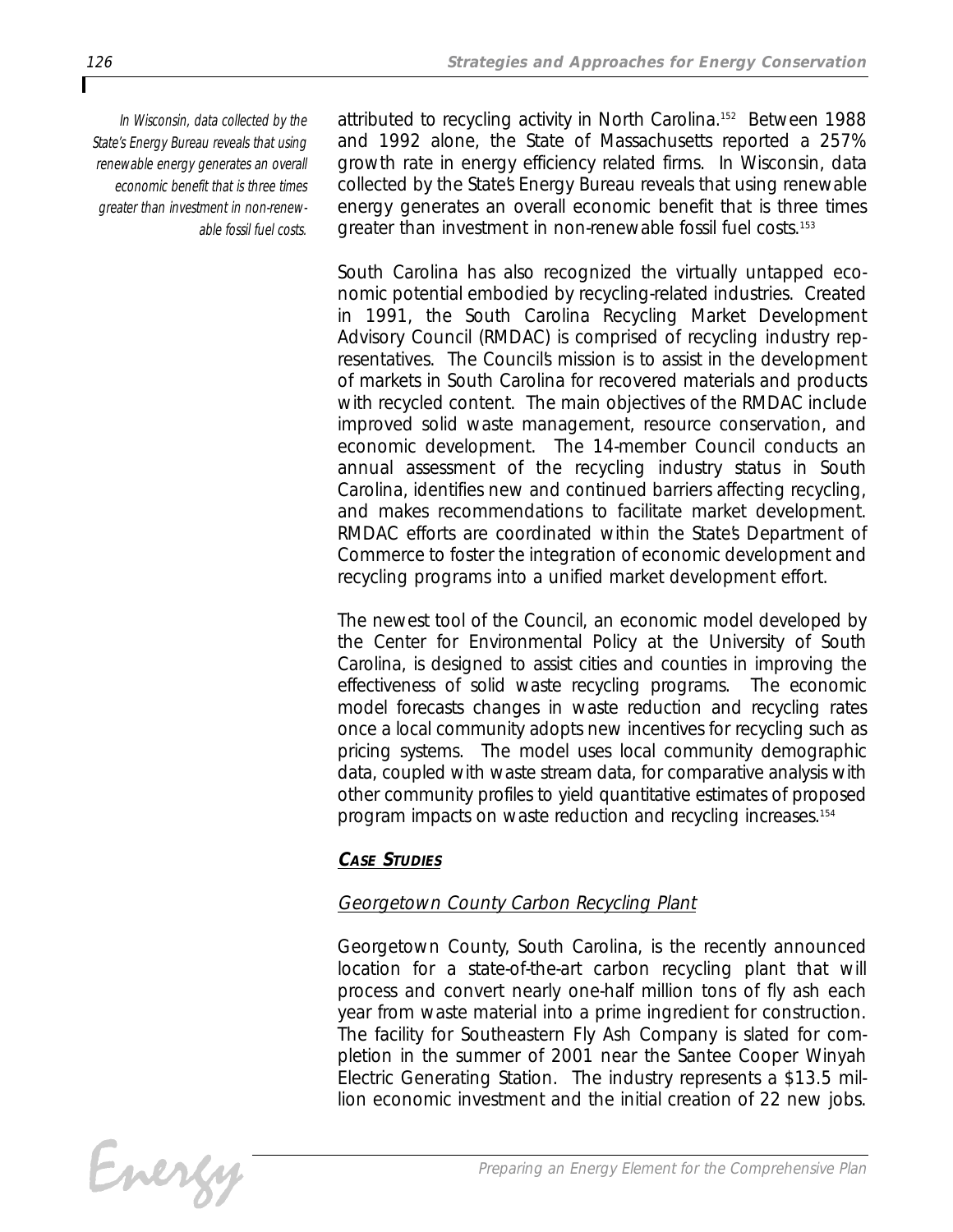*The carbon ash is a by-product of the coal-fired generating station and is created when coal is burned to generate electricity. Normally, this waste material containing silica, aluminum and iron is sluiced away to an ash-collection pond for storage. Transport and storage of the waste ash has historically been a costly endeavor for the utility, with recent retrofitting of new equipment to improve environmental performance resulting in even greater amounts of the by-product. The new recycling facility will employ a fluid-bed combustion process that will yield a product that will be ready for use as a partial replacement for cement in ready-mixed concrete. Fly ash increases the durability and strength of concrete when incorporated into cement paste. The co-location of the new industry with the generating station will ultimately reduce the Station's operational and maintenance costs for handling and disposing the fly ash, while also reducing the amount of coal consumed to generate electricity. The heat from the new carbon recycling industry will be returned to the neighboring Winyah generating station and used to generate steam. In short, the partnership will transform what had previously been a costly liability in the form of fly ash into a valuable asset with economic, environmental and energy conservation benefits for the region.155*

# *Paper Recovery and Recycling Plant, Pontotox County, Mississippi*

*The Three Rivers Solid Waste Management Authority oversees a regional landfill that serves seven counties and seven cities in northeastern Mississippi. Following landfill construction in 1995, an industry expressed interest in co-locating a \$130 million paper recovery and recycling plant to divert paper waste from the landfill and convert it to pulp for re-use. The recycling activities of the industry remove enough waste from the landfill stream to extend its life by more than fifty percent and have lowered waste disposal fees for local residents and businesses. The local jobs and payroll created by the new industry bring substantial economic benefits to the region by taking a local waste product and turning it into an asset.156*

# *Center for Environmental Policy, The University of South Carolina*

*The Center for Environmental Policy at the University of South Carolina's Institute of Public Affairs provides technical assistance, education, and policy-related research on emerging environmental issues in South Carolina. In addition to work on the economic aspects of recycling, the Center coordinates a statewide program providing technical assistance on pollution prevention in private industry.*

Evergy

*Preparing an Energy Element for the Comprehensive Plan*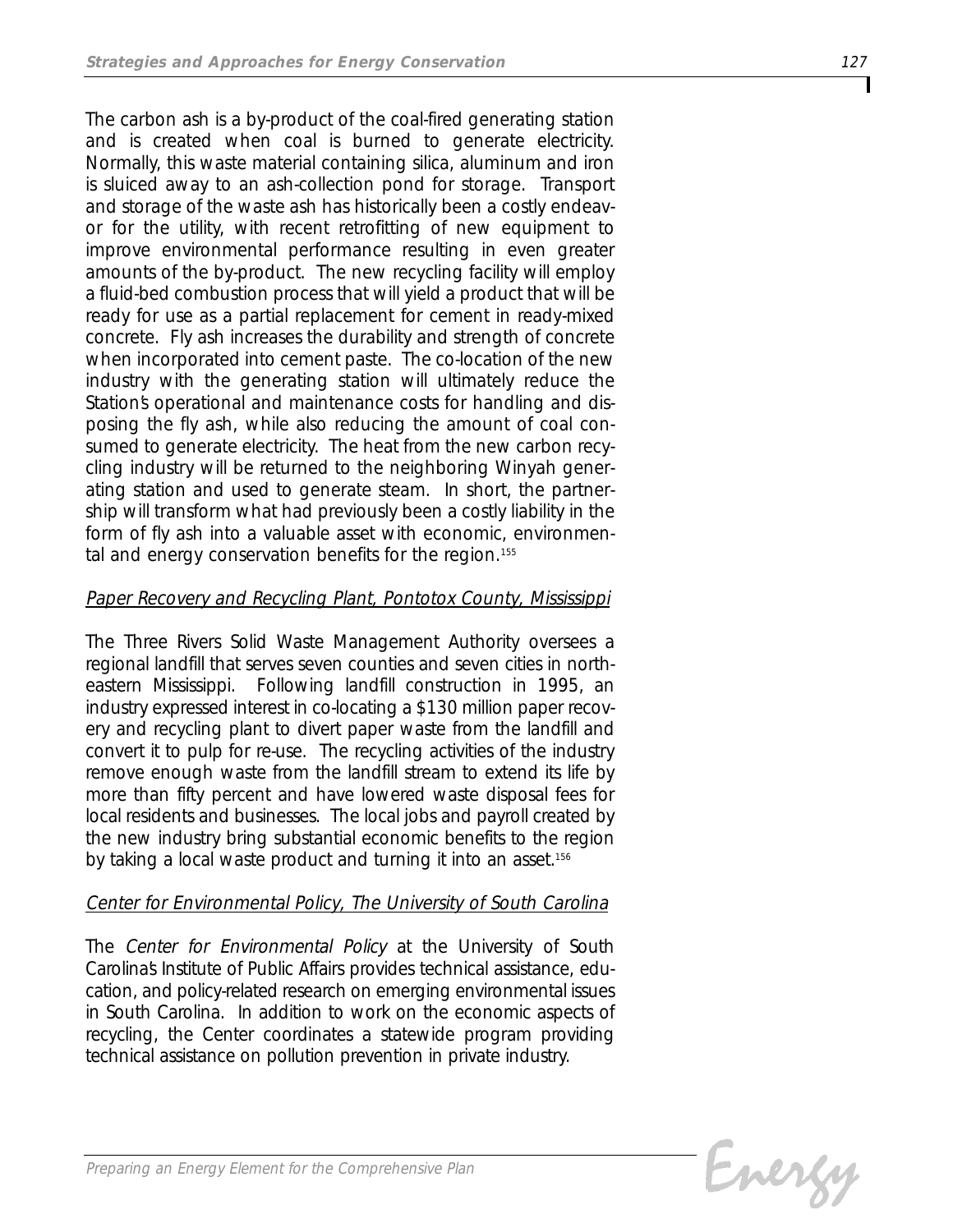# *Southeastern Regional Biomass Energy Project (SERBEP)*

*The SCEO and the Southeastern Regional Biomass Energy Project partner with business and industry each year to identify and participate in projects that introduce and utilize biomass power technologies and biomass energy feedstocks. The SERBEP provides funding for transportation, biopower and related projects that promote biomass. Transportation projects focus on ethanol production from cellulosic resources and ethanol production from food and beverage wastes. Biopower projects utilize animal waste through anaerobic digestion, thermochemical conversion, or other technologies that have a strong biopower component. Demonstration projects must have replication potential and can include: new waste treatment technologies with conventional energy conversion technologies; conventional waste treatment technologies with new energy conversion technologies; and a combination of new waste treatment and new energy conversion technologies. Other projects that are beneficial to promoting biomass in the region are also considered.* 

*For example, the SCEO, in conjunction with the SERBEP and Clemson University, has launched a project to encourage the use of on-farm biogas production technology in South Carolina. Manure has value as a prime resource for both plant nutrients and as a fuel source that can help reduce the operational costs associated with modern agricultural facilities. Because animal waste systems are often viewed as a cost that holds no financial return potential to the producer, the project will attempt to determine the most cost-effective method to implement an on-farm biogas system. The project will also develop workshops to educate the agricultural community throughout the State on the multiple benefits of utilizing animal waste as an energy source.* 

# *Facilities, Production and Technologies*

*Although not as clearly within the parameters of local planning, local governments can influence energy efficiency in the areas of industrial and commercial facility construction and site design, facilities management, production processes, and the development and application of new technologies in the workplace. Community concern over industrial and commercial energy savings is warranted, because each dollar that is saved on energy bills can instead be reinvested into the business and thus, the local economy.* 

*Research has shown that investment in energy efficiency measures yields greater local economic benefits than mere energy bill expen-*



*Community concern over industrial and commercial energy savings is warranted, because each dollar that is saved on energy bills can instead be reinvested into the business and thus, the local economy.*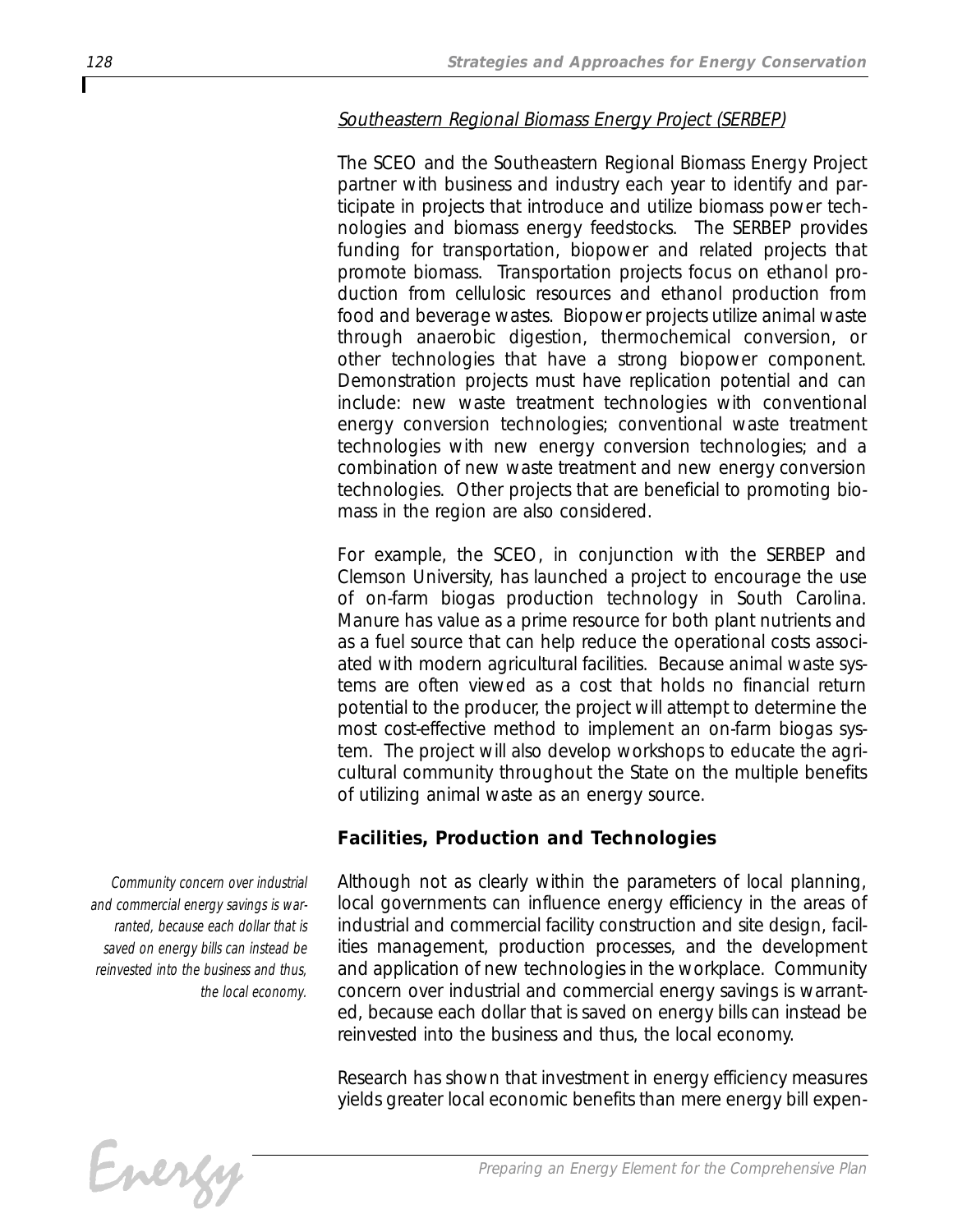*ditures. The economic contrast between utility costs and efficiency investments can be quantified by the use of economic multipliers to define energy investments in terms of dollar impact. For instance, the economic multiplier for payment of an electric bill is only \$1.75, compared to a multiplier of \$2.32 generated by purchasing energy efficiency measures. In short, the energy efficiency option translates into an additional local economic benefit of \$0.57 more per \$1.00 spent than with the traditional utility bill expenditure. Although actual economic multipliers differ among regions, energy efficiency investments will outpace traditional utility bill expenditures in overall economic impact. The typical utility bill payment will exit the local economy, leaving minimal lingering impact. Investments in energy conservation measures can leverage community economic growth – when local construction firms are used for facility modification and equipment installation and upgrades; when new, energy-efficient equipment is purchased from local vendors; and when energy savings increase a company's productivity and profitability, resulting in business expansion and the addition of new jobs for local residents.*

*Communities can encourage high quality design and energy-efficient building materials through a cooperative effort involving industry, government and utility providers. Industrial facilities and commercial buildings should be designed for energy efficiency and environmental performance. The use of energy and water efficient technologies in new building design and the retrofit of commercial and industrial facilities can yield significant savings and environmental benefits. For instance, the retrofit of a 100,000 square foot commercial building can potentially decrease carbon dioxide emissions by more than 60,000 pounds. A nationwide study of 1,700 commercial facilities that had undergone energy retrofits revealed a median savings of 18% in overall building energy use and a median cost recovery period of approximately three years.157 Retrofits can take the form of lighting upgrades; heating, ventilation and air conditioning (HVAC) system improvements; water and waste water system modifications; and computerized management and control system installation.* 

*Energy savings can also be realized with the adoption of more resource efficient production processes. Traditional industry relies on a linear production process in which raw materials and energy resources are extracted and processed, with waste materials generated being essentially dumped back into the environment. Industries should examine their production processes for energy efficiency opportunities, including how their products are designed, packaged and transported. Industrial processes can be evaluated to decrease*

*Communities can encourage high quality design and energy-efficient building materials through a cooperative effort involving industry, government and utility providers.*

Energy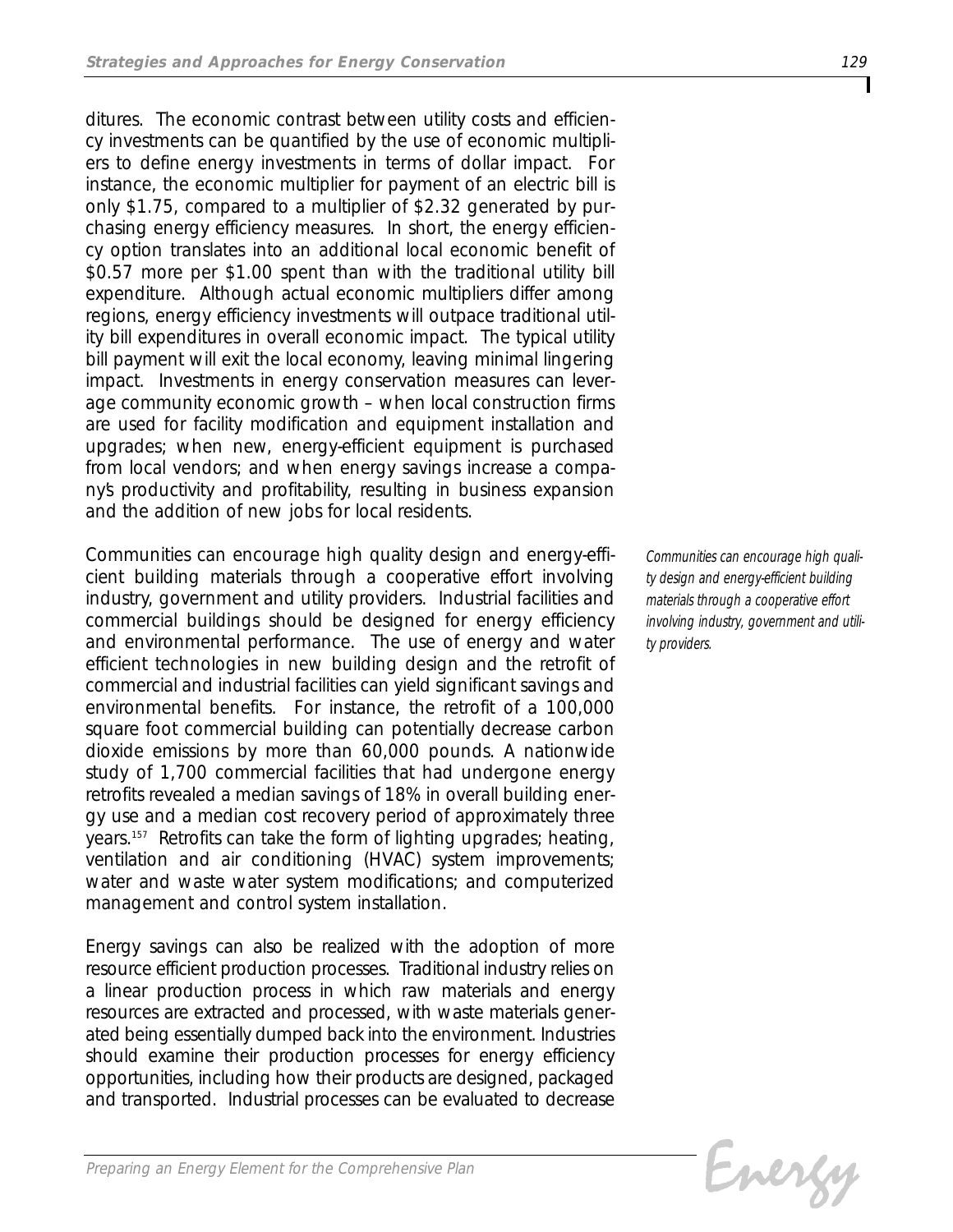*both the amount of materials used and energy consumed in the production process. Industries can realize measurable increases in productivity that stem from equipment and technology improvements in production process design and monitoring. Newer, more efficient equipment not only yields energy savings, but decreases manufacturing down time due to machinery and equipment failure. Such improvements strengthen an employer's competitiveness in the marketplace, often leading to not only job retention, but also new job creation for community residents.* 

*Working in partnership with local employers, communities can mobilize technical assistance, financial incentives, and new technologies to enhance the energy efficiency and in effect, the economic competitiveness, of business and industry. Specific activities by local governments that can encourage efficiency investments by businesses include:*

- *• Establishing partnerships with local utilities and industries to develop energy efficiency and conservation programs that generate cost savings for local businesses;*
- *• Making energy conservation information available through the business licensing and building permit processes;*
- *• Sponsoring workshops on energy conservation practices;*
- *• Conducting energy audits for commercial and industrial facilities;*
- *• Partnering with employers and utility providers to construct demonstration facilities where energy-efficient design principles are put into practice and showcased;*
- *• Assisting local employers with applications for grant and loan programs that help cover the costs of retrofits and the development and implementation of new technologies in the work environment; and*
- *• Facilitating local and regional eco-industrial recycling partnerships for waste by-product incorporation into industrial production processes and energy generation.*

*...communities can mobilize technical assistance, financial incentives, and new technologies to enhance the energy efficiency and in effect, the economic competitiveness, of business and industry.*

Energy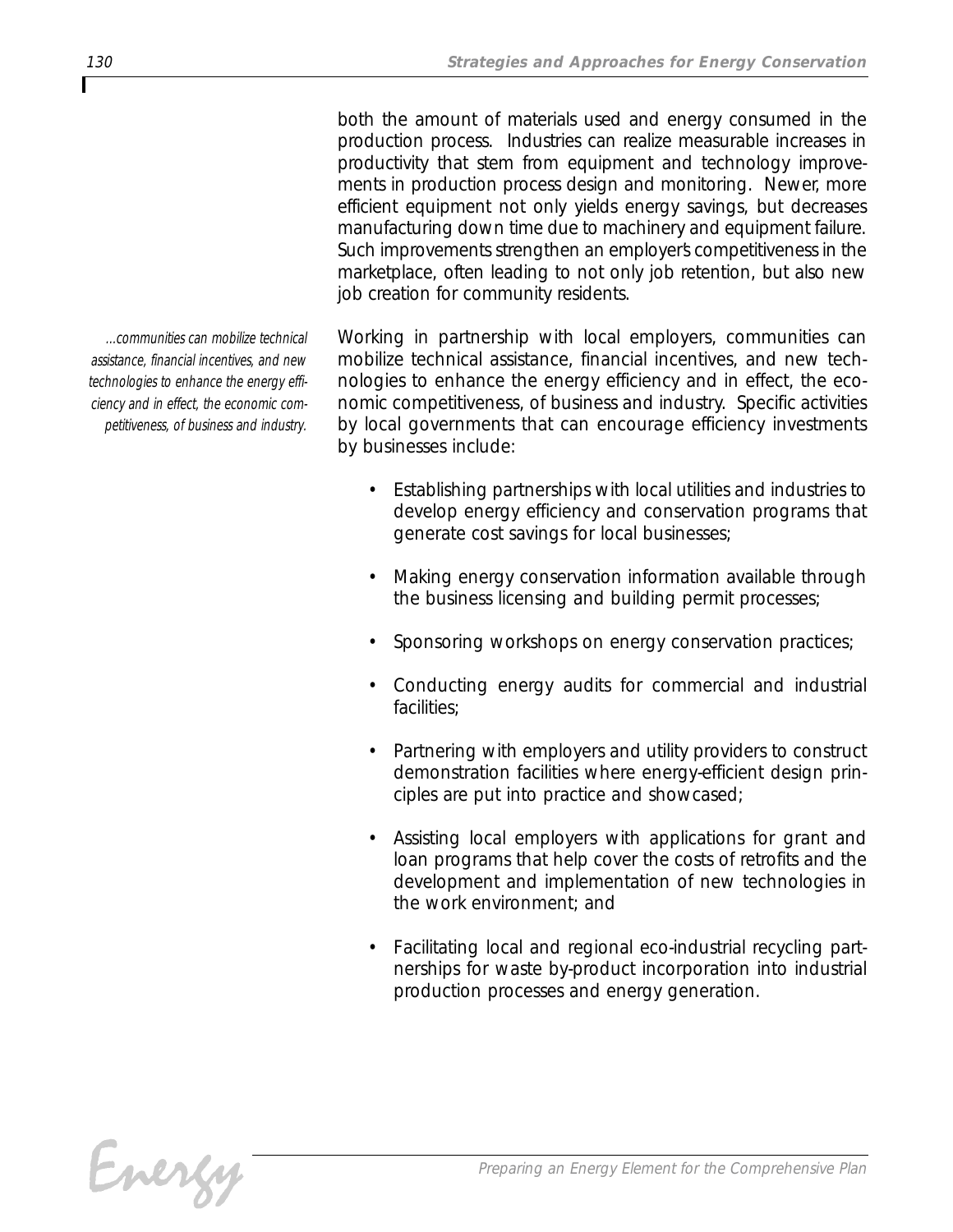# *CASE STUDIES*

### *National Industrial Competitiveness through Energy, Environment and Economics (NICE<sup>3</sup> )*

*The SCEO works within South Carolina to fund the commercial demonstration of innovative industrial technologies that reduce energy consumption, waste production and operating costs. The program is designed to ready such technologies for commercialization. The funded projects focus on the following industries: agriculture, chemicals, forest products, glass, metalcasting, mining, petroleum and steel. Projects are also considered in the building, transportation, and power sectors. NICE3 project proposals are evaluated on the basis of commercialization and technology transfer prospects, innovation, energy savings, greenhouse gas emission savings, other waste savings, and economic competitiveness.* 

### *Motor Challenge*

*The Motor Challenge program is designed to reduce energy waste in the pulp and paper industry and among water and wastewater providers. Nearly 70% of electricity used in industry is consumed by some type of motor-driven system and 24% of all electricity purchased in the nation is consumed by industrial motor systems. The program promotes awareness of the economic benefits of energyefficient drives and motors and provides information to businesses on creating productive motor-driven systems. The SCEO estimates that the use of energy-efficient motors in the targeted industries would save South Carolina businesses more than \$1 million annually.* 

#### *EnerFund Loan Program*

*EnerFund provides South Carolina businesses with an opportunity to promote manufacturing with recycled materials, reduce the State's dependency on imported energy and lower utility bills. Through the EnerFund program, the SCEO provides business loans for energy efficiency improvements and recyclable material conversion. EnerFund Category A loans focus on installation of energy-efficient equipment or technology designed to reduce energy consumption, peak demand or utility costs. Eligible improvements include lighting systems; HVAC systems; energy management systems; alternative or renewable energy systems; building envelope modifications; fuel conversion projects; water conservation; and alternative transportation fuel equipment. EnerFund Category B loans support projects that involve the installation of equipment or technology designed for the final process-*

Evergy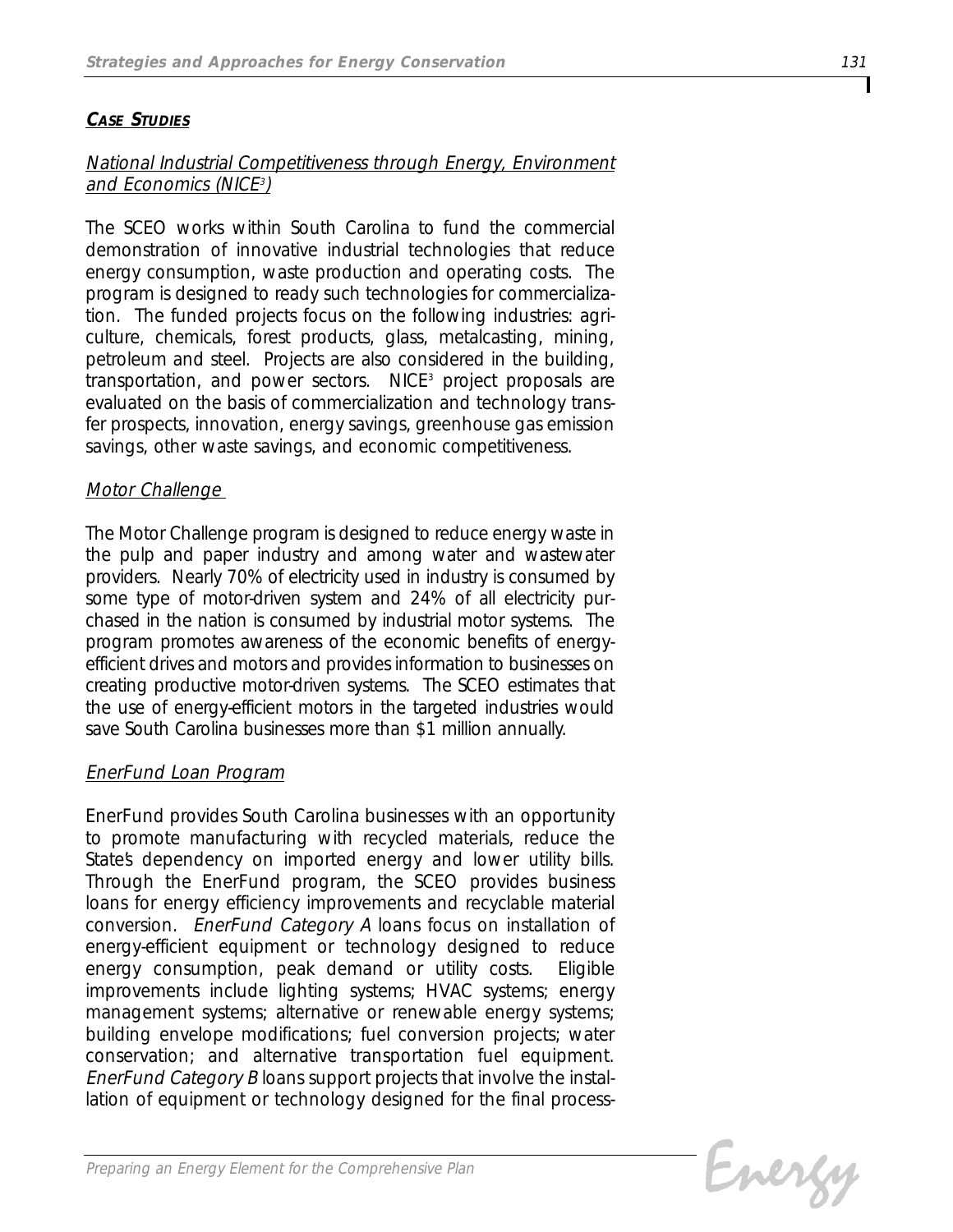*ing or conversion of materials in industrial feedstock. Eligible activities include: use of waste material as an energy source; manufacture of new products from recycled materials; and processing of recyclable materials for specified end users.* 

# *Energy Efficiency Guide for Businesses, Industry, Government and Institutions*

*The SCEO distributes the Energy Efficiency Guide to encourage energy management in commercial and industrial facilities. The Guide details six important steps to realize energy savings and discusses savings opportunities for lighting, building envelope, heating, ventilation and air conditioning, hot water, and machinery.*

# *Animal Manure and Related Feedstock Study*

*Energy and steam requirements are a significant component of manufacturing costs. With natural gas prices rising steadily, finding an economically justifiable alternative fuel source is of key interest to manufacturers. Animal manure and waste is an issue of national concern as an environmental risk and an energy-intensive waste disposal problem. Biopower projects based on animal manure and related feedstock can provide a proactive resolution with energy-efficient results. A feasibility study is being conducted to address the requirements for potential installation of the industry-proven Biotechnische Abfallverwertung GmbH (BTA) technology in the Biomass/Cogeneration facility for the Linpac Paper Mill in Cowpens, South Carolina. The stream of organic material from the Linpac facility, along with the volume of local and regional animal manure, can provide the raw material for an anaerobic digestion system. The anaerobic digestion system will enable the local production of high-grade methane fuel for process heat (steam) or power production (electricity).* 

# *Regulations and Incentives*

*Regulation of land use, design, construction and environmental practices is considered integral to ensuring community safety and quality of life. However, cumbersome and prolonged review processes and antiquated regulations can impede the recruitment and cultivation of energy-friendly businesses. Local governments and designated economic development authorities can take the following regulatory and policy steps to stimulate energy-efficient and environmentally sound economic development:*



*...cumbersome and prolonged review processes and antiquated regulations can impede the recruitment and cultivation of energy-friendly businesses.*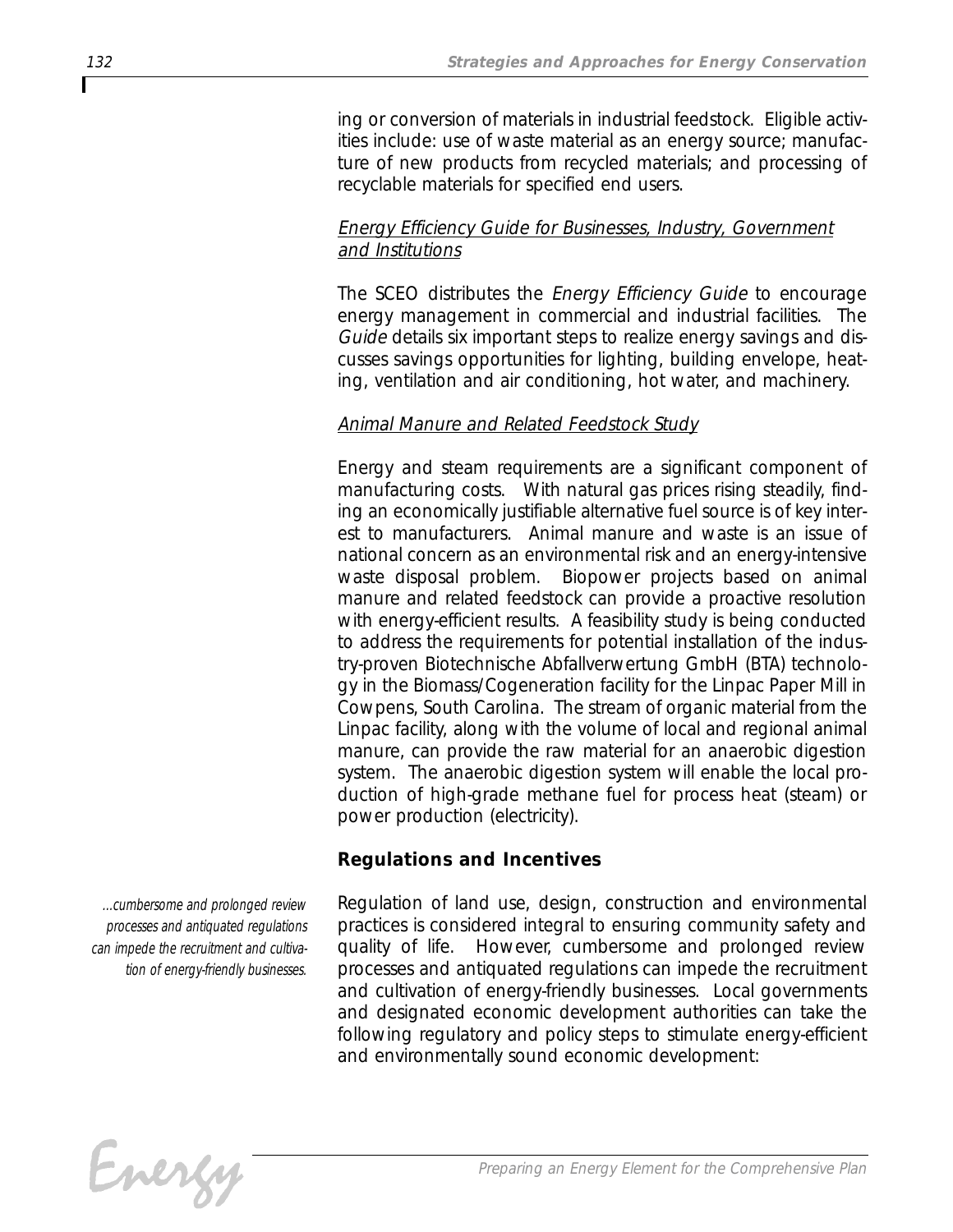- *• Conduct surveys and compile a database of existing industrial waste streams and potential users to serve as a basis for focused economic marketing and recruitment;*
- *• Streamline regulations and approval processes, allowing flexibility to accommodate new manufacturing technologies, emerging markets for recycled goods, and the innovative re-use of waste by-products in production processes;*
- *• Pursue federal and state funding opportunities for public and private sector led pilot energy efficiency projects and the development and testing of new conservation technologies and products;*
- *• Involve local business and industry representatives on local energy advisory committees and in the energy conservation planning process;*
- *• Facilitate and foster partnerships among existing and potential industries for waste stream recycling and by-product re-use;*
- *• Work with State officials to identify and secure tax breaks, loans, financing, infrastructure grants and other incentives and work to eliminate existing financial disincentives for desirable industries; and*
- *• Minimize the uncertainties faced by the private sector by clearly linking economic development decisions with the land use planning, zoning, permitting, codes enforcement and inspections functions.*

*Local governments must undertake economic development decisions within the overall context of other planning functions, including planning, zoning, permit approvals, inspections, housing development, community revitalization, capital improvements* and transportation. The community's support for economic devel*opment must be reflected in a decision-making process that is clear and consistent. By integrating economic development decisions with their other responsibilities, South Carolina communities can reduce the regulatory and procedural barriers that often impede the realization of sustainable development objectives.*

*By integrating economic development decisions with their other responsibilities, South Carolina communities can reduce the regulatory and procedural barriers that often impede the realization of sustainable development objectives.*

Evergy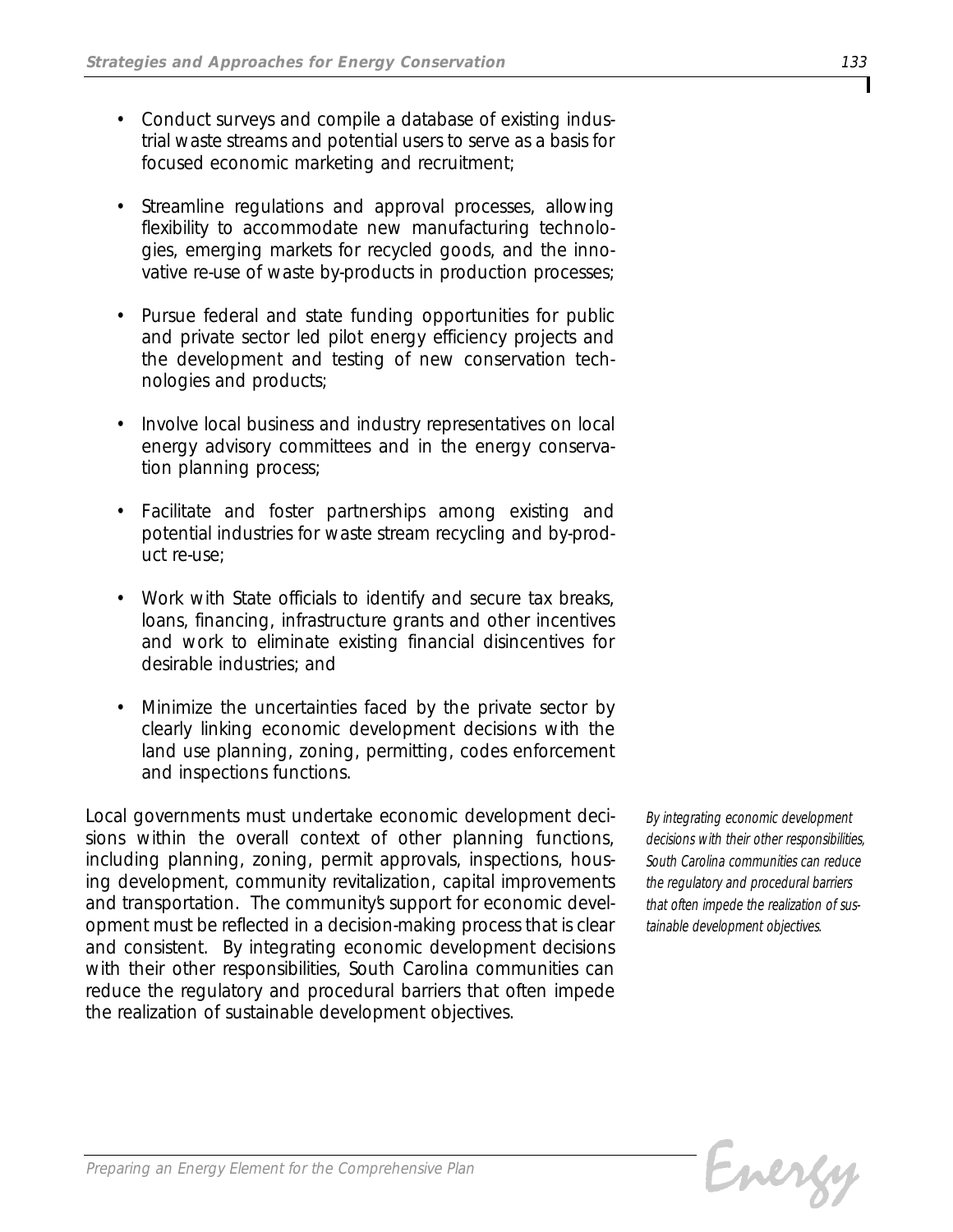### *CASE STUDIES*

# *Hydra-Co Wood Waste Fuel Power Plant*

*Nearly a decade ago, Craven County, North Carolina, was faced with a regulatory dilemma. Changes in landfill requirements threatened the County with two choices it could hardly afford – either the loss of a major employer, the Hydra-Co wood waste fuel power plant, or an additional \$500,000 in annual waste disposal costs. In a creative response, the County teamed with Hydra-Co, the County Extension Service and local farmers to evaluate the wood ash byproduct from the power plant as an agricultural soil additive in an effort to divert it from the landfill stream. Further cooperation between the local and state government resulted in the successful reclassification of the ash by-product from "waste" to "soil additive" by the North Carolina Division of Solid Waste Management. Following the revised designation and educational programs for area farmers on the availability of and uses for the new product, demand for the wood ash additive grew to utilize all the ash produced by the company within just one year of the program's inception. The County's creative effort resulted in the preservation of an existing employer, cost savings for waste disposal, the dramatic reduction of landfill waste and extension of the life of the landfill, and a local market for agricultural soil nutrients.158*

*NOTES*

Energy

Г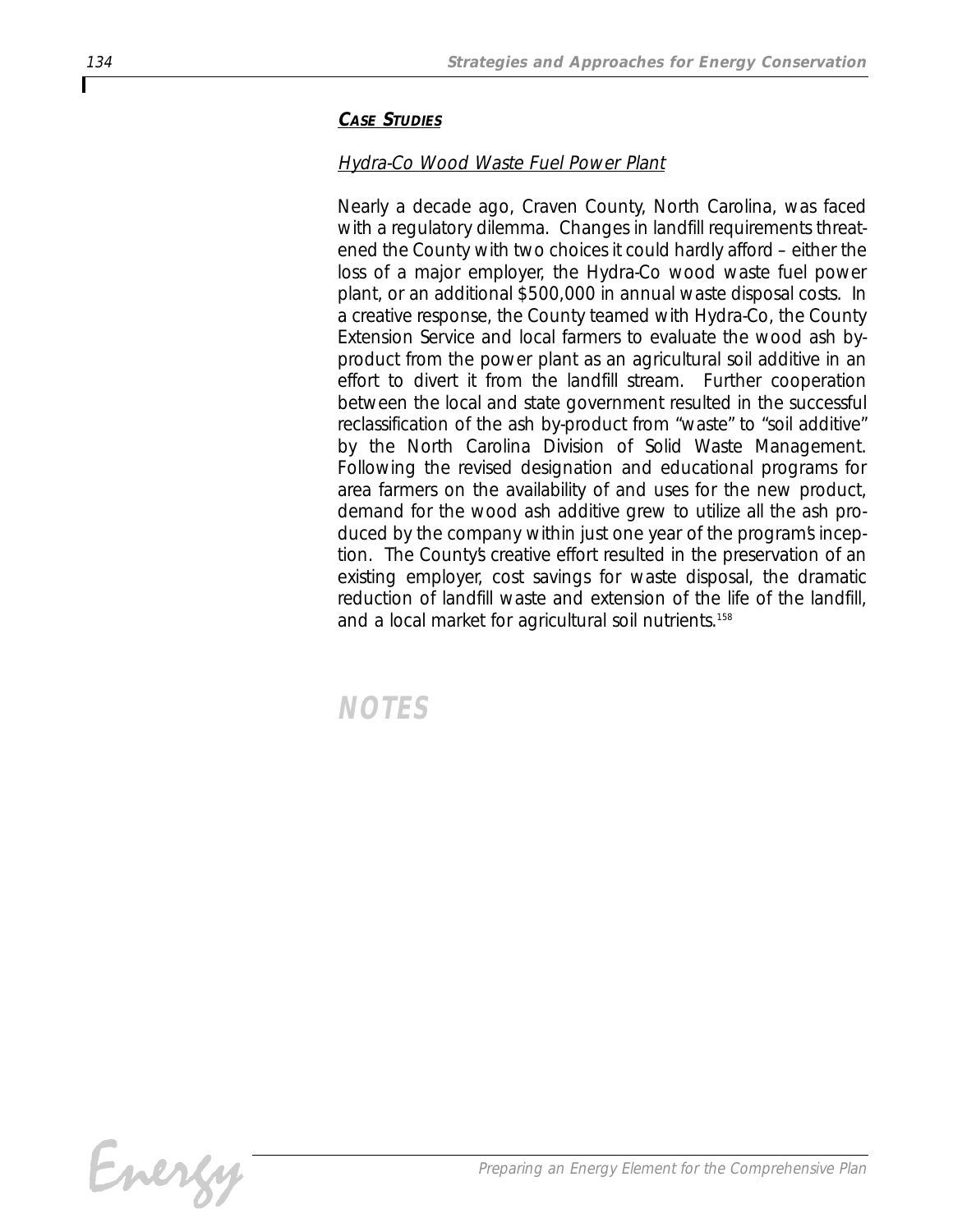| <b>OPPORTUNITIES</b>                           | <b>OBSTACLES</b><br><b>STRATEGIES</b>                                                                                                                                                                                                                                                                                                      |                                                                                                                                                                                                                                                                                                                                                                                                                                                                                                                                           |
|------------------------------------------------|--------------------------------------------------------------------------------------------------------------------------------------------------------------------------------------------------------------------------------------------------------------------------------------------------------------------------------------------|-------------------------------------------------------------------------------------------------------------------------------------------------------------------------------------------------------------------------------------------------------------------------------------------------------------------------------------------------------------------------------------------------------------------------------------------------------------------------------------------------------------------------------------------|
| <b>Land Use</b><br>Mixed-Use Development       | Single-use zoning<br>Separation of uses<br>Development designs that<br>$\bullet$<br>discourage alternative modes<br>of travel<br>Home occupations discouraged<br>$\bullet$<br>or not allowed<br>Accessory housing units<br>$\bullet$<br>discourage or not allowed<br>Time-intensive review or variance<br>$\bullet$<br>procedures required | Revise ZO to allow mixed-use<br>development in appropriate areas<br>Develop incentives for mixed-use<br>development<br>Allow home occupations<br>Allow accessory housing units<br>Encourage housing in/near large-<br>scale commercial developments<br>Encourage affordable housing near<br>large employers<br>Streamline review and variance<br>procedures                                                                                                                                                                               |
| Infill and Redevelopment                       | Prohibitive zoning regulations<br>٠<br>Time-intensive review or variance<br>$\bullet$<br>procedures required<br>Prospective sites are often<br>$\bullet$<br>contaminated<br>Developers view infill and<br>$\bullet$<br>redevelopment as more costly                                                                                        | Revise ZO to allow infill and<br>redevelopment - as a permitted<br>use whenever possible<br>Streamline review and variance<br>$\bullet$<br>procedures<br>Develop brownfields policies<br>and procedures<br>Provide tax incentives and fee<br>reductions to developers for infill<br>and redevelopment projects                                                                                                                                                                                                                            |
| Compact Development<br>and Clustering          | Prohibitive zoning regulations<br>$\bullet$<br>Areas do not reach planned<br>$\bullet$<br>densities<br>Public perception of higher<br>$\bullet$<br>density developments is<br>sometimes negative<br>Developers view compact or<br>$\bullet$<br>cluster development as more<br>risky                                                        | Revise ZO to allow compact<br>development and clustering where<br>appropriate - as a<br>permitted use whenever possible<br>Apply minimum density standards<br>where appropriate<br>Allow accessory housing units<br>Provide incentives for TDR<br>developments<br>Work with realtors and development<br>community to educate the public<br>on the advantages of higher density<br>developments<br>Develop design guidelines<br>Provide tax incentives and fee reduc-<br>tions to developers of compact or<br>cluster development projects |
| Full Utilization of Existing<br>Infrastructure | <b>TDRs</b><br>Receiving areas not capable of<br>absorbing all TDRs from<br>sending areas<br>Inadequate development demand<br>$\bullet$<br>in receiving areas<br>Infrastructure in receiving area<br>$\bullet$<br>not capable of serving all of the<br>potential growth                                                                    | <b>TDRs</b><br>Design receiving areas to include<br>enough land to absorb all TDRs<br>from sending areas<br>Design receiving areas to include<br>land that is in demand for<br>development<br>Provide tax incentives and fee<br>reductions for development<br>in receiving areas                                                                                                                                                                                                                                                          |

|  | Table 10. Summary of Strategies and Approaches for Energy Conservation |  |
|--|------------------------------------------------------------------------|--|
|  |                                                                        |  |

Energy

Τ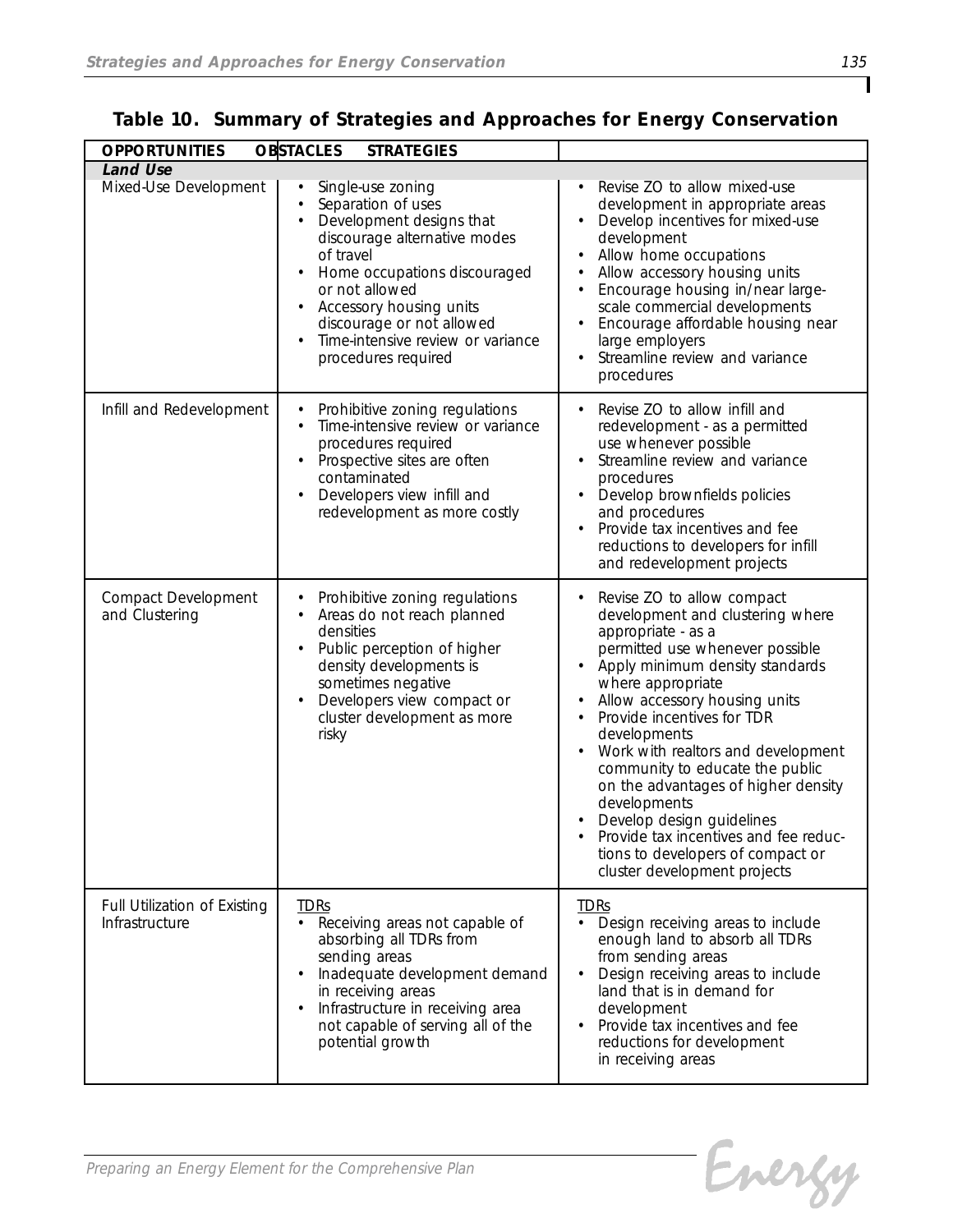| <b>OPPORTUNITIES</b>                                                             | <b>OBSTACLES</b><br><b>STRATEGIES</b>                                                                                                                                                                                                                                                                                                                                                                                                                                                                                                                                                                                                                                                      |                                                                                                                                                                                                                                                                                                                                                                                                                                                                                                                                                                                                                                                                                                                  |
|----------------------------------------------------------------------------------|--------------------------------------------------------------------------------------------------------------------------------------------------------------------------------------------------------------------------------------------------------------------------------------------------------------------------------------------------------------------------------------------------------------------------------------------------------------------------------------------------------------------------------------------------------------------------------------------------------------------------------------------------------------------------------------------|------------------------------------------------------------------------------------------------------------------------------------------------------------------------------------------------------------------------------------------------------------------------------------------------------------------------------------------------------------------------------------------------------------------------------------------------------------------------------------------------------------------------------------------------------------------------------------------------------------------------------------------------------------------------------------------------------------------|
| <b>Land Use</b><br>Full Utilization of Existing<br>Infrastructure<br>(Continued) | <b>TDRs Continued</b><br>Non-participating nearby<br>$\bullet$<br>jurisdictions annex land within<br>the sending areas                                                                                                                                                                                                                                                                                                                                                                                                                                                                                                                                                                     | <b>TDRs Continued</b><br>• Provide adequate infrastructure in<br>receiving area to serve new growth<br>Develop sending and receiving<br>$\bullet$<br>areas on a regional basis                                                                                                                                                                                                                                                                                                                                                                                                                                                                                                                                   |
|                                                                                  | <b>Impact Fees</b><br>Development impact fees<br>programs can be difficult to<br>design and administer<br>Impact fee cost is passed on to<br>consumers<br>Lower priced properties tend to<br>$\bullet$<br>pay proportionately more for the<br>same service<br>There may be vast differences in<br>$\bullet$<br>the costs of achieving the same<br>level of service everywhere<br>within a jurisdiction<br><b>Urban Service Areas</b><br>Adjustments of the service area<br>can be difficult<br>Property values inside the service<br>area may rise, while values<br>outside the service area may fall<br>Development may leapfrog into<br>neighboring jurisdictions where<br>it is allowed | <b>Impact Fees</b><br>Develop and maintain an up-to-<br>date comprehensive plan and<br>capital improvements plan<br>Phase impact fees over a period<br>of time<br>Develop an impact fee schedule<br>that is proportionate to house size<br>and nearly proportionate to income<br>Develop alternative sources to pay<br>$\bullet$<br>for impact fees on LMI housing or<br>certain economic development<br>opportunities<br>Develop service areas drawn with<br>level of service expectations in mind<br>Urban Service Areas<br>Incorporate a market factor when<br>designing the original service area<br>Seek regional support and coopera-<br>tion in the design and implementa-<br>tion of urban service areas |
| Transportation                                                                   |                                                                                                                                                                                                                                                                                                                                                                                                                                                                                                                                                                                                                                                                                            |                                                                                                                                                                                                                                                                                                                                                                                                                                                                                                                                                                                                                                                                                                                  |
| Street and Parking<br>Design                                                     | Subdivision regulations require<br>$\bullet$<br>wide streets and large turn-<br>around radii<br>Regulations do not encourage<br>connected street systems<br>Regulations encourage use of<br>cul-de-sacs<br>Regulations have excessive parking<br>requirements<br>Streets and parking areas are not<br>$\bullet$<br>required to accommodate<br>pedestrians and cyclists<br>Traffic congestion<br>$\bullet$                                                                                                                                                                                                                                                                                  | Revise regulations to size street widths<br>relative to their use and to allow<br>smaller turn-around radii<br>Encourage or require connected<br>street systems<br>Discourage use of cul-de-sacs<br>Develop parking standards that<br>address the realistic needs of<br>different land uses and incorporate<br>shared parking<br>Include provisions for safe and<br>convenient pedestrian and bicycle<br>travel in street and parking design<br>standards<br>Incorporate traffic signal optimization<br>measures                                                                                                                                                                                                 |

Energy

Г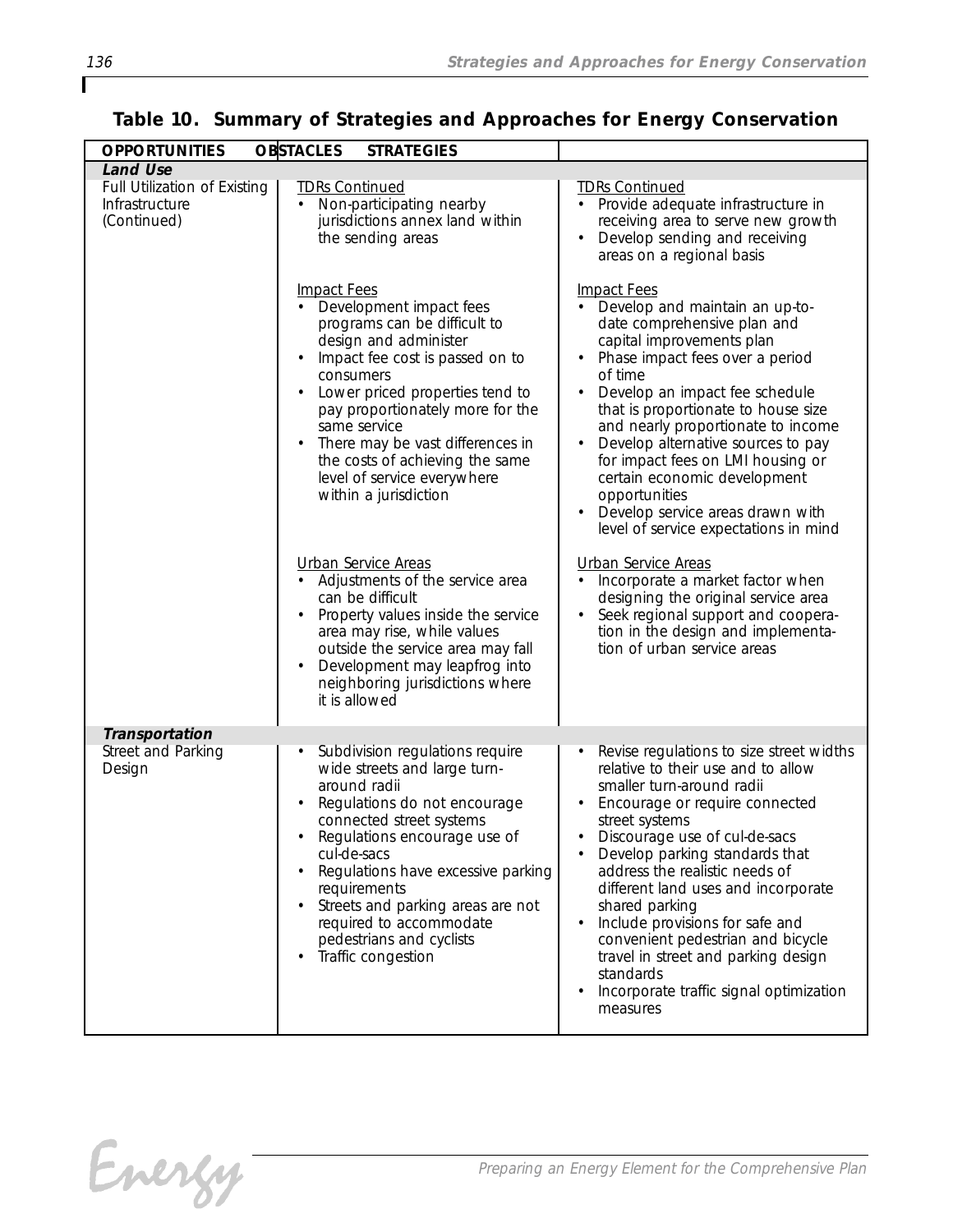| <b>OPPORTUNITIES</b>              | <b>OBSTACLES</b><br><b>STRATEGIES</b>                                                                                                                                                                                                                                                                                                                                                                                                                                                                                                                                                                  |                                                                                                                                                                                                                                                                                                                                                                                                                                                                                                                                                                                                                                                           |
|-----------------------------------|--------------------------------------------------------------------------------------------------------------------------------------------------------------------------------------------------------------------------------------------------------------------------------------------------------------------------------------------------------------------------------------------------------------------------------------------------------------------------------------------------------------------------------------------------------------------------------------------------------|-----------------------------------------------------------------------------------------------------------------------------------------------------------------------------------------------------------------------------------------------------------------------------------------------------------------------------------------------------------------------------------------------------------------------------------------------------------------------------------------------------------------------------------------------------------------------------------------------------------------------------------------------------------|
| Transportation                    |                                                                                                                                                                                                                                                                                                                                                                                                                                                                                                                                                                                                        |                                                                                                                                                                                                                                                                                                                                                                                                                                                                                                                                                                                                                                                           |
| Multi-modalism                    | Alternatives to car travel are not<br>provided<br>Regulations do not encourage<br>$\bullet$<br>integration of alternative modes<br>of transportation<br>Pedestrian and bicycle pathways<br>٠<br>are often not convenient, safe<br>or inviting<br>Streets are primarily designed for<br>$\bullet$<br>vehicular travel and do not<br>adequately accommodate<br>alternative modes of travel<br>Little or no connectivity of pedes-<br>trian and bicycle pathways<br>Transit supportive development is<br>$\bullet$<br>not addressed<br>Access to transit is often difficult<br>$\bullet$<br>and dangerous | Encourage or require integration of<br>alternative modes of transportation<br>in new developments<br>Include provisions for safe,<br>convenient and attractive<br>pedestrian and bicycle paths<br>in all new developments<br>Encourage or require new<br>developments to include pedestrian<br>and bicycle paths that connect<br>to existing developments<br>Encourage or require transit-oriented<br>development near transit stops<br>and stations<br>Encourage or require new<br>developments to provide safe<br>and convenient access to transit<br>where needed                                                                                      |
| <b>Travel Alternatives</b>        | Zoning prevents or discourages<br>$\bullet$<br>home occupations or tele-<br>commuting<br>Lack of teleconferencing facilities<br>$\bullet$<br>Traffic congestion at peak travel<br>٠<br>times                                                                                                                                                                                                                                                                                                                                                                                                           | Revise regulations to encourage<br>telecommuting and home occupations<br>Develop partnerships to build<br>teleconferencing facilities available<br>for use by public and private entities<br>Encourage employers to initiate work<br>schedules that will help alleviate<br>congestion at peak hours                                                                                                                                                                                                                                                                                                                                                       |
| Environmental                     |                                                                                                                                                                                                                                                                                                                                                                                                                                                                                                                                                                                                        |                                                                                                                                                                                                                                                                                                                                                                                                                                                                                                                                                                                                                                                           |
| Urban Forestry and<br>Landscaping | Ordinances do not encourage or<br>$\bullet$<br>require tree preservation<br>Ordinances do not encourage or<br>$\bullet$<br>require trees in new developments<br>Ordinances do not encourage or<br>$\bullet$<br>require landscaping for energy<br>conservation<br>Ordinances do not require or<br>enforce proper maintenance of<br>trees and landscaping<br>Planning staffs do not have<br>expertise in landscaping and<br>urban forestry<br>Developed areas do not include<br>$\bullet$<br>trees and landscaping                                                                                       | Amend current regulations or develop<br>$\bullet$<br>new regulations to encourage<br>or require tree preservation<br>where appropriate<br>Revise regulations to encourage or<br>require landscaping for energy<br>conservation, to include trees<br>Revise regulations to encourage or<br>require proper maintenance for<br>landscaping and trees<br>Work with civic groups to educate the<br>public on the benefits of adding<br>trees and landscaping and proper<br>landscaping maintenance<br>Obtain the service of an urban<br>forester or landscape architect<br>Work with civic groups to plant trees<br>and other vegetation in developed<br>areas |

Energy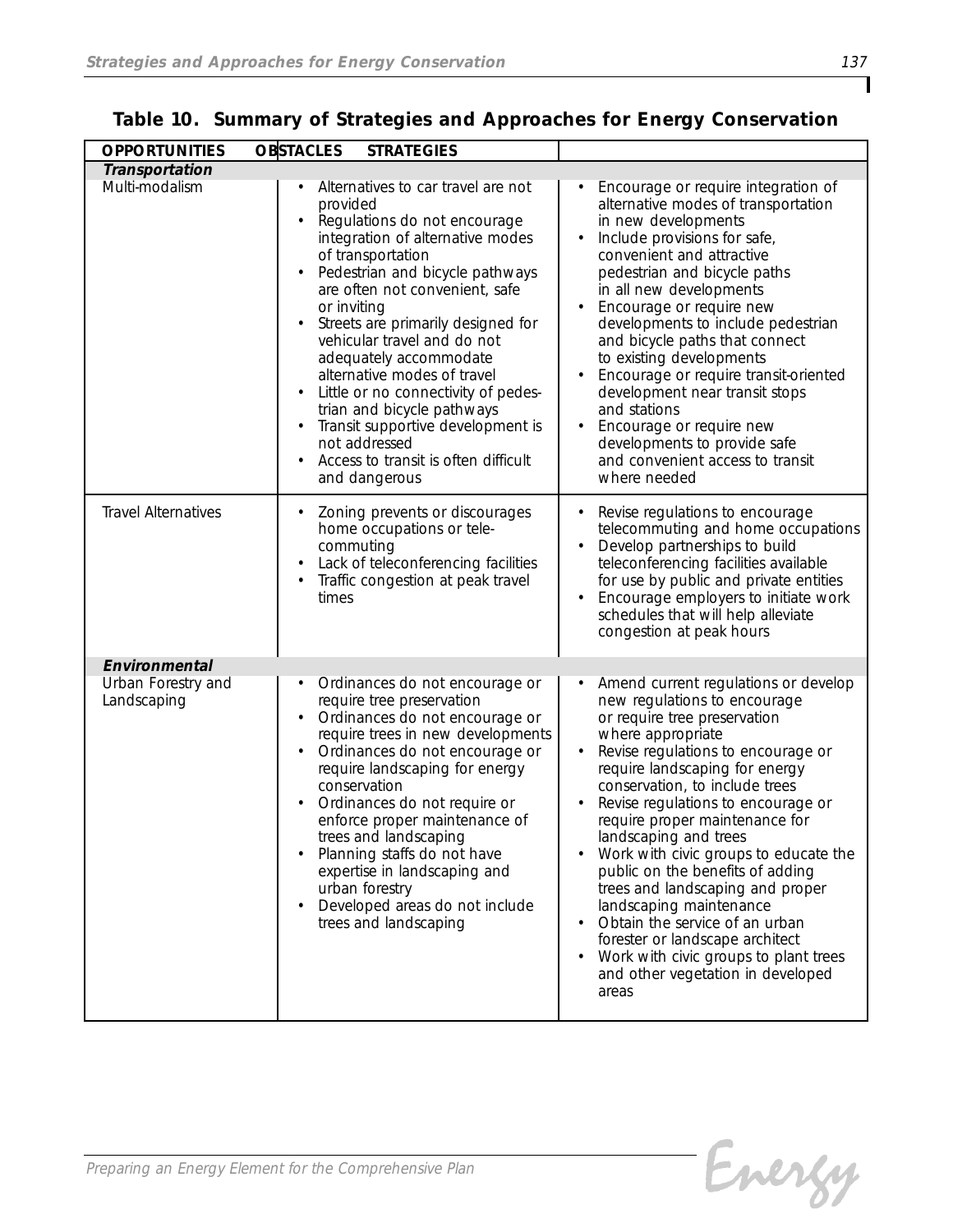| <b>OPPORTUNITIES</b>     | <b>OBSTACLES</b><br><b>STRATEGIES</b>                                                                                                                                                                                                                                                                                                                                                                                            |                                                                                                                                                                                                                                                                                                                                                                                                                                                                                                                                                                                                                                                                                                                                                                                              |
|--------------------------|----------------------------------------------------------------------------------------------------------------------------------------------------------------------------------------------------------------------------------------------------------------------------------------------------------------------------------------------------------------------------------------------------------------------------------|----------------------------------------------------------------------------------------------------------------------------------------------------------------------------------------------------------------------------------------------------------------------------------------------------------------------------------------------------------------------------------------------------------------------------------------------------------------------------------------------------------------------------------------------------------------------------------------------------------------------------------------------------------------------------------------------------------------------------------------------------------------------------------------------|
| Environmental            |                                                                                                                                                                                                                                                                                                                                                                                                                                  |                                                                                                                                                                                                                                                                                                                                                                                                                                                                                                                                                                                                                                                                                                                                                                                              |
| Open Space               | Ordinances do not encourage or<br>require open space in new<br>developments<br>Ordinance do not encourage or<br>$\bullet$<br>require the linking of designated<br>greenways in new developments<br>Existing open spaces and<br>greenways are not linked<br>Developed areas do not include<br>open space<br>Landscaping in existing open<br>$\bullet$<br>spaces is not maintained<br>Existing open spaces are unsafe<br>$\bullet$ | Revise regulations to encourage or<br>require the provision of open space<br>in new developments<br>Revise regulations to encourage or<br>require developers to link new<br>open spaces and greenways to<br>existing greenways<br>Develop a community greenway plan<br>Develop programs to fund land<br>purchases for greenways and to<br>solicit conservation easements from<br>property owners<br>Develop an open space plan (can be<br>part of the greenway plan)<br>Designate potential open spaces in<br>developed areas and seek funding<br>for their purchase<br>Seek funding for the proper mainte-<br>nance of open spaces and greenways<br>Seek support and funding for safety<br>measures such as safe equipment,<br>adequate lighting, and increased law<br>enforcement presence |
| <b>Alternative Fuels</b> | Alternative fuel sources are not<br>$\bullet$<br>well known<br>No incentives exist to use alterna-<br>tive fuels<br>Alternative fuels are sometimes<br>$\bullet$<br>more expensive than conventional<br>fuels<br>The use of solar energy is some-<br>$\bullet$<br>times hampered by blocked access<br>to solar energy                                                                                                            | Work with civic groups and other<br>levels of government to promote the<br>use of alternative fuels and to<br>educate the public on the availability<br>and benefits of alternative fuels<br>Incorporate the use of alternative<br>fuels into local government and<br>institutional operations<br>Work with civic groups and other<br>levels of government to seek<br>funding for incentive programs to<br>include grant and loan programs<br>Revise regulations to prevent solar<br>access obstruction for existing<br>buildings and other land uses                                                                                                                                                                                                                                        |
| Recycling                | The importance of recycling is not<br>understood<br>Recycling is not always required<br>$\bullet$<br>Recycling is not strictly enforced<br>٠<br>Commercial and industrial<br>recycling is generally voluntary<br>Recycling centers are often not<br>$\bullet$<br>user friendly or conveniently<br>located                                                                                                                        | Work with civic groups to educate<br>٠<br>the public on the benefits of recycling<br>Revise regulations to require recycling<br>and implement adequate enforcement<br>at recycling centers<br>Work with local businesses and<br>industries to encourage recycling<br>in that sector                                                                                                                                                                                                                                                                                                                                                                                                                                                                                                          |

Energy

ſ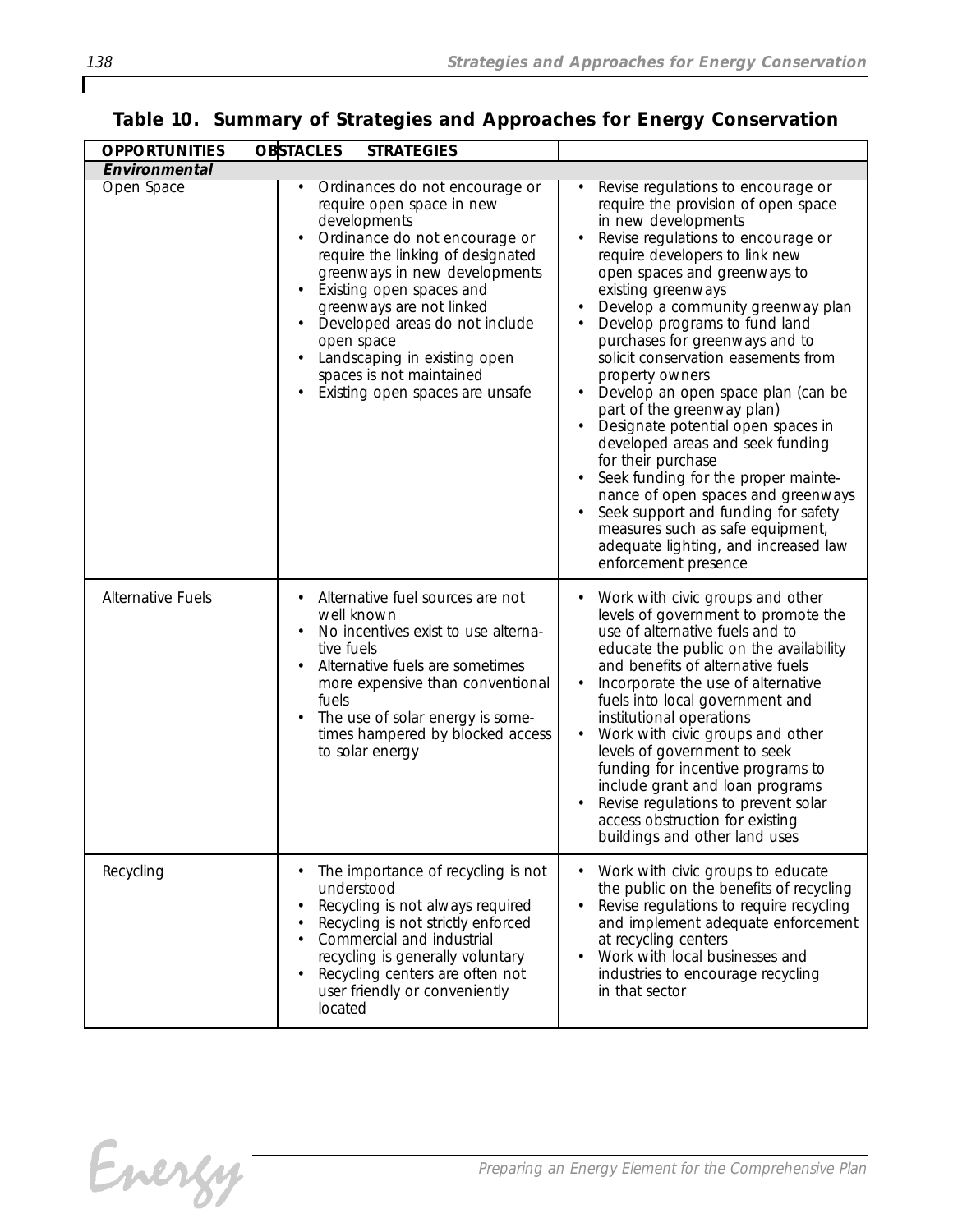| <b>OPPORTUNITIES</b>                      | <b>OBSTACLES</b><br><b>STRATEGIES</b>                                                                                                                                                                                                                                                                                                                                                                                                                                                                                                                                                                        |                                                                                                                                                                                                                                                                                                                                                                                                                                                                                                                                                                                                                                                                                                                                                     |
|-------------------------------------------|--------------------------------------------------------------------------------------------------------------------------------------------------------------------------------------------------------------------------------------------------------------------------------------------------------------------------------------------------------------------------------------------------------------------------------------------------------------------------------------------------------------------------------------------------------------------------------------------------------------|-----------------------------------------------------------------------------------------------------------------------------------------------------------------------------------------------------------------------------------------------------------------------------------------------------------------------------------------------------------------------------------------------------------------------------------------------------------------------------------------------------------------------------------------------------------------------------------------------------------------------------------------------------------------------------------------------------------------------------------------------------|
| Environmental                             |                                                                                                                                                                                                                                                                                                                                                                                                                                                                                                                                                                                                              |                                                                                                                                                                                                                                                                                                                                                                                                                                                                                                                                                                                                                                                                                                                                                     |
| Recycling<br>(Continued)                  | Ordinances do not require proper<br>space for recycling in new<br>developments                                                                                                                                                                                                                                                                                                                                                                                                                                                                                                                               | Develop recycling centers that are<br>convenient, clean and safe, and<br>that make recycling relatively easy<br>Revise zoning maps to include<br>conveniently located sites for<br>recycling centers<br>Revise regulations to require new<br>developments to include proper space<br>for and access to recycling areas                                                                                                                                                                                                                                                                                                                                                                                                                              |
| Housing                                   |                                                                                                                                                                                                                                                                                                                                                                                                                                                                                                                                                                                                              |                                                                                                                                                                                                                                                                                                                                                                                                                                                                                                                                                                                                                                                                                                                                                     |
|                                           | Ordinances do not encourage or<br>require energy-efficient<br>development<br>Ordinances do not encourage or<br>$\bullet$<br>require siting of residential<br>buildings for energy conservation<br>Older homes are under-insulated<br>and are not weatherproof<br>Many in the building industry and<br>$\bullet$<br>the general public are unaware<br>of the benefits of energy-efficient<br>development and construction<br>The general public is often<br>$\bullet$<br>unaware of the availability and<br>benefits of energy-efficient heating<br>and cooling units, water heaters,<br>and other appliances | Revise regulations to encourage<br>compact development and mixed-<br>use development<br>Revise ordinances to encourage or<br>$\bullet$<br>require buildings to be sited for maxi-<br>mum energy efficiency where possible<br>Work with local civic groups and<br>utilities to seek funding for<br>weatherization programs and to<br>educate the public on the benefits<br>of making buildings more energy-<br>efficient<br>Work with the building industry to<br>educate their members about the<br>benefits of energy-efficient<br>development and construction<br>Work with local civic groups and<br>utilities to educate the public on the<br>benefits of energy-efficient heating<br>and cooling units, water heaters,<br>and other appliances |
| <b>Community Facilities</b>               |                                                                                                                                                                                                                                                                                                                                                                                                                                                                                                                                                                                                              |                                                                                                                                                                                                                                                                                                                                                                                                                                                                                                                                                                                                                                                                                                                                                     |
| Administration, Policies<br>and Education | Local governments and institutions<br>do not have energy conservation<br>programs<br>Procurement policies do not<br>require energy efficiency as an<br>evaluation criterion<br>Teleconferencing is not available<br>$\bullet$<br>or not encouraged<br>Personnel policies do not allow<br>$\bullet$<br>telecommuting or alternative<br>work schedules<br>Policies do not promote energy<br>$\bullet$<br>conservation by employees                                                                                                                                                                             | Develop and implement a compre-<br>٠<br>hensive energy conservation program<br>Incorporate life cycle costing into<br>procurement evaluation<br>Seek partnerships to develop tele-<br>conferencing facilities and encourage<br>teleconferencing by employees<br>and the community<br>Revise personnel policies to allow<br>and/or encourage telecommuting<br>and alternative work schedules<br>Promote the use of alternative<br>modes of travel by employees                                                                                                                                                                                                                                                                                       |

Energy

٦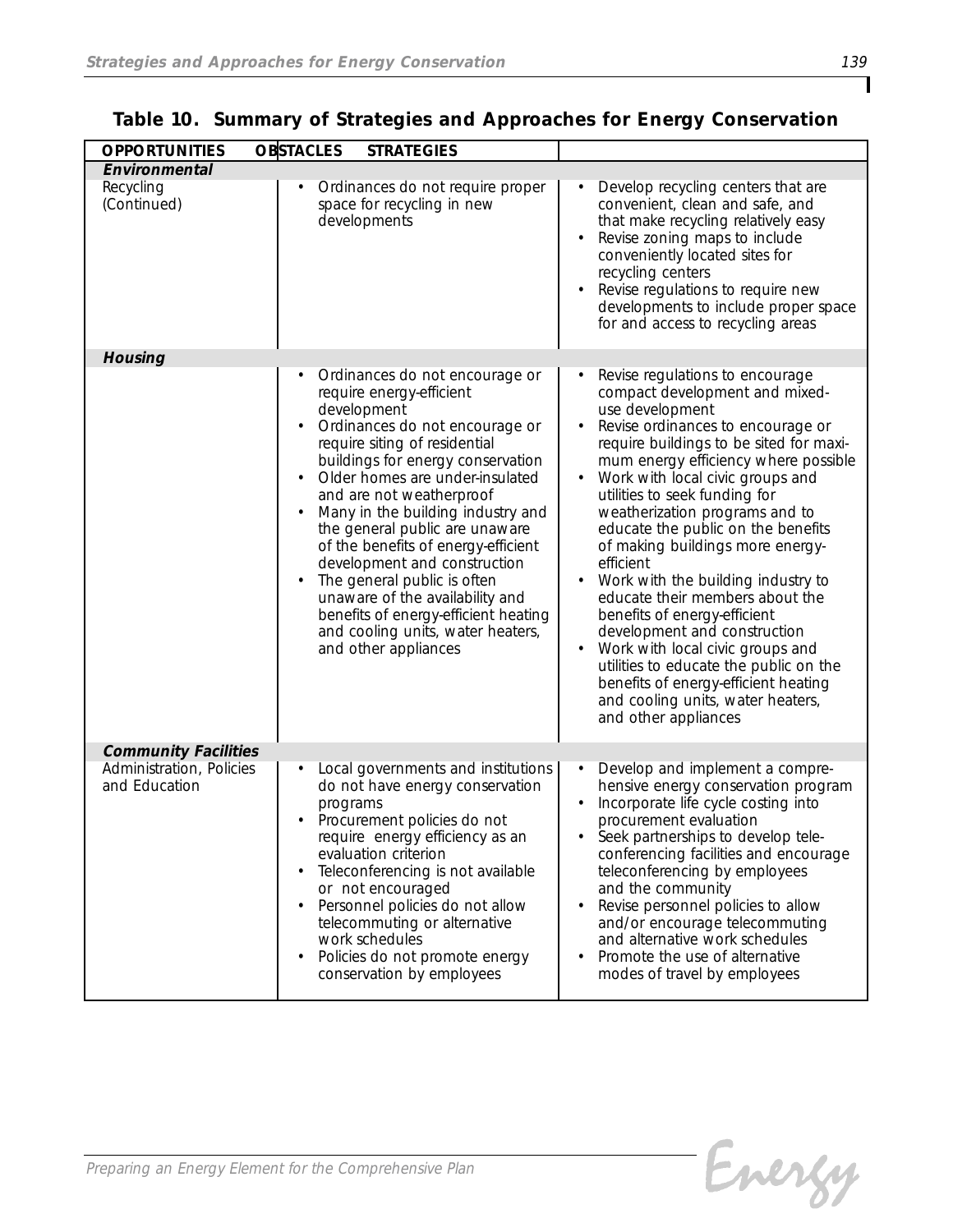| <b>OPPORTUNITIES</b>                   | <b>OBSTACLES</b><br><b>STRATEGIES</b>                                                                                                                                                                                                                                                                                                                                                                                          |                                                                                                                                                                                                                                                                                                                                                                                                                                                                                                                                                                                            |  |  |  |
|----------------------------------------|--------------------------------------------------------------------------------------------------------------------------------------------------------------------------------------------------------------------------------------------------------------------------------------------------------------------------------------------------------------------------------------------------------------------------------|--------------------------------------------------------------------------------------------------------------------------------------------------------------------------------------------------------------------------------------------------------------------------------------------------------------------------------------------------------------------------------------------------------------------------------------------------------------------------------------------------------------------------------------------------------------------------------------------|--|--|--|
| <b>Community Facilities</b>            |                                                                                                                                                                                                                                                                                                                                                                                                                                |                                                                                                                                                                                                                                                                                                                                                                                                                                                                                                                                                                                            |  |  |  |
| Site Location                          | Potential impact on energy use is<br>not considered in site selection<br>State and federal facilities are not<br>$\bullet$<br>required to comply with local<br>land use requirements<br>Impact on energy use is not<br>$\bullet$<br>considered when locating new<br>schools and other state and<br>federal facilities                                                                                                          | When possible, locate new facilities<br>near transit, bicycle and pedestrian<br>facilities<br>When possible, locate new facilities<br>$\bullet$<br>near related uses<br>When possible, locate new facilities<br>near essential services such as<br>childcare, restaurants, etc.<br>Work with school districts and other<br>$\bullet$<br>state and federal organizations to<br>encourage compliance with local<br>requirements<br>Work with school districts and other<br>state and federal organizations to<br>encourage consideration of energy<br>use impacts when siting new facilities |  |  |  |
| Site Design and Building<br>Efficiency | Energy usage in buildings is<br>not known<br>Existing buildings are not<br>$\bullet$<br>energy-efficient<br>Energy efficiency is often not a<br>$\bullet$<br>priority in new construction<br>Energy conservation is not<br>$\bullet$<br>considered when siting new<br>buildings<br>Existing and new buildings often<br>do not use landscaping to help<br>control heating and cooling needs                                     | Conduct an energy audit of all<br>buildings<br>Retrofit existing buildings with energy-<br>efficient technologies<br>Weatherize existing buildings<br>Incorporate energy-efficient design<br>and technologies into new buildings<br>Orient new buildings to take<br>advantage of solar heating and<br>cooling breezes<br>Use landscaping to provide shade<br>and to act as windbreaks                                                                                                                                                                                                      |  |  |  |
| <b>Facilities Management</b>           | Limited understanding of current<br>energy usage for equipment<br>and systems<br>Frequent maintenance is not<br>$\bullet$<br>required for equipment and<br>systems<br>Employees are not aware of the<br>benefits of energy conservation<br>Employees are not trained to<br>incorporate energy conservation<br>measures in day-to-day activities<br>Basic internal energy conservation<br>$\bullet$<br>systems are not in place | Conduct an energy use audit and<br>track progress<br>Institute regular maintenance on all<br>٠<br>equipment and systems<br>Train employees to incorporate<br>٠<br>energy conservation into all<br>facets of their activities<br>Train employees on the benefits<br>of energy conservation<br>Post results of energy use tracking<br>Provide incentives to employees who<br>successfully reduce energy use<br>Develop and implement recycling<br>and other internal energy<br>conservation programs                                                                                         |  |  |  |

ſ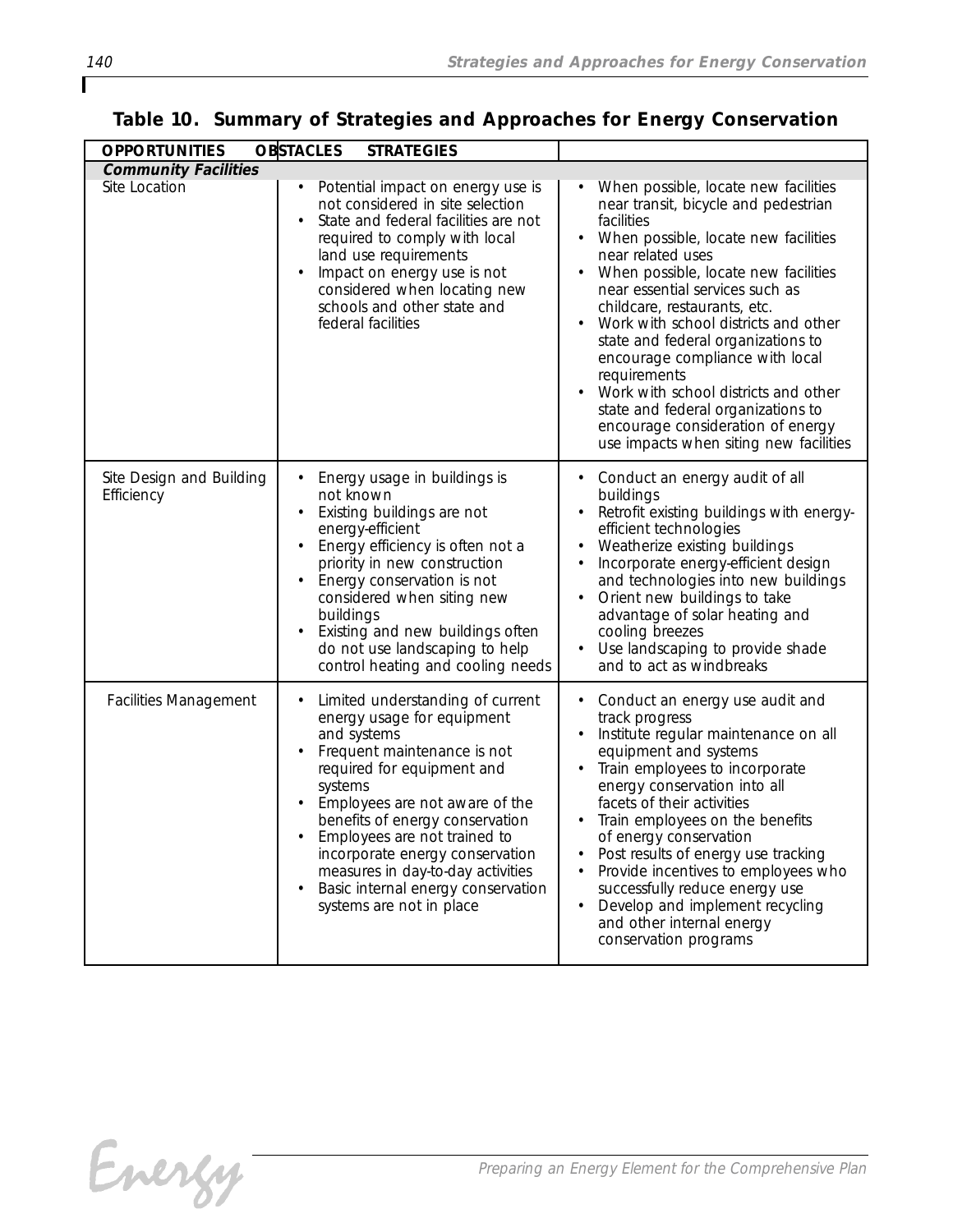| <b>OPPORTUNITIES</b>                                         | <b>OBSTACLES</b><br><b>STRATEGIES</b>                                                                                                                                                                                                                                                                                                                                                                                                                                                                                    |                                                                                                                                                                                                                                                                                                                                                                                                                                                                                                                            |
|--------------------------------------------------------------|--------------------------------------------------------------------------------------------------------------------------------------------------------------------------------------------------------------------------------------------------------------------------------------------------------------------------------------------------------------------------------------------------------------------------------------------------------------------------------------------------------------------------|----------------------------------------------------------------------------------------------------------------------------------------------------------------------------------------------------------------------------------------------------------------------------------------------------------------------------------------------------------------------------------------------------------------------------------------------------------------------------------------------------------------------------|
| <b>Community Facilities</b>                                  |                                                                                                                                                                                                                                                                                                                                                                                                                                                                                                                          |                                                                                                                                                                                                                                                                                                                                                                                                                                                                                                                            |
| Fleet Efficiency                                             | Lack of data on fleet energy use<br>Fleet energy use is not monitored<br>$\bullet$<br>Many fleet vehicles are not<br>$\bullet$<br>energy-efficient<br>No regular fleet maintenance<br>$\bullet$<br>schedule<br>Vehicles are often not selected for<br>$\bullet$<br>use based upon energy efficiency<br>Fleet maintenance staff is not<br>$\bullet$<br>trained in energy conservation<br>procedures<br>Employees are not trained in<br>$\bullet$<br>energy-efficient vehicles operation<br>Alternative fuels are not used | Implement a fleet management<br>$\bullet$<br>information system<br>Automate fueling stations<br>Centralize fleet operations<br>Replace older vehicles with more<br>energy-efficient models<br>Provide regular maintenance for<br>$\bullet$<br>vehicles<br>Assign vehicles appropriate to<br>the task<br>Train maintenance staff in<br>procedures that will save energy<br>Train personnel in fuel efficient<br>$\bullet$<br>driving techniques<br>Incorporate the use of alternative fuels<br>with the fleet when feasible |
| <b>Economic Development</b>                                  |                                                                                                                                                                                                                                                                                                                                                                                                                                                                                                                          |                                                                                                                                                                                                                                                                                                                                                                                                                                                                                                                            |
| <b>Business and Industry</b><br>Recruitment and<br>Retention | No direct link between the<br>$\bullet$<br>comprehensive plan and<br>economic development efforts<br>Sole emphasis in recruitment and<br>$\bullet$<br>retention is placed on job creation<br>Focus of recruitment and retention<br>$\bullet$<br>programs is on larger businesses<br>and industries                                                                                                                                                                                                                       | Work with local economic developers<br>$\bullet$<br>to link the comprehensive plan and<br>economic development goals and<br>objectives<br>Consider contribution to local<br>sustainability when evaluating<br>industrial and business prospects<br>Develop strategies for recruiting<br>industries that contribute to local<br>energy conservation efforts<br>Develop strategies for recruiting and<br>retaining small businesses and<br>industries                                                                        |
| Revitalization and Infill                                    | Economic development efforts do<br>not advocate infill properties or<br>existing facilities to industrial or<br>business prospects<br>No inventory of available existing<br>facilities or infill properties<br>Industries and businesses are<br>reluctant to locate in existing<br>facilities or on infill properties                                                                                                                                                                                                    | Focus economic development efforts<br>on the reuse of existing properties<br>and the use of infill properties<br>Develop detailed inventories of<br>vacant, underutilized and available<br>commercial and industrial properties<br>Develop incentives to locating in<br>existing facilities or infill properties<br>such as tax or fee reductions or<br>zoning incentives<br>Work with local developers, realtors<br>and economic developers to develop<br>promotional materials for revitalization<br>areas               |

|  | Table 10. Summary of Strategies and Approaches for Energy Conservation |  |
|--|------------------------------------------------------------------------|--|
|  |                                                                        |  |

Energy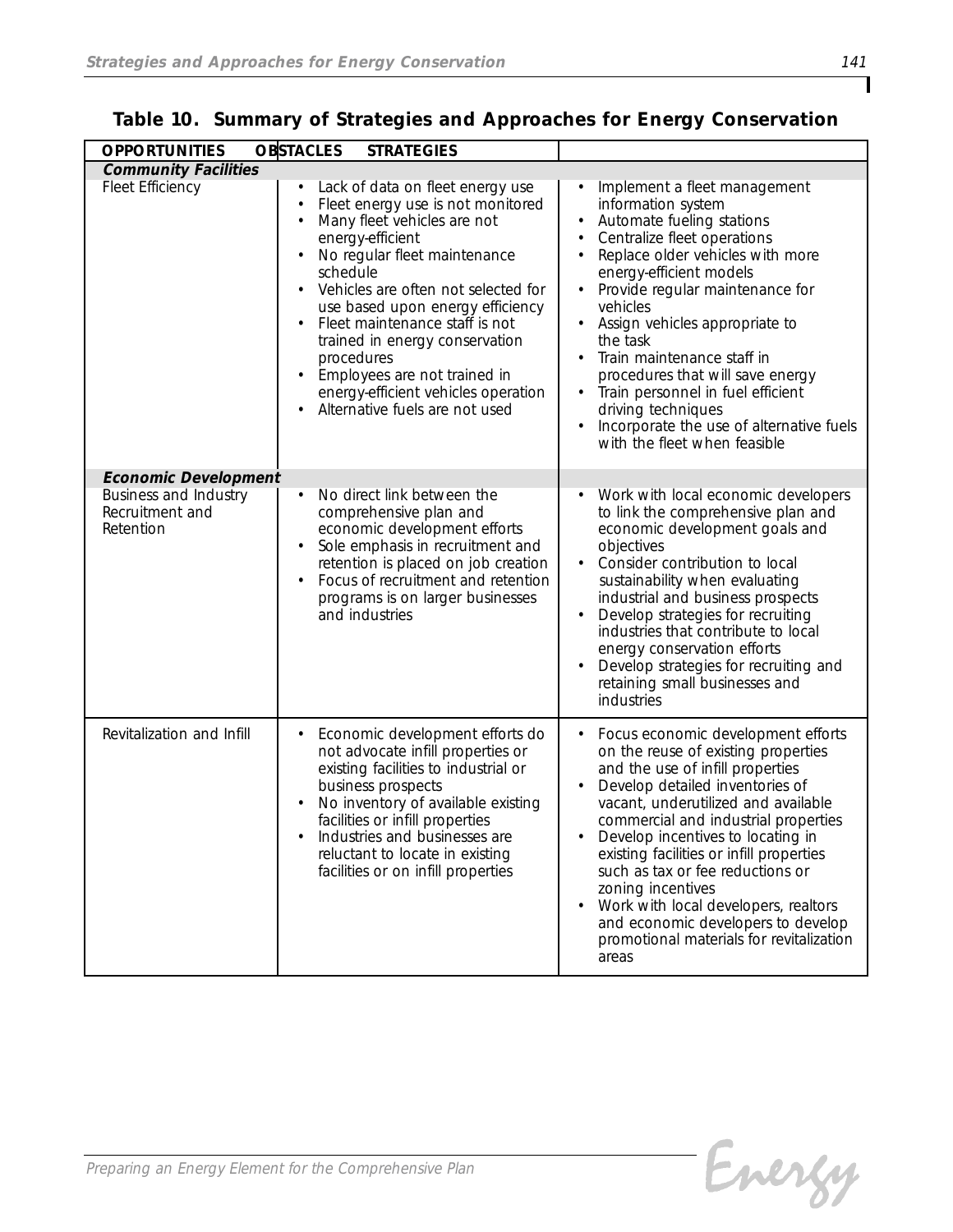| <b>OPPORTUNITIES</b>                                                    | <b>OBSTACLES</b><br><b>STRATEGIES</b>                                                                                                                                                                                                                                                                                        |                                                                                                                                                                                                                                                                                                                                                                                                                                                                                                                                                                                                                      |
|-------------------------------------------------------------------------|------------------------------------------------------------------------------------------------------------------------------------------------------------------------------------------------------------------------------------------------------------------------------------------------------------------------------|----------------------------------------------------------------------------------------------------------------------------------------------------------------------------------------------------------------------------------------------------------------------------------------------------------------------------------------------------------------------------------------------------------------------------------------------------------------------------------------------------------------------------------------------------------------------------------------------------------------------|
| <b>Economic Development</b><br>Revitalization and Infill<br>(Continued) | Properties containing brownfields<br>are not economically attractive<br>to prospective businesses or<br>industries due to liabilities and<br>regulatory hurdles                                                                                                                                                              | Seek funding for brownfield reclama-<br>tion. Work with economic developers<br>to develop promotional materials on<br>successful brownfield redevelopments<br>Facilitate regulatory flexibility in<br>redevelopment                                                                                                                                                                                                                                                                                                                                                                                                  |
| Industrial Ecology                                                      | Industrial parks place primary<br>emphasis on access to<br>infrastructure<br>Manufacturers operating in relative<br>isolation                                                                                                                                                                                                | Amend economic development<br>policies to encourage industrial parks<br>that reduce waste, promote recycling<br>and energy efficiency, and have<br>minimal impact on the environment<br>Increase industry awareness of their<br>role in community and regional<br>industrial ecosystem                                                                                                                                                                                                                                                                                                                               |
| Renewable Energy and<br>Recycling                                       | Few businesses and industries<br>recycle waste products<br>Extent of recycling by business<br>$\bullet$<br>and industry is often unknown<br>Businesses and industries are<br>$\bullet$<br>primarily dependent on non-<br>renewable energy sources<br>Waste disposal is a costly and<br>$\bullet$<br>energy-intensive process | Work with local businesses and indus-<br>$\bullet$<br>tries, the chamber of commerce and<br>local solid waste managers to develop<br>recycling incentives and reliable<br>reporting mechanisms for recycling<br>Develop partnerships to encourage<br>the use of renewable energy sources<br>and to seek funding for the<br>implementation of renewable<br>resource programs<br>Facilitate local and regional eco-<br>industrial recycling partnerships for<br>waste by-product incorporation into<br>industrial production processes and<br>energy generation                                                        |
| Facilities, Technology<br>and Processes                                 | Traditional production processes<br>$\bullet$<br>are linear, and resource- and<br>energy-intensive<br>Reluctance to invest in what are<br>perceived as costly measures                                                                                                                                                       | Assist business and industry with<br>identification of funding assistance<br>for upgrades, retrofits, and new<br>technology demonstration<br>Educate employers on long-term<br>savings from energy efficiency<br>investments<br>Establish partnerships with local utilities<br>to develop energy efficiency and<br>conservation programs<br>Sponsor workshops on energy<br>conservation practices and conduct<br>energy audits for commercial and<br>industrial facilities<br>Partner with employers and utility<br>providers to build demonstration<br>facilities to showcase energy-efficient<br>design principles |

### *Table 10. Summary of Strategies and Approaches for Energy Conservation*

Energy

ſ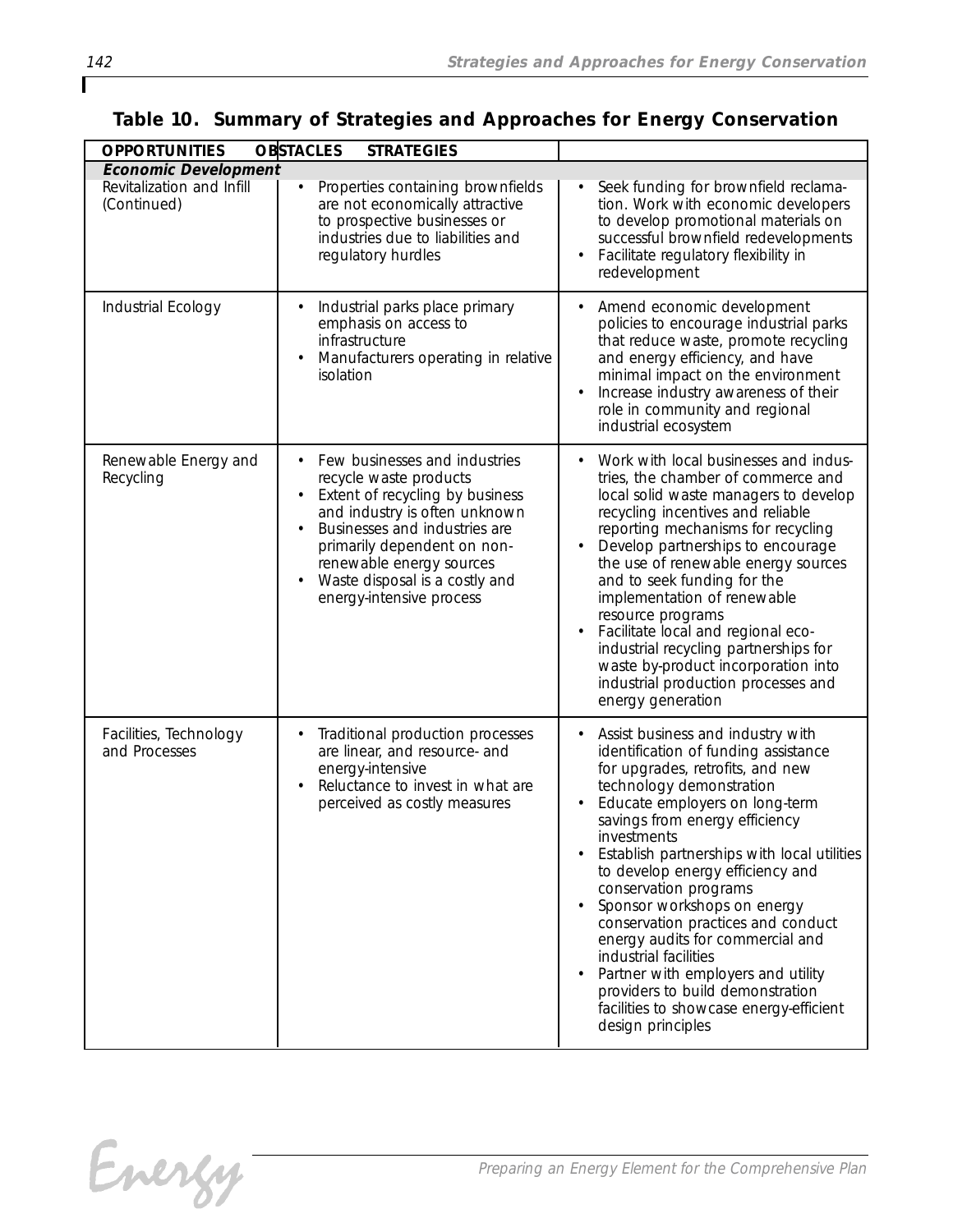| <b>OPPORTUNITIES</b>          | <b>OBSTACLES</b><br><b>STRATEGIES</b>                                                                                                                                                                                   |                                                                                                                                                                                                                                                                                                                                                                                                                                                                                                                                                                                                                                                                                                                         |  |  |  |  |
|-------------------------------|-------------------------------------------------------------------------------------------------------------------------------------------------------------------------------------------------------------------------|-------------------------------------------------------------------------------------------------------------------------------------------------------------------------------------------------------------------------------------------------------------------------------------------------------------------------------------------------------------------------------------------------------------------------------------------------------------------------------------------------------------------------------------------------------------------------------------------------------------------------------------------------------------------------------------------------------------------------|--|--|--|--|
| <b>Economic Development</b>   |                                                                                                                                                                                                                         |                                                                                                                                                                                                                                                                                                                                                                                                                                                                                                                                                                                                                                                                                                                         |  |  |  |  |
| Regulations and<br>Incentives | Regulations often impede the<br>recruitment and cultivation of<br>energy-friendly businesses<br>Economic development efforts are<br>often in conflict with local<br>planning and development<br>programs and vice versa | Streamline regulations and approval<br>processes and allow flexibility for<br>new technologies and innovations<br>Link economic development efforts<br>$\bullet$<br>with the comprehensive plan<br>Coordinate closely with economic<br>developers in planning and<br>development matters<br>Pursue federal and state funding<br>opportunities for pilot projects and<br>development of new energy<br>technologies and products<br>Involve local business and industry<br>representatives in the energy<br>conservation planning process<br>Eliminate existing financial<br>disincentives for desirable industries<br>Identify and secure tax breaks, loans,<br>financing, infrastructure grants and<br>other incentives |  |  |  |  |

*Table 10. Summary of Strategies and Approaches for Energy Conservation*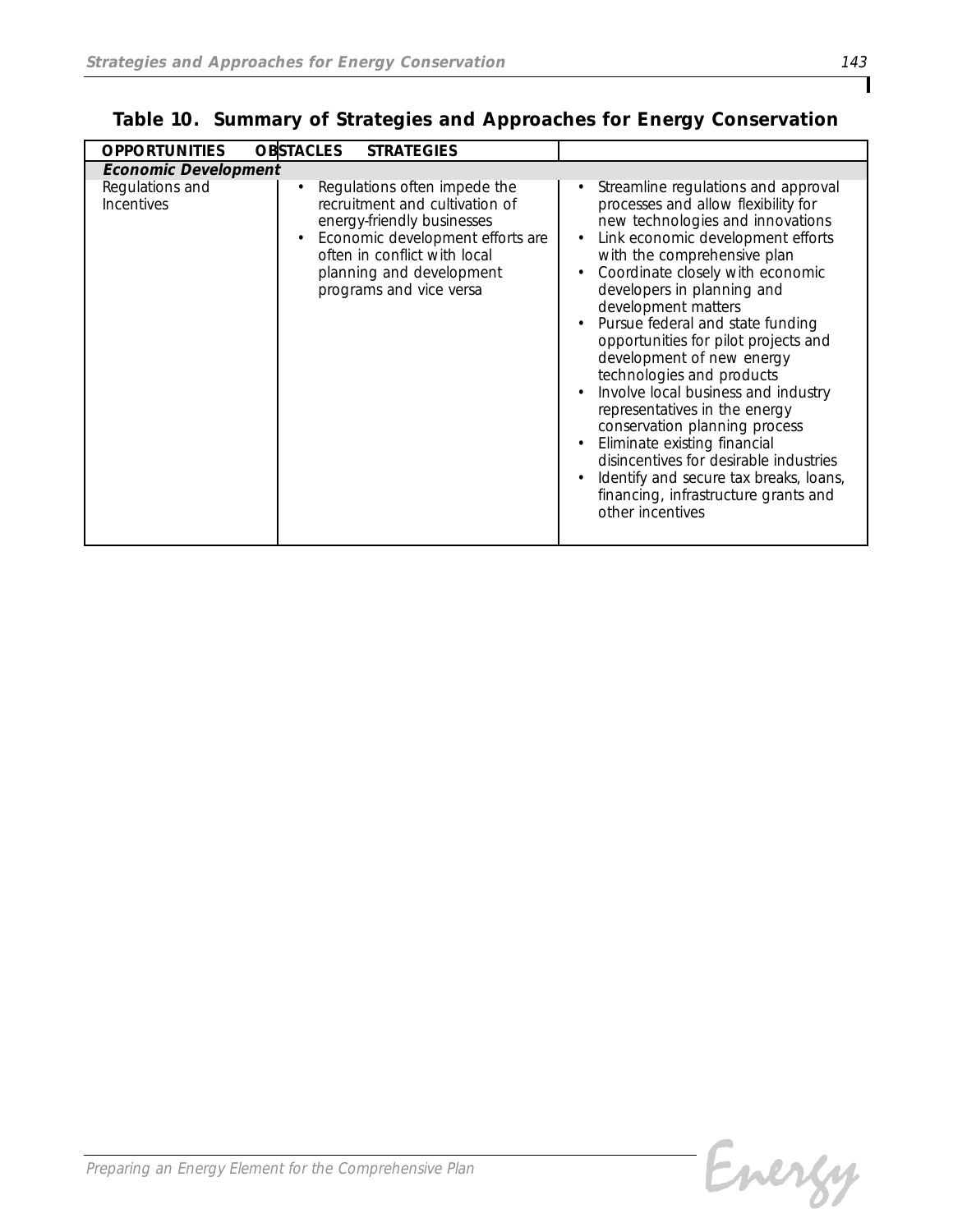# *NOTES*

Energy-

*Preparing an Energy Element for the Comprehensive Plan*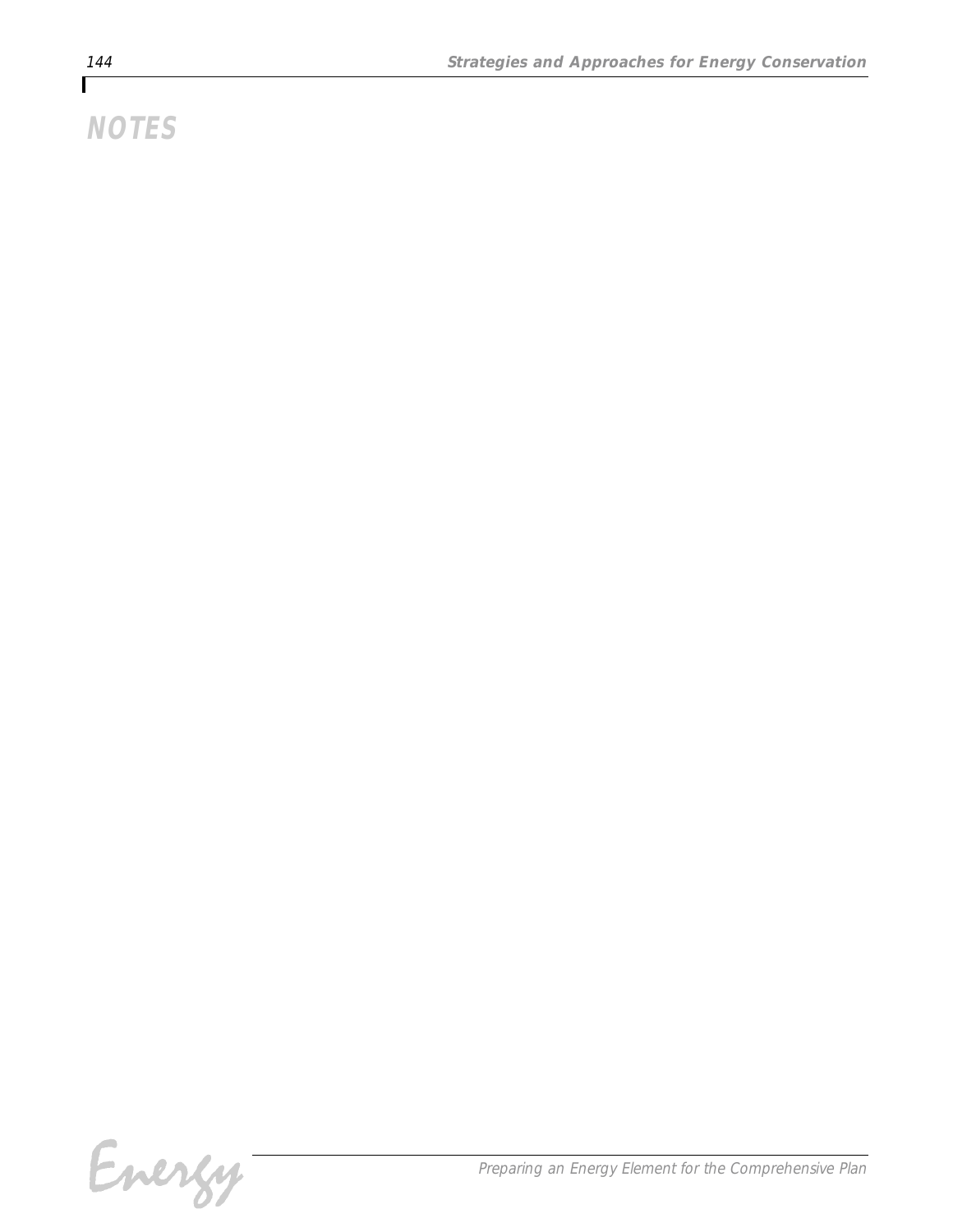# *CHAPTER 3 PREPARING THE ENERGY CONSERVATION ELEMENT*

### *The Energy Conservation Element*

**A***s* an optional element of the comprehensive plan, the energy conservation component should be similar in format to the *other elements of the plan. As prescribed by the 1994 Comprehensive Planning Enabling Act, all plan elements must include an inventory of existing conditions, a statement of needs and goals, and implementation strategies with measurable time frames. The scope of the energy conservation element should be extensive enough to convey a clear understanding of energy – how energy is used locally, the benefits of conservation, local opportunities for energy conservation, and proposed actions to save energy. Most importantly, the energy conservation element should make the connection between energy conservation and the other seven elements of local government planning. Inclusion of energy conservation within the comprehensive planning process will reshape planning and regulatory policy and identify potential conflicts between energy conservation goals and existing plans and strategies.*

*As with all elements of the comprehensive plan, the energy conservation element is developed under the oversight of the planning commission. When drafting the energy element, those involved should look at least ten years into the future. An advisory committee appointed by the commission and composed of citizens knowledgeable in energy-related issues and dedicated to including energy conservation in the planning process can provide valuable insight and build community support. Committee members should represent a wide range of energy interests including the planning commission, neighborhood and communitybased organizations, utilities, business and industry, developers, school districts, environmental groups and interested citizens.*

*The potential for coordination of energy conservation measures on a regional basis should also be explored as part of the planning process. Energy conservation programs and strategies are most effective when implemented in cooperation with neighboring municipalities and counties. In some cases, regional areas of coordination can be organized to include the service areas of the utility providers – which generally do not coincide with political boundaries – or could encompass a council of governments*

*The scope of the energy conservation element should be extensive enough to convey a clear understanding of energy – how energy is used locally, the benefits of conservation, local opportunities for energy conservation, and proposed actions to save energy.*

*Energy conservation programs and strategies are most effective when implemented in cooperation with neighboring municipalities and counties.*

Energy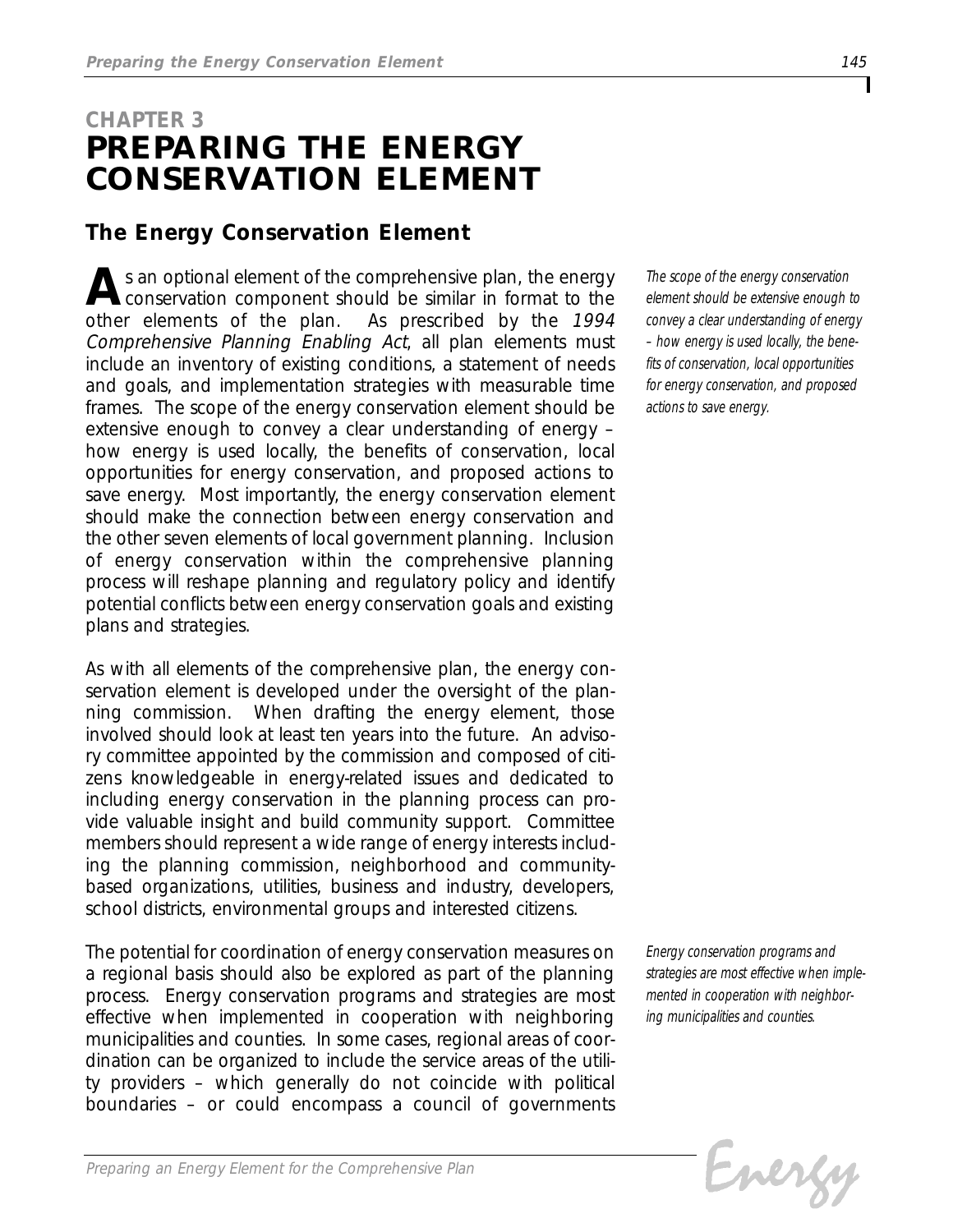*(COG) region which adheres to political boundaries. If opportunities exist for regional coordination, representatives from neighboring jurisdictions should be included on the advisory committee.* 

*After completion of the energy conservation element, the planning commission will recommend it to the elected body for adoption. As a part of the comprehensive plan, the energy element must be reviewed by the planning commission at least every five years to ensure relevance. An update of the comprehensive plan, including all of its elements, is required a minimum of once every ten years. The 10-year update is a substantial undertaking in which the planning commission prepares and recommends a new plan to the local council for adoption.* 

## *Relationship to Other Plan Elements*

*The energy conservation element should be developed within the context of the entire comprehensive plan. As the energy conservation element is developed, a review of each of the other plan elements is necessary to identify opportunities to include energy conservation related issues and information. If such opportunities exist, portions of those elements may require amendment in order to compliment or include the goals and objectives of the energy conservation element. By the same token, the energy element must also speak to issues and information related to the other elements of the plan. For instance, many aspects of energy conservation are directly related to transportation issues presented in the community facilities element. Table 11 includes examples of common linkages between the energy element and other plan elements. Likewise, if the energy conservation element is being developed as part of a new comprehensive plan or a major update to an existing plan, it should be considered an integral part of the plan with equal standing.*

*The energy conservation element should be developed within the context of the entire comprehensive plan.*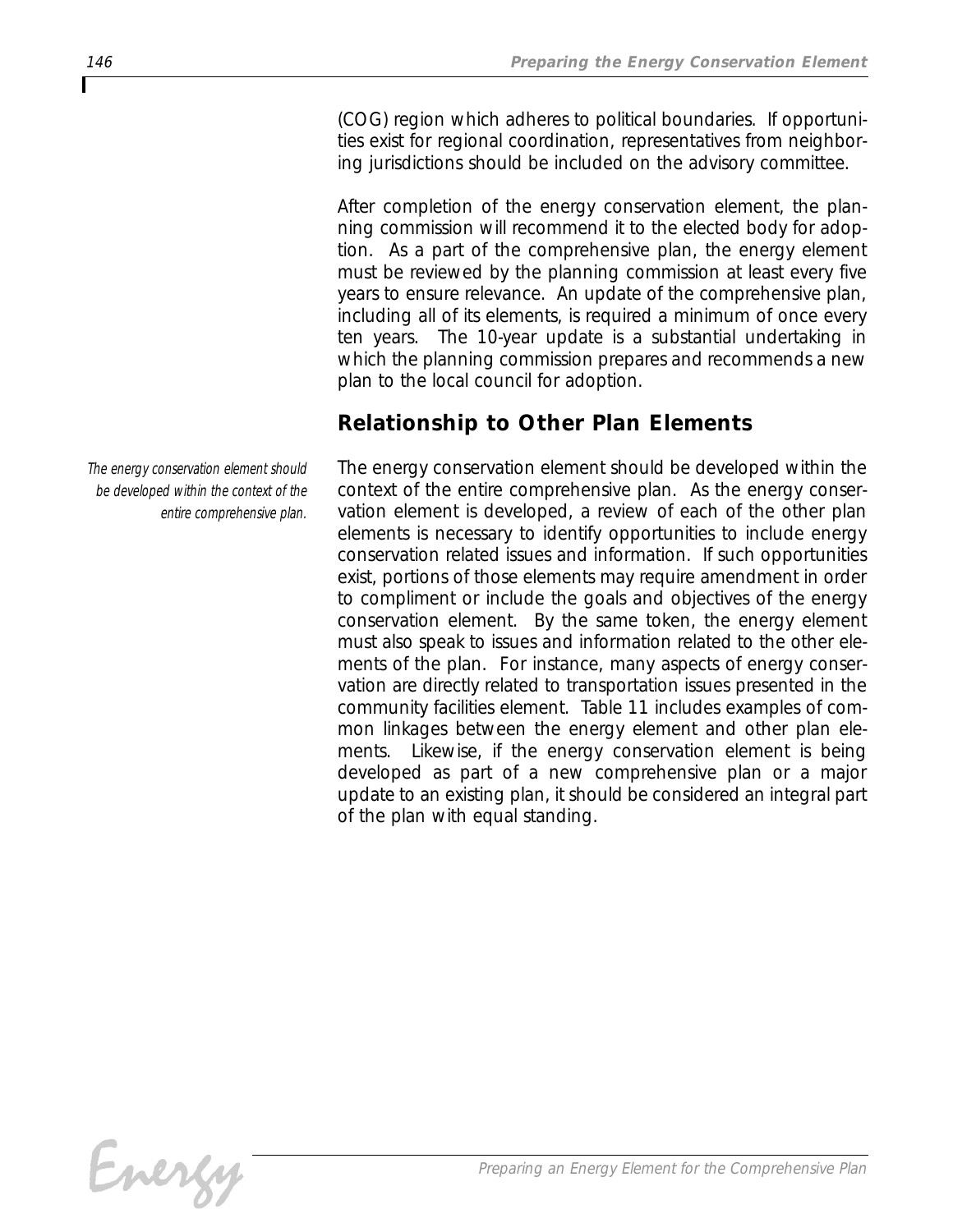| Element                        | Opportunities to<br><b>Include Energy Issues</b>                                                                                                                                                                                                                                      | <b>Factors Affecting Energy Conservation</b>                                                                                                                                                                                                                                                                                                                                                                                                               |
|--------------------------------|---------------------------------------------------------------------------------------------------------------------------------------------------------------------------------------------------------------------------------------------------------------------------------------|------------------------------------------------------------------------------------------------------------------------------------------------------------------------------------------------------------------------------------------------------------------------------------------------------------------------------------------------------------------------------------------------------------------------------------------------------------|
| Population                     | Population distribution<br>$\bullet$                                                                                                                                                                                                                                                  | Population growth impacts energy use<br>Population distribution impacts energy use                                                                                                                                                                                                                                                                                                                                                                         |
| Economic                       | Recruitment of clean industries<br>Industrial and business recycling<br>Brownfield redevelopment<br>Green industrial parks<br>Siting and design issues<br>Telecommuting<br>Infill development<br>Adaptive reuse of existing facilities                                                | As the largest user of energy, industry<br>presents the potential for significant energy<br>conservation impacts<br>Proximity of employers to residential<br>areas impacts transportation energy use                                                                                                                                                                                                                                                       |
| Natural<br>Resources           | Air and water quality<br>$\bullet$<br>Forest management<br>Open space and greenway preservation<br>Urban forestry programs                                                                                                                                                            | Trees and other vegetation impact air<br>temperature                                                                                                                                                                                                                                                                                                                                                                                                       |
| Cultural<br>Resources          | Energy-efficient facilities<br>Alternative transportation access<br>Reuse and preservation of historic<br>facilities                                                                                                                                                                  | Proximity of entertainment and<br>religious facilities to residential areas<br>impacts energy used in transportation                                                                                                                                                                                                                                                                                                                                       |
| Community<br><b>Facilities</b> | Energy-efficient facilities<br>Community and institutional recycling<br>programs<br>Multi-modalism<br>Street and parking design<br>Travel alternatives<br>Traffic signal optimization<br>Alternative fuels programs<br>Site selection and design<br>Telecommunications infrastructure | Proximity of recreation, education, and<br>other community facilities to residential<br>areas impacts energy used in transportation<br>Existing road system and planned road<br>additions or improvements impact<br>energy use<br>Street and parking design requirements<br>impact energy use<br>Requirements and plans for sidewalks,<br>greenways, and bike paths impact<br>energy use<br>Existing transit and future transit plans<br>impact energy use |
| Housing                        | Housing density<br>Energy-efficient construction<br>Housing types<br>Affordability<br>Infill development                                                                                                                                                                              | Existing and planned housing densities<br>impact energy use<br>Existing and planned housing types<br>impact energy use                                                                                                                                                                                                                                                                                                                                     |
| Land Use                       | <b>Compact Development</b><br>Mixed-use development<br>Multi-modalism<br>Redevelopment<br>Zoning and land development<br>regulations                                                                                                                                                  | Proximity of recreation, education, and<br>other community facilities to residential<br>areas impacts energy consumption<br>Higher densities reduce energy use<br>Redevelopment of existing sites and<br>facilities reduces energy consumption                                                                                                                                                                                                             |

|  |  | Table 11. Energy Element Linkages - Examples |
|--|--|----------------------------------------------|
|  |  |                                              |

Evergy

T

*Preparing an Energy Element for the Comprehensive Plan*

L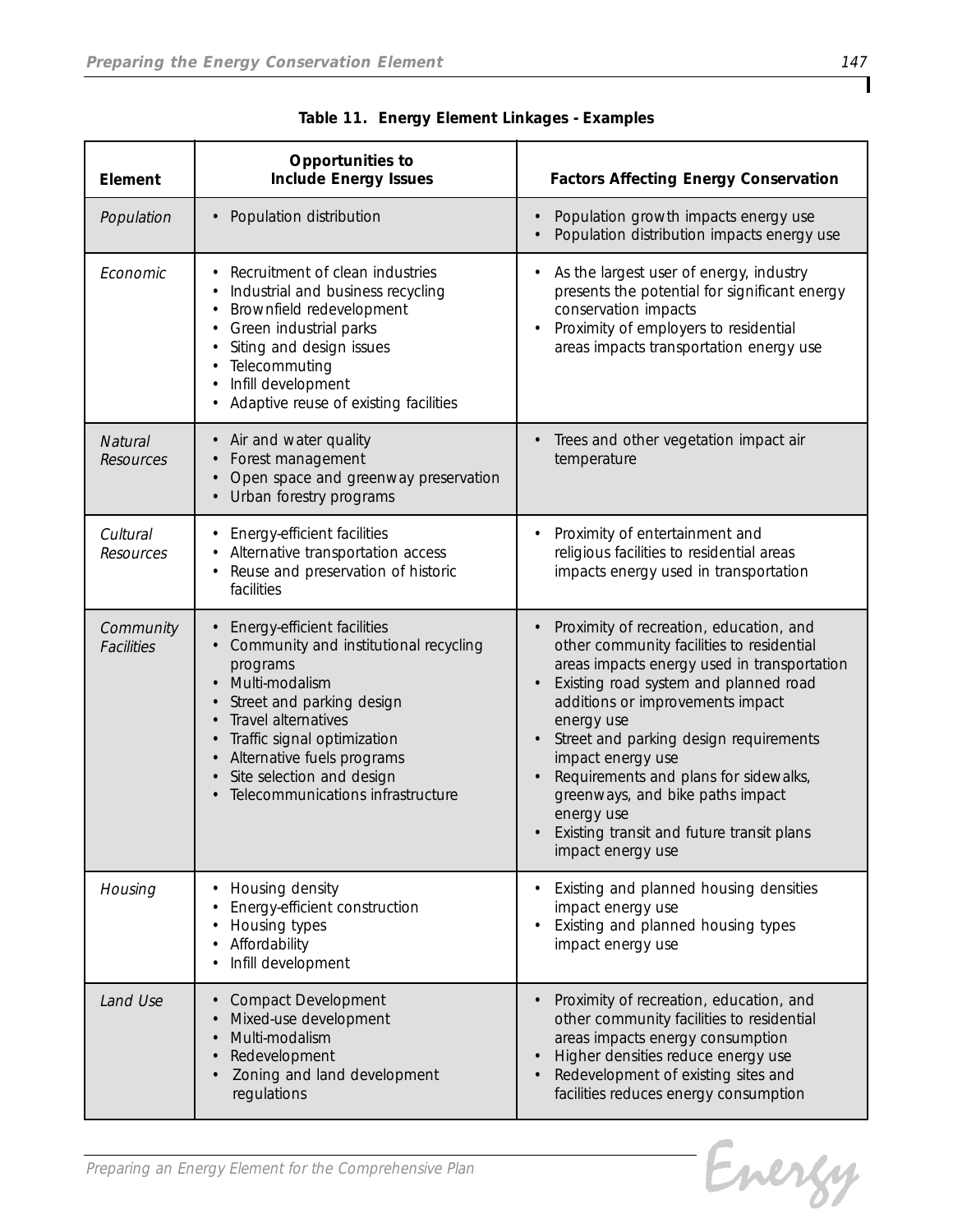*The land use element integrates the goals and objectives of the other plan elements into a cohesive and "comprehensive" plan for the future of the community. Accompanied by the implementation strategies for the plan, the land use element provides the primary implementation platform for the comprehensive plan. Therefore it becomes even more important that the goals and objectives of the energy conservation element be well represented in both the land use element and the implementation strategies.* 

## *Background Information*

*The background section – also known as the inventory of existing conditions – describes the community's energy supply, energy usage, compatibility of energy use with other local goals, and opportunities for energy conservation. This information enables local governments to identify significant community issues associated with energy conservation, which will in turn facilitate the development of goals and objectives for the energy element. The preparation of this background information comprises an energy assessment and is critical to the energy conservation planning process.*

*Much of the data and information needed for an energy assessment is complex, derived from a variety of technical disciplines and organizations. Local governments need to work closely with local utilities and other data sources to compile and interpret the information and to identify local energy conservation issues. The South Carolina Energy Office (SCEO) is also a reliable resource for energy-related information. Each year the SCEO produces the South Carolina Energy Use Profile, an annual statewide energy assessment that provides a comprehensive picture of energy use by sector.*

### *Energy Measurement*

*To assess energy use, it is important to understand how energy is measured. Electricity is commonly measured in watts and watthours. While watts describe the rate at which energy is being consumed or produced at a given moment, watt-hours measure the total amount of energy consumed or produced over time. A kilowatt is equal to 1,000 watts and is used to describe the power use of appliances such as refrigerators and water heaters. One kilowatt hour (kWh) is 1,000 watts consumed or produced in one hour. Measuring the output of power plants requires larger measuring units such as the megawatt (equal to one million watts) and the gigawatt (equal to 1,000 megawatts).* 

*Natural gas is measured either by volume (cubic feet) or by heat*



*The background section describes the community's energy supply, energy usage, compatibility of energy use with other local goals, and opportunities for energy conservation.*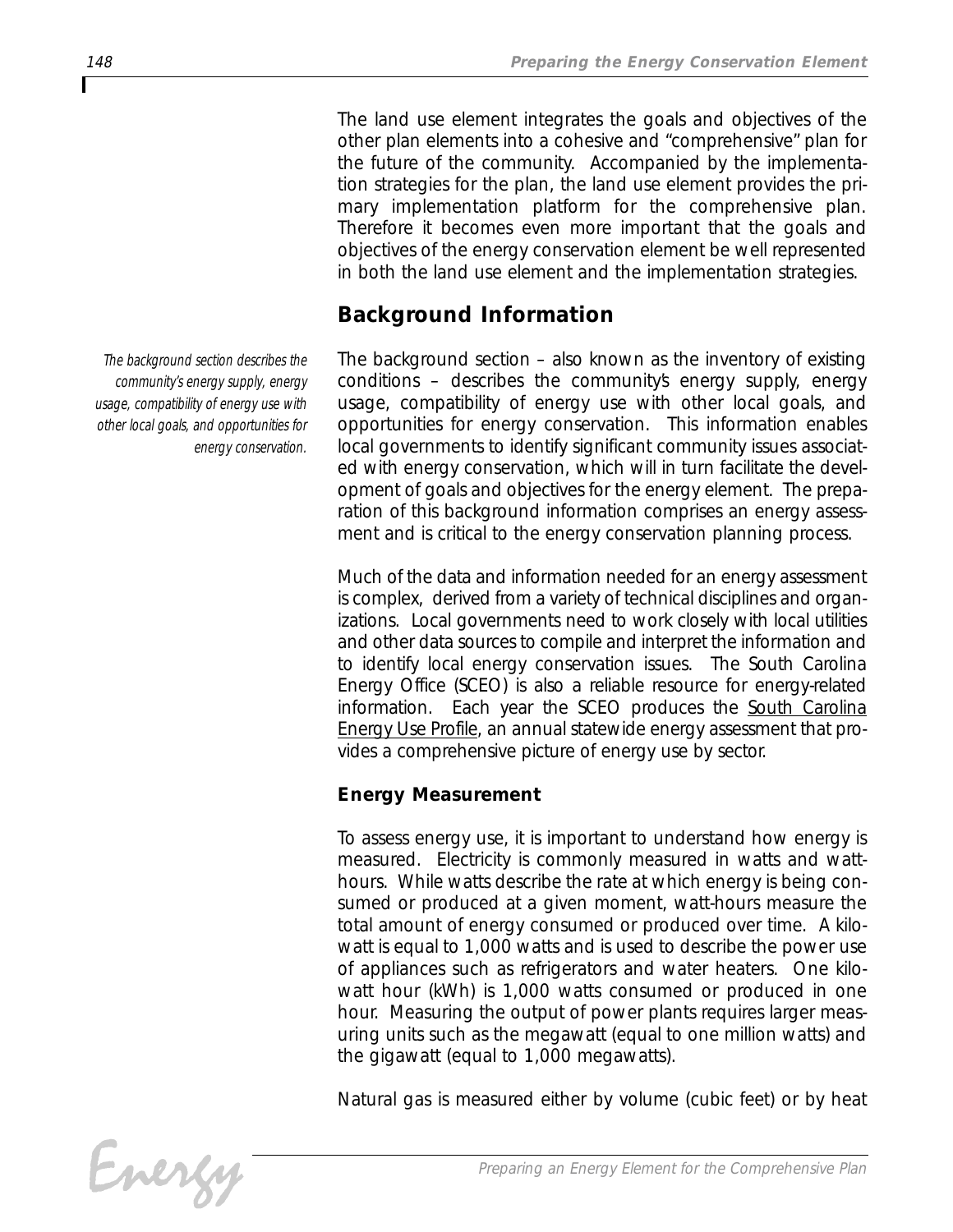*content (therms). When measured in terms of cubic feet, larger volumes of natural gas are measured in hundreds of cubic feet (Ccf) or thousands of cubic feet (Mcf). In recent years gas companies have begun to switch to therms as the standard measurement because heat content is a more accurate way of quantifying amounts of natural gas. A therm is defined as 100,000 British thermal units (Btu). One hundred cubic feet of natural gas is roughly equivalent to one therm.*

*To compare or add the energy consumed or produced by different energy sources, it is useful to convert to the energy industry's common unit, the Btu. One Btu represents the amount of energy required to increase the temperature of one pound of water (one pint) by one degree Fahrenheit. The following table includes conversion factors for translating various measurements of energy into Btu.*

*To compare or add the energy consumed or produced by different energy sources, it is useful to convert to the energy industry's common unit, the Btu.*

| To Convert to Btu    | Multiply by |
|----------------------|-------------|
| kWh of electricity   | 3,413       |
| Mcf of natural gas   | 1,030,000   |
| Therm of natural gas | 100,000     |
| Gallon of gasoline   | 125,000     |
| Cord of wood         | 14,000,000  |
| Gallon of propane    | 91,000      |

*Table 12. Converting Energy Measurements to Btu*

*Source: Alice Hubbard and Clay Fong, Community Energy Workbook – A Guide to Building a Sustainable Economy.*

### *Energy Assessment Methodology*

*Several organizations have developed methodologies for conducting an energy assessment at the local level. These methodologies share the same goal – to formulate a picture of energy consumption and costs and to identify opportunities for energy conservation within the community. The following section includes a methodology for assessing energy use that is suited to energy practices and fuels typical to South Carolina communities. Completion of the following assessment steps can provide most of the information needed by local governments to develop goals, objectives and strategies for energy conservation.*

*Step 1. Inventory of local energy sources and costs. The sources of a community's energy supplies are an important baseline for energy planning. This inventory should include an assess-*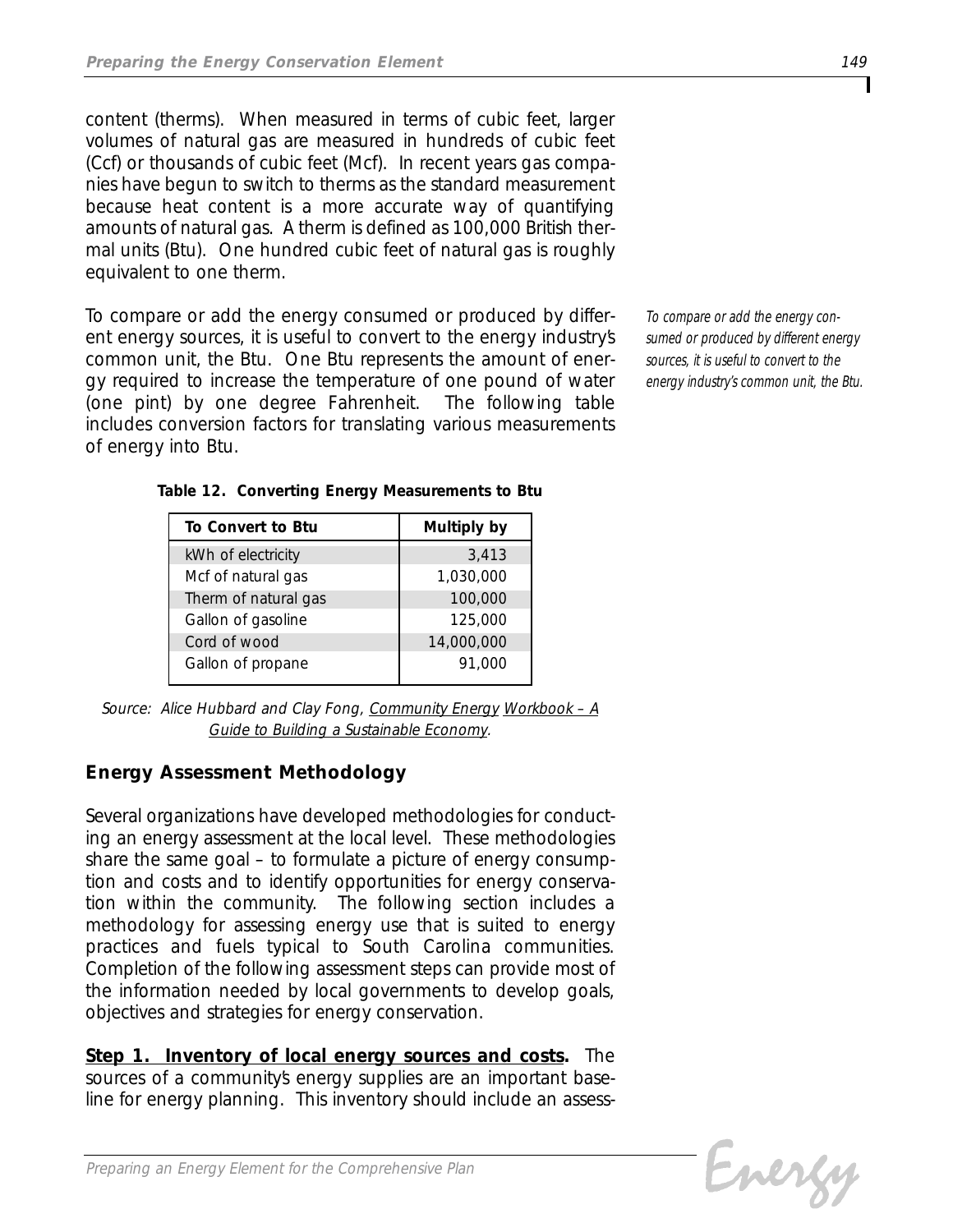*ment of the diversity, availability, reliability and affordability of energy sources; local dependence on these sources; and the economic and environmental consequences of dependence. Descriptive data for each energy source including the means of production and distribution, quantities supplied annually, and current customer rates are also important considerations. An understanding of energy sources available to the community can be reached by answering the following questions:*

- *• How diverse is the mix of energy supplies and is there an over-reliance on any particular source?*
- *• Are the supplies derived from renewable or nonrenewable sources?*
- *• What is the breakdown of energy source use by sector (residential, industrial, commercial, transportation)? For example, what is the percentage of residential energy provided by electricity? Figure 12 includes a breakdown of South Carolina residential fuel sources.*
- *• Are there adverse environmental impacts associated with the use of some energy sources?*



*Figure 12. 1997 S.C. Residential Energy Consumption*

*Source: S.C. Energy Office, 1999 South Carolina Energy Use Profile.*

*Appendix A includes an "Energy Sources Worksheet" that lists several key energy source supply questions and provides sources of information and technical assistance for completing the local supply inventory.*

*Step 2. Inventory of Current Usage and Projected Future Needs. Once energy sources and related costs have been identified, the next step is to determine how that energy is being used. In this step, the community is classified by major end-use sectors*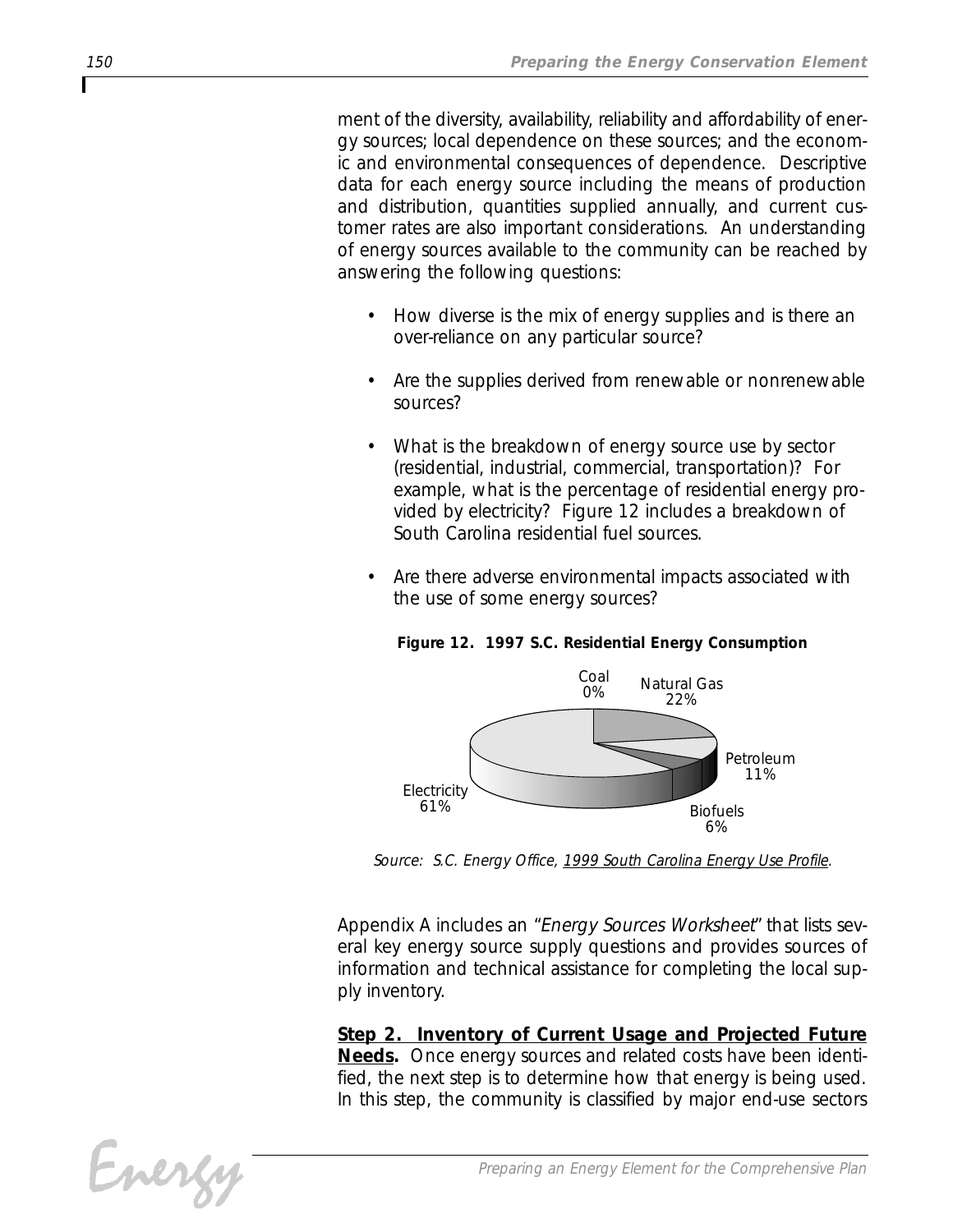*and consumption characteristics are surveyed within each sector. The South Carolina Energy Office divides energy use into residential, commercial, industrial and transportation sectors. Additional sectors such as institutional and agricultural can also be added based on local conditions. Key energy use questions to be addressed when determining local energy use include:*

- *• Which local sectors are the largest consumers of energy at this time and what are the emerging trends for the future?*
- *• How do local consumption patterns compare with usage in the State and in similar communities? Figure 13 illustrates energy consumption by sector statewide.*
- *• What are the costs of energy use and how do these costs impact the local economy?*



*Figure 13. 1997 S.C. Energy Consumption by Economic Sector*

*Source: S.C. Energy Office, 1999 South Carolina Energy Use Profile.*

*Surveys of each end-user sector should include characteristics and needs that influence energy consumption (ie., age and condition of housing) fuels and types of heating and cooling equipment that are prevalent in each sector, and estimates of total energy use and energy costs by sector.* 

*To compile a comprehensive picture of energy use within a community it is essential to develop forecasts of future energy use. This can be accomplished by using existing energy use data and current population figures to calculate current per capita energy consumption, then applying population growth projections to arrive at an estimate of future energy needs.*

*Appendix B includes an "Energy Use Composite Worksheet" that lists some of the principal energy use questions and provides*

Evergy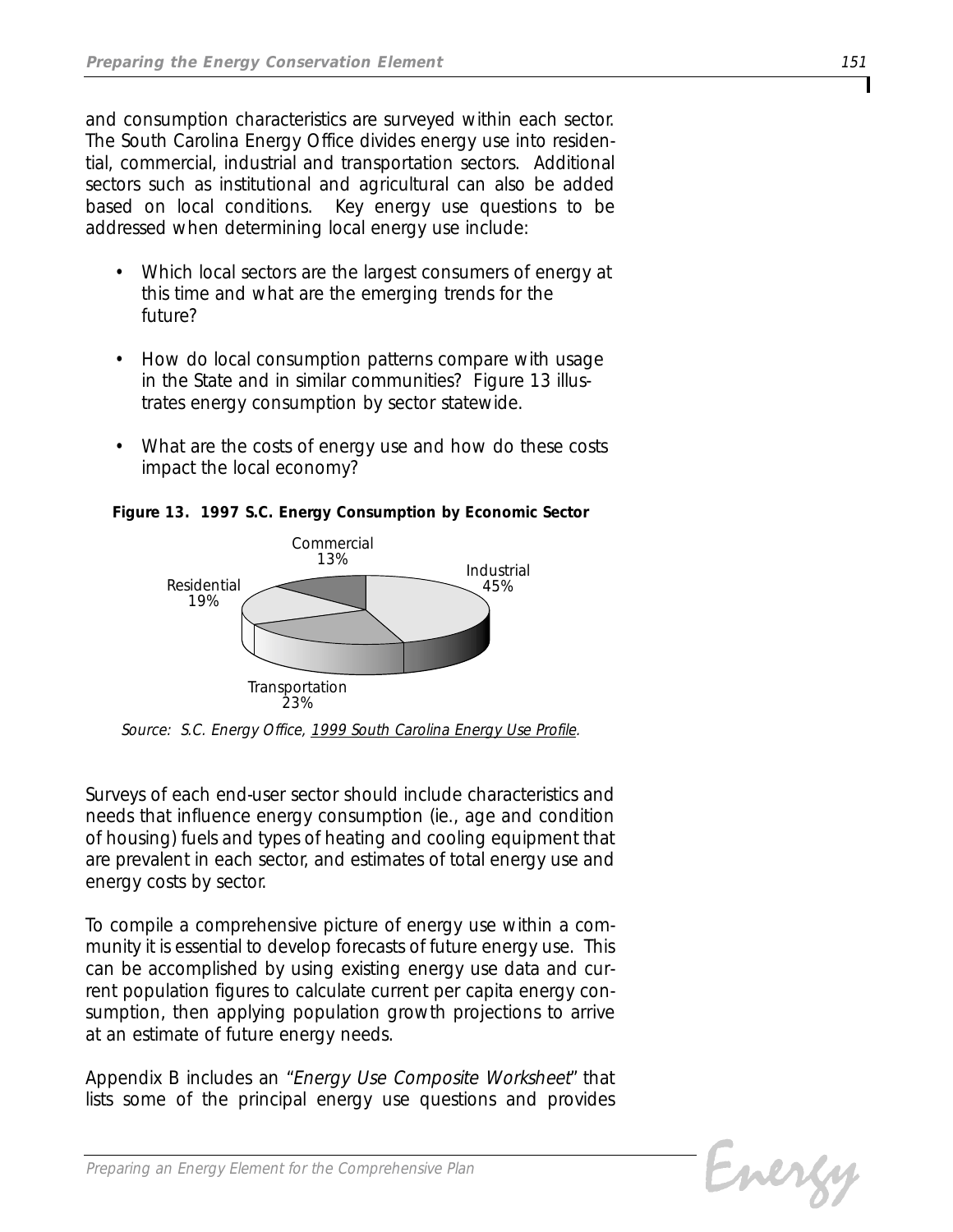*sources of information and assistance for developing a composite picture of local energy demand for the community. Additional forms in Appendix B entitled "Energy Use Calculation Worksheets" contain instructions for determining approximate energy use per sector and the types and percentages of various fuels used annually in each energy sector in the community. The information gathered on the "Energy Use Calculation Worksheets" can be used to summarize energy use, impact and cost by sector.*

*Step 3. Assessing Energy Conservation Opportunities. Once the energy sources, costs and usage, and future use projections have been identified for a community, the next step is to assess specific opportunities for saving energy. An evaluation of energy use sectors can reveal opportunities for cost-effective conservation measures. Appendix C includes "Opportunities for Energy Conservation & Efficiency Worksheets" that help identify opportunities for energy conservation and efficiency. Estimates of potential energy savings for these opportunities should be included in this assessment as well.*

*Once opportunities for energy conservation and efficiency have been identified, the community can design strategies for their implementation. Chapter 2 of this document provides a variety of opportunities and strategies for implementing energy conservation measures and examples of communities which have successfully incorporated similar measures. These opportunities and strategies are summarized in Table 10. Not all of the strategies described in Chapter 2 are applicable or feasible for all communities. Each community must develop a comprehensive energy conservation plan that addresses its particular situation and needs, including local level policies as well as participation in regional measures when possible.*

*Step 4. Assessing Local Renewable Resource Potential. After plans are developed to maximize energy conservation efforts within the community, the next step is to assess its ability to develop local renewable resources. Developing local renewable energy resources will reduce the need to import non-renewable supplies, thus increasing the diversity of energy supplies while at the same time strength*ening the local economy. It will also lessen the community's vulnera*bility to outside supply disruptions and price fluctuations.*

*Governments and businesses in South Carolina have already begun to successfully employ renewable energy sources in a variety of ways. A list of alternative fuels and energy sources is included in Chapter 2 of this document, under the Alternative Fuels section. This*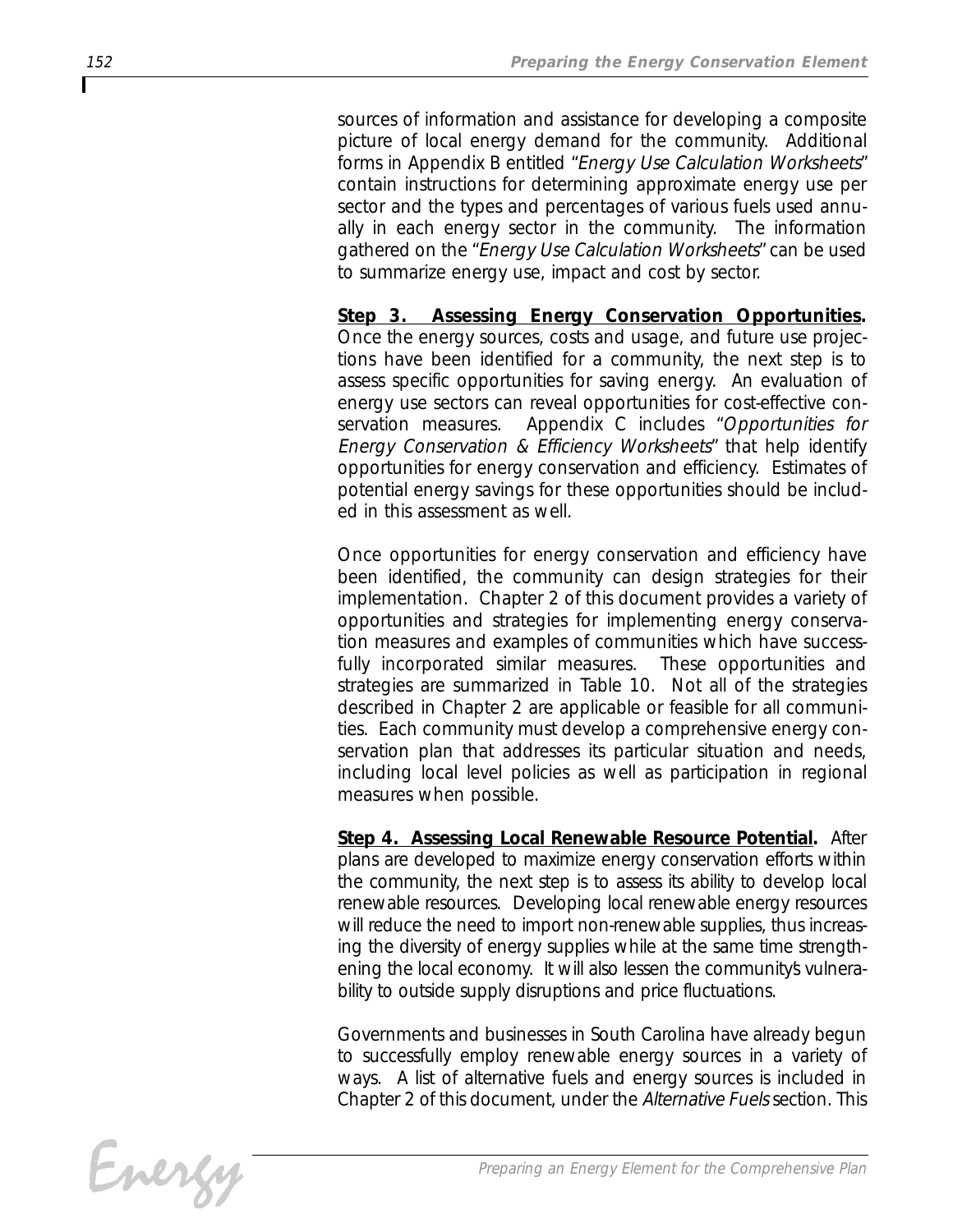*section also includes programs available to assist local governments and others in developing local renewable energy sources and lists localities that have successfully implemented such programs.*

*Appendix D includes a "Renewable Resource Worksheet" that can be used to assess renewable resource opportunities within the community. Assessment data to be collected on solar, biomass and geothermal resources includes availability, feasibility of use, available technologies, and environmental issues associated with their use.*

*Step 5. Summarizing Findings. The final step in the energy assessment process is the summation of findings from the previous steps. This will provide local officials with the information they need to establish realistic goals and objectives and make informed policy choices. A summary should be based on the following key considerations:*

#### *Energy Supplies*

- *• Are energy supplies produced from renewable or nonrenewable sources?*
- *• How diverse is the energy supply and is there an overreliance on any particular source? How vulnerable is the community to supply interruptions and is there a contingency plan for interruptions?*
- *• Are there significant local environmental impacts associated with the production or distribution of any particular energy source?*
- *• How much of the local economy is dedicated to importing energy supplies? What are the overall costs of energy supplies for the community and for typical households and businesses?*

#### *Energy Use*

- *• Who are the largest consumers of energy in the community and which sectors are experiencing the fastest growth in energy consumption?*
- *• How do local consumption patterns compare with State averages and those of similar communities?*

Evergy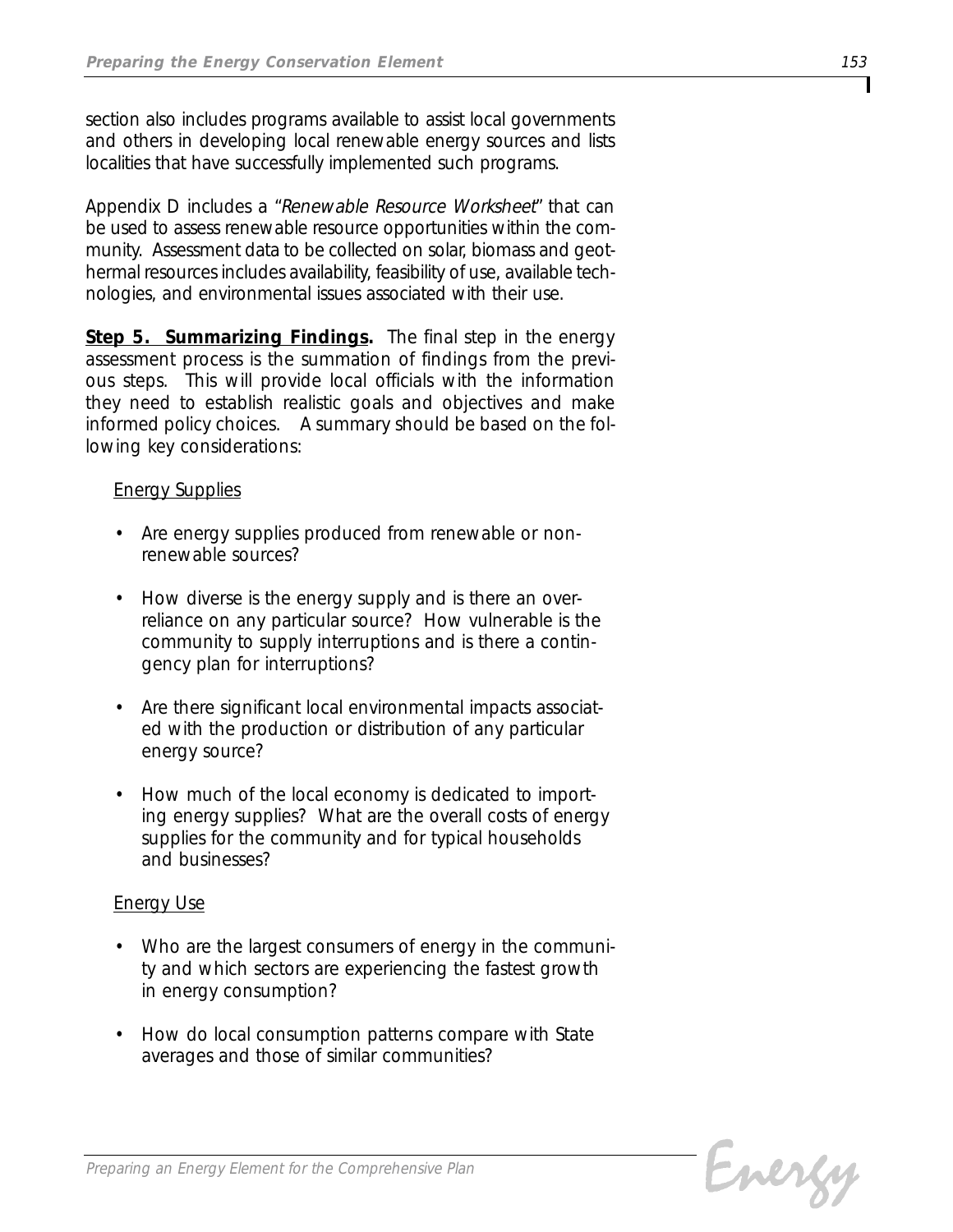- *• Are there any significant negative impacts to the environment associated with particular energy uses?*
- *• What assessment tools are available for ongoing measurement of local energy use and future changes in energy use?*

#### *Energy Conservation Opportunities*

- *• Which energy use sectors have the greatest potential for energy conservation and what are the required investments and paybacks to implement these opportunities?*
- *• What, if any, existing programs are in place?*
- *• Which environmental problems can be addressed through energy conservation measures?*
- *• Which energy conservation opportunities have the greatest potential for benefiting the local economy?*
- *• What are the key organizations, public and private, with authority and capacity to undertake energy conservation projects and what types of technical and financial assistance are available to implement such projects?*

#### *Renewable Resource Opportunities*

- *• Which local and regional renewable resources have the greatest potential for producing energy and which can be feasibly developed in order to displace imported supplies and/or create supply exports?*
- *• What would be the major environmental impacts of developing local renewable resources? What would be the economic effects?*
- *• Will development of local renewable resources also require new or expanded energy transmission facilities and, if so, what would be the impacts?*
- *• What organizations, public and private, are key players in the sponsorship and regulation of renewable resource projects and what types of technical and financial assistance are available for implementing renewable energy projects?*

Energy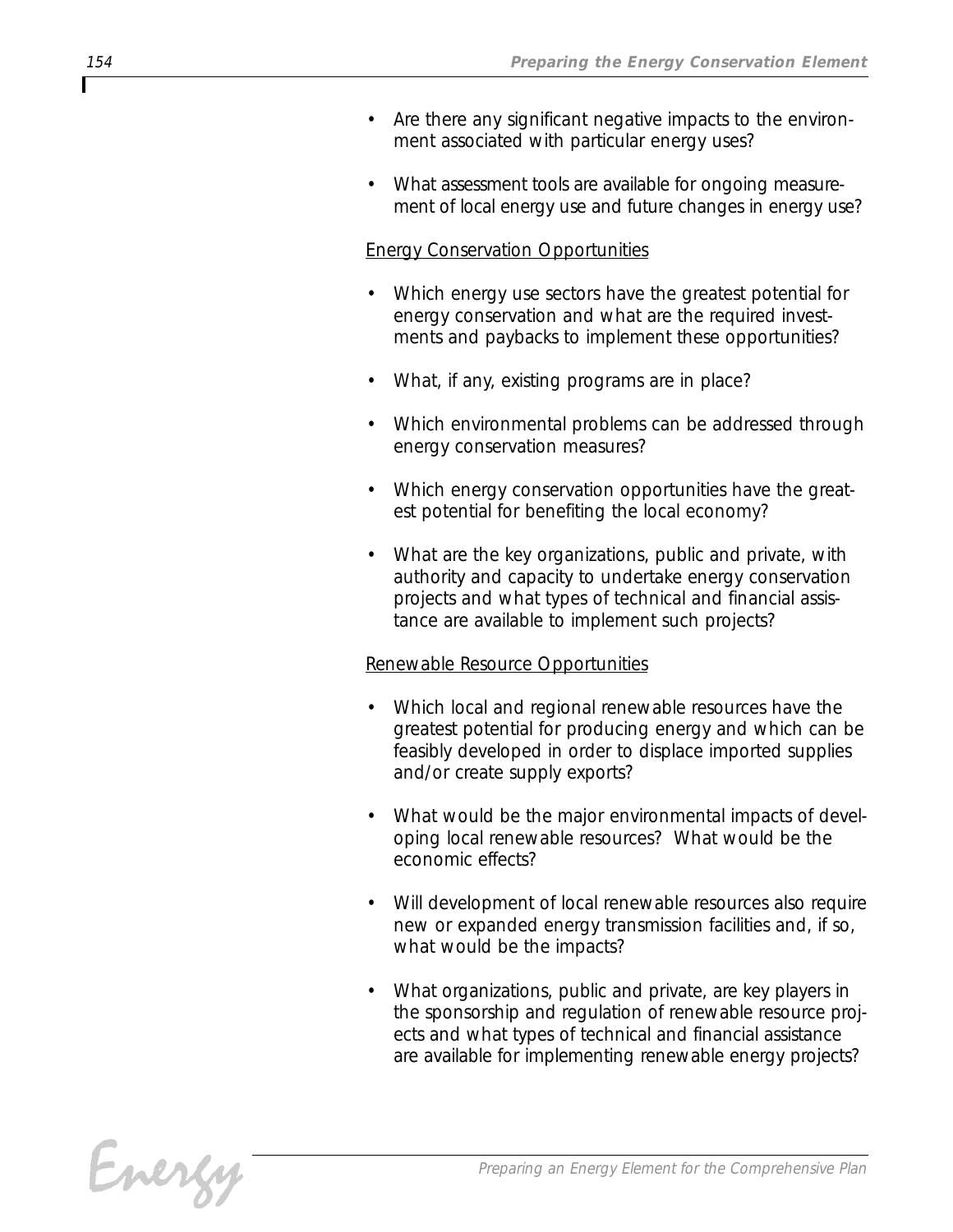*With this information in hand, community officials can craft goals and objectives for energy based on a clear understanding of current energy circumstances and the problems and opportunities that must be addressed to ensure a locally reliable, affordable, and environmentally-friendly energy approach for the future.*

*The "Energy Summary Worksheet" included in Appendix E helps summarize the information developed in the previous five steps. When completed, it should present a clear picture of the community's current and projected energy use by sector and type.*

## *Goals, Objectives and Strategies*

*Perhaps the most important and time-consuming phase of the energy conservation planning process is the development of local detailed goals, objectives and strategies for energy conservation. The first step in this process is to develop a vision statement that defines the overall intent of the energy conservation element. Once the vision statement is crafted, it is used to guide development of the goals and objectives, along with detailed strategies that will implement the goals and objectives. Goals are a general expression of an ideal future result or condition, while objectives are more detailed, time-specific and measurable. Objectives may be long-term or short-term and represent tasks to be accomplished in the process of attaining a stated goal. Once goals and objectives are established, strategies are developed to facilitate their implementation. For example, a vision statement could read "The City/County of XYZ will build a sustainable future by infusing energy conservation principles into all aspects of community planning, strengthening our long-term viability and quality of life through a decreased reliance on non-renewable energy sources, increased economic productivity and enhanced community identity and livability." A goal under this vision may be "to decrease dependence on the automobile." A companion objective could be "to increase availability of travel alternatives including pedestrian, public transit and bike options." A strategy that would implement that objective might be to amend the zoning and land development regulations to require sidewalks and greenway connections in all new developments. Just as each goal will generally have multiple objectives, each objective will be implemented through a series of strategies.*

*It is important to involve the community in all aspects of the planning process – from formulating the vision statement to developing strategies for implementation. The most effective way to involve members of the community in the development of the energy conservation element is to establish an advisory committee* *Perhaps the most important and timeconsuming phase of the energy conservation planning process is the development of local detailed goals, objectives and strategies for energy conservation.* 

*It is important to involve the community in all aspects of the planning process – from formulating the vision statement to developing strategies for implementation.*

Evergy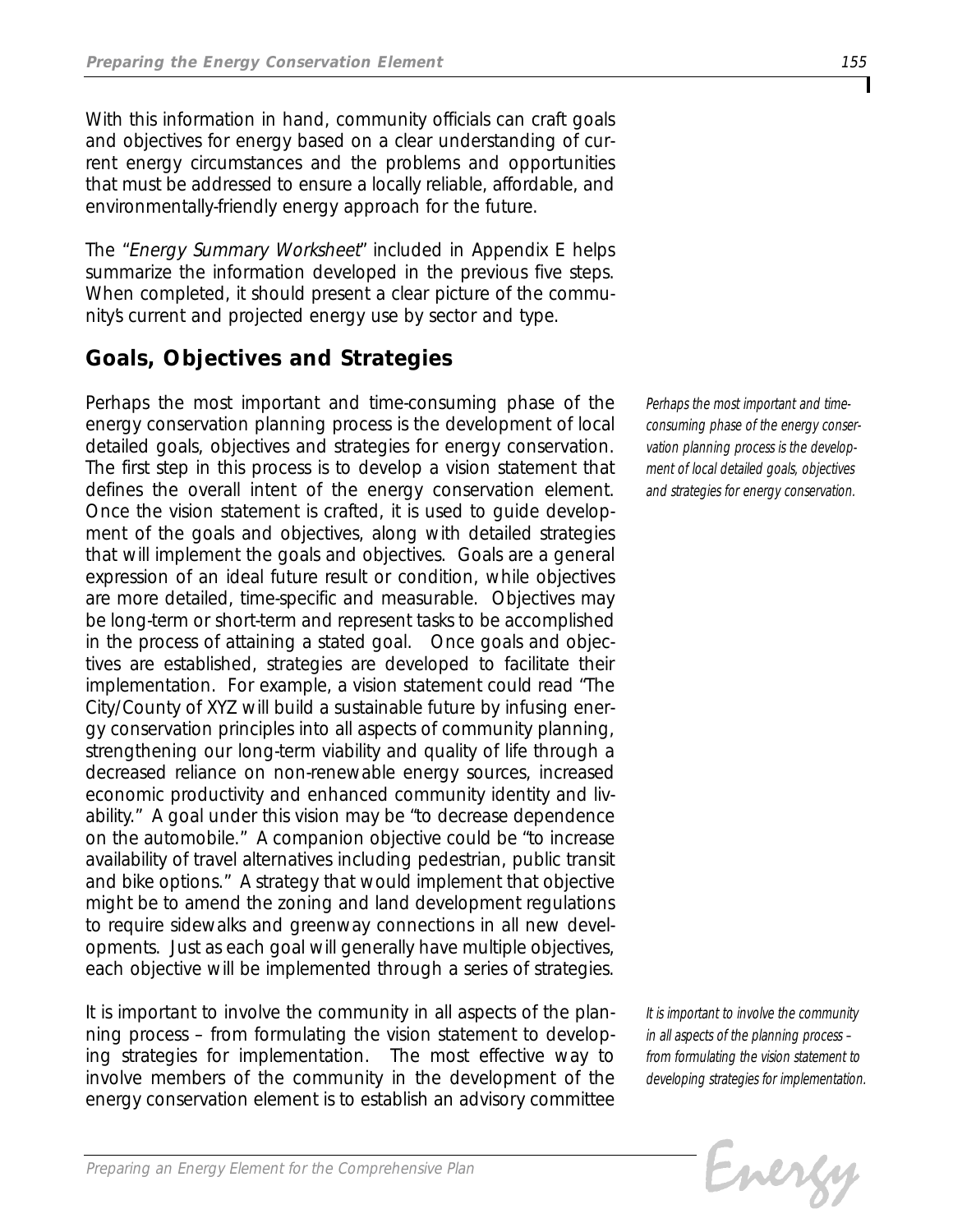*as described earlier. Once formed, subcommittees can be established to focus on particular tasks or issues. Not only will the advisory committee be invaluable in gathering the data needed to develop realistic goals, objectives and strategies for energy conservation, the members will also provide valuable insight into community needs and priorities. In addition, the committee can help broaden community support for the energy conservation element.*

*The 1994 Comprehensive Planning Enabling Act requires that goals and objectives be established for all elements of the comprehensive plan. When developing the goals and objectives for the energy conservation element it is important to remedy any conflicts with the goals and objectives of the other plan elements. The goals and objectives of the energy conservation element must be consistent with those of the other elements and with the comprehensive plan as a whole. Likewise, the goals and objectives of the other plan elements should not conflict with the energy conservation element.*

*As an element of the comprehensive plan, the energy conservation element serves as a guide to the planning commission and the elected body as they consider issues related to land use and the built environment. The goals and objectives of the energy conservation element will aid decision-making, not only for issues directly related to energy conservation, but also for issues that may have less obvious relationships to energy use. In this way energy conservation becomes a consideration in all aspects of land use planning and regulation in a community.*

*Table 13 includes examples of a vision statement, goals, objectives and strategies for the energy conservation element. The example is not intended to represent a full array of goals, objectives and strategies, but to illustrate one of many formatting and content options. Each jurisdiction must develop goals and objectives for energy conservation that are relevant to their particular situation and needs, only after careful consideration of the role of energy in their community.* 

*When developing the goals and objectives for the energy conservation element it is important to remedy any conflicts with the goals and objectives of the other plan elements.* 

*The goals and objectives of the energy conservation element will aid decisionmaking, not only for issues directly related to energy conservation, but also for issues that may have less obvious relationships to energy use.*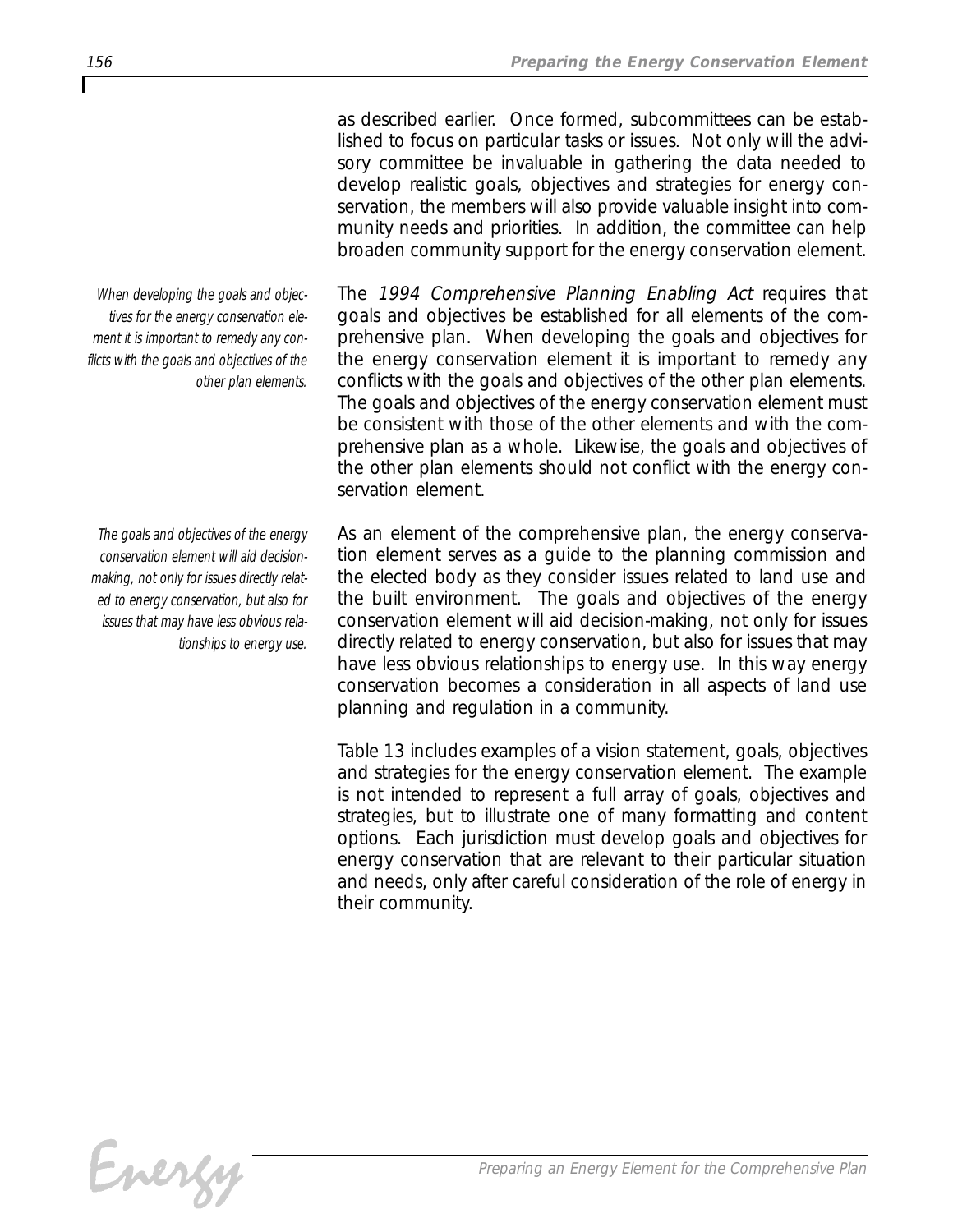#### *Table 13. Sample Goals, Objectives and Strategies*

#### *VISION*

*The city/county of XYZ will build a sustainable future by infusing energy conservation principles into all aspects of community planning, strengthening our long-term viability and quality of life through a decreased reliance on non-renewable energy sources, increased economic productivity and enhanced community identity and livability.*

|                | Goal 1. Conserve energy through land use planning         |                                                                                             |                                                                                                                                                                                                                                                                                                                                                                                                                                                                                                                                                                                                               |  |  |
|----------------|-----------------------------------------------------------|---------------------------------------------------------------------------------------------|---------------------------------------------------------------------------------------------------------------------------------------------------------------------------------------------------------------------------------------------------------------------------------------------------------------------------------------------------------------------------------------------------------------------------------------------------------------------------------------------------------------------------------------------------------------------------------------------------------------|--|--|
| Objective 1.1. | Encourage mixed-use<br>development                        | Strategy 1.1.1.<br>Strategy 1.1.2.<br>Strategy 1.1.3.                                       | Develop an incentive program for developers<br>Develop promotional/educational materials for<br>developers and the public<br>Amend zoning and land development<br>regulations to allow and encourage mixed-use<br>and compact development                                                                                                                                                                                                                                                                                                                                                                     |  |  |
| Objective 1.2. | Encourage infill and<br>redevelopment                     | Strategy 1.2.1.<br>Strategy 1.2.2.<br>Strategy 1.2.3.<br>Strategy 1.2.4<br>Strategy 1.2.5   | Develop an incentive program for developers<br>Develop promotional/education materials for<br>developers and the public<br>Amend zoning and land development<br>regulations to allow and encourage infill and<br>redevelopment<br>Seek partnerships and funding to develop a<br>brownfield reclamation program<br>Develop an inventory database of developable<br>properties                                                                                                                                                                                                                                  |  |  |
|                | Goal 2. Reduce energy used for transportation             |                                                                                             |                                                                                                                                                                                                                                                                                                                                                                                                                                                                                                                                                                                                               |  |  |
| Objective 2.1. | Reduce energy use<br>through street and<br>parking design | Strategy 2.1.1.<br>Strategy 2.1.4.                                                          | Amend zoning and land development<br>regulations to allow reduced road widths<br>and turn-arounds<br>Strategy 2.1.2. Amend zoning regulations to adjust parking<br>requirements to be more use specific and more<br>accurately reflect current trends<br>Strategy 2.1.3. Provide incentives to developers to construct<br>narrower streets<br>Amend zoning and land development<br>regulations to require connected street patterns<br>within new developments whenever feasible                                                                                                                              |  |  |
| Objective 2.2. | Provide a multi-modal<br>transportation system            | Strategy 2.2.1.<br>Strategy 2.2.2.<br>Strategy 2.2.3.<br>Strategy 2.2.4.<br>Strategy 2.2.5. | Amend zoning and land development<br>regulations to require the inclusion of sidewalks<br>and greenway connections within new<br>developments<br>Seek partnerships and funding to develop an<br>inter-connected greenway system throughout<br>the community and the region<br>Amend zoning and land development<br>regulations to remove requirements that make<br>walking, biking or transit use difficult<br>Seek partnerships to promote walking and biking<br>for transportation purposes<br>Amend zoning and land development<br>regulations to allow and encourage mixed-use<br>and compact development |  |  |

Energy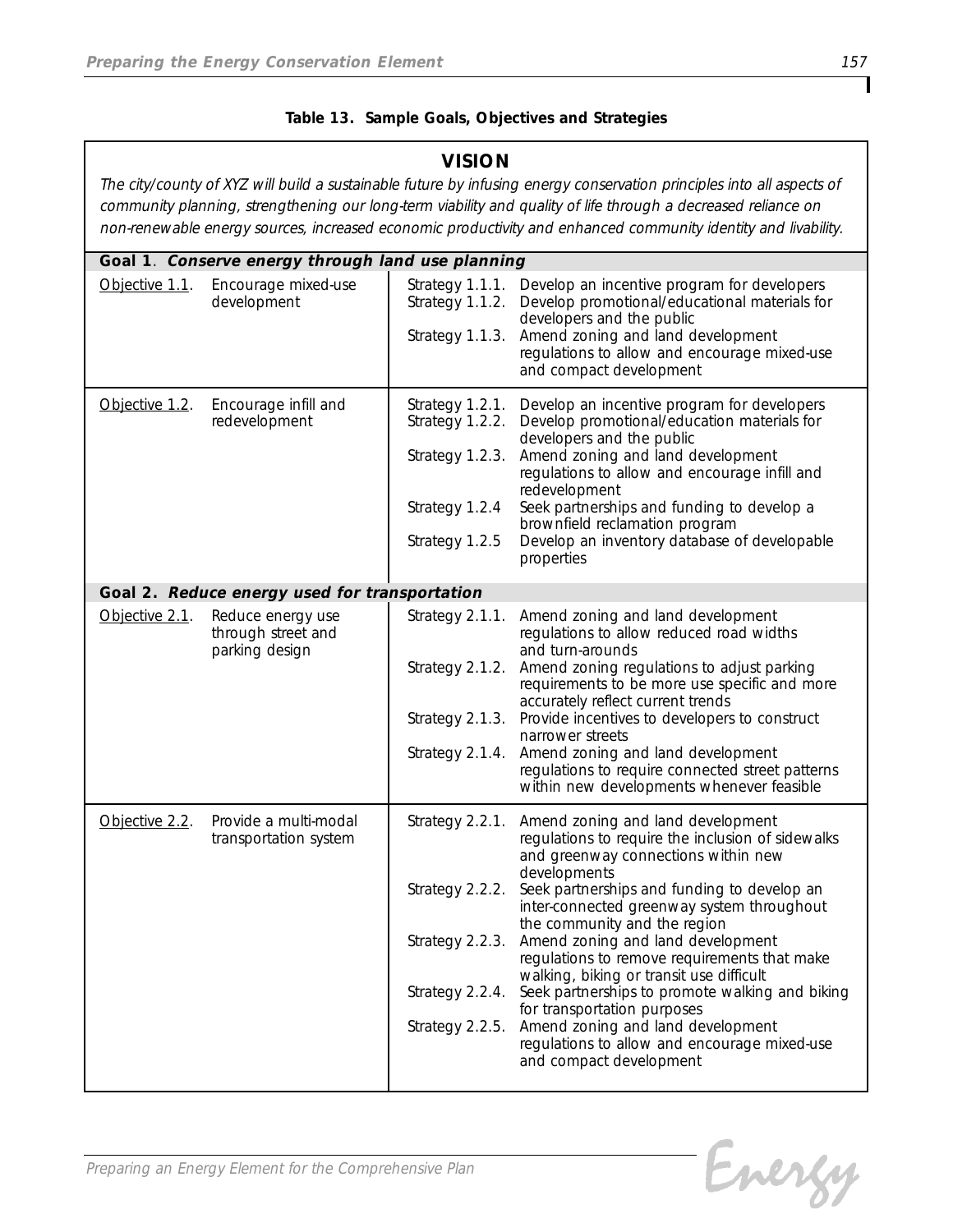## *Implementation and Evaluation Techniques*

*The implementation strategies reflect the actions necessary to achieve the goals and objectives of the energy conservation element.*

*As part of the comprehensive plan, the energy conservation element must include implementation steps and time frames for completion. The implementation strategies reflect the actions necessary to achieve the goals and objectives of the energy conservation element. The implementation plan should also include time frames for completion of each strategy and a listing of the individuals, jurisdictions or agencies that will participate in the implementation process.* 

*Implementation of goals and objectives of the energy conservation element may require revisions to existing plans and programs, as well as modifications to ordinances and regulations such as the zoning ordinance and land development regulations. Chapter 2 provides information and guidance on opportunities and strategies for implementing energy conservation measures. These opportunities and strategies are further summarized in Table 10.* 

*Table 14 illustrates an implementation plan. The example presented does not represent a complete set of strategies, time frames and participants and is shown for reference purposes only.*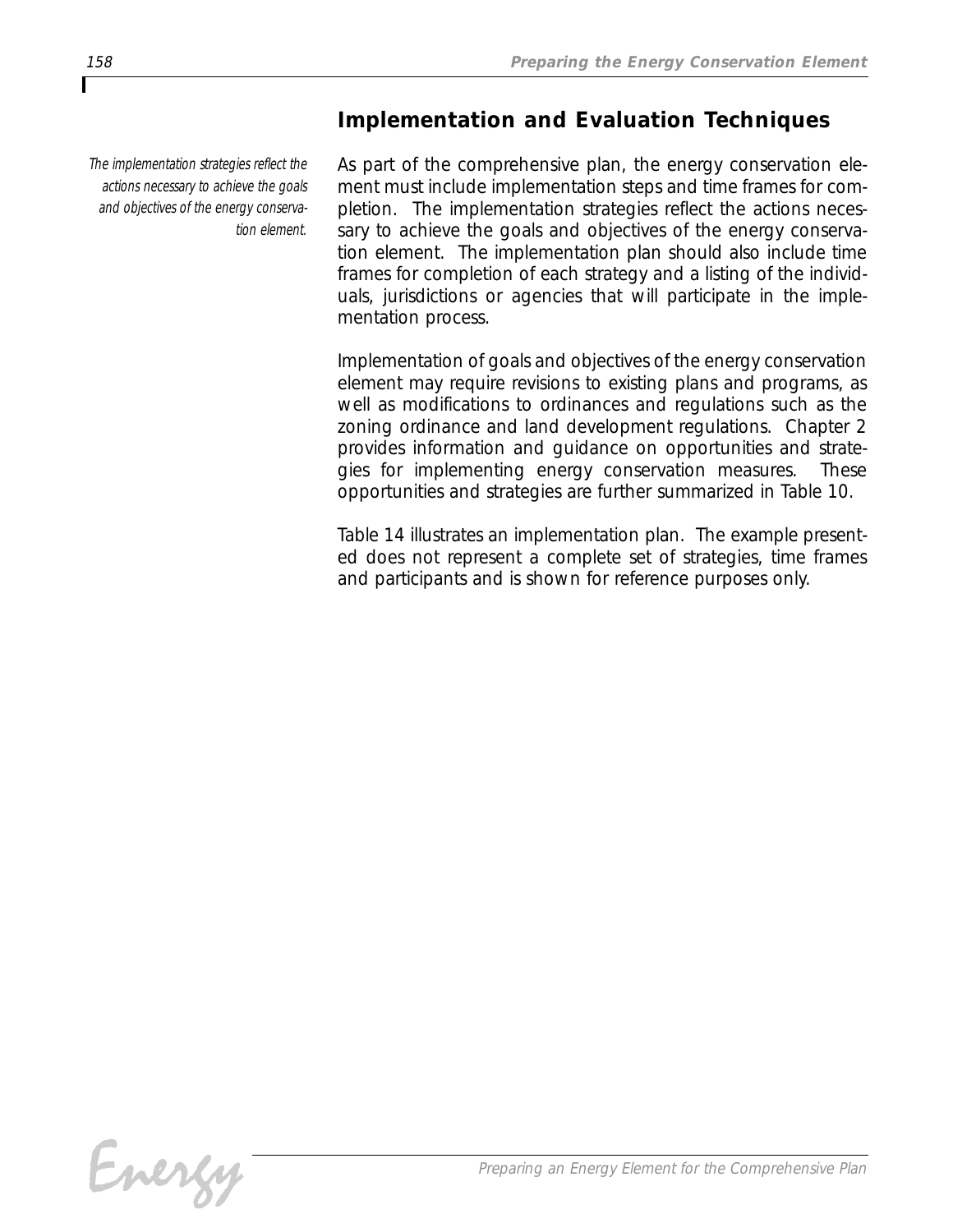| Goals/Objectives |                                                                                                                                       | Participants                                                                                                            | <b>Time Frame</b><br>for Completion |
|------------------|---------------------------------------------------------------------------------------------------------------------------------------|-------------------------------------------------------------------------------------------------------------------------|-------------------------------------|
| Objective 1.1.   | Encourage mixed-use development                                                                                                       |                                                                                                                         |                                     |
| Strategy 1.1.1.  | Develop an incentive program for<br>Developers in targeted areas                                                                      | Planning commission<br>City/County council<br>Energy advisory committee<br>Planning staff<br>Economic development staff | Jan. 1, 2001 to<br>Mar. 31, 2001    |
|                  | Strategy 1.1.2. Develop promotional/educational<br>materials for developers and the public                                            | Planning commission<br>Energy advisory committee<br>Planning Staff                                                      | Mar. 1, 2001 to<br>May 31, 2001     |
|                  | Strategy 1.1.3. Amend zoning and land development<br>regulations to allow and encourage<br>mixed-use development                      | Planning commission<br>City/County council<br>Planning staff<br>Utility providers<br>Economic development staff         | Jan. 1, 2001 to<br>June 30, 2001    |
| Objective 1.2.   | Encourage infill and redevelopment                                                                                                    |                                                                                                                         |                                     |
| Strategy 1.2.1.  | Develop an incentive program for<br>developers                                                                                        | Planning commission<br>City/County council<br>Energy advisory committee<br>Planning staff                               | Jan. 1, 2001 to<br>Mar. 31, 2001    |
|                  | Strategy 1.2.2. Develop promotional/education<br>materials for developers and the public                                              | Planning commission<br>Energy advisory committee<br>Planning Staff                                                      | Mar. 1, 2001 to<br>May 31, 2001     |
| Strategy 1.2.3.  | Amend zoning and land development<br>regulations to allow and encourage<br>infill and redevelopment                                   | Planning commission<br>City/County council<br>Planning staff                                                            | Jan. 1, 2001 to<br>June 30, 2001    |
| Strategy 1.2.4   | Seek partnerships and funding to<br>develop a brownfield reclamation<br>program                                                       | City/County council<br>Planning staff<br>Economic development staff<br>Energy advisory committee                        | Jan. 1, 2001 to<br>Dec. 31, 2001    |
| Objective 2.1.   | Reduce energy use through street and parking design                                                                                   |                                                                                                                         |                                     |
|                  | Strategy 2.1.1. Amend zoning and land development<br>regulations to allow reduced required<br>road widths and turn-arounds            | Planning commission<br>City/County council<br>Planning staff                                                            | Jan. 1, 2001 to<br>June 30, 2001    |
| Strategy 2.1.2.  | Amend zoning regulations to adjust<br>parking requirements to be more realistic<br>and specific to particular land uses               | Planning commission<br>City/County council<br>Planning staff                                                            | Jan. 1, 2001 to<br>June 30, 2001    |
|                  | Strategy 2.1.3. Provide incentives to developers to<br>construct narrower streets                                                     | Planning commission<br>City/County council<br>Energy advisory committee<br>Planning staff                               | Jan. 1, 2001 to<br>June 30, 2001    |
| Strategy 2.1.4.  | Amend zoning and land development<br>regulations to require connected street<br>patterns within new developments<br>whenever feasible | Planning commission<br>City/County council<br>Planning staff                                                            | Jan. 1, 2001 to<br>Dec. 31, 2001    |

*Table 14. Implementation Plan - Example*

Energy

*Preparing an Energy Element for the Comprehensive Plan*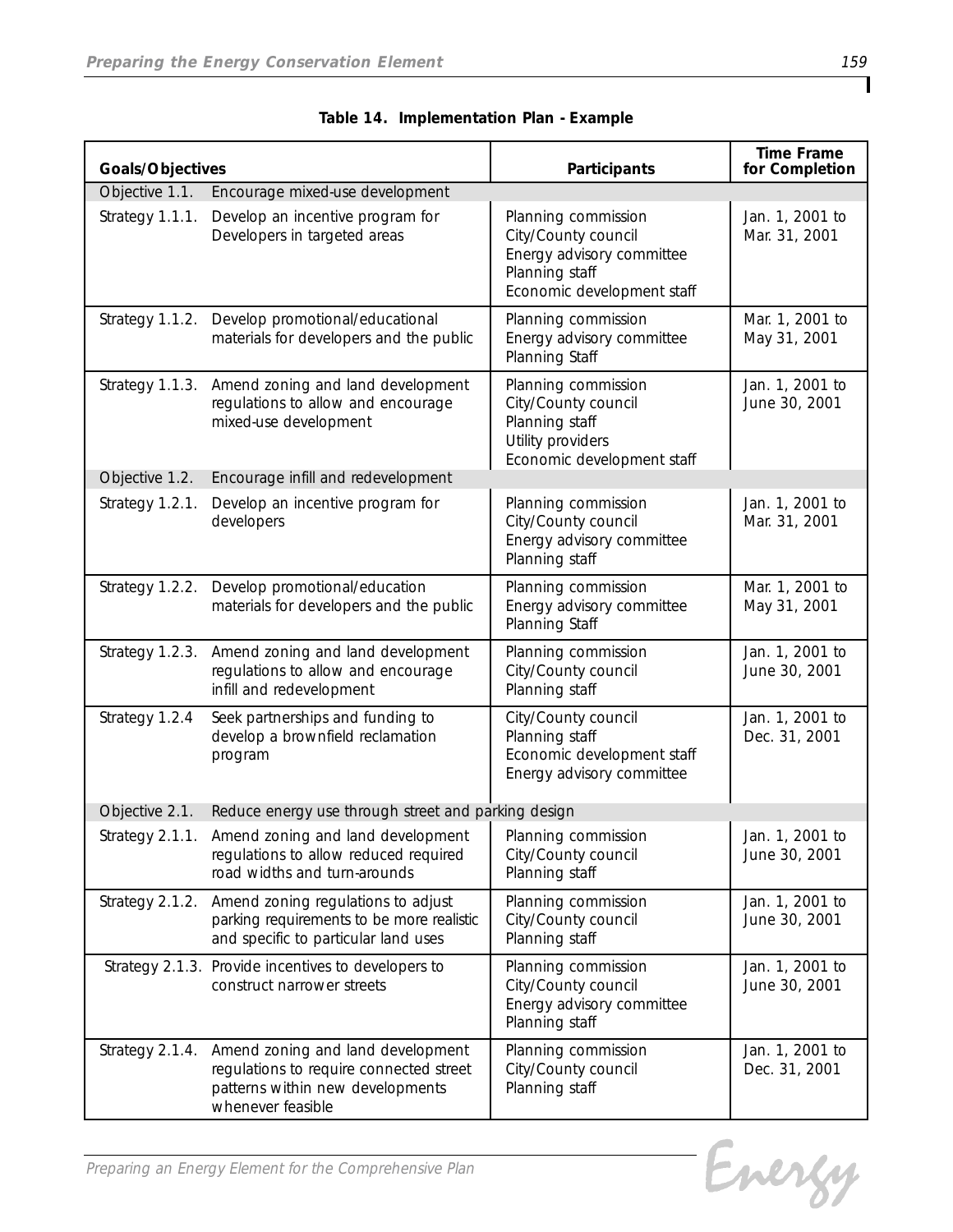| Goals/Objectives |                                                                                                                                               | Participants                                                                                                                                                        | <b>Time Frame</b><br>for Completion |
|------------------|-----------------------------------------------------------------------------------------------------------------------------------------------|---------------------------------------------------------------------------------------------------------------------------------------------------------------------|-------------------------------------|
|                  | Objective 2.2. Provide a multi-modal transportation system                                                                                    |                                                                                                                                                                     |                                     |
| Strategy 2.2.1.  | Amend zoning and land development<br>regulations to require the inclusion of<br>sidewalks and greenway connections<br>within new developments | Planning commission<br>City/County council<br>Planning staff                                                                                                        | Jan. 1, 2001 to<br>Dec. 31, 2001    |
| Strategy 2.2.2.  | Seek partnerships and funding to<br>develop an inter-connected greenway<br>system throughout the community                                    | City/County council<br>Planning staff<br>City/County recreation<br>department or commission<br>Developers<br>Energy advisory committee<br>Neighborhood associations | Jan. 1, 2001 to<br>Dec. 31, 2001    |
| Strategy 2.2.3.  | Amend zoning and land development<br>regulations to remove requirements<br>that make walking, biking or transit<br>use difficult              | Planning commission<br>City/County council<br>Planning staff                                                                                                        | Jan. 1, 2001 to<br>June 30, 2001    |
| Strategy 2.2.4.  | Seek partnerships to promote walking<br>and biking for transportation purposes                                                                | Planning commission<br>Energy advisory committee<br>Planning staff<br>Neighborhood associations                                                                     | Jan. 1, 2001 to<br>Dec. 31, 2001    |
| Strategy 2.2.5.  | Amend zoning and land development<br>regulations to allow and encourage<br>mixed-use and compact development                                  | Planning commission<br>City/County council<br>Planning staff                                                                                                        | Jan. 1, 2001 to<br>Dec. 31, 2001    |

| Table 14. Implementation Plan - Example (Continued) |  |
|-----------------------------------------------------|--|
|                                                     |  |

*Once the energy conservation element has been adopted and its goals and objectives become policy, periodic evaluation is necessary to ensure that measurable impacts are being realized and to determine where modifications are needed.*

*Once the energy conservation element has been adopted and its goals and objectives become policy, periodic evaluation is necessary to ensure that measurable impacts are being realized and to determine where modifications are needed. Because the primary goal of an energy conservation element is to conserve energy, the most important measure of success would be an overall reduction in energy use. This can be determined by subtracting the energy saved by the implementation of each objective from the local and state baseline energy use data gathered in the initial planning process.*

*The process of calculating energy savings differs with each type of energy conservation measure. While some measures such as vehicle trips are more easily determined through traffic counts taken before and after the implementation of a strategy such as the provision of a multi-modal transportation system, the success of other types of strategies is more difficult to quantify.* 

*The evaluation process for any plan element should be designed to*

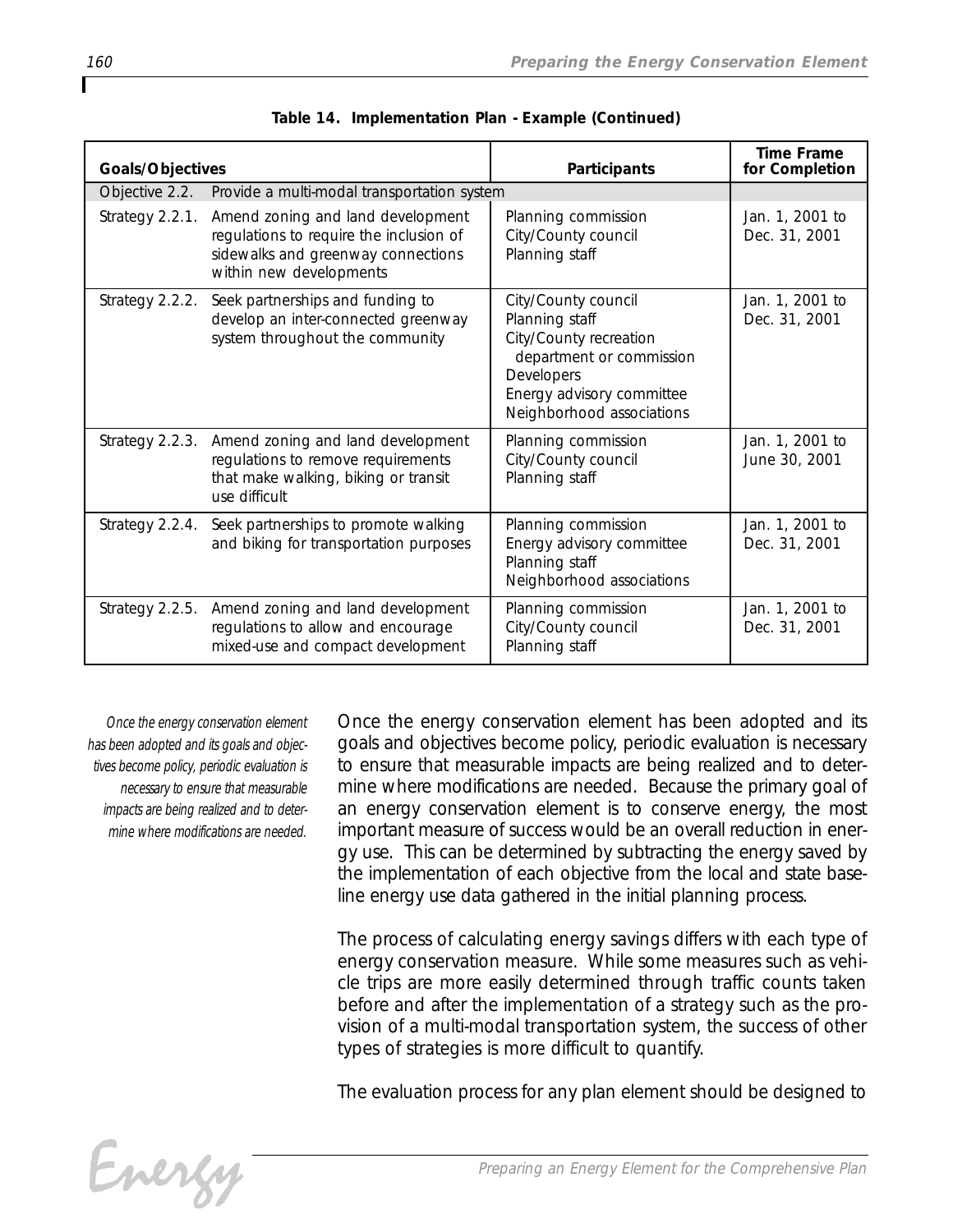*produce a valid assessment of the progress of implementation strategies and quantifiable evidence of the attainment of objectives for each activity. To be successful, the evaluation component of the energy conservation element must be a priority consideration from the initial planning stage onward. The resulting assessment process must be thorough, feasible and appropriate to the goals, objectives and outcomes of the plan. An effective process will be characterized by: the use of quantitative and qualitative data; a focus on results defined by concrete objectives; an open, participatory climate; a ongoing process for plan modification and improvement; and the continuation or refinement of plan activities. Clearly defined data elements and collection procedures will accurately measure the attainment of individual objectives and the collective success of conservation efforts in addressing the plan goals.*

*Objective performance measures that are directly linked to the intended conservation outcomes of the plan will yield both quantitative and qualitative data. Quantitative data should include, but not be limited to, energy expenditures, utility savings, traffic counts, housing density increases, alternative fuel usage, air quality data, transit ridership, and governmental appropriations for conservation activities. Qualitative indicators can be used to track changes in attitude and increased awareness and support for energy conservation initiatives. Formal and informal input can reveal significant obstacles and opportunities for energy conservation that may not be as evident in hard data. Qualitative data will encompass observation, surveys, interviews, focus groups, perceptions, and satisfaction levels among the development community, building and permitting staff, business and industry, local utility providers, and the general public relative to energy issues.*

*An ongoing evaluation process will ensure that energy plan goals and strategies are not only based on accurate data and assumptions, but accommodate unanticipated changes in the community's social, economic and physical fabric.*

*A sound evaluation process will ultimately:*

- *• Establish clearly defined goals, objectives and strategies that ensure consistency with the overall comprehensive plan;*
- *• Retrieve sound data, conduct quantitative and qualitative analyses, and yield timely reports on progress and successes in carrying out the energy conservation plan;*

*An ongoing evaluation process will ensure that energy plan goals and strategies are not only based on accurate data and assumptions, but accommodate unanticipated changes in the community's social, economic and physical fabric.*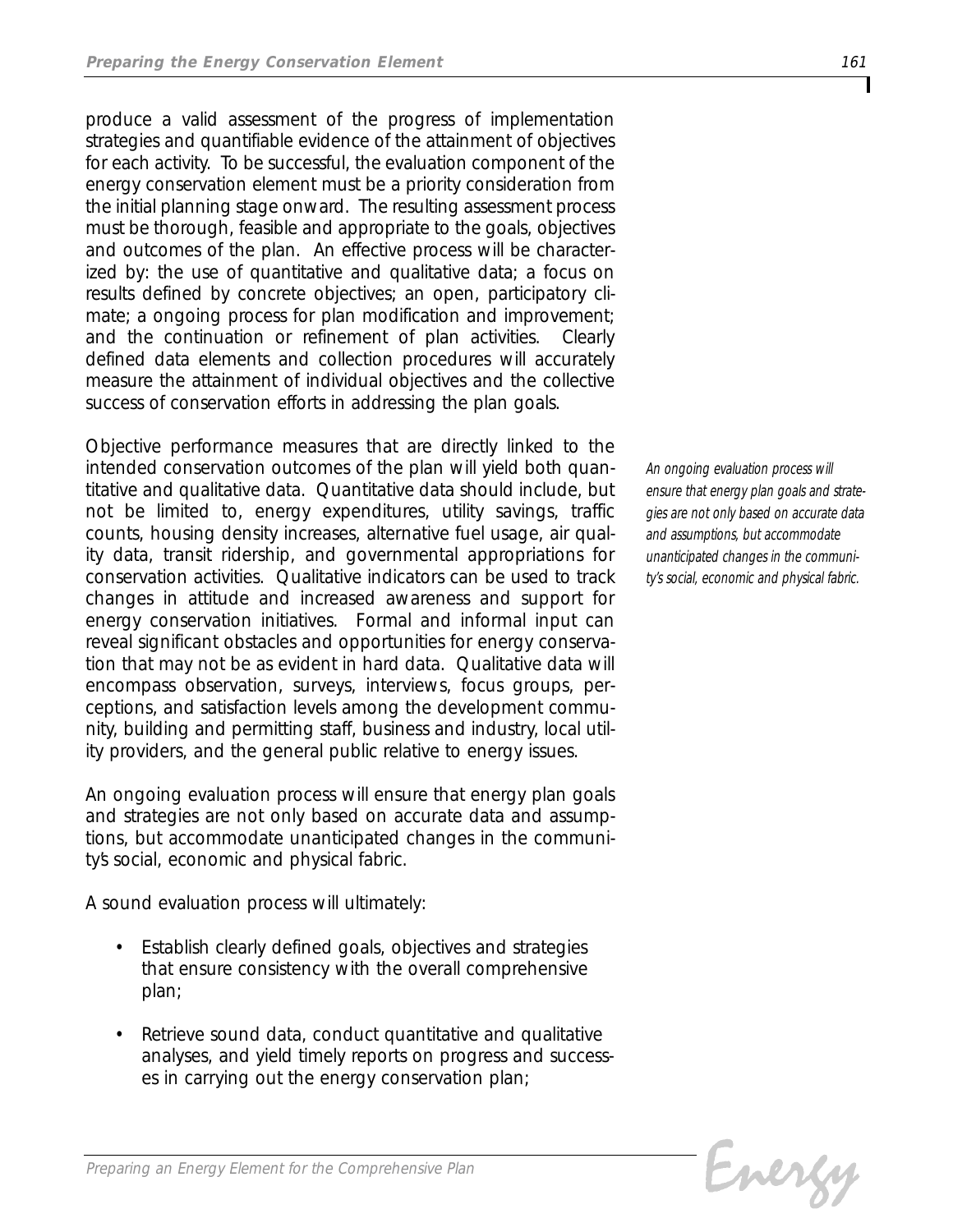- *• Promote the long-term institutionalization of energy conservation activities within all facets of the community, both public and private, within the community;*
- *• Identify problems and barriers to success and offer alternative solutions and actions to achieving energy conservation goals;*
- *• Ensure the cost-effective and efficient allocation and expenditure of local public and private resources to support energy conservation goals; and*
- *• Facilitate a climate of open communication and awareness of energy conservation activities in all levels of the community and throughout the region.*

# *NOTES*

Г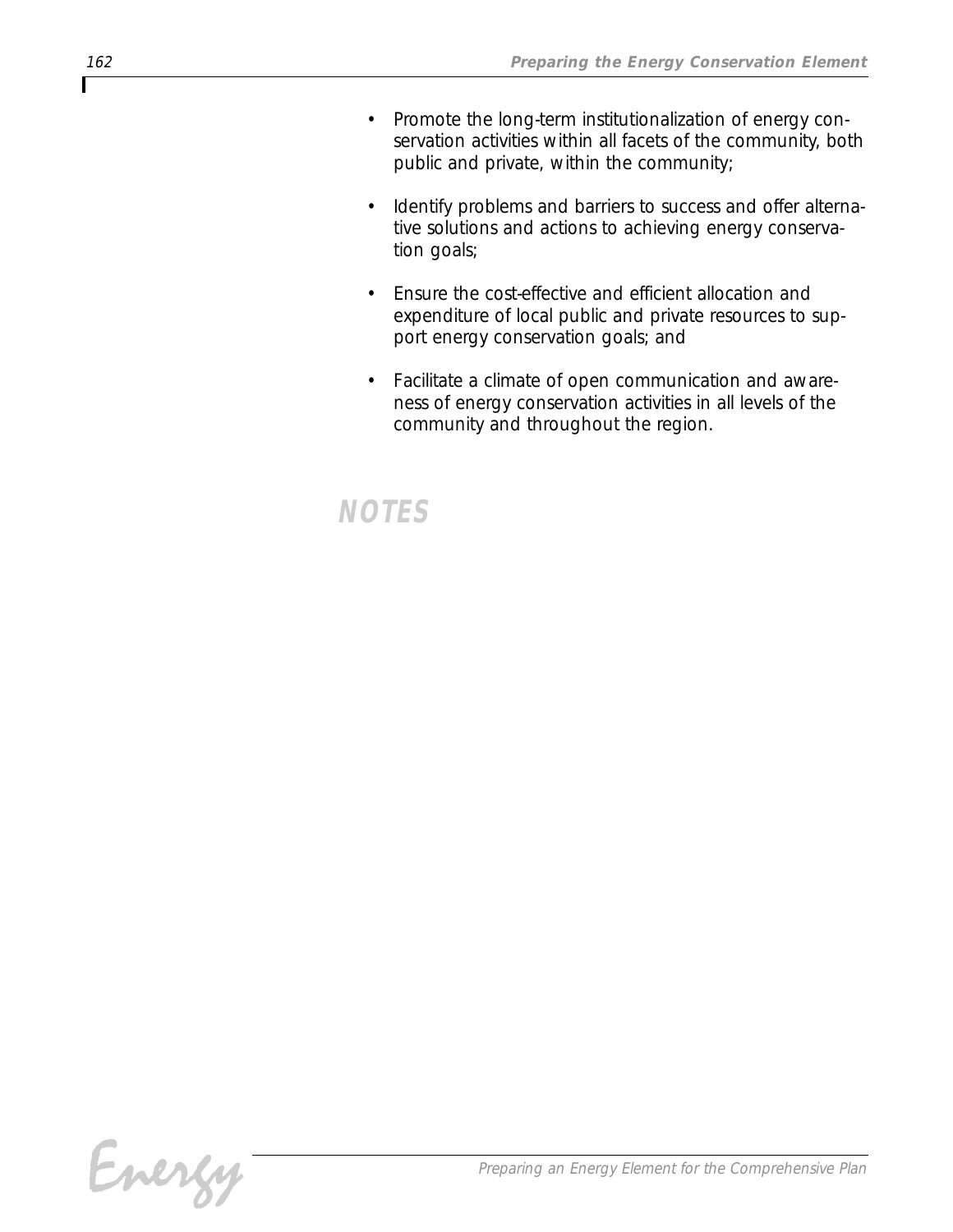# *CHAPTER 4 GLOSSARY OF TERMS*

*Affordable Housing: Housing available for rental or purchase to low- or moderate-income families at 30% of their income. Low-income families are defined as those earning 50% of area median income (AMI), while moderateincome families are classified as those earning less than 100 percent of AMI.* 

*Alternative Fuels: "Alternative fuel" is a government designation describing any fuel that can be substituted for traditional gasoline or diesel fuels. There are several different types of alternate fuels, and many projects still in development, but EPAct 92 only recognizes seven: compressed natural gas (CNG), methanol, ethanol, propane, electricity, soy diesel (or biodiesel) and hydrogen. These fuels are used either in place or in conjunction with gasoline.* 

*Biomass (Biofuels): Energy sources from recent-term organic (plant and animal) matter. Nonfossil biomass energy sources are essentially unprocessed; they are burned or gassified, as received, to produce thermal energy or electricity. Examples include fuelwood, wastewood, garbage, and crop waste.*

*Brownfields: Abandoned, idled, or under-used industrial and commercial facilities where expansion or redevelopment is hindered by real or perceived environmental contamination.* 

*Cluster Development: A development design technique that concentrates buildings in specific areas on a site to allow remaining land to be used for recreation, common open space, or the preservation of historically or environmentally sensitive features. Cluster development is designed to minimize infrastructure and development costs while achieving the allowable density.* 

*Commercial Sector: The commercial sector as defined by the South Carolina Energy Office includes non-manufacturing business establishments such as hotels, motels, restaurants, churches, wholesale businesses, retail stores, and health, social and educational institutions.*

*Community Facilities: Facilities essential to the community's growth, development or redevelopment, including facilities related to water, sewer, electric and natural gas service, telecommunications access, stormwater management, transportation, solid waste collection and disposal, police and fire protection, health care, emergency medical services, governmental facilities, emergency preparedness, educational facilities, parks and recreation, libraries and other institutional uses.*

*Compact Development: Also known as high or higher density development. Developments built at optimal density. The definition of compact development is context dependent. In rural locations, achieving higher density may mean shrinking large lots slightly to accommodate more housing. In suburbs seeking to maximize land use through small-lot single-family homes, higher density housing could range from 10 to 20 units per acre. In urban infill situations, building at higher density may mean building at densities that reflect the density of surrounding development.*

Energy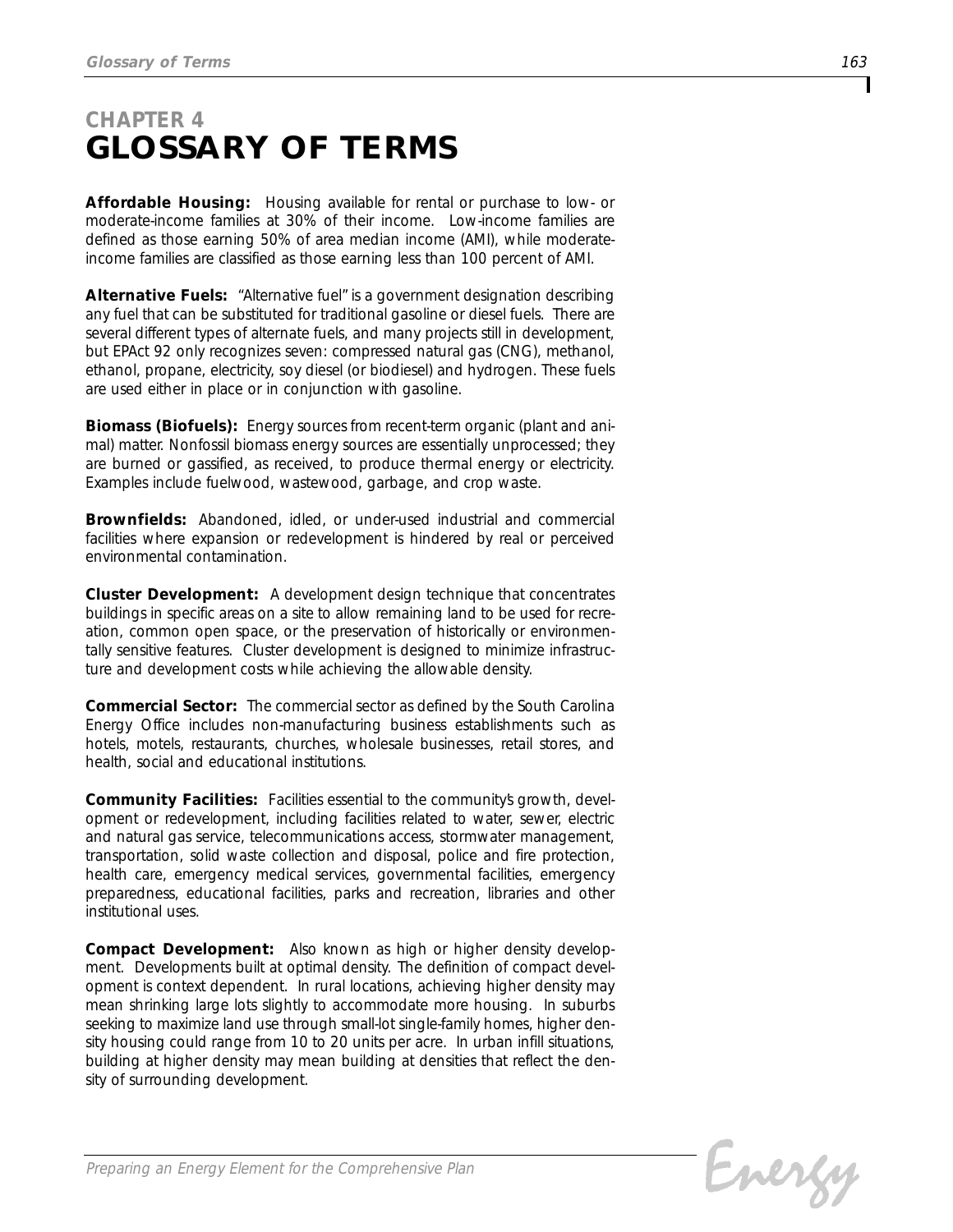*Comprehensive Plan: An official document adopted by the local governing body that outlines general, long-term policies for the physical development of the jurisdiction.*

*Concurrency: A technique in which the facilities and services necessary to meet the demands of new development are put in place concurrently with the development. Use of this technique is meant to ensure development will locate where services are available within the urban service area. The State of Florida requires that all 457 local governments implement concurrency for water and sewer systems, stormwater management, solid waste collection and disposal, parks and recreation, and transportation.* 

*Conservation Easement: The grant of a property right stipulating that the described land will remain in its natural state and precluding future or additional development. Conservation easements are usually used for the preservation of open space, environmentally sensitive areas, scenic views, or wetland buffers.*

*Development Impact Fee: Monetary charges imposed on new development to recoup or offset a proportionate share of public capital costs, primarily for services and infrastructure, required to accommodate such development.*

*Economic Multiplier: A measure of the economic activity generated by different types of investments within a geographic area.*

*Energy: The capacity for doing work as measured by the capability of doing work (potential energy) or the conversion of this capability to motion (kinetic energy). Energy has several forms, some of which are easily convertible and can be changed to another form useful for work. Most of the world's convertible energy comes from fossil fuels that are burned to produce heat, which is then used as a transfer medium to mechanical or other means in order to accomplish tasks. Electrical energy is usually measured in kilowatthours, while heat energy is usually measured in Btus.*

*Energy Assessment: A comprehensive assessment of energy use describing energy supply, consumption and cost; barriers to energy conservation; and opportunities for energy conservation. Such an assessment can be conducted for a community; a local government, institution or business; or a sub-component such as an individual department within a local government.*

*Energy Use Audit: The evaluation of the efficiency of building and process systems that use energy. Within the audit, energy sources are identified, information on the amount of energy used for specific functions is gathered, the efficiency of energy use for each function is evaluated, and energy and cost saving opportunities are identified.*

*Energy Conservation: The careful and sparing use of energy with a view to minimizing environmental pollution and conserving the natural resources from which energy is derived (especially fossil hydrocarbons).*

*Energy Consumption: The use of energy, including non-renewable natural resources such as oil, coal, natural gas and peat, as well as renewable energy sources such as biomass (including wood), solar, water (hydro) and wind power.*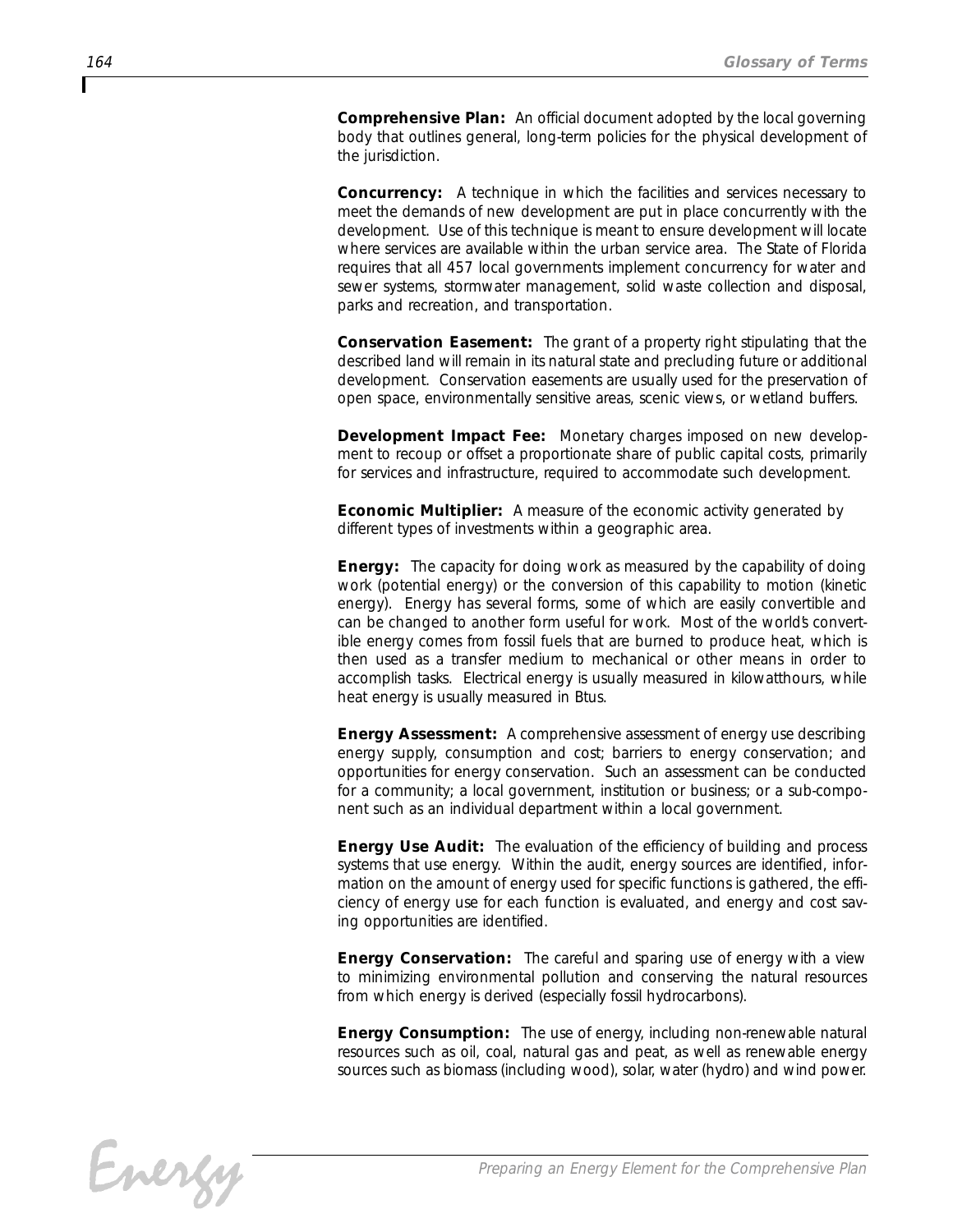*Energy-efficient: Using less energy to perform the same activity or function.*

*Evaluation: A process to determine whether a project or strategy is meeting intended goals and an assessment of the results achieved.* 

*Fossil Fuel: Any naturally occurring organic fuel, such as petroleum, coal, and natural gas, which is derived from the remains of ancient plants and animals. Fossil fuels are sometimes referred to as conventional fuels or conventional energy sources (as compared with renewable energy sources such as solar power, biomass, and wind energy) because the bulk of today's energy generation is derived from them and most of the industrial economy is based upon them.* 

*Geothermal Energy: Energy produced by the internal heat of the Earth.*

*Greenfields: Previously undeveloped properties or farmland located in rural or suburban areas. When considered in relation to the definition of "brownfields," greenfields are defined as farmland or open areas where there has been no prior industrial or commercial activity, and therefore where the threat of contamination is much lower than in urbanized areas.* 

*Greenway: A linear open space; a corridor composed of natural vegetation. Greenways can be used to create connected networks of open space that include traditional parks and natural areas.* 

*Hydroelectric Power: Electricity produced by water power using turbine generators.*

*Industrial Ecology: The production of economically valuable goods and services while increasingly reducing the ecological impacts of production. Ecoefficient production requires a close look at the raw materials, energy, fuels and utilities consumed during the entire production cycle.*

*Industrial Sector: The industrial sector as defined by the South Carolina Energy Office is that sector of the economy that includes manufacturing, construction, mining, agriculture, fishing, and forestry establishments.*

*Infill Development: The development of new housing or other buildings on vacant lots and in areas within established neighborhoods and commercial districts that were bypassed or created by demolition or abandonment for new development.*

*Infrastructure: Public facilities and services, including transportation, water and sewer, telecommunications, recycling and solid waste disposal, parks and other public spaces, schools, police and fire protection, and health and welfare services.*

*Institutional Use: A nonprofit use, whether public or private, such as a church, library, school, hospital, or government owned or operated building, structure or land used for public purpose.*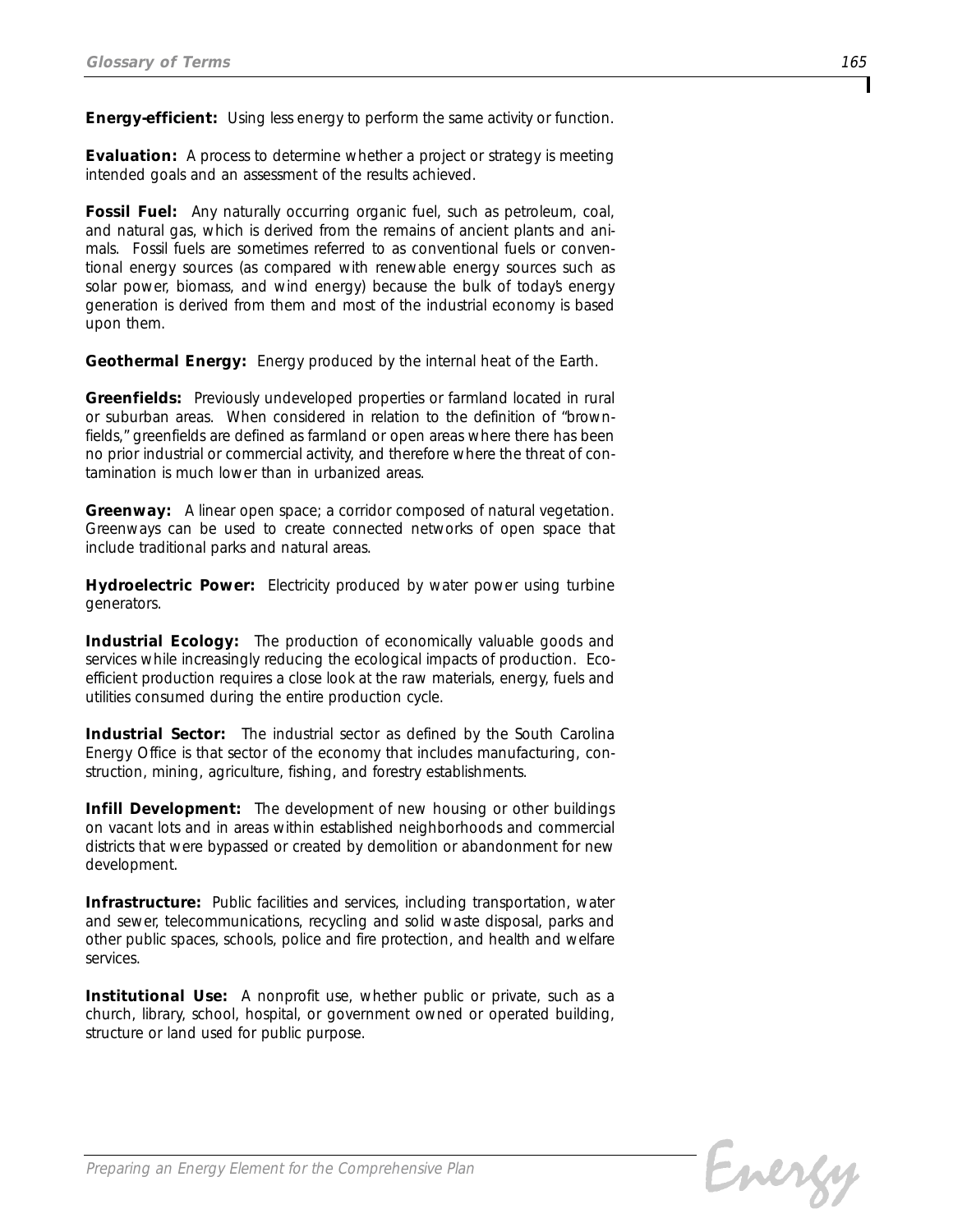*ISTEA: The 1991 Intermodal Surface Transportation Efficiency Act (ISTEA) is widely recognized as pivotal legislation that set a new direction for federally supported transportation activities in the United States. ISTEA declared the Interstate highway system complete; shifted attention from new facility construction towards efficient management, operation and maintenance of the existing system; and focused resources and processes on creation of a "seamless" intermodal transportation system. In addition, ISTEA allocated significant funds to development of intelligent transportation systems that apply computerbased information and sending technologies to solving problems of coordination, system capacity and safety.* 

*Land Development Regulations: Land development regulations govern the conversion of raw land into subdivided lots for the construction of buildings and other structures. These regulations are used to control site design, street layout, provisions for water and sewer service, and other matters related to the conversion of land for development.*

*Leapfrog Development: New development that is not contiguous with existing development and that leaves substantial vacant land in between.* 

*Life-Cycle Costing: Life cycle costing is a method of analyzing purchasing decisions through comparisons of calculated capital cost, estimated energy costs, and estimated life of equipment. The methodology can be applied to purchases ranging from small, inexpensive items such as light bulbs to larger, more expensive items such as HVAC systems.*

*Planning: Within the context of local government, planning is commonly referred to as activities conducted to prepare and organize the future.* 

*Mixed-use Development: A building or tract of land developed for two or more different uses such as, but not limited to, residential, office, manufacturing, retail, public services or entertainment.* 

*Multi-modalism: The holistic view of transportation in which individual modes work together or within their own niches to provide the user with the best choices of service and in which the consequences of the policies for a single mode on all other modes are considered. Multi-modal transportation refers to any mode of transportation including travel by mass transit, vehicle, rail, bicycle, boat, air or pedestrian travel. An alternative definition refers to the connections between different modes such as adequate highway to port or bus service to rail transit.*

*Neo-traditional Development: An approach to land use planning and urban design that promotes the building of neighborhoods with a mix of uses and housing types, architectural variety, a central public gathering place, interconnecting streets and alleys, and edges defined by greenbelts or boulevards. The basic goal is integration of the activities of potential residents with work, shopping, recreation and transit all within walking distance.* 

*New Urbanism: A term used to describe development which focuses on the restoration of urban centers and towns within coherent metropolitan regions, the reconfiguration of sprawling suburbs into communities of neighborhoods and diverse districts, the conservation of natural environments, and the preservation of our built legacy.*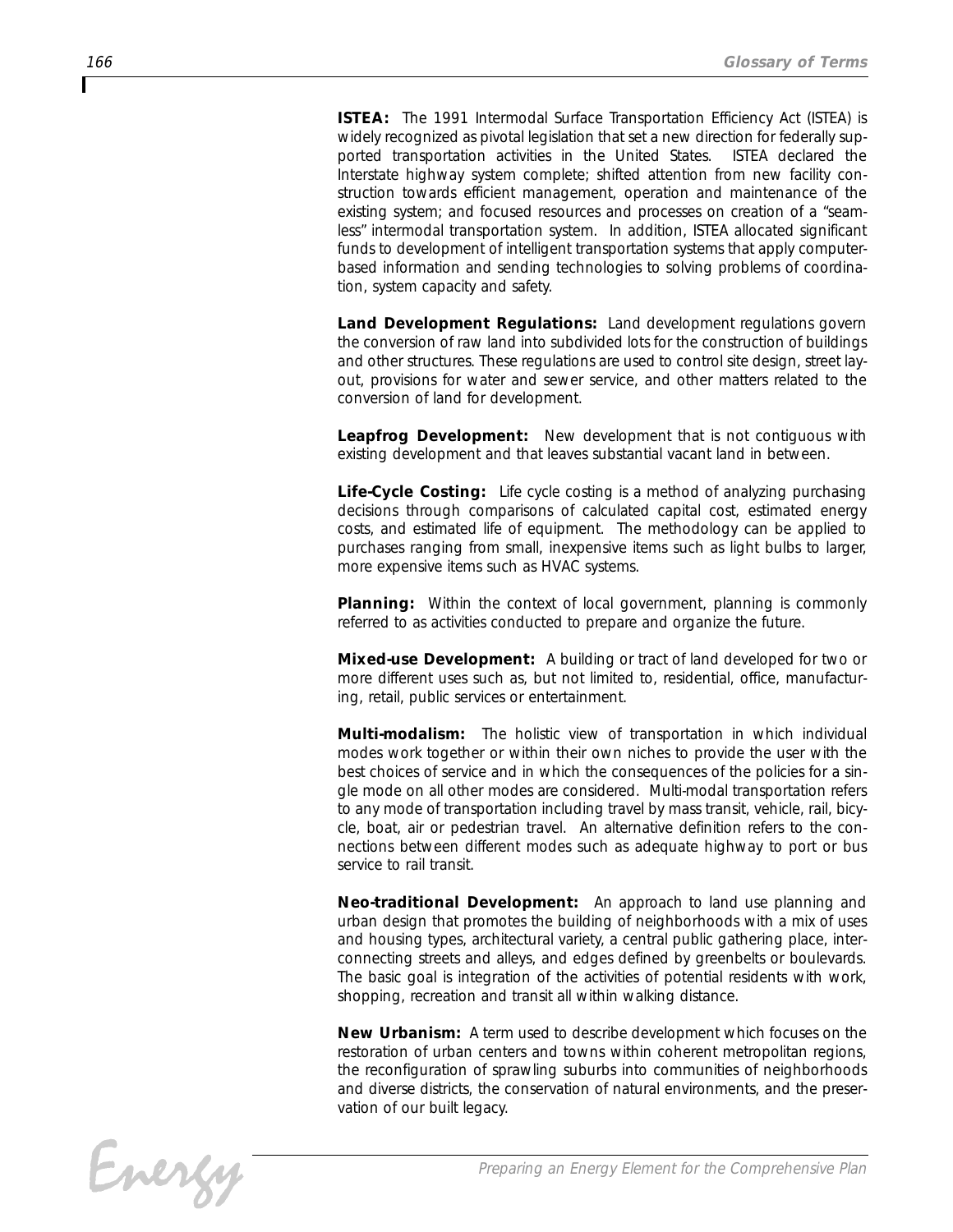*Nonrenewable Energy Resource: A source of energy that cannot be replenished naturally or takes millions of years to produce. Nonrenewable energy* resources include fossil fuels such as coal, oil, natural gas and nuclear fuel (uranium).

*Open Space: Any parcel or area of land or water essentially unimproved and set aside, dedicated, designated, or reserved for public or private use as active or passive recreation areas or for resource protection.* 

*Overlay Districts: Zoning districts in which additional or alternative regulatory standards are superimposed on existing zoning. Overlay districts provide a method of placing special restrictions in addition to or in place of those required by basic zoning ordinances.* 

*Planned Unit Development (PUD) Zoning: Planned unit development provisions allow land to be developed in a manner that does not fit into all the use, bulk, and open space requirements of any of the standard zoning districts. The PUD allows greater flexibility and innovation than conventional standards because a planned unit is regulated as one unit instead of each lot being regulated separately.*

*Recycling: The process of converting materials that are no longer useful as designed or intended into a new product.*

*Redevelopment: Replacement, renovation or reuse of existing structures to accommodate new development.* 

*Renewable Energy Resource: A natural, but flow-limited, resource that can be replenished. Such resources are virtually inexhaustible in duration, but limited in the amount of energy that is available per unit of time. Some (such as geothermal and biomass) may be stock-limited in that stocks are depleted by use, but on a time scale of decades, or perhaps centuries, they can probably be replenished. Renewable energy resources include: biomass, hydro, geothermal, solar and wind.*

*Residential Sector: The residential sector is defined by the South Carolina Energy Office as private household establishments which consume energy primarily for space heating, water heating, air conditioning, lighting, refrigeration, cooking and clothes drying.*

*Solar Energy: Electromagnetic energy transmitted from the sun, also known as solar radiation.*

*Solar Power: Electricity generated from solar radiation.*

*South Carolina Local Government Comprehensive Planning Enabling Act of 1994: The legislation that grants South Carolina local governments the authority to create and maintain a comprehensive planning process. This Act consolidated existing planning legislation into one location and updated existing law to include current practices and new methods, tools and procedures for local government planning.*

Energy

*Preparing an Energy Element for the Comprehensive Plan*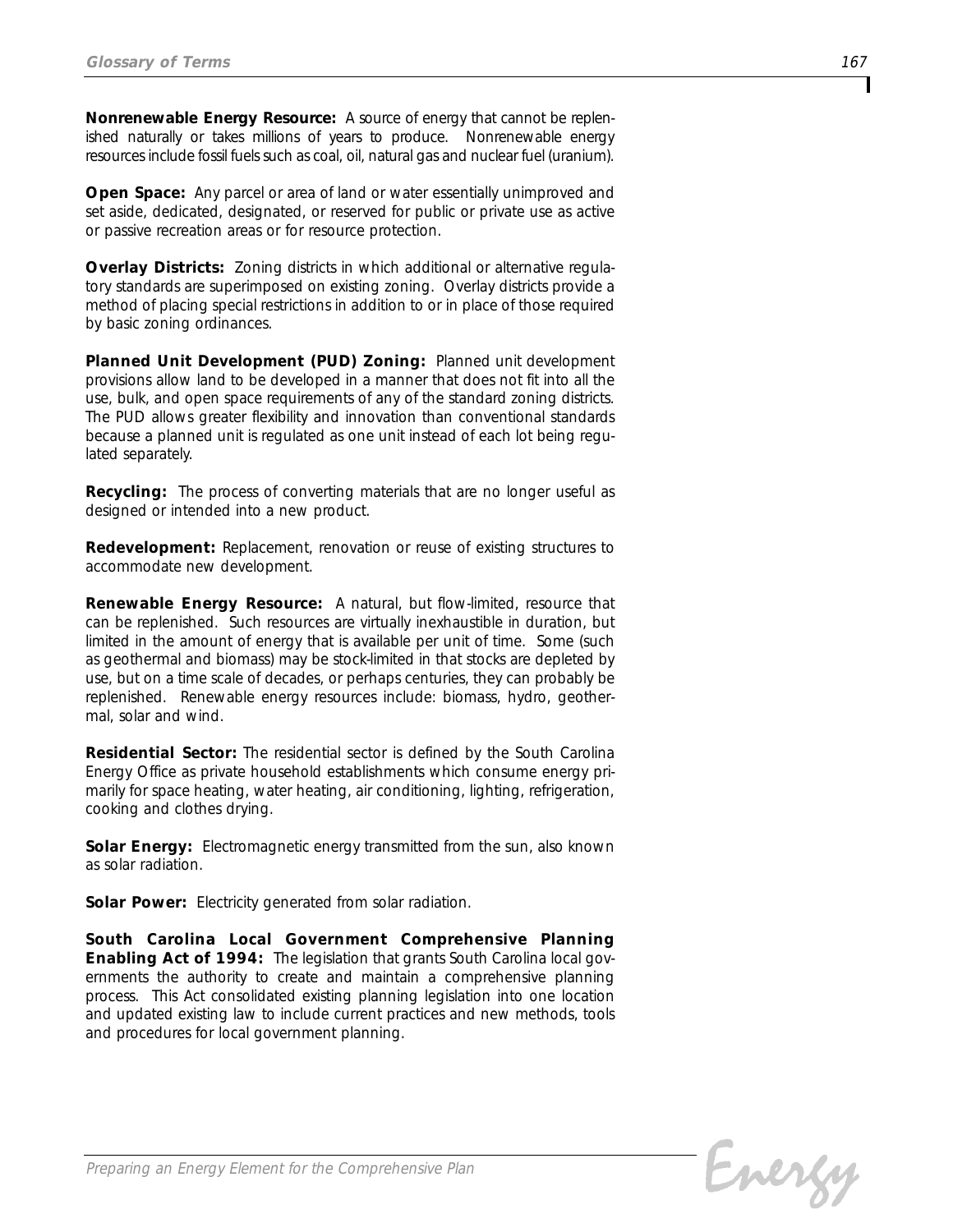*South Carolina Model Energy Code of 1995: The legislation that specifies the minimum energy efficiency requirements for single and two family dwellings of three stories or less to help curb energy usage and lower monthly or annual utility bills.*

*Sprawl: The expansion of unplanned, primarily low-density development beyond established areas into historically rural areas.* 

*Sustainability: The ability of a society, ecosystem, or any such ongoing system to continue functioning into the indefinite future without being forced into decline through exhaustion of key resources.* 

*Sustainable Development: Development which meets the needs of the present without compromising the ability of future generations to meet their own needs.* 

*TEA-21: The Transportation Equity Act for the 21st Century (TEA-21) replaced ISTEA in 1998. TEA-21 builds on the initiatives established in the ISTEA. The new Act combines the continuation and improvement of current programs with new initiatives to meet the challenges of improving safety as traffic continues to increase at record levels, protecting and enhancing communities and the natu*ral environment as transportation needs are met, and advancing America's eco*nomic growth and competitiveness domestically and internationally through efficient and flexible transportation.*

*Telecommuting: A work arrangement for performing work electronically (via fax, email, etc.), where employees work at a location other than the primary work location, such as at home or in a subordinate office.*

*Traditional Neighborhood Development (TND): A neighborhood that is walkable from one end to another; that has a civic core (school, church, library, park or similar place); that is near to basic goods and services; that is designed to limit through traffic to reasonable levels; and that incorporates both important public space and, for each resident, private space.* 

*Transfer of Development Rights (TDR): A market-based technique that encourages the voluntary transfer of growth from places where a community would like to see less development (sending areas) to places where a community would like to see more development (receiving areas). Such conveyance of development rights is accomplished by deed, easement or other legal instrument authorized by local law.* 

*Transit-Oriented Development (TOD): Moderate and high-density housing concentrated in mixed-use developments located along transit routes. The location, design and mix of uses in a TOD emphasize pedestrian-oriented environments and encourage the use of public transportation.* 

*Urban: Of, relating to, characteristic of, or constituting a city. Urban areas are generally characterized by moderate and higher density residential, commercial and industrial development, as well as the availability of public services required* for that development, such as water, sewer and an extensive road network.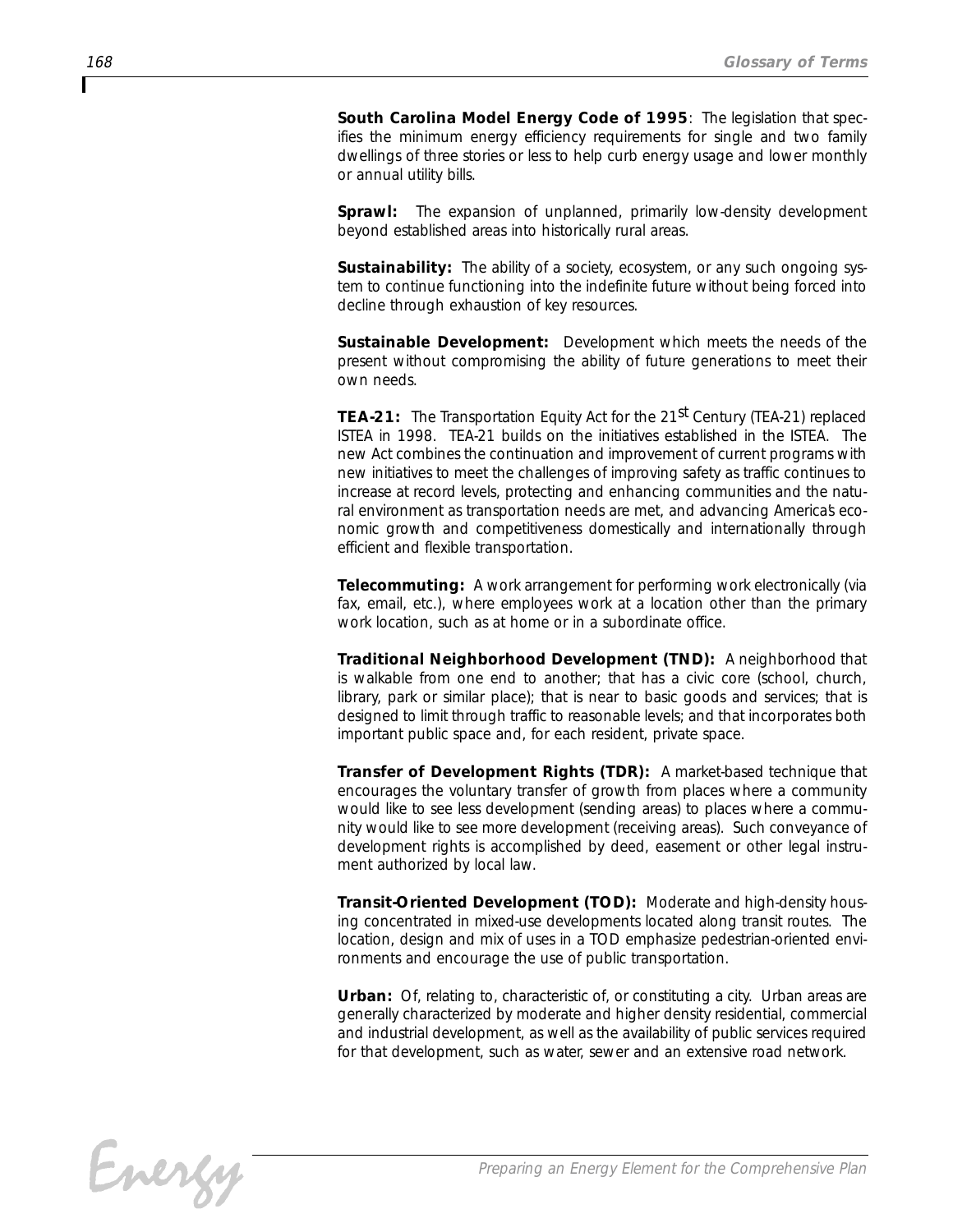*Urban Forestry: Urban forestry is the comprehensive management of forests and related natural resources in urbanized areas, including inner cities, developing fringe of cities and towns, and communities of various sizes. The process integrates natural, social and economic systems as they affect and are affected by human activity into a comprehensive management plan for the forest.*

*Urban Services: Utilities (such as water, gas, electricity and sewer) and public services (such as police, fire, schools, parks and recreation) provided in an urbanized or urbanizing area.*

*Urban Service Area: An area extending outside of an existing urban area within which growth is encouraged, primarily through the provision of government-supplied public facilities and services, and outside of which growth is discouraged. Urban service areas are based on the population forecast and should include areas and densities sufficient to permit the urban growth that is projected to occur during a specified period.*

*Zoning: The delineation of districts and the establishment of regulations governing the use, density, placement, spacing and size of land and structures, and other aspects of the development and use of land or structures.*

*NOTES*

Energy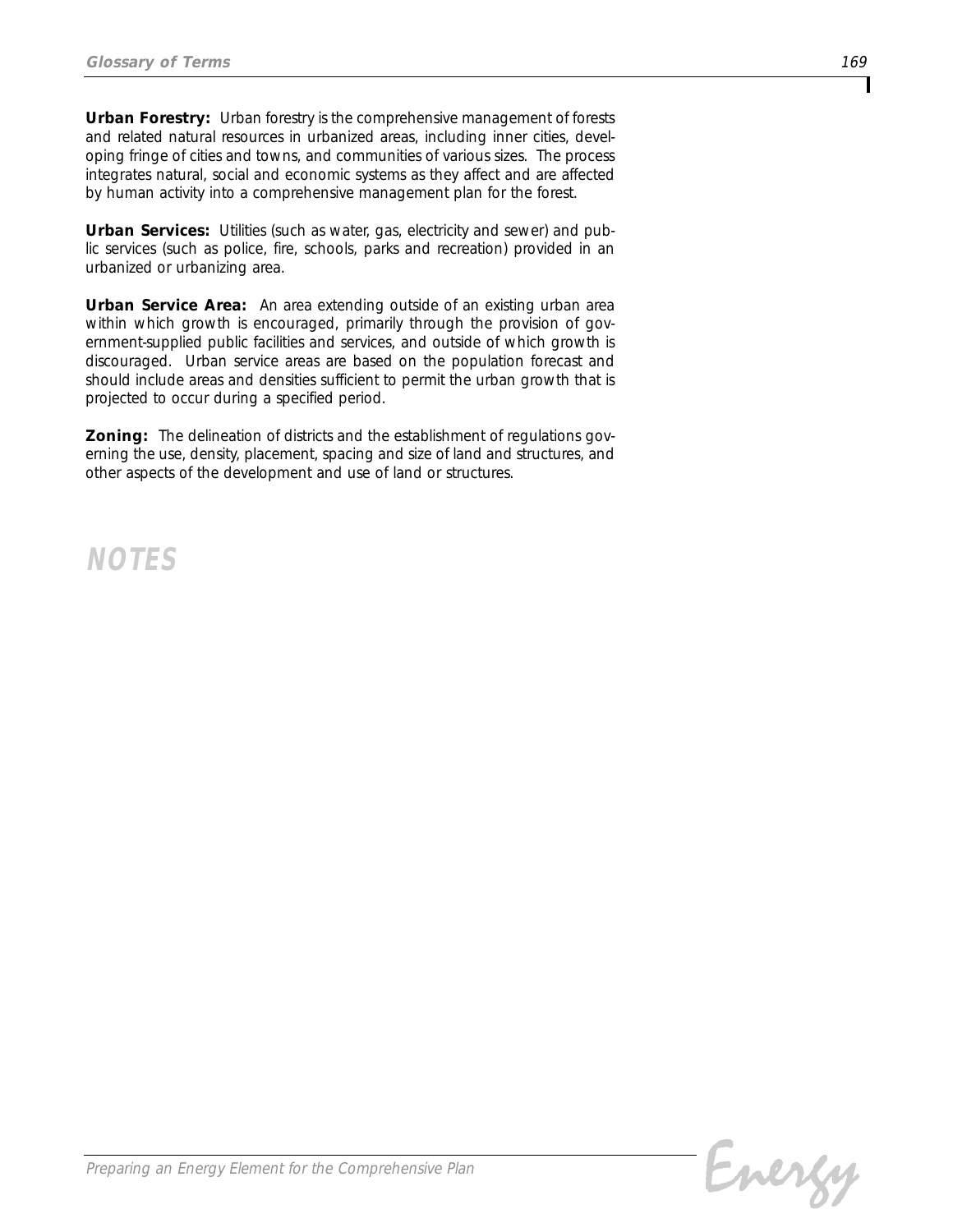# *NOTES*

Energy-

*Preparing an Energy Element for the Comprehensive Plan*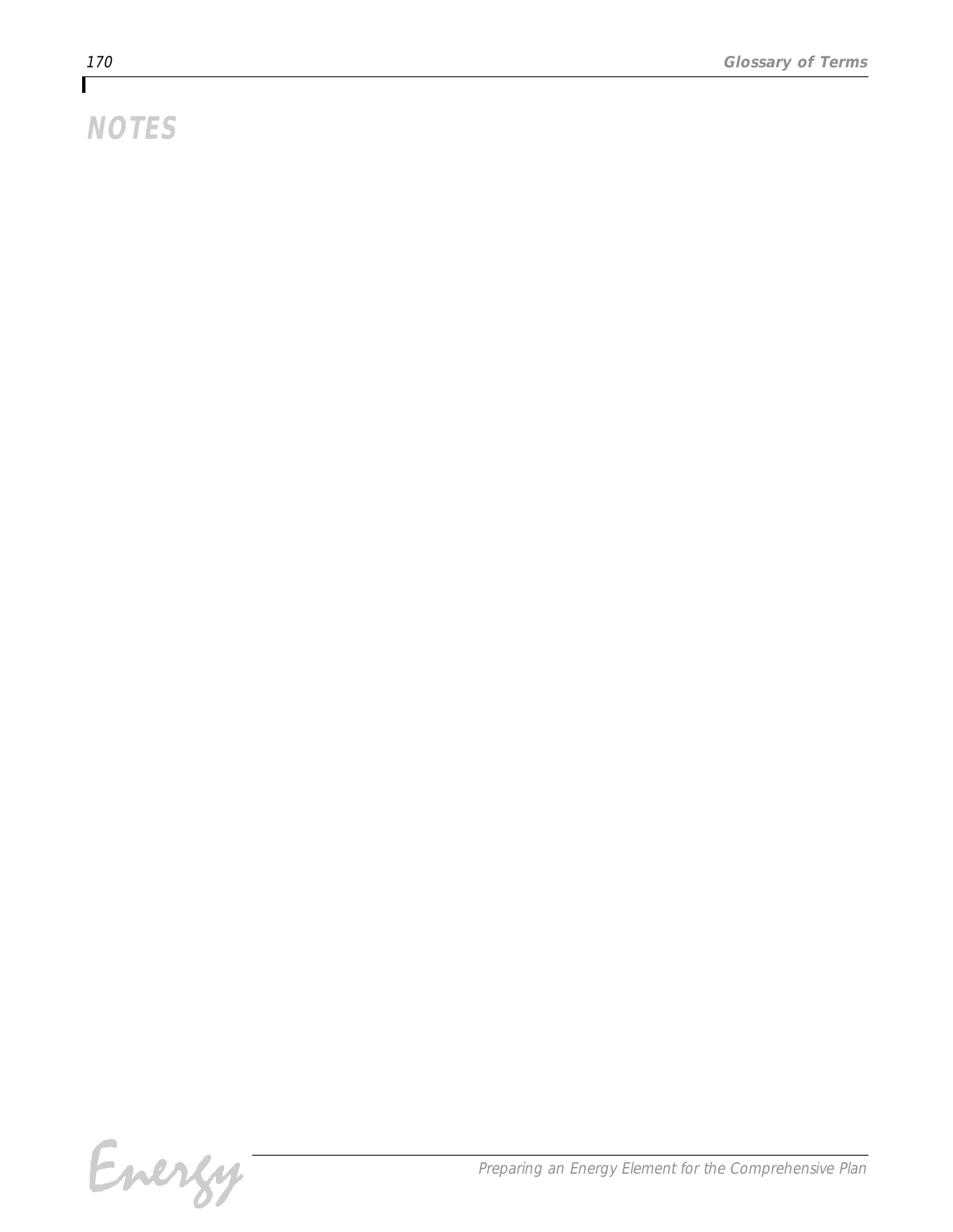# *COMBINED REFERENCE NOTES*

- *1 Municipal Association of South Carolina (MASC) and the South Carolina Association of Counties (SCAC). Comprehensive Planning Guide for Local Governments. MASC and SCAC, 1994.*
- *2 Cullingworth, J. Barry. Energy, Land and Public Policy: Energy Policy Studies, Vol. 5. Transaction Publishers, 1990.*
- *3 Farris, Dr. J. Terrence, AICP. Assistant Professor, Department of Planning and Landscape Architecture, Clemson University. Personal interview. June 2000.*
- *4 So, Frank S., Irving Hand and Bruce D. McDowell. The Practice of State and Regional Planning. American Planning Association, 1986.*
- *5 Berke, Philip R. and Maria Manta Conroy. "Are We Planning for Sustainable Development?" APA Journal. Winter 2000.*
- *6 Urban Land Institute. "Smart Growth: Myth and Fact." Urban Land Institute, 1999.*
- *7 Moore, James A. and Julie M. Johnson. "Florida Center for Community Design and Research, State Transportation Initiative, Transportation, Land Use and Sustainability." Florida Center for Community Design and Research, 1996.*
- *8 California Energy Commission. Energy Aware Planning Guide. California Energy Commission, January 1993.*
- *9 Totten, Michael and Nita Settina. Energy Wise Options for State and Local Government. Center for Policy Alternatives, 1993.*
- *10 California Energy Commission. Energy Aware Planning Guide. California Energy Commission, January 1993.*
- *11 Ibid.*
- *12 American Society of Civil Engineers, Urban Planning and Development Division. Urban Planning Guide, Revised Edition. American Society of Civil Engineers, 1986.*
- *13 New Urban News. "Five Projects, Two Developers, and What Makes Them Work." New Urban Publishers, Inc., May-June 2000.*
- *14 New Urban News. "Cornelius Plan: A Complete Package." New Urban Publishers, Inc., May-June 2000.*
- *15 New Urban News. "Celebration Residents Drive Less, Report Quality of Life Benefits." New Urban Publishers, Inc., May-June 2000.*

Energy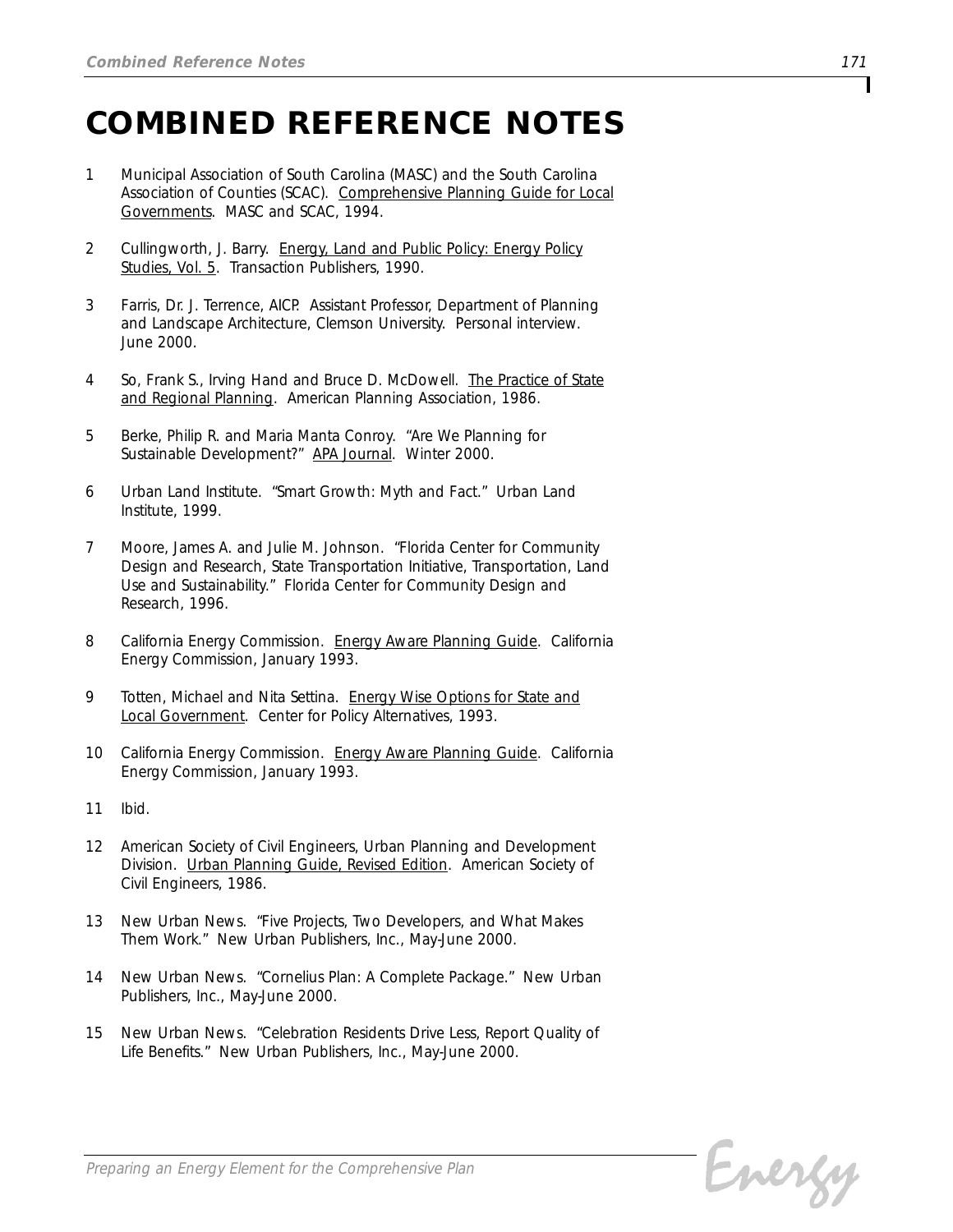- *16 Brill, David. "Turning Brownfields Green." InSites. Waste Management Research and Education Institute, University of Tennessee (web site: http://eerc.ra.utk.edu/insites/ins4-2.htm), Summer 1996.*
- *17 Barry, Ellen. "The Mall Doctor." The Metropolis Magazine. May 1999.*
- *18 City of Hartsville. "Press Release: Hartsville Honored with National Planning Award." City of Hartsville, South Carolina, June 2000.*
- *19 International City/County Management Association. "Smart Growth for Local Governments." IQ Service Report, Volume 31, Number 4. International City/County Management Association, April 1999.*
- *20 City of Charleston Brownfield Assessment Demonstration Pilot Project. "City of Charleston Brownfield Assessment Demonstration Pilot Project Summary – Former Charleston Oil Site." City of Charleston, July 2000.*
- *21 New Urban News. "Five Projects, Two Developers, and What Makes Them Work." New Urban Publishers, Inc., May-June 2000.*
- *22 Ibid.*
- *23 Urban Land Institute. ULI on the Future, Smart Growth: Economy, Community, Environment. Urban Land Institute, 1998.*
- *24 California Energy Commission. Energy Aware Planning Guide. California Energy Commission, January 1993.*
- *25 International City/County Management Association. "Smart Growth for Local Governments." IQ Service Report, Volume 31, Number 4. International City/County Management Association, April 1999.*
- *26 Urban Land Institute. ULI on the Future, Smart Growth: Economy, Community, Environment. Urban Land Institute, 1998.*
- *27 Richert, Evan. "Markets for Traditional Neighborhoods." PAS Memo. American Planning Association, June 2000.*
- *28 New Urban News. "Five Projects, Two Developers, and What Makes Them Work." New Urban Publishers, Inc., May-June 2000.*
- *29 Weber, Carolyn. "It Takes a Village." Builder. National Association of Home Builders, July 2000.*
- *30 Greenville County Planning Commission. "Designing Our Destiny – Community Survey." Greenville County, South Carolina, 1999.*
- *31 Pruetz, Rick. "Putting Growth in Its Place with Transfer of Development Rights." APA Planning Commissioner's Journal. Summer 1998.*
- *32 Maryland Office of Planning. Managing Maryland's Growth Models and Guidelines, Flexible and Innovative Zoning Series: Transferable Development Rights. Maryland Office of Planning, 1995.*

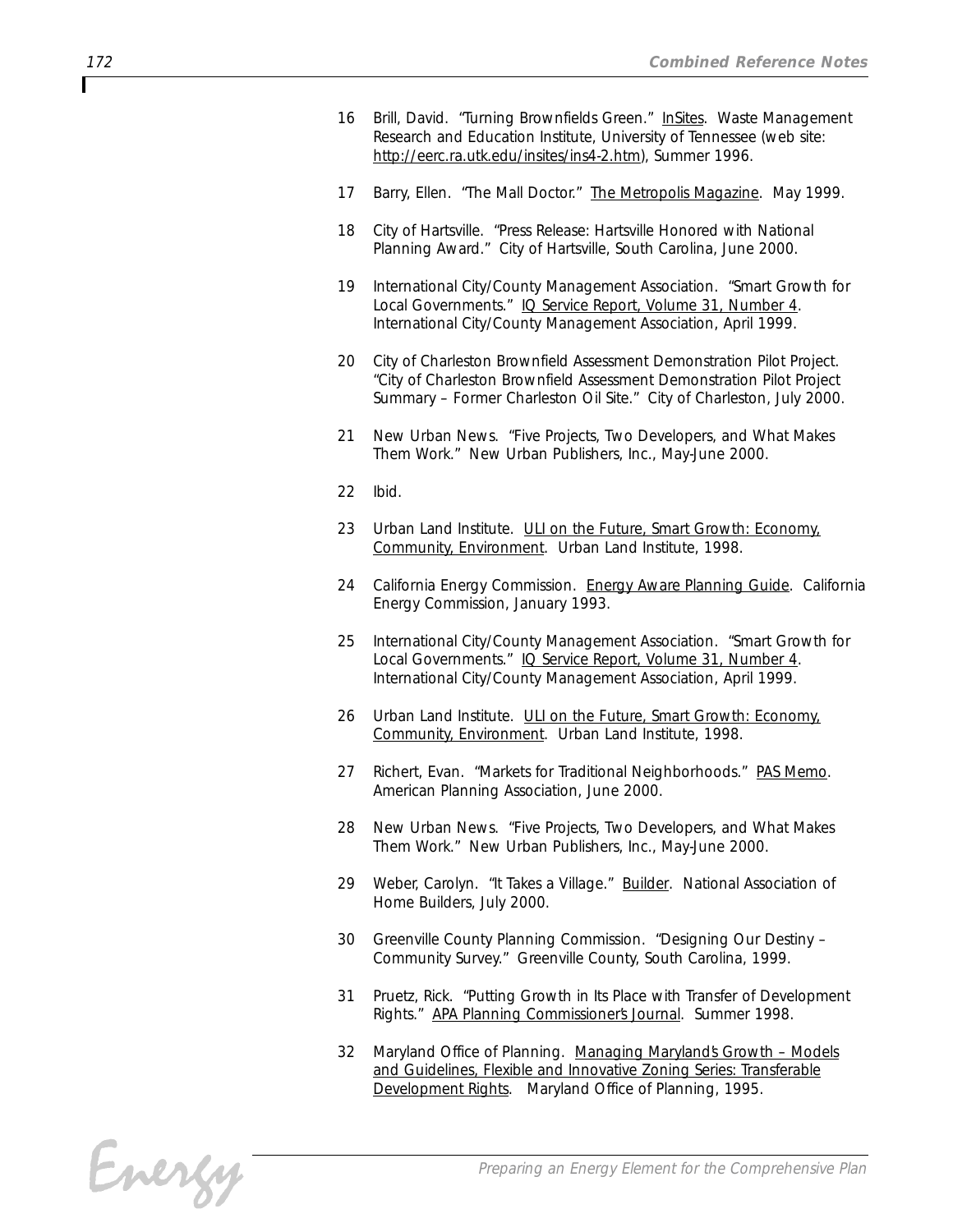- *33 Preservation Alliance of Virginia. "Growth Management Toolbox." Preservation Alliance of Virginia (web site: http://www.vapreservation.org/growth/mcmu1.htm), 1999.*
- *34 Maryland Office of Planning. Managing Maryland's Growth Models and Guidelines, Flexible and Innovative Zoning Series: Transferable Development Rights. Maryland Office of Planning, 1995.*
- *35 Fehr, Stephen C. "Montgomery's Line of Defense Against the Suburban Invasion." The Washington Post Company (web site: www.washingtonpost.com/wp-srv/local/longterm/library/growth/part4/post4.htm), 1997.*
- *36 Nicholas, James C., Arthur C. Nelson and Julian Conrad Juergensmeyer. A Practitioner's Guide to Development Impact Fees. American Planning Association Planners Press, 1991.*
- *37 State of South Carolina. South Carolina Code of Laws, Chapter 6, Article 9 – Development Impact Fees. State of South Carolina, January 2000.*
- *38 Nelson, Arthur C. "Development Impact Fees: The Next Generation." The Urban Lawyer, Summer 1994.*
- *39 Adair, Chuck. Bureau of Buildings, City of Atlanta. Personal Interview. August 4, 2000.*
- *40 Poole, Harold. Senior Planning, City of Salisbury, North Carolina. Personal interview. July 17 and 18, 2000.*
- *41 California Energy Commission, Oregon Department of Energy, and* Washington State Energy Office. The Energy Yardstick: Using PLACE 35 to *Create More Sustainable Communities – Executive Summary. Center of Excellence for Sustainable Development, Office of Energy Efficiency and Renewable Energy, and U.S. Department of Energy, August 1996.*
- *42 Sapient Technology. Smart Places. Sapient Technology (web site: www.smartplaces.com/smart/index.htm), 2000.*
- *43 Moore, Terry and Paul Thorsnes. The Transportation/Land Use Connection – PAS Report 448/449. American Planning Association, 1994.*
- *44 Urban Land Institute. "Smart Growth: Myth and Fact." Urban Land Institute, 1999.*
- *45 US Bureau of the Census. "1990 Census Data, Database C90STF3A." US Census (web site: http://venus.census.gov/cdrom/lookup), 2000.*
- *46 Urban Land Institute. "Smart Growth: Myth and Fact." Urban Land Institute, 1999.*
- *47 US Bureau of the Census. "1990 Census Data, Database C90STF3A." US Census (web site: http://venus.census.gov/cdrom/lookup), 2000.*

Energy

*Preparing an Energy Element for the Comprehensive Plan*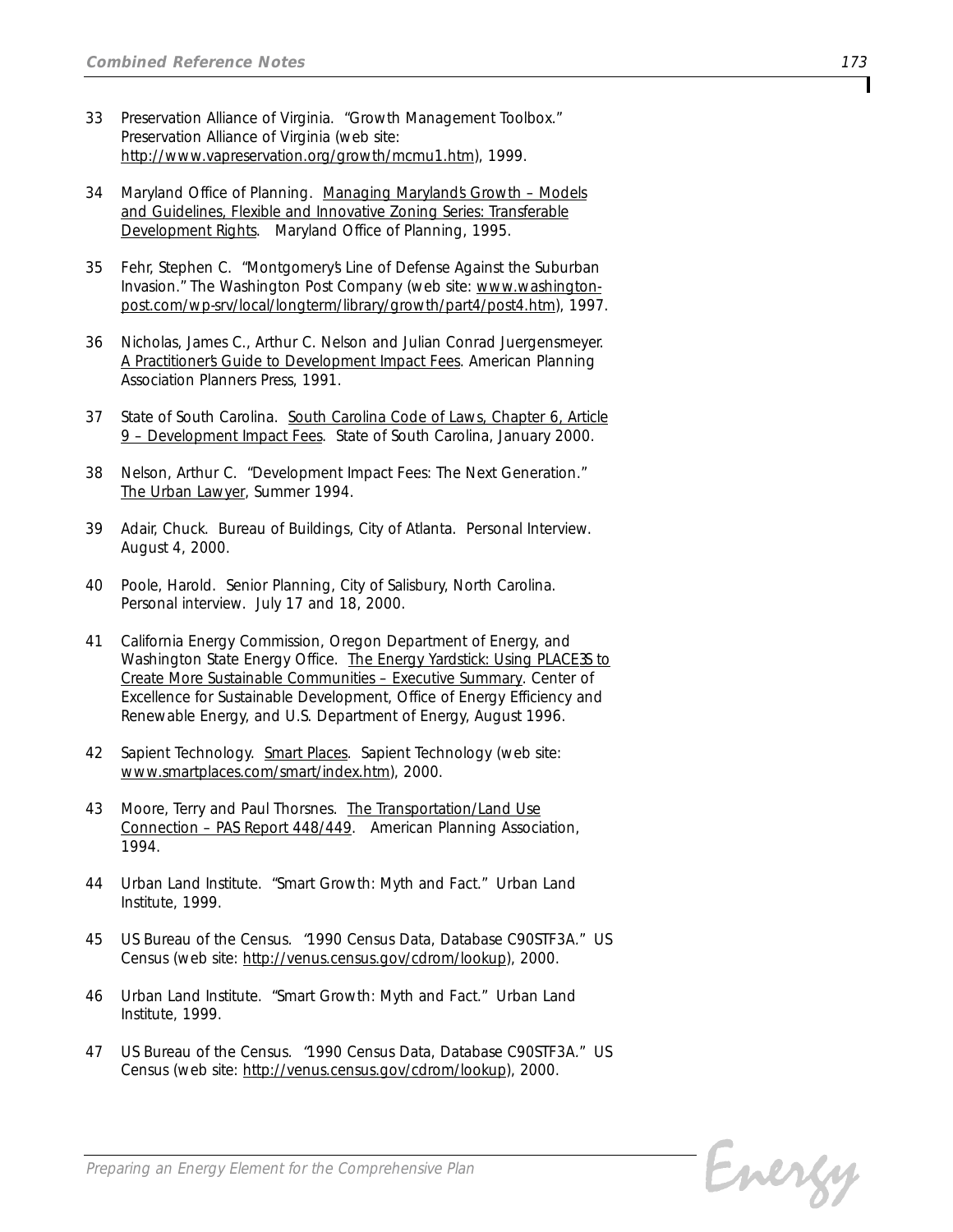- *48 American Society of Civil Engineers, Urban Planning and Development Division. Urban Planning Guide, Revised Edition. American Society of Civil Engineers, 1986.*
- *49 South Carolina Energy Office. 1999 South Carolina Energy Use Profile. Division of Regional Development, State Budget and Control Board, December 1999.*
- *50 Miller, Peter and John Moffet. "The Price of Mobility: Uncovering the Hidden Costs of Transportation." Natural Resources Defense Council/Resource Futures International, 1992.*
- *51 California Energy Commission. Energy Aware Planning Guide. California Energy Commission, January 1993.*
- *52 American Society of Civil Engineers (ASCE), Urban Planning and Development Division. Urban Planning Guide, Revised Edition. ASCE, 1986.*
- *53 Institute of Public Affairs. "Growth in South Carolina: A Public Perspective." University of South Carolina, 2000.*
- *54 Greenville County Planning Commission. "Designing Our Destiny – Community Survey." Greenville County, South Carolina, 1999.*
- *55 Moore, Terry and Paul Thorsnes. The Transportation/Land Use Connection – PAS Report 448/449. American Planning Association, 1994.*
- *56 Katz, Peter. The New Urbanism: Toward an Architecture of Community. McGraw-Hill, Inc., 1994.*
- *57 California Energy Commission. Energy Aware Planning Guide. California Energy Commission, January 1993.*
- *58 Ibid.*
- *59 Ibid.*
- *60 American Society of Civil Engineers, Urban Planning and Development Division. Urban Planning Guide, Revised Edition. American Society of Civil Engineers, 1986.*
- *61 California Energy Commission. Energy Aware Planning Guide. California Energy Commission, January 1993.*
- *62 Ibid.*
- *63 Ibid.*
- *64 Graham, Vince. President, Civitas. Personal correspondence. September 6 and 7, 2000.*

Energy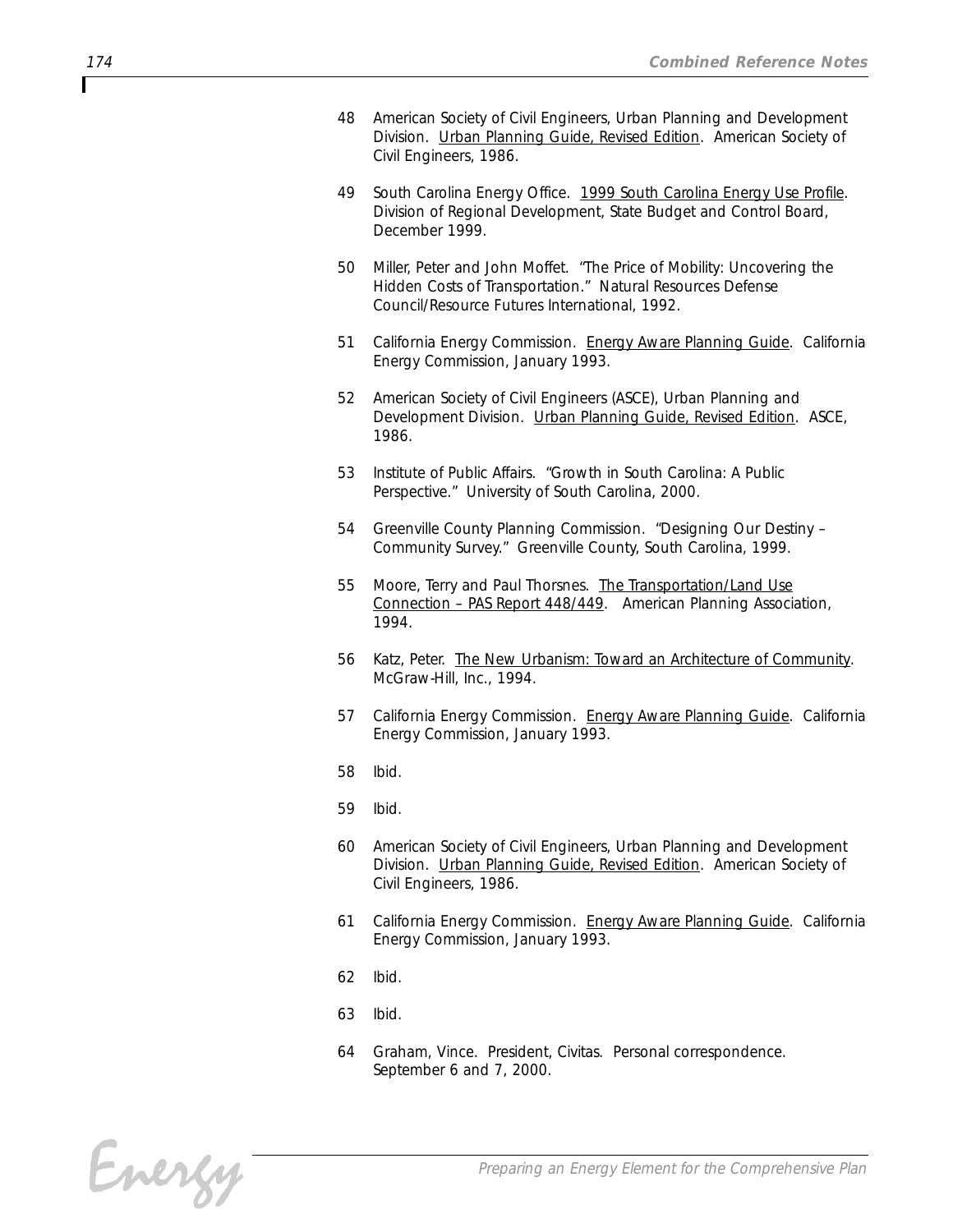- *65 California Energy Commission. Energy Aware Planning Guide. California Energy Commission, January 1993.*
- *66 US Bureau of the Census. "1990 Census Data, Database C90STF3A." US Census (web site: http://venus.census.gov/cdrom/lookup), 2000.*
- *67 Oregon Transportation and Growth Management Program. The Principals of Smart Growth – PAS Report 479. American Planning Association, 1998.*
- *68 Ibid.*
- *69 California Energy Commission. Energy Aware Planning Guide. California Energy Commission, January 1993.*
- *70 South Carolina Department of Parks, Recreation and Tourism. Recreation Participation and Preference, 1994. SC Dept. of Parks, Recreation and Tourism, 1994.*
- *71 California Energy Commission. Energy Aware Planning Guide. California Energy Commission, January 1993.*
- *72 Ibid.*
- *73 Transportation and Growth Management Program of the Oregon Department of Transportation and the Oregon Department of Land Conservation and Development. The Principals of Smart Development - PAS Report 479. American Planning Association, 1998.*
- *74 South Carolina Department of Parks, Recreation and Tourism. Recreation Participation and Preference, 1994. SC Dept. of Parks, Recreation and Tourism, 1994.*
- *75 California Energy Commission. Energy Aware Planning Guide. California Energy Commission, January 1993.*
- *76 North Carolina Department of Transportation (NCDOT). "Incorporating Bicycle and Pedestrian Elements into Transportation Planning." NCDOT (web site: www.dot.state.nc.us/planning/statewide/smallurban/bike/ bikemain.html), 2000.*
- *77 California Energy Commission. Energy Aware Planning Guide. California Energy Commission, January 1993.*
- *78 Adair, Chuck. Bureau of Buildings, City of Atlanta, Georgia. Personal interview. August 4, 2000.*
- *79 California Energy Commission. Energy Aware Planning Guide. California Energy Commission, January 1993.*
- *80 Lowe, Marcia. "Worldwatch Paper 98, Alternatives to the Automobile: Transport for Livable Cities." Worldwatch Institute, 1990.*

Energy

*Preparing an Energy Element for the Comprehensive Plan*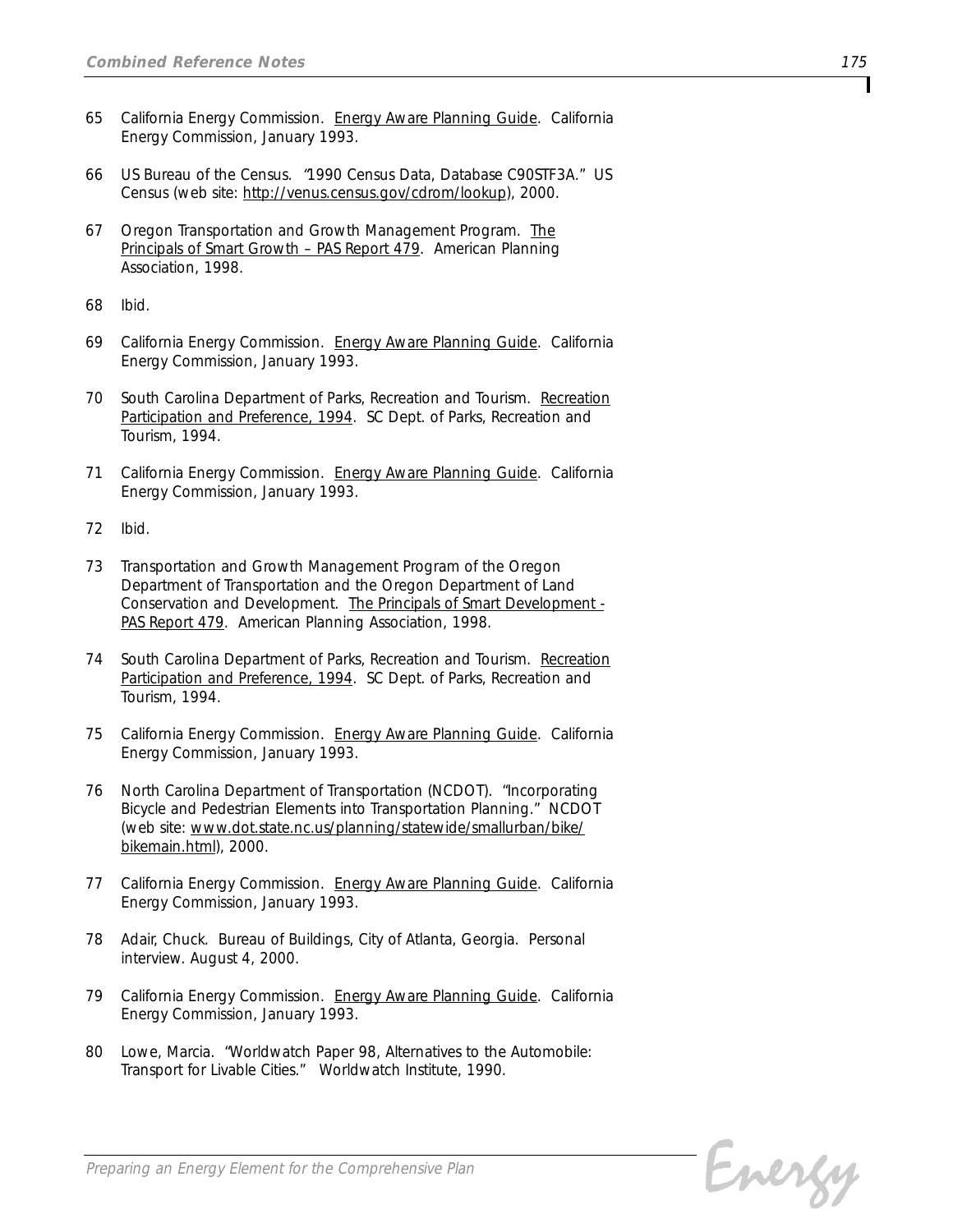- *81 Transportation and Growth Management Program of the Oregon Department of Transportation and the Oregon Department of Land Conservation and Development. The Principals of Smart Development - PAS Report 479." American Planning Association, 1998.*
- *82 McRainey, Doug. Park/Greenway Planner, Town of Cary, North Carolina. Personal correspondence. September 6 and 7, 2000.*
- *83 DeFoe, Susan. Deputy Director, the River Alliance. Personal correspondence. September 20, 2000.*
- *84 California Energy Commission. Energy Aware Planning Guide. California Energy Commission, January 1993.*
- *85 American Society of Civil Engineers, Urban Planning and Development Division. Urban Planning Guide, Revised Edition. American Society of Civil Engineers, 1986.*
- *86 California Energy Commission. Energy Aware Planning Guide. California Energy Commission, January 1993.*
- *87 Ibid.*
- *88 American Planning Association. "Urban Trees, Air Quality, and Energy Conservation." Environment & Development. American Planning Association, March 1992.*
- *89 Estes, Maurice G., Jr. "Urban Heat Island Mitigation Strategies." PAS Memo. American Planning Association, May 2000.*
- *90 Ibid.*
- *91 American Planning Association. "Urban Trees, Air Quality, and Energy Conservation." Environment & Development. American Planning Association, March 1992.*
- *92 Cullingworth, J. Barry. Energy, Land and Public Policy: Energy Policy Studies, Vol. 5. Transaction Publishers, 1990.*
- *93 California Energy Commission. Energy Aware Planning Guide. California Energy Commission, January 1993.*
- *94 National Arbor Day Foundation. "How Trees Can Save Energy." Tree City USA Bulletin - Number 21. National Arbor Day Foundation, 1998.*
- *95 Estes, Maurice G., Jr. "Urban Heat Island Mitigation Strategies." PAS Memo. American Planning Association, May 2000.*
- *96 American Forests. "Regional Ecosystem Analysis Atlanta, Georgia." American Forests (web site: www.americanforests.org/garden/trees\_cities\_sprawl), 2000.*

Energy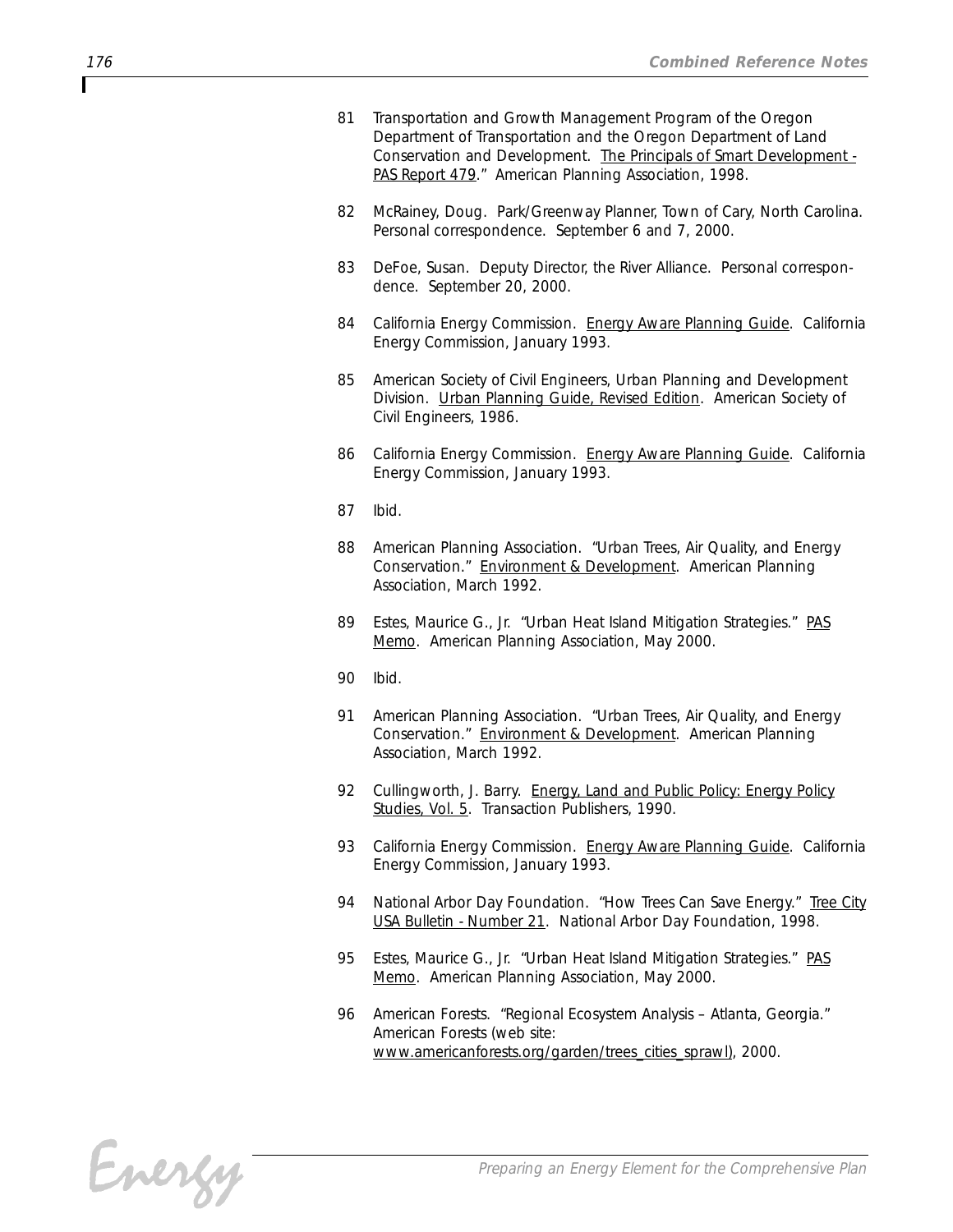- *97 California Energy Commission. Energy Aware Planning Guide. California Energy Commission, January 1993.*
- *98 Estes, Maurice G., Jr. "Urban Heat Island Mitigation Strategies." PAS Memo. American Planning Association, May 2000.*
- *99 California Energy Commission. Energy Aware Planning Guide. California Energy Commission, January 1993.*
- *100 American Planning Association. "Urban Trees, Air Quality, and Energy Conservation." Environment & Development. American Planning Association, March 1992.*
- *101 American Forests. "CITYgreen GIS Technology for Green Communities." American Forests (web site: www.americanforests.org/ufc/cgreen/cgad.html), 2000.*
- *102 American Forests. "Regional Ecosystem Analysis Atlanta, Georgia." American Forests (web site: www.americanforests.org/garden/trees\_cities\_sprawl), 2000.*
- *103 Estes, Maurice G., Jr. "Urban Heat Island Mitigation Strategies." PAS Memo. American Planning Association, May 2000.*
- *104 Moscow McKenzie, Diane. Planner, City of Myrtle Beach, South Carolina. Personal correspondence. July 17, 2000.*
- *105 Greenville County Planning Commission. "Designing Our Destiny – Community Survey." Greenville County, 1999.*
- *106 Institute of Public Affairs. "Growth in South Carolina: A Public Perspective." University of South Carolina, 2000.*
- *107 Public Investment. "Economic Benefits of Parks and Open Space." American Planning Association, September 1999.*
- *108 Town of Fort Mill. Comprehensive Plan, Town of Fort Mill. Town of Fort Mill and Catawba Regional Planning Council, December, 1998.*
- *109 California Energy Commission. Energy Aware Planning Guide. California Energy Commission, January 1993.*
- *110 Greenville County Planning Commission. "Designing Our Destiny – Community Survey." Greenville County, 1999.*
- *111 Hendrix, Donna. Project Coordinator, Lexington County, South Carolina, Department of Solid Waste Management. Personal correspondence. Sept. 15, 2000.*
- *112 South Carolina Energy Office. 1999 South Carolina Energy Use Profile. Division of Regional Development, State Budget and Control Board, December 1999.*

Energy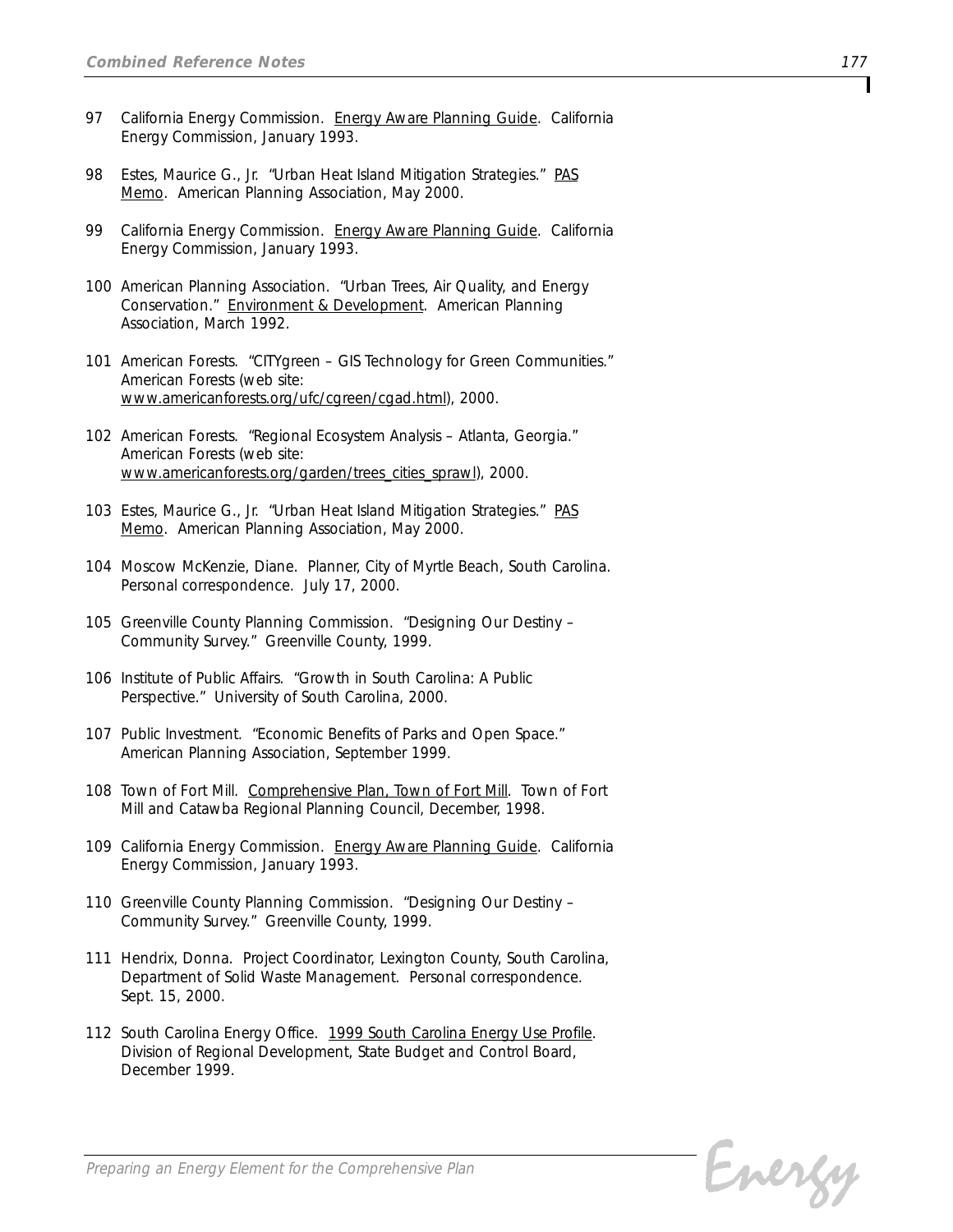- *113 Plowden, Eddie. Marketing Manager, Berkeley Electric Cooperative. Personal correspondence. September 20, 2000.*
- *114 South Carolina Electric and Gas (SCE&G). "Home Siting Hot-Humid Region." SCE&G (web site: www/sceg.com/home/rnhumid.htm), 2000.*
- *115 Erley, Duncan, David Mosena, and Efraim Gil. Energy-Efficient Land Use – PAS Report 341. American Planning Association, 1979.*
- *116 California Energy Commission. Energy Aware Planning Guide. California Energy Commission, January 1993.*
- *117 Ibid.*
- *118 Erley, Duncan, David Mosena, and Efraim Gil. Energy-Efficient Land Use – PAS Report 341. American Planning Association, 1979.*
- *119 Ibid.*
- *120 California Energy Commission. Energy Aware Planning Guide. California Energy Commission, January 1993.*
- *121 Ibid.*
- *122 Tooze, David. City of Portland Energy Office. Personal correspondence. September 25, 2000.*
- *123 South Carolina Energy Office. "Building Energy Code." SCEO (web site: www.state.sc.us/energy/energycode.htm), 2000.*
- *124 Office of Energy Efficiency and Renewable Energy, US Department of Energy (USDOE). "Tomorrow's Energy Today: Energy Dollars Relieve Municipal Budgets." USDOE (web site: www.eren.doe.gov/cities\_counties/energy.html), 2000.*
- *125 Jennings, Mike. Planning Director, Wake County, North Carolina. Personal correspondence. October 10, 2000.*
- *126 International Council for Local Environmental Initiatives (ICLEI). "Energy Conservation Savings Reinvestment Plan." ICLEI (web site: www.iclei.org/cases/c011-per.htm), 2000.*
- *127 Office of Energy Efficiency and Renewable Energy of the US Department of Energy (USDOE). "Linking Energy Use and City Planning." USDOE (web site: www.eren.doe.gov/cities\_counties/enrgyuse.html), 2000.*
- *128 US Department of Commerce (USDOC), Technical Opportunities Program (TOP). "University of Virginia Office of Telemedicine Health Sciences Center." TOP (web site: http://ntiaotiant2.ntia.doc.gov/top/ details.cfm?tiiap\_no=970429), 2000.*
- *129 Kouri, Christopher. "Wait for the Bus: How Lowcountry School Site Selection and Design Deter Walking to School and Contribute to Urban Sprawl." South Carolina Coastal Conservation League, 1999.*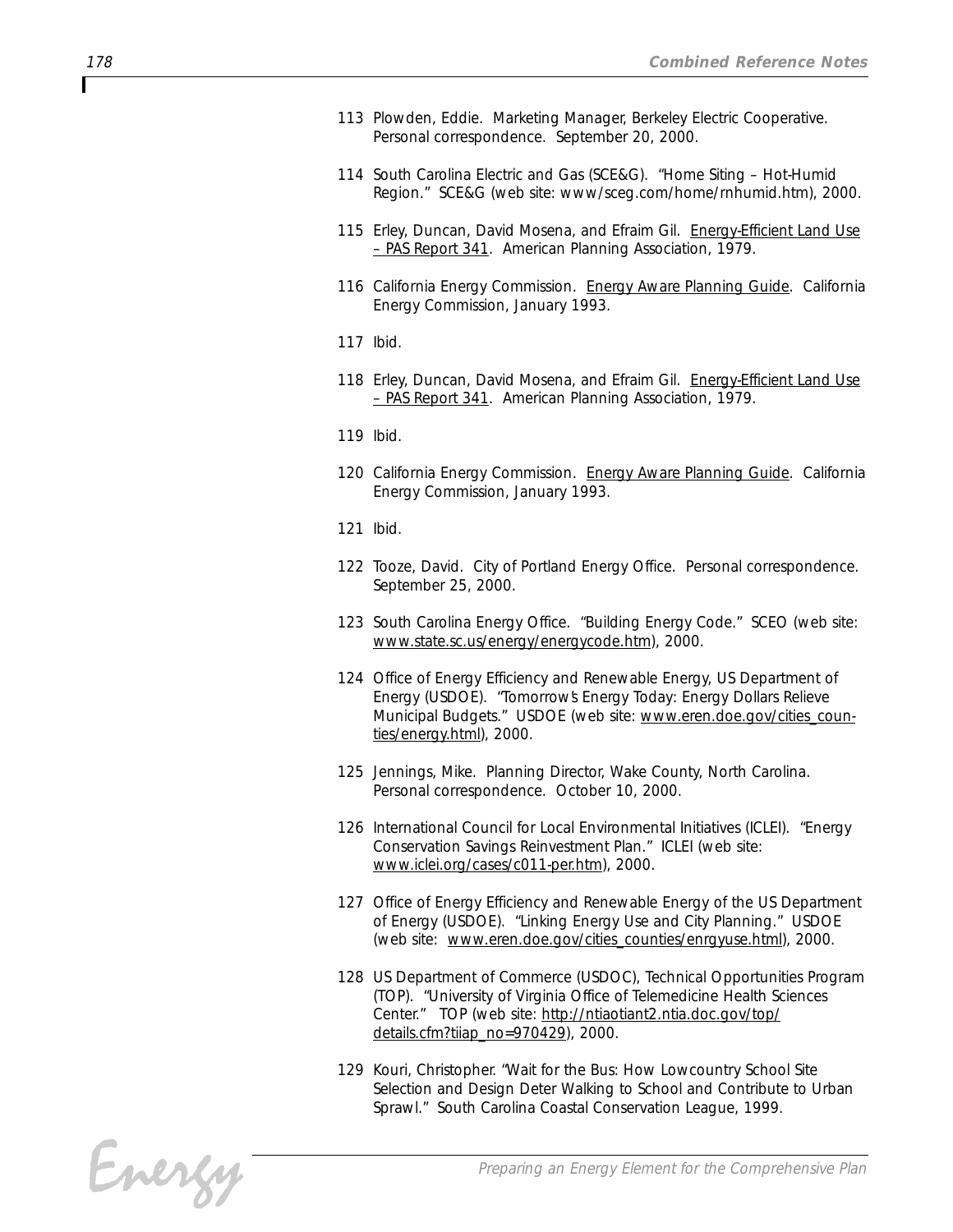- *130 Municipal Association of South Carolina (MASC). "City of Sumter Entry for 2000 Municipal Achievement Award." MASC (web site: www.masc.state.sc.us), 2000.*
- *131 Kouri, Christopher. "Wait for the Bus: How Lowcountry School Site Selection and Design Deter Walking to School and Contribute to Urban Sprawl." South Carolina Coastal Conservation League, 1999.*
- *132 California Energy Commission. Energy Aware Planning Guide. California Energy Commission, January 1993.*
- *133 American Society of Civil Engineers, Urban Planning and Development Division. Urban Planning Guide, Revised Edition. American Society of Civil Engineers, 1986.*
- *134 Krizek, Kevin J. and Joe Power. "A Planner's Guide to Sustainable Development. – PAS Report 467." American Planning Association, December 1996*
- *135 City of Fresno Public Utilities. "Supervisory Control and Data Acquisition Program (SCADA)." City of Fresno, California (web site: www.ci.fresno.ca.us/public\_utilities/water\_scada.html), 2000.*
- *136 South Carolina Energy Office (SCEO). "Rebuild SC Success Stories: Lexington School District 4." SCEO (web site: www.state.sc.us/energy/rebuildsc.htm), 2000.*
- *137 The Climate Institute. "Memphis and Shelby County: Technical and Funding Assistance." The Climate Institute (web site: www.climate.org/programs/cities/sec2/Memphis Shelby.html), 2000.*
- *138 California Energy Commission. Energy Aware Planning Guide. California Energy Commission, January 1993.*
- *139 Ibid.*
- *140 Ibid.*
- *141 Krizek, Kevin J. and Joe Power. "A Planner's Guide to Sustainable Development – PAS Report 467." American Planning Association, December 1996.*
- *142 Center of Excellence for Sustainable Development. "Sustainability Criteria for the Port of Cape Charles Sustainable Technologies Industrial Park." US Department of Energy, Center of Excellence for Sustainable Development (web site: www.sustainable.doe.gov/codes/cctable.shtml), 2000.*
- *143 City of Charleston, South Carolina. The Charleston Downtown Plan: Achieving Balance Through Strategic Growth. City of Charleston, South Carolina, 1999.*
- *144 Urban Land Institute. "Smart Growth: Myth and Fact." Urban Land Institute, 1999.*

Energy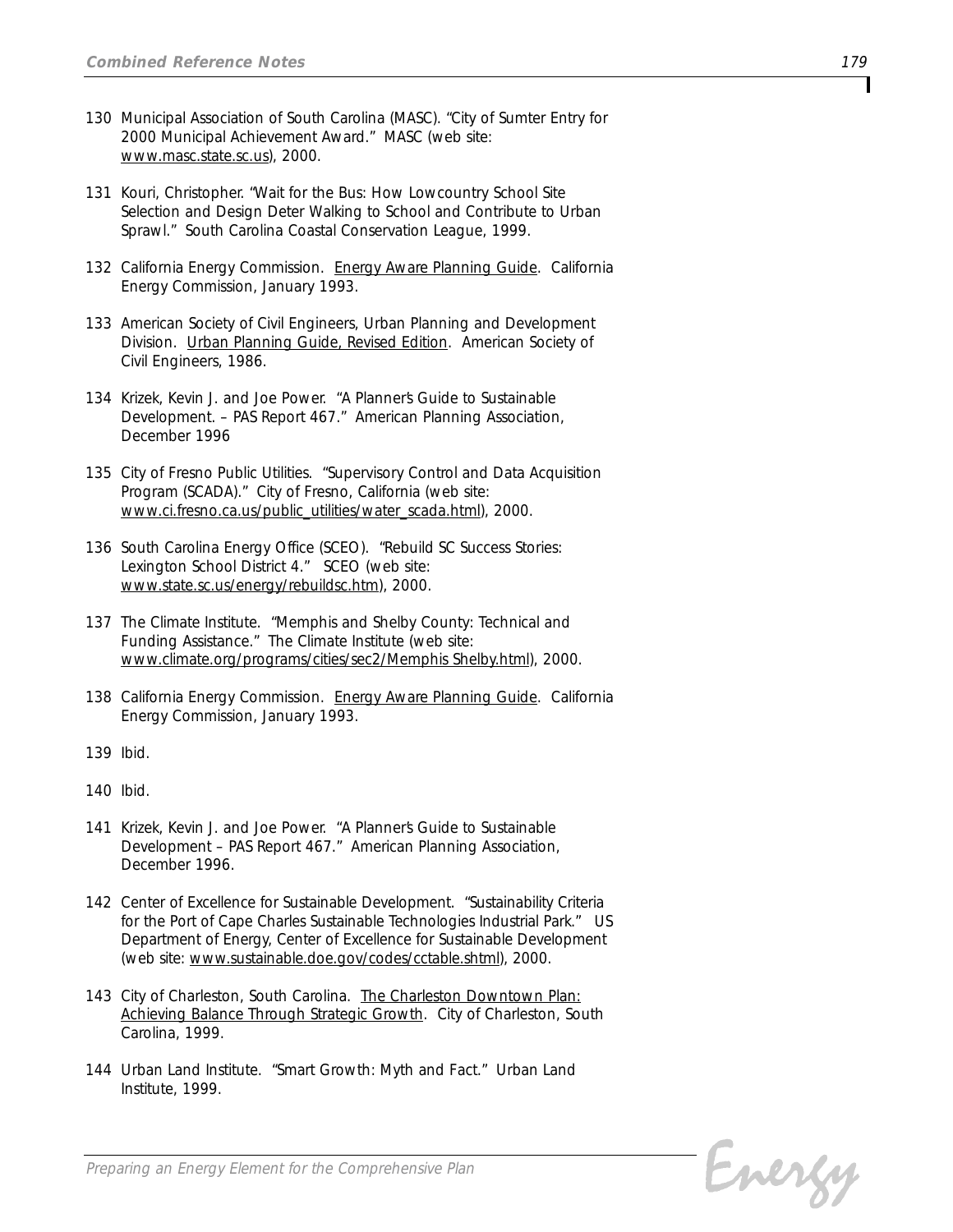- *145 Municipal Association of South Carolina (MASC). "Municipal Achievement Awards - 2000 Entries: City of Spartanburg." MASC (web site: www.masc.state.sc.us), 2000.*
- *146 Belenchia, Elizabeth. Project Manager, Town of Cowpens Brownfield Project. Personal interview. November 13, 2000.*
- *147 Center of Excellence for Sustainable Development. "Industrial Ecology." US Department of Energy, Center of Excellence for Sustainable Development (web site: www.sustainable.doe.gov/business/indeco.shtml), 2000.*
- *148 Smart Growth Network. "Port of Cape Charles Sustainable Technologies Industrial Park." Smart Growth Network (web site: www.smartgrowth.org/casestudies/ecoin\_cape\_charles.html), 2000.*
- *149 Triangle J Council of Governments. "Industrial Ecosystem Development Project." Triangle J Council of Governments, Raleigh, NC (web site: www.tjcog.dst.nc.us/indeco.htm), 2000.*
- *150 Homsy, George. "Weather Report." Planning. American Planning Association, May 2000.*
- *151 Office of Energy Efficiency and Renewable Energy, US Department of Energy (USDOE). "The Jobs Connection: Energy Use and Local Economic Development." Tomorrow's Energy Today. USDOE (web site: www/eren.doe.gov/cities\_counties/elecjob.html), 2000.*
- *152 North Carolina Rural Development Center. Rural Strategies that Work. North Carolina Rural Development Center, 1997.*
- *153 Office of Energy Efficiency and Renewable Energy, US Department of Energy (USDOE). "The Jobs Connection: Energy Use and Local Economic Development." Tomorrow's Energy Today. USDOE (web site: www/eren.doe.gov/cities\_counties/elecjob.html), 2000.*
- *154 South Carolina Department of Commerce (SCDOC). "South Carolina Department of Commerce Promotes Economic Efficiency in Local Recycling Programs." SCDOC press release, December 1997.*
- *155 Georgetown County Department of Economic Development. News release and personal interview with Allen Burns, Director of Planning and Economic Development, September 2000.*
- *156 North Carolina Rural Development Center. Rural Strategies that Work. North Carolina Rural Development Center, 1997.*
- *157 California Energy Commission. Energy Aware Planning Guide. California Energy Commission, January 1993.*
- *158 North Carolina Rural Development Center. Rural Strategies that Work. North Carolina Rural Development Center, 1997.*

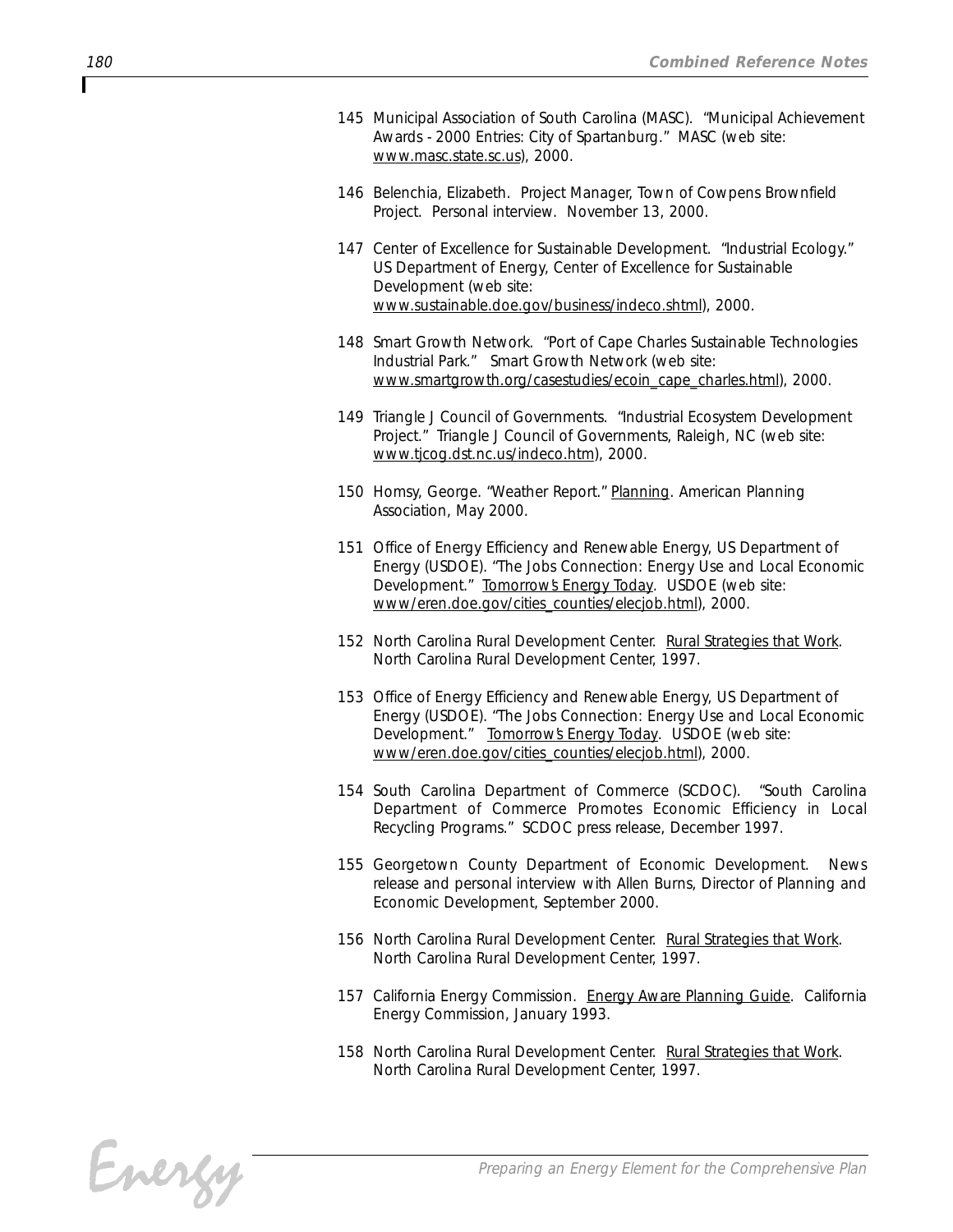## *ENERGY SOURCES WORKSHEET*

| <b>Energy Source</b>                                                    | <b>Information Needed</b>                                                                                                                                                                               | Data Sources                                                                                                             |
|-------------------------------------------------------------------------|---------------------------------------------------------------------------------------------------------------------------------------------------------------------------------------------------------|--------------------------------------------------------------------------------------------------------------------------|
| Electricity                                                             | Generating plant locations<br>Fuels or renewable resources used<br>Classification of energy sources as<br>renewable or nonrenewable<br>Annual quantity distributed per sector<br>Current customer rates | Local energy utilities<br><b>SCEO</b><br>SC Public Service<br>Commission (SCPSC)                                         |
| <b>Natural Gas</b>                                                      | Production area locations<br>Annual quantity distributed per sector<br>Current customer rates                                                                                                           | Local natural gas<br>distributors<br><b>SCPSC</b>                                                                        |
| <b>Fuel Oil and Propane</b>                                             | Refinery locations<br>Annual quantity distributed per sector<br>Current customer prices                                                                                                                 | Local fuel oil and<br>propane distributors                                                                               |
| <b>Transportation Fuels</b>                                             | Production and refinery locations<br>Annual quantities of each type<br>(gasoline, diesel, alternative fuels)<br>distributed per sector<br>Current customer prices                                       | Local transportation fuel<br>distributors and retailers<br>SC Department of Revenue<br>Federal Highway<br>Administration |
| <b>Renewable Direct Uses</b><br>(Solar, Geo-thermal,<br><b>Biomass)</b> | Number, type and size of installations<br>Total estimated annual output<br>per sector                                                                                                                   | Local equipment vendors<br>and installers<br>Local utilities<br><b>SCEO</b>                                              |

٦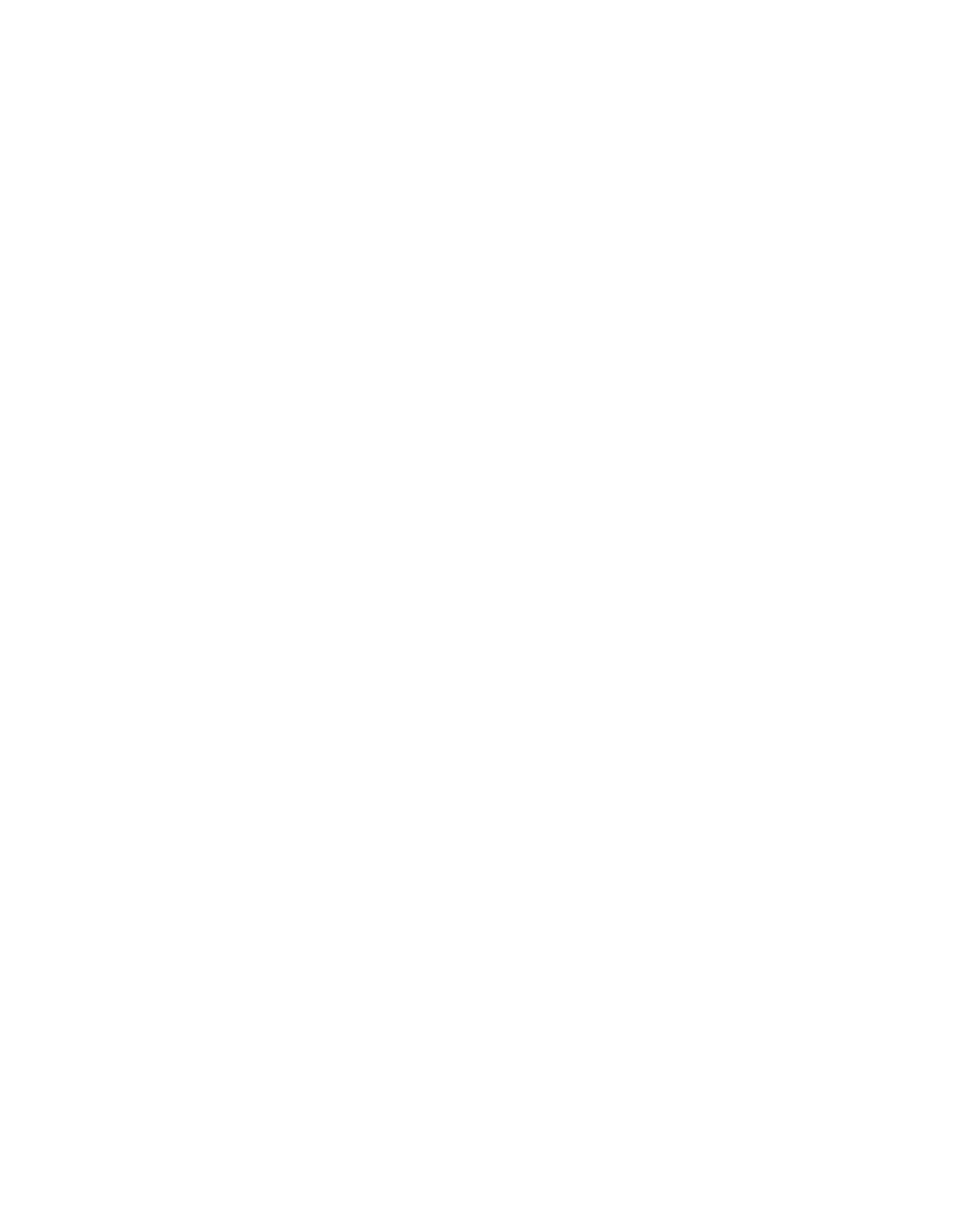| Sector                                                                        | <b>Information Needed</b>                                                                                                                                                                          | <b>Data Sources</b>                                                                                                      |
|-------------------------------------------------------------------------------|----------------------------------------------------------------------------------------------------------------------------------------------------------------------------------------------------|--------------------------------------------------------------------------------------------------------------------------|
| <b>CURRENT ENERGY USE</b>                                                     |                                                                                                                                                                                                    |                                                                                                                          |
| <b>Residential</b>                                                            | Dwelling numbers and characteristics                                                                                                                                                               | <b>Housing Element</b>                                                                                                   |
|                                                                               | Prevalent fuels and equipment types (heat pump, etc.)                                                                                                                                              | Local building official                                                                                                  |
|                                                                               | Annual energy usage (typical dwellings and sector total)                                                                                                                                           | US Census Bureau                                                                                                         |
|                                                                               | Annual energy cost (typical dwellings and sector total)                                                                                                                                            |                                                                                                                          |
| Commercial                                                                    | Building numbers and characteristics                                                                                                                                                               | Local building official<br>US Census Bureau<br>• Economic Element                                                        |
|                                                                               | Prevalent fuels and equipment types<br>Annual energy usage (typical buildings and sector total)<br>Annual energy cost (typical buildings and sector total)                                         | • Local energy utilities<br>US Energy Information<br>Administration                                                      |
| <b>Institutional</b>                                                          | Building numbers and characteristics<br>Prevalent fuels and equipment types<br>Annual energy usage (typical buildings and sector total)<br>Annual energy cost (typical buildings and sector total) | Local agency facility<br>$\bullet$<br>managers<br>SCEO<br>Community Facility and<br><b>Cultural Resources Elements</b>   |
| <b>Industrial</b>                                                             | Company numbers and types                                                                                                                                                                          | <b>Economic Element</b><br>Local economic<br>development agency                                                          |
|                                                                               | Prevalent fuels and equipment types                                                                                                                                                                | • Local energy utilities                                                                                                 |
|                                                                               | Annual energy usage (typical companies and sector total)<br>Annual energy cost (typical companies and sector total)                                                                                | Industry representatives                                                                                                 |
| <b>Agricultural</b>                                                           | Farm numbers and characteristics                                                                                                                                                                   | SC Dept. of Agriculture<br>Clemson Extension Service<br>Natural Resources and<br>Land Use Elements<br>• US Census Bureau |
|                                                                               | Prevalent fuels and equipment types                                                                                                                                                                | Local energy utilities                                                                                                   |
|                                                                               | Annual energy usage (typical farms and sector total)                                                                                                                                               | SC Public Service                                                                                                        |
|                                                                               | Annual energy cost (typical farms and sector total)                                                                                                                                                | Commission                                                                                                               |
| Transportation                                                                | Vehicle numbers and types                                                                                                                                                                          | • SC Dept. of Transportation<br>(SCDOT)<br>SC Dept. of Revenue<br><b>Community Facilities</b><br>Element                 |
|                                                                               | Annual vehicle miles traveled and fuel efficiencies                                                                                                                                                | SCDOT<br>$\bullet$                                                                                                       |
|                                                                               | Total annual vehicle fuel consumption                                                                                                                                                              | <b>SCEO</b>                                                                                                              |
|                                                                               | Total annual vehicle fuel cost                                                                                                                                                                     |                                                                                                                          |
|                                                                               | Public transit operating characteristics                                                                                                                                                           | • Local transit agencies                                                                                                 |
|                                                                               | Total annual public transit fuel consumption                                                                                                                                                       |                                                                                                                          |
| <b>FUTURE ENERGY USE</b><br><b>Electricity</b> and<br>Non-transpor-<br>tation | Population projections for 5, 10 and 20 years in the future                                                                                                                                        | SC Office of Research<br>$\bullet$<br>and Statistics (SCOIR)<br>Population Element                                       |
| Fuels used per<br>Sector                                                      | Price forecasts                                                                                                                                                                                    | Local energy utilities<br>SCEO                                                                                           |
| <b>Transportation</b><br><b>Fuels used</b><br>per Sector                      | Population projections and per capita driving coefficients                                                                                                                                         | <b>SCOIR</b><br>Population Element<br>SCDOT                                                                              |
|                                                                               | Price forecasts                                                                                                                                                                                    | Local transportation fuel<br>distributors and retailers<br>SCEO                                                          |

## *ENERGY USE COMPOSITE WORKSHEET*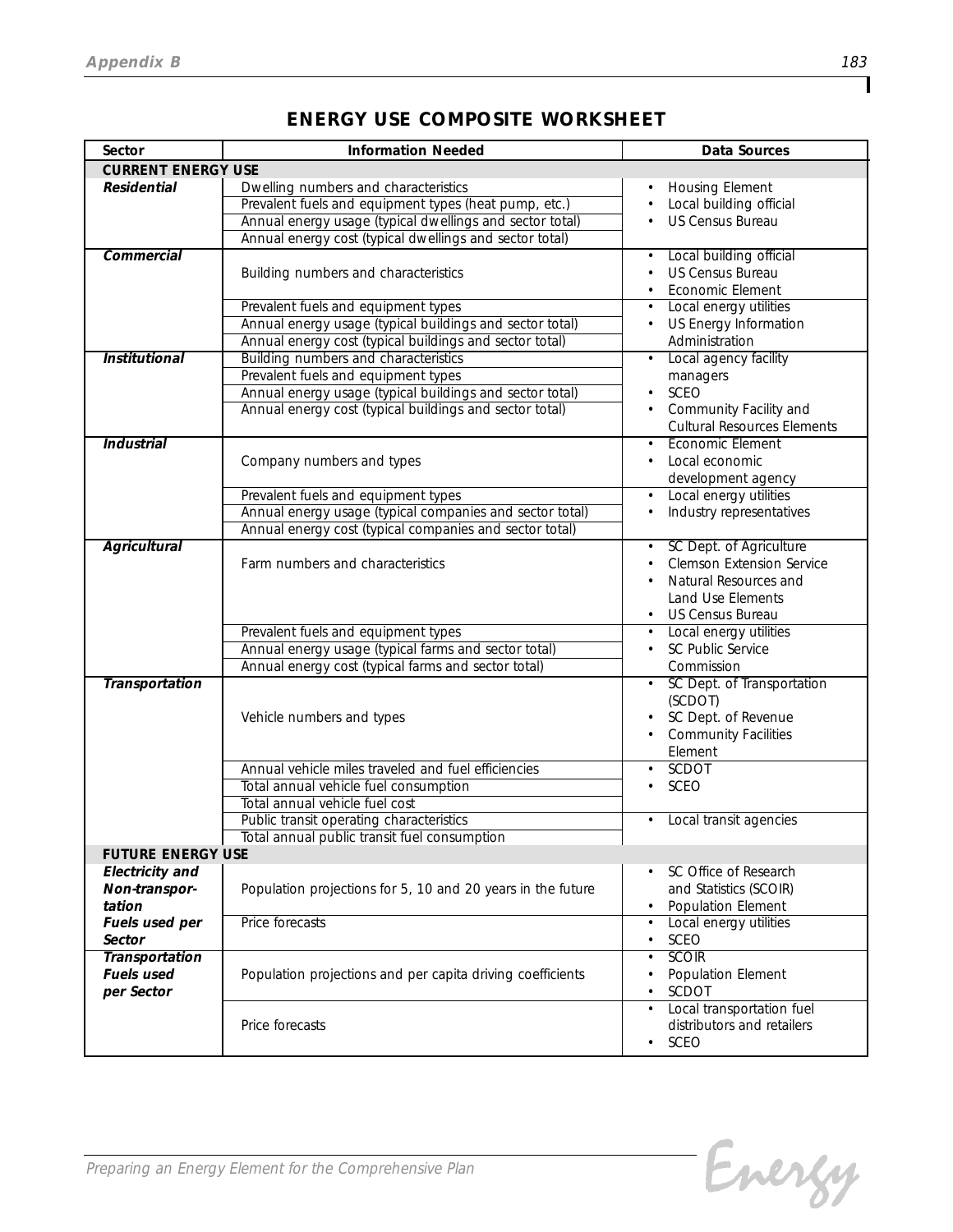## *ENERGY USE CALCULATION WORKSHEETS*

*These worksheets are designed to help planners gather energy use information and calculate totals for energy use and energy sources (fuels) used per sector. Once completed, the worksheets can provide an estimate of annual community energy consumption. This data can be used to develop a summary of community energy supply and demand. For consistency, researchers should obtain all data for the most recent year available (study year) and ensure that all data gathered coincides with the same study area (municipality, county, etc.).*

#### *Step 1. Identify local energy providers and obtain the following information from each for the residential, commercial and industrial sectors:*

- *• How much energy was distributed to each sector for the study year? Request the information in both millions of Btus (Mbtu) and the energy unit normally used by the provider. If Btu information is not available, use the conversion chart found in Table 12 of Chapter 3.*
- *• What was the total dollar amount of sales made to each sector during the study year?*

*The following form can be used to gather information from local energy providers on energy distributed to residential, commercial and industrial sectors. This information can be added and entered into the "Energy Use Sector Totals" and "Energy Use Type Totals" tables shown on the following pages to generate a profile of community energy consumption.*

## *Sample Energy Distribution Form*

|             | Amount Distributed per Sector        |             |                                                                                     |
|-------------|--------------------------------------|-------------|-------------------------------------------------------------------------------------|
| Sector      | kWh, therms,<br>gallons, cords, etc. | <b>MBtu</b> | $Cost($ \$)                                                                         |
| Residential |                                      |             |                                                                                     |
| Commercial  |                                      |             |                                                                                     |
| Industrial  |                                      |             |                                                                                     |
| Other       |                                      |             |                                                                                     |
|             |                                      |             |                                                                                     |
|             |                                      |             | Contact Person entrance and the contract person and the contract of the contract of |
|             |                                      |             | Contact Date <b>Contact Date Contact Date</b>                                       |

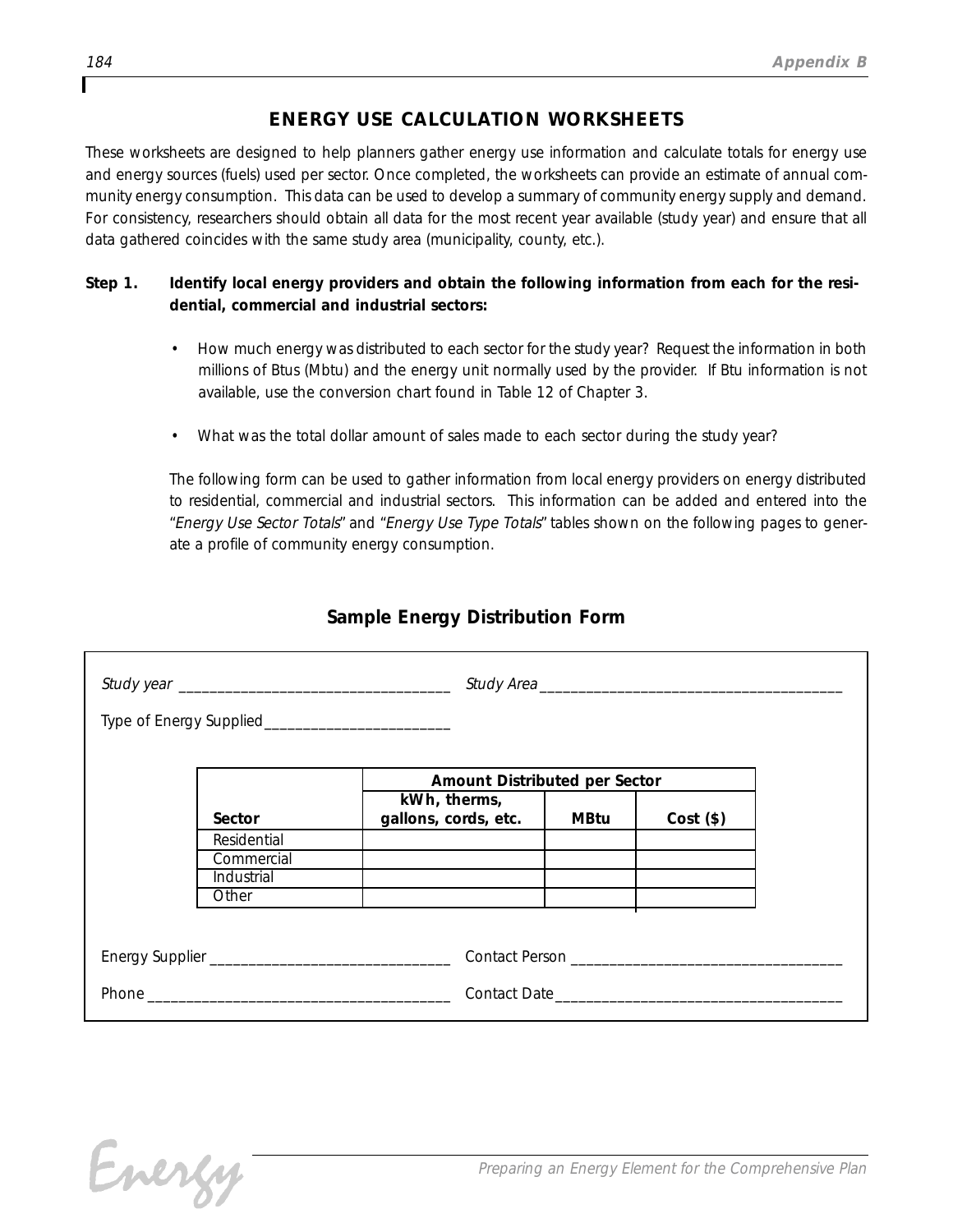## *Energy Use Sector Totals*

| <b>RESIDENTIAL</b>         |        |             |             |  |
|----------------------------|--------|-------------|-------------|--|
| <b>Energy Type</b>         | Amount | <b>MBtu</b> | $Cost($ \$) |  |
| KWh - electricity          |        |             |             |  |
| Mcf / therms - natural gas |        |             |             |  |
| Other (specify)            |        |             |             |  |
| <b>Residential Totals</b>  |        |             |             |  |

*Residential Totals*

| <b>COMMERCIAL</b>          |        |             |             |  |  |
|----------------------------|--------|-------------|-------------|--|--|
| <b>Energy Type</b>         | Amount | <b>MBtu</b> | $Cost($ \$) |  |  |
| KWh - electricity          |        |             |             |  |  |
| Mcf / therms - natural gas |        |             |             |  |  |
| Other (specify)            |        |             |             |  |  |
| <b>Commercial Totals</b>   |        |             |             |  |  |

| <b>INDUSTRIAL</b>          |        |             |             |  |
|----------------------------|--------|-------------|-------------|--|
| <b>Energy Type</b>         | Amount | <b>MBtu</b> | $Cost($ \$) |  |
| KWh - electricity          |        |             |             |  |
| Mcf / therms - natural gas |        |             |             |  |
| Other (specify)            |        |             |             |  |
| Industrial Totals          |        |             |             |  |

*Industrial Totals*

| <b>OTHER SECTOR</b>        |        |             |             |  |
|----------------------------|--------|-------------|-------------|--|
| <b>Energy Type</b>         | Amount | <b>MBtu</b> | $Cost($ \$) |  |
| KWh - electricity          |        |             |             |  |
| Mcf / therms - natural gas |        |             |             |  |
| Other (specify)            |        |             |             |  |
| Other Totals               |        |             |             |  |

*Other Totals*

| <b>OTHER SECTOR</b>        |        |             |             |  |  |
|----------------------------|--------|-------------|-------------|--|--|
| <b>Energy Type</b>         | Amount | <b>MBtu</b> | $Cost($ \$) |  |  |
| KWh - electricity          |        |             |             |  |  |
| Mcf / therms - natural gas |        |             |             |  |  |
| Other (specify)            |        |             |             |  |  |
| <b>Other Totals</b>        |        |             |             |  |  |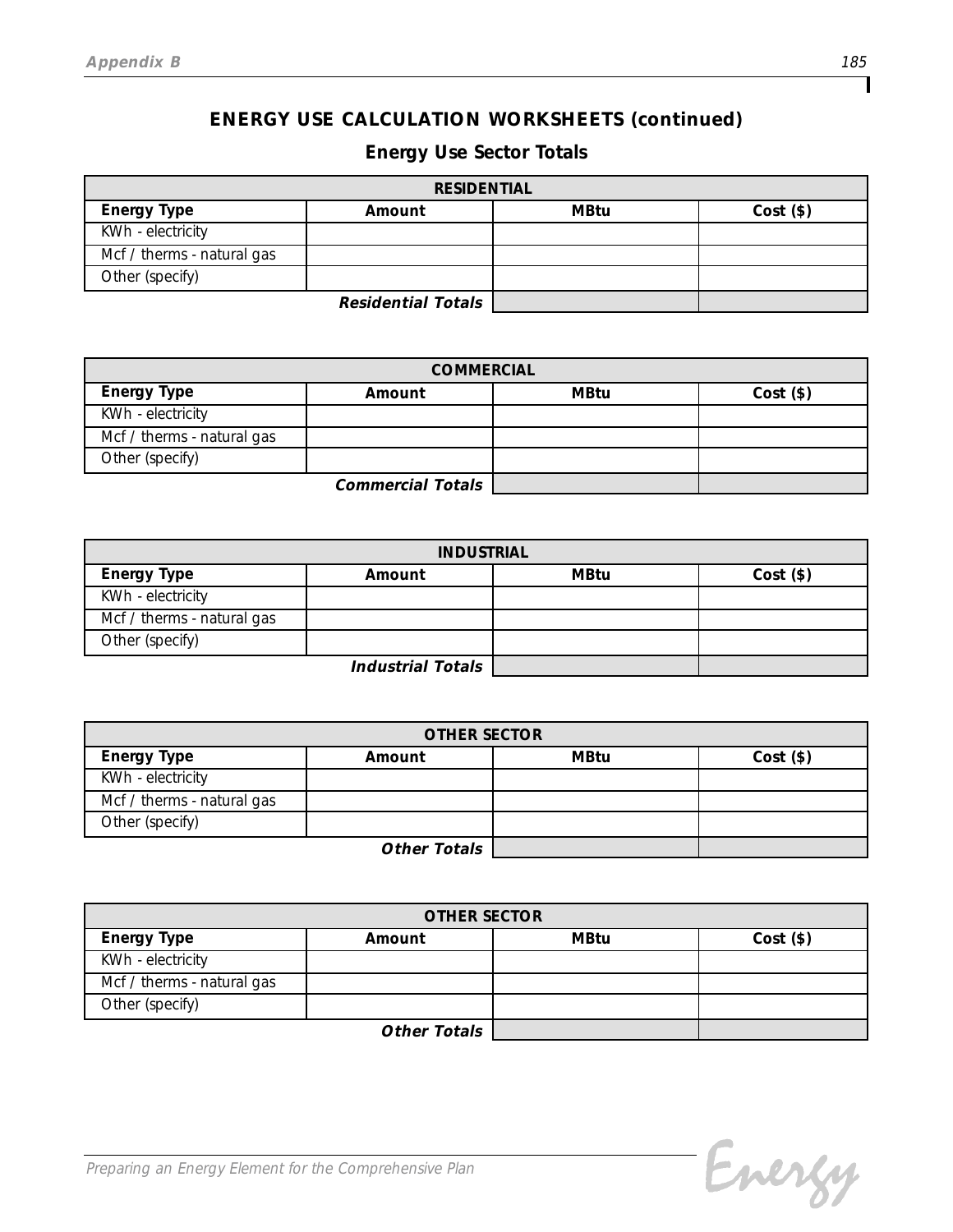# *Energy Use Type Totals*

| <b>ELECTRICITY</b> |     |            |             |                |  |
|--------------------|-----|------------|-------------|----------------|--|
| Sector             | kWh | <b>Btu</b> | $Cost($ \$) | % of total kWh |  |
| Residential        |     |            |             |                |  |
| Commercial         |     |            |             |                |  |
| Industrial         |     |            |             |                |  |
| <b>Totals</b>      |     |            |             | 100%           |  |

| <b>NATURAL GAS</b> |            |            |             |                |  |
|--------------------|------------|------------|-------------|----------------|--|
| Sector             | <b>Mcf</b> | <b>Btu</b> | $Cost($ \$) | % of total Mcf |  |
| Residential        |            |            |             |                |  |
| Commercial         |            |            |             |                |  |
| Industrial         |            |            |             |                |  |
| <b>Totals</b>      |            |            |             | 100%           |  |

| <b>OTHER ENERGY TYPE</b> |  |            |             |                  |
|--------------------------|--|------------|-------------|------------------|
| Sector                   |  | <b>Btu</b> | $Cost($ \$) | % of total other |
| Residential              |  |            |             |                  |
| Commercial               |  |            |             |                  |
| Industrial               |  |            |             |                  |
| Totals                   |  |            |             | 100%             |

| <b>OTHER ENERGY TYPE</b> |  |            |             |                  |
|--------------------------|--|------------|-------------|------------------|
| Sector                   |  | <b>Btu</b> | $Cost($ \$) | % of total other |
| Residential              |  |            |             |                  |
| Commercial               |  |            |             |                  |
| Industrial               |  |            |             |                  |
| <b>Totals</b>            |  |            |             | 100%             |

Energy

Г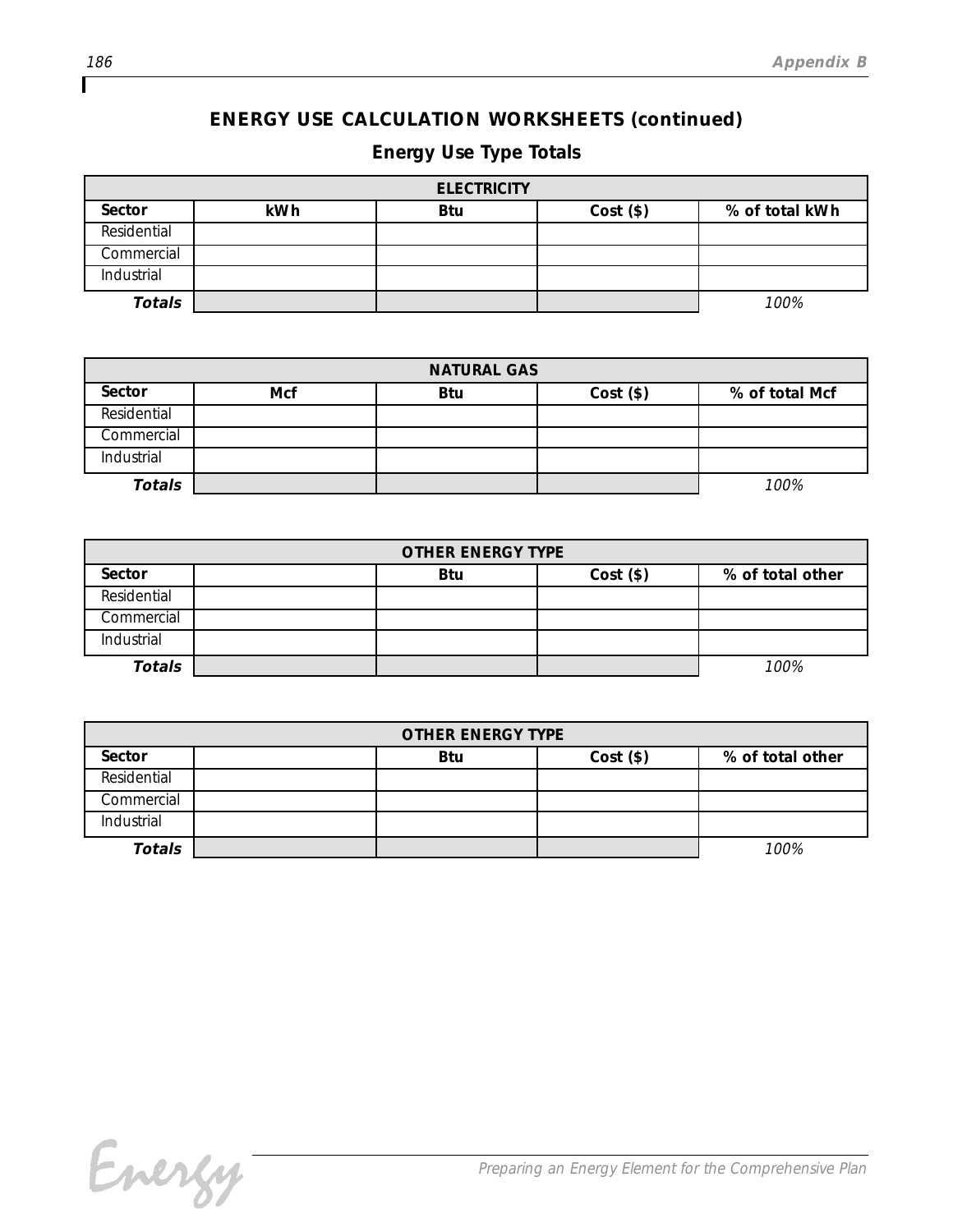#### *Step 2. Develop an estimate for transportation fuel use.*

*To develop an estimate for transportation fuel use, the following information must be gathered:*

- *• An estimate of the number of vehicles in the study area. This information is available from the Auditor for each county in the State, and from the SC Department of Transportation.*
- The average annual gallons of fuel consumed per vehicle. If more current information is not avail*able, the Rocky Mountain Institute estimated in 1992 that an average of 842 gallons of fuel per vehicle is used annually in South Carolina.*
- *• The average price of a gallon of fuel during the study year. This information may be obtained by surveying local gas stations and distributors or auto clubs such as AAA.*
- *• Transportation fuel costs for vehicle fleets. Local governments, school districts, and other organizations that operate vehicle fleets keep detailed records and may be willing to share some of this information. Ask for the number of vehicles, total gallons of fuel consumed and average cost per gallon during the study year.*
- *• Information on use of alternative fuels. Contact local governments, institutions of higher education, school districts, utilities, transit providers, local fuel suppliers, and the SCEO to find out what kinds of alternative fuels are used in the study area.*

*The "Transportation Energy Use Summary" table on the following page can be used to summarize this information.*

Energy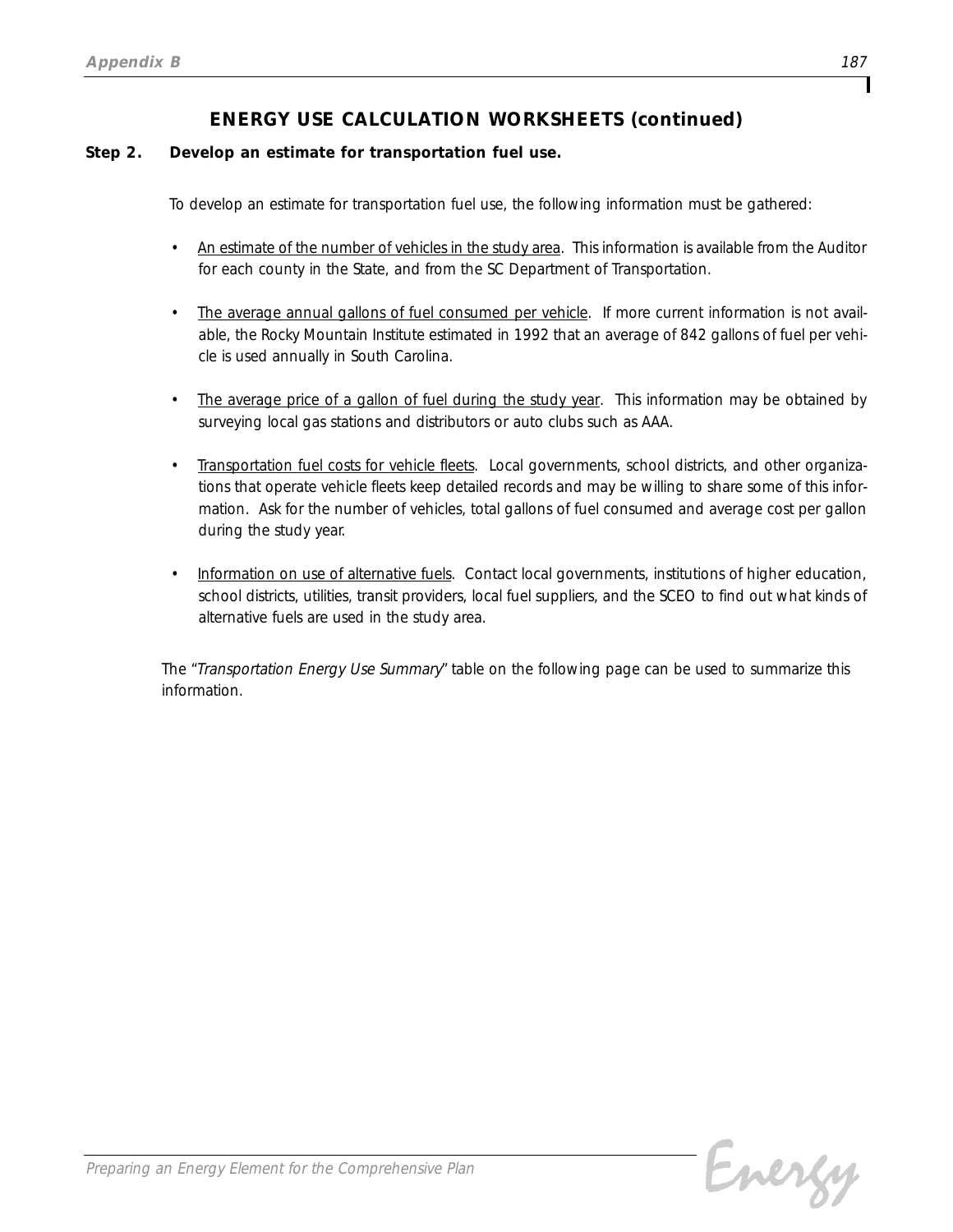*Transportation Energy Use Summary Table*

| Estimated number of<br>local vehicles             |               | $\mathsf{X}$ | Average annual<br>gallons per vehicle                                                         | $=$                 |                       | <b>Total gallons consumed</b>                |
|---------------------------------------------------|---------------|--------------|-----------------------------------------------------------------------------------------------|---------------------|-----------------------|----------------------------------------------|
| <b>Total gallons consumed</b>                     |               | X            | Average local<br>price per gallon                                                             |                     | fuel bill             | Annual transportation                        |
| <b>Total gallons consumed</b>                     |               | ÷            | 42<br>(number of gallons in 1 barrel)                                                         | $=$                 | <b>Barrels of oil</b> |                                              |
|                                                   |               |              | $x$ 125,000 Btu/gallon of gasoline =<br>Total gallons consumed (138,700 Btu/gallon of diesel) |                     |                       | <b>Transportation Btu</b>                    |
|                                                   |               |              | Sampling of Transportation Fleet Fuel Costs                                                   |                     |                       |                                              |
|                                                   | # of Vehicles |              | <b>Total Gallons</b><br>of Fuel<br>Consumed                                                   | Price per<br>Gallon |                       | Annual<br>Transportation<br><b>Fuel Bill</b> |
|                                                   |               |              |                                                                                               |                     |                       |                                              |
| <b>School Districts</b><br><b>County Vehicles</b> |               |              |                                                                                               |                     |                       |                                              |
| Fleet type                                        |               |              |                                                                                               |                     |                       |                                              |

Energy

ſ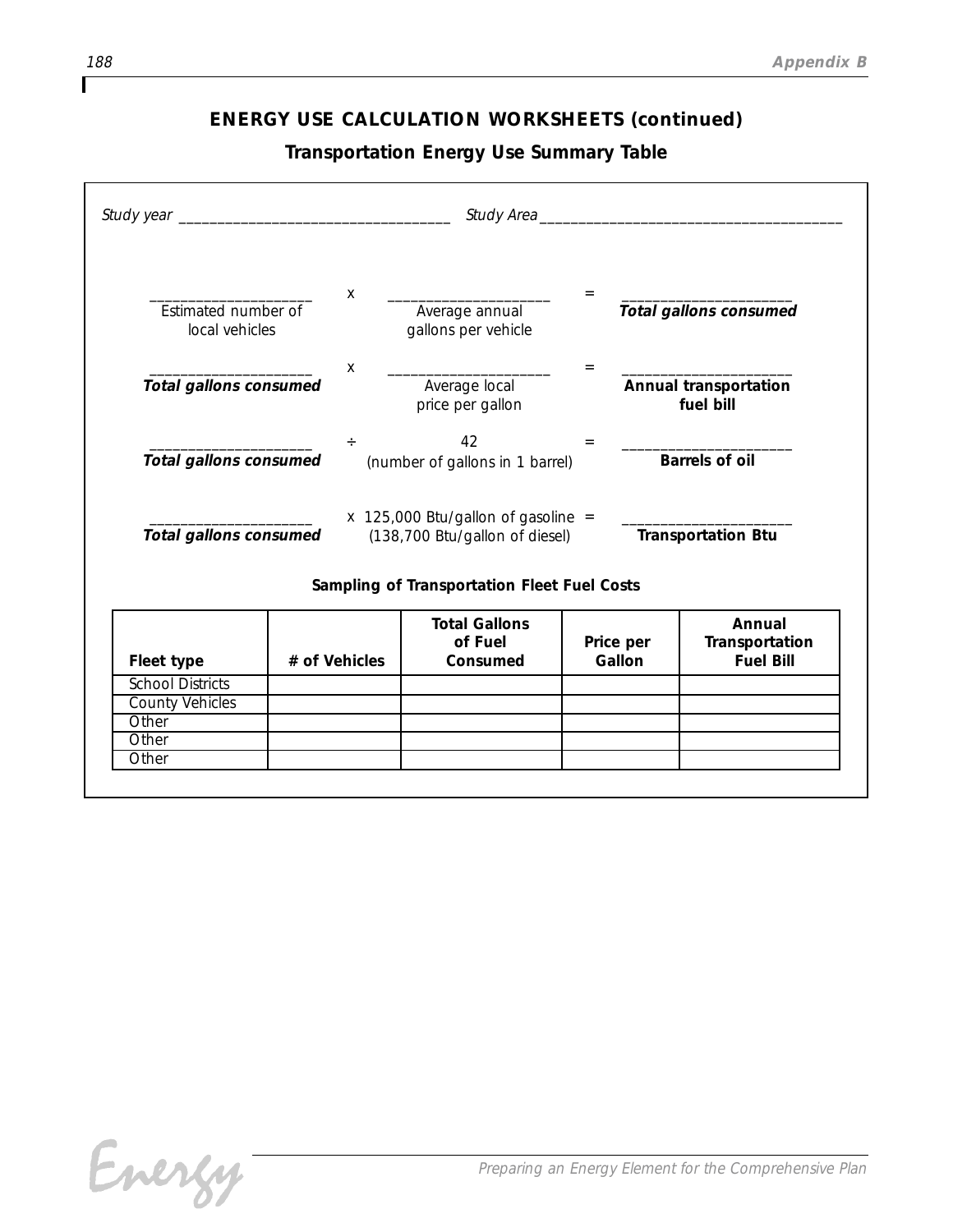#### *Step 3. Summarize total energy use within each energy sector.*

*Using the information collected in Steps 1 and 2, calculate the total energy use. The following table will enable you to calculate total community energy use and determine the percentage of total energy use for each energy sector.*

### *Total Community Energy Use*

| <b>Energy Sector</b>     | $Cost($ \$) | % of Total Cost  | <b>Btu</b> | % of Total Btu |
|--------------------------|-------------|------------------|------------|----------------|
| Residential              |             |                  |            |                |
| Commercial               |             |                  |            |                |
| <b>Industrial</b>        |             |                  |            |                |
| Transportation           |             |                  |            |                |
| Other                    |             |                  |            |                |
| <b>Total Energy Cost</b> |             | <b>Total Btu</b> |            |                |

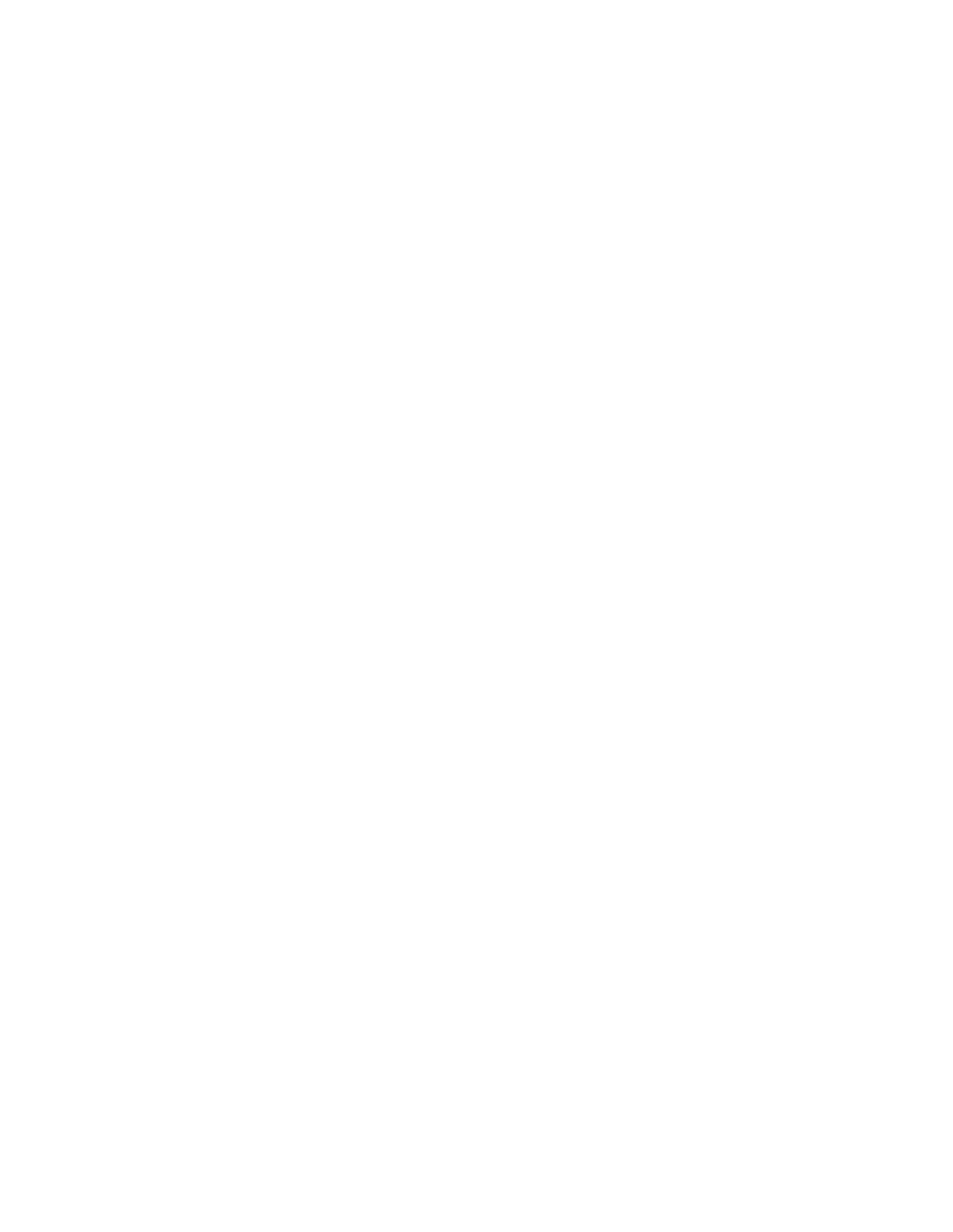## *OPPORTUNITIES FOR ENERGY CONSERVATION AND EFFICIENCY WORKSHEET*

| <b>End Use</b>       | <b>Efficiency Opportunities</b>                      | Data and Assistance Sources         |
|----------------------|------------------------------------------------------|-------------------------------------|
| <b>Buildings -</b>   | Percent of buildings pre-dating SC Energy Code       | <b>Housing Element</b><br>$\bullet$ |
| Residential,         | building standards                                   | Local building official             |
| Commercial           | Percent of older buildings audited for efficiency    | Local energy utilities              |
| and                  | improvements                                         | Local building official             |
| <b>Institutional</b> | Number of older buildings retrofitted with high      | Facility managers                   |
|                      | efficiency lights or space conditioning systems      |                                     |
|                      | Use of home energy rating system during sales        | Local building official             |
|                      | of older residences                                  | Facility managers                   |
|                      | Enforcement level of SC energy code standards        | Realtors                            |
|                      | Percent of new construction exceeding SC             |                                     |
|                      | Energy Code standards                                |                                     |
|                      | Percent of existing housing (including manu-         | <b>Housing Element</b>              |
|                      | factured homes) not subject to SC Energy Code        | Local building official             |
|                      | Percent of manufactured homes with SC                | <b>SCEO</b>                         |
|                      | Manufactured Housing Energy Efficiency Labels        |                                     |
|                      | Participation levels in utility efficiency incentive | Local energy utilities              |
|                      | and energy education programs                        | <b>SCEO</b><br>٠                    |
|                      |                                                      | Local vocational schools            |
|                      |                                                      | and technical colleges              |
|                      | Availability of technical training in energy         | <b>SCEO</b>                         |
|                      | efficiency techniques and technologies               | Building Officials Association of   |
|                      |                                                      | South Carolina                      |
|                      |                                                      | <b>Clemson Extension Service</b>    |
| <b>Industry</b>      | Thermal and/or mechanical processes suitable         | Local industries                    |
|                      | for updating                                         | <b>SCEO</b>                         |
|                      | Waste products not currently being recycled          | Local utilities                     |
|                      | Waste heat suitable for co-generating electricity    | SC Dept. of Health and              |
|                      | and process heat                                     | Environmental Control (SCDHEC)      |
|                      | Participation levels in utility efficiency incentive | Local energy utilities              |
|                      | programs                                             | SCEO                                |
| <b>Agriculture</b>   |                                                      | US Census Bureau                    |
|                      | Fuel requirements for mechanized farming             | US Department of Agriculture        |
|                      |                                                      | SC Department of Agriculture        |
|                      | Number of irrigation pumps retrofitted with          | Local energy utilities              |
|                      | high efficiency motors                               |                                     |
|                      | Local participation levels in energy conservation/   | Local energy utilities              |
|                      | efficiency programs                                  | <b>Clemson Extension Service</b>    |
| Land Use and         |                                                      | Local vehicle dealers               |
| Transportation       | Average local vehicle fuel efficiency levels         | SCDOT                               |
|                      |                                                      | Local vehicle dealers               |
|                      | Purchases of new high fuel efficiency vehicles       | SCDOT                               |
|                      | Vehicle miles traveled annually                      | Local Metropolitan Transportation   |
|                      |                                                      | Organization (MPO)                  |

Energy

٦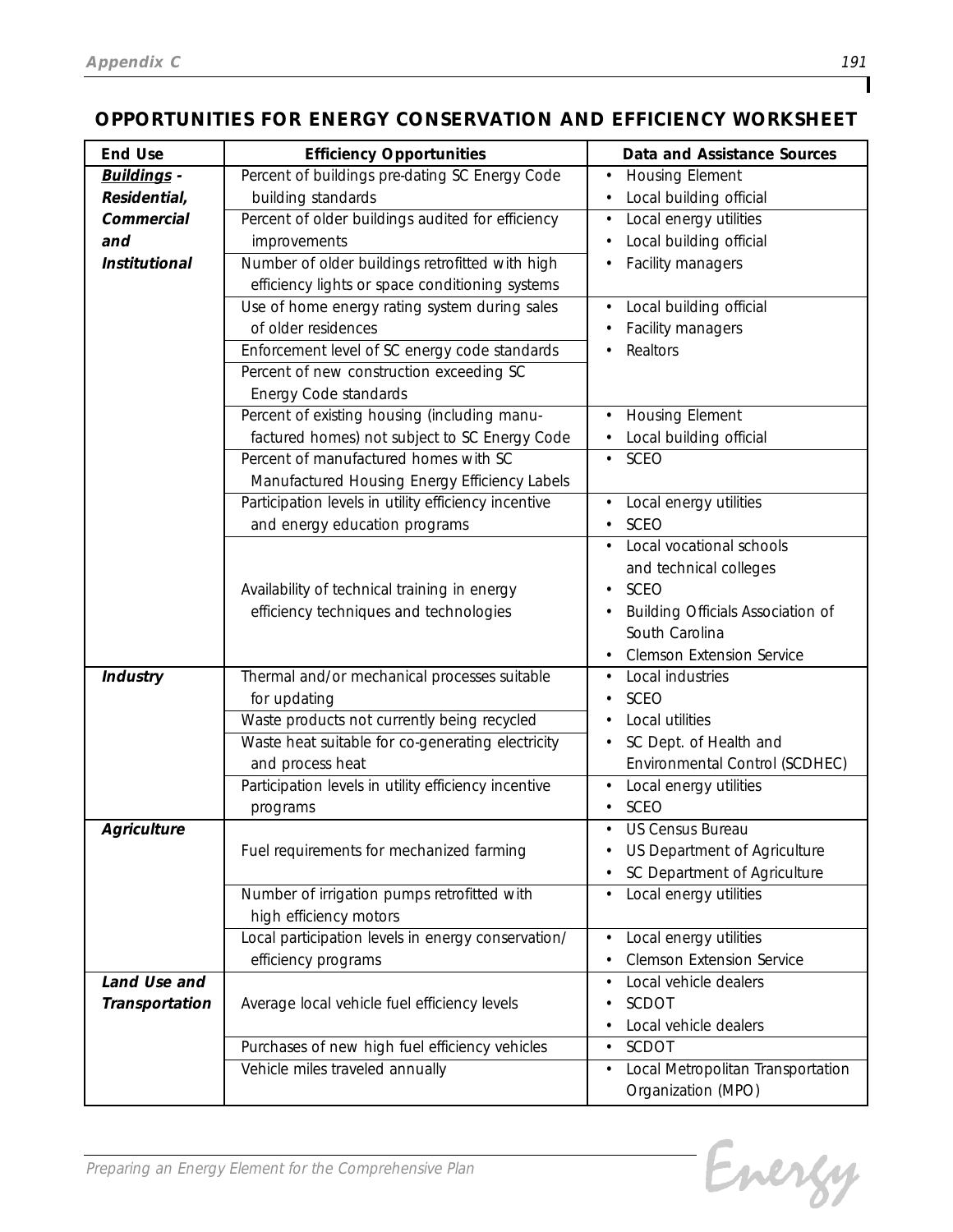## *OPPORTUNITIES FOR ENERGY CONSERVATION AND EFFICIENCY WORKSHEET (continued)*

| <b>End Use</b> | <b>Efficiency Opportunities</b>                 | Data and Assistance Sources         |
|----------------|-------------------------------------------------|-------------------------------------|
| Land Use and   | Average local commute distances and times       | SCDOT                               |
| Transportation | Amount of productive time lost in local         | Local MPO                           |
| (Continued)    | traffic congestion                              | <b>US Census</b>                    |
|                | Availability and use of vehicle occupancy       | <b>Community Facilities Element</b> |
|                | measures such as ridesharing                    |                                     |
|                | Availability and use of vehicular alternatives  |                                     |
|                | such as mass transit and telecommuting          |                                     |
|                | Availability and use of bicycle lanes and       |                                     |
|                | related facilities                              |                                     |
|                | Use of parking measures to influence vehicle    | Local MPO                           |
|                | usage                                           | Planning Staff                      |
|                | Presence of land use plans encouraging          | <b>Housing Element</b>              |
|                | high-density, mixed uses                        | Land Use Element                    |
|                | Land use plans designating housing and          | <b>Community Facilities Element</b> |
|                | employment areas near transit facilities        | Economic Element                    |
|                | Amount of new development incorporating         | Planning Staff                      |
|                | transit access features                         | <b>Council of Governments</b>       |
| <b>Public</b>  | Participation levels in water conservation      | SC Dept. of Natural Resources       |
| Infrastructure | programs                                        | (SCDNR)                             |
|                |                                                 | Local water providers               |
|                | Number of water supply systems audited and      | Local water providers               |
|                | retrofitted with efficiency pumps and controls  | Local energy utilities              |
|                |                                                 | <b>SCDHEC</b>                       |
|                | Number of wastewater treatment systems          | Local wastewater treatment          |
|                | audited and retrofitted with high efficiency    | providers                           |
|                | pumps, treatment processes and controls         | Local energy utilities              |
|                |                                                 | <b>SCDNR</b>                        |
|                | Level of training of plant operators on energy- | Local water and wastewater          |
|                | efficient operation and water conservation      | treatment providers                 |
|                |                                                 | SCDHEC                              |
|                | Number of streetlights retrofitted with high    | Local public works department       |
|                | efficiency lamps                                | Local energy utilities              |

Г

Energy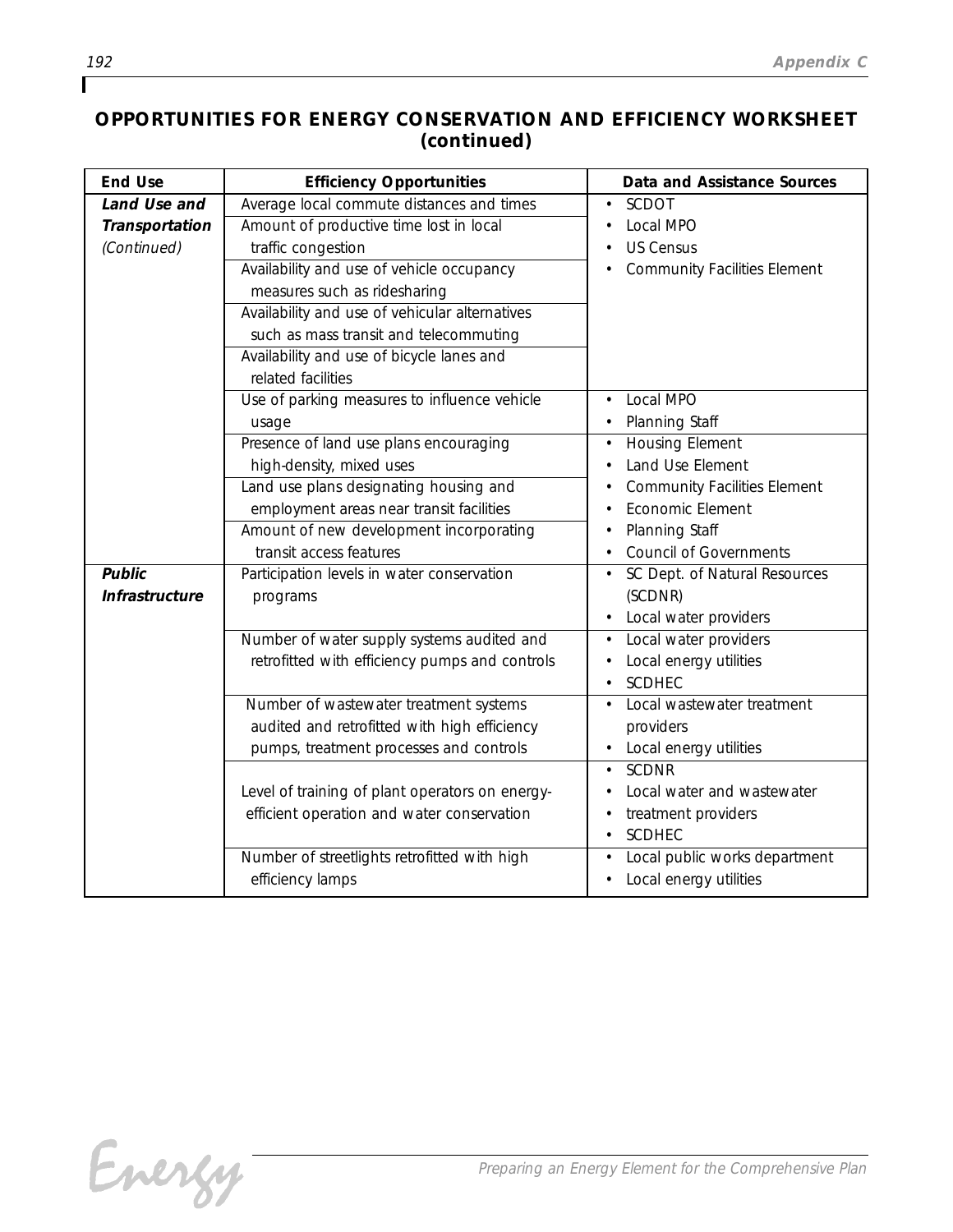| Resource       | <b>Resource Characteristics</b>                                                                                                                                                               | Data and Sources                                                                                                                                                                                                                                                                               |
|----------------|-----------------------------------------------------------------------------------------------------------------------------------------------------------------------------------------------|------------------------------------------------------------------------------------------------------------------------------------------------------------------------------------------------------------------------------------------------------------------------------------------------|
| Solar          | Local levels of solar radiation<br>Direct thermal application technologies<br>and environmental issues<br>Electric generation technologies and<br>environmental issues                        | Local solar designers, equipment<br>vendors and installers<br><b>SCEO</b><br><b>SCDHEC</b><br>Local utility providers                                                                                                                                                                          |
| <b>Biomass</b> | Location, quantity and quality of biomass<br>supplies: wood, agricultural wastes, and<br>municipal/county solid wastes<br>Direct thermal application technologies and<br>environmental issues | <b>SCDNR</b><br>Local waste management<br>agencies<br>SC Dept. of Agriculture<br><b>Clemson Extension Service</b><br><b>US Forest Service</b><br>Local industries<br>Local designers, equipment<br>vendors and installers<br><b>US Environmental Protection</b><br>Agency (EPA)<br><b>SCEO</b> |
|                | Electric generation technologies and<br>environmental issues                                                                                                                                  | Local electric utilities<br>EPA<br>SCEO                                                                                                                                                                                                                                                        |
| Geothermal     | Location and quality of resource types:<br>low-temperature groundwater, moderate-<br>temperature groundwater, etc.                                                                            | US Geological Survey<br>US Dept. of Energy<br><b>SCDNR</b>                                                                                                                                                                                                                                     |
|                | Direct thermal application technologies<br>and environmental issues                                                                                                                           | <b>SCEO</b><br>Equipment vendors and installers<br>Local utilities                                                                                                                                                                                                                             |

## *RENEWABLE RESOURCES WORKSHEET*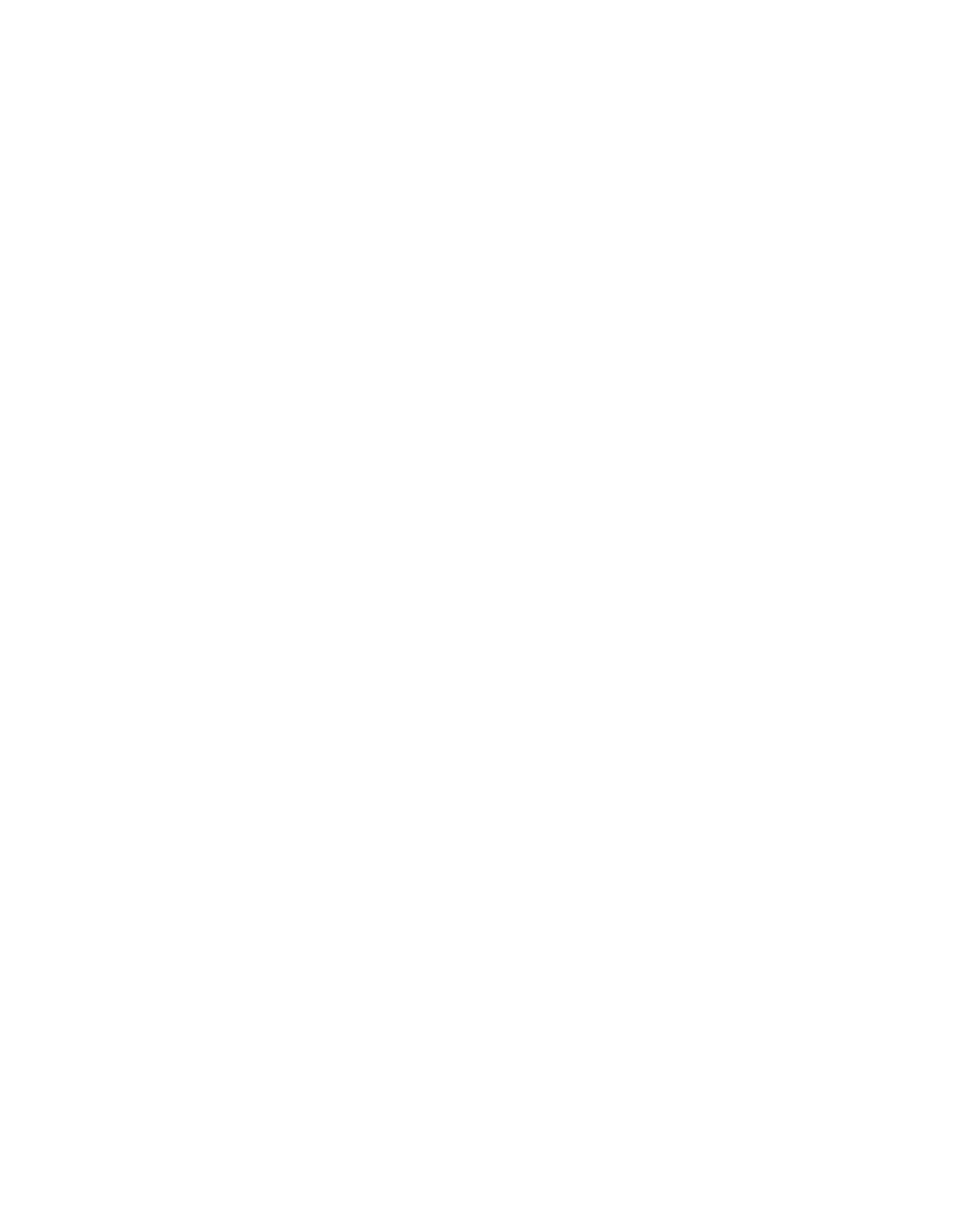### *ENERGY SUMMARY WORKSHEET*

*These worksheets summarize the energy information gathered in previous worksheets. To complete the worksheets, researchers must first obtain the total population of the study area for the appropriate study year. Population data can be obtained from the population element of the local comprehensive plan or from the SC Office of Research and Statistics. If a population total is not available for the study year, it may be necessary to develop an estimate based upon the most recent information. Using the information in this table, it is possible to calculate per capita energy use in terms of millions of Btu and in dollars.* 

#### *ENERGY USED BY SECTOR AND ENERGY TYPE*

*Use the information gathered in the "Energy Use Calculation Worksheets" in Appendix B to complete this worksheet.*

| Energy Used by Sector and Energy Type in Millions of Btu   |             |                       |           |       |                        |                      |
|------------------------------------------------------------|-------------|-----------------------|-----------|-------|------------------------|----------------------|
| Sector                                                     | Electricity | <b>Natural</b><br>Gas | Petroleum | Other | Sector<br>Total        | Sector %<br>of Total |
| Residential                                                |             |                       |           |       |                        |                      |
| Commercial                                                 |             |                       |           |       |                        |                      |
| Industrial                                                 |             |                       |           |       |                        |                      |
| Transportation                                             |             |                       |           |       |                        |                      |
| Energy Type Total                                          |             |                       |           |       |                        |                      |
| Energy Type % of Total                                     |             |                       |           |       |                        |                      |
|                                                            |             |                       |           |       |                        |                      |
| Total Energy Use by All Sectors in MBtu:                   |             |                       |           |       |                        |                      |
| Energy Used by Sector and Energy Type in Dollars<br>Sector | Electricity | <b>Natural</b><br>Gas | Petroleum | Other | Sector<br><b>Total</b> | of Total             |
| Residential                                                |             |                       |           |       |                        |                      |
| Commercial                                                 |             |                       |           |       |                        |                      |
| Industrial                                                 |             |                       |           |       |                        |                      |
| Transportation                                             |             |                       |           |       |                        |                      |
| Energy Type Total                                          |             |                       |           |       |                        |                      |
| Energy Type % of Total                                     |             |                       |           |       |                        | Sector %             |

Energy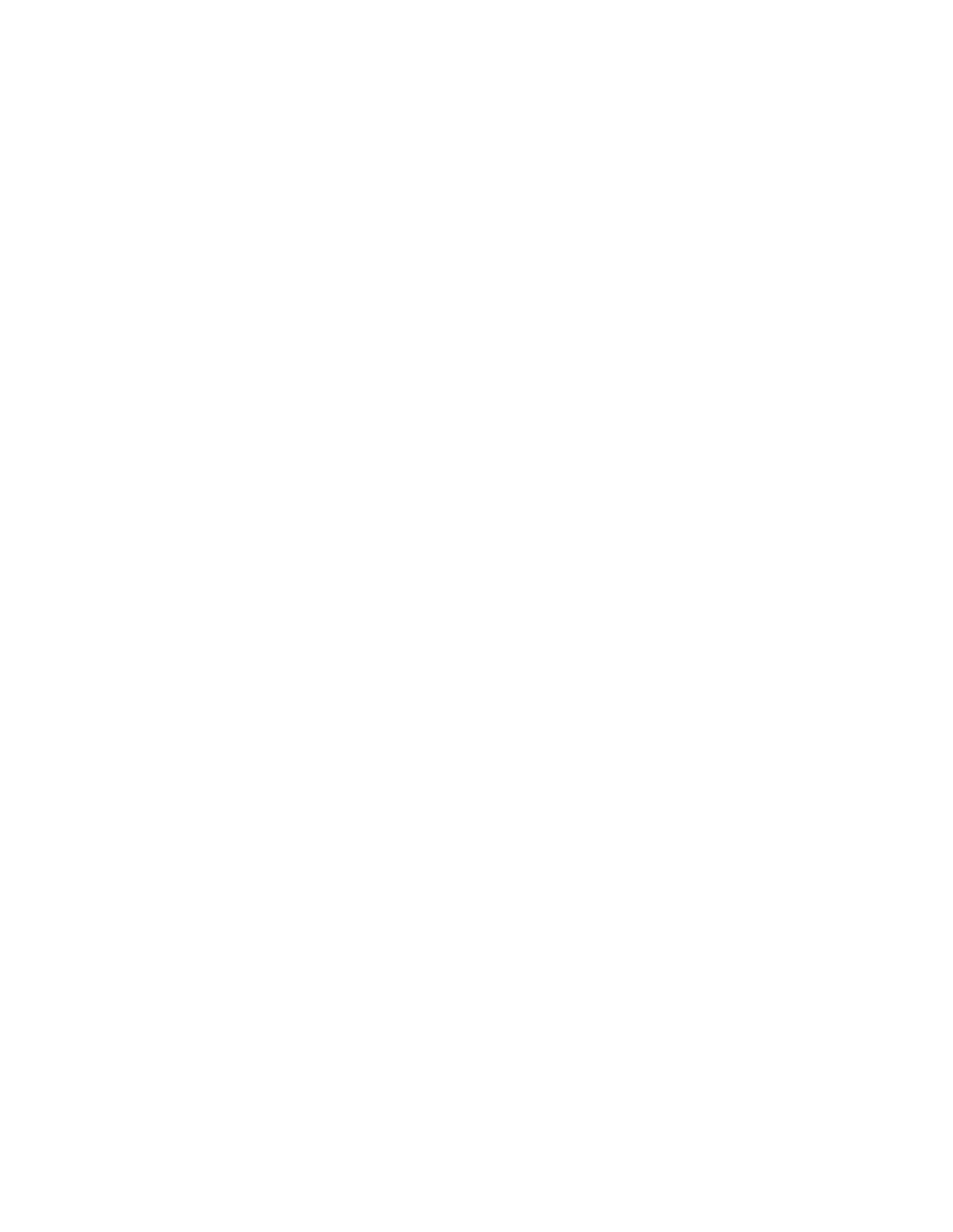# *BIBLIOGRAPHY*

## *Books, Reports, and Periodicals*

*American Forests. "Regional Ecosystem Analysis – Atlanta Georgia." American Forests (www.americanforests.org/garden/trees\_cities\_sprawl/urban\_analysis/ /atlanta.htm), 2000.* 

*American Forests. "CITYgreen – GIS Technology for Green Communities." American Forests (www.americanforests.org/ufc/cgreen/cgad.html), 2000.*

*American Planning Association. "Urban Trees, Air Quality, and Energy Conservation." Environment & Development. American Planning Association, March 1992.*

*American Planning Association. Growing Smart Legislative Guidebook: Model Statutes for Planning and the Management of Change, Phases I and II Interim Edition. American Planning Association, 1998.*

*American Society of Civil Engineers, Urban Planning and Development Division. Urban Planning Guide, Revised Edition. American Society of Civil Engineers, 1986.*

*Barry, Ellen. "The Mall Doctor." The Metropolis Magazine, May 1999.*

*Bauen, Rebecca, Bryan Baker and Kirk Johnson. Sustainable Community Checklist. Northwest Policy Center, University of Washington, 1996.*

*Berke, Philip R. and Maria Manta Conroy. "Are We Planning for Sustainable Development?" APA Journal. Winter 2000.*

*Brill, David. "Turning Brownfields Green." InSites. Waste Management Research and Education Institute of the University of Tennessee (http://eerc.ra.utk.edu/insites/ins4-2.htm#green), Summer 1996.*

*Buzzelli, David. "Building for the Twenty-First Century: Industry's Role in the New Culture." Center of Excellence for Sustainable Development, US Department of Energy (www.sustainable.doe.gov/articles), 2000.*

*California Air Resources Board, Office of Air Quality and Transportation Planning. The Land Use – Air Quality Linkage. California Environmental Protection Agency, Air Resources Board, 1997.*

*California Energy Commission. Energy Aware Planning Guide. California Energy Commission, January 1993.*

*California Energy Commission, Oregon Department of Energy, and* Washington State Energy Office. The Energy Yardstick: Using PLACE<sup>3</sup>S to *Create More Sustainable Communities. Center of Excellence for Sustainable Development, Office of Energy Efficiency and Renewable Energy, and U.S. Department of Energy, August 1996.*

Energy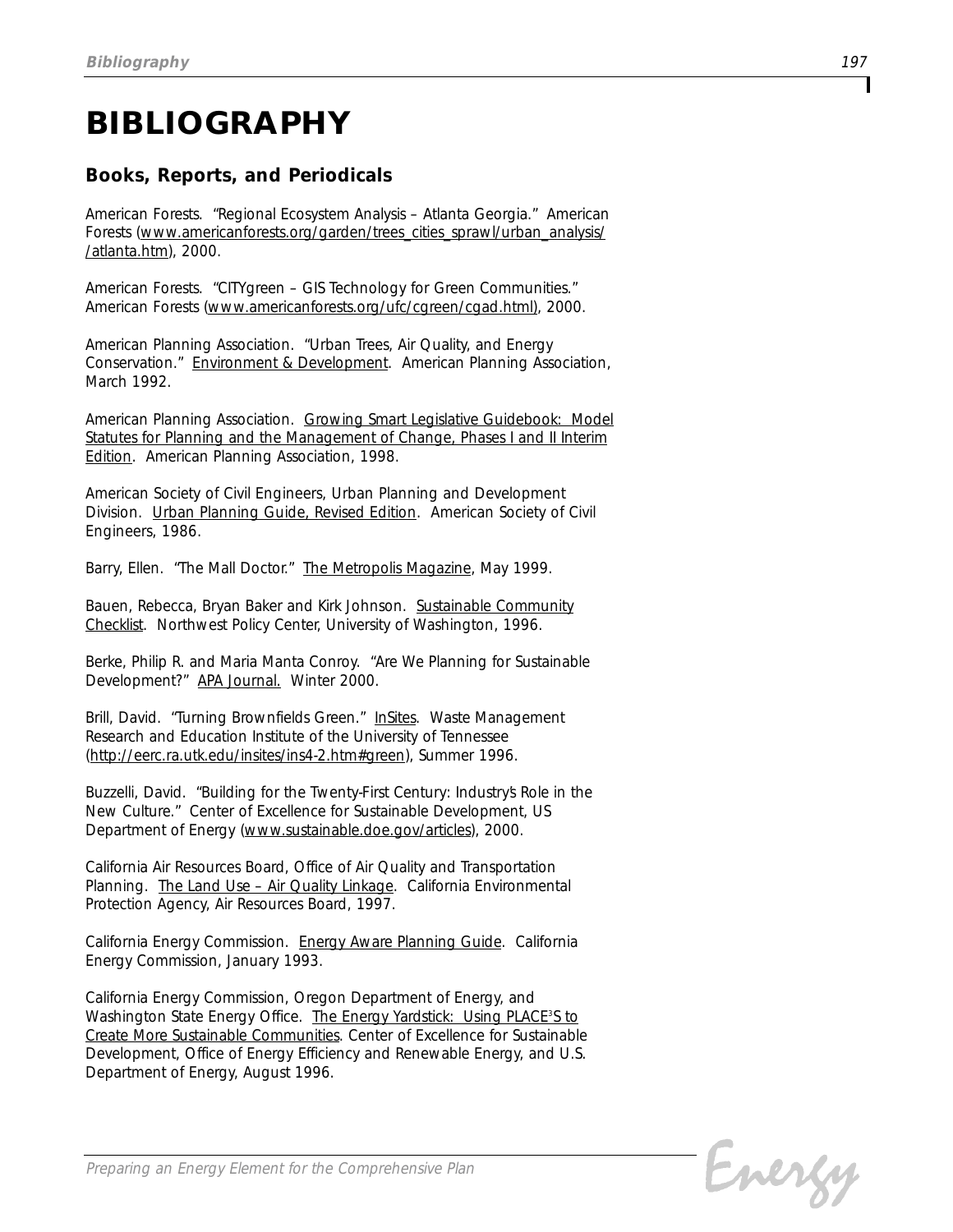*City of Charleston Brownfield Assessment Demonstration Pilot Project. "City of Charleston, Brownfield Assessment Demonstration Pilot Project Summary – Former Charleston Oil Site." City of Charleston, S.C., July 2000.*

*City of San Jose Environmental Services Department. The Sustainable City Phase II Project. California Energy Commission, March 1994.*

*Cullingworth, J. Barry. Energy, Land and Public Policy: Energy Policy Studies, Vol. 5. Transaction Publishers, 1990.*

*Daniels, Dr. Tom. "What to Do About Rural Sprawl?" Small Town & Rural Planning Division, American Planning Association, January 2000.*

*Davidson, Michael and Fay Dolnick. A Glossary of Zoning, Development and* Planning Terms - PAS Report 491/492. American Planning Association, 1999.

*Desdner, Allen J. and Frank Sudol. "How a Municipality can Achieve Sustainable Development." New Jersey Municipalities, November 1992.*

*Easley, V. Gail. Staying Inside the Lines: Urban Growth Boundaries – PAS Report 440. American Planning Association, 1992.*

*English, Mary R., Jean H. Perez and Melissa J. Manderschied. Smart Growth for Tennessee Towns and Counties: A Process Guide. Waste Management Research and Education Institute, 1999.*

*Erley, Duncan and David Mosena. Energy-Conserving Development Regulations: Current Practice – PAS Report 352. American Planning Association, 1980.*

*Erley, Duncan, David Mosena, and Efraim Gil. Energy-Efficient Land Use – PAS Report 341. American Planning Association, 1979.*

*Estes, Maurice G. Jr. "Urban Heat Island Mitigation Strategies." PAS Memo. American Planning Association, May 2000.* 

*Florida Chapter of the American Planning Association. "Sustainable Living in Florida." Florida Department of Community Affairs, 1997.*

*Greenville County Planning Commission. "Designing Our Destiny – Community Survey." Greenville County, South Carolina, 1999.*

*Homsy, George. "Weather Report." Planning. American Planning Association, May 2000.*

*Hubbard, Alice and Clay Fong. Community Energy Workbook – A Guide to Building a Sustainable Economy. Rocky Mountain Institute, 1995.*

*Institute of Public Affairs. "Growth in South Carolina: A Public Perspective." University of South Carolina, 2000.*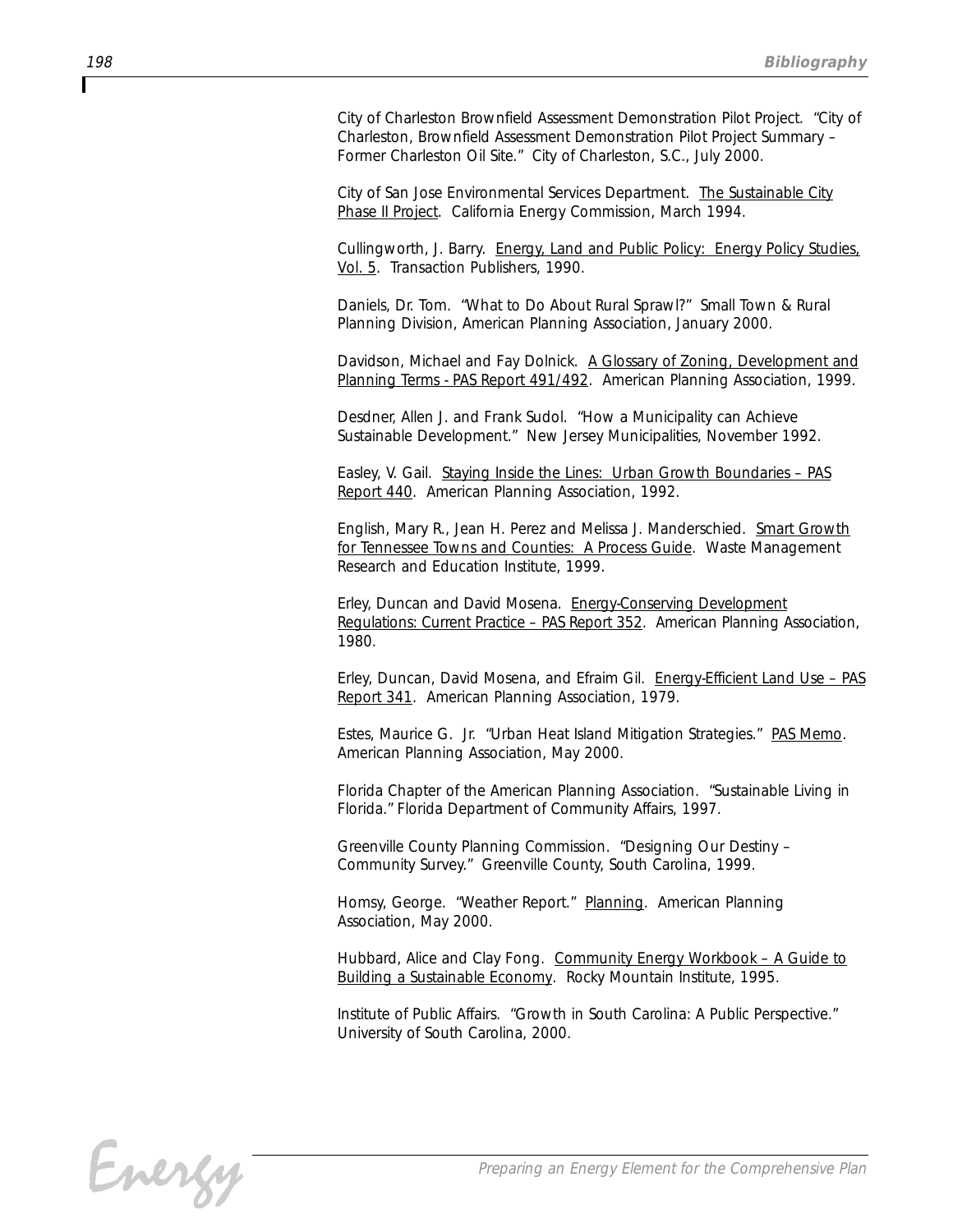*International City/County Management Association. "Smart Growth for Local Governments." IQ Service Report, Volume 31, Number 4. International City/County Management Association, April 1999.*

*International City/County Management Association with Geoff Anderson. Why Smart Growth: A Primer. International City/County Management Association, 1998.*

*Katz, Peter. The New Urbanism: Toward an Architecture of Community. McGraw-Hill, Inc., 1994.*

*Kinsley, Michael J. Economic Renewal Guide: A Collaborative Process for Sustainable Development. Rocky Mountain Institute, 1997.*

*Kinsley, Michael J. "RMI's Economic Renewal Program: An Introduction." Rocky Mountain Institute, 1997.*

*Kinsley, Michael J. and L. Hunter Lovins. "Paying for Growth, Prospering from Development." Rocky Mountain Institute, 1997.*

*Kouri, Christopher. "Wait for the Bus: How Lowcountry School Site Selection and Design Deter Walking to School and Contribute to Urban Sprawl." South Carolina Coastal Conservation League, 1999.*

*Krizek, Kevin J. and Joe Power. "A Planner's Guide to Sustainable Development – PAS Report 467." American Planning Association, December 1996.*

*Lane Council of Governments. Integration of Transportation and Land-Use Efficiency With Growth Management. Lane Council of Governments (Oregon), January 1996.*

*Maryland Office of Planning. Managing Maryland's Growth – Models and Guidelines, Flexible and Innovative Zoning Series: Transferable Development Rights. Maryland Office of Planning, 1995.*

*Miller, Peter and John Moffet. "The Price of Mobility: Uncovering the Hidden Costs of Transportation." Natural Resources Defense Council/Resource Futures International, 1992.*

*Moore, James A. and Julie M. Johnson. "Florida Center for Community Design and Research, State Transportation Initiative, Transportation, Land Use* and Sustainability." Florida Center for Community Design and Research, 1996.

*Moore, Terry and Paul Thorsnes. The Transportation/Land Use Connection – PAS Report 448/449. American Planning Association, 1994.*

*Morris, Marya. Creating Transit-Oriented Land–Use Regulations – PAS Report 468. American Planning Association, 1996.*

*Moskowitz, Harvey S. and Carl G. Lindbloom. The New Illustrated Book of Development Definitions. Rutgers, the State University of New Jersey, 1993.*

Energy

*Preparing an Energy Element for the Comprehensive Plan*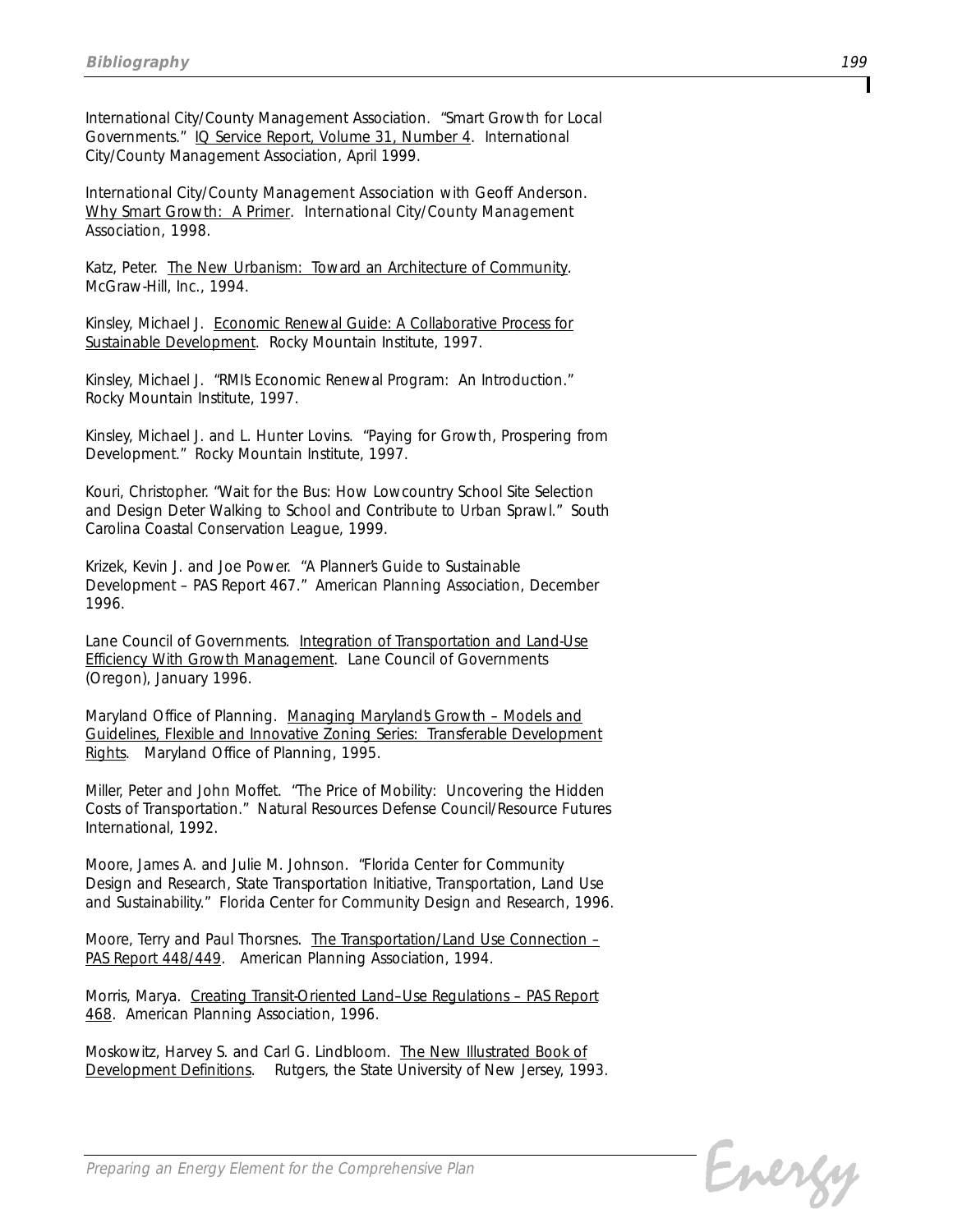*Municipal Association of South Carolina (MASC) and the South Carolina Association of Counties (SCAC). Comprehensive Planning Guide for Local Governments. MASC and SCAC, 1994.* 

*National Arbor Day Foundation. "How Trees Can Save Energy." Tree City USA Bulletin - Number 21. National Arbor Day Foundation, 1998.*

*National Association of Counties, Sustainability Leadership Team. Profiles on Sustainability: County Leaders Building Sustainable Communities. National Association of Counties, 1999.*

*National Association of Home Builders. NAHB's Smart Growth Report. National Association of Home Builders, 1999.*

*National Renewable Energy Laboratory. Cities and Counties Resource Guide: Meeting Today's Energy Needs Without Sacrificing Tomorrow's Resources. US Department of Energy, 1994.*

*National Renewable Energy Laboratory. Dollars from Sense: Economic Benefits of Renewable Energy. US Department of Energy, September 1997.*

*National Renewable Energy Laboratory. "Sustainability Protects Resources for Future Generations." US Department of Energy, 1995.*

*Nelson, Arthur C. "Development Impact Fees: The Next Generation." The Urban Lawyer. Summer, 1994.*

*New Urban News. "Celebration Residents Drive Less, Report Quality of Life Benefits." New Urban News. New Urban Publishers, Inc., May-June 2000.*

*New Urban News. "Cornelius Plan: A Complete Package." New Urban News. New Urban Publishers, Inc., May-June 2000.*

*New Urban News. "Five Projects, Two Developers, and What Makes Them Work." New Urban News. New Urban Publishers, Inc., May-June 2000.*

*Nicholas, James C., Arthur C. Nelson and Julian Conrad Juergensmeyer. A Practitioner's Guide to Development Impact Fees. American Planning Association Planners Press, 1991.*

*North Carolina Rural Development Center. Rural Strategies that Work. North Carolina Rural Development Center, 1997.*

*Oregon Departments of Transportation and Land Conservation and Development. Infill and Redevelopment Code Handbook. Oregon Transportation and Growth Management Program, 1999.* 

*Oregon Department of Transportation. Smart Development Code Handbook. Oregon Transportation and Growth Management Program, 1998.*

*Oregon Transportation and Growth Management Program. The Principals of Smart Growth – PAS Report 479. American Planning Association, 1998.*

Energy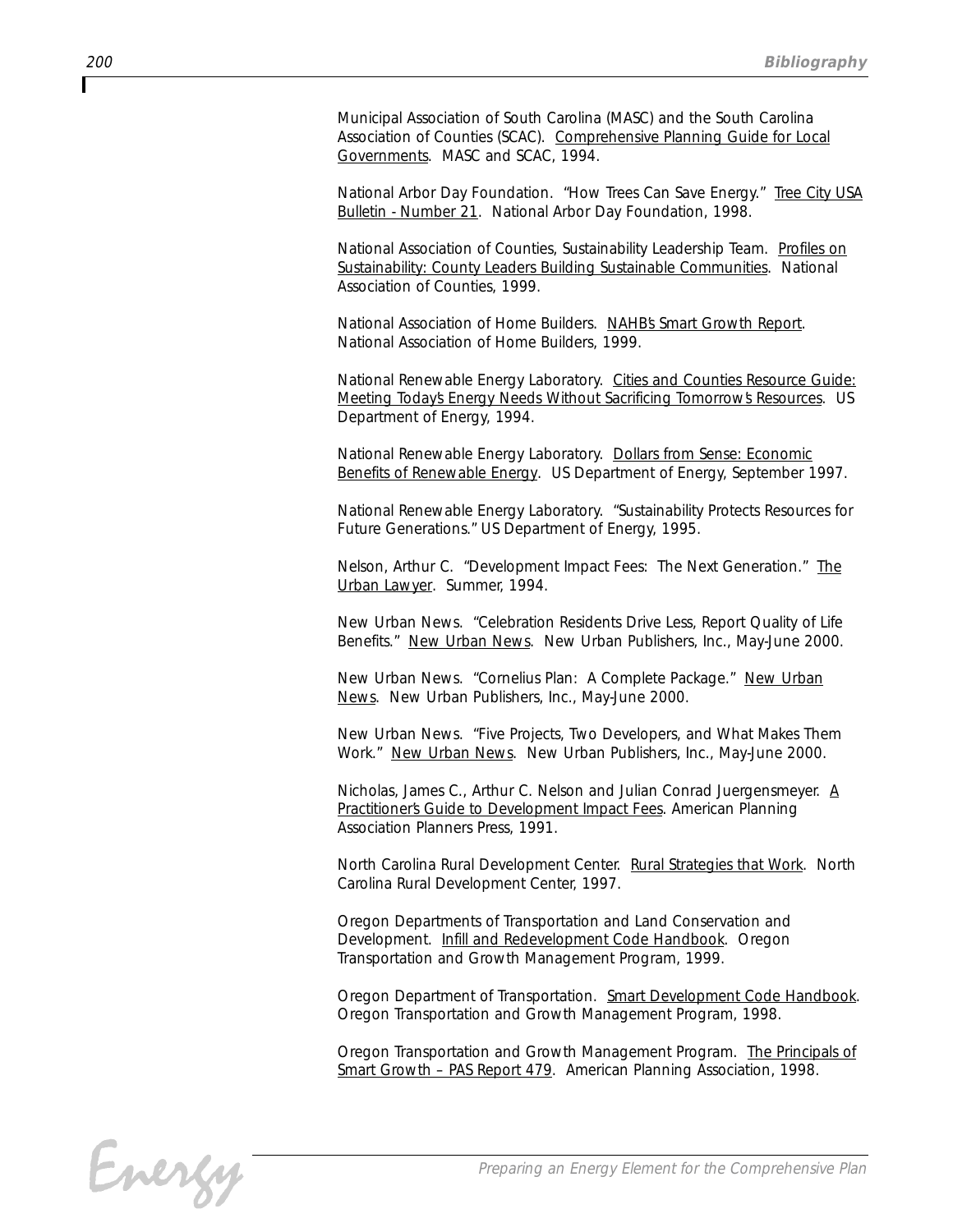*Pruetz, Rick. "Putting Growth In Its Place – With Transfer of Development Rights." APA Planning Commissioner's Journal. American Planning Association, summer 1998.*

*Planning Advisory Service. "Economic Benefits of Parks and Open Space." Public Investment. American Planning Association, September 1999.*

*Richert, Evan. "Markets for Traditional Neighborhoods." PAS Memo. American Planning Association, June 2000.*

*Roddewig, Richard J. and Cheryl A. Inghram. Transferable Development Rights Programs – PAS Report #401. American Planning Association, 1987.*

*So, Frank S., Irving Hand and Bruce D. McDowell. The Practice of State and Regional Planning. American Planning Association, 1986.*

*South Carolina Department of Parks, Recreation and Tourism. Recreation Participation and Preference, 1994. SC Dept. of Parks, Recreation and Tourism, 1994.*

*South Carolina Energy Office, Energy Use in South Carolina's Public Facilities – Fiscal Year 1999. Division of Regional Development, State Budget and Control Board, 1999.*

*South Carolina Energy Office, State Energy Action Plan 1999-2000. Division of Regional Development, State Budget and Control Board, June 1999.*

*South Carolina Energy Office. 1999 South Carolina Energy Use Profile. Division of Regional Development, State Budget and Control Board, December 1999.*

*Southface Energy Institute. Southface Journal of Sustainable Building: Highlights from Greenprints '99. US Department of Energy, 1999.* 

*Totten, Michael and Nita Settina. Energy Wise Options for State and Local Government. Center for Policy Alternatives, 1993.*

*Transportation and Growth Management Program of the Oregon Department of Transportation and the Oregon Department of Land Conservation and Development. The Principals of Smart Development - PAS Report 479. American Planning Association, 1998.*

*Wakefield, Richard A. "District Heating and Cooling: A Technology That Reduces Costs in New Buildings." Urban Land. Urban Land, October 1985.*

*Weber, Carolyn. "It Takes a Village." Builder. National Association of Home Builders, July 2000.*

*White, S. Mark. Affordable Housing: Proactive & Reactive Planning Strategies – PAS Report 441. American Planning Association, 1992.*

*Urban Land Institute. "Smart Growth: Myth and Fact." Urban Land Institute, 1999.*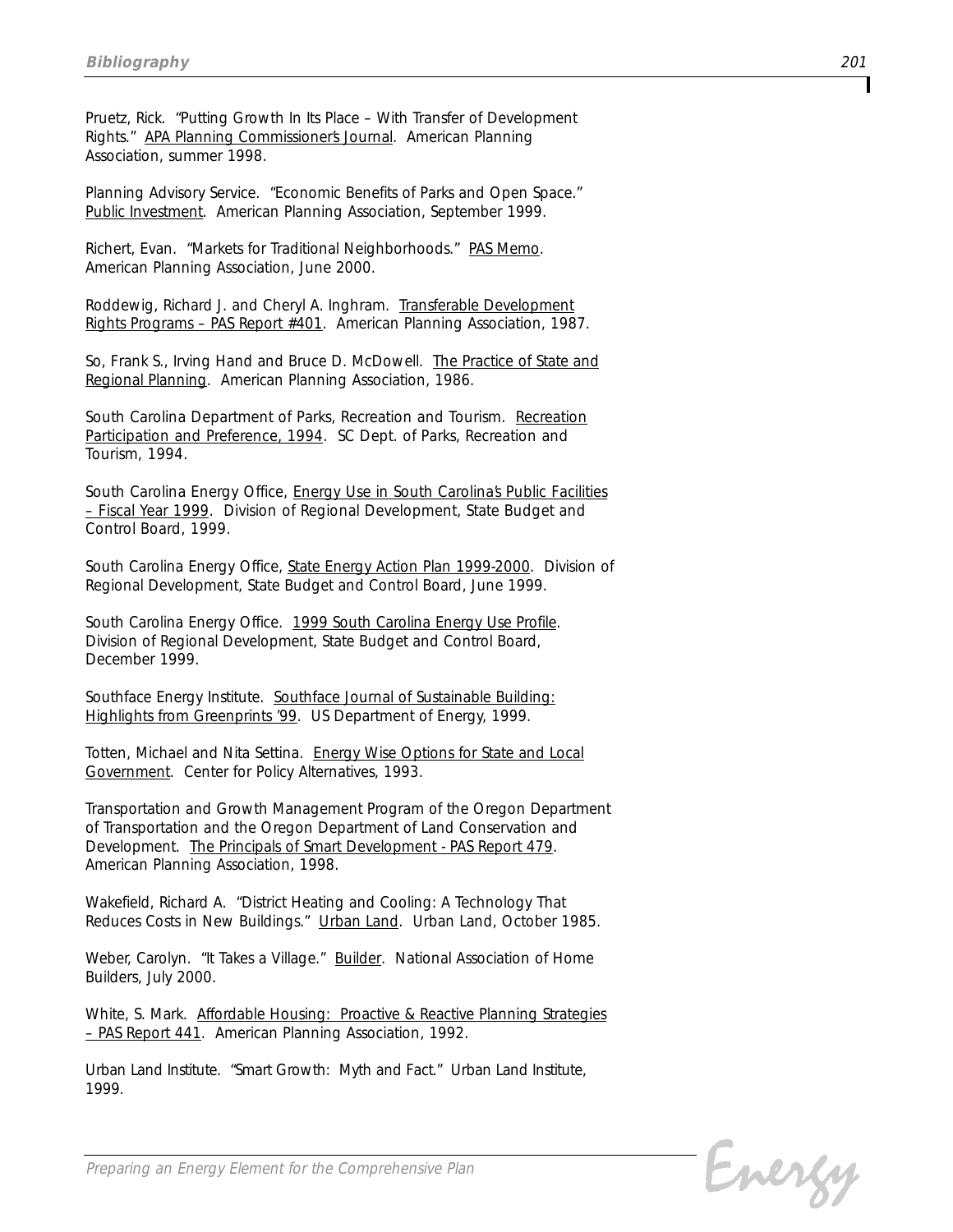*Urban Land Institute. ULI on the Future, Smart Growth: Economy, Community, Environment. Urban Land Institute, 1998.*

*US Bureau of the Census. 1990 Census Data, Database C90STF3A. US Bureau of the Census, 1990.*

*US Department of Energy. Clean Cities. US Department of Energy, 1997.*

#### *Ordinances, Plans, and Policies*

*City of Charleston. The Charleston Downtown Plan: Achieving Balance Through Strategic Growth. City of Charleston, South Carolina, 1999.*

*City of Hartsville. "Press Release: Hartsville Honored with National Planning Award." City of Hartsville, South Carolina, June 2000.*

*City of Portland Energy Office. Energy Policy. City of Portland, Oregon, 1990.*

*County of Ventura Planning Department, Vehicle Miles Traveled Reduction Final Report. Ventura, California Council of Governments, July 1995.*

*LDR International, Inc. "Smart Growth Audit for Charlotte-Mecklenburg County." Charlotte-Mecklenburg Planning Commission, September 1999.*

*Local Government Commission. "Energy Conservation: Model Ordinances." California Local Government Commission, 1989.*

*San Diego Association of Governments. San Diego Regional Energy Plan. San Diego Association of Governments (California), December 1994.*

*San Luis Obispo Department of Planning and Building. Energy Element. San Luis Obispo County, California, 1995.*

*Santa Barbara County. Energy Element of the Comprehensive Plan. Santa Barbara County (California), December 1994.*

*Snohomish County Transportation Authority. A Guide to Land Use and Public Transportation. Snohomish County, Washington, 1989.*

*South Carolina Energy Office. State Energy Action Plan: 1999-2000. SC Budget and Control Board, June 1999.*

*South Carolina Energy Office, 1999 South Carolina Energy Use Profile. SC Budget and Control Board, December 1999.*

*State of South Carolina. South Carolina Code of Laws, Chapter 6, Article 9 – Development Impact Fees. State of South Carolina, January 2000.*

*Town of Fort Mill, South Carolina. Comprehensive Plan, Town of Fort Mill. Town of Fort Mill and Catawba Regional Planning Council, December 1998.*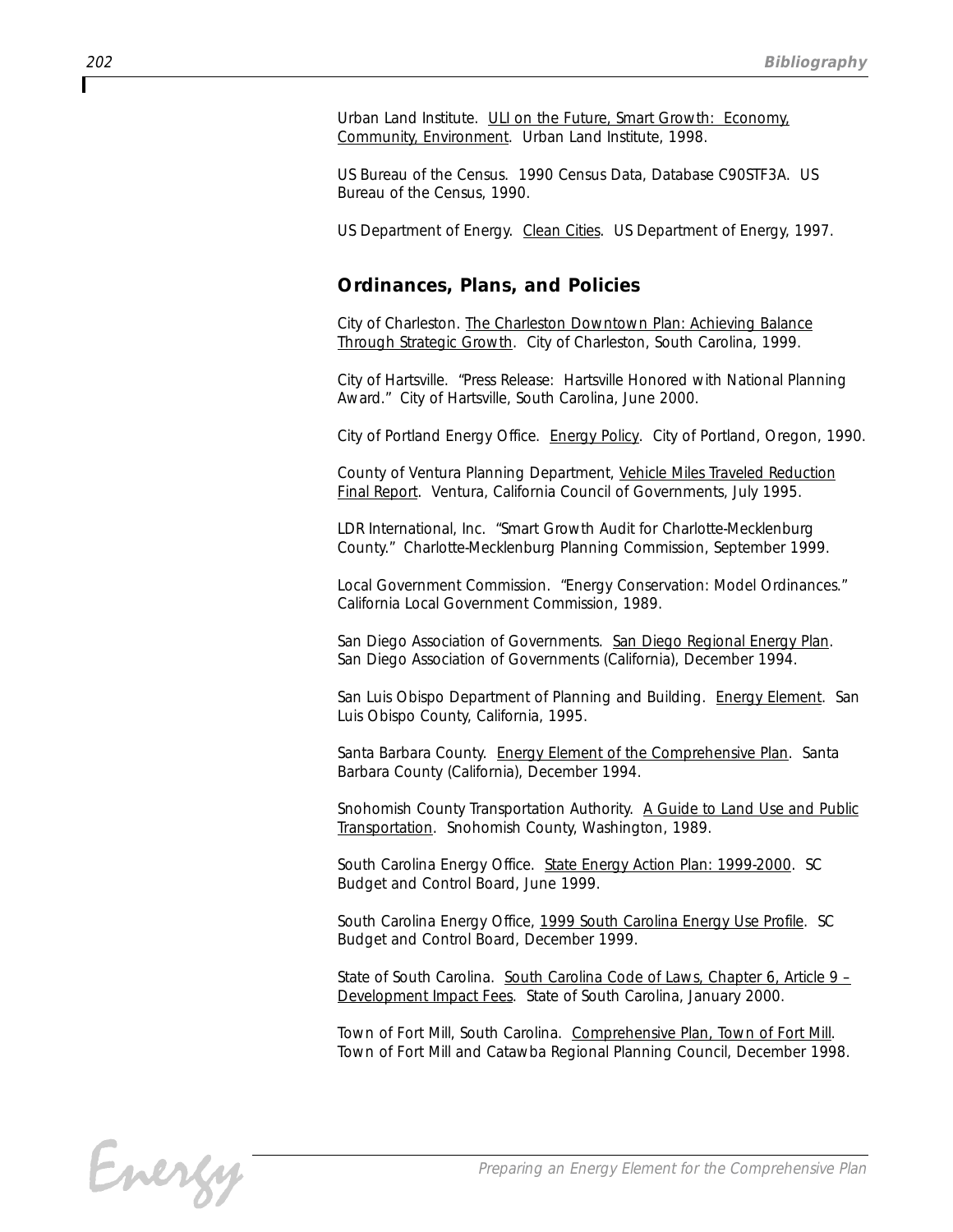#### *Web Sites*

*American Forests: www.americanforests.org*

*Center of Excellence for Sustainable Development: www.sustainable.doe.gov*

*Center for Environmental Policy, Institute of Public Affairs: http://isis.iopa.sc.edu/*

*Center for Livable Communities: www.lgc.org/clc*

*Charlotte-Mecklenburg Planning Commission Smart Growth Initiative: www.ci.charlotte.nc.us/ciplanning/complan/smartgrowth/smartgrowth.htm*

*Chattanooga Institute: www.csc2.org*

*Chattanooga Sustainable Development Online: www.chattanooga.net/sustain/sustain\_home.html*

*City of Atlanta: www.ci.atlanta.ga.us*

*CITYgreen software: www.americanforests.org/garden/trees\_cities\_sprawl/citygreen/citygreen\_subhome.html*

*Clean Cities Website: www.ccities.doe.gov*

*Climate Institute: www.climate.org*

*Ecotrust: www.ecotrust.org*

*Energy Information Administration: www.eia.doe.gov*

*Energy, Environment and Resources Center at the University of Tennessee, Knoxville: http://eerc.ra.utk.edu*

*Environmental, Natural Resource and Energy Division: www.urban.uiuc.edu/enreapa*

*Florida Center for Community Design & Research: www.fccdr.usf.edu*

*Florida Sustainable Communities Center: http://sustainable.state.fl.us*

*International Council for Local Environmental Initiatives: www.iclei.org*

*Joint Center for Sustainable Communities: www.usmayors.org/sustainable*

*Metropolis Magazine: www.metropolismag.com/new/content/places/my99mall.htm*

*Minnesota Planning Sustainable Development Initiative: www.mnplan.state.mn.us/SDI/index.html*

*Municipal Association of SC: www.masc.state.sc.us*

Energy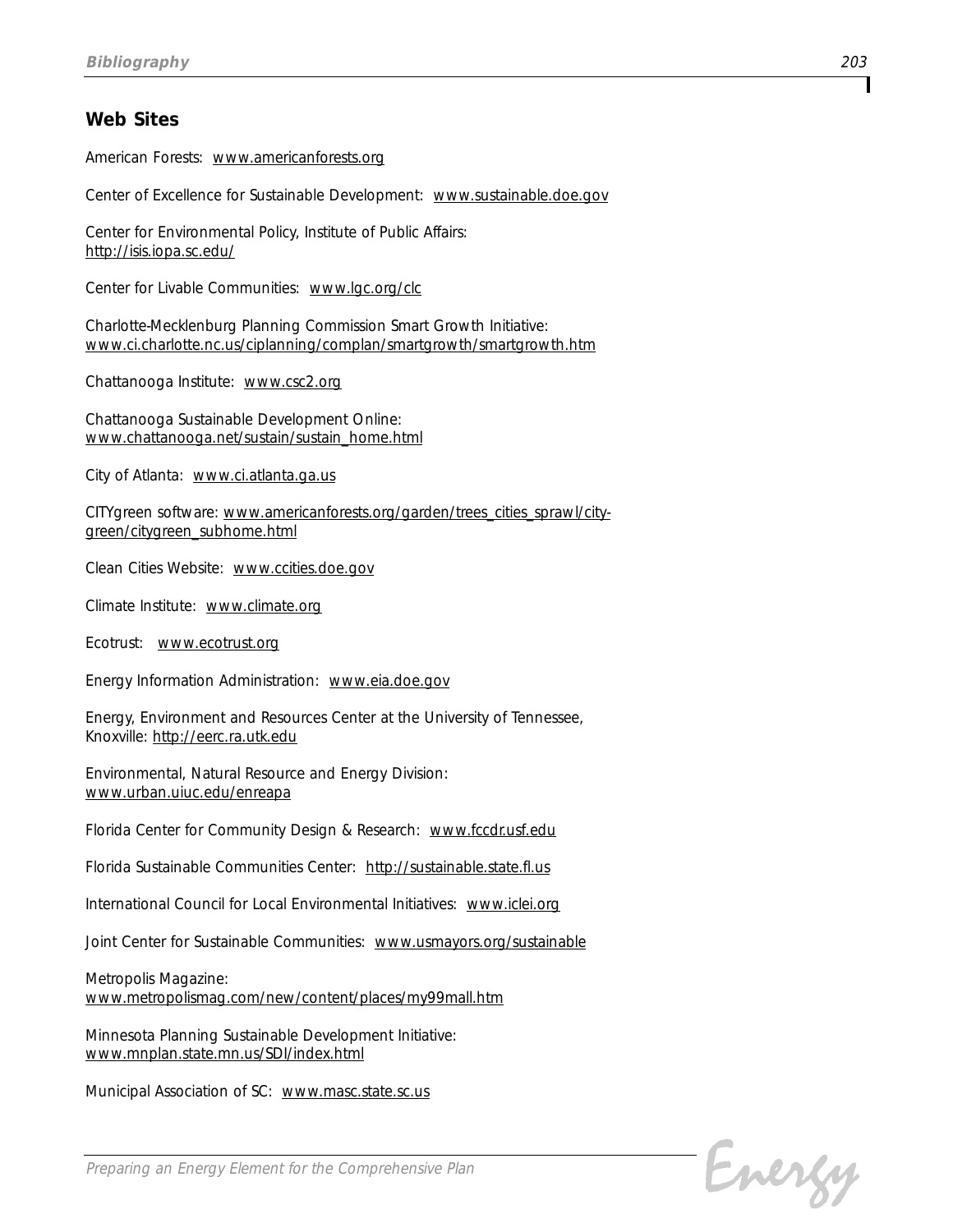*Municipal Research & Services Center at the University of Washington, Impact Fees: www.mrsc.org/planning/impactpg.htm*

*National Arbor Day Foundation: www.arborday.org/index.cfm*

*National Association of Counties: www.naco.org*

*New Urban News: www.newurbannews.com/*

*North Carolina Dept. of Transportation – Incorporating Bicycle and Pedestrian Elements into Transportation Planning: www.dot.state.nc.us/planning/statewide/smallurban/bike/bikemain.html*

*North Carolina Solar Center: www.ncsc.ncsu.edu/about/ncsc.htm*

*Planner's Web – Planning Commissioner's Journal: www.planningreports.com*

*Preservation Alliance of Virginia – Growth Management Toolbox www.vapreservation.org/growth/*

*President's Council on Sustainable Development: www.whitehouse.gov/PCSD*

*Rocky Mountain Institute: www.rmi.org*

*Smart Growth Network: www.smartgrowth.org/index2.html*

*Smart Places Software: www.smartplaces.com/smart/index.htm*

*Solstice (Center for Renewable Energy & Sustainable Technology's on-line information service): http://solstice.crest.org*

*South Carolina's Bicycle Touring Guide: www.sctrails.net/trails/trailguides/bikeguide/biking.html*

*South Carolina Electric and Gas: www.sceg.com*

*South Carolina Energy Office: www.state.sc.us/energy*

*South Carolina Sustainable Universities Initiative: www.sc.edu/sustainableu*

*Southface Energy Institute: www.southface.org*

*Sprawl Watch Clearinghouse: www.sprawlwatch.org*

*Sustainable Communities Network: www.sustainable.org*

*Sustainable Development Resources: www.nal.usda.gov/ric/ruralres/susdev.htm*

*Sustainable Minnesota: www.me3.org*

*US Bureau of Census Data Lookup: http://venus.census.gov/cdrom/lookup/*

*US Department of Agriculture Forestry Service: www.fs.fed.us*

Energy

*Preparing an Energy Element for the Comprehensive Plan*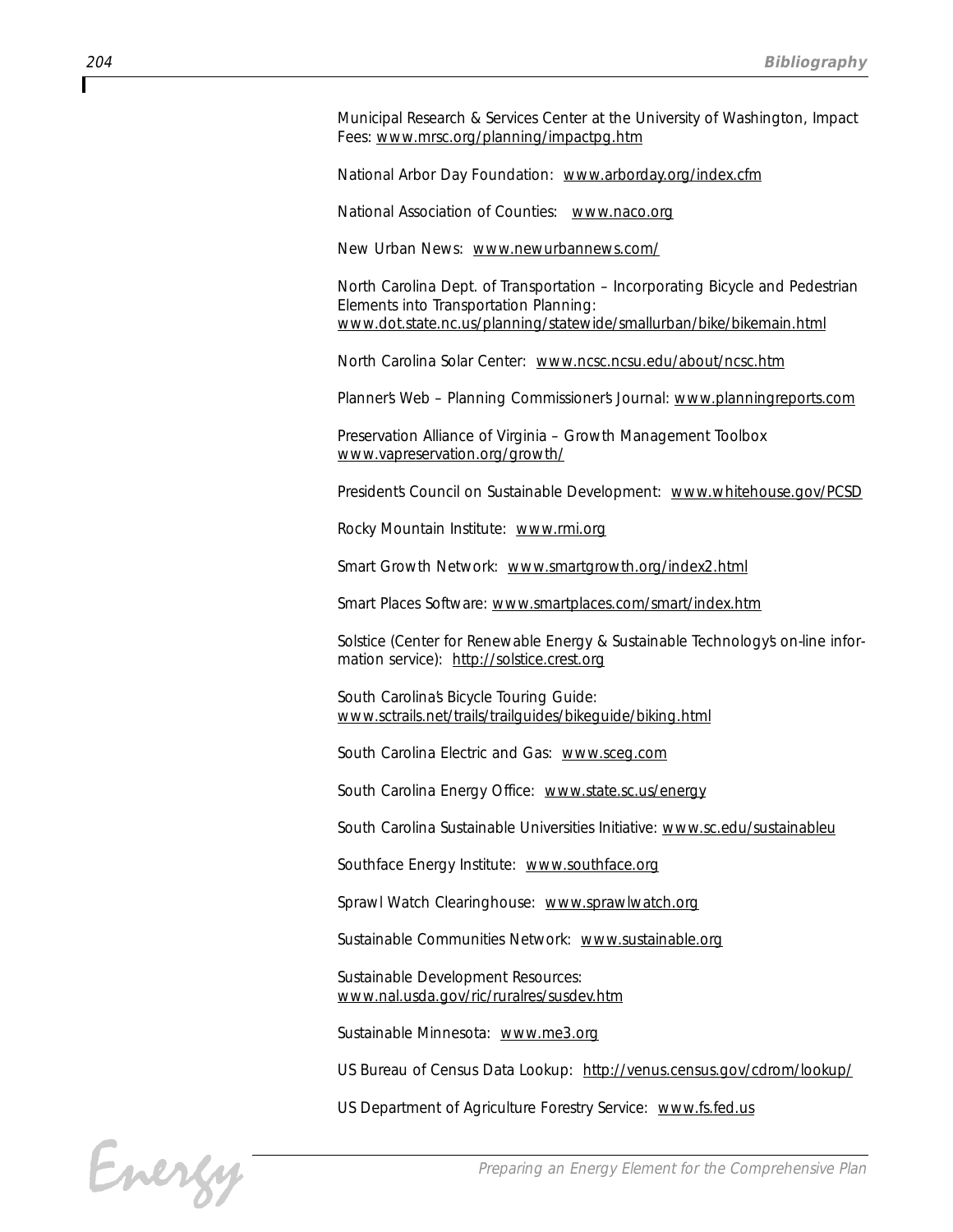*US Department of Agriculture, Sustainable Development: www.usda.gov/oce/sdsf2/sdhome.htm*

*US Department of Energy, Energy Efficiency and Renewable Energy Network: www.eren.doe.gov*

*US Environmental Protection Agency: www.epa.gov*

*US Environmental Protection Agency's Brownfields Technology Web Site: www.brownfieldstech.org*

*US Geological Survey Urban Dynamics Research Program: http://edcdgs9.cr.usgs.gov/urban/*

*US Green Building Council: www.usgbc.org*

*Urban Consortium Energy Taskforce: http://pti.nw.dc.us/task\_forces/energy/index.html*

*Urban Land Institute: www.uli.org*

*The University of Virginia - Growth Management Toolbox : www.vapreservation.org/growth/*

*Waste Management Research and Education Institute, University of Tennessee http://eerc.ra.utk.edu/insites/ins4-2.htm*

*The World Wide Web Virtual Library – Sustainable Development: www.ulb.ac.be/ceese/meta/sustvl.html*

Energy